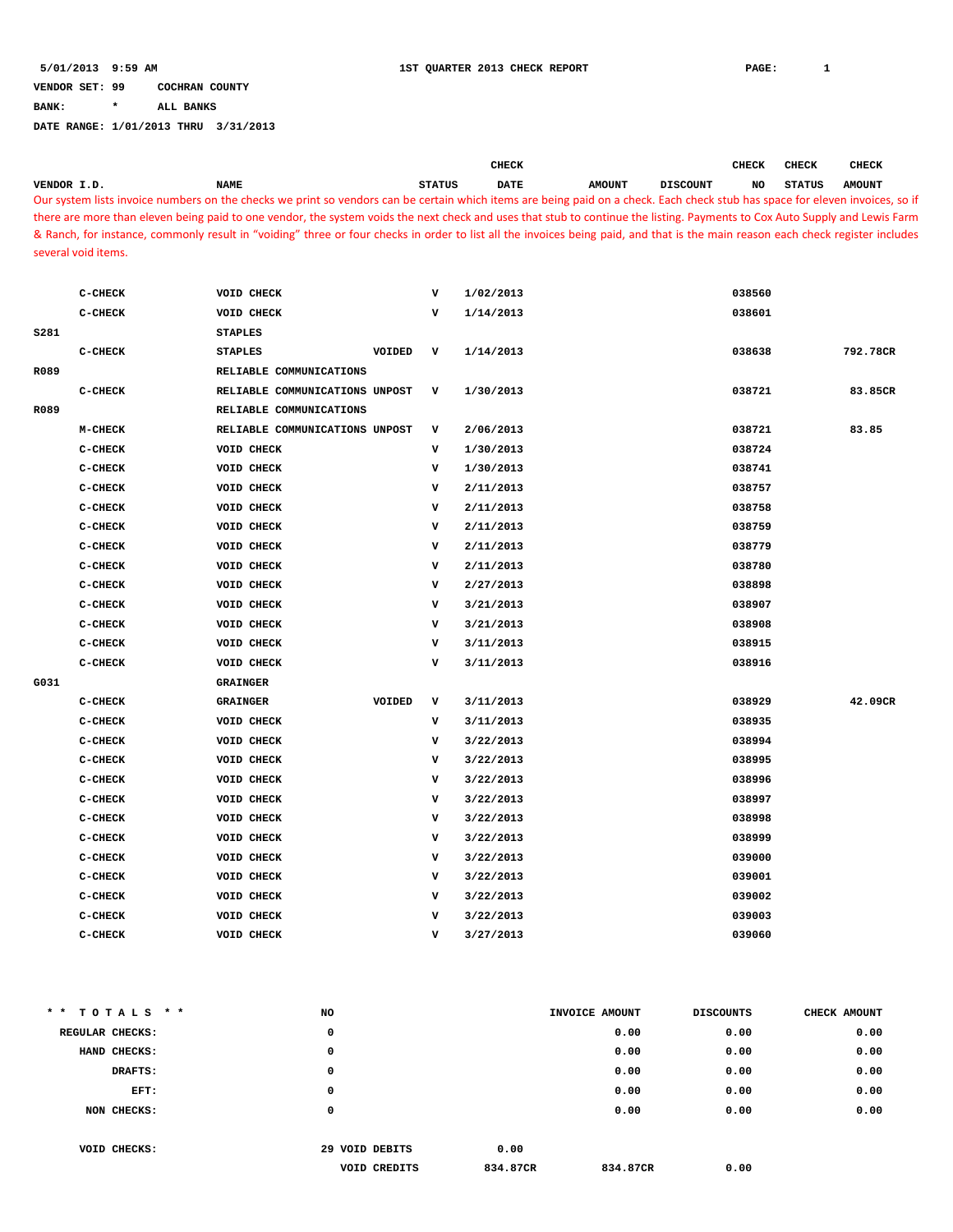**TOTAL ERRORS: 0**

| VENDOR SET: 99 | BANK: * | TOTALS: | 29 | 0.00 | 0.00 | 0.00 |
|----------------|---------|---------|----|------|------|------|
| BANK: *        | TOTALS: |         | 29 | 0.00 | 0.00 | 0.00 |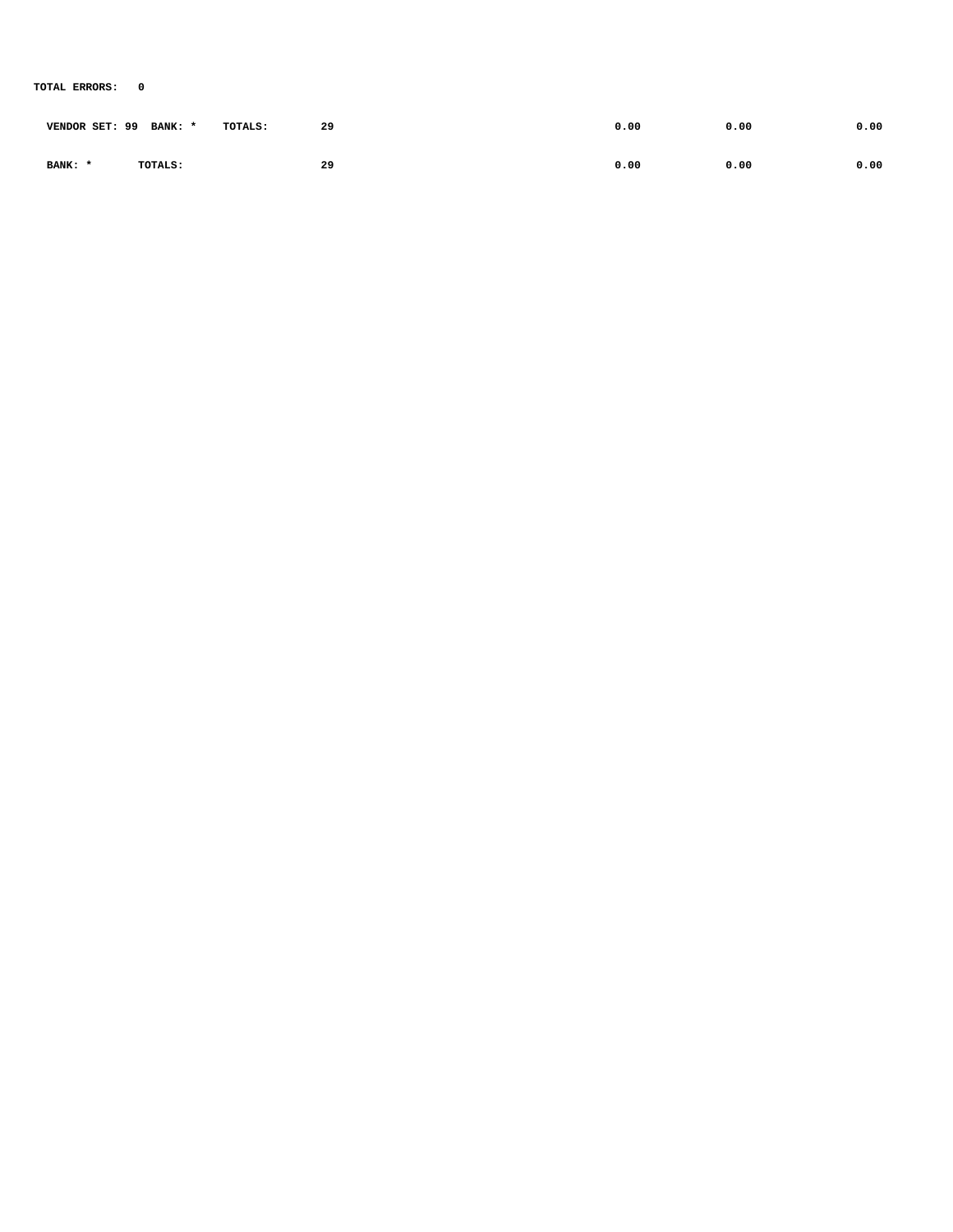**BANK: CC REGULAR NON-P/R PAYABLES**

|             |                                    |                              |                        | CHECK                |               |                 | <b>CHECK</b> | CHECK         | <b>CHECK</b>  |
|-------------|------------------------------------|------------------------------|------------------------|----------------------|---------------|-----------------|--------------|---------------|---------------|
| VENDOR I.D. |                                    | <b>NAME</b>                  | <b>STATUS</b>          | <b>DATE</b>          | <b>AMOUNT</b> | <b>DISCOUNT</b> | NO           | <b>STATUS</b> | <b>AMOUNT</b> |
| W010        |                                    | WEST TEXAS GAS<br>INC        |                        |                      |               |                 |              |               |               |
|             | I-004036001501 DEC12 PARK/SHOP     |                              | R                      | 1/02/2013            |               |                 | 038558       |               |               |
|             | 10 660-5440                        | UTILITIES & IRRIGATION       |                        | GAS SVC 11/6-12/10/1 | 9.00          |                 |              |               |               |
|             | I-004036002501 DEC12 PARK/SHOWBARN |                              | R                      | 1/02/2013            |               |                 | 038558       |               |               |
|             | 10 660-5440                        | UTILITIES & IRRIGATION       |                        | GAS SVC 11/6-12/10/1 | 9.00          |                 |              |               |               |
|             | I-004049022001 DEC12 PREC 3        |                              | R                      | 1/02/2013            |               |                 | 038558       |               |               |
|             | 15 623-5440                        | <b>UTILITIES</b>             |                        | .4 MCF 11/6-12/10/12 | 11.41         |                 |              |               | 29.41         |
| <b>W055</b> |                                    | WINDSTREAM COMMUNICATIONS SW |                        |                      |               |                 |              |               |               |
|             | $I-266-0638$ 01/13                 | <b>MUSEUM</b>                | R                      | 1/02/2013            |               |                 | 038559       |               |               |
|             | 10 652-5420                        | <b>TELECOMMUNICATIONS</b>    | BASIC LOCAL SVC        |                      | 51.27         |                 |              |               |               |
|             | 10 652-5420                        | <b>TELECOMMUNICATIONS</b>    | HI-SPEED INTERNET      |                      | 52.48         |                 |              |               |               |
|             | 10 652-5420                        | <b>TELECOMMUNICATIONS</b>    | OPTIONAL SVC           |                      | 6.21          |                 |              |               |               |
|             | 10 652-5420                        | <b>TELECOMMUNICATIONS</b>    | LONG DISTANCE SVC      |                      | 4.95          |                 |              |               |               |
|             | $I-266-5051$ 01/13                 | LIBRARY                      | R                      | 1/02/2013            |               |                 | 038559       |               |               |
|             | 10 650-5420                        | <b>TELECOMMUNICATIONS</b>    | <b>BASIC LOCAL SVC</b> |                      | 102.84        |                 |              |               |               |
|             | 10 650-5420                        | <b>TELECOMMUNICATIONS</b>    | HI-SPEED INTERNET      |                      | 49.99         |                 |              |               |               |
|             | 10 650-5420                        |                              |                        |                      | 0.99          |                 |              |               |               |
|             |                                    | <b>TELECOMMUNICATIONS</b>    | LONG DISTANCE SVC      |                      |               |                 |              |               |               |
|             | I-266-5074 01/13                   | ADULT PROBATION              | R                      | 1/02/2013            |               |                 | 038559       |               |               |
|             | 10 570-5420                        | <b>TELECOMMUNICATIONS</b>    | BASIC LOCAL SVC        |                      | 47.10         |                 |              |               |               |
|             | 10<br>570-5420                     | <b>TELECOMMUNICATIONS</b>    | OPTIONAL SVC           |                      | 11.97         |                 |              |               |               |
|             | 10 570-5420                        | <b>TELECOMMUNICATIONS</b>    | LONG DISTANCE SVC      |                      | 0.23          |                 |              |               |               |
|             | I-266-5161 01/13                   | <b>TREASURER</b>             | R                      | 1/02/2013            |               |                 | 038559       |               |               |
|             | 10 497-5420                        | <b>TELECOMMUNICATIONS</b>    | BASIC LOCAL SVC        |                      | 47.10         |                 |              |               |               |
|             | 10 497-5420                        | <b>TELECOMMUNICATIONS</b>    | LONG DISTANCE SVC      |                      | 0.36          |                 |              |               |               |
|             | I-266-5171 01/13                   | TAX A/C                      | R                      | 1/02/2013            |               |                 | 038559       |               |               |
|             | 10 499-5420                        | <b>TELECOMMUNICATIONS</b>    | BASIC LOCAL SVC        |                      | 144.13        |                 |              |               |               |
|             | 499-5420<br>10                     | <b>TELECOMMUNICATIONS</b>    | HI-SPEED INTERNET      |                      | 59.99         |                 |              |               |               |
|             | 499-5420<br>10                     | <b>TELECOMMUNICATIONS</b>    | OPTIONAL SVC           |                      | 25.95         |                 |              |               |               |
|             | 10<br>499–5420                     | <b>TELECOMMUNICATIONS</b>    | LONG DISTANCE SVC      |                      | 5.85          |                 |              |               |               |
|             | I-266-5211 01/13                   | <b>SHERIFF</b>               | R                      | 1/02/2013            |               |                 | 038559       |               |               |
|             | 560-5420<br>10                     | <b>TELECOMMUNICATIONS</b>    |                        | BASIC LOCAL SVC/3 LI | 159.10        |                 |              |               |               |
|             | 10 560-5420                        | <b>TELECOMMUNICATIONS</b>    | LONG DISTANCE SVC      |                      | 0.69          |                 |              |               |               |
|             | I-266-5302 01/13                   | <b>JUSTICE OF PEACE</b>      | R                      | 1/02/2013            |               |                 | 038559       |               |               |
|             | 10 455-5420                        | <b>TELECOMMUNICATIONS</b>    | BASIC LOCAL SVC        |                      | 47.10         |                 |              |               |               |
|             | 10 455-5420                        | <b>TELECOMMUNICATIONS</b>    | LONG DISTANCE SVC      |                      | 2.99          |                 |              |               |               |
|             | I-266-5411 01/13                   | <b>JUVENILE PROBATION</b>    | $\mathbf{R}$           | 1/02/2013            |               |                 | 038559       |               |               |
|             | 10 571-5420                        | TELECOMMUNICATIONS           | BASIC LOCAL SVC        |                      | 47.10         |                 |              |               |               |
|             | 10 571-5420                        | <b>TELECOMMUNICATIONS</b>    | LONG DISTANCE SVC      |                      | 0.64          |                 |              |               |               |
|             | I-266-5412 01/13                   | DISTRICT COURT               | $\mathbf R$            | 1/02/2013            |               |                 | 038559       |               |               |
|             | 10 435-5420                        | <b>TELECOMMUNICATIONS</b>    |                        | BASIC LOCAL SVC/2 LI | 107.79        |                 |              |               |               |
|             | 10 435-5420                        | <b>TELECOMMUNICATIONS</b>    | HI-SPEED INTERNET      |                      | 109.98        |                 |              |               |               |
|             | 10 435-5420                        | <b>TELECOMMUNICATIONS</b>    | LONG DISTANCE SVC      |                      | 0.30          |                 |              |               |               |
|             | I-266-5450 01/13                   | CLERK                        | R                      | 1/02/2013            |               |                 | 038559       |               |               |
|             | 10 403-5420                        | <b>TELECOMMUNICATIONS</b>    |                        | BASIC LOCAL SVC/3 LI | 159.39        |                 |              |               |               |
|             | 10 403-5420                        | <b>TELECOMMUNICATIONS</b>    | OPTIONAL SVC           |                      | 3.00          |                 |              |               |               |
|             | 10 403-5420                        | <b>TELECOMMUNICATIONS</b>    | LONG DISTANCE SVC      |                      | 10.85         |                 |              |               |               |
|             | I-266-5508 01/13                   | CO JUDGE/COMMR CT            | R                      | 1/02/2013            |               |                 | 038559       |               |               |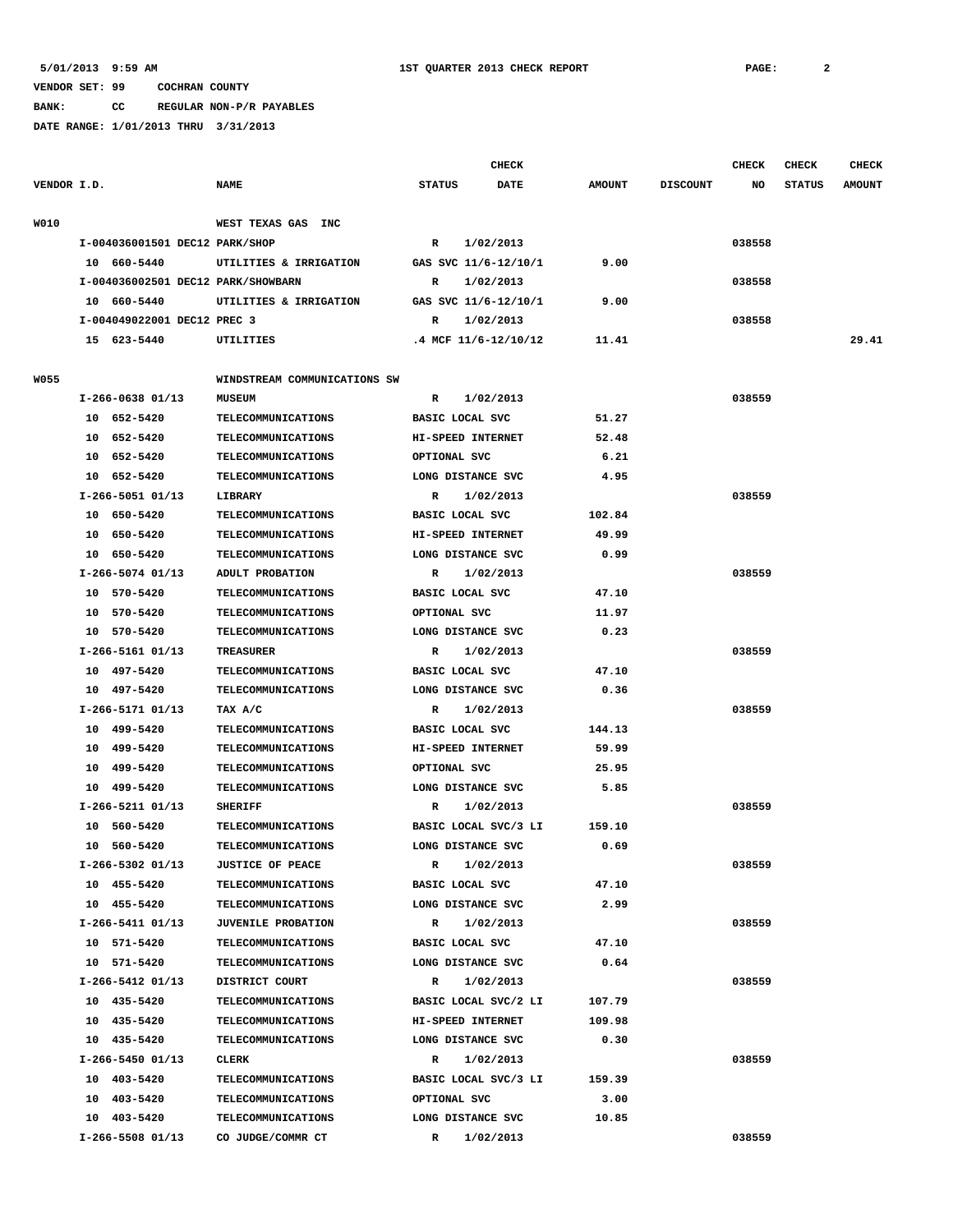**BANK: CC REGULAR NON-P/R PAYABLES**

|             |    |                    |                                       |                      | <b>CHECK</b> |               |                 | <b>CHECK</b> | CHECK         | <b>CHECK</b>  |
|-------------|----|--------------------|---------------------------------------|----------------------|--------------|---------------|-----------------|--------------|---------------|---------------|
| VENDOR I.D. |    |                    | <b>NAME</b>                           | <b>STATUS</b>        | <b>DATE</b>  | <b>AMOUNT</b> | <b>DISCOUNT</b> | NO           | <b>STATUS</b> | <b>AMOUNT</b> |
|             |    |                    |                                       |                      |              |               |                 |              |               |               |
| <b>W055</b> |    |                    | WINDSTREAM COMMUNICATICONT            |                      |              |               |                 |              |               |               |
|             |    | $I-266-5508$ 01/13 | CO JUDGE/COMMR CT                     | R                    | 1/02/2013    |               |                 | 038559       |               |               |
|             |    | 15 610-5420        | TELECOMMUNICATIONS                    | BASIC LOCAL SVC/2 LI |              | 111.71        |                 |              |               |               |
|             |    | 15 610-5420        | TELECOMMUNICATIONS                    | LONG DISTANCE SVC    |              | 0.27          |                 |              |               |               |
|             |    | $I-266-5700$ 01/13 | <b>SHERIFF</b>                        | R                    | 1/02/2013    |               |                 | 038559       |               |               |
|             |    | 10 560-5420        | <b>TELECOMMUNICATIONS</b>             | BASIC LOCAL SVC      |              | 55.41         |                 |              |               |               |
|             |    | 10 560-5420        | TELECOMMUNICATIONS                    | LONG DISTANCE SVC    |              | 9.04          |                 |              |               |               |
|             |    | $I-266-5822$ 01/13 | AUDITOR/NON-DEPT'L                    | R                    | 1/02/2013    |               |                 | 038559       |               |               |
|             |    | 10 495-5420        | TELECOMMUNICATIONS                    | BASIC LOCAL SVC/1 LI |              | 47.67         |                 |              |               |               |
|             |    | 10 495-5420        | TELECOMMUNICATIONS                    | <b>BUS BROADBAND</b> |              | 24.99         |                 |              |               |               |
|             |    | 10 495-5420        | TELECOMMUNICATIONS                    | LONG DISTANCE SVC    |              | 0.57          |                 |              |               |               |
|             | 10 | 409-5420           | <b>TELECOMMUNICATIONS</b>             | FAX LINE/266-5629    |              | 47.68         |                 |              |               |               |
|             | 10 | 409-5420           | <b>TELECOMMUNICATIONS</b>             | HI-SPEED INTERNET    |              | 144.99        |                 |              |               |               |
|             | 10 | 409-5420           | <b>TELECOMMUNICATIONS</b>             | FAX LONG DISTANCE    |              | 3.85          |                 |              |               |               |
|             |    | $I-266-8661$ 01/13 | <b>ATTORNEY</b>                       | R                    | 1/02/2013    |               |                 | 038559       |               |               |
|             | 10 | 475-5420           | TELECOMMUNICATIONS                    | BASIC LOCAL SVC      |              | 106.92        |                 |              |               |               |
|             | 10 | 475-5420           | TELECOMMUNICATIONS                    | HI-SPEED INTERNET    |              | 59.99         |                 |              |               |               |
|             | 10 | 475-5420           | <b>TELECOMMUNICATIONS</b>             | LONG DISTANCE SVC    |              | 0.12          |                 |              |               |               |
|             |    | I-266-8888 01/13   | <b>SHERIFF</b>                        | R                    | 1/02/2013    |               |                 | 038559       |               |               |
|             | 10 | 560-5420           | <b>TELECOMMUNICATIONS</b>             | FAX LINE & CRIME CON |              | 44.39         |                 |              |               |               |
|             |    | 10 560-5420        | <b>TELECOMMUNICATIONS</b>             | LONG DISTANCE SVC    |              | 1.14          |                 |              |               | 1,919.08      |
|             |    |                    |                                       |                      |              |               |                 |              |               |               |
| X001        |    |                    | XCEL ENERGY                           |                      |              |               |                 |              |               |               |
|             |    |                    | I-54-1324315-7 JAN13 ALMOST ALL DEPTS | R                    | 1/02/2013    |               |                 | 038561       |               |               |
|             |    | 30 518-5440        | UTILITIES                             | 300210167 RUNWAY LIG |              | 92.50         |                 |              |               |               |
|             | 10 | 510-5440           | UTILITIES                             | 300240736 COURTHOUSE |              | 1,482.60      |                 |              |               |               |
|             | 10 | 660-5440           | UTILITIES & IRRIGATION                | 300265059 SOFTBALL P |              | 21.60         |                 |              |               |               |
|             | 10 | 580-5440           | UTILITIES [TOWER]                     | 300282806 TOWER      |              | 67.82         |                 |              |               |               |
|             | 15 | 621-5440           | <b>UTILITIES</b>                      | 300294119 PREC 1 SHO |              | 75.46         |                 |              |               |               |
|             | 10 | 650-5440           | UTILITIES                             | 300338546 LIBRARY    |              | 125.07        |                 |              |               |               |
|             | 10 | 652-5440           | <b>UTILITIES</b>                      | 300342232 MUSEUM     |              | 22.43         |                 |              |               |               |
|             | 10 | 662-5440           | UTILITIES                             | 300390484 ACTIVITY B |              | 378.98        |                 |              |               |               |
|             | 10 | 660-5440           | UTILITIES & IRRIGATION                | 300410370 PARK       |              | 153.06        |                 |              |               |               |
|             |    | 10 660-5440        | UTILITIES & IRRIGATION                | 300457515 PARK/SHOP  |              | 51.07         |                 |              |               |               |
|             |    | 10 660-5440        | UTILITIES & IRRIGATION                | 300505444 HOFMAN BAS |              | 25.29         |                 |              |               |               |
|             |    | 10 516-5440        | UTILITIES                             | 300555198 CEMETERY   |              | 21.60         |                 |              |               |               |
|             |    | 10 409-5440        | UTILITIES                             | 300577364 102 N MAIN |              | 11.24         |                 |              |               |               |
|             |    | 10 660-5440        | UTILITIES & IRRIGATION                | 300587052 SHOWBARN   |              | 22.78         |                 |              |               |               |
|             |    | 10 660-5440        | UTILITIES & IRRIGATION                | 300587753 RODEO GROU |              | 21.60         |                 |              |               |               |
|             |    | 10 516-5440        | UTILITIES                             | 300603417 CEMETERY   |              | 22.42         |                 |              |               |               |
|             |    | 10 516-5440        | UTILITIES                             | 300637038 CEMETERY S |              | 21.60         |                 |              |               |               |
|             |    | 10 650-5440        | UTILITIES                             | AREA LIGHT LIBRARY   |              | 14.94         |                 |              |               |               |
|             |    | 10 662-5440        | UTILITIES                             | 2 AREA LIGHTS ACT BL |              | 44.78         |                 |              |               |               |
|             |    | 10 660-5440        | UTILITIES & IRRIGATION                | AREA LIGHT PARK SHOP |              | 14.49         |                 |              |               | 2,691.33      |
|             |    |                    |                                       |                      |              |               |                 |              |               |               |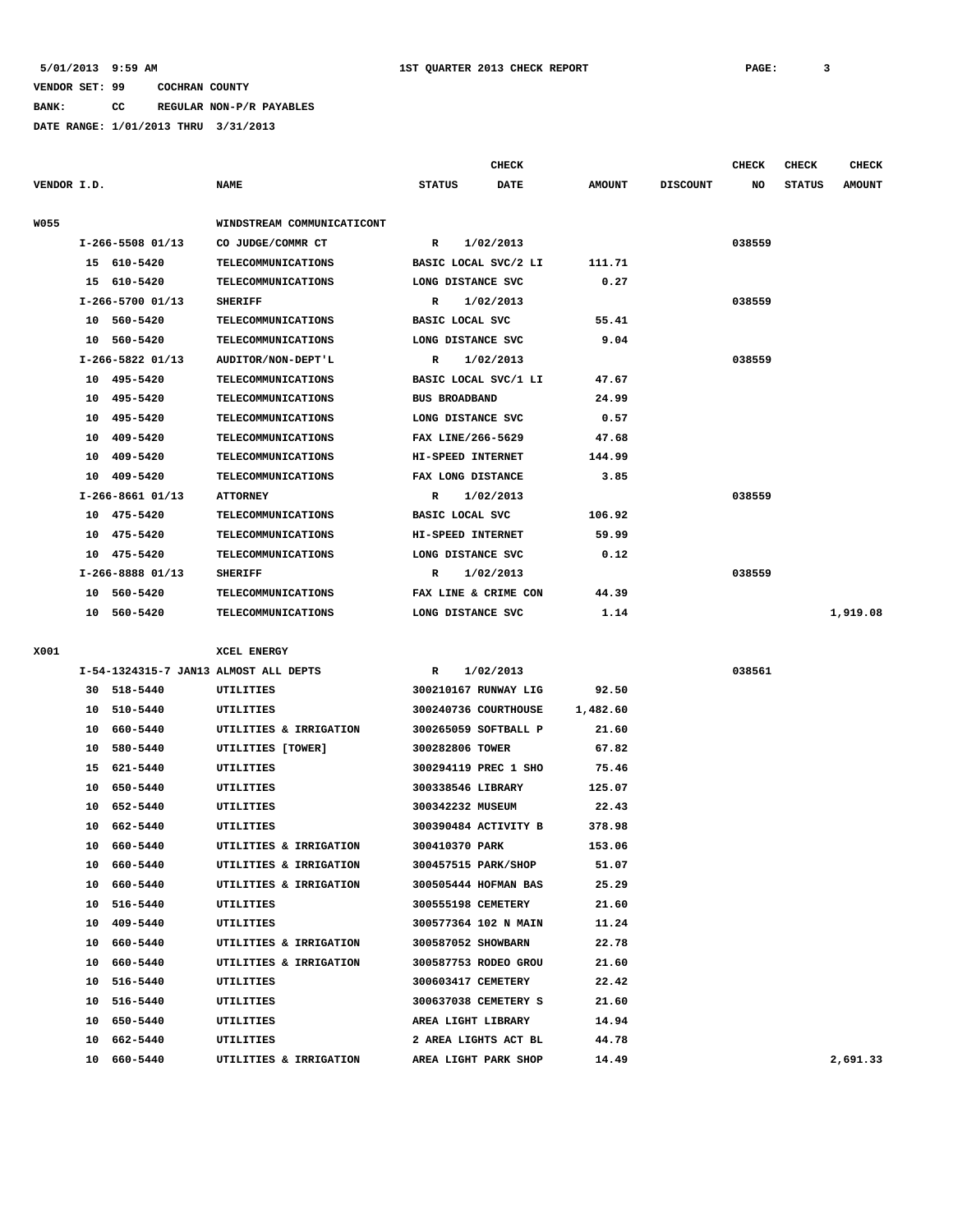**BANK: CC REGULAR NON-P/R PAYABLES**

|             |                                    |                          |                | <b>CHECK</b>                      |               |                 | <b>CHECK</b> | <b>CHECK</b>  | <b>CHECK</b>  |
|-------------|------------------------------------|--------------------------|----------------|-----------------------------------|---------------|-----------------|--------------|---------------|---------------|
| VENDOR I.D. |                                    | <b>NAME</b>              | <b>STATUS</b>  | DATE                              | <b>AMOUNT</b> | <b>DISCOUNT</b> | NO           | <b>STATUS</b> | <b>AMOUNT</b> |
|             |                                    |                          |                |                                   |               |                 |              |               |               |
| B077        |                                    | DERRICK BOGGS            |                |                                   |               |                 |              |               |               |
|             | I-GRAND JURY 011013 DISTRICT COURT |                          | $\mathbb{R}$   | 1/10/2013                         |               |                 | 038562       |               |               |
|             | 10 435-5491                        | <b>GRAND JURY</b>        | GRAND JURY SVC |                                   | 15.00         |                 |              |               | 15.00         |
|             |                                    |                          |                |                                   |               |                 |              |               |               |
| B184        |                                    | MELINDA BLACKSTOCK       |                |                                   |               |                 |              |               |               |
|             | I-GRAND JURY 011013 DISTRICT COURT |                          | R              | 1/10/2013                         |               |                 | 038563       |               |               |
|             | 10 435-5491                        | <b>GRAND JURY</b>        | GRAND JURY SVC |                                   | 40.00         |                 |              |               | 40.00         |
|             |                                    |                          |                |                                   |               |                 |              |               |               |
| C051        | I-GRAND JURY 011013 DISTRICT COURT | COCHRAN COUNTY CHILDRENS | $\mathbb{R}$   |                                   |               |                 | 038564       |               |               |
|             | 10 435-5491                        | <b>GRAND JURY</b>        |                | 1/10/2013<br>DONATION/DAN MCCASLA | 40.00         |                 |              |               |               |
|             | 10 435-5491                        | <b>GRAND JURY</b>        |                | DONATION/SUSAN PAEZ               | 40.00         |                 |              |               |               |
|             | 10 435-5491                        | <b>GRAND JURY</b>        |                | DONATION/DARLENE RIS              | 15.00         |                 |              |               | 95.00         |
|             |                                    |                          |                |                                   |               |                 |              |               |               |
| C345        |                                    | DEVIN COLEMAN            |                |                                   |               |                 |              |               |               |
|             | I-GRAND JURY 011013 DISTRICT COURT |                          | $\mathbb{R}$   | 1/10/2013                         |               |                 | 038565       |               |               |
|             | 10 435-5491                        | GRAND JURY               | GRAND JURY SVC |                                   | 40.00         |                 |              |               | 40.00         |
|             |                                    |                          |                |                                   |               |                 |              |               |               |
| D148        |                                    | CYNTHIA DAVIDSON         |                |                                   |               |                 |              |               |               |
|             | I-GRAND JURY 011013 DISTRICT COURT |                          | $\mathbb{R}$   | 1/10/2013                         |               |                 | 038566       |               |               |
|             | 10 435-5491                        | GRAND JURY               | GRAND JURY SVC |                                   | 15.00         |                 |              |               | 15.00         |
|             |                                    |                          |                |                                   |               |                 |              |               |               |
| E073        |                                    | VANESSA ERICSON          |                |                                   |               |                 |              |               |               |
|             | I-GRAND JURY 011013 DISTRICT COURT |                          | R              | 1/10/2013                         |               |                 | 038567       |               |               |
|             | 10 435-5491                        | <b>GRAND JURY</b>        | GRAND JURY SVC |                                   | 15.00         |                 |              |               | 15.00         |
|             |                                    |                          |                |                                   |               |                 |              |               |               |
| F037        |                                    | LEANNA FORTNER           |                |                                   |               |                 |              |               |               |
|             | I-GRAND JURY 011013 DISTRICT COURT |                          | R              | 1/10/2013                         |               |                 | 038568       |               |               |
|             | 10 435-5491                        | GRAND JURY               | GRAND JURY SVC |                                   | 15.00         |                 |              |               | 15.00         |
|             |                                    |                          |                |                                   |               |                 |              |               |               |
| G244        |                                    | <b>ALMA GONZALES</b>     |                |                                   |               |                 |              |               |               |
|             | I-GRAND JURY 011013 DISTRICT COURT |                          | R              | 1/10/2013                         |               |                 | 038569       |               |               |
|             | 10 435-5491                        | GRAND JURY               | GRAND JURY SVC |                                   | 15.00         |                 |              |               | 15.00         |
|             |                                    |                          |                |                                   |               |                 |              |               |               |
| H125        |                                    | KAY HOUSTON              |                |                                   |               |                 |              |               |               |
|             | I-GRAND JURY 011013 DISTRICT COURT |                          | $\mathbb{R}$   | 1/10/2013                         |               |                 | 038570       |               |               |
|             | 10 435-5491                        | <b>GRAND JURY</b>        | GRAND JURY SVC |                                   | 15.00         |                 |              |               | 15.00         |
|             |                                    |                          |                |                                   |               |                 |              |               |               |
| H139        |                                    | SHARON HENSON            |                |                                   |               |                 |              |               |               |
|             | I-GRAND JURY 011013 DISTRICT COURT |                          | $\mathbb{R}$   | 1/10/2013                         |               |                 | 038571       |               |               |
|             | 10 435-5491                        | GRAND JURY               | GRAND JURY SVC |                                   | 40.00         |                 |              |               | 40.00         |
|             |                                    |                          |                |                                   |               |                 |              |               |               |
| H140        |                                    | DANNY HOOTS              |                |                                   |               |                 |              |               |               |
|             | I-GRAND JURY 011013 DISTRICT COURT |                          | $\mathbb{R}$   | 1/10/2013                         |               |                 | 038572       |               |               |
|             | 10 435-5491                        | GRAND JURY               | GRAND JURY SVC |                                   | 15.00         |                 |              |               | 15.00         |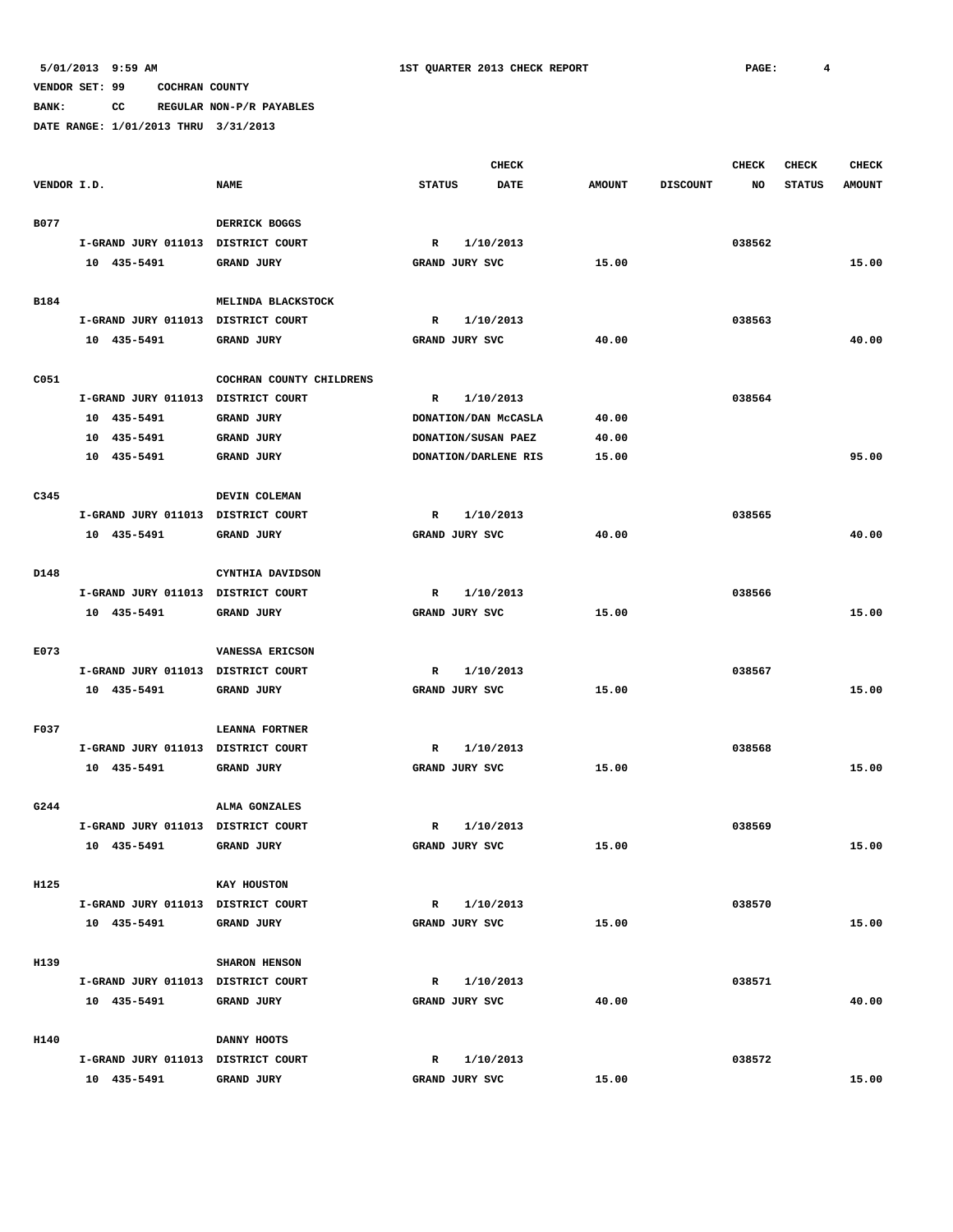**BANK: CC REGULAR NON-P/R PAYABLES**

**DATE RANGE: 1/01/2013 THRU 3/31/2013**

**CHECK CHECK CHECK CHECK** 

| VENDOR I.D. |                                    | <b>NAME</b>            | <b>STATUS</b> | <b>DATE</b>    | <b>AMOUNT</b> | <b>DISCOUNT</b> | <b>STATUS</b><br>NO | <b>AMOUNT</b> |
|-------------|------------------------------------|------------------------|---------------|----------------|---------------|-----------------|---------------------|---------------|
| H215        |                                    | HAROLD HARRISON        |               |                |               |                 |                     |               |
|             | I-GRAND JURY 011013 DISTRICT COURT |                        | $\mathbb{R}$  | 1/10/2013      |               | 038573          |                     |               |
|             | 10 435-5491                        | GRAND JURY             |               | GRAND JURY SVC | 15.00         |                 |                     | 15.00         |
| H242        |                                    | DANA HEFLIN            |               |                |               |                 |                     |               |
|             | I-GRAND JURY 011013 DISTRICT COURT |                        | $\mathbb{R}$  | 1/10/2013      |               |                 | 038574              |               |
|             | 10 435-5491                        | GRAND JURY             |               | GRAND JURY SVC | 40.00         |                 |                     | 40.00         |
| H288        |                                    | <b>DEBBIE HERRIAGE</b> |               |                |               |                 |                     |               |
|             | I-GRAND JURY 011013 DISTRICT COURT |                        | $\mathbb{R}$  | 1/10/2013      |               | 038575          |                     |               |
|             | 10 435-5491                        | GRAND JURY             |               | GRAND JURY SVC | 40.00         |                 |                     | 40.00         |
| H299        |                                    | ANNIE HOLLAND          |               |                |               |                 |                     |               |
|             | I-GRAND JURY 011013 DISTRICT COURT |                        | $\mathbb{R}$  | 1/10/2013      |               | 038576          |                     |               |
|             | 10 435-5491                        | GRAND JURY             |               | GRAND JURY SVC | 15.00         |                 |                     | 15.00         |
| K023        |                                    | KELLYE KUEHLER         |               |                |               |                 |                     |               |
|             | I-GRAND JURY 011013 DISTRICT COURT |                        | R             | 1/10/2013      |               | 038577          |                     |               |
|             | 10 435-5491                        | <b>GRAND JURY</b>      |               | GRAND JURY SVC | 40.00         |                 |                     | 40.00         |
| K035        |                                    | RICHARD KUEHLER        |               |                |               |                 |                     |               |
|             | I-GRAND JURY 011013 DISTRICT COURT |                        | $\mathbb{R}$  | 1/10/2013      |               | 038578          |                     |               |
|             | 10 435-5491                        | GRAND JURY             |               | GRAND JURY SVC | 15.00         |                 |                     | 15.00         |
| L087        |                                    | DONNA LEMONS           |               |                |               |                 |                     |               |
|             | I-GRAND JURY 011013 DISTRICT COURT |                        | R             | 1/10/2013      |               | 038579          |                     |               |
|             | 10 435-5491                        | GRAND JURY             |               | GRAND JURY SVC | 40.00         |                 |                     | 40.00         |
| L165        |                                    | CINDY LOVE             |               |                |               |                 |                     |               |
|             | I-GRAND JURY 011013 DISTRICT COURT |                        | R             | 1/10/2013      |               | 038580          |                     |               |
|             | 10 435-5491                        | <b>GRAND JURY</b>      |               | GRAND JURY SVC | 15.00         |                 |                     | 15.00         |
| L180        |                                    | LUIS LUIS              |               |                |               |                 |                     |               |
|             | I-GRAND JURY 011013 DISTRICT COURT |                        | $\mathbf R$   | 1/10/2013      |               | 038581          |                     |               |
|             | 10 435-5491                        | GRAND JURY             |               | GRAND JURY SVC | 15.00         |                 |                     | 15.00         |
| M061        |                                    | MONTY MERRITT          |               |                |               |                 |                     |               |
|             | I-GRAND JURY 011013 DISTRICT COURT |                        |               | R 1/10/2013    |               |                 | 038582              |               |
|             | 10 435-5491                        | GRAND JURY             |               | GRAND JURY SVC | 15.00         |                 |                     | 15.00         |
| M203        |                                    | ADRIAN A. MENDOZA      |               |                |               |                 |                     |               |
|             | I-GRAND JURY 011013 DISTRICT COURT |                        | R             | 1/10/2013      |               |                 | 038583              |               |
|             | 10 435-5491                        | GRAND JURY             |               | GRAND JURY SVC | 40.00         |                 |                     | 40.00         |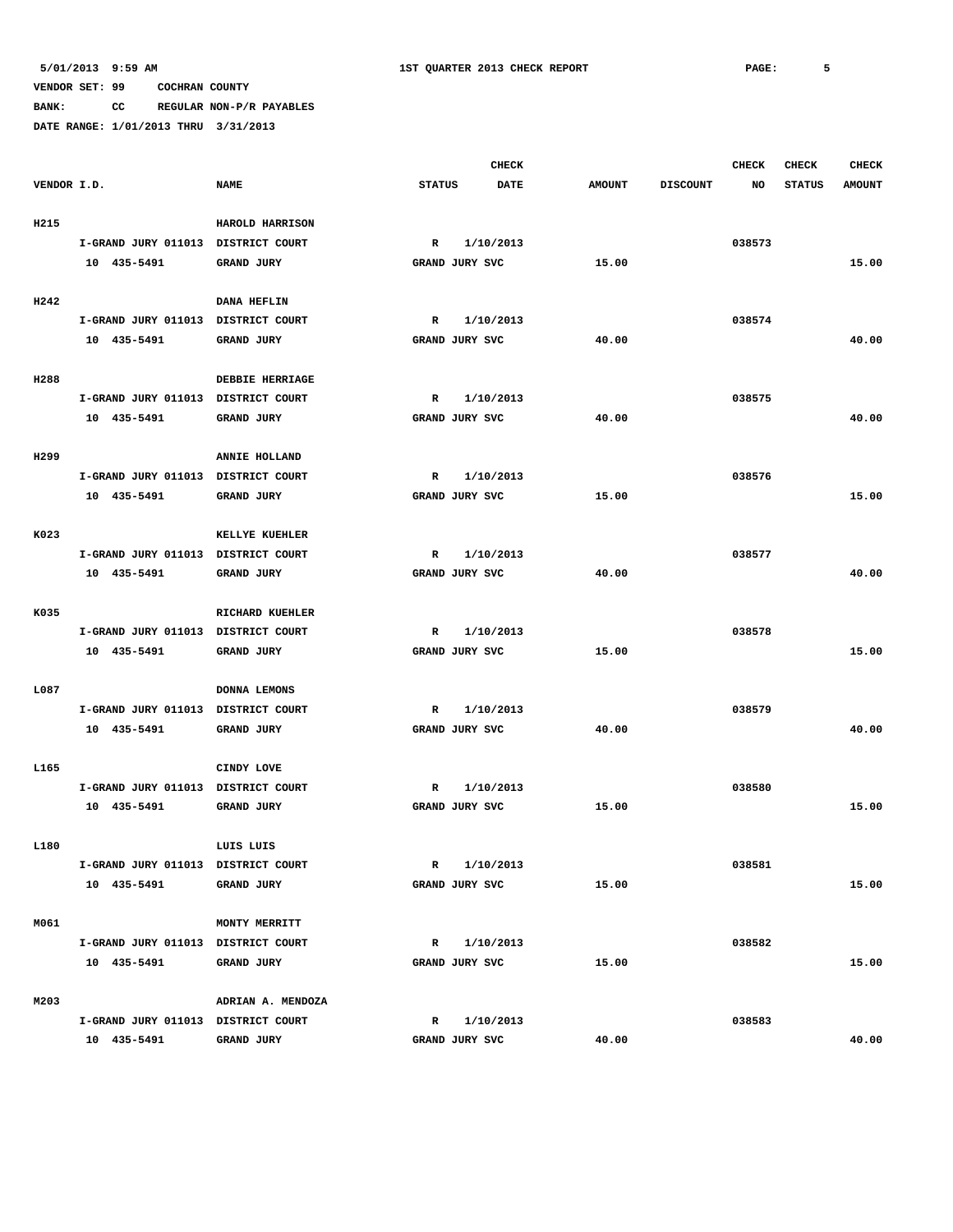**BANK: CC REGULAR NON-P/R PAYABLES**

|             |          |                                    |                              |                |                      | <b>CHECK</b> |               |                 | <b>CHECK</b> | CHECK         | <b>CHECK</b>  |
|-------------|----------|------------------------------------|------------------------------|----------------|----------------------|--------------|---------------|-----------------|--------------|---------------|---------------|
| VENDOR I.D. |          |                                    | <b>NAME</b>                  | <b>STATUS</b>  |                      | <b>DATE</b>  | <b>AMOUNT</b> | <b>DISCOUNT</b> | NO           | <b>STATUS</b> | <b>AMOUNT</b> |
|             |          |                                    |                              |                |                      |              |               |                 |              |               |               |
| M222        |          |                                    | <b>JESUS MENDOZA</b>         |                |                      |              |               |                 |              |               |               |
|             |          | I-GRAND JURY 011013 DISTRICT COURT |                              | $\mathbb{R}$   | 1/10/2013            |              |               |                 | 038584       |               |               |
|             |          | 10 435-5491                        | <b>GRAND JURY</b>            |                | GRAND JURY SVC       |              | 40.00         |                 |              |               | 40.00         |
|             |          |                                    |                              |                |                      |              |               |                 |              |               |               |
| M246        |          |                                    | LEESA MCCASLAND              |                |                      |              |               |                 |              |               |               |
|             |          | I-GRAND JURY 011013 DISTRICT COURT |                              | R              | 1/10/2013            |              |               |                 | 038585       |               |               |
|             |          | 10 435-5491                        | <b>GRAND JURY</b>            |                | GRAND JURY SVC       |              | 15.00         |                 |              |               | 15.00         |
|             |          |                                    |                              |                |                      |              |               |                 |              |               |               |
| S233        |          |                                    | COCHRAN COUNTY STATE FEE     |                |                      |              |               |                 |              |               |               |
|             |          | I-GRAND JURY 011013 DISTRICT COURT |                              | $\mathbf{R}$   | 1/10/2013            |              |               |                 | 038586       |               |               |
|             |          | 10 435-5491                        | GRAND JURY                   |                | DONATION/LYNN ELLISO |              | 15.00         |                 |              |               | 15.00         |
|             |          |                                    |                              |                |                      |              |               |                 |              |               |               |
| S396        |          |                                    | FRANCES SEPULBEDA            |                |                      |              |               |                 |              |               |               |
|             |          | I-GRAND JURY 011013 DISTRICT COURT |                              | R              | 1/10/2013            |              |               |                 | 038587       |               |               |
|             |          | 10 435-5491                        | <b>GRAND JURY</b>            |                | GRAND JURY SVC       |              | 40.00         |                 |              |               | 40.00         |
|             |          |                                    |                              |                |                      |              |               |                 |              |               |               |
| S397        |          |                                    | BRENT SCOGGINS               |                |                      |              |               |                 |              |               |               |
|             |          | I-GRAND JURY 011013 DISTRICT COURT |                              | R              | 1/10/2013            |              |               |                 | 038588       |               |               |
|             |          | 10 435-5491                        | <b>GRAND JURY</b>            |                | GRAND JURY SVC       |              | 40.00         |                 |              |               | 40.00         |
|             |          |                                    |                              |                |                      |              |               |                 |              |               |               |
| Y007        |          |                                    | CARRIE DEAN YOUNG            |                |                      |              |               |                 |              |               |               |
|             |          | I-GRAND JURY 011013 DISTRICT COURT |                              | $\mathbb{R}$   | 1/10/2013            |              |               |                 | 038589       |               |               |
|             |          |                                    |                              |                |                      |              |               |                 |              |               | 15.00         |
|             |          | 10 435-5491                        | GRAND JURY                   |                | GRAND JURY SVC       |              | 15.00         |                 |              |               |               |
|             |          |                                    |                              |                |                      |              |               |                 |              |               |               |
| Z104        |          |                                    | ANDRES ZAPATA                |                |                      |              |               |                 |              |               |               |
|             |          | I-GRAND JURY 011013 DISTRICT COURT |                              | R              | 1/10/2013            |              |               |                 | 038590       |               |               |
|             |          | 10 435-5491                        | <b>GRAND JURY</b>            |                | GRAND JURY SVC       |              | 40.00         |                 |              |               | 40.00         |
|             |          |                                    |                              |                |                      |              |               |                 |              |               |               |
| A109        |          |                                    | ALBUS FARM EQUIPMENT         |                |                      |              |               |                 |              |               |               |
|             | I-50951  |                                    | PREC <sub>3</sub>            | R              | 1/14/2013            |              |               |                 | 038591       |               |               |
|             |          | 15 623-5356                        | ROAD MATERIALS & SUPPLIES    |                | 4 FT 1/2x2 FLAT      |              | 14.00         |                 |              |               |               |
|             |          | 15 623-5356                        | ROAD MATERIALS & SUPPLIES    |                | 9.5 FT 5/8x2 FLAT    |              | 30.88         |                 |              |               | 44.88         |
|             |          |                                    |                              |                |                      |              |               |                 |              |               |               |
| A165        |          |                                    | AFFILIATED COMPUTER SERVICES |                |                      |              |               |                 |              |               |               |
|             | I-858630 |                                    | CLERK                        | $\mathbb{R}$   | 1/14/2013            |              |               |                 | 038592       |               |               |
|             |          | 10 403-5416                        | FILMING & INDEXING           |                | 20/20 LAND REC/#1505 |              | 1,250.00      |                 |              |               |               |
|             |          | 10 403-5416                        | FILMING & INDEXING           |                | 596 COUNTY ARCHIVAL  |              | 529.48        |                 |              |               |               |
|             |          | 10 403-5416                        | FILMING & INDEXING           | <b>FREIGHT</b> |                      |              | 71.36         |                 |              |               | 1,850.84      |
|             |          |                                    |                              |                |                      |              |               |                 |              |               |               |
| A235        |          |                                    | R&D DANIEL, INC dba          |                |                      |              |               |                 |              |               |               |
|             |          | I-3079 12/26/12                    | <b>COURTHOUSE</b>            | R              | 1/14/2013            |              |               |                 | 038593       |               |               |
|             |          | 10 510-5451                        | <b>REPAIR</b>                |                | RPL 2 BLOWER MTRS/CO |              | 425.00        |                 |              |               | 425.00        |
|             |          |                                    |                              |                |                      |              |               |                 |              |               |               |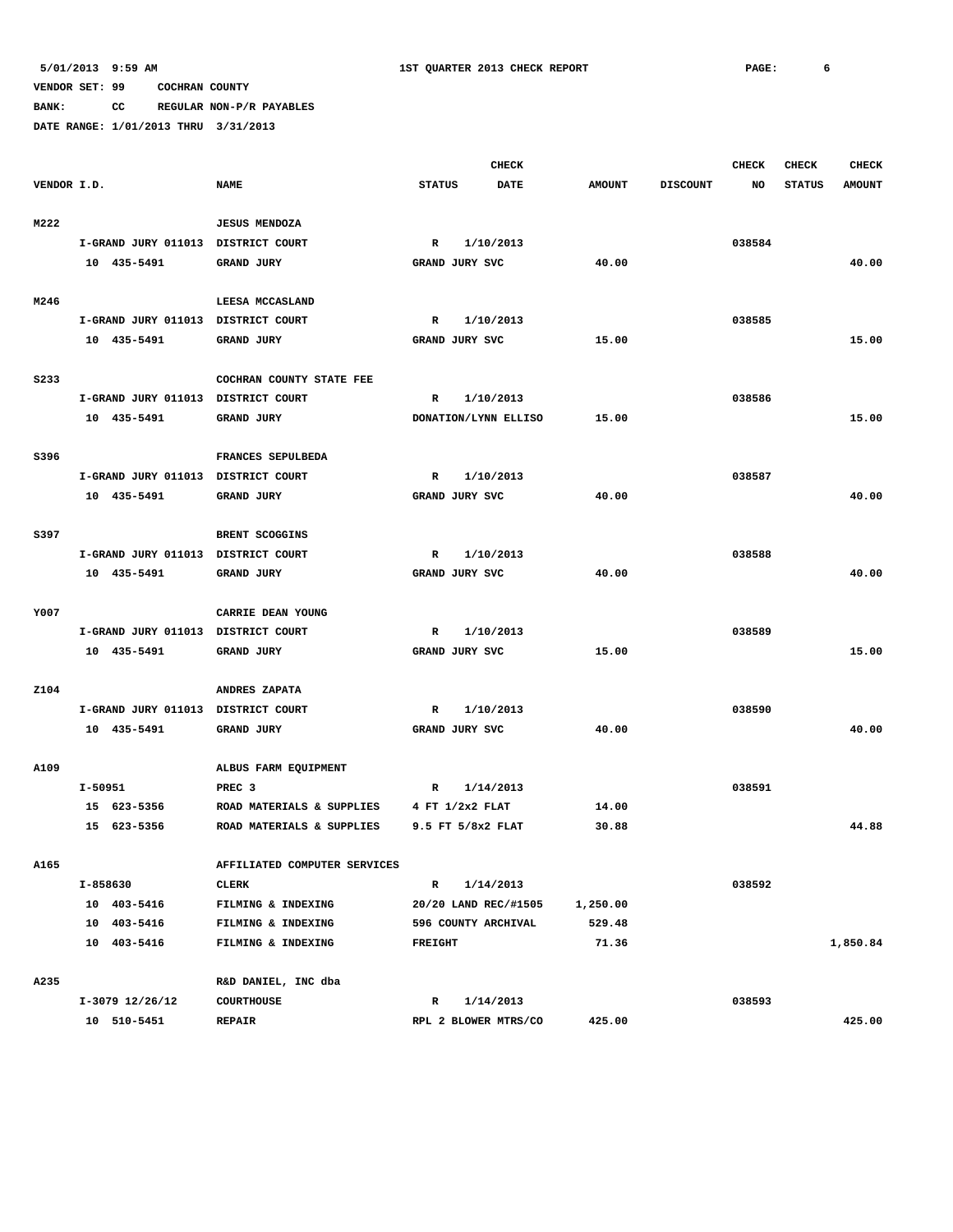## **BANK: CC REGULAR NON-P/R PAYABLES**

|             |          |                               |                               | <b>CHECK</b>        |                         |               |                 | <b>CHECK</b> | <b>CHECK</b>  | <b>CHECK</b>  |
|-------------|----------|-------------------------------|-------------------------------|---------------------|-------------------------|---------------|-----------------|--------------|---------------|---------------|
| VENDOR I.D. |          |                               | <b>NAME</b>                   | <b>STATUS</b>       | <b>DATE</b>             | <b>AMOUNT</b> | <b>DISCOUNT</b> | NO           | <b>STATUS</b> | <b>AMOUNT</b> |
|             |          |                               |                               |                     |                         |               |                 |              |               |               |
| B001        |          |                               | BAILEY CO. ELECTRIC COOP      |                     |                         |               |                 |              |               |               |
|             | I-275235 |                               | PREC <sub>4</sub>             | $\mathbb{R}$        | 1/14/2013               |               |                 | 038594       |               |               |
|             |          | 15 624-5440                   | UTILITIES                     |                     | 330 KWH 11/15-12/18/    | 39.76         |                 |              |               |               |
|             |          | 15 624-5440                   | UTILITIES                     | AREA LIGHT          |                         | 8.58          |                 |              |               |               |
|             | I-275236 |                               | PREC <sub>3</sub>             | $\mathbb{R}$        | 1/14/2013               |               |                 | 038594       |               |               |
|             |          | 15 623-5440                   | UTILITIES                     |                     | 63 KWH 11/13-12/14/1    | 12.63         |                 |              |               |               |
|             |          | 15 623-5440                   | UTILITIES                     | 2 AREA LIGHTS       |                         | 19.10         |                 |              |               |               |
|             | I-275237 |                               | NON-DEPT'L/SHERIFF POSSE      | $\mathbb{R}$        | 1/14/2013               |               |                 | 038594       |               |               |
|             |          | 10 409-5440                   | UTILITIES                     |                     | ELEC SVC 11/6-12/6/1    | 20.93         |                 |              |               | 101.00        |
|             |          |                               |                               |                     |                         |               |                 |              |               |               |
| <b>B029</b> |          |                               | BRUCKNER'S TRUCK SALES, INC   |                     |                         |               |                 |              |               |               |
|             |          | I-320255L                     | PREC 4                        | R                   | 1/14/2013               |               |                 | 038595       |               |               |
|             |          | 15 624-5451                   | <b>REPAIRS</b>                | 2 CLAMPS            |                         | 10.44         |                 |              |               |               |
|             |          | 15 624-5451                   | <b>REPAIRS</b>                | HOSE                |                         | 17.04         |                 |              |               |               |
|             |          | 15 624-5451                   | <b>REPAIRS</b>                |                     | 2 GASKETS #554GB321     | 87.02         |                 |              |               |               |
|             |          | 15 624-5451                   | <b>REPAIRS</b>                | HOSE                |                         | 31.63         |                 |              |               |               |
|             |          | I-320264L                     | PREC 4                        | R                   | 1/14/2013               |               |                 | 038595       |               |               |
|             |          | 15 624-5451                   | <b>REPAIRS</b>                |                     | 2 GASKETS/#554GB321     | 87.02         |                 |              |               |               |
|             |          | I-320382L                     | PREC 4                        | R                   | 1/14/2013               |               |                 | 038595       |               |               |
|             |          | 15 624-5451                   | <b>REPAIRS</b>                |                     | FILTER #485GB3219D      | 64.60         |                 |              |               | 297.75        |
|             |          |                               |                               |                     |                         |               |                 |              |               |               |
| B119        |          |                               | CHERYL BUTLER                 |                     |                         |               |                 |              |               |               |
|             |          | I-MID-WNTR CONF '13 ELECTIONS |                               | R                   | 1/14/2013               |               |                 | 038596       |               |               |
|             |          | 10 490-5427                   | CONTINUING EDUCATION          |                     | AIRFARE TO CORPUS 1/    | 363.90        |                 |              |               |               |
|             |          | 10 490-5427                   | CONTINUING EDUCATION          |                     | AIRFARE FRM CORPUS 1    | 363.90        |                 |              |               |               |
|             |          | 10 490-5427                   | CONTINUING EDUCATION          |                     | 3 NITES/OMNI HOTEL      | 264.00        |                 |              |               |               |
|             |          | 10 490-5427                   | CONTINUING EDUCATION          | LODGING TAX         |                         | 39.60         |                 |              |               |               |
|             |          | 10 490-5427                   | CONTINUING EDUCATION          | <b>MEALS</b>        |                         | 23.98         |                 |              |               |               |
|             |          | 10 490-5427                   | CONTINUING EDUCATION          |                     | 126 MI TO/FR LBK IA     | 71.20         |                 |              |               | 1,126.58      |
|             |          |                               |                               |                     |                         |               |                 |              |               |               |
| C007        |          |                               | CITY OF MORTON                |                     |                         |               |                 |              |               |               |
|             | I-123112 |                               | LIB/MUS/ACT BLDG/CTHSE/PREC 1 | R                   | 1/14/2013               |               |                 | 038597       |               |               |
|             |          | 10 650-5440                   | UTILITIES                     | LIBRARY GAS         |                         | 145.49        |                 |              |               |               |
|             |          | 10 650-5440                   | UTILITIES                     | LIBRARY WATER       |                         | 13.50         |                 |              |               |               |
|             |          | 10 650-5440                   | UTILITIES                     |                     | LIBRARY GARBAGE         | 45.00         |                 |              |               |               |
|             | 10       | 650-5440                      | UTILITIES                     | LIBRARY SEWER       |                         | 15.50         |                 |              |               |               |
|             |          | 10 652-5440                   | UTILITIES                     | <b>MUSEUM GAS</b>   |                         | 129.55        |                 |              |               |               |
|             |          | 10 652-5440                   | UTILITIES                     | <b>MUSEUM WATER</b> |                         | 13.50         |                 |              |               |               |
|             |          | 10 652-5440                   | UTILITIES                     |                     | <b>MUSEUM GARBAGE</b>   | 21.50         |                 |              |               |               |
|             | 10       | 652-5440                      | UTILITIES                     | <b>MUSEUM SEWER</b> |                         | 13.50         |                 |              |               |               |
|             | 10       | 662-5440                      | UTILITIES                     |                     | ACTIVITY BLDG GAS       | 332.94        |                 |              |               |               |
|             |          | 10 662-5440                   | UTILITIES                     |                     | ACT. BLDG WATER         | 13.50         |                 |              |               |               |
|             |          | 10 662-5440                   | UTILITIES                     |                     | ACT. BLDG GARBAGE       | 70.50         |                 |              |               |               |
|             |          | 10 662-5440                   | UTILITIES                     |                     | ACT. BLDG SEWER         | 40.50         |                 |              |               |               |
|             | 10       | 510-5440                      | UTILITIES                     |                     | <b>COURTHOUSE GAS</b>   | 632.83        |                 |              |               |               |
|             | 10       | 510-5440                      | UTILITIES                     |                     | <b>COURTHOUSE WATER</b> | 288.75        |                 |              |               |               |
|             | 10       | 510-5440                      | UTILITIES                     |                     | <b>CRTHSE GARBAGE</b>   | 250.50        |                 |              |               |               |
|             |          | 10 510-5440                   | UTILITIES                     |                     | <b>COURTHOUSE SEWER</b> | 46.50         |                 |              |               |               |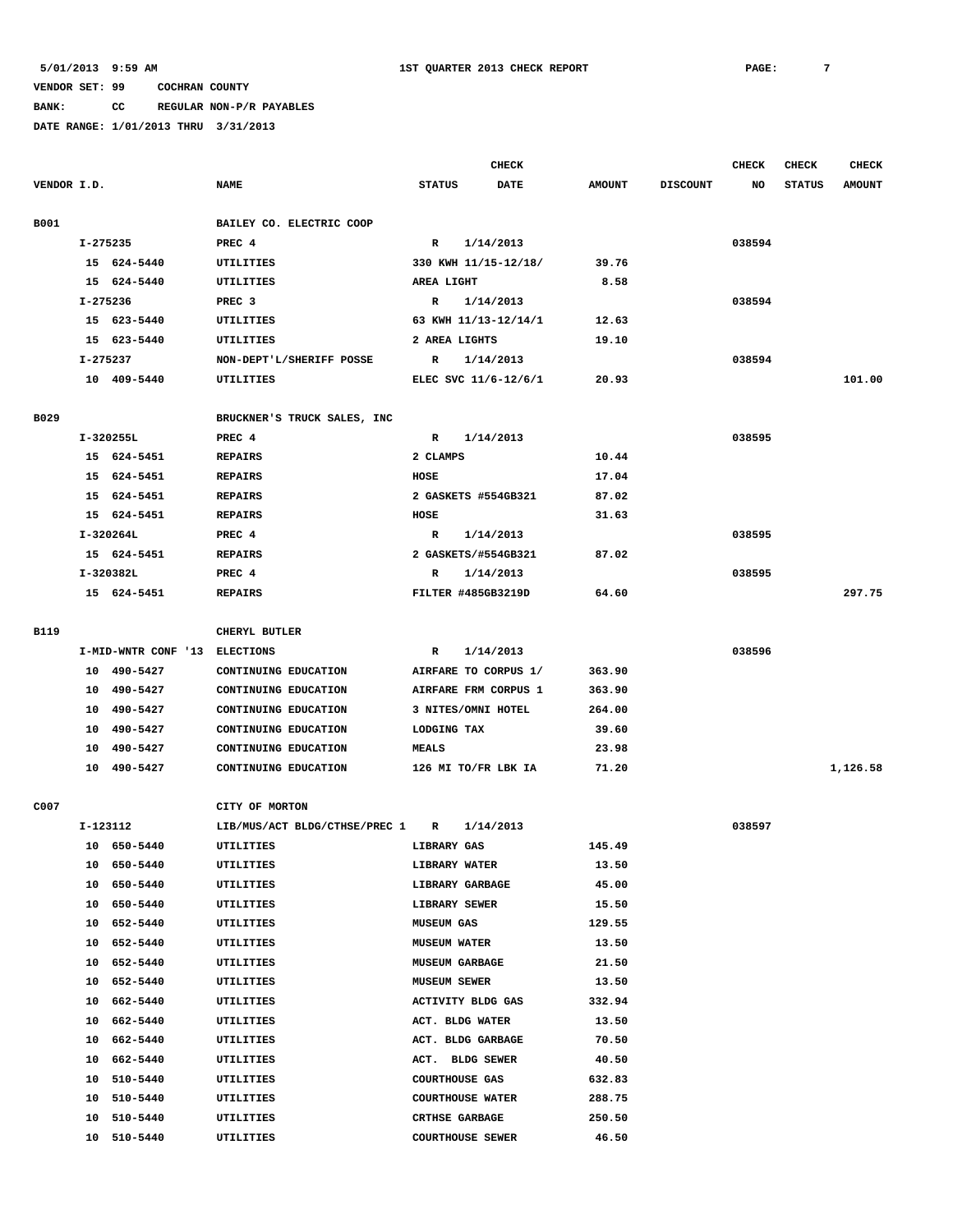## **BANK: CC REGULAR NON-P/R PAYABLES**

|             |          |                |                                                 |                   | <b>CHECK</b>           |               |                 | <b>CHECK</b> | <b>CHECK</b>  | <b>CHECK</b>  |
|-------------|----------|----------------|-------------------------------------------------|-------------------|------------------------|---------------|-----------------|--------------|---------------|---------------|
| VENDOR I.D. |          |                | <b>NAME</b>                                     | <b>STATUS</b>     | <b>DATE</b>            | <b>AMOUNT</b> | <b>DISCOUNT</b> | NO           | <b>STATUS</b> | <b>AMOUNT</b> |
| C007        |          |                | CITY OF MORTON<br><b>CONT</b>                   |                   |                        |               |                 |              |               |               |
|             | I-123112 |                | LIB/MUS/ACT BLDG/CTHSE/PREC 1                   | $\mathbb{R}$      | 1/14/2013              |               |                 | 038597       |               |               |
|             |          | 15 621-5440    | UTILITIES                                       | PREC 1 GAS        |                        | 138.04        |                 |              |               |               |
|             |          | 15 621-5440    | UTILITIES                                       | PREC 1 WATER      |                        | 13.50         |                 |              |               |               |
|             |          | 15 621-5440    | UTILITIES                                       |                   | PREC 1 GARBAGE         | 45.00         |                 |              |               | 2,270.10      |
|             |          |                |                                                 |                   |                        |               |                 |              |               |               |
| C008        |          |                | CITY OF WHITEFACE                               |                   |                        |               |                 |              |               |               |
|             | I-56662  |                | PREC <sub>2</sub>                               | R                 | 1/14/2013              |               |                 | 038598       |               |               |
|             |          | 15 622-5440    | UTILITIES                                       |                   | 2.3MCF GAS 11/15-12/   | 18.50         |                 |              |               |               |
|             |          | 15 622-5440    | UTILITIES                                       | WATER SVC         |                        | 14.00         |                 |              |               |               |
|             |          | 15 622-5440    | UTILITIES                                       | GARBAGE SVC       |                        | 50.10         |                 |              |               |               |
|             |          | 15 622-5440    | UTILITIES                                       | SEWER SVC         |                        | 22.50         |                 |              |               | 105.10        |
| C016        |          |                | COCHRAN SOIL & WATER                            |                   |                        |               |                 |              |               |               |
|             |          | I-2013 SUBSIDY | NON-DEPT'L/SOIL & WATER                         | R                 | 1/14/2013              |               |                 | 038599       |               |               |
|             |          | 10 409-5470    | DONATION-SOIL & WATER CONSER. 2013 SUBSIDY      |                   |                        | 4,500.00      |                 |              |               | 4,500.00      |
| C035        |          |                | COX AUTO SUPPLY CO                              |                   |                        |               |                 |              |               |               |
|             | I-219589 |                | PREC 4                                          | R                 | 1/14/2013              |               |                 | 038600       |               |               |
|             |          | 15 624-5356    | ROAD MATERIALS & SUPPLIES                       |                   | 2 PAPER TOWELS         | 8.38          |                 |              |               |               |
|             |          | 15 624-5356    | ROAD MATERIALS & SUPPLIES                       |                   | 2 BLUE SHOP TOWELS     | 6.38          |                 |              |               |               |
|             |          | 15 624-5356    | ROAD MATERIALS & SUPPLIES                       | 2 GLASS CLNR      |                        | 6.30          |                 |              |               |               |
|             |          | 15 624-5356    | ROAD MATERIALS & SUPPLIES                       | <b>CABLE-TIES</b> |                        | 4.59          |                 |              |               |               |
|             | I-219684 |                | <b>SHERIFF</b>                                  | $\mathbf R$       | 1/14/2013              |               |                 | 038600       |               |               |
|             |          | 10 560-5451    | MACHINERY-NON-OFFICE REPAIR                     | BULB/#137         |                        | 9.45          |                 |              |               |               |
|             | I-219804 |                | <b>COURTHOUSE</b>                               | R                 | 1/14/2013              |               |                 | 038600       |               |               |
|             |          | 10 510-5332    | CUSTODIAL SUPPLIES                              | LIGHT BULB        |                        | 5.79          |                 |              |               |               |
|             |          | 10 510-5332    | CUSTODIAL SUPPLIES                              | 2 LIGHT BULBS     |                        | 12.58         |                 |              |               |               |
|             | I-219829 |                | PREC <sub>2</sub>                               | R                 | 1/14/2013              |               |                 | 038600       |               |               |
|             |          | 15 622-5451    | <b>REPAIRS</b>                                  | FUEL FILTER       |                        | 15.05         |                 |              |               |               |
|             | I-219896 |                | PREC <sub>2</sub>                               | R                 | 1/14/2013              |               |                 | 038600       |               |               |
|             |          | 15 622-5451    | <b>REPAIRS</b>                                  | HOSE              |                        | 0.99          |                 |              |               |               |
|             |          | 15 622-5451    | <b>REPAIRS</b>                                  | 4 HOSE-CLAMP      |                        | 3.40          |                 |              |               |               |
|             |          | 15 622-5451    | REPAIRS                                         | UPPER CYL LUB     |                        | 9.99          |                 |              |               |               |
|             | I-219917 |                | PREC <sub>2</sub>                               |                   | R 1/14/2013            |               |                 | 038600       |               |               |
|             |          | 15 622-5356    | ROAD MATERIALS & SUPPLIES                       | 2 COMBO-HEX       |                        | 3.26          |                 |              |               |               |
|             | I-219952 |                | <b>SHERIFF</b>                                  |                   | R 1/14/2013            |               |                 | 038600       |               |               |
|             |          | 10 560-5451    | MACHINERY-NON-OFFICE REPAIR PT BRAKE FLUID/#137 |                   |                        | 2.09          |                 |              |               |               |
|             | I-220003 |                | <b>SHERIFF</b>                                  |                   | R 1/14/2013            |               |                 | 038600       |               |               |
|             |          | 10 560-5451    | MACHINERY-NON-OFFICE REPAIR                     |                   | <b>MASTER CYL/#137</b> | 7.12          |                 |              |               |               |
|             | I-220165 |                | PREC 4                                          |                   | R 1/14/2013            |               |                 | 038600       |               |               |
|             |          | 15 624-5356    | ROAD MATERIALS & SUPPLIES                       | GRINDER           |                        | 125.99        |                 |              |               |               |
|             |          | 15 624-5356    | ROAD MATERIALS & SUPPLIES                       | 2 GRIND WHL       |                        | 12.38         |                 |              |               |               |
|             | I-220200 |                | PREC 4                                          | $\mathbb{R}$      | 1/14/2013              |               |                 | 038600       |               |               |
|             |          | 15 624-5356    | ROAD MATERIALS & SUPPLIES                       | STONE PNC         |                        | 3.69          |                 |              |               |               |
|             | I-220533 |                | PREC 4                                          | R                 | 1/14/2013              |               |                 | 038600       |               |               |
|             |          | 15 624-5356    | ROAD MATERIALS & SUPPLIES                       | <b>GAUGE</b>      |                        | 22.53         |                 |              |               |               |
|             | I-220682 |                | PREC 4                                          | $\mathbf{R}$      | 1/14/2013              |               |                 | 038600       |               |               |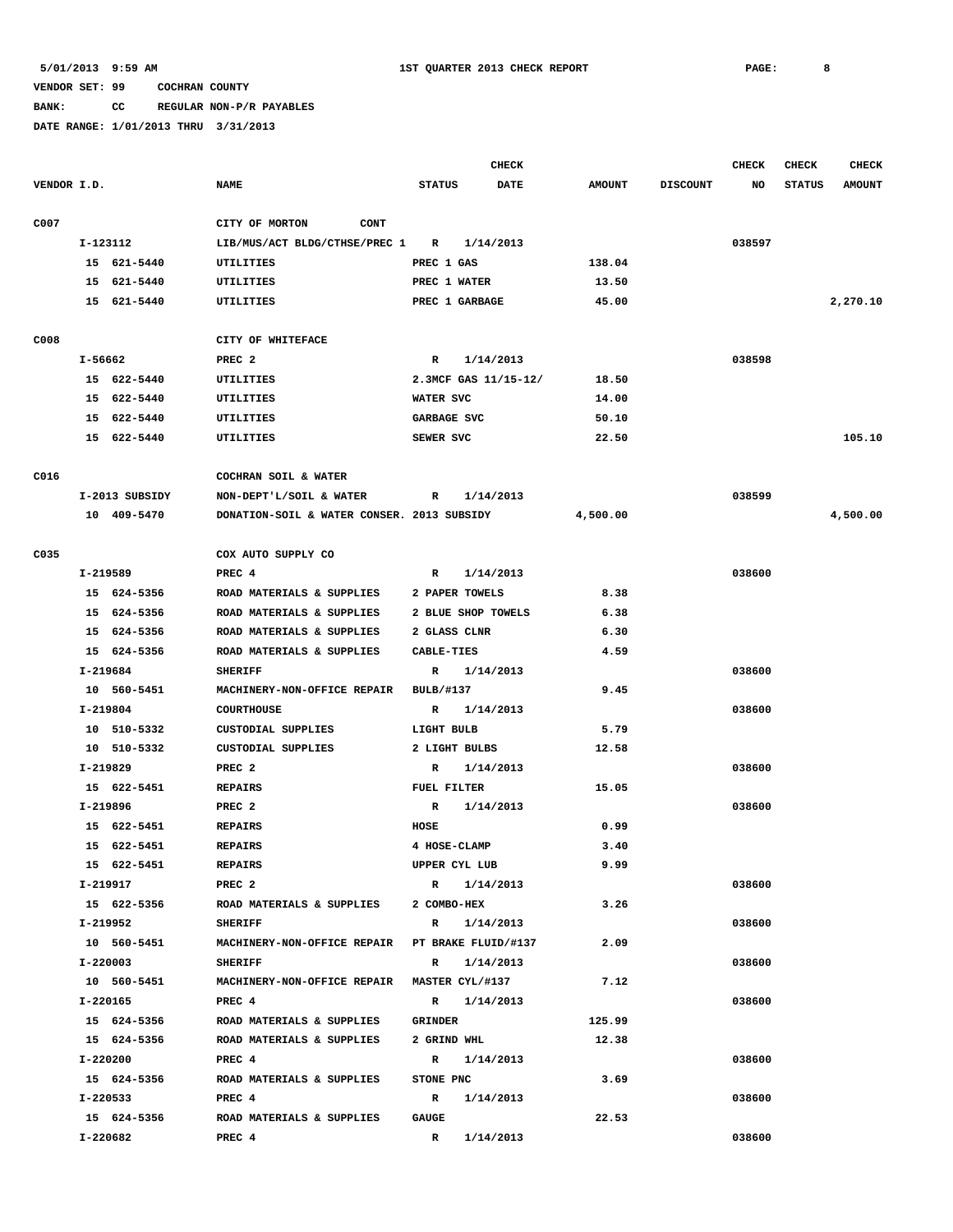**BANK: CC REGULAR NON-P/R PAYABLES**

|             |          |             |                                       |                      | <b>CHECK</b> |               |                 | <b>CHECK</b> | <b>CHECK</b>  | <b>CHECK</b>  |
|-------------|----------|-------------|---------------------------------------|----------------------|--------------|---------------|-----------------|--------------|---------------|---------------|
| VENDOR I.D. |          |             | <b>NAME</b>                           | <b>STATUS</b>        | DATE         | <b>AMOUNT</b> | <b>DISCOUNT</b> | NO           | <b>STATUS</b> | <b>AMOUNT</b> |
| C035        |          |             | COX AUTO SUPPLY CO<br><b>CONT</b>     |                      |              |               |                 |              |               |               |
|             | I-220682 |             | PREC 4                                | R                    | 1/14/2013    |               |                 | 038600       |               |               |
|             |          | 15 624-5451 | <b>REPAIRS</b>                        | FUEL FILTER #33216   |              | 19.04         |                 |              |               |               |
|             |          | 15 624-5451 | <b>REPAIRS</b>                        | FUEL FILTER #33219   |              | 16.29         |                 |              |               |               |
|             |          | 15 624-5451 | <b>REPAIRS</b>                        | FILTER #24428        |              | 15.36         |                 |              |               |               |
|             |          | 15 624-5451 | <b>REPAIRS</b>                        | 2 OIL FILTER #51791  |              | 32.82         |                 |              |               |               |
|             |          | 15 624-5451 | <b>REPAIRS</b>                        | 2 3-1GL ROTELLA 15/4 |              | 112.28        |                 |              |               |               |
|             |          | 15 624-5451 | <b>REPAIRS</b>                        | 6 QT OIL             |              | 70.14         |                 |              |               |               |
|             |          | 15 624-5451 | <b>REPAIRS</b>                        | ROTELLA QT 30W       |              | 52.99         |                 |              |               |               |
|             | I-220686 |             | <b>AUDITOR</b>                        | $\mathbb{R}$         | 1/14/2013    |               |                 | 038600       |               |               |
|             |          | 10 495-5310 | OFFICE SUPPLIES                       | 2 AA BATT            |              | 9.30          |                 |              |               |               |
|             |          | 10 495-5310 | OFFICE SUPPLIES                       | 2 AAA BATT           |              | 9.18          |                 |              |               |               |
|             | I-220711 |             | <b>CONSTABLE</b>                      | $\mathbb{R}$         | 1/14/2013    |               |                 | 038600       |               |               |
|             |          | 10 550-5310 | OFFICE SUPPLIES                       | <b>BATT CHARGER</b>  |              | 164.99        |                 |              |               |               |
|             | I-220933 |             | <b>SHERIFF</b>                        | $\mathbb{R}$         | 1/14/2013    |               |                 | 038600       |               |               |
|             |          | 10 560-5451 | MACHINERY-NON-OFFICE REPAIR           | 2 5/16"X1" BOLT/#133 |              | 0.26          |                 |              |               |               |
|             |          | 10 560-5451 | MACHINERY-NON-OFFICE REPAIR           | 4 5/16" FLAT WASHERS |              | 0.20          |                 |              |               |               |
|             |          | 10 560-5451 | MACHINERY-NON-OFFICE REPAIR           | 2 5/16" STOP NUTS    |              | 0.20          |                 |              |               |               |
|             | I-221141 |             | PREC 1                                | R                    | 1/14/2013    |               |                 | 038600       |               |               |
|             |          | 15 621-5451 | <b>REPAIRS</b>                        | 2 OIL BATH SEALS/MAC |              | 79.98         |                 |              |               |               |
|             |          | 15 621-5451 | <b>REPAIRS</b>                        | BY MARCELO RODRIGUEZ |              |               |                 |              |               |               |
|             | I-221305 |             | PREC 4                                | $\mathbb{R}$         | 1/14/2013    |               |                 | 038600       |               |               |
|             |          | 15 624-5451 | <b>REPAIRS</b>                        | 5 1/4 AIR-LINE       |              | 2.95          |                 |              |               |               |
|             |          | 15 624-5451 | <b>REPAIRS</b>                        | 2 FITTINGS           |              | 0.72          |                 |              |               |               |
|             |          | 15 624-5451 | <b>REPAIRS</b>                        | 1/4 INSERT           |              | 1.29          |                 |              |               |               |
|             |          | 15 624-5451 | <b>REPAIRS</b>                        | 5 ZIP-TIES           |              | 0.90          |                 |              |               |               |
|             |          | 15 624-5451 | <b>REPAIRS</b>                        | V-BELT               |              | 19.70         |                 |              |               |               |
|             | I-221348 |             | PREC 1                                | $\mathbb{R}$         | 1/14/2013    |               |                 | 038600       |               |               |
|             |          | 15 621-5451 | <b>REPAIRS</b>                        | POWER PLUG           |              | 2.69          |                 |              |               |               |
|             | I-221363 |             | PREC <sub>2</sub>                     | R                    | 1/14/2013    |               |                 | 038600       |               |               |
|             |          | 15 622-5356 | ROAD MATERIALS & SUPPLIES             | 2 TOILET TISSUE      |              | 4.38          |                 |              |               |               |
|             |          | 15 622-5356 | ROAD MATERIALS & SUPPLIES             | 4 BLUE SHOP TOWELS   |              | 12.76         |                 |              |               |               |
|             |          | 15 622-5356 | ROAD MATERIALS & SUPPLIES             | 2 PAPER TOWELS       |              | 2.78          |                 |              |               |               |
|             |          | 15 622-5356 | ROAD MATERIALS & SUPPLIES             | 2 WASHER FLUID       |              | 5.38          |                 |              |               |               |
|             |          | 15 622-5356 | ROAD MATERIALS & SUPPLIES             | <b>GUN GREASE</b>    |              | 27.39         |                 |              |               |               |
|             |          | 15 622-5356 | ROAD MATERIALS & SUPPLIES             | 2 NEW ANTI-FREEZE    |              | 29.98         |                 |              |               |               |
|             |          | 15 622-5451 | <b>REPAIRS</b>                        | AIR FILTER           |              | 100.81        |                 |              |               |               |
|             |          | 15 622-5451 | <b>REPAIRS</b>                        | 5 1GL ROT 10/40      |              | 99.95         |                 |              |               |               |
|             |          | 15 622-5356 | ROAD MATERIALS & SUPPLIES             | <b>TROLLEY-JACK</b>  |              | 34.95         |                 |              |               |               |
|             | I-221838 |             | <b>SHERIFF</b>                        | R 1/14/2013          |              |               |                 | 038600       |               |               |
|             |          | 10 560-5451 | MACHINERY-NON-OFFICE REPAIR CARB CLNR |                      |              | 3.99          |                 |              |               |               |
|             |          | I-221866    | <b>COURTHOUSE</b>                     | R                    | 1/14/2013    |               |                 | 038600       |               |               |
|             |          | 10 510-5332 | CUSTODIAL SUPPLIES                    | 2 BATTERIES/SCALE    |              | 5.98          |                 |              |               | 1,199.59      |
|             |          |             |                                       |                      |              |               |                 |              |               |               |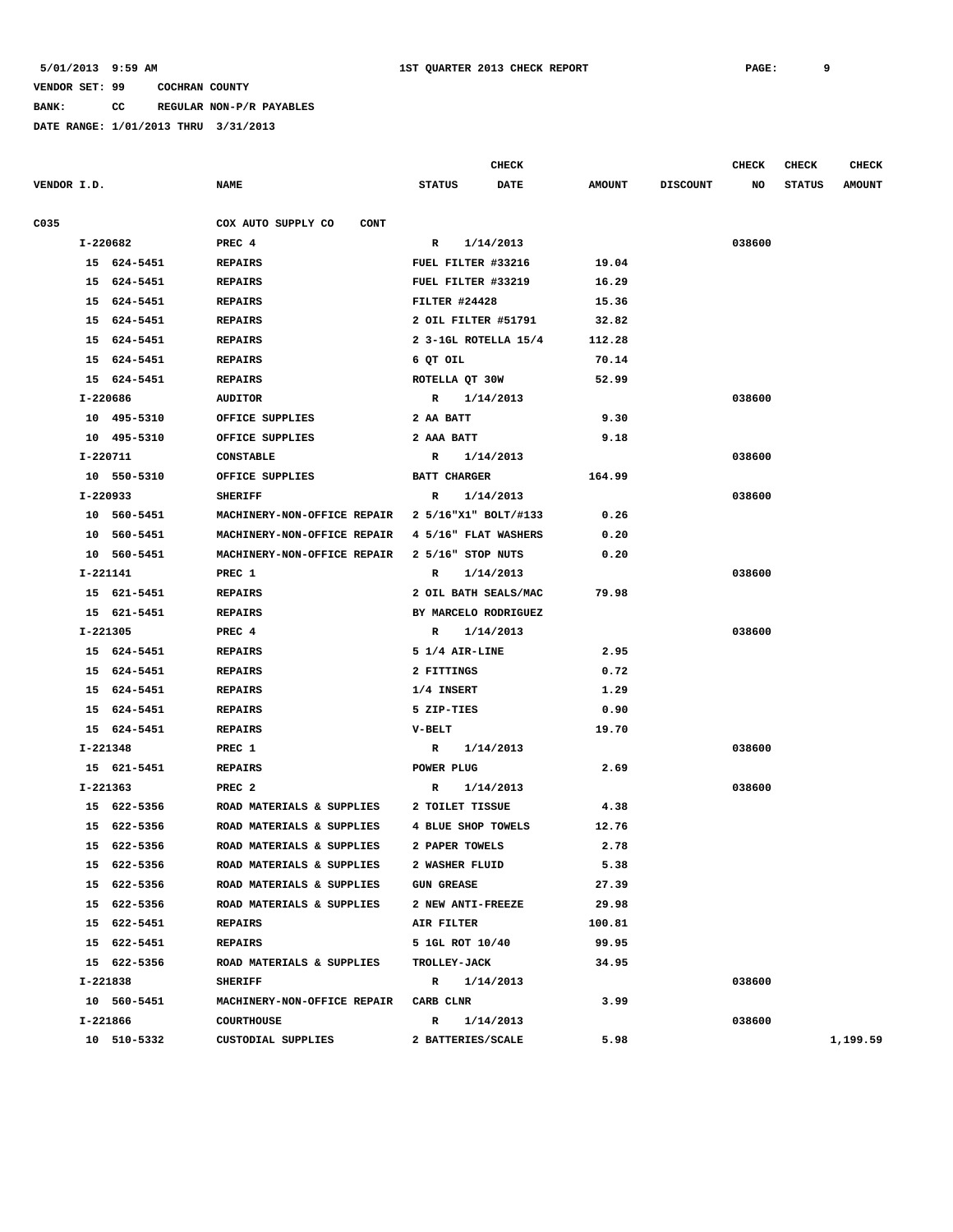**BANK: CC REGULAR NON-P/R PAYABLES**

|             |            |                  |                                              |                              | <b>CHECK</b> |               |                 | <b>CHECK</b> | <b>CHECK</b>  | <b>CHECK</b>  |
|-------------|------------|------------------|----------------------------------------------|------------------------------|--------------|---------------|-----------------|--------------|---------------|---------------|
| VENDOR I.D. |            |                  | <b>NAME</b>                                  | <b>STATUS</b><br><b>DATE</b> |              | <b>AMOUNT</b> | <b>DISCOUNT</b> | NO           | <b>STATUS</b> | <b>AMOUNT</b> |
| C069        |            |                  | COUNTRY DUMPSTERS, INC.                      |                              |              |               |                 |              |               |               |
|             | I-32074    |                  | PREC 3/PREC 4                                | $\mathbb{R}$                 | 1/14/2013    |               |                 | 038602       |               |               |
|             |            | 15 623-5440      | <b>UTILITIES</b>                             | JAN DUMPSTER SVC             |              | 53.25         |                 |              |               |               |
|             |            | 15 624-5440      | UTILITIES                                    | JAN DUMPSTER SVC             |              | 53.25         |                 |              |               | 106.50        |
|             |            |                  |                                              |                              |              |               |                 |              |               |               |
| C084        |            |                  | CLERK, SEVENTH COURT OF APPEAL               |                              |              |               |                 |              |               |               |
|             |            | I-DEC 2012       | <b>STATE FEES</b>                            | $\mathbb{R}$                 | 1/14/2013    |               |                 | 038603       |               |               |
|             |            | 90 000-2379.002  | 7th Crt of Appeal Gov't22.2081COUNTY COURT   |                              |              | 5.00          |                 |              |               |               |
|             |            | 90 000-2379.002  | 7th Crt of Appeal Gov't22.2081DISTRICT COURT |                              |              | 15.00         |                 |              |               | 20.00         |
| D027        |            |                  | <b>DEMCO</b>                                 |                              |              |               |                 |              |               |               |
|             |            | I-4833375        | LIBRARY                                      | R                            | 1/14/2013    |               |                 | 038604       |               |               |
|             |            | 10 650-5310      | OFFICE SUPPLIES                              | <b>ACRYLIC BKMRK DISP</b>    |              | 13.95         |                 |              |               |               |
|             |            | 10 650-5310      | OFFICE SUPPLIES                              | 3-PKT LITERATURE HLD         |              | 54.38         |                 |              |               |               |
|             |            | 10 650-5310      | OFFICE SUPPLIES                              | "TAKE ONE" HEADER            |              |               |                 |              |               |               |
|             |            | 10 650-5310      | OFFICE SUPPLIES                              | SHIPPING                     |              | 13.41         |                 |              |               | 81.74         |
|             |            |                  |                                              |                              |              |               |                 |              |               |               |
| D039        |            |                  | <b>DUVALL TECHNOLOGY</b>                     |                              |              |               |                 |              |               |               |
|             | $I-30$     |                  | <b>SHERIFF</b>                               | R                            | 1/14/2013    |               |                 | 038605       |               |               |
|             |            | 10 560-5452      | OFFICE EQUIPMENT REPAIR                      | EMAIL SETUP/STEVEN;1         |              | 90.00         |                 |              |               | 90.00         |
| D048        |            |                  | DATA-LINE OFFICE SYSTEMS                     |                              |              |               |                 |              |               |               |
|             | I-071018   |                  | LIBRARY                                      | R                            | 1/14/2013    |               |                 | 038606       |               |               |
|             |            | 10 650-5411      | MAINTENANCE CONTRACTS                        | COPIER MAINTENANCE 1         |              | 37.50         |                 |              |               |               |
|             |            | 10 650-5411      | MAINTENANCE CONTRACTS                        | <b>FUEL SURCHG</b>           |              | 1.50          |                 |              |               |               |
|             | I-071508   |                  | LIBRARY                                      | R                            | 1/14/2013    |               |                 | 038606       |               |               |
|             |            | 10 650-5411      | MAINTENANCE CONTRACTS                        | 123 COLOR COPIES/MAI         |              | 12.30         |                 |              |               | 51.30         |
|             |            |                  |                                              |                              |              |               |                 |              |               |               |
| D152        |            |                  | DPS REPROGRAPHICS &                          |                              |              |               |                 |              |               |               |
|             | $I-010913$ |                  | <b>SHERIFF</b>                               | R                            | 1/14/2013    |               |                 | 038607       |               |               |
|             |            | 10 560-5334      | OTHER SUPPLIES                               | 12 ALCOHOL BLOOD TES         |              | 60.00         |                 |              |               | 60.00         |
| F010        |            |                  | FIVE-AREA TELEPHONE CO-OP                    |                              |              |               |                 |              |               |               |
|             |            | I-927-5510 JAN13 | PREC 4                                       | R                            | 1/14/2013    |               |                 | 038608       |               |               |
|             |            | 15 624-5420      | <b>TELECOMMUNICATIONS</b>                    | JAN PHONE SVC                |              | 32.25         |                 |              |               |               |
|             |            | 15 624-5420      | <b>TELECOMMUNICATIONS</b>                    | <b>FEES</b>                  |              | 8.69          |                 |              |               | 40.94         |
|             |            |                  |                                              |                              |              |               |                 |              |               |               |
| F014        |            |                  | FRONTIER AMBULANCE CORP.                     |                              |              |               |                 |              |               |               |
|             |            | I-2013 SUBSIDY   | PUBLIC SAFETY*OTHER*                         | R                            | 1/14/2013    |               |                 | 038609       |               |               |
|             |            | 10 580-5404      | MEDICAL-E.M.S. SUBSIDIES                     | 2013 SUBSIDY                 |              | 25,000.00     |                 |              |               | 25,000.00     |
| F033        |            |                  | FLEETPRIDE, INC                              |                              |              |               |                 |              |               |               |
|             | I-481224   |                  | PREC 3                                       | $\mathbb{R}$                 | 1/14/2013    |               |                 | 038610       |               |               |
|             |            | 15 623-5451      | <b>REPAIRS</b>                               | AIR FILTER W/LID             |              | 69.28         |                 |              |               | 69.28         |
|             |            |                  |                                              |                              |              |               |                 |              |               |               |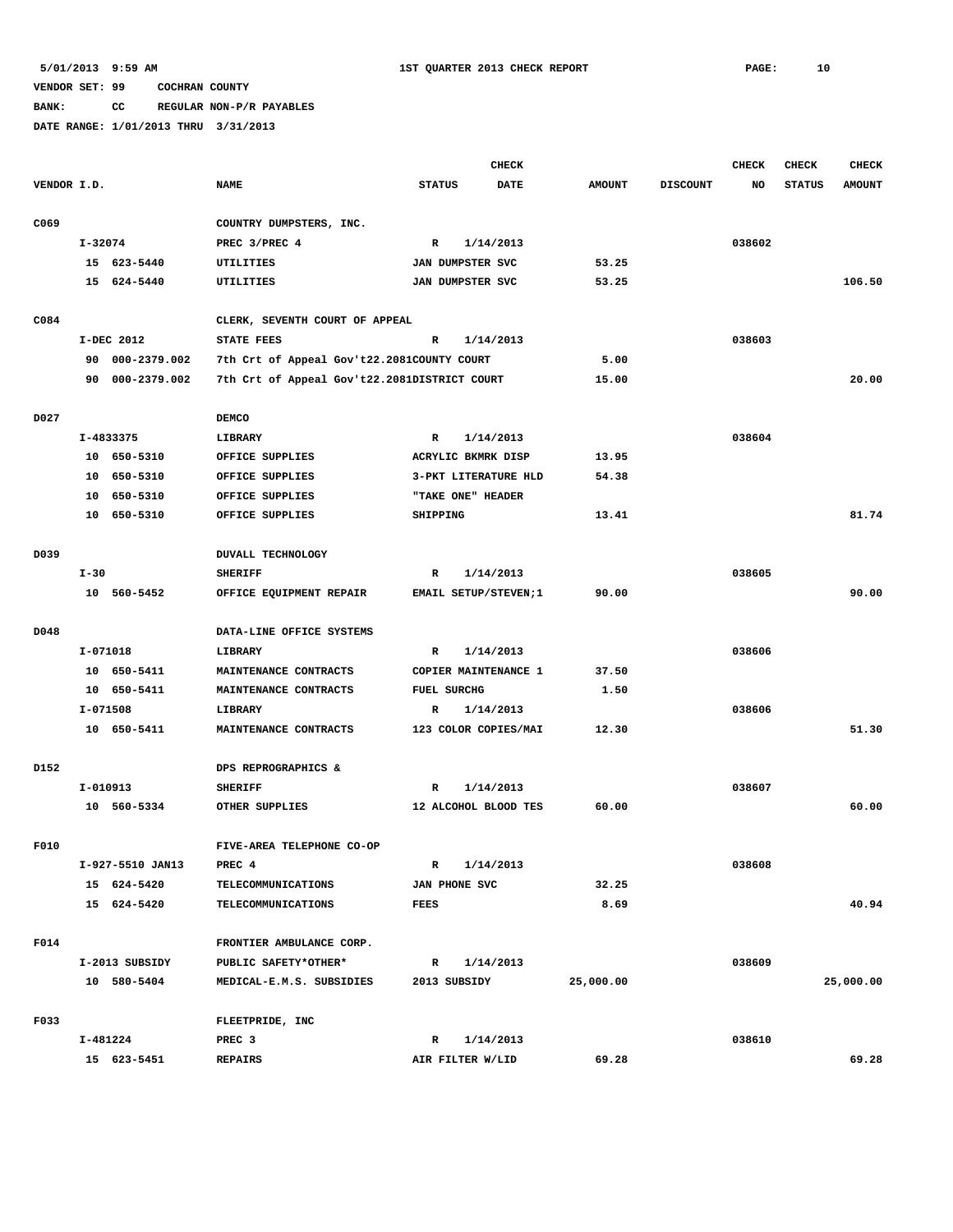## **BANK: CC REGULAR NON-P/R PAYABLES**

|             |          |                    |                                                  |                     | CHECK                    |               |                 | CHECK  | CHECK         | <b>CHECK</b>  |
|-------------|----------|--------------------|--------------------------------------------------|---------------------|--------------------------|---------------|-----------------|--------|---------------|---------------|
| VENDOR I.D. |          |                    | <b>NAME</b>                                      | <b>STATUS</b>       | <b>DATE</b>              | <b>AMOUNT</b> | <b>DISCOUNT</b> | NO     | <b>STATUS</b> | <b>AMOUNT</b> |
| F073        |          |                    | FRONTIER VALLEY INC.                             |                     |                          |               |                 |        |               |               |
|             | I-360072 |                    | ALL PRECINCTS/WATER TRK                          | $\mathbb{R}$        | 1/14/2013                |               |                 | 038611 |               |               |
|             |          | 15 621-5451        | <b>REPAIRS</b>                                   |                     | $1/4$ 2" TEE BLK, $4"$ B | 35.35         |                 |        |               |               |
|             | 15       | 622-5451           | <b>REPAIRS</b>                                   |                     | $1/4$ 2" TEE BLK, $4"$ B | 35.36         |                 |        |               |               |
|             | 15       | 623-5451           | <b>REPAIRS</b>                                   |                     | $1/4$ 2" TEE BLK, $4"$ B | 35.35         |                 |        |               |               |
|             |          | 15 624-5451        | <b>REPAIRS</b>                                   |                     | $1/4$ 2" TEE BLK, $4"$ B | 35.36         |                 |        |               | 141.42        |
|             |          |                    |                                                  |                     |                          |               |                 |        |               |               |
| G005        |          |                    | <b>GENERAL FUND</b>                              |                     |                          |               |                 |        |               |               |
|             |          |                    | I-4TH QTR CIVIL 2012 STATE CIVIL FEES            | R                   | 1/14/2013                |               |                 | 038612 |               |               |
|             | 90       | 000-2363.004       | Co Filing Fee Ind Lgl Serv.                      | 4TH QTR CIVIL FEES  |                          | 2.75          |                 |        |               |               |
|             | 90       | 000-2363.001       | Divorce & Family Gov't 133.1514TH QTR CIVIL FEES |                     |                          | 0.50          |                 |        |               |               |
|             | 90       | 000-2363.002       | Other Than Divorce/Family 10B 4TH QTR CIVIL FEES |                     |                          | 2.00          |                 |        |               |               |
|             | 90       | 000-2363.004       | Co Filing Fee Ind Lgl Serv.                      | 4TH QTR CIVIL FEES  |                          | 3.00          |                 |        |               |               |
|             |          |                    | I-4TH QTR CRIM 2012 STATE CRIMINAL FEES          | R                   | 1/14/2013                |               |                 | 038612 |               |               |
|             | 90       | 000-2358.001       | State CCC Date 010104 Forward 4TH QTR CRIM FEES  |                     |                          | 263.30        |                 |        |               |               |
|             | 90       | 000-2368           | BB Bond Fee (Gov CD 41.258)                      | 4TH QTR CRIM FEES   |                          | 24.00         |                 |        |               |               |
|             | 90       | 000-2370           | DNA Test Gov CD 411.147                          | 4TH QTR CRIM FEES   |                          | 3.40          |                 |        |               |               |
|             | 90       | 000-2369           | EMS Trauma Sec49.02 SB1131                       | 4TH OTR CRIM FEES   |                          | 2.60          |                 |        |               |               |
|             | 90       | 000-2378           | JRF Jury Reimb Fee CCP102.00454TH QTR CRIM FEES  |                     |                          | 25.39         |                 |        |               |               |
|             | 90       | 000-2363.003       | Indigent Defense Fee                             | 4TH QTR CRIM FEES   |                          | 16.66         |                 |        |               |               |
|             | 90       | 000-2355           | MVF CCP 102.002                                  | 4TH QTR CRIM FEES   |                          | 0.31          |                 |        |               |               |
|             | 90       | 000-2367           | STF-Sub 95% C(Trans CD542.40 4TH QTR CRIM FEES   |                     |                          | 48.58         |                 |        |               |               |
|             |          | I-4TH QTR DRUG '12 | DRUG COURT COSTS                                 | R                   | 1/14/2013                |               |                 | 038612 |               |               |
|             |          | 90 000-2379.001    | Drug Court Fee CCP102.0178                       |                     | 4TH QTR DRUG SVC FEE     | 4.00          |                 |        |               |               |
|             |          | I-LEASE #21        | <b>JUVENILE PROBATION</b>                        | R                   | 1/14/2013                |               |                 | 038612 |               |               |
|             |          | 10 571-5464        | <b>VEHICLE LEASE</b>                             |                     | LEASE 12/25/12 - 1/2     | 833.00        |                 |        |               | 1,229.49      |
|             |          |                    |                                                  |                     |                          |               |                 |        |               |               |
| G031        |          |                    | GRAINGER                                         |                     |                          |               |                 |        |               |               |
|             |          | I-9025971145       | <b>COURTHOUSE</b>                                | R                   | 1/14/2013                |               |                 | 038613 |               |               |
|             |          | 10 510-5451        | <b>REPAIR</b>                                    |                     | 6 PLUG-IN CFL, NON-DI    | 10.14         |                 |        |               |               |
|             | 10       | 510-5451           | <b>REPAIR</b>                                    | 2 1/10HP A/C MTR    |                          | 105.06        |                 |        |               |               |
|             | 10       | 510-5451           | <b>REPAIR</b>                                    | AA BATT, ALK, 8/PK  |                          | 9.32          |                 |        |               |               |
|             |          | I-9031122790       | <b>COURTHOUSE</b>                                | $\mathbb{R}$        | 1/14/2013                |               |                 | 038613 |               |               |
|             |          | 10 510-5332        | CUSTODIAL SUPPLIES                               |                     | 1DZ PLEATED AIR FLTR     | 29.28         |                 |        |               |               |
|             |          | 10 510-5332        | CUSTODIAL SUPPLIES                               | 2 CRTN ICE MELT/50# |                          | 26.62         |                 |        |               |               |
|             |          | I-9031720452       | <b>COURTHOUSE</b>                                | $\mathbb{R}$        | 1/14/2013                |               |                 | 038613 |               |               |
|             |          | 10 510-5451        | <b>REPAIR</b>                                    | 3 THERMOSTATS       |                          | 154.47        |                 |        |               | 334.89        |
|             |          |                    |                                                  |                     |                          |               |                 |        |               |               |
| G079        |          |                    | GLOCK PROFESSIONAL, INC                          |                     |                          |               |                 |        |               |               |
|             |          | I-ARMORER 1/31/13  | <b>SHERIFF</b>                                   | R                   | 1/14/2013                |               |                 | 038614 |               |               |
|             |          | 10 560-5427        | CONTINUING EDUCATION                             |                     | ARMORER'S COURSE 1/3     | 195.00        |                 |        |               | 195.00        |
| G144        |          |                    | GENE MESSER AUTO GROUP                           |                     |                          |               |                 |        |               |               |
|             | I-507519 |                    | <b>SHERIFF</b>                                   | R                   | 1/14/2013                |               |                 | 038615 |               |               |
|             |          | 10 560-5451        | <b>MACHINERY-NON-OFFICE REPAIR</b>               |                     | STATE INSP/10 CVP #1     | 14.50         |                 |        |               | 14.50         |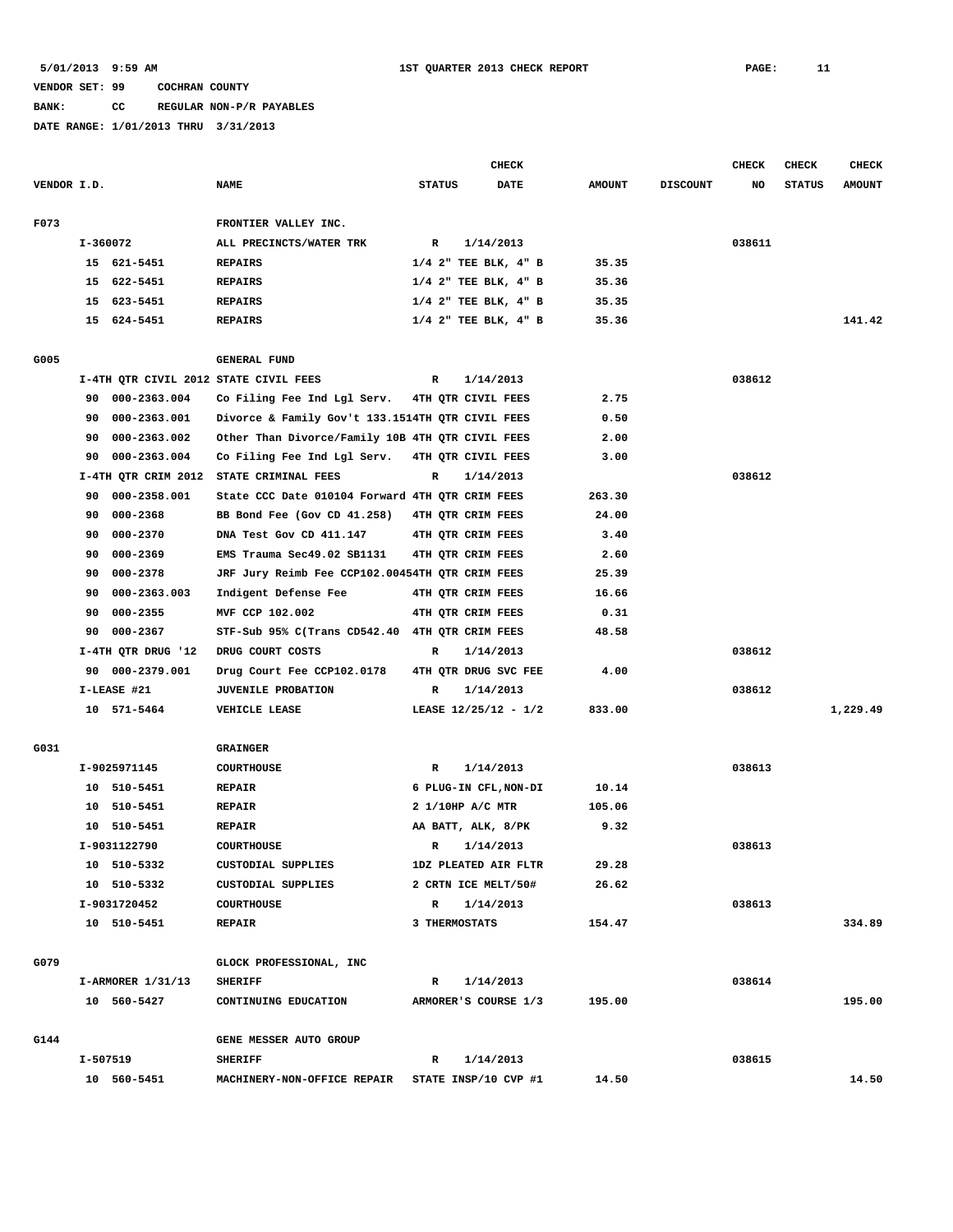# **BANK: CC REGULAR NON-P/R PAYABLES**

|             |          |             |                              |                     | <b>CHECK</b>          |               |                 | CHECK  | <b>CHECK</b>  | <b>CHECK</b>  |
|-------------|----------|-------------|------------------------------|---------------------|-----------------------|---------------|-----------------|--------|---------------|---------------|
| VENDOR I.D. |          |             | <b>NAME</b>                  | <b>STATUS</b>       | DATE                  | <b>AMOUNT</b> | <b>DISCOUNT</b> | NO     | <b>STATUS</b> | <b>AMOUNT</b> |
| J057        |          |             | MT LIBRARY SERVICES dba      |                     |                       |               |                 |        |               |               |
|             | I-175161 |             | LIBRARY                      | $\mathbb{R}$        | 1/14/2013             |               |                 | 038616 |               |               |
|             |          | 10 650-5590 | <b>BOOKS</b>                 |                     | INTERMEDIATE RDRS/2   | 42.75         |                 |        |               |               |
|             |          | 10 650-5590 | <b>BOOKS</b>                 |                     | UPPER ELEM, JR HI     | 42.75         |                 |        |               |               |
|             | 10       | 650-5590    | <b>BOOKS</b>                 | ADV RDRS C          |                       | 42.75         |                 |        |               |               |
|             | 10       | 650-5590    | <b>BOOKS</b>                 | ADV RDRS C+         |                       | 42.75         |                 |        |               |               |
|             | 10       | 650-5590    | <b>BOOKS</b>                 | <b>EASY</b>         |                       | 42.75         |                 |        |               |               |
|             | 10       | 650-5590    | <b>BOOKS</b>                 | INDEP RDRS          |                       | 42.75         |                 |        |               |               |
|             | 10       | 650-5590    | <b>BOOKS</b>                 | <b>KINDER</b>       |                       | 42.75         |                 |        |               |               |
|             | 10       | 650-5590    | <b>BOOKS</b>                 | PRIMARY             |                       | 42.75         |                 |        |               |               |
|             | 10       | 650-5590    | <b>BOOKS</b>                 | YOUNG ADULT Y       |                       | 42.75         |                 |        |               |               |
|             | 10       | 650-5590    | <b>BOOKS</b>                 | YOUNG ADULT Y+      |                       | 42.75         |                 |        |               |               |
|             |          | 10 650-5590 | <b>BOOKS</b>                 |                     | MATURE YOUNG ADULT    | 42.75         |                 |        |               | 470.25        |
| J082        |          |             | JOHN DEERE FINANCIAL         |                     |                       |               |                 |        |               |               |
|             | I-47542  |             | PREC <sub>2</sub>            | R                   | 1/14/2013             |               |                 | 038617 |               |               |
|             |          | 15 622-5451 | <b>REPAIRS</b>               | CLAMP 12/4/12       |                       | 12.53         |                 |        |               |               |
|             | I-47684  |             | <b>CEMETERY</b>              | R                   | 1/14/2013             |               |                 | 038617 |               |               |
|             |          | 10 516-5451 | <b>REPAIR</b>                |                     | RPR HYDR LEAK, REAR B | 212.50        |                 |        |               |               |
|             | 10       | 516-5451    | <b>REPAIR</b>                | O-RING              |                       | 13.38         |                 |        |               |               |
|             | 10       | 516-5451    | <b>REPAIR</b>                | O-RING              |                       | 2.64          |                 |        |               |               |
|             | 10       | 516-5451    | <b>REPAIR</b>                | HY-GARD TM          |                       | 24.26         |                 |        |               |               |
|             |          | 10 516-5451 | <b>REPAIR</b>                | MISC CHG            |                       | 12.75         |                 |        |               | 278.06        |
| L010        |          |             | LEWIS FARM & RANCH STORE INC |                     |                       |               |                 |        |               |               |
|             | I-56430  |             | PREC 4                       | $\mathbb{R}$        | 1/14/2013             |               |                 | 038618 |               |               |
|             |          | 15 624-5356 | ROAD MATERIALS & SUPPLIES    | <b>COFFEE</b>       |                       | 16.95         |                 |        |               |               |
|             |          | 15 624-5356 | ROAD MATERIALS & SUPPLIES    | 4 SUGAR, CRMR       |                       | 7.80          |                 |        |               |               |
|             |          | 15 624-5356 | ROAD MATERIALS & SUPPLIES    | FILTERS             |                       | 1.99          |                 |        |               |               |
|             | I-56465  |             | PREC <sub>3</sub>            | R                   | 1/14/2013             |               |                 | 038618 |               |               |
|             |          | 15 623-5451 | <b>REPAIRS</b>               |                     | COMM DOOR HANDLE      | 65.99         |                 |        |               |               |
|             |          | 15 623-5451 | <b>REPAIRS</b>               | DISC                |                       | 6.60CR        |                 |        |               |               |
|             | I-56589  |             | <b>CEMETERY</b>              | R                   | 1/14/2013             |               |                 | 038618 |               |               |
|             |          | 10 516-5451 | <b>REPAIR</b>                | CHAIN LINK          |                       | 8.49          |                 |        |               |               |
|             |          | 10 516-5451 | <b>REPAIR</b>                | DISC                |                       | 0.85CR        |                 |        |               |               |
|             |          | I-56662     | <b>EXTENSION SVC</b>         |                     | R 1/14/2013           |               |                 | 038618 |               |               |
|             |          | 10 665-5499 | MISCELLANEOUS                | <b>COFFEE MAKER</b> |                       | 39.99         |                 |        |               |               |
|             |          | 10 665-5499 | <b>MISCELLANEOUS</b>         | DISC                |                       | 4.00CR        |                 |        |               |               |
|             |          | I-56739     | <b>CEMETERY</b>              |                     | R 1/14/2013           |               |                 | 038618 |               |               |
|             |          | 10 516-5332 | CUSTODIAL SUPPLIES           | <b>BUCKET</b>       |                       | 11.99         |                 |        |               |               |
|             |          | 10 516-5332 | CUSTODIAL SUPPLIES           | DISC                |                       | 1.20CR        |                 |        |               |               |
|             |          | I-57157     | PREC 1                       |                     | R 1/14/2013           |               |                 | 038618 |               |               |
|             |          | 15 621-5356 | ROAD MATERIALS & SUPPLIES    | <b>SHOP-VAC</b>     |                       | 59.99         |                 |        |               |               |
|             |          | 15 621-5356 | ROAD MATERIALS & SUPPLIES    | 1.5 CS COKES        |                       | 12.75         |                 |        |               |               |
|             |          | 15 621-5356 | ROAD MATERIALS & SUPPLIES    | DISC                |                       | 7.27CR        |                 |        |               |               |
|             | I-57283  |             | <b>COURTHOUSE</b>            |                     | R 1/14/2013           |               |                 | 038618 |               |               |
|             |          | 10 510-5332 | CUSTODIAL SUPPLIES           | <b>1CS BLEACH</b>   |                       | 14.94         |                 |        |               |               |
|             |          | 10 510-5332 | CUSTODIAL SUPPLIES           | 1 CS TOWELS         |                       | 38.70         |                 |        |               |               |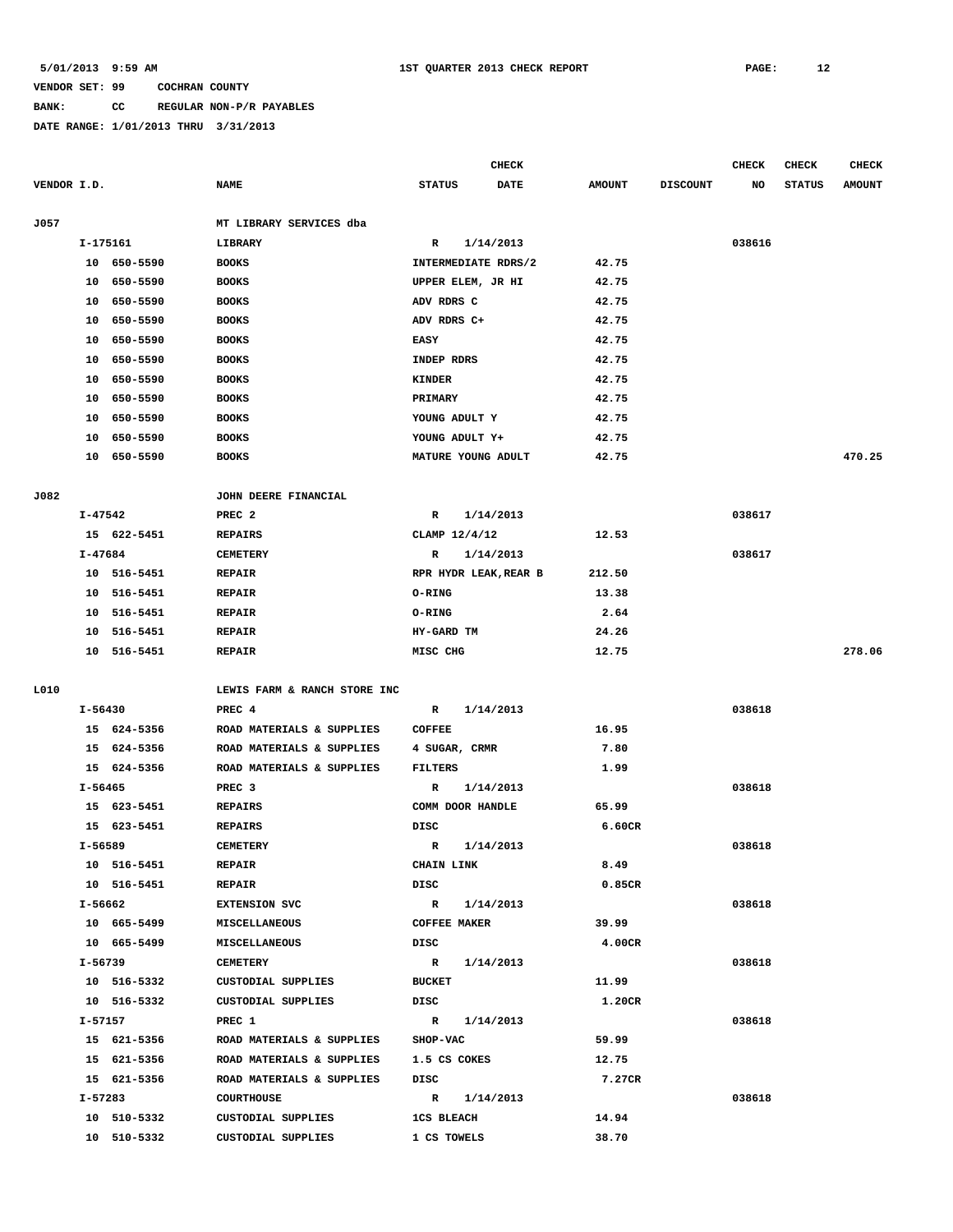# **BANK: CC REGULAR NON-P/R PAYABLES**

|             |         |                               |                             |                      | <b>CHECK</b>                |               |                 | <b>CHECK</b> | <b>CHECK</b>  | <b>CHECK</b>  |
|-------------|---------|-------------------------------|-----------------------------|----------------------|-----------------------------|---------------|-----------------|--------------|---------------|---------------|
| VENDOR I.D. |         |                               | <b>NAME</b>                 | <b>STATUS</b>        | <b>DATE</b>                 | <b>AMOUNT</b> | <b>DISCOUNT</b> | NO           | <b>STATUS</b> | <b>AMOUNT</b> |
| L010        |         |                               | LEWIS FARM & RANCH STOCONT  |                      |                             |               |                 |              |               |               |
|             | I-57283 |                               | <b>COURTHOUSE</b>           | $\mathbb{R}$         | 1/14/2013                   |               |                 | 038618       |               |               |
|             |         | 10 510-5332                   | CUSTODIAL SUPPLIES          | SIGN                 |                             | 1.99          |                 |              |               |               |
|             |         | 10 510-5332                   | CUSTODIAL SUPPLIES          | 2 LYSOL              |                             | 10.98         |                 |              |               |               |
|             |         | 10 510-5332                   | CUSTODIAL SUPPLIES          | <b>FABULOSO</b>      |                             | 8.99          |                 |              |               |               |
|             |         | 10 510-5332                   | CUSTODIAL SUPPLIES          | <b>DISC</b>          |                             | 7.56CR        |                 |              |               |               |
|             | I-57531 |                               | PREC 1                      | $\mathbb{R}$         | 1/14/2013                   |               |                 | 038618       |               |               |
|             |         | 15 621-5356                   | ROAD MATERIALS & SUPPLIES   | <b>TOWELS</b>        |                             | 9.99          |                 |              |               |               |
|             |         | 15 621-5356                   | ROAD MATERIALS & SUPPLIES   | TRASH BAGS           |                             | 6.49          |                 |              |               |               |
|             |         | 15 621-5356                   | ROAD MATERIALS & SUPPLIES   | <b>CLEANER</b>       |                             | 2.59          |                 |              |               |               |
|             |         | 15 621-5356                   | ROAD MATERIALS & SUPPLIES   | <b>COMET</b>         |                             | 1.49          |                 |              |               |               |
|             |         | 15 621-5356                   | ROAD MATERIALS & SUPPLIES   | SLIME SEALANT        |                             | 9.99          |                 |              |               | 304.61        |
| L015        |         |                               | LUBBOCK COUNTY, TEXAS       |                      |                             |               |                 |              |               |               |
|             |         | I-DEC 12 ADR FEES             | DISTRICT COURT              | R                    | 1/14/2013                   |               |                 | 038619       |               |               |
|             |         | 19 435-5409                   | A.D.R. CONTRACT             | DISTRICT COURT       |                             | 30.00         |                 |              |               |               |
|             |         | 19 435-5409                   | A.D.R. CONTRACT             | COUNTY COURT         |                             | 10.00         |                 |              |               | 40.00         |
|             |         |                               |                             |                      |                             |               |                 |              |               |               |
| M002        |         |                               | <b>MANTEK</b>               |                      |                             |               |                 |              |               |               |
|             |         | I-957475                      | <b>ACTIVITY BLDG</b>        | R                    | 1/14/2013                   |               |                 | 038620       |               |               |
|             |         | 10 662-5332                   | CUSTODIAL SUPPLIES          |                      | 1DZ SURFACIDAL AEROS        | 194.00        |                 |              |               |               |
|             |         | I-957476                      | <b>COURTHOUSE</b>           | R                    | 1/14/2013                   |               |                 | 038620       |               |               |
|             |         | 10 510-5332                   | CUSTODIAL SUPPLIES          |                      | <b>1DZ MULBERRY SPRAY</b>   | 205.00        |                 |              |               |               |
|             |         | 10 510-5332                   | CUSTODIAL SUPPLIES          |                      | 1DZ SURFACIDAL AEROS        | 194.00        |                 |              |               | 593.00        |
| M018        |         |                               | MORTON INSURANCE AGENCY     |                      |                             |               |                 |              |               |               |
|             |         | I-BOND #8535/BUTLER ELECTIONS |                             | R                    | 1/14/2013                   |               |                 | 038621       |               |               |
|             |         | 10 490-5480                   | BONDS & NOTARY FEES         |                      | ELEC ADMIN BOND 1/1/        | 50.00         |                 |              |               | 50.00         |
|             |         |                               |                             |                      |                             |               |                 |              |               |               |
| M031        |         |                               | MILLER PAPER & PACKAGING CO |                      |                             |               |                 |              |               |               |
|             |         | C-S2397312.001                | <b>COURTHOUSE</b>           | R                    | 1/14/2013                   |               |                 | 038622       |               |               |
|             |         | 10 510-5332<br>10 510-5332    | CUSTODIAL SUPPLIES          |                      | RET 2CA 55GL CAN LIN        | 50.00CR       |                 |              |               |               |
|             |         |                               | CUSTODIAL SUPPLIES          |                      | SEE S2292027.001            |               |                 |              |               |               |
|             |         | C-S2397330.001                | ACTIVITY BLDG               | R                    | 1/14/2013                   |               |                 | 038622       |               |               |
|             |         | 10 662-5332                   | CUSTODIAL SUPPLIES          |                      | RET 1 CS ZFOLD PAPER        | 67.36CR       |                 |              |               |               |
|             |         | I-S2391205.001<br>10 662-5332 | ACTIVITY BLDG               | $\mathbb{R}$         | 1/14/2013                   |               |                 | 038622       |               |               |
|             |         |                               | CUSTODIAL SUPPLIES          |                      | <b>1CS SCOTT WHITE ROLL</b> | 102.95        |                 |              |               |               |
|             |         | I-S2391205.002                | ACTIVITY BLDG               | $\mathbf{R}$         | 1/14/2013                   |               |                 | 038622       |               |               |
|             |         | 10 662-5332<br>10 662-5332    | CUSTODIAL SUPPLIES          |                      | 2CS 19" RED SPRAY BU        | 47.88         |                 |              |               |               |
|             |         |                               | CUSTODIAL SUPPLIES          | <b>1CS PLEASCENT</b> |                             | 51.42         |                 |              |               |               |
|             |         | 10 662-5332                   | CUSTODIAL SUPPLIES          |                      | 1CS HI-DENS LINER, 8        | 44.21         |                 |              |               |               |
|             |         | 10 662-5332                   | CUSTODIAL SUPPLIES          |                      | <b>1CS GERMICIDAL FORM</b>  | 48.86         |                 |              |               | 177.96        |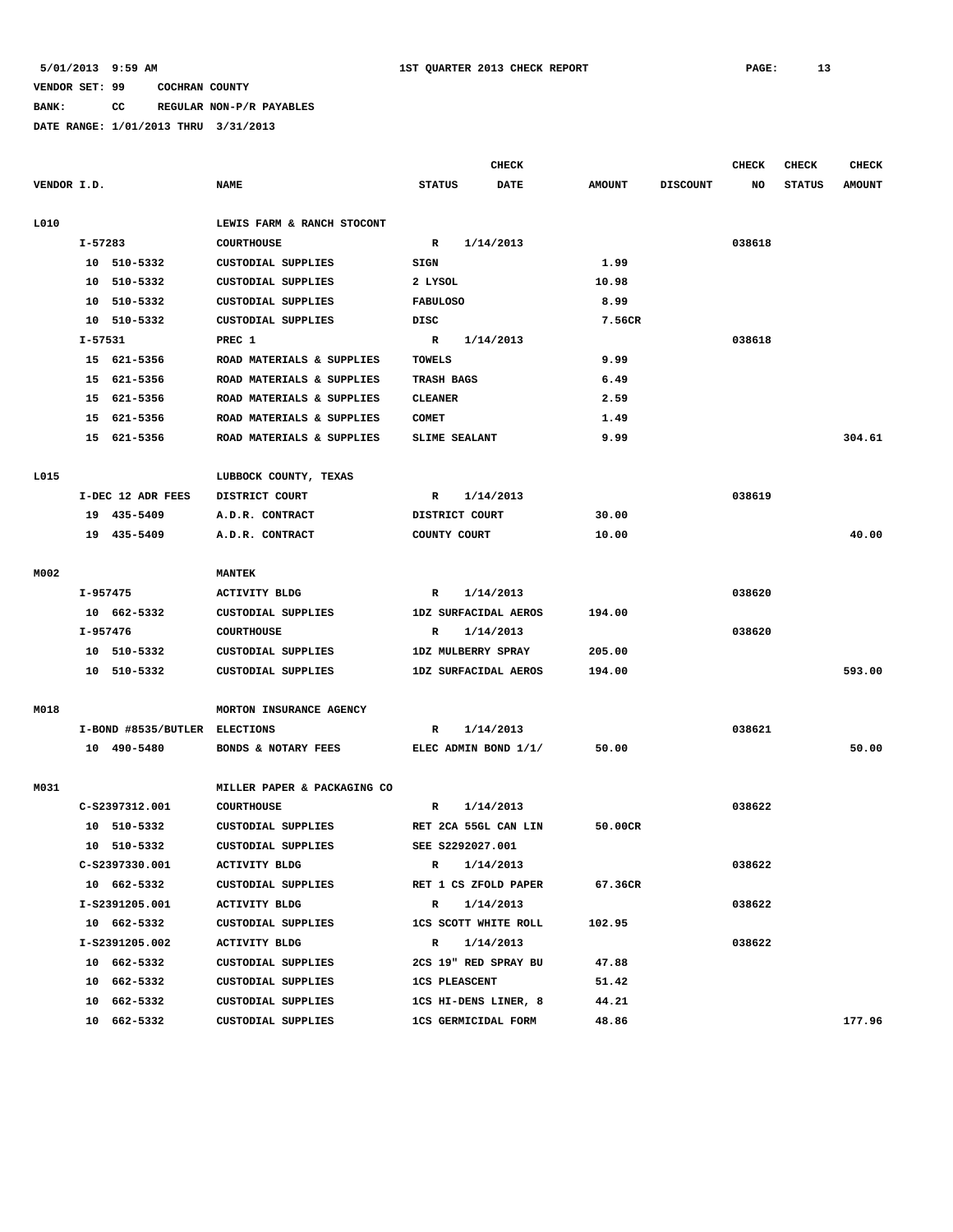# **BANK: CC REGULAR NON-P/R PAYABLES**

|             |          |                    |                           |                     | <b>CHECK</b>           |               |                 | <b>CHECK</b> | <b>CHECK</b>  | <b>CHECK</b>  |
|-------------|----------|--------------------|---------------------------|---------------------|------------------------|---------------|-----------------|--------------|---------------|---------------|
| VENDOR I.D. |          |                    | <b>NAME</b>               | <b>STATUS</b>       | <b>DATE</b>            | <b>AMOUNT</b> | <b>DISCOUNT</b> | NO           | <b>STATUS</b> | <b>AMOUNT</b> |
|             |          |                    |                           |                     |                        |               |                 |              |               |               |
| N066        |          |                    | NTS COMMUNICATIONS        |                     |                        |               |                 |              |               |               |
|             |          | I-8062660032 01/13 | COMM'R CT/CO JUDGE        | R                   | 1/14/2013              |               |                 | 038623       |               |               |
|             |          | 15 610-5420        | <b>TELECOMMUNICATIONS</b> | WATS LINE           |                        | 1.00          |                 |              |               |               |
|             |          | 15 610-5420        | <b>TELECOMMUNICATIONS</b> | FEES                |                        | 6.65          |                 |              |               | 7.65          |
|             |          |                    |                           |                     |                        |               |                 |              |               |               |
| N082        |          |                    | <b>NETDATA</b>            |                     |                        |               |                 |              |               |               |
|             | I-14228  |                    | SHERIFF/CLERK             | R                   | 1/14/2013              |               |                 | 038624       |               |               |
|             |          | 10 560-5411        | MAINTENANCE CONTRACTS     |                     | 1/2 IBM HW/SW SRVR '   | 1,620.59      |                 |              |               |               |
|             |          | 10 403-5411        | MAINTENANCE CONTRACTS     |                     | $1/2$ IBM HW/SW SRVR ' | 1,620.60      |                 |              |               | 3,241.19      |
|             |          |                    |                           |                     |                        |               |                 |              |               |               |
| P017        |          |                    | POSTMASTER                |                     |                        |               |                 |              |               |               |
|             |          | I-PO BOX 735/2013  | MUSEUM/HISTORICAL COMM    | R                   | 1/14/2013              |               |                 | 038625       |               |               |
|             |          | 31 652-5311        | POSTAL EXPENSES           | BOX RENT FOR 2013   |                        | 48.00         |                 |              |               | 48.00         |
|             |          |                    |                           |                     |                        |               |                 |              |               |               |
| P073        |          |                    | THE PENWORTHY COMPANY     |                     |                        |               |                 |              |               |               |
|             | I-540276 |                    | LIBRARY                   | R                   | 1/14/2013              |               |                 | 038626       |               |               |
|             |          | 10 650-5590        | <b>BOOKS</b>              | SNAKE ATTACK        |                        | 14.96         |                 |              |               |               |
|             |          | 10 650-5590        | <b>BOOKS</b>              |                     | BIG QUESTION, THE #6   | 16.96         |                 |              |               |               |
|             |          | 10 650-5590        | <b>BOOKS</b>              | THE LITTLEST ELF    |                        | 13.96         |                 |              |               |               |
|             | 10       | 650-5590           | <b>BOOKS</b>              | SAVE THIS CHRISTMAS |                        | 13.96         |                 |              |               |               |
|             | 10       | 650-5590           | <b>BOOKS</b>              | DIXIE WINS THE RACE |                        | 13.96         |                 |              |               |               |
|             | 10       | 650-5590           | <b>BOOKS</b>              |                     | MIA ANDTINY TOE S      | 13.96         |                 |              |               |               |
|             | 10       | 650-5590           | <b>BOOKS</b>              | RAIN IS A PAIN      |                        | 13.96         |                 |              |               |               |
|             | 10       | 650-5590           | <b>BOOKS</b>              | CHRISTMAS TOYS      |                        | 13.96         |                 |              |               |               |
|             | 10       | 650-5590           | <b>BOOKS</b>              |                     | CHRISTMAS TREE FOR R   | 13.96         |                 |              |               |               |
|             | 10       | 650-5590           | <b>BOOKS</b>              | SPOOKY BUNNY TALES  |                        | 13.96         |                 |              |               |               |
|             | 10       | 650-5590           | <b>BOOKS</b>              |                     | ANAKIN TO THE RESCUE   | 13.96         |                 |              |               |               |
|             | 10       | 650-5590           | <b>BOOKS</b>              |                     | BERENSTAIN BEARST      | 13.96         |                 |              |               |               |
|             | 10       | 650-5590           | <b>BOOKS</b>              |                     | OLIVIA AND THE PUPPY   | 13.96         |                 |              |               |               |
|             | 10       | 650-5590           | <b>BOOKS</b>              |                     | ANNIETHANKFUL FRI      | 13.96         |                 |              |               |               |
|             | 10       | 650-5590           | <b>BOOKS</b>              |                     | KATY DUCKBABYSITT      | 13.96         |                 |              |               |               |
|             | 10       | 650-5590           | <b>BOOKS</b>              |                     | OLIVIA BUILDS A HOUS   | 13.96         |                 |              |               |               |
|             | 10       | 650-5590           | <b>BOOKS</b>              | FISHY TALES         |                        | 13.96         |                 |              |               |               |
|             |          | 10 650-5590        | <b>BOOKS</b>              | PERFECT PRESENT FOR |                        | 13.96         |                 |              |               | 255.28        |
|             |          |                    |                           |                     |                        |               |                 |              |               |               |
| R099        |          |                    | CYNDIA LEA GUAJARDO dba   |                     |                        |               |                 |              |               |               |
|             |          | I-103633           | PREC 1                    | R 1/14/2013         |                        |               |                 | 038627       |               |               |
|             |          | 15 621-5454        | TIRES                     |                     | 14.00-24 TIRE CHG, RR  | 60.00         |                 |              |               |               |
|             |          | 15 621-5454        | <b>TIRES</b>              | 24" O-RING          |                        | 9.95          |                 |              |               |               |
|             |          | I-103641           | JUVENILE PROBATION        | R 1/14/2013         |                        |               |                 | 038627       |               |               |
|             |          | 10 571-5451        | <b>REPAIR</b>             | 255.65.17 FLAT, LF  |                        | 13.00         |                 |              |               |               |
|             |          | I-103697           | PREC 1                    | $\mathbb{R}$        | 1/14/2013              |               |                 | 038627       |               |               |
|             |          | 15 621-5454        | TIRES                     | 245 TIRE CHG        |                        | 30.00         |                 |              |               |               |
|             |          | 15 621-5454        | TIRES                     | TDF                 |                        | 10.00         |                 |              |               |               |
|             |          | I-103735           | PREC 4                    | R 1/14/2013         |                        |               |                 | 038627       |               |               |
|             |          | 15 624-5454        | TIRES                     | 235/17 FLAT, LF     |                        | 13.00         |                 |              |               |               |
|             |          | 15 624-5454        | <b>TIRES</b>              | #1 BOOT             |                        | 1.99          |                 |              |               |               |
|             | I-103740 |                    | PREC <sub>3</sub>         | $\mathbb{R}$        | 1/14/2013              |               |                 | 038627       |               |               |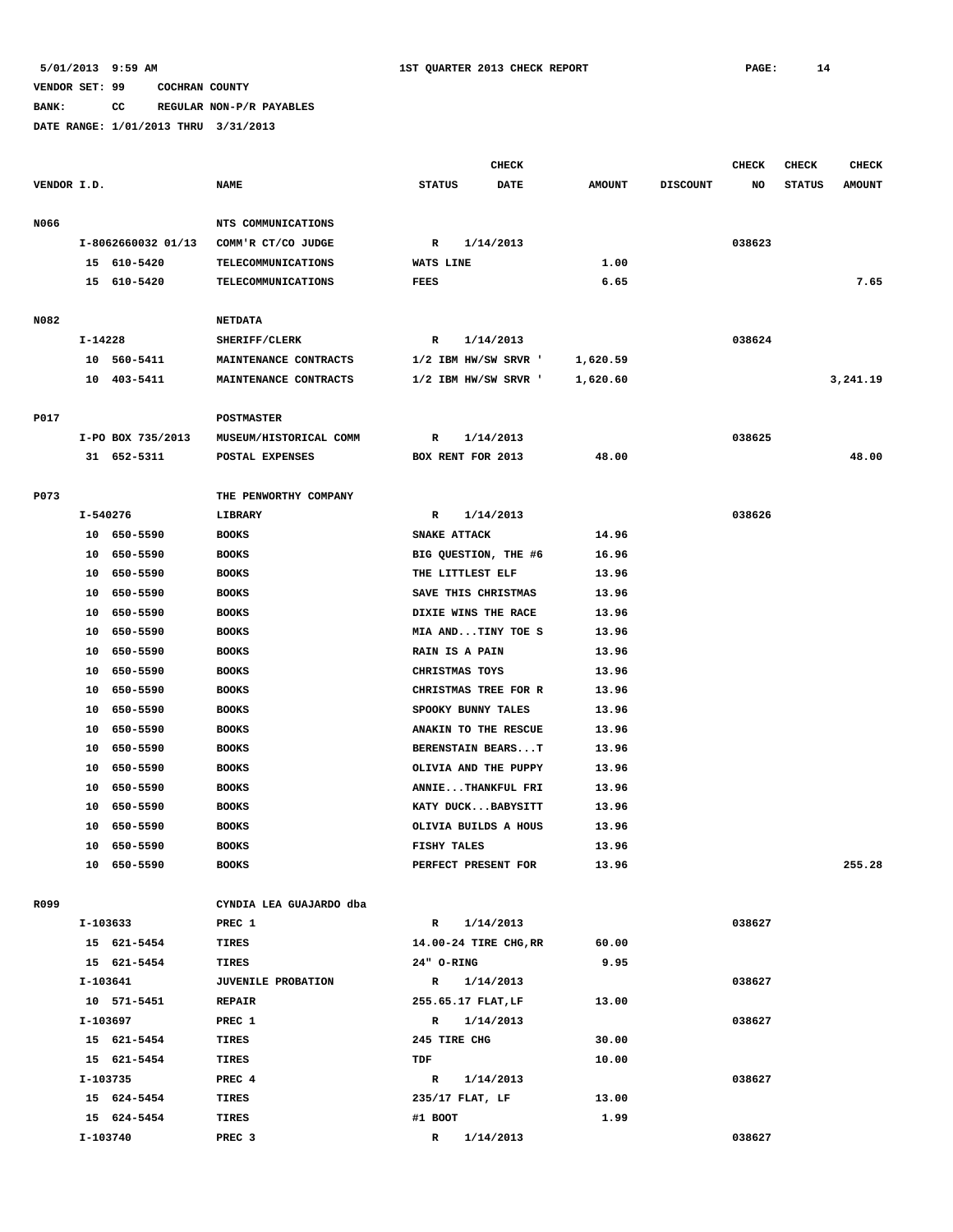**BANK: CC REGULAR NON-P/R PAYABLES**

|             |                     |                            |                      | <b>CHECK</b> |               |                 | <b>CHECK</b> | <b>CHECK</b>  | <b>CHECK</b>  |
|-------------|---------------------|----------------------------|----------------------|--------------|---------------|-----------------|--------------|---------------|---------------|
| VENDOR I.D. |                     | <b>NAME</b>                | <b>STATUS</b>        | <b>DATE</b>  | <b>AMOUNT</b> | <b>DISCOUNT</b> | NO           | <b>STATUS</b> | <b>AMOUNT</b> |
|             |                     |                            |                      |              |               |                 |              |               |               |
| R099        |                     | CYNDIA LEA GUAJARDO dbCONT |                      |              |               |                 |              |               |               |
|             | I-103740            | PREC <sub>3</sub>          | R                    | 1/14/2013    |               |                 | 038627       |               |               |
|             | 15 623-5454         | TIRES                      | 11R22.5 FLAT ON SP   |              | 30.00         |                 |              |               |               |
|             | I-103800            | <b>CEMETERY</b>            | R                    | 1/14/2013    |               |                 | 038627       |               |               |
|             | 10 516-5454         | TIRES                      | 235.75.17 FLAT, RR   |              | 13.00         |                 |              |               | 180.94        |
|             |                     |                            |                      |              |               |                 |              |               |               |
| R222        |                     | ROBERTS TRUCK CENTER       |                      |              |               |                 |              |               |               |
|             | $C - 2 - 201848$    | PREC 4                     | R                    | 1/14/2013    |               |                 | 038628       |               |               |
|             | 15 624-5451         | <b>REPAIRS</b>             | RET FILTER AF25033M  |              | 78.48CR       |                 |              |               |               |
|             | 15 624-5451         | <b>REPAIRS</b>             | RET FILTER RS3531/IN |              | 59.09CR       |                 |              |               |               |
|             | 15 624-5451         | <b>REPAIRS</b>             | GAUGE #3572012C1     |              | 46.29         |                 |              |               |               |
|             | $I - 2 - 201750$    | PREC 4                     | R                    | 1/14/2013    |               |                 | 038628       |               |               |
|             | 15 624-5451         | <b>REPAIRS</b>             | FILTER #AF25033M     |              | 78.48         |                 |              |               |               |
|             | 15 624-5451         | <b>REPAIRS</b>             | FILTER #RS3531       |              | 59.09         |                 |              |               |               |
|             | 15 624-5451         | <b>REPAIRS</b>             | <b>MASK</b>          |              | 92.22         |                 |              |               | 138.51        |
|             |                     |                            |                      |              |               |                 |              |               |               |
| S010        |                     | SILVERS COMPANY            |                      |              |               |                 |              |               |               |
|             | I-CEMETERY 01/13    | <b>CEMETERY</b>            | R                    | 1/14/2013    |               |                 | 038629       |               |               |
|             | 10 516-5330         | FUEL & OIL                 | 47.05GL UNL          |              | 158.48        |                 |              |               |               |
|             | 10 516-5330         | FUEL & OIL                 | CR FED TAX ON 47.05G |              | 8.66CR        |                 |              |               |               |
|             | $I-EXT$ SVC $01/13$ | <b>EXTENSION SVC</b>       | R                    | 1/14/2013    |               |                 | 038629       |               |               |
|             | 10 665-5330         | FUEL AND OIL               | 60.36GL UNL/#695     |              | 197.63        |                 |              |               |               |
|             | 10 665-5330         | FUEL AND OIL               | CR FED TAX ON 60.36G |              | 11.11CR       |                 |              |               |               |
|             | $I-JUV$ PROB 01/13  | <b>JUVENILE PROBATION</b>  | R                    | 1/14/2013    |               |                 | 038629       |               |               |
|             | 10 571-5330         | FUEL                       | 40.15GL UNL          |              | 132.02        |                 |              |               |               |
|             | 10 571-5330         | FUEL                       | CR FED TAX ON 40.15G |              | 7.39CR        |                 |              |               |               |
|             | I-PREC 1 01/13      | PREC 1                     | R                    | 1/14/2013    |               |                 | 038629       |               |               |
|             | 15 621-5330         | FUEL & OIL                 | 160GL LS DIESEL      |              | 545.60        |                 |              |               |               |
|             | 15 621-5330         | FUEL & OIL                 | STATE TAX ON 160GL   |              | 32.00         |                 |              |               |               |
|             | 15<br>621-5330      | FUEL & OIL                 | 89.5GL UNL/PUMP TRK  |              | 305.64        |                 |              |               |               |
|             | 15 621-5330         | FUEL & OIL                 | STATE TAX ON 89.5GL  |              | 17.90         |                 |              |               |               |
|             | I-PREC 2 01/13      | PREC <sub>2</sub>          | R                    | 1/14/2013    |               |                 | 038629       |               |               |
|             | 15 622-5330         | FUEL AND OIL               | 7GL ROTELLA          |              | 113.82        |                 |              |               |               |
|             | 15 622-5330         | FUEL AND OIL               | 105GL LS DIESEL      |              | 358.05        |                 |              |               |               |
|             | 15 622-5330         | FUEL AND OIL               | STATE TAX ON 105GL   |              | 21.00         |                 |              |               |               |
|             | 622-5330<br>15      | FUEL AND OIL               | 116.3GL HS DIESEL    |              | 389.61        |                 |              |               |               |
|             | 15 622-5330         | FUEL AND OIL               | 98.7GL LS DIESEL     |              | 336.07        |                 |              |               |               |
|             | 622-5330<br>15      | FUEL AND OIL               | STATE TAX ON 98.7GL  |              | 19.74         |                 |              |               |               |
|             | 622-5330<br>15      | FUEL AND OIL               | 164.2GL UNL          |              | 493.42        |                 |              |               |               |
|             | 15 622-5330         | FUEL AND OIL               | STATE TAX ON 164.2GL |              | 32.84         |                 |              |               |               |
|             | I-PREC 4 01/13      | PREC 4                     | R                    | 1/14/2013    |               |                 | 038629       |               |               |
|             | 15 624-5330         | FUEL AND OIL               | 350GL LP GAS         |              | 665.00        |                 |              |               |               |
|             | 15 624-5330         | FUEL AND OIL               | 520GL HS DIESEL/CALI |              | 1,742.00      |                 |              |               |               |
|             | 624-5330<br>15      | FUEL AND OIL               | 270.4GL LS DIESEL    |              | 936.94        |                 |              |               |               |
|             | 15<br>624-5330      | FUEL AND OIL               | STATE TAX ON 270.4GL |              | 54.08         |                 |              |               |               |
|             | I-SHERIFF 01/13     | <b>SHERIFF</b>             | R                    | 1/14/2013    |               |                 | 038629       |               |               |
|             | 10 560-5330         | FUEL AND OIL               | 111.3GL HS DIESEL/GE |              | 378.42        |                 |              |               |               |
|             | 10 560-5330         | FUEL AND OIL               | FUEL COND/GENERATOR  |              | 13.20         |                 |              |               |               |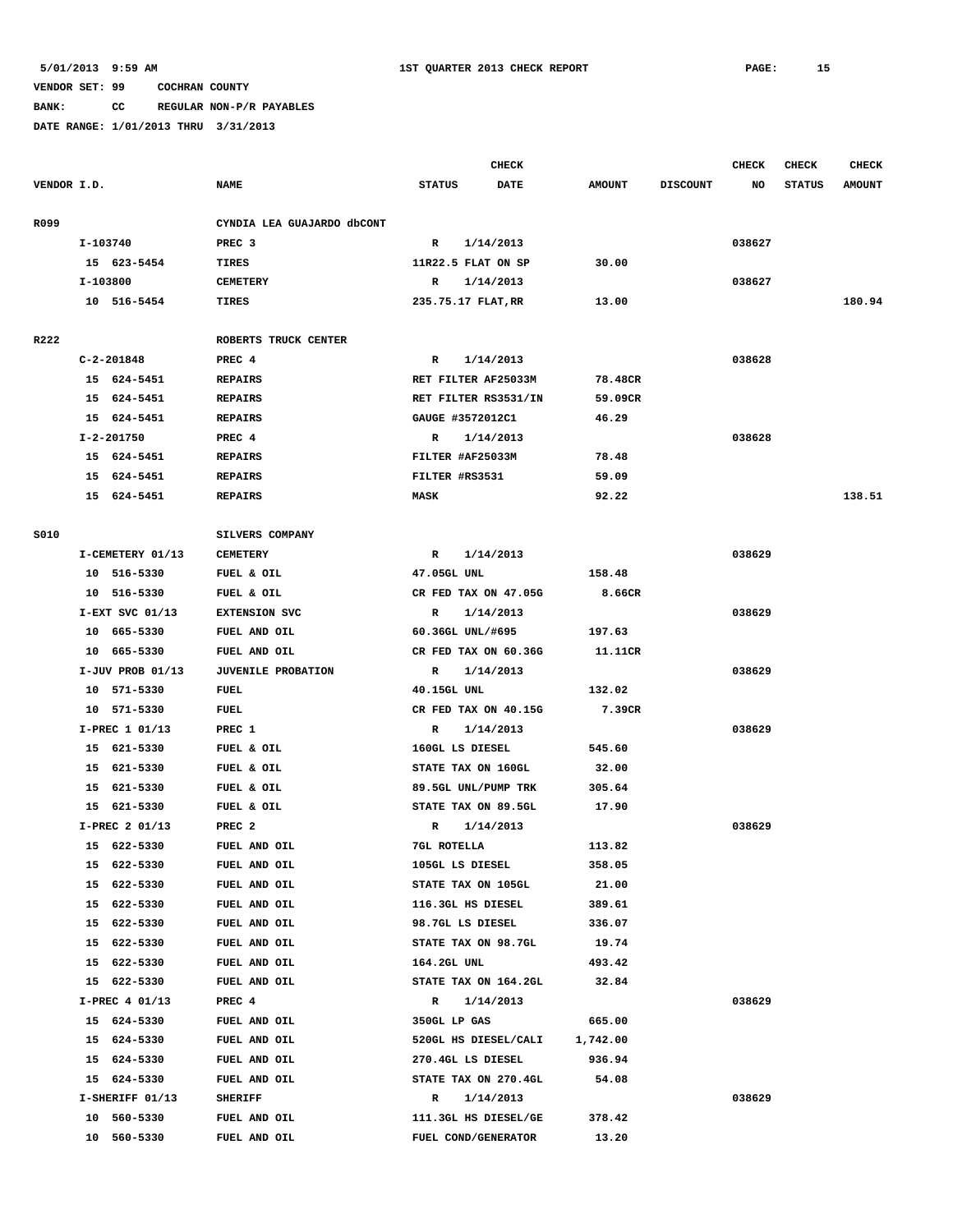**BANK: CC REGULAR NON-P/R PAYABLES**

|             |             |                 | <b>CHECK</b>                                                  |                        |             |               |                 |        | <b>CHECK</b>  | <b>CHECK</b>  |
|-------------|-------------|-----------------|---------------------------------------------------------------|------------------------|-------------|---------------|-----------------|--------|---------------|---------------|
| VENDOR I.D. |             |                 | <b>NAME</b>                                                   | <b>STATUS</b>          | <b>DATE</b> | <b>AMOUNT</b> | <b>DISCOUNT</b> | NO     | <b>STATUS</b> | <b>AMOUNT</b> |
|             |             |                 |                                                               |                        |             |               |                 |        |               |               |
| S010        |             |                 | <b>SILVERS COMPANY</b><br><b>CONT</b>                         |                        |             |               |                 |        |               |               |
|             |             | I-SHERIFF 01/13 | <b>SHERIFF</b>                                                | $\mathbb{R}$           | 1/14/2013   |               |                 | 038629 |               |               |
|             |             | 10 560-5330     | <b>FUEL AND OIL</b>                                           | 26.02GL UNL/#125       |             | 88.44         |                 |        |               |               |
|             | 10          | 560-5330        | FUEL AND OIL                                                  | 27.58GL UNL/#137       |             | 87.88         |                 |        |               |               |
|             | 10          | 560-5330        | FUEL AND OIL                                                  | 49GL UNL/#134          |             | 157.55        |                 |        |               |               |
|             | 10          | 560-5330        | FUEL AND OIL                                                  | 16GL UNL/#121          |             | 54.38         |                 |        |               |               |
|             | 10          | 560-5330        | FUEL AND OIL                                                  | 61.08GL UNL/#135       |             | 199.12        |                 |        |               |               |
|             | 10          | 560-5330        | FUEL AND OIL                                                  | 174.761GL UNL/#136     |             | 572.30        |                 |        |               |               |
|             | 10          | 560-5330        | FUEL AND OIL                                                  | 39.61GL UNL/#133       |             | 128.72        |                 |        |               |               |
|             | 10          | 560-5330        | FUEL AND OIL                                                  | CR FED TAX ON 394.05   |             | 72.51CR       |                 |        |               | 8,132.18      |
| S047        |             |                 | SHELL FLEET PLUS                                              |                        |             |               |                 |        |               |               |
|             |             | I-065177891212  | <b>EXTENSION SVC</b>                                          | R                      | 1/14/2013   |               |                 | 038630 |               |               |
|             |             | 10 665-5330     | FUEL AND OIL                                                  | 20.361GL UNL, LBK, 12/ |             | 61.88         |                 |        |               |               |
|             |             | 10 665-5330     | FUEL AND OIL                                                  | CR FED TAX ON 20.3 G   |             | 3.73CR        |                 |        |               | 58.15         |
|             |             |                 |                                                               |                        |             |               |                 |        |               |               |
| S071        |             |                 | SCRIPT OFFICE PRODUCTS, INC.                                  |                        |             |               |                 |        |               |               |
|             | I-41449     |                 | <b>JUVENILE PROBATION</b>                                     | R                      | 1/14/2013   |               |                 | 038631 |               |               |
|             |             | 10 571-5310     | OFFICE SUPPLIES                                               | 1RM COPY PAPER         |             | 4.95          |                 |        |               |               |
|             | $I - 41450$ |                 | <b>AUDITOR</b>                                                | R                      | 1/14/2013   |               |                 | 038631 |               |               |
|             |             | 10 495-5310     | OFFICE SUPPLIES                                               | 6EA FILE STORAGE BOX   |             | 23.70         |                 |        |               |               |
|             |             | 10 495-5310     | OFFICE SUPPLIES                                               | 1BX BOX LABEL/ AVERY   |             | 64.40         |                 |        |               |               |
|             | I-41486     |                 | <b>SHERIFF</b>                                                | R                      | 1/14/2013   |               |                 | 038631 |               |               |
|             |             | 10 560-5310     | OFFICE SUPPLIES                                               | 2 2013 WALL CALENDAR   |             | 33.90         |                 |        |               |               |
|             |             | 10 560-5310     | OFFICE SUPPLIES                                               | SELF-INK STMP/SHERIF   |             | 18.57         |                 |        |               |               |
|             |             | 10 560-5310     | OFFICE SUPPLIES                                               | SELF-INK/BOND APPRVL   |             | 26.57         |                 |        |               |               |
|             | I-41502     |                 | TAX A/C                                                       | R                      | 1/14/2013   |               |                 | 038631 |               |               |
|             |             | 10 499-5310     | OFFICE SUPPLIES                                               | TK50H TONER BK         |             | 132.47        |                 |        |               |               |
|             |             | 10 499-5310     | OFFICE SUPPLIES                                               | 2 OKI RIBBON           |             | 37.90         |                 |        |               | 342.46        |
| S217        |             |                 | STATE COMPTROLLER                                             |                        |             |               |                 |        |               |               |
|             |             |                 | I-4TH QTR CIVIL 2012 STATE CIVIL COSTS                        | R                      | 1/14/2013   |               |                 | 038632 |               |               |
|             |             | 90 000-2372     | Birth Cert. Gov118.015                                        | 4TH OTR REMITTANCE F   |             | 70.20         |                 |        |               |               |
|             | 90          | 000-2373        | Marriage License Gov 118.011 4TH QTR REMITTANCE F             |                        |             | 150.00        |                 |        |               |               |
|             | 90          | 000-2363.004    | Co Filing Fee Ind Lgl Serv.                                   | 4TH QTR REMITTANCE F   |             | 52.25         |                 |        |               |               |
|             | 90          | 000-2363.001    | Divorce & Family Gov't 133.1514TH QTR REMITTANCE F            |                        |             | 89.50         |                 |        |               |               |
|             | 90          | 000-2363.002    | Other Than Divorce/Family 10B 4TH QTR REMITTANCE F            |                        |             | 198.00        |                 |        |               |               |
|             | 90          | 000-2363.004    | Co Filing Fee Ind Lgl Serv.                                   | 4TH QTR REMITTANCE F   |             | 57.00         |                 |        |               |               |
|             | 90          | 000-2379        | Judicial Support Fee/L133.105 4TH QTR REMITTANCE F            |                        |             | 462.00        |                 |        |               | 1,078.95      |
|             |             |                 |                                                               |                        |             |               |                 |        |               |               |
| <b>S217</b> |             |                 | STATE COMPTROLLER<br>I-4TH QTR CRIM 2012 STATE CRIMINAL COSTS | R                      | 1/14/2013   |               |                 | 038633 |               |               |
|             | 90          | 000-2358.001    | State CCC Date 010104 Forward 4TH QTR REMITTANCE F            |                        |             | 2,369.66      |                 |        |               |               |
|             | 90          | 000-2368        | BB Bond Fee (Gov CD 41.258)                                   | 4TH QTR REMITTANCE F   |             | 216.00        |                 |        |               |               |
|             | 90          | 000-2370        | DNA Test Gov CD 411.147                                       | 4TH QTR REMITTANCE F   |             | 30.60         |                 |        |               |               |
|             | 90          | 000-2369        | EMS Trauma Sec49.02 SB1131                                    | 4TH QTR REMITTANCE F   |             | 23.40         |                 |        |               |               |
|             | 90          | 000-2378        | JRF Jury Reimb Fee CCP102.00454TH QTR REMITTANCE F            |                        |             | 228.46        |                 |        |               |               |
|             | 90          | 000-2363.003    | Indigent Defense Fee                                          | 4TH QTR REMITTANCE F   |             | 149.89        |                 |        |               |               |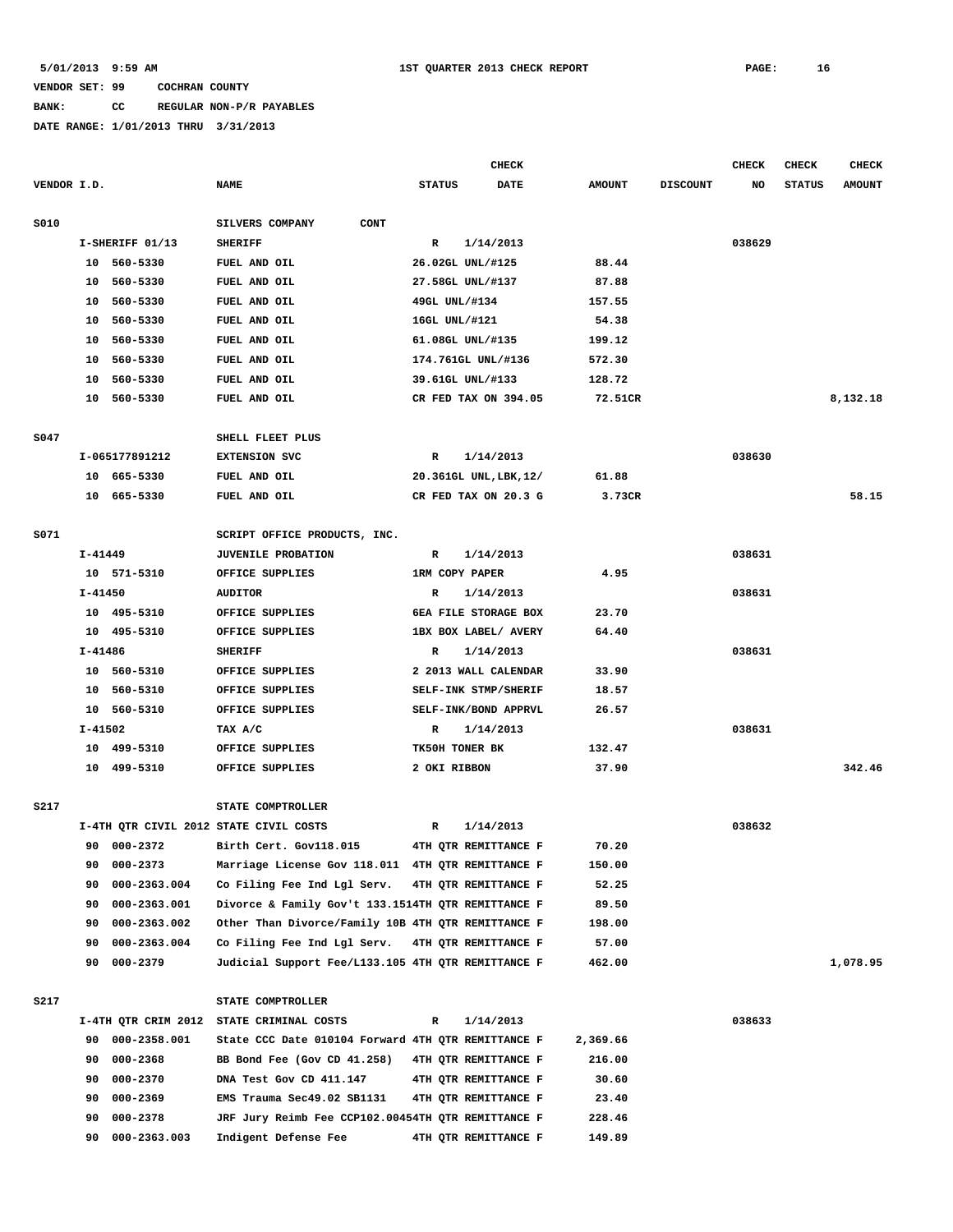**BANK: CC REGULAR NON-P/R PAYABLES**

|  |  | DATE RANGE: 1/01/2013 THRU 3/31/2013 |
|--|--|--------------------------------------|
|  |  |                                      |

|             |              |                    |                                                    |               | <b>CHECK</b>         |               |                 | <b>CHECK</b> | CHECK         | <b>CHECK</b>  |
|-------------|--------------|--------------------|----------------------------------------------------|---------------|----------------------|---------------|-----------------|--------------|---------------|---------------|
| VENDOR I.D. |              |                    | <b>NAME</b>                                        | <b>STATUS</b> | DATE                 | <b>AMOUNT</b> | <b>DISCOUNT</b> | NO           | <b>STATUS</b> | <b>AMOUNT</b> |
| S217        |              |                    | STATE COMPTROLLER<br>CONT                          |               |                      |               |                 |              |               |               |
|             |              |                    | I-4TH QTR CRIM 2012 STATE CRIMINAL COSTS           | $\mathbf R$   | 1/14/2013            |               |                 | 038633       |               |               |
|             | 90           | 000-2355           | MVF CCP 102.002                                    |               | 4TH QTR REMITTANCE F | 2.81          |                 |              |               |               |
|             | 90           | 000-2367           | STF-Sub 95% C(Trans CD542.40 4TH QTR REMITTANCE F  |               |                      | 923.00        |                 |              |               |               |
|             | 90           | 000-2342           | Arrest Fees - State Officers 4TH QTR REMITTANCE F  |               |                      | 31.00         |                 |              |               |               |
|             | 90           | 000-2342.001       | Omni FTA                                           |               | 4TH QTR REMITTANCE F | 40.00         |                 |              |               |               |
|             | 90           | 000-2376           | Co. CrtCriminal Judicial Fund 4TH QTR REMITTANCE F |               |                      | 200.00        |                 |              |               |               |
|             | 90           | 000-2357           | 50% Overweight Fine                                |               | 4TH OTR REMITTANCE F | 425.00        |                 |              |               |               |
|             | 90           | 000-2361           | 50% of Time Payment to State 4TH QTR REMITTANCE F  |               |                      | 102.00        |                 |              |               |               |
|             | 90           | 000-2379           | Judicial Support Fee/L133.105 4TH QTR REMITTANCE F |               |                      | 345.85        |                 |              |               | 5,087.67      |
|             |              |                    |                                                    |               |                      |               |                 |              |               |               |
| S217        |              |                    | STATE COMPTROLLER                                  |               |                      |               |                 |              |               |               |
|             |              | I-4TH QTR DRUG '12 | DRUG COURT COSTS                                   | R             | 1/14/2013            |               |                 | 038634       |               |               |
|             |              | 90 000-2379.001    | Drug Court Fee CCP102.0178                         |               | 4TH OTR DRUG REMITTA | 36.00         |                 |              |               | 36.00         |
|             |              |                    |                                                    |               |                      |               |                 |              |               |               |
| S217        |              |                    | STATE COMPTROLLER                                  |               |                      |               |                 |              |               |               |
|             |              | I-CCS 2012 ANNUAL  | CHILD SAFETY SEAT FINES                            | $\mathbb{R}$  | 1/14/2013            |               |                 | 038635       |               |               |
|             |              | 90 000-2365        | 50% of Seat Belt (545.412&13) 2012 TERTIARY CARE F |               |                      | 237.07        |                 |              |               | 237.07        |
|             |              |                    |                                                    |               |                      |               |                 |              |               |               |
| <b>S222</b> |              |                    | SOUTH PLAINS COMMUNICATIONS                        |               |                      |               |                 |              |               |               |
|             | $I - 646756$ |                    | PREC 1                                             | R             | 1/14/2013            |               |                 | 038636       |               |               |
|             |              | 15 621-5356        | ROAD MATERIALS & SUPPLIES                          |               | POWER CABLE HKN9407  | 14.50         |                 |              |               |               |
|             |              | 15 621-5356        | ROAD MATERIALS & SUPPLIES                          | SHIPPING      |                      | 8.00          |                 |              |               |               |
|             | I-646789     |                    | <b>SHERIFF</b>                                     | R             | 1/14/2013            |               |                 | 038636       |               |               |
|             |              | 10 560-5451        | MACHINERY-NON-OFFICE REPAIR                        |               | SEC 1075 BATT 7AH AG | 40.00         |                 |              |               | 62.50         |
|             |              |                    |                                                    |               |                      |               |                 |              |               |               |
| <b>S242</b> |              |                    | SAM'S CLUB                                         |               |                      |               |                 |              |               |               |
|             |              | $I-566$ 01/02/13   | <b>SHERIFF</b>                                     | R             | 1/14/2013            |               |                 | 038637       |               |               |
|             |              | 10 560-5310        | OFFICE SUPPLIES                                    |               | 2.5" 1TB HARD DRV    | 86.77         |                 |              |               |               |
|             |              | I-6188012/04/12    | NON-DEPT'L                                         | R             | 1/14/2013            |               |                 | 038637       |               |               |
|             |              | 10 409-5300        | COUNTY-WIDE SUPPLIES                               |               | 6" PLASTIC PLATES/OP | 71.62         |                 |              |               |               |
|             |              | I-9030 11/29/12    | NON-DEPT'L                                         | R             | 1/14/2013            |               |                 | 038637       |               |               |
|             |              | 10 409-5300        | COUNTY-WIDE SUPPLIES                               |               | 10" RED NAPKINS/OPEN | 27.48         |                 |              |               |               |
|             |              | 10 409-5300        | COUNTY-WIDE SUPPLIES                               | SALES TAX     |                      | 2.13          |                 |              |               | 188.00        |
|             |              |                    |                                                    |               |                      |               |                 |              |               |               |
| <b>S281</b> |              |                    | <b>STAPLES</b>                                     |               |                      |               |                 |              |               |               |
|             |              | I-3418262001       | PERSONAL BOND OFFICE                               | v             | 1/14/2013            |               |                 | 038638       |               |               |
|             |              | I-3418262002       | <b>SHERIFF</b>                                     | v             | 1/14/2013            |               |                 | 038638       |               |               |
|             |              | I-3911938001       | <b>JAIL/SHERIFF</b>                                | v             | 1/14/2013            |               |                 | 038638       |               | 792.78        |
|             |              |                    |                                                    |               |                      |               |                 |              |               |               |
| <b>S281</b> |              |                    | <b>STAPLES</b>                                     |               |                      |               |                 |              |               |               |
|             | M-CHECK      |                    | VOIDED<br><b>STAPLES</b>                           | $\mathbf v$   | 1/14/2013            |               |                 | 038638       |               | 792.78        |
|             |              |                    |                                                    |               |                      |               |                 |              |               |               |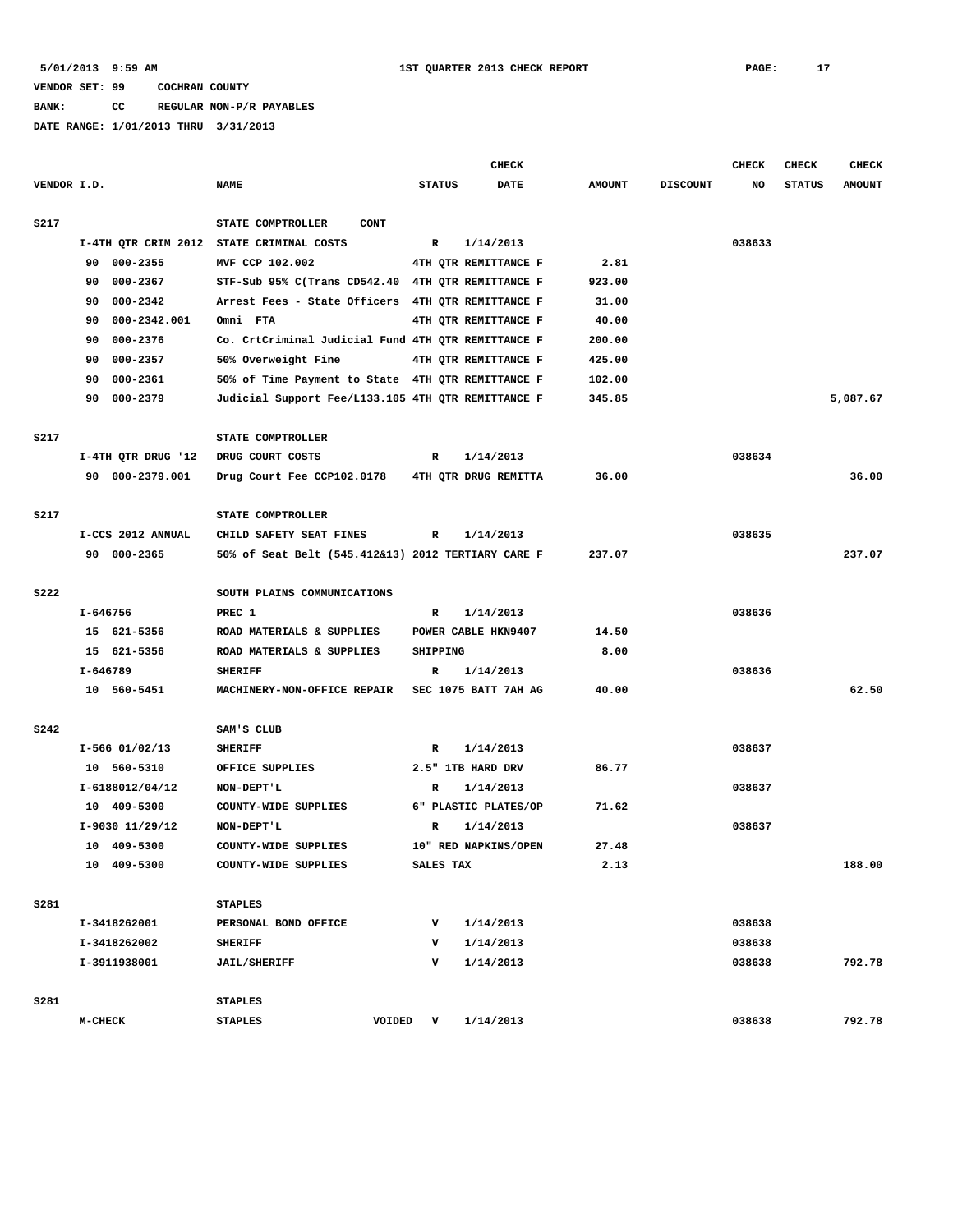**BANK: CC REGULAR NON-P/R PAYABLES**

|             |          |                                    |                                |                      |           | <b>CHECK</b> |               |                 | <b>CHECK</b> | <b>CHECK</b>  | <b>CHECK</b>  |
|-------------|----------|------------------------------------|--------------------------------|----------------------|-----------|--------------|---------------|-----------------|--------------|---------------|---------------|
| VENDOR I.D. |          |                                    | <b>NAME</b>                    | <b>STATUS</b>        |           | <b>DATE</b>  | <b>AMOUNT</b> | <b>DISCOUNT</b> | NO           | <b>STATUS</b> | <b>AMOUNT</b> |
|             |          |                                    |                                |                      |           |              |               |                 |              |               |               |
| S294        |          |                                    | SHIRLEY SEARS                  |                      |           |              |               |                 |              |               |               |
|             |          | I-01/08/13 OFC DEPOT EXTENSION SVC |                                | $\mathbb{R}$         | 1/14/2013 |              |               |                 | 038639       |               |               |
|             |          | 10 665-5310                        | OFFICE SUPPLIES                | PN, BP, MED, 36BX    |           |              | 4.99          |                 |              |               |               |
|             |          | 10 665-5310                        | OFFICE SUPPLIES                | PEN, GRP, MED, DZ    |           |              | 2.59          |                 |              |               |               |
|             |          | 10 665-5310                        | OFFICE SUPPLIES                | PAPER, COPY, BLU     |           |              | 8.99          |                 |              |               |               |
|             |          | 10 665-5310                        | OFFICE SUPPLIES                | PPR, COPY, 500SH     |           |              | 8.99          |                 |              |               |               |
|             | 10       | 665-5310                           | OFFICE SUPPLIES                | NOTE, SS, 3x3, 12    |           |              | 17.99         |                 |              |               |               |
|             |          | 10 665-5310                        | OFFICE SUPPLIES                | HOOK, LRG, COMMA     |           |              | 4.59          |                 |              |               |               |
|             |          | 10 665-5310                        | OFFICE SUPPLIES                | <b>STAPLER</b>       |           |              | 7.99          |                 |              |               |               |
|             | 10       | 665-5310                           | OFFICE SUPPLIES                | DIVIDER, 5TAB        |           |              | 2.69          |                 |              |               |               |
|             | 10       | 665-5310                           | OFFICE SUPPLIES                | SHT PRTCT            |           |              | 13.49         |                 |              |               |               |
|             | 10       | 665-5310                           | OFFICE SUPPLIES                | DKT PAD, 3PK         |           |              | 5.79          |                 |              |               |               |
|             | 10       | 665-5310                           | OFFICE SUPPLIES                | FOLDER, 1/3 CT       |           |              | 6.99          |                 |              |               |               |
|             | 10       | 665-5310                           | OFFICE SUPPLIES                | DISC                 |           |              | 0.20CR        |                 |              |               |               |
|             | 10       | 665-5310                           | OFFICE SUPPLIES                | DISPNSR, TAPE, 3     |           |              | 4.99          |                 |              |               |               |
|             | 10       | 665-5310                           | OFFICE SUPPLIES                | COPY PAPER 2048.99   |           |              | 97.98         |                 |              |               |               |
|             |          | 10 665-5310                        | OFFICE SUPPLIES                | PROMO                |           |              | 54.00CR       |                 |              |               | 133.86        |
|             |          |                                    |                                |                      |           |              |               |                 |              |               |               |
| S315        |          |                                    | DARLON JAMES SOJAK             |                      |           |              |               |                 |              |               |               |
|             |          | I-J620 DEC '12                     | COUNTY COURT                   | R                    | 1/14/2013 |              |               |                 | 038640       |               |               |
|             |          | 10 426-5400                        | ATTORNEY AD LITEM              | JUV PLEA; 11/29-12/1 |           |              | 300.00        |                 |              |               | 300.00        |
|             |          |                                    |                                |                      |           |              |               |                 |              |               |               |
| S331        |          |                                    | STANDARD COFFEE SERVICE        |                      |           |              |               |                 |              |               |               |
|             |          | I-11915281 122812                  | NON-DEPT'L                     | R                    | 1/14/2013 |              |               |                 | 038641       |               |               |
|             |          | 10 409-5300                        | COUNTY-WIDE SUPPLIES           | DIFF ON COCOA W/MRSH |           |              | 3.71          |                 |              |               | 3.71          |
|             |          |                                    |                                |                      |           |              |               |                 |              |               |               |
| T011        |          |                                    | TAX ASSESSOR/COLL. ASS'N OF TX |                      |           |              |               |                 |              |               |               |
|             | $I-1534$ |                                    | TAX A/C                        | R                    | 1/14/2013 |              |               |                 | 038642       |               |               |
|             |          | 10 499-5481                        | DUES AND REGISTRATION          | '13 MEMBERSHIP FEE/J |           |              | 85.00         |                 |              |               |               |
|             |          | 10 499-5481                        | DUES AND REGISTRATION          | '13 MEMBERSHIP FEE/W |           |              | 40.00         |                 |              |               | 125.00        |
|             |          |                                    |                                |                      |           |              |               |                 |              |               |               |
| T012        |          |                                    | TEXAS ASSN. OF COUNTY AUDITORS |                      |           |              |               |                 |              |               |               |
|             |          | I-2013 DUES                        | <b>AUDITOR</b>                 | R                    | 1/14/2013 |              |               |                 | 038643       |               |               |
|             |          | 10 495-5481                        | DUES AND REGISTRATION          | '13 DUES AUDITOR     |           |              | 175.00        |                 |              |               |               |
|             |          | 10 495-5481                        | DUES AND REGISTRATION          | '13 DUES/1 ASSISTANT |           |              | 45.00         |                 |              |               | 220.00        |
|             |          |                                    |                                |                      |           |              |               |                 |              |               |               |
| T083        |          |                                    | TYLER TECHNOLOGIES, INC        |                      |           |              |               |                 |              |               |               |
|             |          | I-0025-59274                       | NON-DEPT'L                     | R                    | 1/14/2013 |              |               |                 | 038644       |               |               |
|             |          | 10 409-5411                        | MAINTENANCE CONTRACTS          | MONTHLY NETWORK FEE  |           |              | 210.00        |                 |              |               |               |
|             |          | I-1834-12CL                        | TAX A/C                        | R                    | 1/14/2013 |              |               |                 | 038644       |               |               |
|             |          | 10 499-5411                        | MAINTENANCE CONTRACTS          | TAX COLL SYS 1/1-2/2 |           |              | 2,343.00      |                 |              |               |               |
|             |          | 10 499-5411                        | MAINTENANCE CONTRACTS          | HRDWR & TECH ASSIST  |           |              | 444.00        |                 |              |               | 2,997.00      |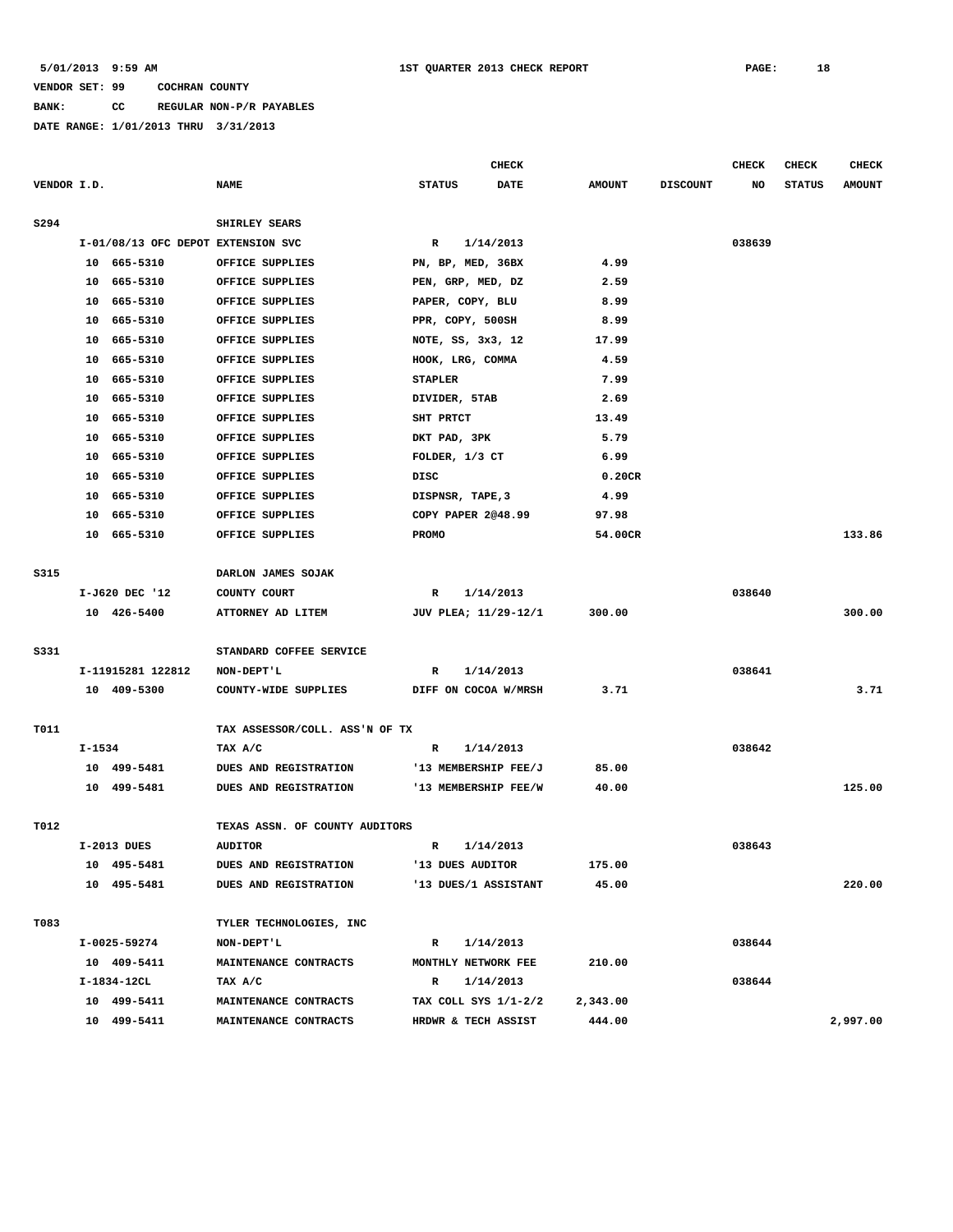**BANK: CC REGULAR NON-P/R PAYABLES**

|             |          |                              |                                         |                                   | <b>CHECK</b> |               |                 | CHECK  | <b>CHECK</b>  | <b>CHECK</b>  |
|-------------|----------|------------------------------|-----------------------------------------|-----------------------------------|--------------|---------------|-----------------|--------|---------------|---------------|
| VENDOR I.D. |          |                              | <b>NAME</b>                             | <b>STATUS</b>                     | <b>DATE</b>  | <b>AMOUNT</b> | <b>DISCOUNT</b> | NO     | <b>STATUS</b> | <b>AMOUNT</b> |
|             |          |                              |                                         |                                   |              |               |                 |        |               |               |
| T087        |          |                              | TEXAS DEPARTMENT OF HEALTH              |                                   |              |               |                 |        |               |               |
|             | I-17662  |                              | <b>CLERK</b>                            | R                                 | 1/14/2013    |               |                 | 038645 |               |               |
|             |          | 10 403-5310                  | OFFICE SUPPLIES                         | 4 REMOTE BIRTH ACCES              |              | 7.32          |                 |        |               | 7.32          |
|             |          |                              |                                         |                                   |              |               |                 |        |               |               |
| T130        |          |                              | TEXAS DEPT OF LICENSING                 |                                   |              |               |                 |        |               |               |
|             |          | I-REG #73786/JACKSON TAX A/C |                                         | $\mathbb{R}$                      | 1/14/2013    |               |                 | 038646 |               |               |
|             |          | 10 499-5481                  | DUES AND REGISTRATION                   | '13 PROP TAX LIC RNW              |              | 55.00         |                 |        |               | 55.00         |
|             |          |                              |                                         |                                   |              |               |                 |        |               |               |
| T140        |          |                              | TEXAS STATE DIRECTORY PRESS             |                                   |              |               |                 |        |               |               |
|             |          | I-98215-13                   | <b>CLERK</b>                            | R                                 | 1/14/2013    |               |                 | 038647 |               |               |
|             |          | 10 403-5310                  | OFFICE SUPPLIES                         | 4 '13-'14 TX LEGIS H              |              | 27.80         |                 |        |               |               |
|             |          | 10 403-5310                  | OFFICE SUPPLIES                         | SHIPPING                          |              | 7.50          |                 |        |               | 35.30         |
|             |          |                              |                                         |                                   |              |               |                 |        |               |               |
| T148        |          |                              | TASCOSA OFFICE MACHINES INC             |                                   |              |               |                 |        |               |               |
|             | I-9C2141 |                              | <b>SHERIFF</b>                          | $\mathbb{R}$                      | 1/14/2013    |               |                 | 038648 |               |               |
|             |          | 10 560-5411                  | MAINTENANCE CONTRACTS                   | COPIER MAINT; 12/1/12             |              | 69.00         |                 |        |               | 69.00         |
| T184        |          |                              | THYSSENKRUPP ELEVATOR COR               |                                   |              |               |                 |        |               |               |
|             |          | I-3000350796                 | <b>COURTHOUSE</b>                       | $\mathbb{R}$                      | 1/14/2013    |               |                 | 038649 |               |               |
|             |          | 10 510-5411                  | MAINTENANCE CONTRACTS                   | 1ST QTR '13 ELEV MAI              |              | 1,764.24      |                 |        |               | 1,764.24      |
|             |          |                              |                                         |                                   |              |               |                 |        |               |               |
| T254        |          |                              | OAKSTONE PUBLISHING, LLC                |                                   |              |               |                 |        |               |               |
|             | I-580326 |                              | NON-DEPT'L                              | $\mathbb{R}$                      | 1/14/2013    |               |                 | 038650 |               |               |
|             |          | 10 409-5499                  | MISCELLANEOUS                           | 12 ISSUES/TOP HEALTH              |              | 378.00        |                 |        |               |               |
|             |          | 10 409-5499                  | MISCELLANEOUS                           | SHIPPING                          |              | 104.30        |                 |        |               | 482.30        |
|             |          |                              |                                         |                                   |              |               |                 |        |               |               |
| T255        |          |                              | TEXAS DEPT OF STATE HEALTH SER          |                                   |              |               |                 |        |               |               |
|             |          | I-2013 INSP FEE              | JAIL                                    | R                                 | 1/14/2013    |               |                 | 038651 |               |               |
|             |          | 10 512-5499                  | MISCELLANEOUS                           | HEALTH DEPT INSPECTI              |              | 150.00        |                 |        |               | 150.00        |
|             |          |                              |                                         |                                   |              |               |                 |        |               |               |
| T272        |          |                              | TEXAS ASSN OF ELECTIONS                 |                                   |              |               |                 |        |               |               |
|             |          | I-2013 DUES/BUTLER           | <b>ELECTIONS</b>                        | R                                 | 1/14/2013    |               |                 | 038652 |               |               |
|             |          | 10 490-5427                  | CONTINUING EDUCATION                    | 2013 ANNUAL DUES/C B              |              | 150.00        |                 |        |               | 150.00        |
|             |          |                              |                                         |                                   |              |               |                 |        |               |               |
| V039        |          |                              | HIGINIO VASQUEZ JR. dba                 |                                   |              |               |                 |        |               |               |
|             |          | I-18100122412                | JAIL                                    | $\mathbb{R}$                      | 1/14/2013    |               |                 | 038653 |               |               |
|             |          | 10 512-5333                  | FOOD-PRISONERS                          | 3 BIMBO SFT WHITE                 |              | 6.57          |                 |        |               |               |
|             |          | I-23103 12/07/12             | <b>JAIL</b>                             | $\mathbb{R}$                      | 1/14/2013    |               |                 | 038653 |               |               |
|             |          | 10 512-5333                  | <b>FOOD-PRISONERS</b>                   | APPLES, MILK, SUGAR               |              | 16.57         |                 |        |               |               |
|             |          | I-39100121012                | JAIL                                    | $\mathbb{R}$                      | 1/14/2013    |               |                 | 038653 |               |               |
|             |          | 10 512-5333                  | <b>FOOD-PRISONERS</b>                   | 3 BIMBO SFT WHITE                 |              | 6.57          |                 |        |               |               |
|             |          | 10 512-5333                  | <b>FOOD-PRISONERS</b>                   | 3 BIMBO WHEAT                     |              | 6.57          |                 |        |               |               |
|             |          | 10 512-5333                  | <b>FOOD-PRISONERS</b>                   | 2 SF TATER TOTS                   |              | 6.18          |                 |        |               |               |
|             |          | 10 512-5333                  | <b>FOOD-PRISONERS</b>                   | 3 CRINKLE CUT FF                  |              | 9.57          |                 |        |               |               |
|             |          | 10 512-5333                  | <b>FOOD-PRISONERS</b>                   | SF GRAPE JCE                      |              | 3.39          |                 |        |               |               |
|             |          | 10 512-5333                  | FOOD-PRISONERS<br><b>FOOD-PRISONERS</b> | SF GRAPEFRUIT RUBY R              |              | 3.29          |                 |        |               |               |
|             |          | 10 512-5333<br>10 512-5333   | FOOD-PRISONERS                          | 2 SF GRAPE JCE<br>SF ORANGE JUICE |              | 6.78<br>3.39  |                 |        |               |               |
|             |          |                              |                                         |                                   |              |               |                 |        |               |               |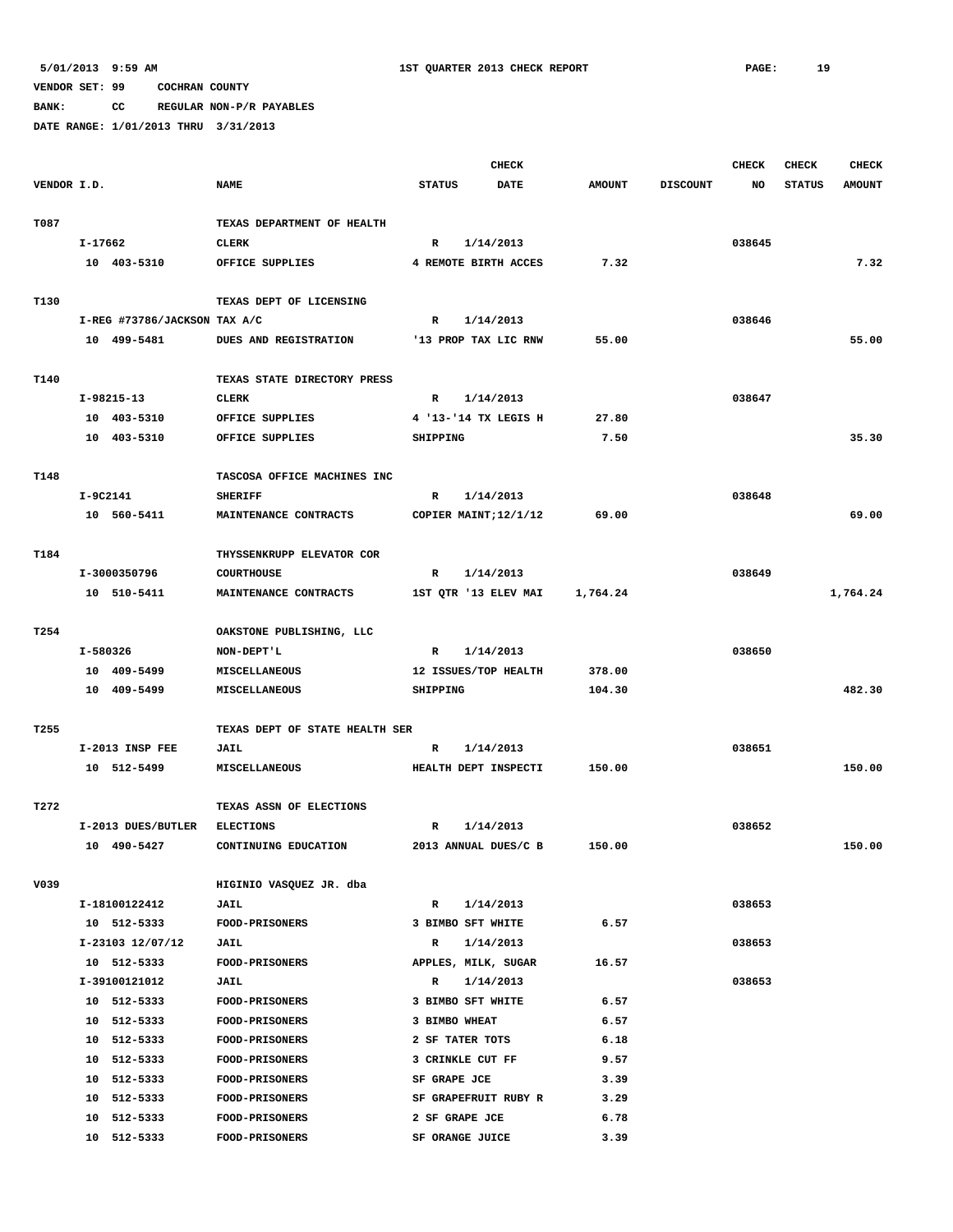**BANK: CC REGULAR NON-P/R PAYABLES**

|             |    |               |                            |                       | <b>CHECK</b> |               |                 | <b>CHECK</b> | <b>CHECK</b>  | <b>CHECK</b>  |
|-------------|----|---------------|----------------------------|-----------------------|--------------|---------------|-----------------|--------------|---------------|---------------|
| VENDOR I.D. |    |               | <b>NAME</b>                | <b>STATUS</b>         | <b>DATE</b>  | <b>AMOUNT</b> | <b>DISCOUNT</b> | NO           | <b>STATUS</b> | <b>AMOUNT</b> |
| V039        |    |               | HIGINIO VASQUEZ JR. dbCONT |                       |              |               |                 |              |               |               |
|             |    | I-39100121012 | JAIL                       | R                     | 1/14/2013    |               |                 | 038653       |               |               |
|             |    | 10 512-5333   | <b>FOOD-PRISONERS</b>      | SF CRANBERRY JCE 10   |              | 3.49          |                 |              |               |               |
|             |    | 10 512-5333   | <b>FOOD-PRISONERS</b>      | HOMO MILK             |              | 4.29          |                 |              |               |               |
|             |    | 10 512-5333   | <b>FOOD-PRISONERS</b>      | BLUE BONNET SPRD      |              | 3.79          |                 |              |               |               |
|             |    | 10 512-5333   | <b>FOOD-PRISONERS</b>      | RITZ CRACKER          |              | 3.69          |                 |              |               |               |
|             |    | 10 512-5333   | <b>FOOD-PRISONERS</b>      | MOTTS APPLE SC        |              | 2.99          |                 |              |               |               |
|             |    | 10 512-5333   | FOOD-PRISONERS             | 2 SUGAR FREE OA       |              | 6.38          |                 |              |               |               |
|             |    | 10 512-5333   | <b>FOOD-PRISONERS</b>      | KR VELVEETA IWS/2     |              | 9.98          |                 |              |               |               |
|             | 10 | 512-5333      | <b>FOOD-PRISONERS</b>      | 2 SALAD BLEND         |              | 5.78          |                 |              |               |               |
|             | 10 | 512-5333      | <b>FOOD-PRISONERS</b>      | KR VELVEETA IWS       |              | 4.99          |                 |              |               |               |
|             |    | 10 512-5333   | <b>FOOD-PRISONERS</b>      | 2 LETTUCE CELLO       |              | 2.38          |                 |              |               |               |
|             |    | I-43100122112 | JAIL                       | $\mathbb{R}$          | 1/14/2013    |               |                 | 038653       |               |               |
|             |    | 10 512-5333   | FOOD-PRISONERS             | 2 GAL MILK            |              | 8.58          |                 |              |               |               |
|             |    | I-46103120312 | JAIL                       | R                     | 1/14/2013    |               |                 | 038653       |               |               |
|             |    | 10 512-5333   | <b>FOOD-PRISONERS</b>      | 3 BIMBO SFT WHITE     |              | 6.57          |                 |              |               |               |
|             |    | 10 512-5333   | FOOD-PRISONERS             | .5 GL MILK            |              | 3.29          |                 |              |               |               |
|             |    | 10 512-5333   | <b>FOOD-PRISONERS</b>      | LETTUCE CELLO         |              | 1.39          |                 |              |               |               |
|             |    | 10 512-5333   | FOOD-PRISONERS             | 2 BAGGED ORANGES      |              | 6.98          |                 |              |               |               |
|             |    | 10 512-5333   | <b>FOOD-PRISONERS</b>      | FLAVOR MIX            |              | 7.99          |                 |              |               |               |
|             |    | I-48100121312 | JAIL                       | R                     | 1/14/2013    |               |                 | 038653       |               |               |
|             |    | 10 512-5333   | <b>FOOD-PRISONERS</b>      | 15 J DEAN BRKFST BOW  |              | 49.35         |                 |              |               |               |
|             |    | 10 512-5333   | <b>FOOD-PRISONERS</b>      | 8 AJ SCR EGG/SAUS/HB  |              | 17.52         |                 |              |               |               |
|             |    | I-52103121512 | JAIL                       | R                     | 1/14/2013    |               |                 | 038653       |               |               |
|             |    | 10 512-5333   | <b>FOOD-PRISONERS</b>      | <b>GAL MILK</b>       |              | 4.29          |                 |              |               |               |
|             |    | I-57100122612 | JAIL                       | R                     | 1/14/2013    |               |                 | 038653       |               |               |
|             |    | 10 512-5333   | <b>FOOD-PRISONERS</b>      | RED DEL APPLES        |              | 8.75          |                 |              |               |               |
|             |    | 10 512-5333   | <b>FOOD-PRISONERS</b>      | CLASSIC MIX           |              | 7.29          |                 |              |               |               |
|             |    | 10 512-5333   | <b>FOOD-PRISONERS</b>      | SF CHOPPED HAM        |              | 2.69          |                 |              |               |               |
|             |    | 10 512-5333   | <b>FOOD-PRISONERS</b>      | 4 J DEAN BRK BOWL SA  |              | 13.16         |                 |              |               |               |
|             |    | 10 512-5333   | <b>FOOD-PRISONERS</b>      | 4 J DEAN BRKFST BOWL  |              | 13.16         |                 |              |               |               |
|             | 10 | 512-5333      | <b>FOOD-PRISONERS</b>      | 4 J DEAN BRKFST BOWL  |              | 13.16         |                 |              |               |               |
|             |    | 10 512-5333   | FOOD-PRISONERS             | 4 AJ SCR EGG/SAUS/HB  |              | 8.76          |                 |              |               |               |
|             |    | 10 512-5333   | <b>FOOD-PRISONERS</b>      | J DEAN SAU EG CHS CR  |              | 6.49          |                 |              |               |               |
|             |    | 10 512-5333   | FOOD-PRISONERS             | J DEAN SAU EGG CHS M  |              | 6.49          |                 |              |               |               |
|             |    | I-64100121712 | JAIL                       | R                     | 1/14/2013    |               |                 | 038653       |               |               |
|             |    | 10 512-5333   | <b>FOOD-PRISONERS</b>      | 3 BIMBO WHEAT         |              | 6.57          |                 |              |               |               |
|             |    | 10 512-5333   | <b>FOOD-PRISONERS</b>      | <b>BAGGED ORANGES</b> |              | 3.29          |                 |              |               |               |
|             |    | 10 512-5333   | <b>FOOD-PRISONERS</b>      | RED DEL APPLES        |              | 7.77          |                 |              |               |               |
|             |    | I-93103123112 | <b>JAIL</b>                | $\mathbb{R}$          | 1/14/2013    |               |                 | 038653       |               |               |
|             |    | 10 512-5333   | <b>FOOD-PRISONERS</b>      | 2 OLD HOME WHEAT BRD  |              | 3.78          |                 |              |               |               |
|             |    | 10 512-5333   | <b>FOOD-PRISONERS</b>      | OLD HOME WHITE BRD    |              | 1.79          |                 |              |               |               |
|             |    | 10 512-5333   | <b>FOOD-PRISONERS</b>      | GAL MILK              |              | 4.29          |                 |              |               |               |
|             |    | 10 512-5333   | <b>FOOD-PRISONERS</b>      | 2 SF SUGAR            |              | 14.18         |                 |              |               | 344.22        |
|             |    |               |                            |                       |              |               |                 |              |               |               |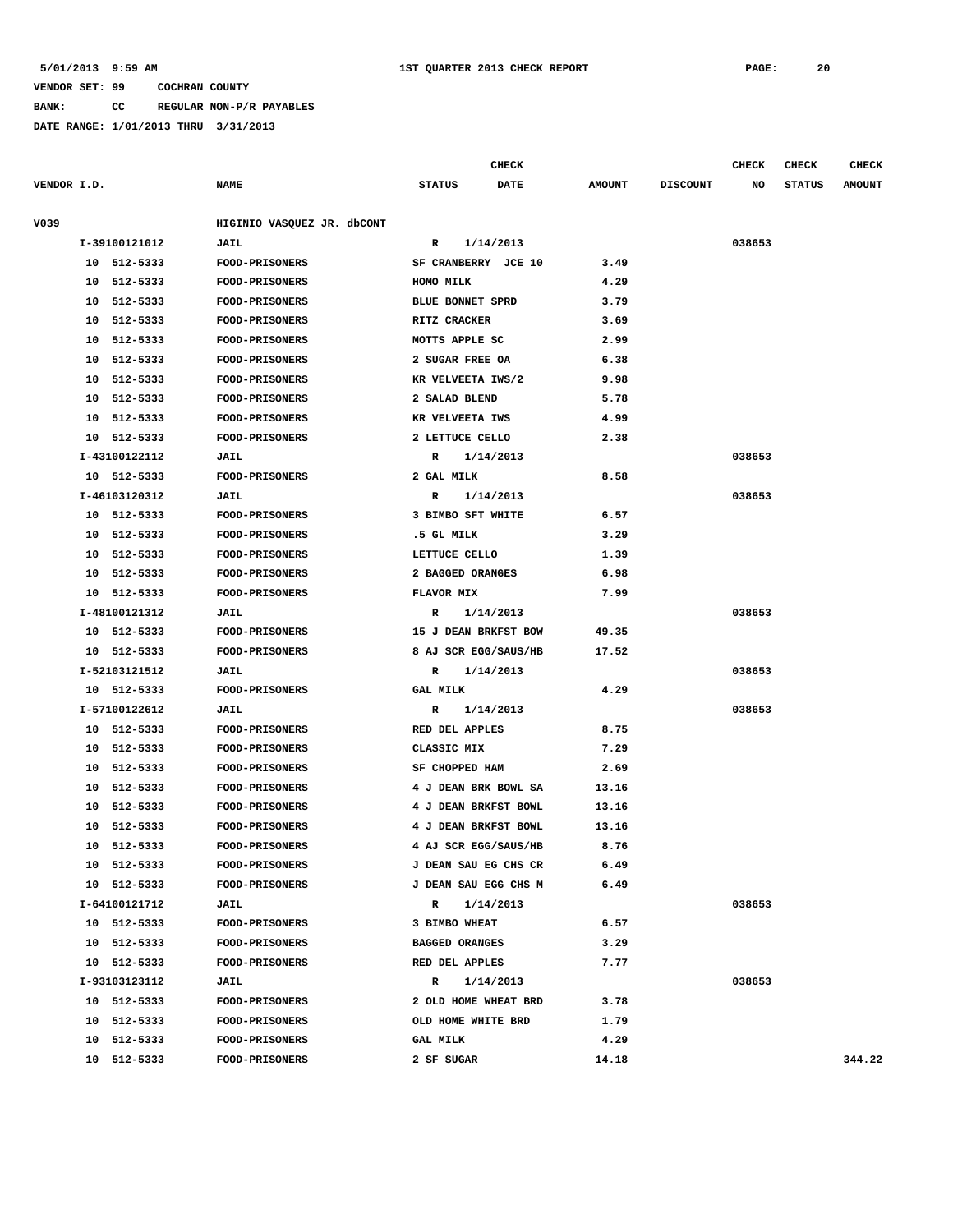**BANK: CC REGULAR NON-P/R PAYABLES**

|             |                            |                                                      |                               | <b>CHECK</b> |                 |                 | CHECK  | <b>CHECK</b>  | <b>CHECK</b>  |
|-------------|----------------------------|------------------------------------------------------|-------------------------------|--------------|-----------------|-----------------|--------|---------------|---------------|
| VENDOR I.D. |                            | <b>NAME</b>                                          | <b>STATUS</b>                 | DATE         | <b>AMOUNT</b>   | <b>DISCOUNT</b> | NO     | <b>STATUS</b> | <b>AMOUNT</b> |
|             |                            |                                                      |                               |              |                 |                 |        |               |               |
| W014        |                            | WHITEFACE CEMETERY ASSOCI                            |                               |              |                 |                 |        |               |               |
|             | I-2013 CONTRACT            | CEMETERY--WHITEFACE                                  | $\mathbb{R}$                  | 1/14/2013    |                 |                 | 038654 |               |               |
|             | 10 516-5471                | CARE OF WHFC CEMETERY                                | 2013 CONTRACT                 |              | 3,000.00        |                 |        |               | 3,000.00      |
|             |                            |                                                      |                               |              |                 |                 |        |               |               |
| <b>W055</b> | I-266-5215 01/13           | WINDSTREAM COMMUNICATIONS SW<br><b>EXTENSION SVC</b> | R                             | 1/14/2013    |                 |                 | 038655 |               |               |
|             | 10 665-5420                | <b>TELECOMMUNICATIONS</b>                            | BASIC LOCAL SVC               |              | 158.46          |                 |        |               |               |
|             | 10 665-5420                | <b>TELECOMMUNICATIONS</b>                            | HI-SPEED INTERNET             |              | 39.99           |                 |        |               |               |
|             | 10 665-5420                | <b>TELECOMMUNICATIONS</b>                            | LONG DISTANCE SVC             |              | 1.11            |                 |        |               |               |
|             | I-266-8661 12/12           | <b>ATTORNEY</b>                                      | R                             | 1/14/2013    |                 |                 | 038655 |               |               |
|             | 10 475-5420                | <b>TELECOMMUNICATIONS</b>                            | BASIC LOCAL SVC               |              | 106.92          |                 |        |               |               |
|             | 10 475-5420                | TELECOMMUNICATIONS                                   | HI-SPEED INTERNET             |              | 59.99           |                 |        |               |               |
|             | 10 475-5420                | <b>TELECOMMUNICATIONS</b>                            | LONG DISTANCE SVC             |              | 3.91            |                 |        |               | 370.38        |
|             |                            |                                                      |                               |              |                 |                 |        |               |               |
| W062        |                            | WAL-MART COMMUNITY                                   |                               |              |                 |                 |        |               |               |
|             | I-29020 12/29/12           | <b>JAIL</b>                                          | $\mathbb{R}$                  | 1/14/2013    |                 |                 | 038656 |               |               |
|             | 10 512-5333                | FOOD-PRISONERS                                       | <b>BOX ORANGES</b>            |              | 6.98            |                 |        |               |               |
|             | I-29725 12/29/12           | <b>JAIL</b>                                          | R                             | 1/14/2013    |                 |                 | 038656 |               |               |
|             | 10 512-5391                | MEDICAL CARE-PRISONERS                               | TEST STRIPS/GLUC              |              | 108.87          |                 |        |               |               |
|             | 10 512-5391                | MEDICAL CARE-PRISONERS                               | ZYRTEC D                      |              | 22.53           |                 |        |               | 138.38        |
|             |                            |                                                      |                               |              |                 |                 |        |               |               |
| W070        |                            | R D WALLACE OIL CO INC                               |                               |              |                 |                 |        |               |               |
|             | $I-1400$ 01/13             | PREC 4                                               | $\mathbb{R}$                  | 1/14/2013    |                 |                 | 038657 |               |               |
|             | 15 624-5330                | FUEL AND OIL                                         | 23GL UNL                      |              | 71.65           |                 |        |               |               |
|             | 15 624-5330                | FUEL AND OIL                                         | 27.1GL SUPER UNL              |              | 84.42           |                 |        |               |               |
|             | $I-1410$ 01/13             | PREC <sub>2</sub>                                    | R                             | 1/14/2013    |                 |                 | 038657 |               |               |
|             | 15 622-5330                | FUEL AND OIL                                         | 116.6GL LS DIESEL             |              | 414.52          |                 |        |               |               |
|             | $I-3440$ 01/13             | PREC 1                                               | R                             | 1/14/2013    |                 |                 | 038657 |               |               |
|             | 15 621-5330<br>15 621-5330 | FUEL & OIL<br>FUEL & OIL                             | SYN 50 TRAN OIL<br>20.1GL UNL |              | 160.00<br>60.60 |                 |        |               |               |
|             | $I-3540$ 01/13             | PREC <sub>3</sub>                                    | R                             | 1/14/2013    |                 |                 | 038657 |               |               |
|             | 15 623-5330                | FUEL AND OIL                                         | 17GL UNL                      |              | 52.96           |                 |        |               |               |
|             | 15 623-5330                | FUEL AND OIL                                         | 12GL UNL                      |              | 37.38           |                 |        |               |               |
|             | 15 623-5330                | FUEL AND OIL                                         | 103.2GL HS DIESEL             |              | 346.75          |                 |        |               |               |
|             | 15 623-5330                | FUEL AND OIL                                         | 1 80-OZ PWR SVC               |              | 11.86           |                 |        |               |               |
|             | 15 623-5330                | FUEL AND OIL                                         | 78GL UNL                      |              | 250.77          |                 |        |               |               |
|             | $I-3600$ 01/13             | PARK                                                 | R                             | 1/14/2013    |                 |                 | 038657 |               |               |
|             | 10 660-5330                | FUEL AND OIL                                         | 25GL UNL                      |              | 72.88           |                 |        |               |               |
|             | I-3700 01/13               | <b>SHERIFF</b>                                       | R                             | 1/14/2013    |                 |                 | 038657 |               |               |
|             | 10 560-5330                | FUEL AND OIL                                         | 16.6GL UNL/#125               |              | 51.71           |                 |        |               |               |
|             | 560-5330<br>10             | FUEL AND OIL                                         | 14.5GL UNL/#135               |              | 45.17           |                 |        |               |               |
|             | 560-5330<br>10             | FUEL AND OIL                                         | 13GL UNL/#137                 |              | 40.50           |                 |        |               |               |
|             | 10<br>560-5330             | FUEL AND OIL                                         | 20.8GL UNL/#133               |              | 62.71           |                 |        |               |               |
|             | 560-5330<br>10             | FUEL AND OIL                                         | 16.5GL UNL/#121               |              | 48.10           |                 |        |               |               |
|             | 560-5330<br>10             | FUEL AND OIL                                         | 22.6GL UNL/#133               |              | 65.88           |                 |        |               |               |
|             | 10<br>560-5330             | FUEL AND OIL                                         | 35GL UNL/#137                 |              | 102.03          |                 |        |               | 1,979.89      |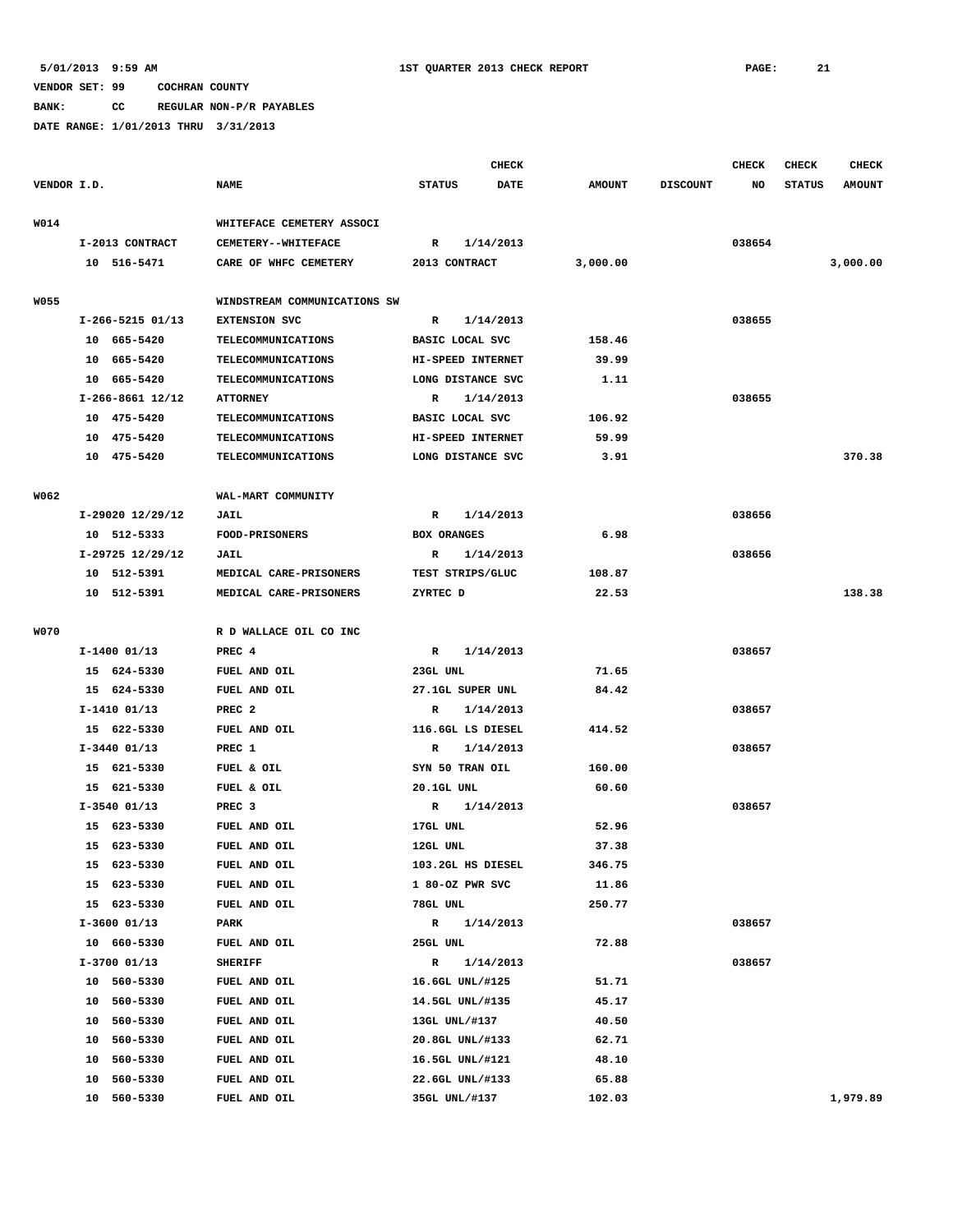# **BANK: CC REGULAR NON-P/R PAYABLES**

|             |         |                            |                                                      |                        | <b>CHECK</b>          |               |                 | <b>CHECK</b> | <b>CHECK</b>  | <b>CHECK</b>  |
|-------------|---------|----------------------------|------------------------------------------------------|------------------------|-----------------------|---------------|-----------------|--------------|---------------|---------------|
| VENDOR I.D. |         |                            | <b>NAME</b>                                          | <b>STATUS</b>          | <b>DATE</b>           | <b>AMOUNT</b> | <b>DISCOUNT</b> | NO           | <b>STATUS</b> | <b>AMOUNT</b> |
| W092        |         |                            | WTG FUELS, INC                                       |                        |                       |               |                 |              |               |               |
|             |         | I-15006-03496 JAN13        | <b>SHERIFF</b>                                       | R                      | 1/14/2013             |               |                 | 038658       |               |               |
|             |         | 10 560-5330                | FUEL AND OIL                                         | 17.53GL UNL/#111       |                       | 47.61         |                 |              |               |               |
|             | 10      | 560-5330                   | FUEL AND OIL                                         | 52.03GL UNL./#125      |                       | 167.20        |                 |              |               |               |
|             | 10      | 560-5330                   | FUEL AND OIL                                         | 21.52GL PREM UNL/#13   |                       | 69.00         |                 |              |               |               |
|             | 10      | 560-5330                   | FUEL AND OIL                                         | 93.06GL UNL/#137       |                       | 297.08        |                 |              |               |               |
|             | 10      | 560-5330                   | FUEL AND OIL                                         | 19GL UNL/#134          |                       | 60.91         |                 |              |               |               |
|             | 10      | 560-5330                   | FUEL AND OIL                                         | 77.99GL UNL/#135       |                       | 247.25        |                 |              |               |               |
|             |         | 10 560-5330                | FUEL AND OIL                                         | 126.12GL UNL/#122      |                       | 373.26        |                 |              |               | 1,262.31      |
|             |         |                            |                                                      |                        |                       |               |                 |              |               |               |
| W097        | I-21868 |                            | WILDRED L. MATHENY dba                               |                        |                       |               |                 | 038659       |               |               |
|             |         | 10 510-5332                | CRTHSE/ACT BLDG/LIBRARY<br><b>CUSTODIAL SUPPLIES</b> | R<br><b>SPRAY BUGS</b> | 1/14/2013             | 70.00         |                 |              |               |               |
|             |         |                            |                                                      |                        |                       |               |                 |              |               |               |
|             |         | 10 662-5332<br>10 650-5332 | <b>CUSTODIAL SUPPLIES</b>                            | <b>SPRAY BUGS</b>      |                       | 45.00         |                 |              |               | 150.00        |
|             |         |                            | CUSTODIAL SUPPLIES                                   | <b>SPRAY BUGS</b>      |                       | 35.00         |                 |              |               |               |
| S281        |         |                            | <b>STAPLES</b>                                       |                        |                       |               |                 |              |               |               |
|             |         | I-3911938001b              | <b>JAIL/SHERIFF</b>                                  | R                      | 1/14/2013             |               |                 | 038660       |               |               |
|             |         | 10 512-5310                | OFFICE SUPPLIES                                      | 1/2 50K CD/DVD SLIM    |                       | 7.49          |                 |              |               |               |
|             | 10      | 560-5310                   | OFFICE SUPPLIES                                      | 1/2 50K CD/DVD SLIM    |                       | 7.50          |                 |              |               |               |
|             | 10      | 512-5310                   | OFFICE SUPPLIES                                      | 1/2 MS OFFICE PRO      |                       | 250.00        |                 |              |               |               |
|             | 10      | 560-5310                   | OFFICE SUPPLIES                                      | 1/2 MS OFFICE PRO      |                       | 249.99        |                 |              |               |               |
|             | 10      | 512-5310                   | OFFICE SUPPLIES                                      | 4 ea 8GB USB           |                       | 35.96         |                 |              |               |               |
|             | 10      | 560-5310                   | OFFICE SUPPLIES                                      | 4 ea 8GB USB           |                       | 35.96         |                 |              |               | 586.90        |
| A020        |         |                            | AMERICAN EQUIP & TRAILER                             |                        |                       |               |                 |              |               |               |
|             |         | I-LW37596                  | PREC <sub>2</sub>                                    | R                      | 1/30/2013             |               |                 | 038690       |               |               |
|             |         | 15 622-5451                | <b>REPAIRS</b>                                       | FURNISH, INSTALL TARP  |                       | 1,767.75      |                 |              |               |               |
|             | 15      | 622-5451                   | <b>REPAIRS</b>                                       | 2 8' STEEL FLAT        |                       | 16.10         |                 |              |               |               |
|             |         | 15 622-5451                | <b>REPAIRS</b>                                       | 24 3/8" FLAT WSHR      |                       | 4.32          |                 |              |               |               |
|             |         | 15 622-5451                | <b>REPAIRS</b>                                       | 12 3/8" LOCK NUT       |                       | 2.40          |                 |              |               |               |
|             | 15      | 622-5451                   | <b>REPAIRS</b>                                       | 12 3/8x2.5" BOLTS      |                       | 9.48          |                 |              |               |               |
|             |         | 15 622-5451                | <b>REPAIRS</b>                                       | 4 3/8x3.5" BOLTS       |                       | 4.92          |                 |              |               |               |
|             |         | 15 622-5451                | <b>REPAIRS</b>                                       | 22 7/16" FLAT WSHR     |                       | 5.28          |                 |              |               |               |
|             |         | 15 622-5451                | <b>REPAIRS</b>                                       | 8 7/16" LOCK NUTS      |                       | 1.60          |                 |              |               |               |
|             |         | 15 622-5451                | <b>REPAIRS</b>                                       | 6 7/16x1.5" BOLTS      |                       | 4.08          |                 |              |               |               |
|             |         | 15 622-5451                | <b>REPAIRS</b>                                       | 2 7/16x2" BOLTS        |                       | 0.84          |                 |              |               |               |
|             |         | 15 622-5451                | <b>REPAIRS</b>                                       | 1 3/8" DRILL BIT       |                       |               |                 |              |               |               |
|             |         | 15 622-5451                | <b>REPAIRS</b>                                       | <b>GLOSSY BLACK</b>    |                       | 6.01          |                 |              |               |               |
|             |         | 15 622-5451                | <b>REPAIRS</b>                                       | SHOP SUPPLIES          |                       | 141.42        |                 |              |               |               |
|             |         | I-LW37625                  | PREC 4                                               | $\mathbb{R}$           | 1/30/2013             |               |                 | 038690       |               |               |
|             |         | 15 624-5451                | <b>REPAIRS</b>                                       |                        | RMV, INSTALL TARP SYS | 1,200.00      |                 |              |               |               |
|             |         | 15 624-5451                | <b>REPAIRS</b>                                       | 2 2' STEEL FLAT        |                       | 3.96          |                 |              |               |               |
|             |         | 15 624-5451                | <b>REPAIRS</b>                                       | 5 8' STEEL FLAT        |                       | 40.25         |                 |              |               |               |
|             |         | 15 624-5451                | <b>REPAIRS</b>                                       | 32 3/8" FLAT WSHR      |                       | 5.76          |                 |              |               |               |
|             |         | 15 624-5451                | <b>REPAIRS</b>                                       | 16 3/8" LOCK WSHR      |                       | 1.12          |                 |              |               |               |
|             |         | 15 624-5451                | <b>REPAIRS</b>                                       | 16 3/8" NUT            |                       | 2.88          |                 |              |               |               |
|             |         | 15 624-5451                | <b>REPAIRS</b>                                       | 16 3/8x2.5" BOLTS      |                       | 12.64         |                 |              |               |               |
|             |         |                            |                                                      |                        |                       |               |                 |              |               |               |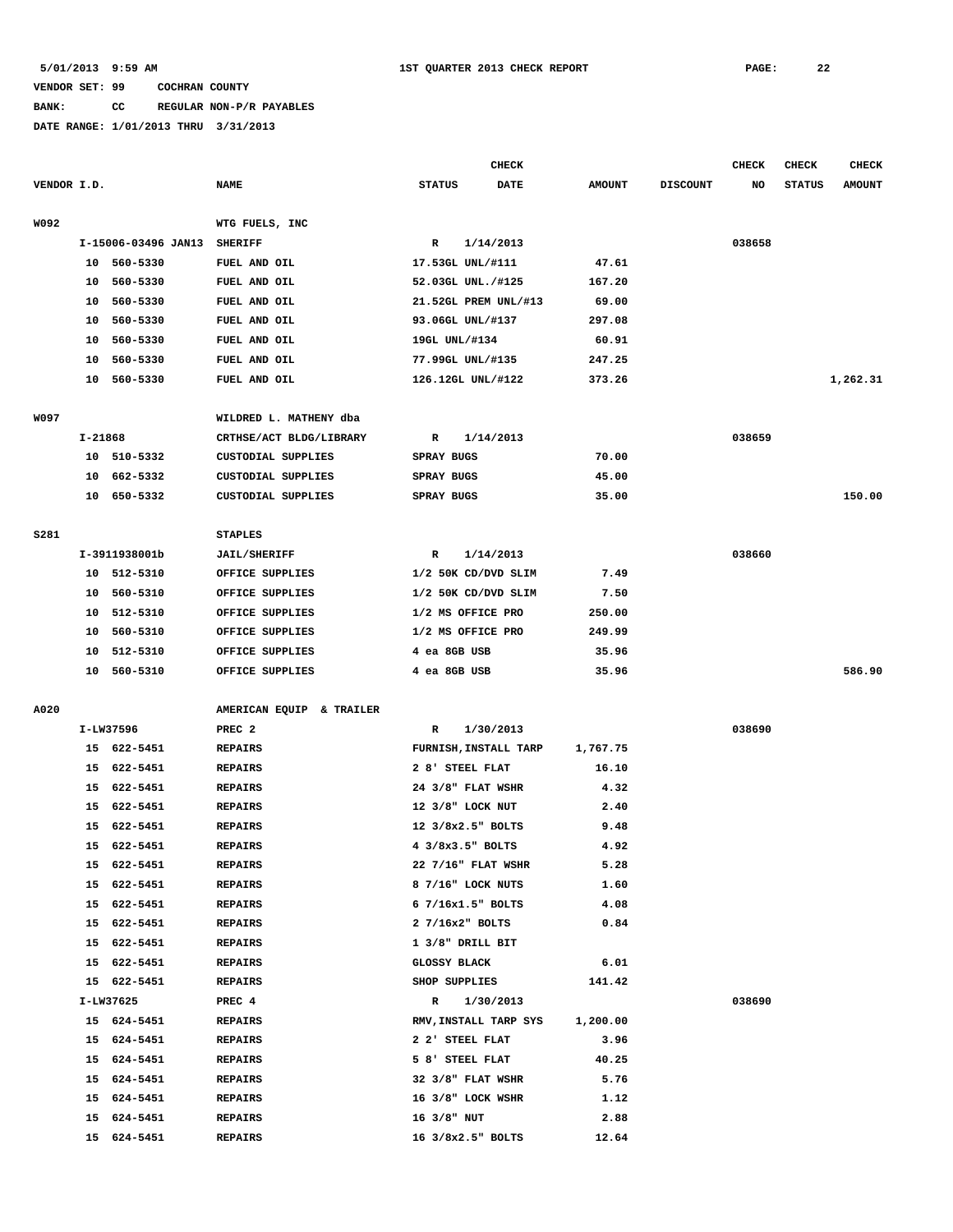## **BANK: CC REGULAR NON-P/R PAYABLES**

|             |          |                |                              |                        | <b>CHECK</b> |               |                 | <b>CHECK</b> | <b>CHECK</b>  | <b>CHECK</b>  |
|-------------|----------|----------------|------------------------------|------------------------|--------------|---------------|-----------------|--------------|---------------|---------------|
| VENDOR I.D. |          |                | <b>NAME</b>                  | <b>STATUS</b>          | DATE         | <b>AMOUNT</b> | <b>DISCOUNT</b> | NO           | <b>STATUS</b> | <b>AMOUNT</b> |
| A020        |          |                | AMERICAN EQUIP & TRAICONT    |                        |              |               |                 |              |               |               |
|             |          | I-LW37625      | PREC <sub>4</sub>            | $\mathbb{R}$           | 1/30/2013    |               |                 | 038690       |               |               |
|             |          | 15 624-5451    | <b>REPAIRS</b>               | 4 7/16" FLAT WSHRS     |              | 0.96          |                 |              |               |               |
|             | 15       | 624-5451       | <b>REPAIRS</b>               | 2 7/16" LOCK WSHRS     |              | 0.26          |                 |              |               |               |
|             | 15       | 624-5451       | <b>REPAIRS</b>               | 2 7/16" NUTS           |              | 0.22          |                 |              |               |               |
|             | 15       | 624-5451       | <b>REPAIRS</b>               | 2 7/16x2.5" BOLTS      |              | 1.40          |                 |              |               |               |
|             |          | 15 624-5451    | <b>REPAIRS</b>               | 1/8" DRILL BIT         |              |               |                 |              |               |               |
|             |          | 15 624-5451    | <b>REPAIRS</b>               | 2 2x10x20' WOOD        |              | 70.80         |                 |              |               |               |
|             | 15       | 624-5451       | <b>REPAIRS</b>               | 2 3" CUTWHEEL          |              |               |                 |              |               |               |
|             | 15       | 624-5451       | <b>REPAIRS</b>               | 2 QUICK COUPL          |              |               |                 |              |               |               |
|             |          | 15 624-5451    | <b>REPAIRS</b>               | SHOP SUPPLIES          |              | 96.00         |                 |              |               | 3,400.45      |
| A165        |          |                | AFFILIATED COMPUTER SERVICES |                        |              |               |                 |              |               |               |
|             | I-869279 |                | <b>CLERK</b>                 | $\mathbb{R}$           | 1/30/2013    |               |                 | 038691       |               |               |
|             |          | 10 403-5416    | FILMING & INDEXING           | 20/20 LAND REC #1510   |              | 1,250.00      |                 |              |               |               |
|             | 10       | 403-5416       | FILMING & INDEXING           | 308 COUNTY ARCHIVAL    |              | 274.12        |                 |              |               |               |
|             | 10       | 403-5416       | FILMING & INDEXING           | <b>FREIGHT</b>         |              | 61.15         |                 |              |               |               |
|             | I-870287 |                | <b>CLERK</b>                 | $\mathbb{R}$           | 1/30/2013    |               |                 | 038691       |               |               |
|             |          | 10 403-5310    | OFFICE SUPPLIES              | 6 CASHR PRNT RIBBONS   |              | 67.50         |                 |              |               |               |
|             |          | 10 403-5416    | FILMING & INDEXING           | 3 ARCHIVAL REC PAPER   |              | 75.00         |                 |              |               |               |
|             |          | 10 403-5416    | FILMING & INDEXING           | <b>FREIGHT</b>         |              | 30.22         |                 |              |               | 1,757.99      |
|             |          |                |                              |                        |              |               |                 |              |               |               |
| A178        |          |                | <b>AMAZON</b>                |                        |              |               |                 |              |               |               |
|             |          | I-188926823762 | <b>SHERIFF</b>               | R                      | 1/30/2013    |               |                 | 038692       |               |               |
|             |          | 10 560-5310    | OFFICE SUPPLIES              | RECHGBL LI-ION BATT/   |              | 3.27          |                 |              |               |               |
|             |          | 10 560-5310    | OFFICE SUPPLIES              | SHIPPING               |              | 2.98          |                 |              |               |               |
|             |          | I-238580837141 | LIBRARY                      | $\mathbb{R}$           | 1/30/2013    |               |                 | 038692       |               |               |
|             |          | 10 650-5590    | <b>BOOKS</b>                 | THE PIONEER WOMAN CO   |              | 17.98         |                 |              |               |               |
|             | 10       | 650-5590       | <b>BOOKS</b>                 | LIESL & PO             |              | 11.55         |                 |              |               |               |
|             | 10       | 650-5590       | <b>BOOKS</b>                 | FLIGHT BEHAVIOR: A N   |              | 16.20         |                 |              |               |               |
|             | 10       | 650-5590       | <b>BOOKS</b>                 | COMING HOME: A STORY   |              | 10.19         |                 |              |               |               |
|             | 10       | 650-5590       | <b>BOOKS</b>                 | THE BLACK BOX          |              | 15.55         |                 |              |               |               |
|             |          | 10 650-5590    | <b>BOOKS</b>                 | NOTORIOUS NINETEEN     |              | 13.99         |                 |              |               |               |
|             |          | 10 650-5590    | <b>BOOKS</b>                 | THE FORGOTTEN          |              | 15.65         |                 |              |               |               |
|             |          | 10 650-5590    | <b>BOOKS</b>                 | MISS SMITH AND THE H   |              | 12.74         |                 |              |               |               |
|             |          | 10 650-5590    | <b>BOOKS</b>                 | GREGOR THE OVERLANDE   |              | 11.19         |                 |              |               |               |
|             | 10       | 650–5590       | <b>BOOKS</b>                 | A WINTER DREAM: A NO   |              | 10.98         |                 |              |               |               |
|             |          | 10 650-5590    | <b>BOOKS</b>                 | THE BRIDGE: A NOVEL    |              | 11.25         |                 |              |               |               |
|             |          | I-238583762233 | LIBRARY                      | R                      | 1/30/2013    |               |                 | 038692       |               |               |
|             |          | 10 650-5590    | <b>BOOKS</b>                 | THE ROUND HOUSE        |              | 15.70         |                 |              |               |               |
|             | 10       | 650-5590       | <b>BOOKS</b>                 | A DISCOVERY OF WITCH   |              | 10.88         |                 |              |               |               |
|             | 10       | 650-5590       | <b>BOOKS</b>                 | WOLF HALL: A NOVEL     |              | 7.20          |                 |              |               |               |
|             |          | 10 650-5590    | <b>BOOKS</b>                 | POLITICAL SUICIDE      |              | 18.47         |                 |              |               |               |
|             |          | 10 650-5590    | <b>BOOKS</b>                 | MONSTER HIGH           |              | 10.78         |                 |              |               |               |
|             | 10       | 650-5590       | <b>BOOKS</b>                 | HARRY POTTERY & THE    |              | 10.39         |                 |              |               |               |
|             | 10       | 650-5590       | <b>BOOKS</b>                 | BEHIND THE BEAUTIFUL   |              | 15.63         |                 |              |               |               |
|             | 10       | 650-5590       | <b>BOOKS</b>                 | PETER NIMBLE AND HIS   |              | 11.53         |                 |              |               |               |
|             |          | 10 650-5590    | <b>BOOKS</b>                 | <b>CURSES FOR SALE</b> |              | 5.95          |                 |              |               |               |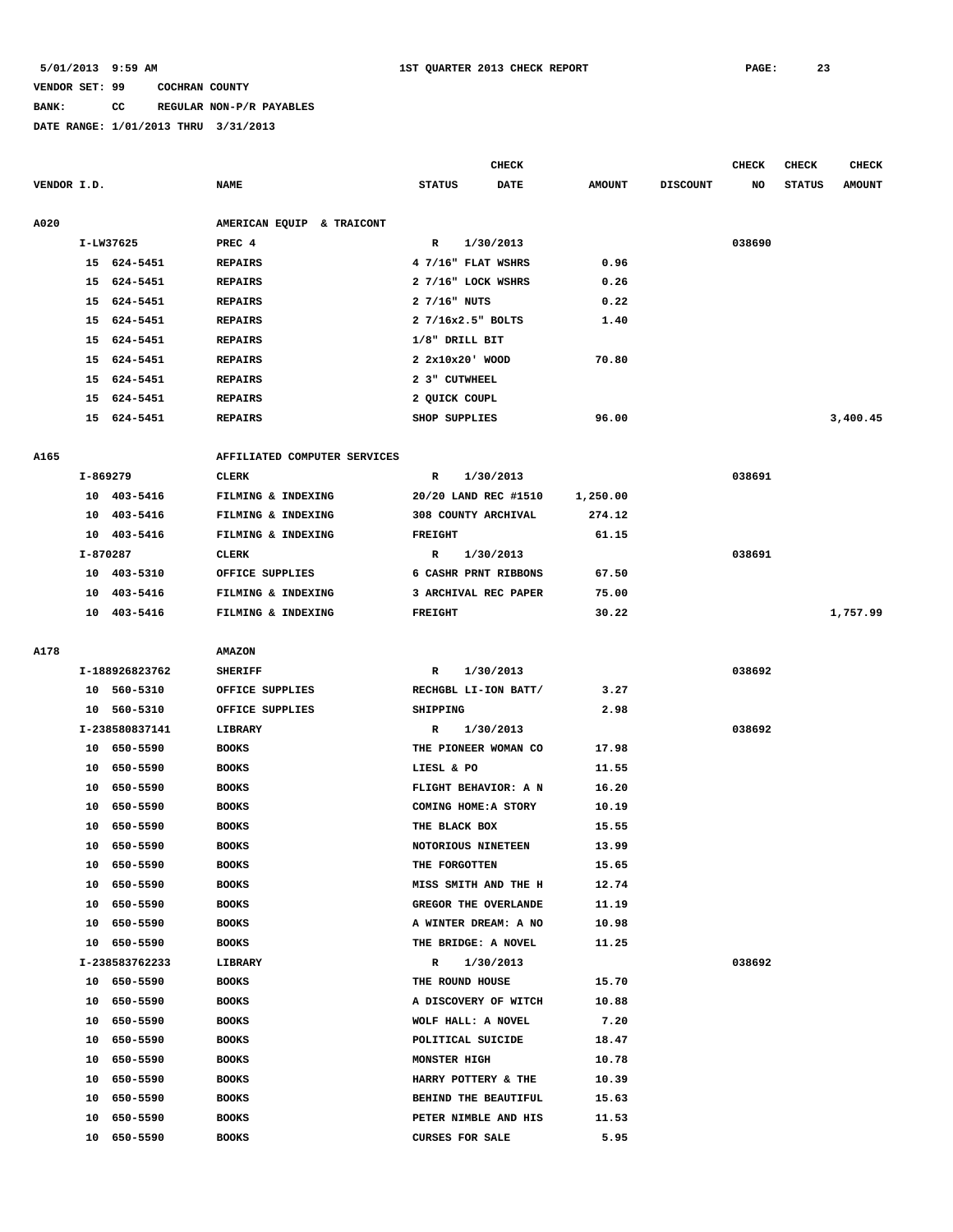**BANK: CC REGULAR NON-P/R PAYABLES**

|             |            |                |                              |                       | <b>CHECK</b>          |               |                 | <b>CHECK</b> | <b>CHECK</b>  | <b>CHECK</b>  |
|-------------|------------|----------------|------------------------------|-----------------------|-----------------------|---------------|-----------------|--------------|---------------|---------------|
| VENDOR I.D. |            |                | <b>NAME</b>                  | <b>STATUS</b>         | DATE                  | <b>AMOUNT</b> | <b>DISCOUNT</b> | NO           | <b>STATUS</b> | <b>AMOUNT</b> |
|             |            |                |                              |                       |                       |               |                 |              |               |               |
| A178        |            |                | <b>CONT</b><br><b>AMAZON</b> |                       |                       |               |                 |              |               |               |
|             |            | I-238583762233 | LIBRARY                      | $\mathbb{R}$          | 1/30/2013             |               |                 | 038692       |               |               |
|             |            | 10 650-5590    | <b>BOOKS</b>                 | EL TIEMPO ENTRE COST  |                       | 10.20         |                 |              |               |               |
|             |            | 10 650-5590    | <b>BOOKS</b>                 | LA CABA?A: DONDE LA   |                       | 10.19         |                 |              |               |               |
|             |            | I-271572306262 | LIBRARY                      | R                     | 1/30/2013             |               |                 | 038692       |               |               |
|             |            | 10 650-5590    | <b>BOOKS</b>                 | HAPPY EVER AFTER      |                       | 10.88         |                 |              |               |               |
|             |            | 10 650-5590    | <b>BOOKS</b>                 | THE BIRCHBARK HOUSE   |                       | 6.99          |                 |              |               |               |
|             |            | 10 650-5590    | <b>BOOKS</b>                 | OTRA VEZ ADIOS        |                       | 13.29         |                 |              |               |               |
|             |            | I-271575242887 | <b>SHERIFF</b>               | R                     | 1/30/2013             |               |                 | 038692       |               |               |
|             |            | 10 560-5310    | OFFICE SUPPLIES              | WASABI PWR BATT/NIKO  |                       | 23.99         |                 |              |               |               |
|             |            | I-271575335123 | LIBRARY                      | R                     | 1/30/2013             |               |                 | 038692       |               |               |
|             |            | 10 650-5590    | <b>BOOKS</b>                 |                       | WHAT'S LEFT OF ME: TH | 11.34         |                 |              |               |               |
|             |            | 10 650-5590    | <b>BOOKS</b>                 | THE GAME OF SILENCE   |                       | 6.99          |                 |              |               |               |
|             |            | 10 650-5590    | <b>BOOKS</b>                 | THE PORCUPINE YEAR    |                       | 6.99          |                 |              |               |               |
|             |            | 10 650-5590    | <b>BOOKS</b>                 | EL AMOR EN LOS TIEMP  |                       | 10.85         |                 |              |               |               |
|             |            | 10 650-5590    | <b>BOOKS</b>                 | <b>WOLFSBANE</b>      |                       | 11.29         |                 |              |               |               |
|             |            | 10 650-5590    | <b>BOOKS</b>                 | <b>BLOODROSE</b>      |                       | 12.85         |                 |              |               |               |
|             |            | 10 650-5590    | <b>BOOKS</b>                 | RIFT:A NIGHTSHADE NO  |                       | 11.98         |                 |              |               |               |
|             |            | 10 650-5590    | <b>BOOKS</b>                 | HOW CHILDREN SUCCEED  |                       | 15.63         |                 |              |               |               |
|             |            | 10 650-5590    | <b>BOOKS</b>                 | MAGIC STUDY           |                       | 9.99          |                 |              |               | 433.50        |
|             |            |                |                              |                       |                       |               |                 |              |               |               |
| A235        |            |                | R&D DANIEL, INC dba          |                       |                       |               |                 |              |               |               |
|             | $I - 3128$ |                | COURTHOUSE                   | R                     | 1/30/2013             |               |                 | 038693       |               |               |
|             |            | 10 510-5451    | <b>REPAIR</b>                | RPR HTR: CO CRT, DIST |                       | 595.00        |                 |              |               |               |
|             |            | 10 510-5451    | <b>REPAIR</b>                | <b>MATERIALS</b>      |                       | 68.00         |                 |              |               | 663.00        |
|             |            |                |                              |                       |                       |               |                 |              |               |               |
| B026        |            |                | BLEDSOE WATER SUPPLY CORP    |                       |                       |               |                 |              |               |               |
|             |            | I-3004 0113    | PREC <sub>3</sub>            | R                     | 1/30/2013             |               |                 | 038694       |               |               |
|             |            | 15 623-5440    | UTILITIES                    | WATER BILL JAN 2013   |                       | 20.10         |                 |              |               | 20.10         |
|             |            |                |                              |                       |                       |               |                 |              |               |               |
| B102        |            |                | BEAR GRAPHICS INC.           |                       |                       |               |                 |              |               |               |
|             |            | I-645690       | CLERK                        | R                     | 1/30/2013             |               |                 | 038695       |               |               |
|             |            | 10 403-5310    | OFFICE SUPPLIES              |                       | 500 BLUE BORDER PAPE  | 149.90        |                 |              |               |               |
|             |            | 10 403-5310    | OFFICE SUPPLIES              | COMP CHG              |                       | 12.50         |                 |              |               |               |
|             |            | 10 403-5310    | OFFICE SUPPLIES              | <b>FREIGHT</b>        |                       | 16.55         |                 |              |               | 178.95        |
| C008        |            |                | CITY OF WHITEFACE            |                       |                       |               |                 |              |               |               |
|             |            | $I-409$ 02/13  | PREC <sub>2</sub>            | $\mathbb{R}$          | 1/30/2013             |               |                 | 038696       |               |               |
|             |            | 15 622-5440    | UTILITIES                    |                       | 4.3 MCF 12/18/12-1/1  | 33.48         |                 |              |               |               |
|             |            | 15 622-5440    | UTILITIES                    | WATER SVC             |                       | 14.00         |                 |              |               |               |
|             |            | 15 622-5440    | UTILITIES                    | GARBAGE SVC           |                       | 50.10         |                 |              |               |               |
|             |            | 15 622-5440    | UTILITIES                    | SEWER SVC             |                       | 22.50         |                 |              |               | 120.08        |
|             |            |                |                              |                       |                       |               |                 |              |               |               |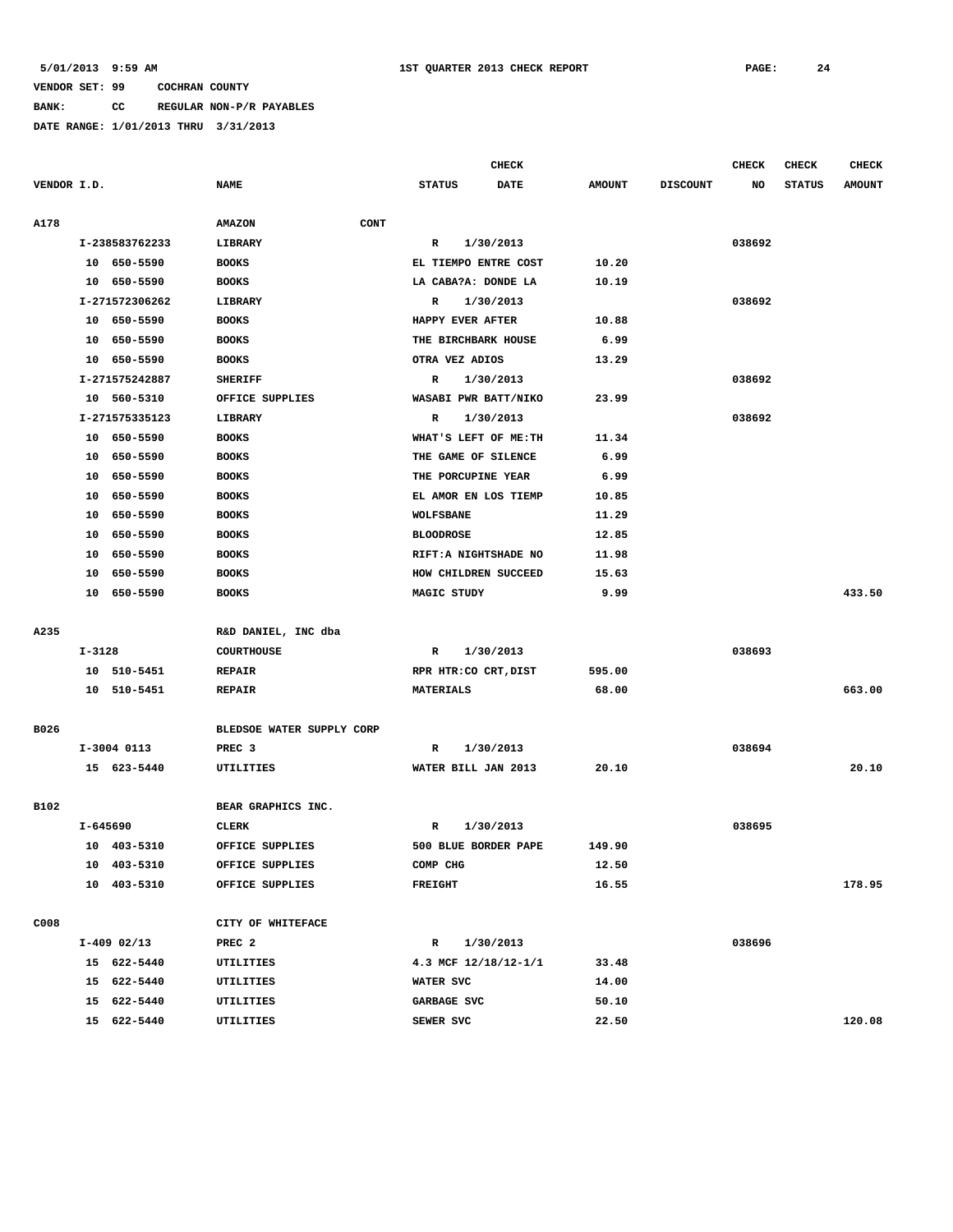**BANK: CC REGULAR NON-P/R PAYABLES**

|             |          |                    |                                                    |                       | <b>CHECK</b> |               |                 | <b>CHECK</b> | <b>CHECK</b>  | <b>CHECK</b>  |
|-------------|----------|--------------------|----------------------------------------------------|-----------------------|--------------|---------------|-----------------|--------------|---------------|---------------|
| VENDOR I.D. |          |                    | <b>NAME</b>                                        | <b>STATUS</b>         | DATE         | <b>AMOUNT</b> | <b>DISCOUNT</b> | NO           | <b>STATUS</b> | <b>AMOUNT</b> |
|             |          |                    |                                                    |                       |              |               |                 |              |               |               |
| C015        |          |                    | COCHRAN COUNTY SENIOR                              |                       |              |               |                 |              |               |               |
|             |          | I-JAN '13 INSTLMT  | SENIOR CITIZENS                                    | $\mathbb{R}$          | 1/30/2013    |               |                 | 038697       |               |               |
|             |          | 10 663-5418        | SENIOR CITIZENS CONTRACT                           | <b>JAN 2013</b>       |              | 6, 250.00     |                 |              |               | 6,250.00      |
| C032        |          |                    | COUNTY JUDGES & COMMISSIONERS                      |                       |              |               |                 |              |               |               |
|             |          | I-2013 DUES        | COMMISSIONERS COURT                                | R                     | 1/30/2013    |               |                 | 038698       |               |               |
|             |          | 15 610-5481        | DUES AND REGISTRATION                              | 2013 CJCAT DUES       |              | 1,000.00      |                 |              |               | 1,000.00      |
|             |          |                    |                                                    |                       |              |               |                 |              |               |               |
| C138        |          |                    | COUNTY JUDGES EDUCATION F                          |                       |              |               |                 |              |               |               |
|             |          | I-230125 2013 CONF | COUNTY COURT                                       | R                     | 1/30/2013    |               |                 | 038699       |               |               |
|             |          | 15 610-5428        | CO. JUDGE-CONTINUING EDUCATIONCOURT ASST CONF, SAN |                       |              | 100.00        |                 |              |               | 100.00        |
| C346        |          |                    | CARPET TECH, LTD                                   |                       |              |               |                 |              |               |               |
|             | I-217605 |                    | <b>SHERIFF</b>                                     | R                     | 1/30/2013    |               |                 | 038700       |               |               |
|             |          | 10 560-5451        | MACHINERY-NON-OFFICE REPAIR EXTR WATER, CLN CARP   |                       |              | 154.95        |                 |              |               | 154.95        |
|             |          |                    |                                                    |                       |              |               |                 |              |               |               |
| D016        |          |                    | DELL MARKETING LP                                  |                       |              |               |                 |              |               |               |
|             |          | I-XJ29JWR17        | SHERIFF/PERSONAL BOND OFC                          | R                     | 1/30/2013    |               |                 | 038701       |               |               |
|             |          | 18 560-5499        | <b>MISCELLANEOUS</b>                               | DELL 9010 AIO G9M6PW  |              | 1,380.66      |                 |              |               | 1,380.66      |
| D039        |          |                    | DUVALL TECHNOLOGY                                  |                       |              |               |                 |              |               |               |
|             | $I-31$   |                    | TAX A/C                                            | $\mathbb{R}$          | 1/30/2013    |               |                 | 038702       |               |               |
|             |          | 10 499-5451        | <b>REPAIR</b>                                      | 2 CAT5e WIRING        |              | 270.00        |                 |              |               |               |
|             | $I-32$   |                    | <b>ELECTIONS</b>                                   | R                     | 1/30/2013    |               |                 | 038702       |               |               |
|             |          | 10 490-5310        | OFFICE SUPPLIES                                    | MS OFFICE             |              | 400.00        |                 |              |               |               |
|             |          | 10 490-5310        | OFFICE SUPPLIES                                    | 19" DELL MONITOR      |              | 219.00        |                 |              |               |               |
|             |          | 10 490-5310        | OFFICE SUPPLIES                                    | DELL OPPLX 3010MT 4   |              | 549.00        |                 |              |               |               |
|             |          | 10 490-5310        | OFFICE SUPPLIES                                    | 3 INSTALL             |              | 330.00        |                 |              |               |               |
|             |          | 10 490-5310        | OFFICE SUPPLIES                                    | WRLS USB ADAPTER      |              | 85.00         |                 |              |               |               |
|             | $I-33$   |                    | CLERK/ELECTIONS                                    | R                     | 1/30/2013    |               |                 | 038702       |               |               |
|             |          | 10 403-5310        | OFFICE SUPPLIES                                    | 4 A/V SFTWR           |              | 300.00        |                 |              |               |               |
|             |          | 10 490-5310        | OFFICE SUPPLIES                                    | A/V SFTWR             |              | 75.00         |                 |              |               |               |
|             | $I - 35$ |                    | <b>CLERK</b>                                       | $\mathbb{R}$          | 1/30/2013    |               |                 | 038702       |               |               |
|             |          | 10 403-5310        | OFFICE SUPPLIES                                    | 24X DVD DRIVE         |              | 55.00         |                 |              |               |               |
|             |          | 10 403-5451        | <b>REPAIRS</b>                                     | 1HR TRBLSHOOT ISSUES  |              | 90.00         |                 |              |               | 2,373.00      |
| F041        |          |                    | FULL IDENTITY                                      |                       |              |               |                 |              |               |               |
|             |          | I-151418 1/16/13   | <b>SHERIFF</b>                                     | R                     | 1/30/2013    |               |                 | 038703       |               |               |
|             |          | 10 560-5310        | OFFICE SUPPLIES                                    | 15 ID CARDS FRONT     |              | 150.00        |                 |              |               |               |
|             |          | 10 560-5310        | OFFICE SUPPLIES                                    | 15 ID CARDS/BACK (B&  |              | 15.00         |                 |              |               |               |
|             |          | 10 560-5310        | OFFICE SUPPLIES                                    | SHIPPING              |              | 5.50          |                 |              |               | 170.50        |
|             |          |                    |                                                    |                       |              |               |                 |              |               |               |
| F215        |          |                    | 1ST CLASS PLUMBING HEATING & A                     |                       |              |               |                 |              |               |               |
|             |          | I-2048073          | <b>JAIL/SHOWER INSTALL</b>                         | R                     | 1/30/2013    |               |                 | 038704       |               |               |
|             |          | 10 512-5451        | <b>REPAIR</b>                                      | RMV/INSTL SHOWER, HOT |              | 8,069.00      |                 |              |               | 8,069.00      |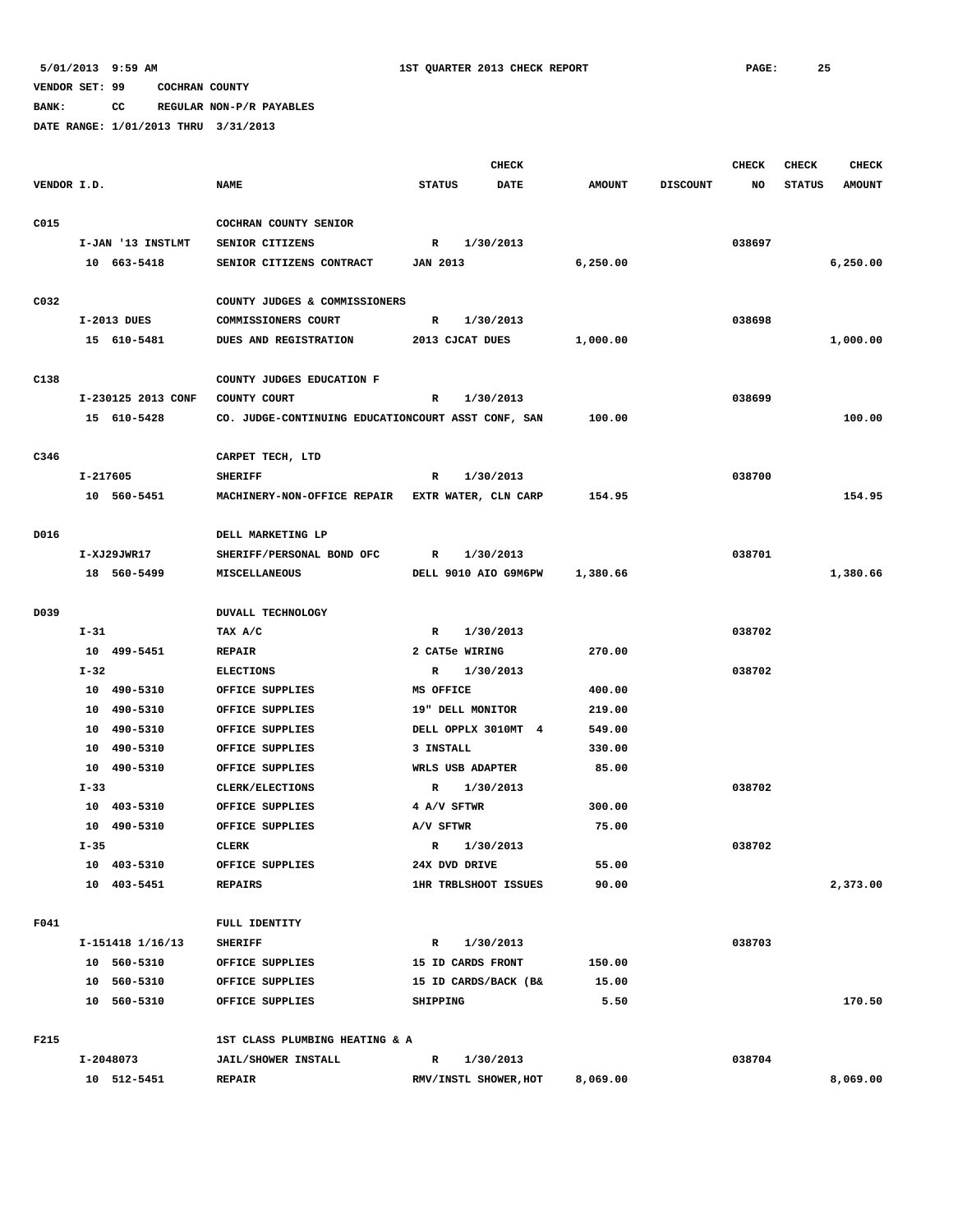## **BANK: CC REGULAR NON-P/R PAYABLES**

|             |    |              |                               |                     | CHECK                |               |                 | CHECK  | <b>CHECK</b>  | <b>CHECK</b>  |
|-------------|----|--------------|-------------------------------|---------------------|----------------------|---------------|-----------------|--------|---------------|---------------|
| VENDOR I.D. |    |              | <b>NAME</b>                   | <b>STATUS</b>       | <b>DATE</b>          | <b>AMOUNT</b> | <b>DISCOUNT</b> | NO     | <b>STATUS</b> | <b>AMOUNT</b> |
|             |    |              |                               |                     |                      |               |                 |        |               |               |
| G031        |    |              | <b>GRAINGER</b>               |                     |                      |               |                 |        |               |               |
|             |    | I-9037002723 | JAIL                          | R                   | 1/30/2013            |               |                 | 038705 |               |               |
|             |    | 10 512-5451  | <b>REPAIR</b>                 |                     | 4V BATT, PURE LEAD A | 43.08         |                 |        |               |               |
|             |    | I-9037706489 | <b>COURTHOUSE</b>             | R                   | 1/30/2013            |               |                 | 038705 |               |               |
|             |    | 10 510-5451  | <b>REPAIR</b>                 |                     | 20PK WALL HANGERS, 2 | 9.89          |                 |        |               |               |
|             |    | I-9042233628 | COURTHOUSE DISTRICT COURTRM   | R                   | 1/30/2013            |               |                 | 038705 |               |               |
|             |    | 10 510-5451  | <b>REPAIR</b>                 | ATOMIC CLOCK/13.5"  |                      | 56.70         |                 |        |               |               |
|             |    | I-9047921904 | TAX A/C                       | R                   | 1/30/2013            |               |                 | 038705 |               |               |
|             |    | 10 499-5310  | OFFICE SUPPLIES               | 3 UPS SYSTEMS/BKUP  |                      | 196.23        |                 |        |               | 305.90        |
| G144        |    |              | <b>GENE MESSER AUTO GROUP</b> |                     |                      |               |                 |        |               |               |
|             |    | I-507576     | <b>SHERIFF</b>                | R                   | 1/30/2013            |               |                 | 038706 |               |               |
|             |    | 10 560-5451  | MACHINERY-NON-OFFICE REPAIR   | RPL ENG/CVP#7646    |                      | 1,700.00      |                 |        |               |               |
|             |    | 10 560-5451  | MACHINERY-NON-OFFICE REPAIR   | <b>ENGINE ASY</b>   |                      | 3,962.21      |                 |        |               |               |
|             |    | 10 560-5451  | MACHINERY-NON-OFFICE REPAIR   | CORE CHG            |                      | 800.00        |                 |        |               |               |
|             |    | 10 560-5451  | MACHINERY-NON-OFFICE REPAIR   | 5 FREIGHT           |                      | 100.00        |                 |        |               |               |
|             |    | 10 560-5451  | MACHINERY-NON-OFFICE REPAIR   | 2 INTAKE GASKETS    |                      | 81.16         |                 |        |               |               |
|             |    | 10 560-5451  | MACHINERY-NON-OFFICE REPAIR   | OIL SEAL ASY        |                      | 19.41         |                 |        |               |               |
|             |    | 10 560-5451  | MACHINERY-NON-OFFICE REPAIR   | 4 HEX NUTS          |                      | 13.32         |                 |        |               |               |
|             | 10 | 560-5451     | MACHINERY-NON-OFFICE REPAIR   | 4 STUDS             |                      | 76.84         |                 |        |               |               |
|             |    | 10 560-5451  | MACHINERY-NON-OFFICE REPAIR   | OIL FILTER ASY      |                      | 3.91          |                 |        |               |               |
|             |    | 10 560-5451  | MACHINERY-NON-OFFICE REPAIR   | THERMOSTAT ASY      |                      | 27.77         |                 |        |               |               |
|             |    | 10 560-5451  | MACHINERY-NON-OFFICE REPAIR   | THERMOSTAT SEAL     |                      | 13.68         |                 |        |               |               |
|             |    | 10 560-5451  | MACHINERY-NON-OFFICE REPAIR   | AIR CLNR            |                      | 24.98         |                 |        |               |               |
|             |    | 10 560-5451  | MACHINERY-NON-OFFICE REPAIR   | 2 ANTI-FRZ          |                      | 44.04         |                 |        |               |               |
|             |    | 10 560-5451  | MACHINERY-NON-OFFICE REPAIR   | 3 TRANS OIL         |                      | 28.41         |                 |        |               |               |
|             |    | 10 560-5451  | MACHINERY-NON-OFFICE REPAIR   | HEGO SENSOR         |                      | 86.66         |                 |        |               |               |
|             |    | 10 560-5451  | MACHINERY-NON-OFFICE REPAIR   | FREIGHT             |                      | 10.00         |                 |        |               |               |
|             |    | 10 560-5451  | MACHINERY-NON-OFFICE REPAIR   | CORE RET            |                      | 800.00CR      |                 |        |               |               |
|             |    | 10 560-5451  | MACHINERY-NON-OFFICE REPAIR   | MISC CHG            |                      | 50.00         |                 |        |               |               |
|             |    | I-507617     | <b>SHERIFF</b>                | R                   | 1/30/2013            |               |                 | 038706 |               |               |
|             |    | 10 560-5451  | MACHINERY-NON-OFFICE REPAIR   |                     | STATE INSP/10 CVP #1 | 32.00         |                 |        |               |               |
|             |    | 10 560-5451  | MACHINERY-NON-OFFICE REPAIR   | RPL LT BULB         |                      | 7.50          |                 |        |               |               |
|             |    | 10 560-5451  | MACHINERY-NON-OFFICE REPAIR   | <b>BULB</b>         |                      | 19.77         |                 |        |               |               |
|             |    | 10 560-5451  | MACHINERY-NON-OFFICE REPAIR   | ENV FEE             |                      | 3.14          |                 |        |               | 6,304.80      |
| G186        |    |              | GAYLORD BROS.                 |                     |                      |               |                 |        |               |               |
|             |    | I-2124615    | LIBRARY                       | R                   | 1/30/2013            |               |                 | 038707 |               |               |
|             |    | 10 650-5590  | <b>BOOKS</b>                  | 3 DATE DUE SLIP/500 |                      | 53.28         |                 |        |               |               |
|             |    | 10 650-5590  | <b>BOOKS</b>                  | 2 CLEAR LAM 9x400"  |                      | 35.18         |                 |        |               |               |
|             |    | 10 650-5590  | <b>BOOKS</b>                  | CLEAR LAM 13x400"   |                      | 28.43         |                 |        |               |               |
|             |    | 10 650-5590  | <b>BOOKS</b>                  |                     | 2 BK CVR 1.5MIL 10"x | 84.98         |                 |        |               |               |
|             |    | 10 650-5310  | OFFICE SUPPLIES               | 3M TRANSPARENT TAPE |                      | 8.92          |                 |        |               | 210.79        |
|             |    |              |                               |                     |                      |               |                 |        |               |               |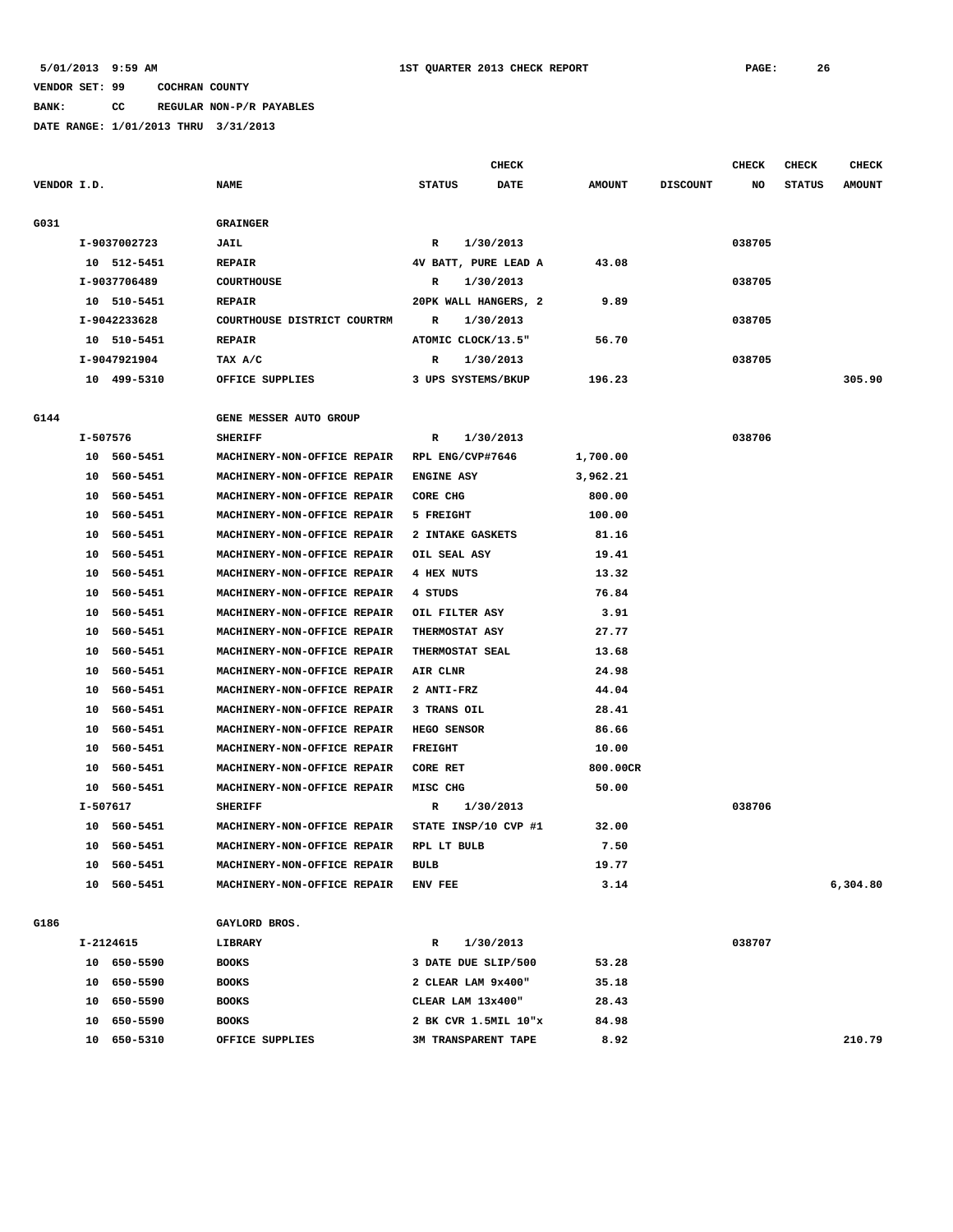## **BANK: CC REGULAR NON-P/R PAYABLES**

|             |         |                |                             |               |                         | CHECK                       |               |                 | CHECK  | <b>CHECK</b>  | <b>CHECK</b>  |
|-------------|---------|----------------|-----------------------------|---------------|-------------------------|-----------------------------|---------------|-----------------|--------|---------------|---------------|
| VENDOR I.D. |         |                | <b>NAME</b>                 | <b>STATUS</b> |                         | <b>DATE</b>                 | <b>AMOUNT</b> | <b>DISCOUNT</b> | NO     | <b>STATUS</b> | <b>AMOUNT</b> |
| G205        |         |                | <b>JANICE GILLESPIE</b>     |               |                         |                             |               |                 |        |               |               |
|             |         | $I-011713$     | MUSEUM/HISTORICAL COMM.     | R             | 1/30/2013               |                             |               |                 | 038708 |               |               |
|             |         | 31 652-5310    | OFFICE SUPPLIES             |               |                         | REIMB 50 10-YR ANNIV        | 39.50         |                 |        |               |               |
|             |         | 31 652-5310    | OFFICE SUPPLIES             |               | REIMB SET-UP CHG        |                             | 15.95         |                 |        |               |               |
|             |         | 31 652-5310    | OFFICE SUPPLIES             |               | <b>REIMB FREIGHT</b>    |                             | 14.95         |                 |        |               | 70.40         |
| H029        |         |                | TAYLOR CORPORATION dba      |               |                         |                             |               |                 |        |               |               |
|             |         | I-INV0963722   | <b>TREASURER</b>            | R             | 1/30/2013               |                             |               |                 | 038709 |               |               |
|             |         | 10 497-5310    | OFFICE SUPPLIES             |               |                         | 2 PKS P/R CHG FORM/5        | 113.50        |                 |        |               |               |
|             |         | 10 497-5310    | OFFICE SUPPLIES             | SHIPPING      |                         |                             | 25.73         |                 |        |               | 139.23        |
| L057        |         |                | L KENLEY, dba               |               |                         |                             |               |                 |        |               |               |
|             | I-5547  |                | PREC 4/NEW GRADER           | $\mathbb{R}$  | 1/30/2013               |                             |               |                 | 038710 |               |               |
|             |         | 15 624-5571    | CAPITAL OUTLAY              |               |                         | 2 DOOR SIGNS/NEW GRA        | 50.00         |                 |        |               |               |
|             |         | 15 624-5571    | CAPITAL OUTLAY              |               |                         | 2 SETS 7.5", 1 SET 1        | 60.00         |                 |        |               |               |
|             | I-5569  |                | <b>EXTENSION SVC</b>        | R             | 1/30/2013               |                             |               |                 | 038710 |               |               |
|             |         | 10 665-5451    | <b>REPAIRS</b>              |               | TRUCK SIGNS/JEFF        |                             | 75.00         |                 |        |               | 185.00        |
| L197        |         |                | THE LIBRARY STORE, INC      |               |                         |                             |               |                 |        |               |               |
|             | I-43217 |                | LIBRARY                     | R             | 1/30/2013               |                             |               |                 | 038711 |               |               |
|             |         | 10 650-5590    | <b>BOOKS</b>                |               | 4 PK LASER BAR CODE     |                             | 67.80         |                 |        |               |               |
|             |         | 10 650-5590    | <b>BOOKS</b>                | SHIPPING      |                         |                             | 9.37          |                 |        |               | 77.17         |
| M031        |         |                | MILLER PAPER & PACKAGING CO |               |                         |                             |               |                 |        |               |               |
|             |         | I-S2416307.001 | <b>COURTHOUSE</b>           | R             | 1/30/2013               |                             |               |                 | 038712 |               |               |
|             |         | 10 510-5332    | CUSTODIAL SUPPLIES          |               |                         | 3GL NO RINSE FLR CLN        | 32.17         |                 |        |               |               |
|             |         | 10 510-5332    | CUSTODIAL SUPPLIES          |               |                         | 1CS HI-DENS LINER, 1        | 29.03         |                 |        |               |               |
|             |         | 10 510-5332    | CUSTODIAL SUPPLIES          |               |                         | 1CS HD LINER, 40-45G        | 43.27         |                 |        |               |               |
|             |         | 10 510-5332    | CUSTODIAL SUPPLIES          |               |                         | <b>1CS PLEASCENT CLNR D</b> | 35.87         |                 |        |               |               |
|             |         | 10 510-5332    | CUSTODIAL SUPPLIES          |               | <b>1CS PAPER TOWELS</b> |                             | 30.46         |                 |        |               |               |
|             | 10      | 510-5332       | CUSTODIAL SUPPLIES          |               |                         | <b>1CS RED SPRAY BUFF P</b> | 25.25         |                 |        |               |               |
|             |         | 10 510-5332    | <b>CUSTODIAL SUPPLIES</b>   |               |                         | 1CS VIVID RESTORER/B        | 53.25         |                 |        |               | 249.30        |
| M059        |         |                | MUNICIPAL SERVICES BUREAU   |               |                         |                             |               |                 |        |               |               |
|             |         | I-CL9470       | <b>SHERIFF</b>              | $\mathbb{R}$  | 1/30/2013               |                             |               |                 | 038713 |               |               |
|             |         | 10 560-5427    | CONTINUING EDUCATION        |               |                         | PARK ST MAINLINE 12/        | 1.80          |                 |        |               |               |
|             |         | 10 560-5427    | CONTINUING EDUCATION        |               |                         | LAKELINE PLAZA SO 12        | 0.67          |                 |        |               |               |
|             |         | 10 560-5427    | CONTINUING EDUCATION        |               | CRYSTAL FALLS PLAZA     |                             | 1.27          |                 |        |               |               |
|             |         | 10 560-5427    | CONTINUING EDUCATION        |               |                         | PARK ST MAINLINE 12/        | 1.80          |                 |        |               |               |
|             |         | 10 560-5427    | CONTINUING EDUCATION        |               |                         | LAKELINE PLAZA N 12/        | 0.67          |                 |        |               |               |
|             |         | 10 560-5427    | CONTINUING EDUCATION        |               | CRYSTAL FALLS PLAZA     |                             | 1.27          |                 |        |               |               |
|             |         | 10 560-5427    | CONTINUING EDUCATION        |               | PROCESSING FEE-TOLL     |                             | 1.00          |                 |        |               | 8.48          |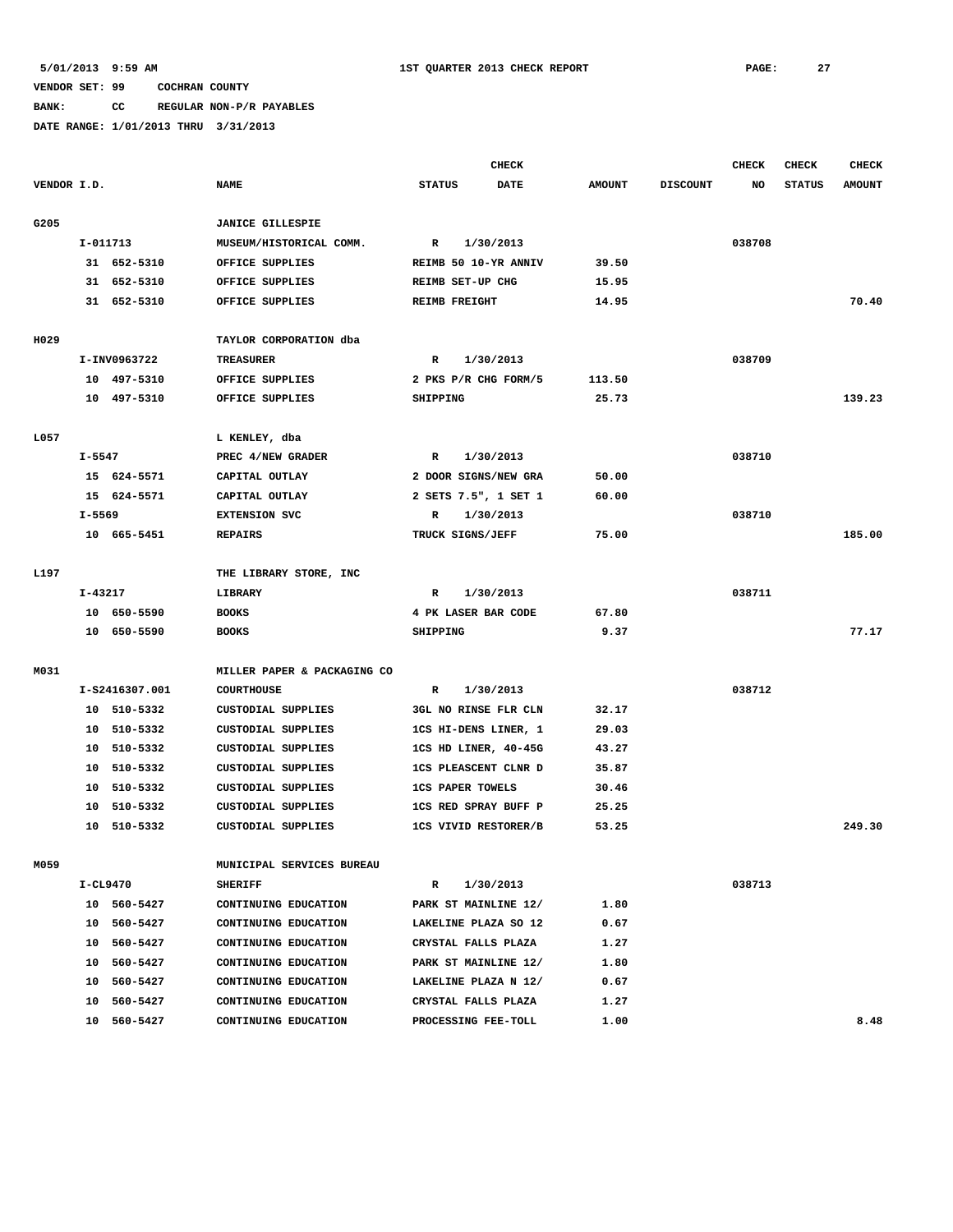**BANK: CC REGULAR NON-P/R PAYABLES**

|             |                     |                                  |                      | <b>CHECK</b>          |               |                 | <b>CHECK</b> | <b>CHECK</b>  | <b>CHECK</b>  |
|-------------|---------------------|----------------------------------|----------------------|-----------------------|---------------|-----------------|--------------|---------------|---------------|
| VENDOR I.D. |                     | <b>NAME</b>                      | <b>STATUS</b>        | <b>DATE</b>           | <b>AMOUNT</b> | <b>DISCOUNT</b> | NO           | <b>STATUS</b> | <b>AMOUNT</b> |
| M271        |                     | ELVIRA MENDEZ dba                |                      |                       |               |                 |              |               |               |
|             | I-CPS#4249 010313   | DISTRICT COURT                   | $\mathbb{R}$         | 1/30/2013             |               |                 | 038714       |               |               |
|             | 10 435-5400         | ATTORNEY AD LITEM                | CPS PLCMT RVW/CHILD  |                       | 250.00        |                 |              |               | 250.00        |
|             |                     |                                  |                      |                       |               |                 |              |               |               |
| N006        |                     | NATIONAL SHERIFF'S ASSOCI        |                      |                       |               |                 |              |               |               |
|             | I-2013 MEMBER/WEBER | <b>SHERIFF</b>                   | R                    | 1/30/2013             |               |                 | 038715       |               |               |
|             | 10 560-5481         | DUES AND REGISTRATION            | 2013 DUES/R WEBER    |                       | 50.00         |                 |              |               | 50.00         |
| N082        |                     | <b>NETDATA</b>                   |                      |                       |               |                 |              |               |               |
|             | I-14349             | <b>JUSTICE OF PEACE</b>          | R                    | 1/30/2013             |               |                 | 038716       |               |               |
|             | 10 455-5499         | MISCELLANEOUS                    | ITICKET DEC12        |                       | 10.00         |                 |              |               | 10.00         |
|             |                     |                                  |                      |                       |               |                 |              |               |               |
| N090        |                     | NATIONAL PEN COMPANY             |                      |                       |               |                 |              |               |               |
|             | I-106726362         | LIBRARY                          | $\mathbb{R}$         | 1/30/2013             |               |                 | 038717       |               |               |
|             | 10 650-5499         | MISCELLANEOUS                    | 576 FRD-XXX RD PENCI |                       | 134.78        |                 |              |               |               |
|             | 10 650-5499         | MISCELLANEOUS                    | <b>SETUP CHG</b>     |                       | 15.95         |                 |              |               |               |
|             | 10 650-5499         | MISCELLANEOUS                    | FREIGHT CHG          |                       | 24.95         |                 |              |               | 175.68        |
| 0041        |                     | OMNIBASE SERVICES OF TEXAS, LP   |                      |                       |               |                 |              |               |               |
|             | I-4TH QTR 2012      | FTA FEES                         | R                    | 1/30/2013             |               |                 | 038718       |               |               |
|             | 10 000-2206.003     | Omni Collection Fee              | 4TH QTR FTA FEES '12 |                       | 24.00         |                 |              |               | 24.00         |
|             |                     |                                  |                      |                       |               |                 |              |               |               |
| R033        |                     | <b>GERALD RAMSEY</b>             |                      |                       |               |                 |              |               |               |
|             | I-FEB '13 RENT      | NON-DEPT'L/STORAGE BLDG          | R                    | 1/30/2013             |               |                 | 038719       |               |               |
|             | 10 409-5499         | MISCELLANEOUS                    | STORAGE BLDG RENT FE |                       | 300.00        |                 |              |               | 300.00        |
| R047        |                     | MARCELO RODRIGUEZ                |                      |                       |               |                 |              |               |               |
|             | I-65983             | PREC 1                           | R                    | 1/30/2013             |               |                 | 038720       |               |               |
|             | 15 621-5451         | <b>REPAIRS</b>                   | RMV/RPL FR ENG MTS/9 |                       | 540.00        |                 |              |               |               |
|             | 15 621-5451         | <b>REPAIRS</b>                   | RPL REAR ENG MTS     |                       | 195.00        |                 |              |               | 735.00        |
|             |                     |                                  |                      |                       |               |                 |              |               |               |
| R089        |                     | RELIABLE COMMUNICATIONS          |                      |                       |               |                 |              |               |               |
|             | I-DH942800          | LIBRARY                          | v                    | 1/30/2013             |               |                 | 038721       |               | 83.85         |
| R089        |                     | RELIABLE COMMUNICATIONS          |                      |                       |               |                 |              |               |               |
|             | <b>M-CHECK</b>      | RELIABLE COMMUNICATIONS UNPOST V |                      | 2/06/2013             |               |                 | 038721       |               | 83.85         |
| R252        |                     | CLARENCE ROBERTS JR, CONSTABLE   |                      |                       |               |                 |              |               |               |
|             |                     |                                  |                      |                       |               |                 |              |               |               |
|             | $I-ST$ INSP $01/13$ | <b>CONSTABLE</b>                 | R                    | 1/30/2013             |               |                 | 038722       |               |               |
|             | 10 550-5451         | <b>REPAIR</b>                    |                      | STATE INSP/06 F150 #  | 14.50         |                 |              |               | 14.50         |
| S071        |                     | SCRIPT OFFICE PRODUCTS, INC.     |                      |                       |               |                 |              |               |               |
|             | I-41460             | CLERK                            | $\mathbb{R}$         | 1/30/2013             |               |                 | 038723       |               |               |
|             | 10 403-5310         | OFFICE SUPPLIES                  | CB400A CARTRIDGE     |                       | 183.95        |                 |              |               |               |
|             | 10 403-5310         | OFFICE SUPPLIES                  |                      | RET Q5942A CRTG, 1/2/ | 136.81CR      |                 |              |               |               |
|             | I-41468             | <b>ELECTIONS</b>                 | R                    | 1/30/2013             |               |                 | 038723       |               |               |
|             | 10 490-5310         | OFFICE SUPPLIES                  | 5RM COPY PAPER/LGL   |                       | 44.75         |                 |              |               |               |
|             | 10 490-5310         | OFFICE SUPPLIES                  | 5RM COPY PAPER/LTR   |                       | 24.75         |                 |              |               |               |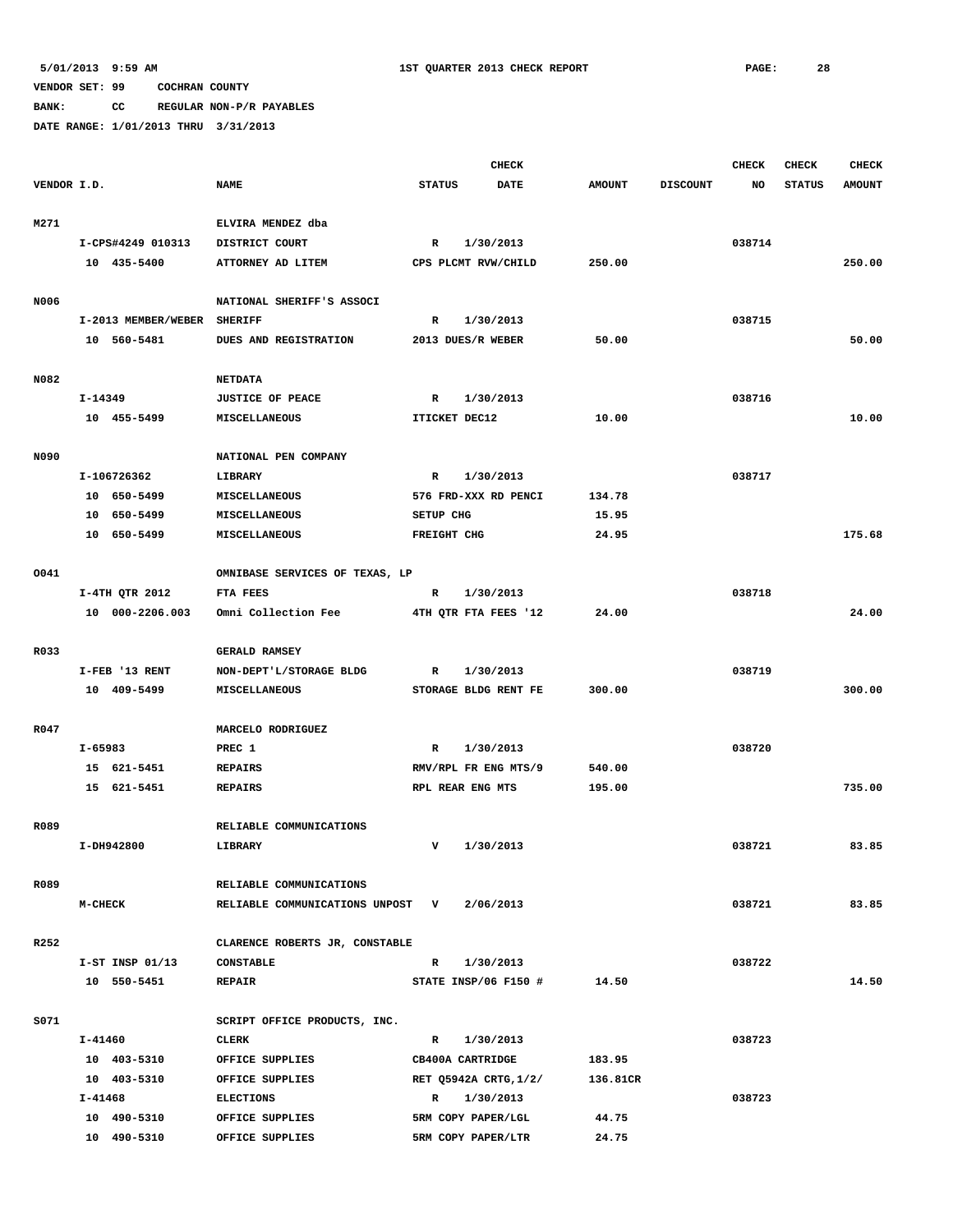**BANK: CC REGULAR NON-P/R PAYABLES**

|             |         |             |                            |                         | <b>CHECK</b> |               |                 | <b>CHECK</b> | CHECK         | <b>CHECK</b>  |
|-------------|---------|-------------|----------------------------|-------------------------|--------------|---------------|-----------------|--------------|---------------|---------------|
| VENDOR I.D. |         |             | <b>NAME</b>                | <b>STATUS</b>           | <b>DATE</b>  | <b>AMOUNT</b> | <b>DISCOUNT</b> | NO           | <b>STATUS</b> | <b>AMOUNT</b> |
| S071        |         |             | SCRIPT OFFICE PRODUCTSCONT |                         |              |               |                 |              |               |               |
|             | I-41468 |             | <b>ELECTIONS</b>           | $\mathbf R$             | 1/30/2013    |               |                 | 038723       |               |               |
|             |         | 10 490-5310 | OFFICE SUPPLIES            | DESK PAD, CALENDAR      |              | 4.95          |                 |              |               |               |
|             |         | 10 490-5310 | OFFICE SUPPLIES            | 1DZ LTR/LGL PAD         |              | 10.95         |                 |              |               |               |
|             |         | 10 490-5310 | OFFICE SUPPLIES            | 1BX FILE FOLDER, LTR    |              | 8.95          |                 |              |               |               |
|             |         | 10 490-5310 | OFFICE SUPPLIES            | 1BX FILE FOLDER, LGL,   |              | 13.95         |                 |              |               |               |
|             |         | 10 490-5310 | OFFICE SUPPLIES            | 1PK CALC PAPER          |              | 8.95          |                 |              |               |               |
|             |         | 10 490-5310 | OFFICE SUPPLIES            | 1BX ADDR LABELS         |              | 16.95         |                 |              |               |               |
|             |         | 10 490-5310 | OFFICE SUPPLIES            | 1SET BOOK ENDS, SM,     |              | 5.95          |                 |              |               |               |
|             | I-41469 |             | <b>ELECTIONS</b>           | R                       | 1/30/2013    |               |                 | 038723       |               |               |
|             |         | 10 490-5310 | OFFICE SUPPLIES            | TAPE DISPENSER          |              | 2.95          |                 |              |               |               |
|             |         | 10 490-5310 | OFFICE SUPPLIES            | 2RL 3/4" TAPE           |              | 5.00          |                 |              |               |               |
|             |         | 10 490-5310 | OFFICE SUPPLIES            | BUS CARD HOLDER         |              | 4.95          |                 |              |               |               |
|             |         | 10 490-5310 | OFFICE SUPPLIES            | STAMP DISPENSER         |              | 2.75          |                 |              |               |               |
|             |         | 10 490-5310 | OFFICE SUPPLIES            | 7" SCISSOR              |              | 4.95          |                 |              |               |               |
|             | 10      | 490-5310    | OFFICE SUPPLIES            | <b>STAPLE REMOVER</b>   |              | 0.95          |                 |              |               |               |
|             | 10      | 490-5310    | OFFICE SUPPLIES            | <b>CORR TAPE</b>        |              | 3.95          |                 |              |               |               |
|             |         | 10 490-5310 | OFFICE SUPPLIES            | PAPER CLIP HOLDER       |              | 3.95          |                 |              |               |               |
|             |         | 10 490-5310 | OFFICE SUPPLIES            | <b>1BX RUBBER BANDS</b> |              | 1.95          |                 |              |               |               |
|             | I-41470 |             | <b>ELECTIONS</b>           | R                       | 1/30/2013    |               |                 | 038723       |               |               |
|             |         | 10 490-5310 | OFFICE SUPPLIES            | 1DZ BINDER CLIP, SZ     |              | 0.95          |                 |              |               |               |
|             |         | 10 490-5310 | OFFICE SUPPLIES            | 1DZ BINDER CLIP, SZ     |              | 0.95          |                 |              |               |               |
|             | 10      | 490-5310    | OFFICE SUPPLIES            | <b>1BX STAPLES</b>      |              | 3.95          |                 |              |               |               |
|             |         | 10 490-5310 | OFFICE SUPPLIES            | <b>1BX PUSH PINS</b>    |              | 1.95          |                 |              |               |               |
|             |         | 10 490-5310 | OFFICE SUPPLIES            | 1BX PAPER CLIPS, SZ     |              | 0.63          |                 |              |               |               |
|             |         | 10 490-5310 | OFFICE SUPPLIES            | 1BX PAPER CLIPS, JUM    |              | 1.85          |                 |              |               |               |
|             |         | 10 490-5310 | OFFICE SUPPLIES            | WASTE BIN, BK MESH      |              | 25.95         |                 |              |               |               |
|             |         | 10 490-5310 | OFFICE SUPPLIES            | DRY ERASE BOARD, 4'x    |              | 50.95         |                 |              |               |               |
|             |         | 10 490-5310 | OFFICE SUPPLIES            | CROSS-CUT SHREDDER      |              | 169.98        |                 |              |               |               |
|             | I-41471 |             | <b>ELECTIONS</b>           | R                       | 1/30/2013    |               |                 | 038723       |               |               |
|             |         | 10 490-5310 | OFFICE SUPPLIES            | 2ea FILE CAB, 4DR, L    |              | 675.90        |                 |              |               |               |
|             |         | 10 490-5310 | OFFICE SUPPLIES            | EXEC CHAIR, BK          |              | 281.95        |                 |              |               |               |
|             | I-41493 |             | <b>ELECTIONS</b>           | $\mathbb{R}$            | 1/30/2013    |               |                 | 038723       |               |               |
|             |         | 10 490-5310 | OFFICE SUPPLIES            | 1ST DRY ERASER MRKRS    |              | 6.95          |                 |              |               |               |
|             | 10      | 490-5310    | OFFICE SUPPLIES            | CORK BOARD, 3'x2'       |              | 31.95         |                 |              |               |               |
|             |         | 10 490-5310 | OFFICE SUPPLIES            | 2-HOLE PUNCH, BK        |              | 5.95          |                 |              |               |               |
|             |         | 10 490-5310 | OFFICE SUPPLIES            | DESK STAPLER, BK        |              | 21.95         |                 |              |               |               |
|             |         | 10 490-5310 | OFFICE SUPPLIES            | 1BX CLASSIF. FOLDER     |              | 94.51         |                 |              |               |               |
|             |         | 10 490-5310 | OFFICE SUPPLIES            | WALL CALENDAR           |              | 16.95         |                 |              |               |               |
|             |         | 10 490-5310 | OFFICE SUPPLIES            | 1BX ENVELOPE, 4.5x10    |              | 68.95         |                 |              |               |               |
|             |         | 10 490-5310 | OFFICE SUPPLIES            | 1BX ENVELOPE, 5x11.5    |              | 90.95         |                 |              |               |               |
|             |         | 10 490-5310 | OFFICE SUPPLIES            | 1BX #10 ENVELOPE, SE    |              | 21.95         |                 |              |               |               |
|             | I-41494 |             | <b>ELECTIONS</b>           | R                       | 1/30/2013    |               |                 | 038723       |               |               |
|             |         | 10 490-5310 | OFFICE SUPPLIES            | ROTARY FILE, CVR, BK    |              | 52.04         |                 |              |               |               |
|             |         | 10 490-5310 | OFFICE SUPPLIES            | RING BINDER, BUS CAR    |              | 36.95         |                 |              |               |               |
|             |         | 10 490-5310 | OFFICE SUPPLIES            | BRT ML-100 TYPEWRITE    |              | 161.95        |                 |              |               |               |
|             |         | 10 490-5310 | OFFICE SUPPLIES            | 1PK POST-IT RULED, 3    |              | 16.40         |                 |              |               |               |
|             |         | 10 490-5310 | OFFICE SUPPLIES            | DRAWER ORG, DEEP, ME    |              | 24.95         |                 |              |               |               |
|             |         |             |                            |                         |              |               |                 |              |               |               |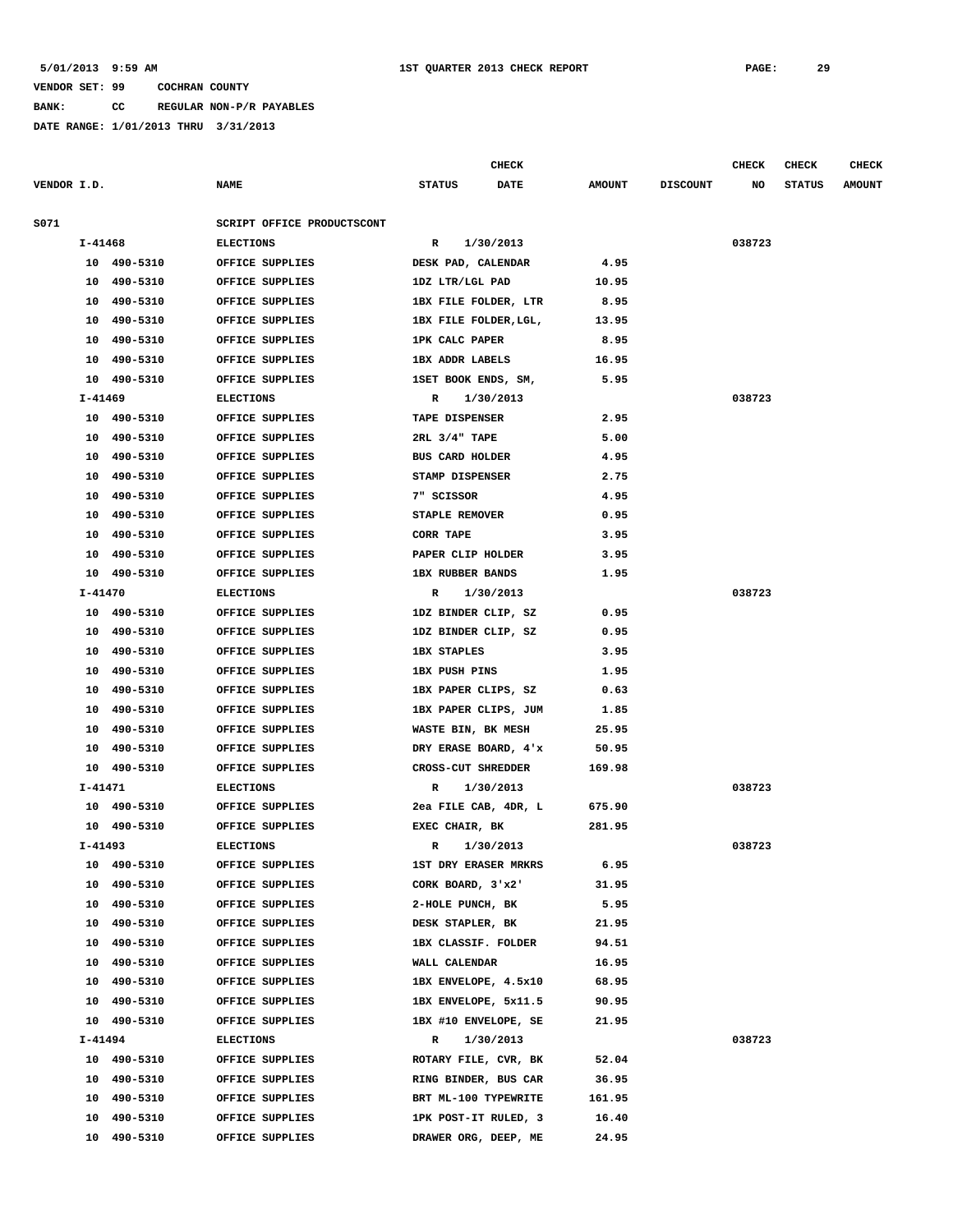**BANK: CC REGULAR NON-P/R PAYABLES**

|             |             |              |                             |                       | CHECK     |               |                 | <b>CHECK</b> | CHECK         | <b>CHECK</b>  |
|-------------|-------------|--------------|-----------------------------|-----------------------|-----------|---------------|-----------------|--------------|---------------|---------------|
| VENDOR I.D. |             |              | <b>NAME</b>                 | <b>STATUS</b>         | DATE      | <b>AMOUNT</b> | <b>DISCOUNT</b> | NO           | <b>STATUS</b> | <b>AMOUNT</b> |
| S071        |             |              | SCRIPT OFFICE PRODUCTSCONT  |                       |           |               |                 |              |               |               |
|             | I-41494     |              | <b>ELECTIONS</b>            | R                     | 1/30/2013 |               |                 | 038723       |               |               |
|             |             | 10 490-5310  | OFFICE SUPPLIES             | 3-TIER TRAY, MESH, B  |           | 19.95         |                 |              |               |               |
|             |             | 10 490-5310  | OFFICE SUPPLIES             | 1PK FILE FOLDER LABE  |           | 17.95         |                 |              |               |               |
|             |             | 10 490-5310  | OFFICE SUPPLIES             | PENCIL CUP, JUMBO     |           | 6.95          |                 |              |               |               |
|             |             | 10 490-5310  | OFFICE SUPPLIES             | SORTER, MESH, BK      |           | 6.95          |                 |              |               |               |
|             | I-41537     |              | <b>ELECTIONS</b>            | R                     | 1/30/2013 |               |                 | 038723       |               |               |
|             |             | 10 490-5310  | OFFICE SUPPLIES             | 6PK PEN REFILL, BK,   |           | 16.68         |                 |              |               |               |
|             |             | 10 490-5310  | OFFICE SUPPLIES             | 6ea PEN, F402, BK     |           | 28.38         |                 |              |               |               |
|             |             | 10 490-5310  | OFFICE SUPPLIES             | 6ea MECH PENCIL, .9,  |           | 32.70         |                 |              |               |               |
|             |             | 10 490-5310  | OFFICE SUPPLIES             | 2 SET HI-LITER, 5CLR  |           | 10.64         |                 |              |               |               |
|             |             | 10 490-5310  | OFFICE SUPPLIES             | CNMP23DHV CALCULATOR  |           | 33.95         |                 |              |               |               |
|             |             | 10 490-5310  | OFFICE SUPPLIES             | DRY BRD ERASER        |           | 3.53          |                 |              |               |               |
|             | $I - 41595$ |              | AUDITOR/CO COURT            | R                     | 1/30/2013 |               |                 | 038723       |               |               |
|             |             | 10 495-5310  | OFFICE SUPPLIES             | 1.5CS COPY PAPER      |           | 59.25         |                 |              |               |               |
|             |             | 10 426-5310  | OFFICE SUPPLIES             | .5CS COPY PAPER       |           | 19.75         |                 |              |               |               |
|             |             | 10 495-5310  | OFFICE SUPPLIES             | 1BX SMD11993 FILE FO  |           | 47.09         |                 |              |               |               |
|             | I-41629     |              | <b>ATTORNEY</b>             | R                     | 1/30/2013 |               |                 | 038723       |               |               |
|             |             | 10 475-5310  | OFFICE SUPPLIES             | CALENDAR REFILL       |           | 2.95          |                 |              |               |               |
|             | I-41647     |              | CLERK/AUDITOR               | R                     | 1/30/2013 |               |                 | 038723       |               |               |
|             |             | 10 403-5310  | OFFICE SUPPLIES             | 4 CT COPY PAPER, LTR  |           | 158.00        |                 |              |               |               |
|             |             | 10 495-5310  | OFFICE SUPPLIES             | 1 CT COPY PAPER, LTR  |           | 39.50         |                 |              |               |               |
|             | I-41669     |              | CO JUDGE/COMM'R CT          | R                     | 1/30/2013 |               |                 | 038723       |               |               |
|             |             | 15 610-5310  | OFFICE SUPPLIES             | 1DZ G-2 PENS, BE      |           | 22.95         |                 |              |               |               |
|             | I-41670     |              | CLERK                       | $\mathbb{R}$          | 1/30/2013 |               |                 | 038723       |               |               |
|             |             | 10 403-5310  | OFFICE SUPPLIES             | CB421A CARTRIDGE      |           | 272.95        |                 |              |               |               |
|             | I-41688     |              | TREASURER                   | R                     | 1/30/2013 |               |                 | 038723       |               |               |
|             |             | 10 497-5310  | OFFICE SUPPLIES             | 2200ea DEP WRNT #155  |           | 662.95        |                 |              |               | 3,549.17      |
|             |             |              |                             |                       |           |               |                 |              |               |               |
| <b>S222</b> |             |              | SOUTH PLAINS COMMUNICATIONS |                       |           |               |                 |              |               |               |
|             |             | I-0100241-IN | <b>SHERIFF</b>              | R                     | 1/30/2013 |               |                 | 038725       |               |               |
|             |             | 10 560-5452  | OFFICE EQUIPMENT REPAIR     | RPL NTWRK CABLES/VID  |           | 180.00        |                 |              |               |               |
|             |             | 10 560-5452  | OFFICE EQUIPMENT REPAIR     | TO/FRM LUBBOCK        |           | 75.00         |                 |              |               |               |
|             |             | I-0100270-IN | PREC 4                      | R                     | 1/30/2013 |               |                 | 038725       |               |               |
|             |             | 15 624-5451  | <b>REPAIRS</b>              | CK RADIOS, PROGRAM    |           | 90.00         |                 |              |               |               |
|             |             | 15 624-5451  | <b>REPAIRS</b>              | MILEAGE/SHARED W/2,3  |           | 33.00         |                 |              |               |               |
|             |             | I-0100271-IN | PREC <sub>3</sub>           | R                     | 1/30/2013 |               |                 | 038725       |               |               |
|             |             | 15 623-5451  | <b>REPAIRS</b>              | CK RADIO, PROG/BLEDSO |           | 90.00         |                 |              |               |               |
|             |             | 15 623-5451  | <b>REPAIRS</b>              | MILEAGE/SHARED W/2,4  |           | 33.00         |                 |              |               |               |
|             |             | I-0100272-IN | PREC <sub>2</sub>           | R                     | 1/30/2013 |               |                 | 038725       |               |               |
|             |             | 15 622-5451  | <b>REPAIRS</b>              | CK RADIOS/PROG        |           | 90.00         |                 |              |               |               |
|             |             | 15 622-5451  | <b>REPAIRS</b>              | MILEAGE/SHARED W/3,4  |           | 33.00         |                 |              |               |               |
|             |             | I-0100279-IN | ALL PRECINCTS/REPEATER      | R                     | 1/30/2013 |               |                 | 038725       |               |               |
|             |             | 15 624-5356  | ROAD MATERIALS & SUPPLIES   | 3 PM400 MOBILES#327,  |           | 1,755.00      |                 |              |               |               |
|             |             | 15 621-5356  | ROAD MATERIALS & SUPPLIES   | 1/4 UHF REPEATER#484  |           | 925.00        |                 |              |               |               |
|             | 15          | 622-5356     | ROAD MATERIALS & SUPPLIES   | 1/4 UHF REPEATER#484  |           | 925.00        |                 |              |               |               |
|             | 15          | 623-5356     | ROAD MATERIALS & SUPPLIES   | 1/4 UHF REPEATER#484  |           | 925.00        |                 |              |               |               |
|             |             | 15 624-5356  | ROAD MATERIALS & SUPPLIES   | 1/4 UHF REPEATER#484  |           | 925.00        |                 |              |               |               |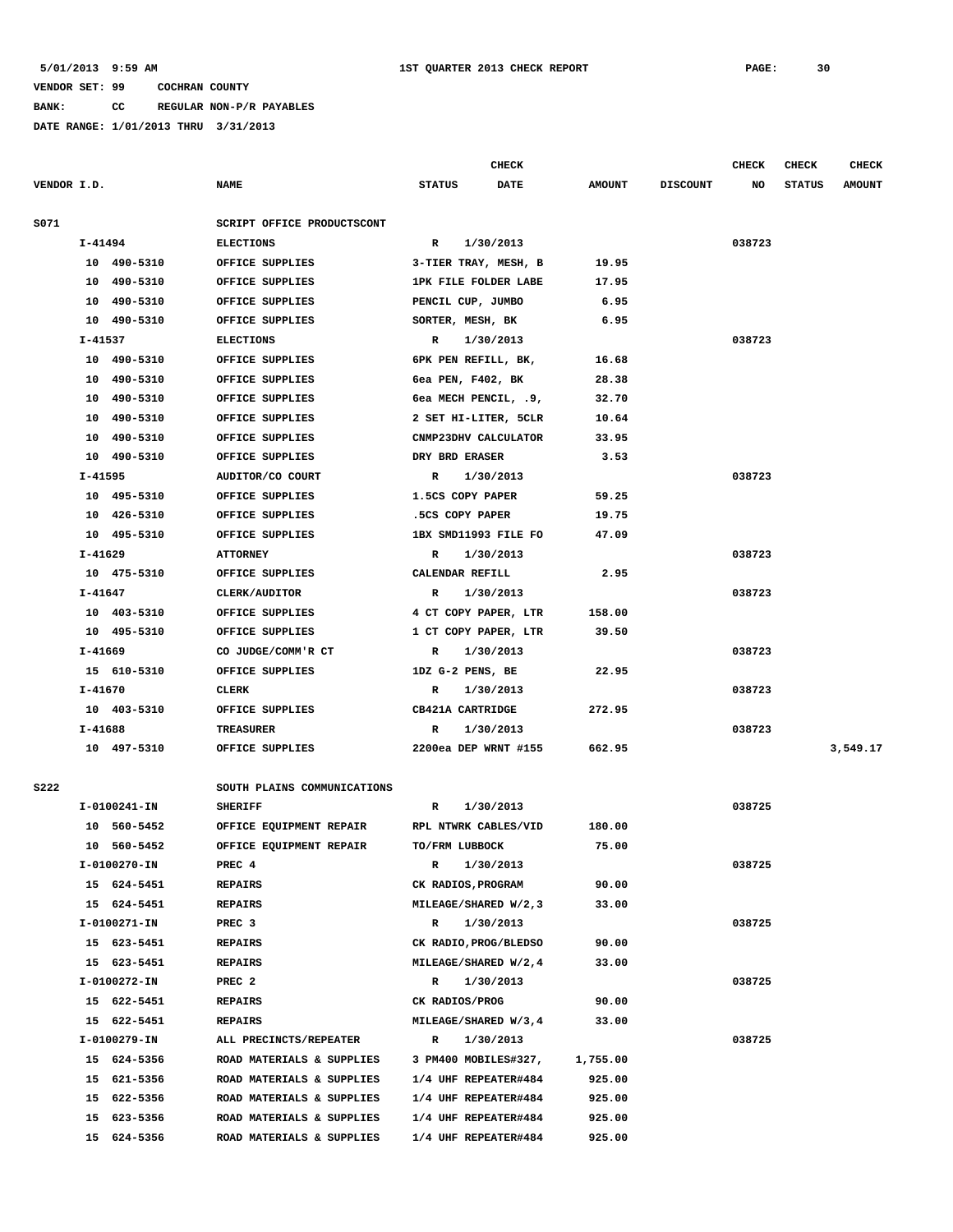# **BANK: CC REGULAR NON-P/R PAYABLES**

|             |          |                           |                            |                      | <b>CHECK</b> |               |                 | <b>CHECK</b> | <b>CHECK</b>  | <b>CHECK</b>  |
|-------------|----------|---------------------------|----------------------------|----------------------|--------------|---------------|-----------------|--------------|---------------|---------------|
| VENDOR I.D. |          |                           | <b>NAME</b>                | <b>STATUS</b>        | <b>DATE</b>  | <b>AMOUNT</b> | <b>DISCOUNT</b> | NO           | <b>STATUS</b> | <b>AMOUNT</b> |
|             |          |                           |                            |                      |              |               |                 |              |               |               |
| <b>S222</b> |          |                           | SOUTH PLAINS COMMUNICACONT |                      |              |               |                 |              |               |               |
|             |          | I-0100279-IN              | ALL PRECINCTS/REPEATER     | R                    | 1/30/2013    |               |                 | 038725       |               |               |
|             |          | 15 621-5356               | ROAD MATERIALS & SUPPLIES  | 1/4 INSTALL REPEATER |              | 215.00        |                 |              |               |               |
|             |          | 15 622-5356               | ROAD MATERIALS & SUPPLIES  | 1/4 INSTALL REPEATER |              | 215.00        |                 |              |               |               |
|             |          | 15 623-5356               | ROAD MATERIALS & SUPPLIES  | 1/4 INSTALL REPEATER |              | 215.00        |                 |              |               |               |
|             |          | 15 624-5356               | ROAD MATERIALS & SUPPLIES  | 1/4 INSTALL REPEATER |              | 215.00        |                 |              |               |               |
|             | I-100154 |                           | PREC 4/NEW GRADER          | R                    | 1/30/2013    |               |                 | 038725       |               |               |
|             |          | 15 624-5571               | CAPITAL OUTLAY             | MAG MT/NEW GRADER    |              | 35.00         |                 |              |               |               |
|             |          | 15 624-5571               | CAPITAL OUTLAY             | UHF ANT/458.650TX/NE |              | 42.00         |                 |              |               | 7,016.00      |
|             |          |                           |                            |                      |              |               |                 |              |               |               |
| \$242       |          |                           | SAM'S CLUB                 |                      |              |               |                 |              |               |               |
|             |          | C-CR SLS TAX 1/18/13 JAIL |                            | R                    | 1/30/2013    |               |                 | 038726       |               |               |
|             |          | 10 512-5392               | MISCELLANEOUS SUPPLIES     | CR SALES TAX ON #788 |              | 19.40CR       |                 |              |               |               |
|             |          | $I-788$ 01/18/13          | <b>JAIL/SHERIFF/CRTHSE</b> | R                    | 1/30/2013    |               |                 | 038726       |               |               |
|             |          | 10 512-5392               | MISCELLANEOUS SUPPLIES     | 2 PK 20-OZ FOAM CUPS |              | 41.14         |                 |              |               |               |
|             |          | 10 512-5392               | MISCELLANEOUS SUPPLIES     | 8-OZ FOAM CUPS       |              | 16.42         |                 |              |               |               |
|             |          | 10 512-5392               | MISCELLANEOUS SUPPLIES     | 4 PINE-SOL           |              | 37.92         |                 |              |               |               |
|             |          | 10 512-5392               | MISCELLANEOUS SUPPLIES     | 2 BATH TISSUE        |              | 35.96         |                 |              |               |               |
|             |          | 10 512-5392               | MISCELLANEOUS SUPPLIES     | 2 BOUNTY TOWELS      |              | 37.96         |                 |              |               |               |
|             |          | 10 512-5333               | <b>FOOD-PRISONERS</b>      | SYRUP                |              | 6.98          |                 |              |               |               |
|             |          | 10 512-5333               | <b>FOOD-PRISONERS</b>      | TROP 100% OJ         |              | 8.98          |                 |              |               |               |
|             |          | 10 512-5333               | <b>FOOD-PRISONERS</b>      | 2 MM APPLE JC        |              | 9.96          |                 |              |               |               |
|             |          | 10 512-5333               | <b>FOOD-PRISONERS</b>      | FLAVOR PACK          |              | 11.98         |                 |              |               |               |
|             |          | 10 512-5392               | MISCELLANEOUS SUPPLIES     | CLOROX WIPES         |              | 11.98         |                 |              |               |               |
|             |          | 10 560-5334               | OTHER SUPPLIES             | CLOROX WIPES         |              | 11.98         |                 |              |               |               |
|             |          | 10 510-5332               | CUSTODIAL SUPPLIES         | LYSOL/3PK            |              | 11.96         |                 |              |               |               |
|             |          | 10 512-5392               | MISCELLANEOUS SUPPLIES     | LYSOL/3PK            |              | 11.96         |                 |              |               |               |
|             |          | 10 512-5392               | MISCELLANEOUS SUPPLIES     | SPOONS/2             |              | 17.88         |                 |              |               |               |
|             |          | 10 512-5392               | MISCELLANEOUS SUPPLIES     | SALES TAX/LATER CRED |              | 19.40         |                 |              |               | 273.06        |
| S281        |          |                           | <b>STAPLES</b>             |                      |              |               |                 |              |               |               |
|             |          | I-9235675726              | SHERIFF/JAIL               | R                    | 1/30/2013    |               |                 | 038727       |               |               |
|             |          | 10 512-5310               | OFFICE SUPPLIES            | 4BX MAN FOLDERS, LTR |              | 183.96        |                 |              |               |               |
|             |          | 10 560-5310               | OFFICE SUPPLIES            | SM MESH DOODAD CUP   |              | 5.29          |                 |              |               |               |
|             |          | 10 560-5310               | OFFICE SUPPLIES            | BK MESH OFC MGR      |              | 19.79         |                 |              |               |               |
|             |          | 10 560-5310               | OFFICE SUPPLIES            | BK STAPLER COMBO PK  |              | 8.99          |                 |              |               |               |
|             |          | 10 560-5310               | OFFICE SUPPLIES            | EXEC TAPE DISP, SVR  |              | 5.79          |                 |              |               |               |
|             |          | 10 512-5310               | OFFICE SUPPLIES            | DUSTER 12/PK         |              | 61.99         |                 |              |               |               |
|             |          | 10 560-5310               | OFFICE SUPPLIES            | 8.5"x11" BUS PAPER   |              | 32.99         |                 |              |               |               |
|             |          | 10 560-5310               | OFFICE SUPPLIES            | #1 PAPER CLIPS       |              | 5.49          |                 |              |               |               |
|             |          | 10 512-5310               | OFFICE SUPPLIES            | USB 2.0 UNIV CARD RD |              | 14.99         |                 |              |               |               |
|             |          | I-9236290941              | SHERIFF/JAIL               | R 1/30/2013          |              |               |                 | 038727       |               |               |
|             |          | 10 560-5310               | OFFICE SUPPLIES            | AA BATT 20/PK        |              | 20.99         |                 |              |               |               |
|             |          | 10 512-5310               | OFFICE SUPPLIES            | AA BATT 20/PK        |              | 20.99         |                 |              |               |               |
|             |          | 10 512-5310               | OFFICE SUPPLIES            | D BATT 72/PK         |              | 124.99        |                 |              |               |               |
|             |          | 10 512-5310               | OFFICE SUPPLIES            | 2 TRICLR CARTRIDGE T |              | 68.38         |                 |              |               |               |
|             |          | 10 512-5310               | OFFICE SUPPLIES            | 2 BK CARTRIDGE HI-YL |              | 68.38         |                 |              |               |               |
|             |          | 10 560-5310               | OFFICE SUPPLIES            | 2 PHOTO BK CARTRIDGE |              | 32.38         |                 |              |               |               |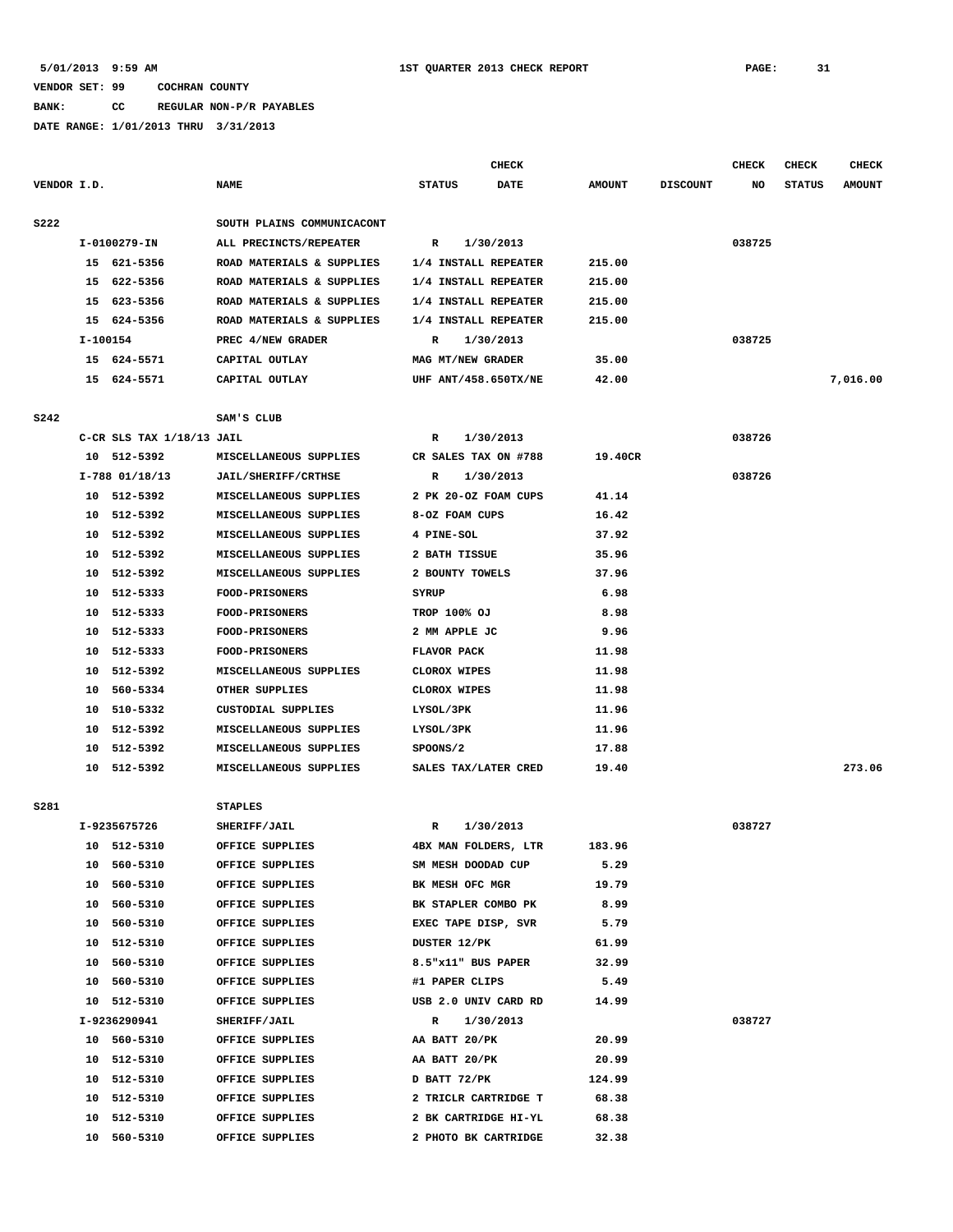## **BANK: CC REGULAR NON-P/R PAYABLES**

|             |    |                               |                                                      |                      | CHECK     |               |                 | <b>CHECK</b> | <b>CHECK</b>  | <b>CHECK</b>  |
|-------------|----|-------------------------------|------------------------------------------------------|----------------------|-----------|---------------|-----------------|--------------|---------------|---------------|
| VENDOR I.D. |    |                               | <b>NAME</b>                                          | <b>STATUS</b>        | DATE      | <b>AMOUNT</b> | <b>DISCOUNT</b> | NO           | <b>STATUS</b> | <b>AMOUNT</b> |
| <b>S281</b> |    |                               | CONT<br><b>STAPLES</b>                               |                      |           |               |                 |              |               |               |
|             |    | I-9236290941                  | SHERIFF/JAIL                                         | R                    | 1/30/2013 |               |                 | 038727       |               |               |
|             |    | 10 560-5310                   | OFFICE SUPPLIES                                      | 2 CYAN CARTRIDGE HI- |           | 32.38         |                 |              |               |               |
|             |    | 10 560-5310                   | OFFICE SUPPLIES                                      | 2 YLW CARTRIDGE HI-Y |           | 32.38         |                 |              |               |               |
|             | 10 | 560-5310                      | OFFICE SUPPLIES                                      | 2 MAGENTA CARTRIDGE  |           | 32.38         |                 |              |               |               |
|             |    | 10 560-5310                   | OFFICE SUPPLIES                                      | 2 BK CARTRIDGE HI-YL |           | 41.38         |                 |              |               | 813.91        |
| S294        |    |                               | SHIRLEY SEARS                                        |                      |           |               |                 |              |               |               |
|             |    | I-DEC 12 TRAVEL               | <b>EXTENSION SVC</b>                                 | R                    | 1/30/2013 |               |                 | 038728       |               |               |
|             |    | 10 665-5428                   | FCS AGENT-TRAVEL-OUT OF COUNTYGRO STR; LTLFD, 12/7;7 |                      |           | 41.81         |                 |              |               |               |
|             | 10 | 665-5428                      | FCS AGENT-TRAVEL-OUT OF COUNTYTAE4HA, ST LBK, 12/11; |                      |           | 82.49         |                 |              |               |               |
|             | 10 | 665-5428                      | FCS AGENT-TRAVEL-OUT OF COUNTYTEAFCS, MLSH, 12/13;76 |                      |           | 42.94         |                 |              |               |               |
|             | 10 | 665-5428                      | FCS AGENT-TRAVEL-OUT OF COUNTYCH SEAT, LVND, 12/18;2 |                      |           | 14.13         |                 |              |               |               |
|             | 10 | 665-5428                      | FCS AGENT-TRAVEL-OUT OF COUNTYFCS AWARDS, LTFD, 12/2 |                      |           | 41.81         |                 |              |               |               |
|             | 10 | 665-5428                      | FCS AGENT-TRAVEL-OUT OF COUNTY4-H 2013 REG & DUES    |                      |           | 130.00        |                 |              |               | 353.18        |
| S331        |    |                               | STANDARD COFFEE SERVICE                              |                      |           |               |                 |              |               |               |
|             |    | I-130156579013                | NON-DEPT'L                                           | $\mathbb{R}$         | 1/30/2013 |               |                 | 038729       |               |               |
|             |    | 10 409-5300                   | COUNTY-WIDE SUPPLIES                                 | 3 AAA REG            |           | 103.20        |                 |              |               |               |
|             | 10 | 409-5300                      | COUNTY-WIDE SUPPLIES                                 | 2 AAA DECAF          |           | 95.10         |                 |              |               |               |
|             | 10 | 409-5300                      | COUNTY-WIDE SUPPLIES                                 | 8 FR VAN CRMR        |           | 60.80         |                 |              |               |               |
|             | 10 | 409-5300                      | COUNTY-WIDE SUPPLIES                                 | MOTTS HOT SPICED CID |           | 6.97          |                 |              |               |               |
|             | 10 | 409-5300                      | COUNTY-WIDE SUPPLIES                                 | NESTLE COCOA         |           | 49.08         |                 |              |               |               |
|             |    | 10 409-5300                   | COUNTY-WIDE SUPPLIES                                 | <b>ENERGY SURCHG</b> |           | 3.18          |                 |              |               | 318.33        |
|             |    |                               |                                                      |                      |           |               |                 |              |               |               |
| S347        |    |                               | SOUTHERN TIRE MART, LLC                              |                      |           |               |                 |              |               |               |
|             |    | I-70145078                    | PREC 4                                               | R                    | 1/30/2013 |               |                 | 038730       |               |               |
|             |    | 15 624-5454                   | TIRES                                                | FLAT RPR/MACK TRK    |           | 25.00         |                 |              |               |               |
|             |    | 15 624-5454                   | TIRES                                                | SVC CALL 1/15/13     |           | 25.00         |                 |              |               |               |
|             |    | I-70145638                    | PREC <sub>2</sub>                                    | R                    | 1/30/2013 |               |                 | 038730       |               |               |
|             |    | 15 622-5454                   | TIRES                                                | 4 1100R15 TIRES      |           | 140.00        |                 |              |               | 190.00        |
| T009        |    |                               | TEXAS ASSOCIATION OF COUNTIES                        |                      |           |               |                 |              |               |               |
|             |    | I-2013 TAC DUES               | COMMISSIONERS COURT                                  | R                    | 1/30/2013 |               |                 | 038731       |               |               |
|             |    | 15 610-5481                   | DUES AND REGISTRATION                                | INV D0296/2013 ANNUA |           | 550.00        |                 |              |               | 550.00        |
| T021        |    |                               | TEXAS DIST/CO ATT. ASSN.                             |                      |           |               |                 |              |               |               |
|             |    | I-#404, 2013-14 DUES ATTORNEY |                                                      | R                    | 1/30/2013 |               |                 | 038732       |               |               |
|             |    | 10 475-5481                   | DUES AND REGISTRATION                                | 13-14 MEMBERSHIP DUE |           | 75.00         |                 |              |               | 75.00         |
| T051        |    |                               | TAC RISK MANAGEMENT POOL                             |                      |           |               |                 |              |               |               |
|             |    | I-1ST QTR 2013                | WORKERS COMP/ALL DEPTS                               | R                    | 1/30/2013 |               |                 | 038733       |               |               |
|             |    | 10 000-2500.10                | RESERVE FOR W/C, UNEMPLYMNT 1ST QTR WORKERS COMP     |                      |           | 6, 244.00     |                 |              |               | 6, 244.00     |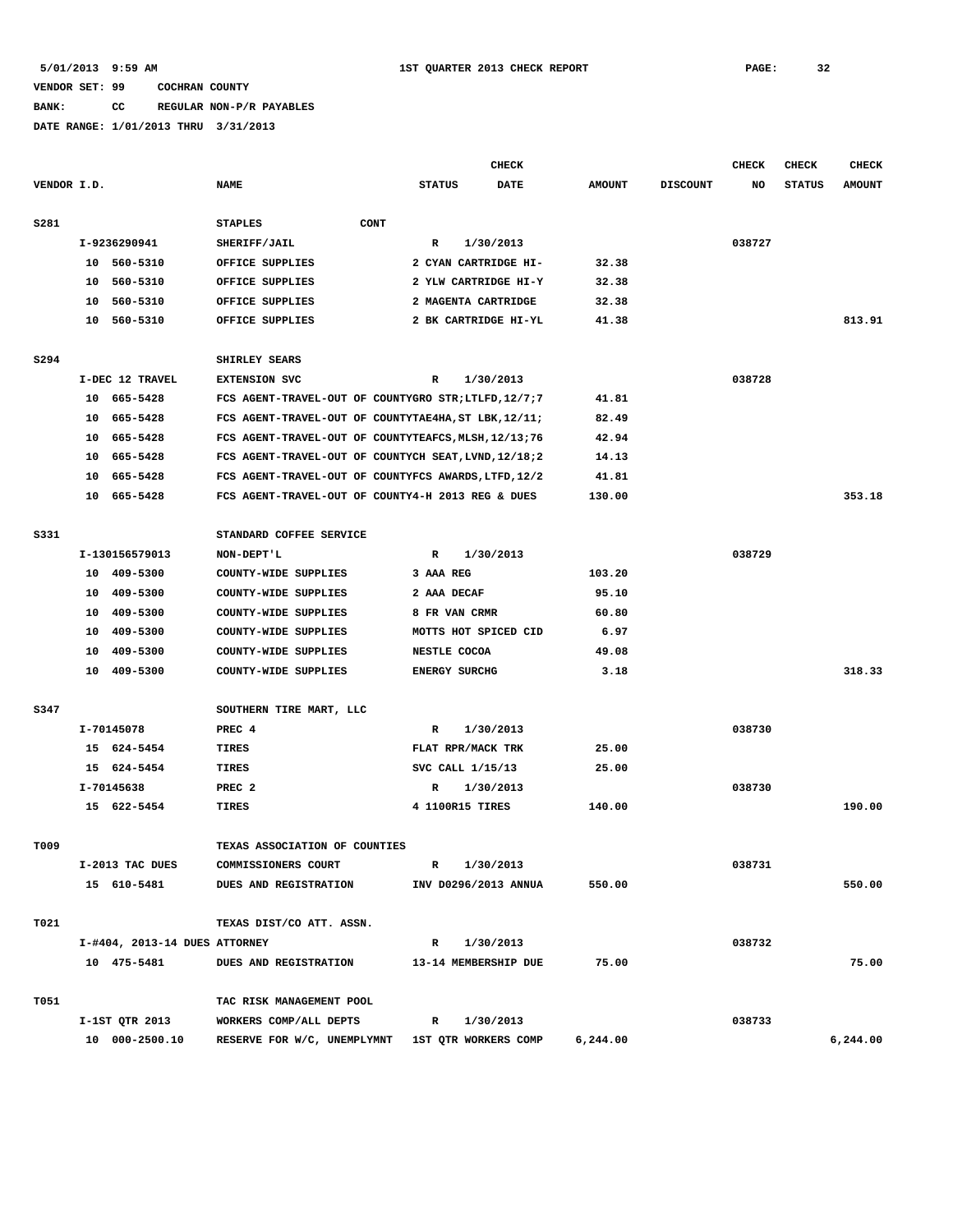**BANK: CC REGULAR NON-P/R PAYABLES**

|             |          |                                    |                                                        | <b>CHECK</b>                      |           |             |               |                 | <b>CHECK</b> | <b>CHECK</b>  | <b>CHECK</b>  |
|-------------|----------|------------------------------------|--------------------------------------------------------|-----------------------------------|-----------|-------------|---------------|-----------------|--------------|---------------|---------------|
| VENDOR I.D. |          |                                    | <b>NAME</b>                                            | <b>STATUS</b>                     |           | <b>DATE</b> | <b>AMOUNT</b> | <b>DISCOUNT</b> | NO           | <b>STATUS</b> | <b>AMOUNT</b> |
|             |          |                                    |                                                        |                                   |           |             |               |                 |              |               |               |
| T083        |          |                                    | TYLER TECHNOLOGIES, INC                                |                                   |           |             |               |                 |              |               |               |
|             |          | I-025-61072                        | NON-DEPT'L                                             | R                                 | 1/30/2013 |             |               |                 | 038734       |               |               |
|             |          | 10 409-5411                        | MAINTENANCE CONTRACTS                                  | MONTHLY NETWORK FEE               |           |             | 220.50        |                 |              |               | 220.50        |
|             |          |                                    |                                                        |                                   |           |             |               |                 |              |               |               |
| T148        |          |                                    | TASCOSA OFFICE MACHINES INC                            |                                   |           |             |               |                 |              |               |               |
|             | I-9C2949 |                                    | CLERK                                                  | R                                 | 1/30/2013 |             |               |                 | 038735       |               |               |
|             |          | 10 403-5411                        | MAINTENANCE CONTRACTS                                  | COPIER MAINT 12/18/1              |           |             | 23.41         |                 |              |               | 23.41         |
|             |          |                                    |                                                        |                                   |           |             |               |                 |              |               |               |
| T174        |          |                                    | TEXAS DIST COURT ALLIANCE                              |                                   |           |             |               |                 |              |               |               |
|             |          | I-2013 DUES                        | CLERK                                                  | R                                 | 1/30/2013 |             |               |                 | 038736       |               |               |
|             |          | 10 403-5481                        | DUES AND REGISTRATION                                  | 2013 MEMBERSHIP DUES              |           |             | 50.00         |                 |              |               | 50.00         |
| U017        |          |                                    | THE UNIV. OF TX SCHOOL OF LAW                          |                                   |           |             |               |                 |              |               |               |
|             |          | I-CLERK CONF 04/13                 | CLERK                                                  | R                                 | 1/30/2013 |             |               |                 | 038737       |               |               |
|             |          | 10 403-5427                        | CONTINUING EDUCATION                                   | CLERK LEGAL ED CONF/              |           |             | 220.00        |                 |              |               | 220.00        |
|             |          |                                    |                                                        |                                   |           |             |               |                 |              |               |               |
| W007        |          |                                    | WEST, A THOMSON REUTERS BUSINE                         |                                   |           |             |               |                 |              |               |               |
|             |          | I-826439314                        | ATTORNEY/LAW LIBRARY                                   | R                                 | 1/30/2013 |             |               |                 | 038738       |               |               |
|             |          | 10 475-5590                        | LAW LIBRARY MTRLS/UPDATES                              | TX VERN STAT ED CODE              |           |             | 169.00        |                 |              |               |               |
|             |          | 10 475-5590                        | LAW LIBRARY MTRLS/UPDATES                              | ED CODE V1A                       |           |             | 169.00        |                 |              |               |               |
|             |          | 10 475-5590                        | LAW LIBRARY MTRLS/UPDATES                              | ED CODE V1B                       |           |             | 169.00        |                 |              |               |               |
|             |          | 10 475-5590                        | LAW LIBRARY MTRLS/UPDATES                              | ED CODE V2                        |           |             | 169.00        |                 |              |               |               |
|             |          | 10 475-5590                        | LAW LIBRARY MTRLS/UPDATES                              | ED CODE V2A                       |           |             | 169.00        |                 |              |               |               |
|             |          | 10 475-5590                        | LAW LIBRARY MTRLS/UPDATES                              | ED CODE V2B                       |           |             | 169.00        |                 |              |               | 1,014.00      |
|             |          |                                    |                                                        |                                   |           |             |               |                 |              |               |               |
| W010        |          |                                    | WEST TEXAS GAS<br>INC                                  |                                   |           |             |               |                 |              |               |               |
|             |          | I-004036001501 JAN13 PARK/SHOP     |                                                        | R                                 | 1/30/2013 |             |               |                 | 038739       |               |               |
|             |          | 10 660-5440                        | UTILITIES & IRRIGATION                                 | GAS SVC 12/10-12/28/              |           |             | 9.00          |                 |              |               |               |
|             |          | I-004036002501 JAN13 PARK/SHOWBARN |                                                        | R                                 | 1/30/2013 |             |               |                 | 038739       |               |               |
|             |          | 10 660-5440                        | UTILITIES & IRRIGATION                                 | svc 12/10-12/28/12                |           |             | 5.08          |                 |              |               |               |
|             |          | 10 660-5440                        | UTILITIES & IRRIGATION                                 | COST OF GAS (2.1 MCF              |           |             | 7.81          |                 |              |               |               |
|             | 10       | 660-5440                           | UTILITIES & IRRIGATION                                 | <b>CUSTOMER CHG</b>               |           |             | 9.00          |                 |              |               |               |
|             |          | I-004049022001 JAN13 PREC 3        |                                                        | R                                 | 1/30/2013 |             |               |                 | 038739       |               |               |
|             |          | 15 623-5440                        | UTILITIES                                              | COST OF SVC 12/10-12              |           |             | 21.78         |                 |              |               |               |
|             |          | 15 623-5440                        | UTILITIES                                              | COST OF GAS (9.0MCF)              |           |             | 33.48         |                 |              |               |               |
|             |          | 15 623-5440                        | UTILITIES                                              | <b>CUSTOMER CHG</b>               |           |             | 9.00          |                 |              |               | 95.15         |
|             |          |                                    |                                                        |                                   |           |             |               |                 |              |               |               |
| W055        |          |                                    | WINDSTREAM COMMUNICATIONS SW                           |                                   |           |             |               |                 |              |               |               |
|             |          | $I-266-0638$ 02/13                 | <b>MUSEUM</b>                                          | R                                 | 1/30/2013 |             |               |                 | 038740       |               |               |
|             |          | 10 652-5420                        | <b>TELECOMMUNICATIONS</b>                              | BASIC LOCAL SVC                   |           |             | 48.74         |                 |              |               |               |
|             |          | 10 652-5420                        | <b>TELECOMMUNICATIONS</b>                              | HI-SPEED INTERNET                 |           |             | 49.99         |                 |              |               |               |
|             |          | 10 652-5420                        | <b>TELECOMMUNICATIONS</b><br><b>TELECOMMUNICATIONS</b> | OPTIONAL SVC<br>LONG DISTANCE SVC |           |             | 5.92<br>4.67  |                 |              |               |               |
|             |          | 10 652-5420<br>$I-266-5051$ 02/13  | LIBRARY                                                | $\mathbb{R}$                      | 1/30/2013 |             |               |                 | 038740       |               |               |
|             |          | 10 650-5420                        | <b>TELECOMMUNICATIONS</b>                              | BASIC LOCAL SVC/2 LI              |           |             | 102.56        |                 |              |               |               |
|             |          | 10 650-5420                        | <b>TELECOMMUNICATIONS</b>                              | HI-SPEED INTERNET                 |           |             | 49.99         |                 |              |               |               |
|             |          | 10 650-5420                        | <b>TELECOMMUNICATIONS</b>                              | LONG DISTANCE SVC                 |           |             | 1.60          |                 |              |               |               |
|             |          | I-266-5074 02/13                   | ADULT PROBATION                                        | $\mathbb{R}$                      | 1/30/2013 |             |               |                 | 038740       |               |               |
|             |          |                                    |                                                        |                                   |           |             |               |                 |              |               |               |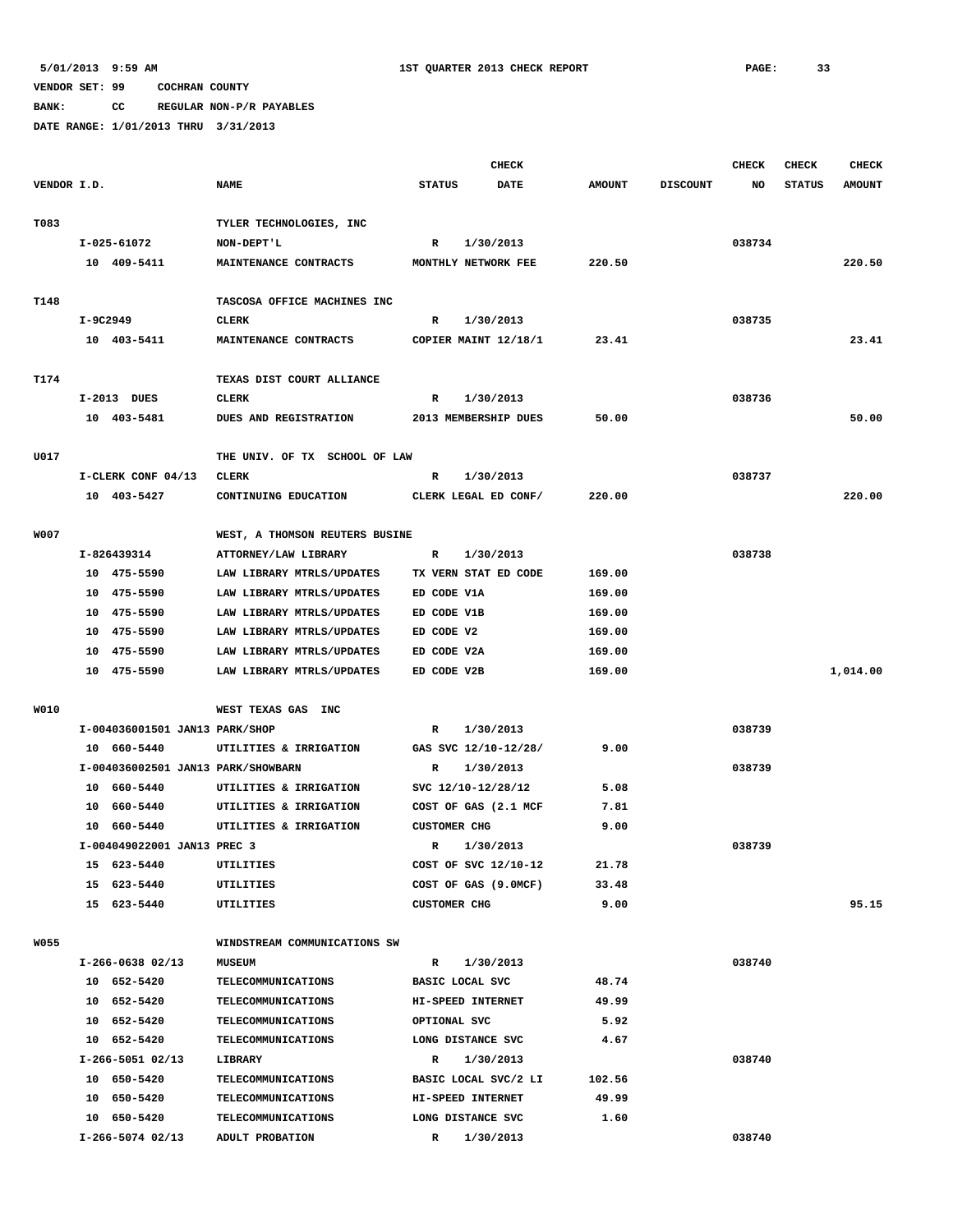**BANK: CC REGULAR NON-P/R PAYABLES**

|             |                    |                            |                        | <b>CHECK</b> |               |                 | <b>CHECK</b> | CHECK         | <b>CHECK</b>  |
|-------------|--------------------|----------------------------|------------------------|--------------|---------------|-----------------|--------------|---------------|---------------|
| VENDOR I.D. |                    | <b>NAME</b>                | <b>STATUS</b>          | <b>DATE</b>  | <b>AMOUNT</b> | <b>DISCOUNT</b> | NO           | <b>STATUS</b> | <b>AMOUNT</b> |
| W055        |                    | WINDSTREAM COMMUNICATICONT |                        |              |               |                 |              |               |               |
|             | $I-266-5074$ 02/13 | ADULT PROBATION            | R                      | 1/30/2013    |               |                 | 038740       |               |               |
|             | 10 570-5420        | TELECOMMUNICATIONS         | BASIC LOCAL SVC        |              | 46.96         |                 |              |               |               |
|             | 10 570-5420        | TELECOMMUNICATIONS         | OPTIONAL SVC           |              | 11.97         |                 |              |               |               |
|             | 10<br>570-5420     | <b>TELECOMMUNICATIONS</b>  | LONG DISTANCE SVC      |              | 0.20          |                 |              |               |               |
|             | I-266-5161 02/13   | <b>TREASURER</b>           | R                      | 1/30/2013    |               |                 | 038740       |               |               |
|             | 10 497-5420        | <b>TELECOMMUNICATIONS</b>  | BASIC LOCAL SVC        |              | 46.96         |                 |              |               |               |
|             | 10 497-5420        | <b>TELECOMMUNICATIONS</b>  | LONG DISTANCE SVC      |              | 0.06          |                 |              |               |               |
|             | I-266-5171 02/13   | TAX A/C                    | R                      | 1/30/2013    |               |                 | 038740       |               |               |
|             | 10 499-5420        | <b>TELECOMMUNICATIONS</b>  | BASIC LOCAL SV/3 LIN   |              | 143.71        |                 |              |               |               |
|             | 499-5420<br>10     | <b>TELECOMMUNICATIONS</b>  | HI-SPEED INTERNET      |              | 59.99         |                 |              |               |               |
|             | 10 499-5420        | <b>TELECOMMUNICATIONS</b>  | OPTIONAL SVC           |              | 25.95         |                 |              |               |               |
|             | 10 499-5420        | TELECOMMUNICATIONS         | LONG DISTANCE SVC      |              | 7.41          |                 |              |               |               |
|             | $I-266-5181$ 02/13 |                            |                        |              |               |                 |              |               |               |
|             |                    | <b>ELECTIONS</b>           | R                      | 1/30/2013    |               |                 | 038740       |               |               |
|             | 10 490-5420        | <b>TELECOMMUNICATIONS</b>  | BASIC LOCAL SVC, INST  |              | 108.03        |                 |              |               |               |
|             | 10 490-5420        | <b>TELECOMMUNICATIONS</b>  | OPTIONAL SVC           |              | 3.00          |                 |              |               |               |
|             | 10 490-5420        | <b>TELECOMMUNICATIONS</b>  | LONG DISTANCE SVC      |              | 4.67          |                 |              |               |               |
|             | I-266-5211 02/13   | <b>SHERIFF</b>             | R                      | 1/30/2013    |               |                 | 038740       |               |               |
|             | 10 560-5420        | TELECOMMUNICATIONS         | BASIC LOCAL SVC/3 LI   |              | 160.18        |                 |              |               |               |
|             | 10 560-5420        | <b>TELECOMMUNICATIONS</b>  | LONG DISTANCE SVC      |              | 1.31          |                 |              |               |               |
|             | I-266-5215 02/13   | <b>EXTENSION SVC</b>       | $\mathbb{R}$           | 1/30/2013    |               |                 | 038740       |               |               |
|             | 10 665-5420        | <b>TELECOMMUNICATIONS</b>  | BASIC LOCAL SVC/3 LI   |              | 152.02        |                 |              |               |               |
|             | 10 665-5420        | <b>TELECOMMUNICATIONS</b>  | HI-SPEED INTERNET      |              | 39.99         |                 |              |               |               |
|             | 10 665-5420        | <b>TELECOMMUNICATIONS</b>  | LONG DISTANCE SVC      |              | 1.19          |                 |              |               |               |
|             | I-266-5411 02/13   | <b>JUVENILE PROBATION</b>  | R                      | 1/30/2013    |               |                 | 038740       |               |               |
|             | 10 571-5420        | <b>TELECOMMUNICATIONS</b>  | BASIC LOCAL SVC        |              | 46.96         |                 |              |               |               |
|             | 10 571-5420        | <b>TELECOMMUNICATIONS</b>  | LONG DISTANCE SVC      |              | 0.74          |                 |              |               |               |
|             | I-266-5412 02/13   | DISTRICT COURT             | R                      | 1/30/2013    |               |                 | 038740       |               |               |
|             | 10 435-5420        | <b>TELECOMMUNICATIONS</b>  | BASIC LOCAL SVC        |              | 107.51        |                 |              |               |               |
|             | 10 435-5420        | <b>TELECOMMUNICATIONS</b>  | HI-SPEED INTERNET      |              | 109.98        |                 |              |               |               |
|             | 10 435-5420        | <b>TELECOMMUNICATIONS</b>  | LONG DISTANCE SVC      |              | 0.12          |                 |              |               |               |
|             | I-266-5450 02/13   | CLERK                      | R                      | 1/30/2013    |               |                 | 038740       |               |               |
|             | 10 403-5420        | <b>TELECOMMUNICATIONS</b>  | <b>BASIC LOCAL SVC</b> |              | 158.81        |                 |              |               |               |
|             | 10 403-5420        | TELECOMMUNICATIONS         | OPTIONAL SVC           |              | 3.00          |                 |              |               |               |
|             | 10 403-5420        | <b>TELECOMMUNICATIONS</b>  | LONG DISTANCE SVC      |              | 8.30          |                 |              |               |               |
|             | I-266-5508 02/13   | CO JUDGE/COMMR CT          | $\mathbf{R}$           | 1/30/2013    |               |                 | 038740       |               |               |
|             | 15 610-5420        | TELECOMMUNICATIONS         | BASIC LOCAL SVC        |              | 111.27        |                 |              |               |               |
|             | 15 610-5420        | <b>TELECOMMUNICATIONS</b>  | LONG DISTANCE SVC      |              | 0.47          |                 |              |               |               |
|             | I-266-5700 02/13   | <b>SHERIFF</b>             | R                      | 1/30/2013    |               |                 | 038740       |               |               |
|             | 10 560-5420        | TELECOMMUNICATIONS         | BASIC LOCAL SVC        |              | 55.32         |                 |              |               |               |
|             | 10 560-5420        | <b>TELECOMMUNICATIONS</b>  | LONG DISTANCE SVC      |              | 11.28         |                 |              |               |               |
|             | I-266-5822 02/13   | AUDITOR/NON-DEPT'L         | R                      | 1/30/2013    |               |                 | 038740       |               |               |
|             | 10 495-5420        | <b>TELECOMMUNICATIONS</b>  | BASIC LOCAL SVC/1 LI   |              | 47.54         |                 |              |               |               |
|             | 10 495-5420        | <b>TELECOMMUNICATIONS</b>  | <b>BUS BROADBAND</b>   |              | 24.99         |                 |              |               |               |
|             | 10 495-5420        | <b>TELECOMMUNICATIONS</b>  | LONG DISTANCE SVC      |              | 1.02          |                 |              |               |               |
|             | 10 409-5420        | <b>TELECOMMUNICATIONS</b>  | FAX LINE/266-5629      |              | 47.53         |                 |              |               |               |
|             | 10 409-5420        | <b>TELECOMMUNICATIONS</b>  | HI-SPEED INTERNET      |              | 144.99        |                 |              |               |               |
|             | 10 409-5420        | <b>TELECOMMUNICATIONS</b>  | FAX LONG DISTANCE      |              | 6.83          |                 |              |               |               |
|             | I-266-8888 02/13   | SHERIFF                    | $\mathbb{R}$           | 1/30/2013    |               |                 | 038740       |               |               |
|             |                    |                            |                        |              |               |                 |              |               |               |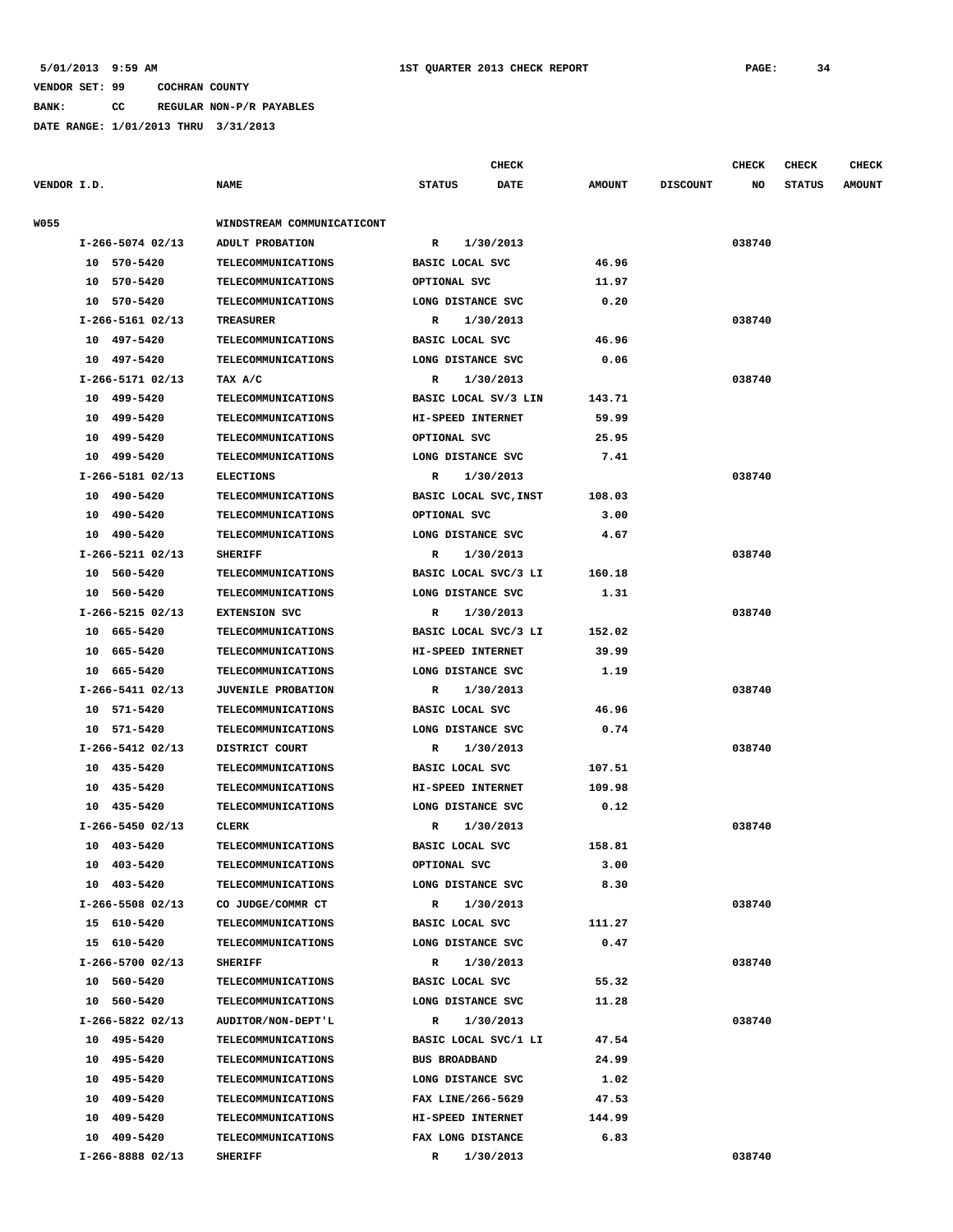## **BANK: CC REGULAR NON-P/R PAYABLES**

|             |            |                  |                                       | <b>CHECK</b>                 |                      |               |                 | CHECK  | <b>CHECK</b>  | <b>CHECK</b>  |
|-------------|------------|------------------|---------------------------------------|------------------------------|----------------------|---------------|-----------------|--------|---------------|---------------|
| VENDOR I.D. |            |                  | <b>NAME</b>                           | <b>STATUS</b>                | DATE                 | <b>AMOUNT</b> | <b>DISCOUNT</b> | NO     | <b>STATUS</b> | <b>AMOUNT</b> |
|             |            |                  |                                       |                              |                      |               |                 |        |               |               |
| <b>W055</b> |            |                  | WINDSTREAM COMMUNICATICONT            |                              |                      |               |                 |        |               |               |
|             |            | I-266-8888 02/13 | <b>SHERIFF</b>                        | R                            | 1/30/2013            |               |                 | 038740 |               |               |
|             |            | 10 560-5420      | <b>TELECOMMUNICATIONS</b>             | FAX LINE & CRIME CON         |                      | 44.30         |                 |        |               |               |
|             |            | 10 560-5420      | TELECOMMUNICATIONS                    | LONG DISTANCE SVC            |                      | 0.99          |                 |        |               | 2,009.02      |
|             |            |                  |                                       |                              |                      |               |                 |        |               |               |
| W115        |            |                  | RAYMOND D WEBER, SHERIFF              |                              |                      |               |                 |        |               |               |
|             | $I-012513$ |                  | <b>SHERIFF</b>                        | R                            | 1/30/2013            |               |                 | 038742 |               |               |
|             |            | 10 512-5333      | FOOD-PRISONERS                        | <b>EGGS, TORTILLAS/ALLSU</b> |                      | 4.28          |                 |        |               | 4.28          |
|             |            |                  |                                       |                              |                      |               |                 |        |               |               |
| W193        |            |                  | WESTWARD AUTOMOTIVE REPAIR LLC        |                              |                      |               |                 |        |               |               |
|             | I-2665     |                  | PREC 3                                | R                            | 1/30/2013            |               |                 | 038743 |               |               |
|             |            | 15 623-5451      | <b>REPAIRS</b>                        | RPL RAD CNDSR/ '97 35        |                      | 75.00         |                 |        |               |               |
|             | 15         | 623-5451         | <b>REPAIRS</b>                        | FLSH TRANS; RPL FILTE        |                      | 90.00         |                 |        |               |               |
|             | 15         | 623-5451         | <b>REPAIRS</b>                        | FLSH COOL SYS W/FLUS         |                      | 60.00         |                 |        |               |               |
|             | 15         | 623-5451         | <b>REPAIRS</b>                        | <b>RADIATOR</b>              |                      | 335.21        |                 |        |               |               |
|             | 15         | 623-5451         | <b>REPAIRS</b>                        | <b>3GL ANTIFRZ</b>           |                      | 45.50         |                 |        |               |               |
|             | 15         | 623-5451         | <b>REPAIRS</b>                        | FLUSH/COOLANT                |                      | 13.70         |                 |        |               |               |
|             | 15         | 623-5451         | <b>REPAIRS</b>                        | 12QT DEXTRON III             |                      | 44.50         |                 |        |               |               |
|             | 15         | 623-5451         | <b>REPAIRS</b>                        | TRANS KIT                    |                      | 28.80         |                 |        |               |               |
|             |            | 15 623-5451      | <b>REPAIRS</b>                        | LUCAS TRANS OIL              |                      | 12.99         |                 |        |               | 705.70        |
|             |            |                  |                                       |                              |                      |               |                 |        |               |               |
| W212        |            |                  | WESTERN STATES SHERIFF'S              |                              |                      |               |                 |        |               |               |
|             |            | I-'13 DUES/WEBER | <b>SHERIFF</b>                        | R                            | 1/30/2013            |               |                 | 038744 |               |               |
|             |            | 10 560-5481      | DUES AND REGISTRATION                 | '13 MEMBERSHIP DUES/         |                      | 100.00        |                 |        |               | 100.00        |
|             |            |                  |                                       |                              |                      |               |                 |        |               |               |
| X001        |            |                  | XCEL ENERGY                           |                              |                      |               |                 |        |               |               |
|             |            |                  | I-54-1324315-7 FEB13 ALMOST ALL DEPTS | R                            | 1/30/2013            |               |                 | 038745 |               |               |
|             |            | 30 518-5440      | UTILITIES                             | 300210167 RUNWAY LIG         |                      | 93.98         |                 |        |               |               |
|             | 10         | 510-5440         | UTILITIES                             | 300240736 COURTHOUSE         |                      | 1,494.81      |                 |        |               |               |
|             | 10         | 660-5440         | UTILITIES & IRRIGATION                | 300265059 SOFTBALL P         |                      | 21.60         |                 |        |               |               |
|             | 10         | 580-5440         | UTILITIES [TOWER]                     | 300282806 TOWER              |                      | 80.34         |                 |        |               |               |
|             | 15         | 621-5440         | UTILITIES                             | 300294119 PREC 1 SHO         |                      | 97.68         |                 |        |               |               |
|             | 10         | 650-5440         | UTILITIES                             | 300338546 LIBRARY            |                      | 119.18        |                 |        |               |               |
|             |            | 10 652-5440      | UTILITIES                             | 300342232 MUSEUM             |                      | 31.36         |                 |        |               |               |
|             |            | 10 662-5440      | UTILITIES                             | 300390484 ACTIVITY B         |                      | 324.96        |                 |        |               |               |
|             |            | 10 660-5440      | UTILITIES & IRRIGATION                | 300410370 PARK               |                      | 312.16        |                 |        |               |               |
|             |            | 10 660-5440      | UTILITIES & IRRIGATION                | 300457515 PARK/SHOP          |                      | 69.26         |                 |        |               |               |
|             |            | 10 660-5440      | UTILITIES & IRRIGATION                | 300505444 HOFMAN BAS         |                      | 21.60         |                 |        |               |               |
|             |            | 10 516-5440      | UTILITIES                             | 300555198 CEMETERY           |                      | 21.60         |                 |        |               |               |
|             |            | 10 409-5440      | <b>UTILITIES</b>                      | 300577364 102 N MAIN         |                      | 12.41         |                 |        |               |               |
|             |            | 10 660-5440      | UTILITIES & IRRIGATION                | 300587052 SHOWBARN           |                      | 291.74        |                 |        |               |               |
|             |            | 10 660-5440      | UTILITIES & IRRIGATION                |                              | 300587753 RODEO GROU | 21.60         |                 |        |               |               |
|             |            | 10 516-5440      | UTILITIES                             | 300603417 CEMETERY           |                      | 11.34         |                 |        |               |               |
|             |            | 10 516-5440      | UTILITIES                             | 300637038 CEMETERY S         |                      | 21.60         |                 |        |               |               |
|             |            | 10 650-5440      | UTILITIES                             | AREA LIGHT LIBRARY           |                      | 14.86         |                 |        |               |               |
|             |            | 10 662-5440      | UTILITIES                             | 2 AREA LIGHTS ACT BL         |                      | 44.55         |                 |        |               |               |
|             |            | 10 660-5440      | UTILITIES & IRRIGATION                | AREA LIGHT PARK SHOP         |                      | 14.51         |                 |        |               | 3,121.14      |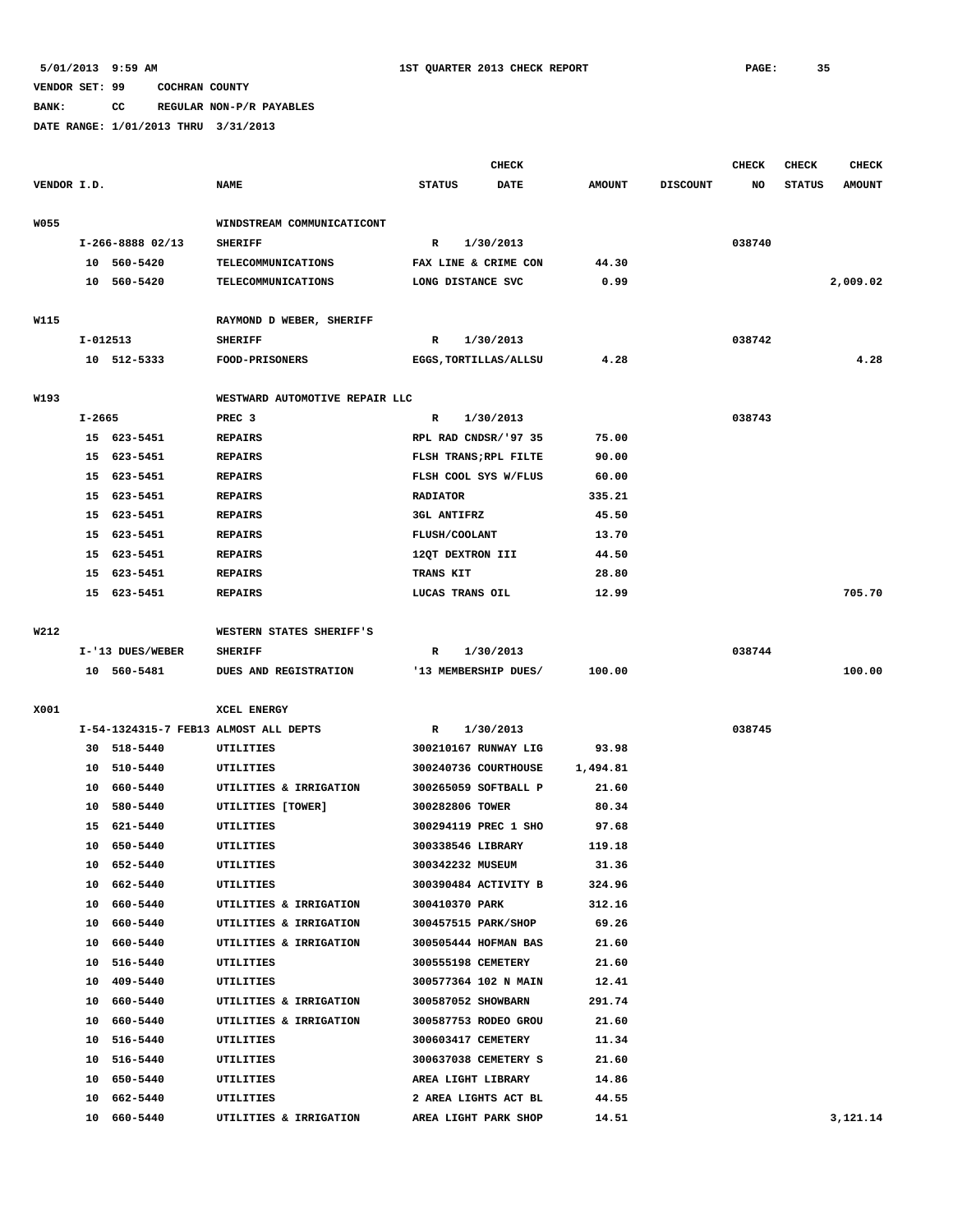**BANK: CC REGULAR NON-P/R PAYABLES**

| VENDOR I.D.<br><b>NAME</b><br><b>STATUS</b><br><b>DATE</b><br><b>AMOUNT</b><br><b>DISCOUNT</b><br>NO<br><b>STATUS</b><br>X001<br>XCEL ENERGY<br>I-54-1829977-7 JAN13 PREC 2<br>038746<br>1/30/2013<br>R<br>15 622-5440<br>389KWH 12/12/12-1/14<br>40.49<br>UTILITIES<br>15 622-5440<br>UTILITIES<br>72 KWH/AREA LIGHT<br>15.56<br>X002<br>XTREME ACCESSORIES<br>I-941<br><b>SHERIFF</b><br>1/30/2013<br>038747<br>R<br>996.72<br>10 560-5571<br>GRILL GUARD/'13 EXPR<br>CAPITAL OUTLAY<br>10 560-5571<br>LABOR/INSTALL<br>CAPITAL OUTLAY<br>55.00<br>Y010<br>YELLOWHOUSE EXCHANGE<br>038748<br>I-2013 JD 770G<br>PREC 4<br>1/31/2013<br>R<br>15 624-5571<br>CAPITAL OUTLAY<br>'13 JD 770G;DW770GX6<br>229,000.00<br>94,000.00<br>15 624-5571<br>CAPITAL OUTLAY<br>LESS TRADE:08 770D #<br>135,000.00CR<br>A053<br>AMERICAN TIRE DISTRIBUTORS<br>038749<br>I-S031628128<br><b>SHERIFF</b><br>2/11/2013<br>R<br>TIRES<br>8 P235/55R17 FIREHAW<br>765.36<br>10 560-5454<br>A109<br>ALBUS FARM EQUIPMENT<br>I-32927<br>PREC 1<br>2/11/2013<br>038750<br>R<br>ROAD MATERIALS & SUPPLIES<br>1 FT 1" #80 PIPE<br>15 621-5356<br>3.50<br>I-32942<br>PREC 1<br>2/11/2013<br>038750<br>R<br>15 621-5356<br>ROAD MATERIALS & SUPPLIES<br>1.40<br>4 HEX<br>0.72<br>15 621-5356<br>ROAD MATERIALS & SUPPLIES<br>4 NL<br>15 621-5356<br>0.64<br>ROAD MATERIALS & SUPPLIES<br>8 1/2 FLATS<br>I-51197<br>PREC 1<br>2/11/2013<br>038750<br>R<br>15 621-5356<br>6 IN 8" CHANNEL IRON<br>4.50<br>ROAD MATERIALS & SUPPLIES<br>3.00<br>15 621-5356<br>ROAD MATERIALS & SUPPLIES<br>2 FT FLAT |  |  | <b>CHECK</b> |  | <b>CHECK</b> | <b>CHECK</b> | <b>CHECK</b>  |
|--------------------------------------------------------------------------------------------------------------------------------------------------------------------------------------------------------------------------------------------------------------------------------------------------------------------------------------------------------------------------------------------------------------------------------------------------------------------------------------------------------------------------------------------------------------------------------------------------------------------------------------------------------------------------------------------------------------------------------------------------------------------------------------------------------------------------------------------------------------------------------------------------------------------------------------------------------------------------------------------------------------------------------------------------------------------------------------------------------------------------------------------------------------------------------------------------------------------------------------------------------------------------------------------------------------------------------------------------------------------------------------------------------------------------------------------------------------------------------------------------------------------------------------------------------------------------|--|--|--------------|--|--------------|--------------|---------------|
|                                                                                                                                                                                                                                                                                                                                                                                                                                                                                                                                                                                                                                                                                                                                                                                                                                                                                                                                                                                                                                                                                                                                                                                                                                                                                                                                                                                                                                                                                                                                                                          |  |  |              |  |              |              | <b>AMOUNT</b> |
|                                                                                                                                                                                                                                                                                                                                                                                                                                                                                                                                                                                                                                                                                                                                                                                                                                                                                                                                                                                                                                                                                                                                                                                                                                                                                                                                                                                                                                                                                                                                                                          |  |  |              |  |              |              |               |
|                                                                                                                                                                                                                                                                                                                                                                                                                                                                                                                                                                                                                                                                                                                                                                                                                                                                                                                                                                                                                                                                                                                                                                                                                                                                                                                                                                                                                                                                                                                                                                          |  |  |              |  |              |              |               |
|                                                                                                                                                                                                                                                                                                                                                                                                                                                                                                                                                                                                                                                                                                                                                                                                                                                                                                                                                                                                                                                                                                                                                                                                                                                                                                                                                                                                                                                                                                                                                                          |  |  |              |  |              |              |               |
|                                                                                                                                                                                                                                                                                                                                                                                                                                                                                                                                                                                                                                                                                                                                                                                                                                                                                                                                                                                                                                                                                                                                                                                                                                                                                                                                                                                                                                                                                                                                                                          |  |  |              |  |              |              |               |
|                                                                                                                                                                                                                                                                                                                                                                                                                                                                                                                                                                                                                                                                                                                                                                                                                                                                                                                                                                                                                                                                                                                                                                                                                                                                                                                                                                                                                                                                                                                                                                          |  |  |              |  |              |              | 56.05         |
|                                                                                                                                                                                                                                                                                                                                                                                                                                                                                                                                                                                                                                                                                                                                                                                                                                                                                                                                                                                                                                                                                                                                                                                                                                                                                                                                                                                                                                                                                                                                                                          |  |  |              |  |              |              |               |
|                                                                                                                                                                                                                                                                                                                                                                                                                                                                                                                                                                                                                                                                                                                                                                                                                                                                                                                                                                                                                                                                                                                                                                                                                                                                                                                                                                                                                                                                                                                                                                          |  |  |              |  |              |              |               |
|                                                                                                                                                                                                                                                                                                                                                                                                                                                                                                                                                                                                                                                                                                                                                                                                                                                                                                                                                                                                                                                                                                                                                                                                                                                                                                                                                                                                                                                                                                                                                                          |  |  |              |  |              |              |               |
|                                                                                                                                                                                                                                                                                                                                                                                                                                                                                                                                                                                                                                                                                                                                                                                                                                                                                                                                                                                                                                                                                                                                                                                                                                                                                                                                                                                                                                                                                                                                                                          |  |  |              |  |              |              |               |
|                                                                                                                                                                                                                                                                                                                                                                                                                                                                                                                                                                                                                                                                                                                                                                                                                                                                                                                                                                                                                                                                                                                                                                                                                                                                                                                                                                                                                                                                                                                                                                          |  |  |              |  |              |              | 1,051.72      |
|                                                                                                                                                                                                                                                                                                                                                                                                                                                                                                                                                                                                                                                                                                                                                                                                                                                                                                                                                                                                                                                                                                                                                                                                                                                                                                                                                                                                                                                                                                                                                                          |  |  |              |  |              |              |               |
|                                                                                                                                                                                                                                                                                                                                                                                                                                                                                                                                                                                                                                                                                                                                                                                                                                                                                                                                                                                                                                                                                                                                                                                                                                                                                                                                                                                                                                                                                                                                                                          |  |  |              |  |              |              |               |
|                                                                                                                                                                                                                                                                                                                                                                                                                                                                                                                                                                                                                                                                                                                                                                                                                                                                                                                                                                                                                                                                                                                                                                                                                                                                                                                                                                                                                                                                                                                                                                          |  |  |              |  |              |              |               |
|                                                                                                                                                                                                                                                                                                                                                                                                                                                                                                                                                                                                                                                                                                                                                                                                                                                                                                                                                                                                                                                                                                                                                                                                                                                                                                                                                                                                                                                                                                                                                                          |  |  |              |  |              |              |               |
|                                                                                                                                                                                                                                                                                                                                                                                                                                                                                                                                                                                                                                                                                                                                                                                                                                                                                                                                                                                                                                                                                                                                                                                                                                                                                                                                                                                                                                                                                                                                                                          |  |  |              |  |              |              |               |
|                                                                                                                                                                                                                                                                                                                                                                                                                                                                                                                                                                                                                                                                                                                                                                                                                                                                                                                                                                                                                                                                                                                                                                                                                                                                                                                                                                                                                                                                                                                                                                          |  |  |              |  |              |              |               |
|                                                                                                                                                                                                                                                                                                                                                                                                                                                                                                                                                                                                                                                                                                                                                                                                                                                                                                                                                                                                                                                                                                                                                                                                                                                                                                                                                                                                                                                                                                                                                                          |  |  |              |  |              |              |               |
|                                                                                                                                                                                                                                                                                                                                                                                                                                                                                                                                                                                                                                                                                                                                                                                                                                                                                                                                                                                                                                                                                                                                                                                                                                                                                                                                                                                                                                                                                                                                                                          |  |  |              |  |              |              |               |
|                                                                                                                                                                                                                                                                                                                                                                                                                                                                                                                                                                                                                                                                                                                                                                                                                                                                                                                                                                                                                                                                                                                                                                                                                                                                                                                                                                                                                                                                                                                                                                          |  |  |              |  |              |              | 765.36        |
|                                                                                                                                                                                                                                                                                                                                                                                                                                                                                                                                                                                                                                                                                                                                                                                                                                                                                                                                                                                                                                                                                                                                                                                                                                                                                                                                                                                                                                                                                                                                                                          |  |  |              |  |              |              |               |
|                                                                                                                                                                                                                                                                                                                                                                                                                                                                                                                                                                                                                                                                                                                                                                                                                                                                                                                                                                                                                                                                                                                                                                                                                                                                                                                                                                                                                                                                                                                                                                          |  |  |              |  |              |              |               |
|                                                                                                                                                                                                                                                                                                                                                                                                                                                                                                                                                                                                                                                                                                                                                                                                                                                                                                                                                                                                                                                                                                                                                                                                                                                                                                                                                                                                                                                                                                                                                                          |  |  |              |  |              |              |               |
|                                                                                                                                                                                                                                                                                                                                                                                                                                                                                                                                                                                                                                                                                                                                                                                                                                                                                                                                                                                                                                                                                                                                                                                                                                                                                                                                                                                                                                                                                                                                                                          |  |  |              |  |              |              |               |
|                                                                                                                                                                                                                                                                                                                                                                                                                                                                                                                                                                                                                                                                                                                                                                                                                                                                                                                                                                                                                                                                                                                                                                                                                                                                                                                                                                                                                                                                                                                                                                          |  |  |              |  |              |              |               |
|                                                                                                                                                                                                                                                                                                                                                                                                                                                                                                                                                                                                                                                                                                                                                                                                                                                                                                                                                                                                                                                                                                                                                                                                                                                                                                                                                                                                                                                                                                                                                                          |  |  |              |  |              |              |               |
|                                                                                                                                                                                                                                                                                                                                                                                                                                                                                                                                                                                                                                                                                                                                                                                                                                                                                                                                                                                                                                                                                                                                                                                                                                                                                                                                                                                                                                                                                                                                                                          |  |  |              |  |              |              |               |
|                                                                                                                                                                                                                                                                                                                                                                                                                                                                                                                                                                                                                                                                                                                                                                                                                                                                                                                                                                                                                                                                                                                                                                                                                                                                                                                                                                                                                                                                                                                                                                          |  |  |              |  |              |              |               |
|                                                                                                                                                                                                                                                                                                                                                                                                                                                                                                                                                                                                                                                                                                                                                                                                                                                                                                                                                                                                                                                                                                                                                                                                                                                                                                                                                                                                                                                                                                                                                                          |  |  |              |  |              |              |               |
|                                                                                                                                                                                                                                                                                                                                                                                                                                                                                                                                                                                                                                                                                                                                                                                                                                                                                                                                                                                                                                                                                                                                                                                                                                                                                                                                                                                                                                                                                                                                                                          |  |  |              |  |              |              |               |
|                                                                                                                                                                                                                                                                                                                                                                                                                                                                                                                                                                                                                                                                                                                                                                                                                                                                                                                                                                                                                                                                                                                                                                                                                                                                                                                                                                                                                                                                                                                                                                          |  |  |              |  |              |              |               |
| 15 621-5356<br>ROAD MATERIALS & SUPPLIES<br>5.00<br><b>CUTTING/LABOR</b>                                                                                                                                                                                                                                                                                                                                                                                                                                                                                                                                                                                                                                                                                                                                                                                                                                                                                                                                                                                                                                                                                                                                                                                                                                                                                                                                                                                                                                                                                                 |  |  |              |  |              |              | 18.76         |
|                                                                                                                                                                                                                                                                                                                                                                                                                                                                                                                                                                                                                                                                                                                                                                                                                                                                                                                                                                                                                                                                                                                                                                                                                                                                                                                                                                                                                                                                                                                                                                          |  |  |              |  |              |              |               |
| A235<br>R&D DANIEL, INC dba                                                                                                                                                                                                                                                                                                                                                                                                                                                                                                                                                                                                                                                                                                                                                                                                                                                                                                                                                                                                                                                                                                                                                                                                                                                                                                                                                                                                                                                                                                                                              |  |  |              |  |              |              |               |
| $I - 3196$<br>2/11/2013<br>038751<br><b>COURTHOUSE</b><br>R<br><b>REPAIR</b>                                                                                                                                                                                                                                                                                                                                                                                                                                                                                                                                                                                                                                                                                                                                                                                                                                                                                                                                                                                                                                                                                                                                                                                                                                                                                                                                                                                                                                                                                             |  |  |              |  |              |              |               |
| 10 510-5451<br>WATER TREATMENT 1/31<br>232.54<br>I-3197<br>2/11/2013                                                                                                                                                                                                                                                                                                                                                                                                                                                                                                                                                                                                                                                                                                                                                                                                                                                                                                                                                                                                                                                                                                                                                                                                                                                                                                                                                                                                                                                                                                     |  |  |              |  |              |              |               |
| <b>COURTHOUSE</b><br>038751<br>$\mathbf{R}$<br>10 510-5451<br><b>REPAIR</b><br>10HRS; DEL & INSTL NE<br>850.00                                                                                                                                                                                                                                                                                                                                                                                                                                                                                                                                                                                                                                                                                                                                                                                                                                                                                                                                                                                                                                                                                                                                                                                                                                                                                                                                                                                                                                                           |  |  |              |  |              |              |               |
| 10 510-5451<br><b>REPAIR</b><br>MATERIALS<br>77.56                                                                                                                                                                                                                                                                                                                                                                                                                                                                                                                                                                                                                                                                                                                                                                                                                                                                                                                                                                                                                                                                                                                                                                                                                                                                                                                                                                                                                                                                                                                       |  |  |              |  |              |              | 1,160.10      |
|                                                                                                                                                                                                                                                                                                                                                                                                                                                                                                                                                                                                                                                                                                                                                                                                                                                                                                                                                                                                                                                                                                                                                                                                                                                                                                                                                                                                                                                                                                                                                                          |  |  |              |  |              |              |               |
| B001<br>BAILEY CO. ELECTRIC COOP                                                                                                                                                                                                                                                                                                                                                                                                                                                                                                                                                                                                                                                                                                                                                                                                                                                                                                                                                                                                                                                                                                                                                                                                                                                                                                                                                                                                                                                                                                                                         |  |  |              |  |              |              |               |
| I-277235<br>PREC 4<br>2/11/2013<br>038752<br>$\mathbb{R}$                                                                                                                                                                                                                                                                                                                                                                                                                                                                                                                                                                                                                                                                                                                                                                                                                                                                                                                                                                                                                                                                                                                                                                                                                                                                                                                                                                                                                                                                                                                |  |  |              |  |              |              |               |
| 15 624-5440<br>590 KWH 12/18/12-1/2<br>61.47<br>UTILITIES                                                                                                                                                                                                                                                                                                                                                                                                                                                                                                                                                                                                                                                                                                                                                                                                                                                                                                                                                                                                                                                                                                                                                                                                                                                                                                                                                                                                                                                                                                                |  |  |              |  |              |              |               |
| 15 624-5440<br>8.58<br>UTILITIES<br>AREA LIGHT                                                                                                                                                                                                                                                                                                                                                                                                                                                                                                                                                                                                                                                                                                                                                                                                                                                                                                                                                                                                                                                                                                                                                                                                                                                                                                                                                                                                                                                                                                                           |  |  |              |  |              |              |               |
| I-277236<br>PREC 3<br>R 2/11/2013<br>038752                                                                                                                                                                                                                                                                                                                                                                                                                                                                                                                                                                                                                                                                                                                                                                                                                                                                                                                                                                                                                                                                                                                                                                                                                                                                                                                                                                                                                                                                                                                              |  |  |              |  |              |              |               |
| 15 623-5440<br>84 KWH 12/14/12-1/18<br>19.21<br>UTILITIES                                                                                                                                                                                                                                                                                                                                                                                                                                                                                                                                                                                                                                                                                                                                                                                                                                                                                                                                                                                                                                                                                                                                                                                                                                                                                                                                                                                                                                                                                                                |  |  |              |  |              |              |               |
| 15 623-5440<br>2 AREA LIGHTS<br>19.10<br>UTILITIES                                                                                                                                                                                                                                                                                                                                                                                                                                                                                                                                                                                                                                                                                                                                                                                                                                                                                                                                                                                                                                                                                                                                                                                                                                                                                                                                                                                                                                                                                                                       |  |  |              |  |              |              |               |
| I-277237<br>NON-DEPT'L/SHERIFF POSSE<br>R 2/11/2013<br>038752                                                                                                                                                                                                                                                                                                                                                                                                                                                                                                                                                                                                                                                                                                                                                                                                                                                                                                                                                                                                                                                                                                                                                                                                                                                                                                                                                                                                                                                                                                            |  |  |              |  |              |              |               |
| ELEC SVC 12/6/12-1/9<br>20.93<br>10 409-5440<br>UTILITIES                                                                                                                                                                                                                                                                                                                                                                                                                                                                                                                                                                                                                                                                                                                                                                                                                                                                                                                                                                                                                                                                                                                                                                                                                                                                                                                                                                                                                                                                                                                |  |  |              |  |              |              | 129.29        |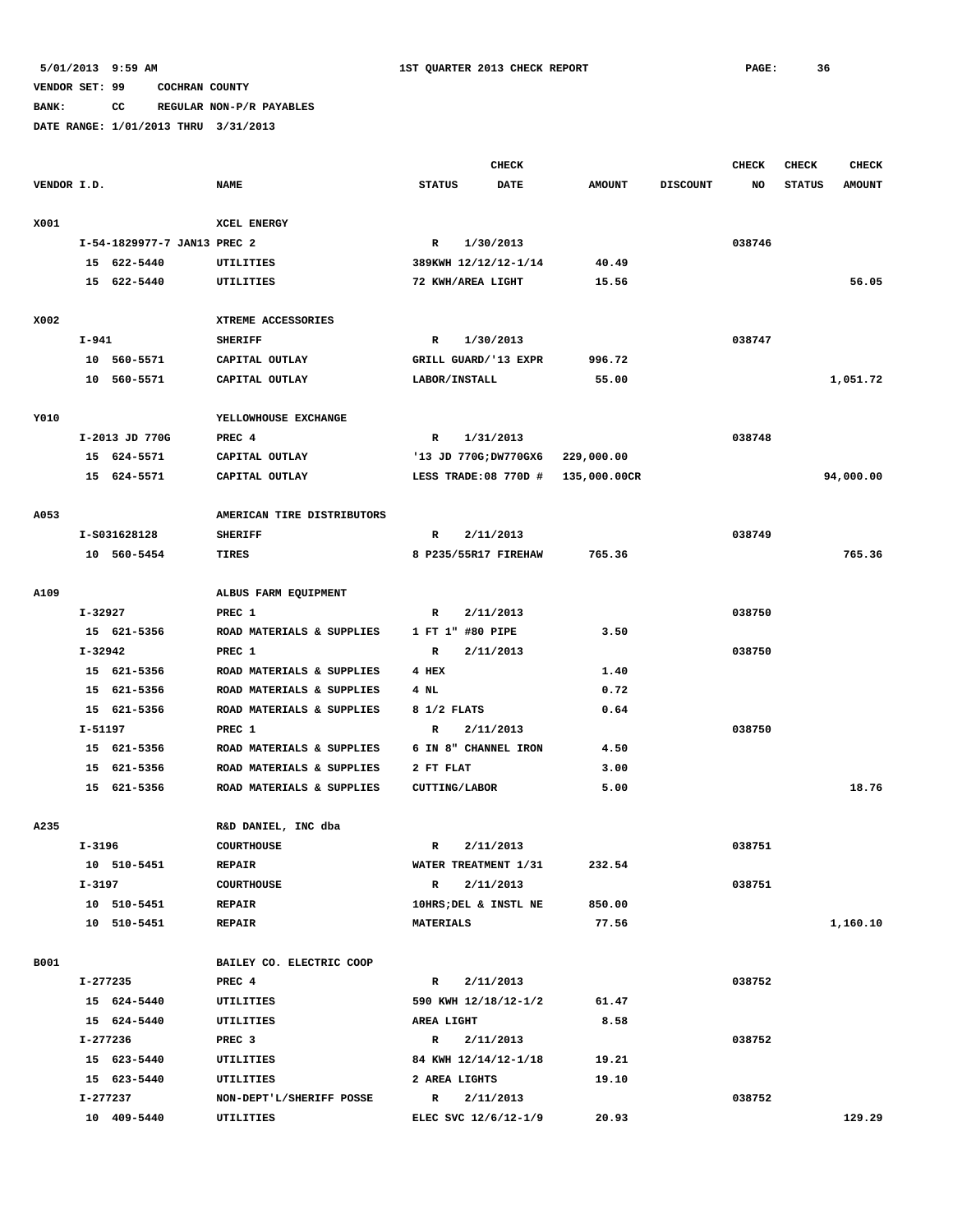**BANK: CC REGULAR NON-P/R PAYABLES**

|             |                    |                                  | <b>CHECK</b>                 |               |                 | <b>CHECK</b> | CHECK         | <b>CHECK</b>  |
|-------------|--------------------|----------------------------------|------------------------------|---------------|-----------------|--------------|---------------|---------------|
| VENDOR I.D. |                    | <b>NAME</b>                      | <b>STATUS</b><br><b>DATE</b> | <b>AMOUNT</b> | <b>DISCOUNT</b> | NO           | <b>STATUS</b> | <b>AMOUNT</b> |
| C007        |                    | CITY OF MORTON                   |                              |               |                 |              |               |               |
|             | I-013113           | LIB/MUS/ACT BLDG/CRTHSE/PREC 1 R | 2/11/2013                    |               |                 | 038753       |               |               |
|             | 10 650-5440        | <b>UTILITIES</b>                 | LIBRARY GAS                  | 261.26        |                 |              |               |               |
|             | 10 650-5440        | UTILITIES                        | LIBRARY WATER                | 13.50         |                 |              |               |               |
|             | 10<br>650-5440     | UTILITIES                        | LIBRARY GARBAGE              | 45.00         |                 |              |               |               |
|             | 650-5440<br>10     | UTILITIES                        | <b>LIBRARY SEWER</b>         | 15.50         |                 |              |               |               |
|             | 652-5440<br>10     | UTILITIES                        | <b>MUSEUM GAS</b>            | 174.28        |                 |              |               |               |
|             | 10<br>652-5440     | UTILITIES                        | <b>MUSEUM WATER</b>          | 13.50         |                 |              |               |               |
|             | 652-5440<br>10     | UTILITIES                        | <b>MUSEUM GARBAGE</b>        | 21.50         |                 |              |               |               |
|             | 652-5440<br>10     | UTILITIES                        | MUSEUM SEWER                 | 13.50         |                 |              |               |               |
|             | 662-5440<br>10     | UTILITIES                        | <b>ACTIVITY BLDG GAS</b>     | 661.72        |                 |              |               |               |
|             | 662-5440<br>10     | UTILITIES                        | ACT. BLDG WATER              | 13.50         |                 |              |               |               |
|             | 662-5440<br>10     | UTILITIES                        | ACT. BLDG GARBAGE            | 70.50         |                 |              |               |               |
|             | 662-5440<br>10     | UTILITIES                        | ACT.<br><b>BLDG SEWER</b>    | 40.50         |                 |              |               |               |
|             | 510-5440<br>10     | UTILITIES                        | <b>COURTHOUSE GAS</b>        | 724.62        |                 |              |               |               |
|             | 510-5440<br>10     |                                  | <b>COURTHOUSE WATER</b>      | 25.50         |                 |              |               |               |
|             | 10<br>510-5440     | UTILITIES<br>UTILITIES           | <b>CRTHSE GARBAGE</b>        | 250.50        |                 |              |               |               |
|             |                    |                                  | <b>COURTHOUSE SEWER</b>      |               |                 |              |               |               |
|             | 510-5440<br>10     | UTILITIES                        |                              | 46.50         |                 |              |               |               |
|             | 621-5440<br>15     | UTILITIES                        | PREC 1 GAS                   | 297.04        |                 |              |               |               |
|             | 621-5440<br>15     | UTILITIES                        | PREC 1 WATER                 | 40.75         |                 |              |               |               |
|             | 15 621-5440        | UTILITIES                        | PREC 1 GARBAGE               | 45.00         |                 |              |               | 2,774.17      |
| C007        |                    | CITY OF MORTON                   |                              |               |                 |              |               |               |
|             | I-07-0878-06 FEB13 | WELFARE                          | 2/11/2013<br>R               |               |                 | 038754       |               |               |
|             | 10 640-5440        | UTILITIES                        | WILLIE DANCER                | 78.39         |                 |              |               | 78.39         |
|             |                    |                                  |                              |               |                 |              |               |               |
| C034        |                    | COUNTY TREASURERS ASSOC OF TEX   |                              |               |                 |              |               |               |
|             | I-2013 DUES        | <b>TREASURER</b>                 | 2/11/2013<br>R               |               |                 | 038755       |               |               |
|             | 10 497-5481        | DUES AND REGISTRATION            | 2013 DUES/DORIS SEAL         | 150.00        |                 |              |               | 150.00        |
|             |                    |                                  |                              |               |                 |              |               |               |
| C035        |                    | COX AUTO SUPPLY CO               |                              |               |                 |              |               |               |
|             | $C-222662$         | PREC <sub>3</sub>                | R<br>2/11/2013               |               |                 | 038756       |               |               |
|             | 15 623-5451        | <b>REPAIRS</b>                   | RET BALL VALVE/INV#2         | 48.99CR       |                 |              |               |               |
|             | C-222788           | PREC 3                           | $\mathbb{R}$<br>2/11/2013    |               |                 | 038756       |               |               |
|             | 15 623-5451        | REPAIRS                          | RET 3 CLOSED NIPPLES         | 4.17CR        |                 |              |               |               |
|             | 15 623-5451        | <b>REPAIRS</b>                   | RET 2 ELBOW/INV#2226         | 9.38CR        |                 |              |               |               |
|             | I-222249           | PREC 1                           | R 2/11/2013                  |               |                 | 038756       |               |               |
|             | 15 621-5356        | ROAD MATERIALS & SUPPLIES        | 3 BLUE SHOP TOWELS           | 9.57          |                 |              |               |               |
|             | 15 621-5356        | ROAD MATERIALS & SUPPLIES        | 3 GLASS CLNR                 | 9.45          |                 |              |               |               |
|             | I-222652           | PREC 1                           | R 2/11/2013                  |               |                 | 038756       |               |               |
|             | 15 621-5356        | ROAD MATERIALS & SUPPLIES        | 2 KLEENEX                    | 5.98          |                 |              |               |               |
|             | 15 621-5356        | ROAD MATERIALS & SUPPLIES        | <b>TIRE SEALANT</b>          | 13.49         |                 |              |               |               |
|             | 15 621-5356        | ROAD MATERIALS & SUPPLIES        | 10 SOAP STONE                | 2.50          |                 |              |               |               |
|             | I-222659           | PREC 3                           | R 2/11/2013                  |               |                 | 038756       |               |               |
|             | 15 623-5451        | <b>REPAIRS</b>                   | 2 SUCTION HOSE               | 3.78          |                 |              |               |               |
|             | 15 623-5451        | <b>REPAIRS</b>                   | RAD CAP                      | 6.02          |                 |              |               |               |
|             | 15 623-5451        | REPAIRS                          | <b>BALL VALVE</b>            | 48.99         |                 |              |               |               |
|             | 15 623-5451        | <b>REPAIRS</b>                   | 3 CLOSED NIPPLE              | 4.17          |                 |              |               |               |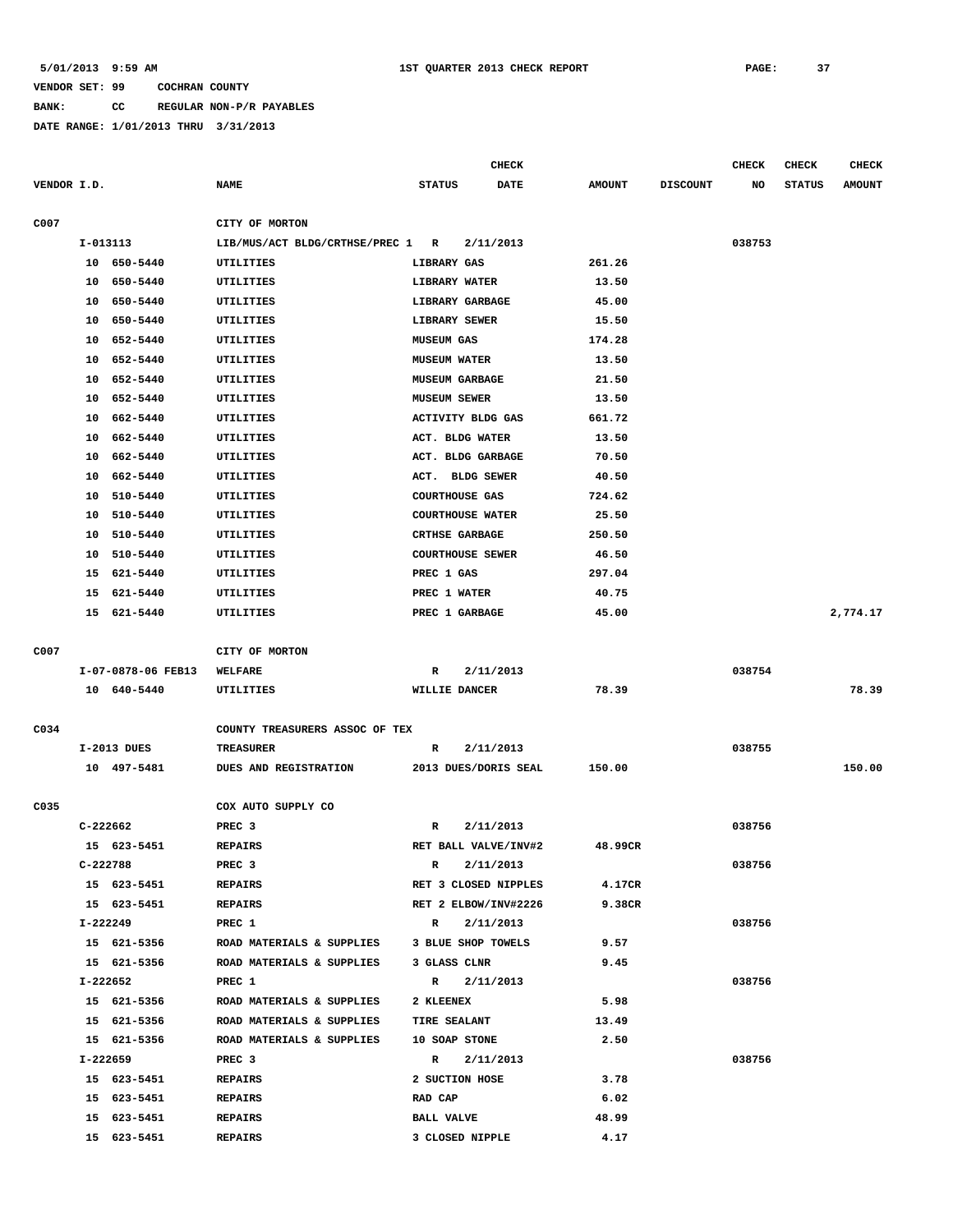**BANK: CC REGULAR NON-P/R PAYABLES**

|             |             |                                               |                         | <b>CHECK</b> |               |                 | <b>CHECK</b> | <b>CHECK</b>  | <b>CHECK</b>  |
|-------------|-------------|-----------------------------------------------|-------------------------|--------------|---------------|-----------------|--------------|---------------|---------------|
| VENDOR I.D. |             | <b>NAME</b>                                   | <b>STATUS</b>           | <b>DATE</b>  | <b>AMOUNT</b> | <b>DISCOUNT</b> | NO           | <b>STATUS</b> | <b>AMOUNT</b> |
|             |             |                                               |                         |              |               |                 |              |               |               |
| C035        |             | COX AUTO SUPPLY CO<br><b>CONT</b>             |                         |              |               |                 |              |               |               |
|             | I-222659    | PREC <sub>3</sub>                             | $\mathbb{R}$            | 2/11/2013    |               |                 | 038756       |               |               |
|             | 15 623-5451 | <b>REPAIRS</b>                                | 2 90DEG ELBOW           |              | 9.38          |                 |              |               |               |
|             | 15 623-5451 | <b>REPAIRS</b>                                | <b>TAPE</b>             |              | 1.49          |                 |              |               |               |
|             | 15 623-5451 | <b>REPAIRS</b>                                | 4 SUCTION HOSE          |              | 17.56         |                 |              |               |               |
|             | I-222777    | PREC 1                                        | R                       | 2/11/2013    |               |                 | 038756       |               |               |
|             | 15 621-5356 | ROAD MATERIALS & SUPPLIES                     | <b>ALUMINUM LEVEL</b>   |              | 9.25          |                 |              |               |               |
|             | I-222782    | PREC <sub>2</sub>                             | R 2/11/2013             |              |               |                 | 038756       |               |               |
|             | 15 622-5356 | ROAD MATERIALS & SUPPLIES                     | 5' ROPE                 |              | 0.75          |                 |              |               |               |
|             | 15 622-5356 | ROAD MATERIALS & SUPPLIES                     | COPPER PLU              |              | 2.09          |                 |              |               |               |
|             | I-222790    | PREC <sub>3</sub>                             | R 2/11/2013             |              |               |                 | 038756       |               |               |
|             | 15 623-5451 | <b>REPAIRS</b>                                | COOL HOSE               |              | 60.83         |                 |              |               |               |
|             | I-222840    | PREC 1                                        | R                       | 2/11/2013    |               |                 | 038756       |               |               |
|             | 15 621-5356 | ROAD MATERIALS & SUPPLIES                     | 6 GRIND WHEEL           |              | 23.34         |                 |              |               |               |
|             | 15 621-5356 | ROAD MATERIALS & SUPPLIES                     | MILD STEEL              |              | 13.79         |                 |              |               |               |
|             | I-222919    | PREC 1                                        | R 2/11/2013             |              |               |                 | 038756       |               |               |
|             | 15 621-5451 | <b>REPAIRS</b>                                | 2 CARB CLNR             |              | 7.98          |                 |              |               |               |
|             | 15 621-5451 | <b>REPAIRS</b>                                | <b>GREY PRIMER</b>      |              | 4.49          |                 |              |               |               |
|             | I-223018    | PREC <sub>2</sub>                             | $\mathbb{R}$            | 2/11/2013    |               |                 | 038756       |               |               |
|             | 15 622-5451 | <b>REPAIRS</b>                                | 2 WPR BLADE             |              | 14.38         |                 |              |               |               |
|             | 15 622-5451 | <b>REPAIRS</b>                                | FUSE ASST               |              | 12.89         |                 |              |               |               |
|             | I-223073    | <b>SHERIFF</b>                                | R 2/11/2013             |              |               |                 | 038756       |               |               |
|             | 10 560-5334 | OTHER SUPPLIES                                | 24 GLASS CLNR           |              | 68.16         |                 |              |               |               |
|             | 10 560-5451 | MACHINERY-NON-OFFICE REPAIR BATTERY           |                         |              | 92.99         |                 |              |               |               |
|             | 10 560-5451 | MACHINERY-NON-OFFICE REPAIR STATE BATT FEE    |                         |              | 3.00          |                 |              |               |               |
|             | I-223117    | <b>ACTIVITY BLDG</b>                          | R                       | 2/11/2013    |               |                 | 038756       |               |               |
|             | 10 662-5332 | CUSTODIAL SUPPLIES                            | NO SMOKING SIGN         |              | 1.59          |                 |              |               |               |
|             | I-223123    | <b>ACTIVITY BLDG</b>                          | $\mathbb{R}$            | 2/11/2013    |               |                 | 038756       |               |               |
|             | 10 662-5451 | <b>REPAIR</b>                                 | RPR EDGER               |              | 25.00         |                 |              |               |               |
|             | I-223306    | PREC 4                                        | $\mathbb{R}$            | 2/11/2013    |               |                 | 038756       |               |               |
|             | 15 624-5356 | ROAD MATERIALS & SUPPLIES                     | EXT CORD                |              | 7.79          |                 |              |               |               |
|             | 15 624-5356 | ROAD MATERIALS & SUPPLIES                     | <b>BRAKE CLNR</b>       |              | 4.69          |                 |              |               |               |
|             | 15 624-5356 | ROAD MATERIALS & SUPPLIES                     | PIPE INSUL              |              | 2.29          |                 |              |               |               |
|             | I-223460    | <b>SHERIFF</b>                                | R                       | 2/11/2013    |               |                 | 038756       |               |               |
|             | 10 560-5451 | MACHINERY-NON-OFFICE REPAIR 5 CS AMSOIL 10/30 |                         |              | 416.52        |                 |              |               |               |
|             | I-223475    | <b>SHERIFF</b>                                | R                       | 2/11/2013    |               |                 | 038756       |               |               |
|             | 10 560-5334 | OTHER SUPPLIES                                | 2 ARMOR ALL             |              | 17.18         |                 |              |               |               |
|             | I-223557    | <b>SHERIFF</b>                                | $\mathbb{R}$            | 2/11/2013    |               |                 | 038756       |               |               |
|             | 10 560-5451 | MACHINERY-NON-OFFICE REPAIR                   | <b>BUGWASH/WESTWARD</b> |              | 3.49          |                 |              |               |               |
|             | 10 560-5451 | MACHINERY-NON-OFFICE REPAIR                   | <b>GEAR LUBE</b>        |              | 14.69         |                 |              |               |               |
|             | 10 560-5451 | MACHINERY-NON-OFFICE REPAIR                   | AIR FILTER              |              | 20.58         |                 |              |               |               |
|             | 10 560-5451 | MACHINERY-NON-OFFICE REPAIR                   | OIL FILTER              |              | 7.51          |                 |              |               |               |
|             | I-223573    | <b>SHERIFF</b>                                | R                       | 2/11/2013    |               |                 | 038756       |               |               |
|             | 10 560-5451 | MACHINERY-NON-OFFICE REPAIR                   | <b>BUGWASH/WESTWARD</b> |              | 3.49          |                 |              |               |               |
|             | 10 560-5451 | MACHINERY-NON-OFFICE REPAIR                   | OIL FILTER              |              | 6.14          |                 |              |               |               |
|             | 10 560-5451 | MACHINERY-NON-OFFICE REPAIR                   | AIR FILTER              |              | 21.69         |                 |              |               |               |
|             | I-223575    | <b>SHERIFF</b>                                | R                       | 2/11/2013    |               |                 | 038756       |               |               |
|             | 10 560-5451 | MACHINERY-NON-OFFICE REPAIR                   | FILTER ASY/WESTWARD     |              | 6.14          |                 |              |               |               |
|             | I-223664    | <b>SHERIFF</b>                                | R                       | 2/11/2013    |               |                 | 038756       |               |               |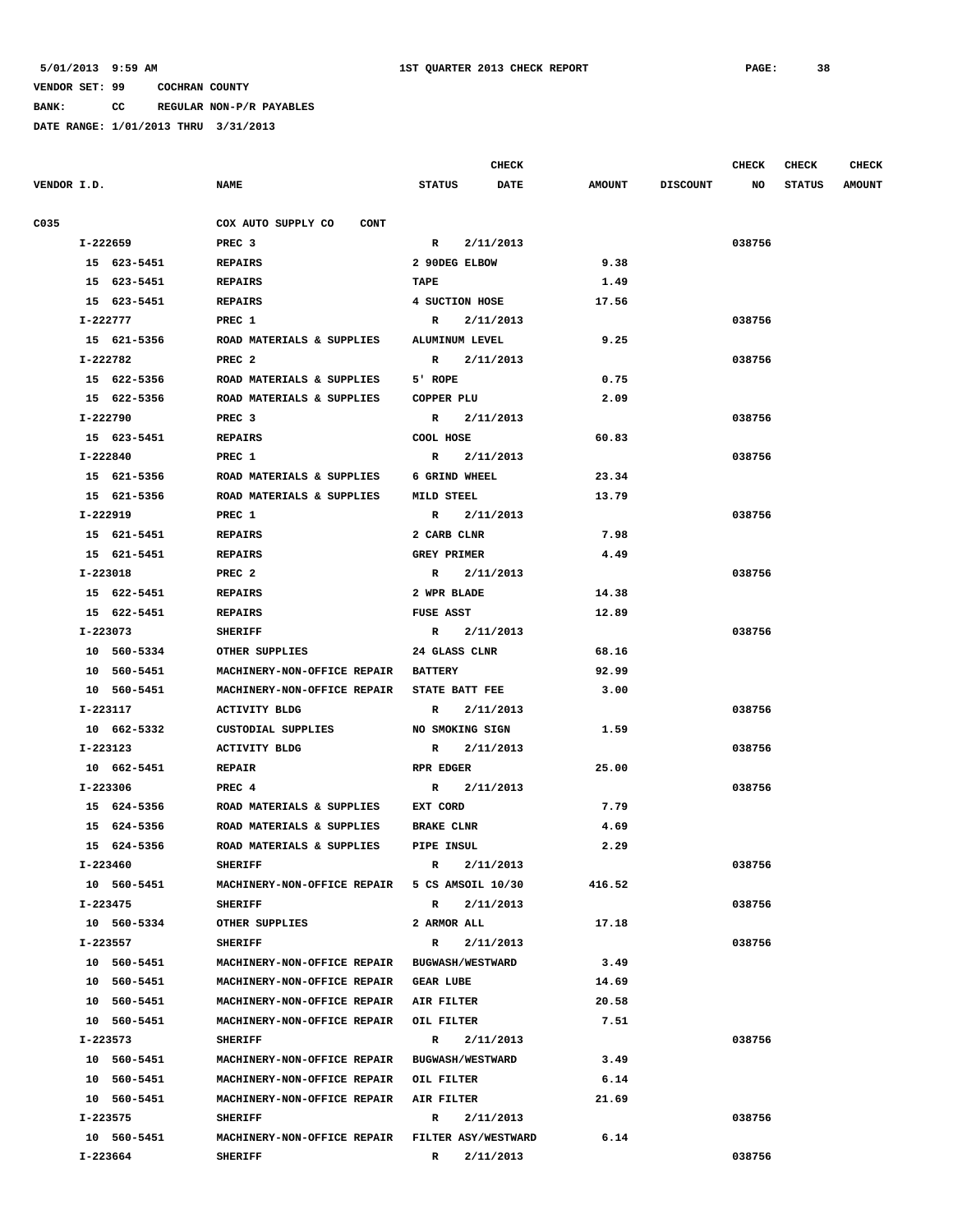**BANK: CC REGULAR NON-P/R PAYABLES**

|      |             |                                   | <b>CHECK</b>                 |               |                 | CHECK  | <b>CHECK</b>  | CHECK         |
|------|-------------|-----------------------------------|------------------------------|---------------|-----------------|--------|---------------|---------------|
|      | VENDOR I.D. | <b>NAME</b>                       | <b>STATUS</b><br><b>DATE</b> | <b>AMOUNT</b> | <b>DISCOUNT</b> | NO     | <b>STATUS</b> | <b>AMOUNT</b> |
| C035 |             | COX AUTO SUPPLY CO<br><b>CONT</b> |                              |               |                 |        |               |               |
|      | I-223664    | <b>SHERIFF</b>                    | 2/11/2013<br>$\mathbb{R}$    |               |                 | 038756 |               |               |
|      | 10 560-5451 | MACHINERY-NON-OFFICE REPAIR       | OIL FILTER/WESTWARD          | 7.51          |                 |        |               |               |
|      | 10 560-5451 | MACHINERY-NON-OFFICE REPAIR       | AIR FILTER                   | 29.33         |                 |        |               |               |
|      | I-223670    | <b>SHERIFF</b>                    | R<br>2/11/2013               |               |                 | 038756 |               |               |
|      | 10 560-5451 | MACHINERY-NON-OFFICE REPAIR       | OIL FILTER/WESTWARD          | 7.69          |                 |        |               |               |
|      | 10 560-5451 | MACHINERY-NON-OFFICE REPAIR       | AIR FILTER                   | 14.88         |                 |        |               |               |
|      | I-223681    | <b>SHERIFF</b>                    | R<br>2/11/2013               |               |                 | 038756 |               |               |
|      | 10 560-5451 | MACHINERY-NON-OFFICE REPAIR       | 2 OIL FILTERS '10 F1         | 12.28         |                 |        |               |               |
|      | 10 560-5451 | MACHINERY-NON-OFFICE REPAIR       | <b>ELMNT ASY</b>             | 18.99         |                 |        |               |               |
|      | 10 560-5451 | MACHINERY-NON-OFFICE REPAIR       | 2 BUGWASH                    | 6.98          |                 |        |               |               |
|      | I-223761    | PREC <sub>3</sub>                 | 2/11/2013<br>R               |               |                 | 038756 |               |               |
|      | 15 623-5451 | <b>REPAIRS</b>                    | 4 BATTERY CON 4D             | 599.96        |                 |        |               |               |
|      | 15 623-5451 | <b>REPAIRS</b>                    | 4 STATE BATT FEE             | 12.00         |                 |        |               |               |
|      | 15 623-5451 | <b>REPAIRS</b>                    | BATTERY CON 5D               | 75.99         |                 |        |               |               |
|      | 15 623-5451 | <b>REPAIRS</b>                    | STATE BATT FEE               | 3.00          |                 |        |               |               |
|      | 15 623-5451 | <b>REPAIRS</b>                    | 2 STARTING FLUID             | 5.18          |                 |        |               |               |
|      | 15 623-5451 | <b>REPAIRS</b>                    | 2 WHIP                       | 5.18          |                 |        |               |               |
|      | I-223763    | PREC <sub>2</sub>                 | 2/11/2013<br>$\mathbb{R}$    |               |                 | 038756 |               |               |
|      | 15 622-5356 | ROAD MATERIALS & SUPPLIES         | ARMOR-ALL WIPES              | 5.99          |                 |        |               |               |
|      | 15 622-5356 | ROAD MATERIALS & SUPPLIES         | P S FLUID                    | 1.69          |                 |        |               |               |
|      | I-224041    | <b>COURTHOUSE</b>                 | 2/11/2013<br>R               |               |                 | 038756 |               |               |
|      | 10 510-5332 | CUSTODIAL SUPPLIES                | RESOLVE CARPET CLN           | 5.49          |                 |        |               |               |
|      | I-224141    | PREC 4                            | 2/11/2013<br>$\mathbb{R}$    |               |                 | 038756 |               |               |
|      | 15 624-5356 | ROAD MATERIALS & SUPPLIES         | AIR CHUCK                    | 9.92          |                 |        |               |               |
|      | 15 624-5451 | <b>REPAIRS</b>                    | PLUG                         | 2.19          |                 |        |               |               |
|      | I-224183    | PREC <sub>3</sub>                 | 2/11/2013<br>R               |               |                 | 038756 |               |               |
|      | 15 623-5356 | ROAD MATERIALS & SUPPLIES         | <b>FAST ORANGE</b>           | 4.49          |                 |        |               |               |
|      | 15 623-5356 | ROAD MATERIALS & SUPPLIES         | RED SILICONE                 | 1.99          |                 |        |               |               |
|      | I-224276    | PREC 4                            | 2/11/2013<br>R               |               |                 | 038756 |               |               |
|      | 15 624-5356 | ROAD MATERIALS & SUPPLIES         | 2 CARB CLNR                  | 7.98          |                 |        |               |               |
|      | 15 624-5356 | ROAD MATERIALS & SUPPLIES         | 2 BATTERY                    | 9.78          |                 |        |               |               |
|      | I-224345    | <b>COURTHOUSE</b>                 | 2/11/2013<br>R               |               |                 | 038756 |               |               |
|      | 10 510-5332 | CUSTODIAL SUPPLIES                | 4 KEYS MADE                  | 4.00          |                 |        |               |               |
|      | I-224351    | <b>SHERIFF</b>                    | 2/11/2013<br>$\mathbb{R}$    |               |                 | 038756 |               |               |
|      | 10 560-5310 | OFFICE SUPPLIES                   | 2 BATTERIES                  | 7.18          |                 |        |               |               |
|      | 10 560-5310 | OFFICE SUPPLIES                   | <b>STAPLES</b>               | 4.09          |                 |        |               |               |
|      | I-224522    | <b>SHERIFF</b>                    | 2/11/2013<br>$\mathbf{R}$    |               |                 | 038756 |               |               |
|      | 10 560-5451 | MACHINERY-NON-OFFICE REPAIR       | AIR FILTER/WESTWARD          | 20.58         |                 |        |               |               |
|      | 10 560-5451 | MACHINERY-NON-OFFICE REPAIR       | OIL FILTER                   | 7.51          |                 |        |               | 1,834.42      |
| C069 |             | COUNTRY DUMPSTERS, INC.           |                              |               |                 |        |               |               |
|      | I-32671     | PREC 3/PREC 4                     | 2/11/2013<br>$\mathbf{R}$    |               |                 | 038760 |               |               |
|      | 15 623-5440 | UTILITIES                         | FEB DUMPSTER SVC             | 53.25         |                 |        |               |               |
|      | 15 624-5440 | UTILITIES                         | FEB DUMPSTER SVC             | 53.25         |                 |        |               | 106.50        |
|      |             |                                   |                              |               |                 |        |               |               |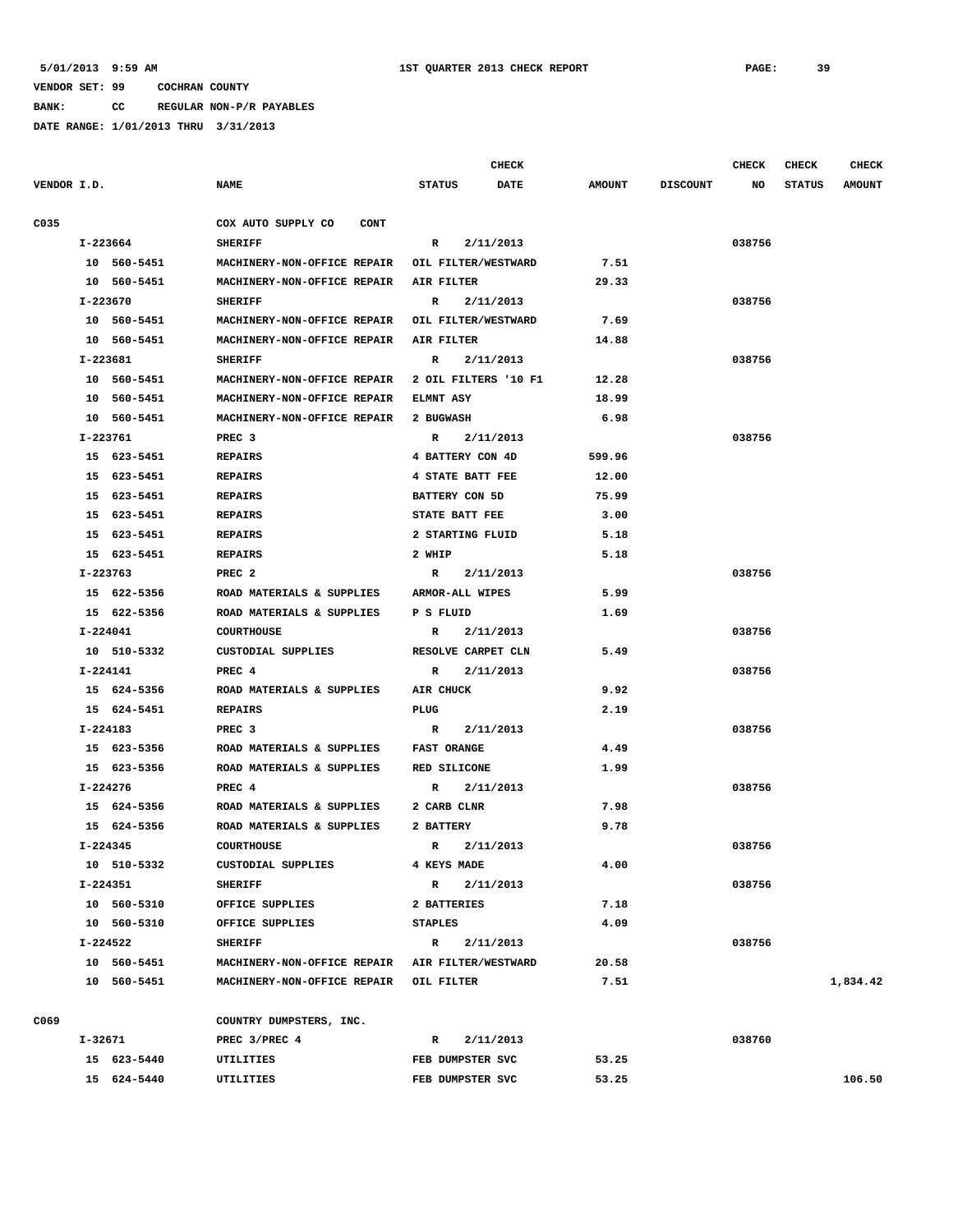**BANK: CC REGULAR NON-P/R PAYABLES**

|             |         |                              |                                              | <b>CHECK</b>         |             |               |                 | CHECK  | <b>CHECK</b>  | <b>CHECK</b>  |
|-------------|---------|------------------------------|----------------------------------------------|----------------------|-------------|---------------|-----------------|--------|---------------|---------------|
| VENDOR I.D. |         |                              | <b>NAME</b>                                  | <b>STATUS</b>        | <b>DATE</b> | <b>AMOUNT</b> | <b>DISCOUNT</b> | NO     | <b>STATUS</b> | <b>AMOUNT</b> |
|             |         |                              |                                              |                      |             |               |                 |        |               |               |
| C084        |         |                              | CLERK, SEVENTH COURT OF APPEAL               |                      |             |               |                 |        |               |               |
|             |         | I-JAN 2013                   | <b>STATE FEES</b>                            | $\mathbb{R}$         | 2/11/2013   |               |                 | 038761 |               |               |
|             |         | 90 000-2379.002              | 7th Crt of Appeal Gov't22.2081DISTRICT COURT |                      |             | 5.00          |                 |        |               | 5.00          |
|             |         |                              |                                              |                      |             |               |                 |        |               |               |
| C165        |         |                              | CITY OF MORTON                               |                      |             |               |                 |        |               |               |
|             |         | I-12/12 THRU 2/9/13 CEMETERY |                                              | $\mathbb{R}$         | 2/11/2013   |               |                 | 038762 |               |               |
|             |         | 10 516-5486                  | CONTRACT LABOR-OPEN CLOSE                    | MICKIE PATTERSON 12/ |             | 300.00        |                 |        |               |               |
|             |         | 10 516-5486                  | CONTRACT LABOR-OPEN CLOSE                    | KENNETH CUNNINGHAM 1 |             | 300.00        |                 |        |               |               |
|             |         | 10 516-5486                  | CONTRACT LABOR-OPEN CLOSE                    | GLORIA LOVE 1/26/13  |             | 300.00        |                 |        |               |               |
|             |         | 10 516-5486                  | CONTRACT LABOR-OPEN CLOSE                    | SUSAN HORN 2/9/13    |             | 300.00        |                 |        |               | 1,200.00      |
|             |         |                              |                                              |                      |             |               |                 |        |               |               |
| D048        |         |                              | DATA-LINE OFFICE SYSTEMS                     |                      |             |               |                 |        |               |               |
|             | I-71935 |                              | LIBRARY                                      | R                    | 2/11/2013   |               |                 | 038763 |               |               |
|             |         | 10 650-5411                  | MAINTENANCE CONTRACTS                        | COPIER MAINTENANCE   |             | 37.50         |                 |        |               |               |
|             |         | 10 650-5411                  | MAINTENANCE CONTRACTS                        | FUEL SURCHG          |             | 1.50          |                 |        |               |               |
|             | I-72417 |                              | LIBRARY                                      | R                    | 2/11/2013   |               |                 | 038763 |               |               |
|             |         | 10 650-5411                  | MAINTENANCE CONTRACTS                        | 242 COLOR COPIES/MAI |             | 24.20         |                 |        |               | 63.20         |
| D187        |         |                              | DAVID'S FARM SERVICE                         |                      |             |               |                 |        |               |               |
|             | I-12292 |                              | <b>EXTENSION SVC</b>                         | R                    | 2/11/2013   |               |                 | 038764 |               |               |
|             |         | 10 665-5334                  | OTHER SUPPLIES                               | 10 BAGS WOOD SHAVING |             | 85.00         |                 |        |               | 85.00         |
|             |         |                              |                                              |                      |             |               |                 |        |               |               |
| E071        |         |                              | e-LIBRIS TECHNOLOGIES, LLC                   |                      |             |               |                 |        |               |               |
|             |         | $I-2-MRT-002$                | LIBRARY                                      | R                    | 2/11/2013   |               |                 | 038765 |               |               |
|             |         | 10 650-5411                  | MAINTENANCE CONTRACTS                        | KOHA DB MAINT, 2/1/1 |             | 658.07        |                 |        |               |               |
|             |         | 10 650-5411                  | MAINTENANCE CONTRACTS                        | DISC                 |             | 60.16CR       |                 |        |               | 597.91        |
|             |         |                              |                                              |                      |             |               |                 |        |               |               |
| F010        |         |                              | FIVE-AREA TELEPHONE CO-OP                    |                      |             |               |                 |        |               |               |
|             |         | I-927-5510 FEB13             | PREC <sub>4</sub>                            | $\mathbb{R}$         | 2/11/2013   |               |                 | 038766 |               |               |
|             |         | 15 624-5420                  | TELECOMMUNICATIONS                           | FEB PHONE SVC        |             | 32.25         |                 |        |               |               |
|             |         | 15 624-5420                  | TELECOMMUNICATIONS                           | <b>FEES</b>          |             | 8.69          |                 |        |               | 40.94         |
|             |         |                              |                                              |                      |             |               |                 |        |               |               |
| F073        |         |                              | FRONTIER VALLEY INC.                         |                      |             |               |                 |        |               |               |
|             |         | I-360185                     | PREC 3                                       | R                    | 2/11/2013   |               |                 | 038767 |               |               |
|             |         | 15 623-5451                  | <b>REPAIRS</b>                               | 3 2.5" NIPPLES       |             | 15.00         |                 |        |               |               |
|             |         | 15 623-5451                  | <b>REPAIRS</b>                               | 90DEG ELBOW BLK      |             | 10.18         |                 |        |               |               |
|             |         | 15 623-5451                  | <b>REPAIRS</b>                               | 2 T-BLT CLAMPS       |             | 7.78          |                 |        |               |               |
|             |         | 15 623-5451                  | <b>REPAIRS</b>                               | 3" KING NIPPLE       |             | 10.80         |                 |        |               |               |
|             |         | 15 623-5451                  | <b>REPAIRS</b>                               | 2.5" BRASS GATE VLV  |             | 60.75         |                 |        |               |               |
|             |         | I-360314                     | PREC 4                                       | $\mathbb{R}$         | 2/11/2013   |               |                 | 038767 |               |               |
|             |         | 15 624-5451                  | <b>REPAIRS</b>                               | THAW WELL AT PREC BA |             | 95.00         |                 |        |               | 199.51        |
|             |         |                              |                                              |                      |             |               |                 |        |               |               |
| G005        |         |                              | <b>GENERAL FUND</b>                          |                      |             |               |                 |        |               |               |
|             |         | I-LEASE #22                  | <b>JUVENILE PROBATION</b>                    | $\mathbb R$          | 2/11/2013   |               |                 | 038768 |               |               |
|             |         | 10 571-5464                  | <b>VEHICLE LEASE</b>                         | VEHICLE LEASE 1/25-2 |             | 833.00        |                 |        |               | 833.00        |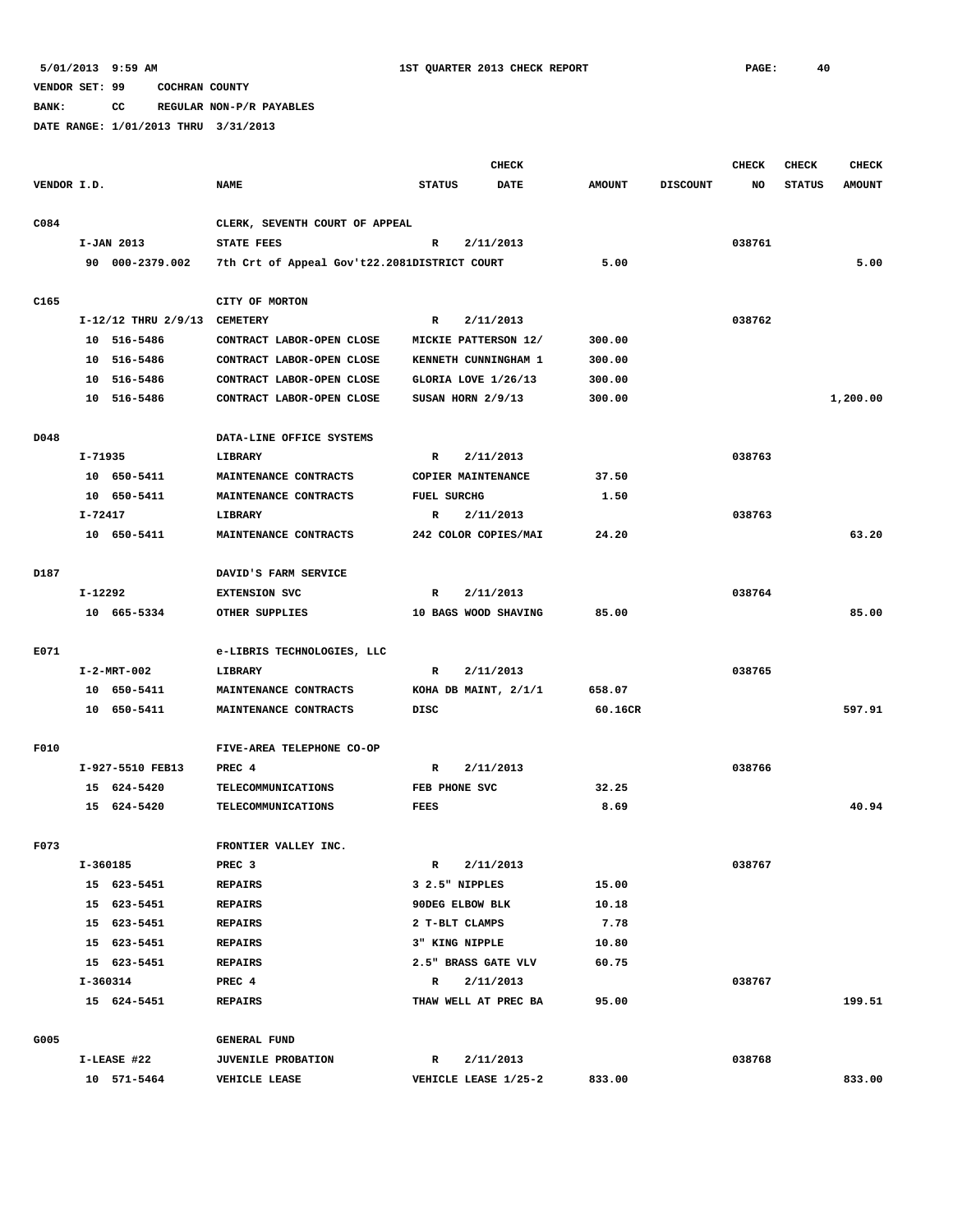**BANK: CC REGULAR NON-P/R PAYABLES**

|             |          |              |                               | <b>CHECK</b>  |                             |               |                 | <b>CHECK</b><br><b>CHECK</b><br><b>CHECK</b> |               |               |  |  |
|-------------|----------|--------------|-------------------------------|---------------|-----------------------------|---------------|-----------------|----------------------------------------------|---------------|---------------|--|--|
| VENDOR I.D. |          |              | <b>NAME</b>                   | <b>STATUS</b> | <b>DATE</b>                 | <b>AMOUNT</b> | <b>DISCOUNT</b> | NO                                           | <b>STATUS</b> | <b>AMOUNT</b> |  |  |
|             |          |              |                               |               |                             |               |                 |                                              |               |               |  |  |
| G031        |          |              | <b>GRAINGER</b>               |               |                             |               |                 |                                              |               |               |  |  |
|             |          | I-9052261824 | <b>COURTHOUSE</b>             | $\mathbb{R}$  | 2/11/2013                   |               |                 | 038769                                       |               |               |  |  |
|             |          | 10 510-5451  | <b>REPAIR</b>                 |               | COMPRESSOR, 2HP             | 679.00        |                 |                                              |               |               |  |  |
|             |          | 10 510-5451  | <b>REPAIR</b>                 |               | OIL RMV FILTER              | 84.29         |                 |                                              |               |               |  |  |
|             |          | 10 510-5451  | <b>REPAIR</b>                 |               | AIR LINE FILTER             | 41.90         |                 |                                              |               |               |  |  |
|             |          | 10 510-5451  | <b>REPAIR</b>                 |               | COMPRESSOR OIL              | 9.28          |                 |                                              |               |               |  |  |
|             |          | I-9052493179 | <b>COURTHOUSE</b>             | R             | 2/11/2013                   |               |                 | 038769                                       |               |               |  |  |
|             |          | 10 510-5451  | <b>REPAIR</b>                 |               | 208/240V MTR STARTER        | 232.99        |                 |                                              |               |               |  |  |
|             |          | I-9052867745 | <b>COURTHOUSE</b>             | R             | 2/11/2013                   |               |                 | 038769                                       |               |               |  |  |
|             |          | 10 510-5451  | <b>REPAIR</b>                 |               | 120V MOTOR STARTER #        | 248.31        |                 |                                              |               |               |  |  |
|             |          | I-9055169560 | <b>COURTHOUSE</b>             | R             | 2/11/2013                   |               |                 | 038769                                       |               |               |  |  |
|             |          | 10 510-5451  | <b>REPAIR</b>                 |               | 2 SWITCH TRIGGERS           | 4.44          |                 |                                              |               |               |  |  |
|             |          | I-9056211205 | DISTRICT COURT                | R             | 2/11/2013                   |               |                 | 038769                                       |               |               |  |  |
|             |          | 10 435-5310  | OFFICE SUPPLIES               |               | 2 BVRG SRVR CVRS            | 12.10         |                 |                                              |               |               |  |  |
|             |          | I-9056859862 | <b>COURTHOUSE</b>             | R             | 2/11/2013                   |               |                 | 038769                                       |               |               |  |  |
|             |          | 10 510-5451  | <b>REPAIR</b>                 |               | 2 THERMAL UNIT              | 41.32         |                 |                                              |               |               |  |  |
|             |          | 10 510-5451  | <b>REPAIR</b>                 |               | CIRCUIT BRKR 20A            | 26.15         |                 |                                              |               |               |  |  |
|             |          | I-9056859870 | <b>COURTHOUSE</b>             | R             | 2/11/2013                   |               |                 | 038769                                       |               |               |  |  |
|             |          | 10 510-5451  | <b>REPAIR</b>                 |               | PRESSURE SWTCH              | 25.72         |                 |                                              |               | 1,405.50      |  |  |
|             |          |              |                               |               |                             |               |                 |                                              |               |               |  |  |
| G144        |          |              | GENE MESSER AUTO GROUP        |               |                             |               |                 |                                              |               |               |  |  |
|             | I-508901 |              | <b>SHERIFF</b>                | R             | 2/11/2013                   |               |                 | 038770                                       |               |               |  |  |
|             |          | 10 560-5451  | MACHINERY-NON-OFFICE REPAIR   |               | <b>STATE INSP/06 F150 #</b> | 14.50         |                 |                                              |               | 14.50         |  |  |
|             |          |              |                               |               |                             |               |                 |                                              |               |               |  |  |
| G145        |          |              | GT DISTRIBUTORS, INC.         |               |                             |               |                 |                                              |               |               |  |  |
|             |          | I-INV0432773 | <b>SHERIFF</b>                | R             | 2/11/2013                   |               |                 | 038771                                       |               |               |  |  |
|             |          | 10 560-5334  | OTHER SUPPLIES                |               | 2 MED TACT FLD/TRAUM        | 79.90         |                 |                                              |               |               |  |  |
|             |          | 10 560-5334  | OTHER SUPPLIES                |               | 2 STINGER DS LED            | 249.90        |                 |                                              |               |               |  |  |
|             |          | 10 560-5334  | OTHER SUPPLIES                | SHIPPING      |                             | 20.00         |                 |                                              |               | 349.80        |  |  |
|             |          |              |                               |               |                             |               |                 |                                              |               |               |  |  |
| G161        |          |              | GEBO'S CREDIT CORPORATION     |               |                             |               |                 |                                              |               |               |  |  |
|             |          | I-8517353    | PREC <sub>2</sub>             | R             | 2/11/2013                   |               |                 | 038772                                       |               |               |  |  |
|             |          | 15 622-5356  | ROAD MATERIALS & SUPPLIES     |               | 2 PR MNS GLOVE XL           | 25.98         |                 |                                              |               |               |  |  |
|             |          | 15 622-5356  | ROAD MATERIALS & SUPPLIES     | 84" ROPE      |                             | 1.99          |                 |                                              |               | 27.97         |  |  |
|             |          |              |                               |               |                             |               |                 |                                              |               |               |  |  |
| H126        |          |              | HOLLAND'S OFFICE TECHNOLOGIES |               |                             |               |                 |                                              |               |               |  |  |
|             | I-99719  |              | <b>AUDITOR</b>                | $\mathbf{R}$  | 2/11/2013                   |               |                 | 038773                                       |               |               |  |  |
|             |          | 10 495-5310  | OFFICE SUPPLIES               |               | 3 5" D-RNG BINDERS          | 104.97        |                 |                                              |               |               |  |  |
|             | I-99888  |              | <b>TREASURER</b>              | $\mathbb{R}$  | 2/11/2013                   |               |                 | 038773                                       |               |               |  |  |
|             |          | 10 497-5310  | OFFICE SUPPLIES               | TK132 TONER   |                             | 89.99         |                 |                                              |               |               |  |  |
|             |          | 10 497-5310  | OFFICE SUPPLIES               |               | <b>FREIGHT/FED-EX</b>       | 10.93         |                 |                                              |               | 205.89        |  |  |
|             |          |              |                               |               |                             |               |                 |                                              |               |               |  |  |
| I027        |          |              | INMATE SERVICES CORPORATION   |               |                             |               |                 |                                              |               |               |  |  |
|             | I-14543  |              | JAIL                          | R             | 2/11/2013                   |               |                 | 038774                                       |               |               |  |  |
|             |          | 10 512-5499  | MISCELLANEOUS                 |               | 609MI/TRNSPRT JOSE H        | 609.00        |                 |                                              |               | 609.00        |  |  |
|             |          |              |                               |               |                             |               |                 |                                              |               |               |  |  |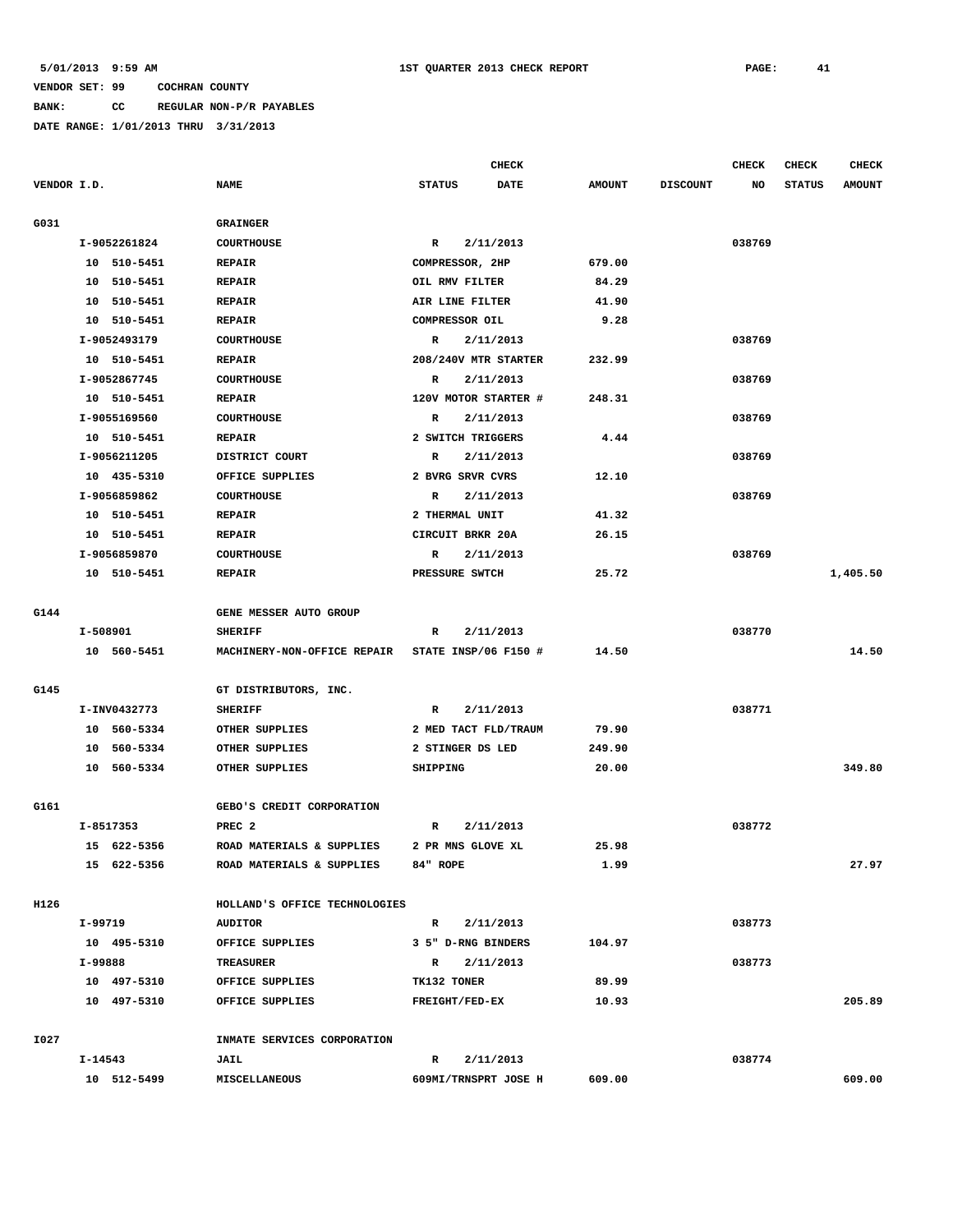**BANK: CC REGULAR NON-P/R PAYABLES**

|             |                 |                                                | <b>CHECK</b>           |           |               |                 |        |               | <b>CHECK</b>  |
|-------------|-----------------|------------------------------------------------|------------------------|-----------|---------------|-----------------|--------|---------------|---------------|
| VENDOR I.D. |                 | <b>NAME</b>                                    | <b>STATUS</b>          | DATE      | <b>AMOUNT</b> | <b>DISCOUNT</b> | NO     | <b>STATUS</b> | <b>AMOUNT</b> |
| J044        |                 | JAMES PUBLISHING INC.                          |                        |           |               |                 |        |               |               |
|             | I-405160-00     | ATTORNEY/LAW LIBRARY                           | $\mathbb{R}$           | 2/11/2013 |               |                 | 038775 |               |               |
|             | 10 475-5590     | LAW LIBRARY MTRLS/UPDATES '13 REV TX CRIM JURY |                        |           | 87.94         |                 |        |               | 87.94         |
|             |                 |                                                |                        |           |               |                 |        |               |               |
| J069        |                 | JUVENILE JUSTICE ASS'N OF TEXA                 |                        |           |               |                 |        |               |               |
|             | I-'13 JJAT CONF | <b>JUVENILE PROBATION</b>                      | R                      | 2/11/2013 |               |                 | 038776 |               |               |
|             | 10 571-5427     | CONTINUING EDUCATION                           | DUES, REGIS/BRYANT SE  |           | 170.00        |                 |        |               | 170.00        |
| J082        |                 | JOHN DEERE FINANCIAL                           |                        |           |               |                 |        |               |               |
|             | I-53426         | PREC 1                                         | R                      | 2/11/2013 |               |                 | 038777 |               |               |
|             | 15 621-5451     | <b>REPAIRS</b>                                 | 8 LOCK WSHRS           |           | 8.32          |                 |        |               |               |
|             | 15 621-5451     | <b>REPAIRS</b>                                 | 4 CAP SCREWS           |           | 21.28         |                 |        |               |               |
|             | 15 621-5451     | <b>REPAIRS</b>                                 | 4 CAP SCREWS           |           | 31.68         |                 |        |               |               |
|             | 15 621-5451     | <b>REPAIRS</b>                                 | 8 WASHERS              |           | 14.96         |                 |        |               |               |
|             | I-53682         | PREC 1                                         | R                      | 2/11/2013 |               |                 | 038777 |               |               |
|             | 15 621-5451     | <b>REPAIRS</b>                                 | 2 CAP SCREWS           |           | 12.50         |                 |        |               |               |
|             | I-53765         | PREC 1                                         | R                      | 2/11/2013 |               |                 | 038777 |               |               |
|             | 15 621-5451     | <b>REPAIRS</b>                                 | 2 LOCK WSHRS           |           | 2.08          |                 |        |               |               |
|             | 15 621-5451     | <b>REPAIRS</b>                                 | 2 CAP SCREWS           |           | 12.50         |                 |        |               |               |
|             | 15 621-5451     | <b>REPAIRS</b>                                 | 2 WASHERS              |           | 3.74          |                 |        |               |               |
|             | I-53859         | PREC 1                                         | R                      | 2/11/2013 |               |                 | 038777 |               |               |
|             | 15 621-5451     | <b>REPAIRS</b>                                 | 2 CAP SCREWS           |           | 9.88          |                 |        |               |               |
|             | I-58215         | PREC 1                                         | R                      | 2/11/2013 |               |                 | 038777 |               |               |
|             | 15 621-5451     | <b>REPAIRS</b>                                 | 2 LOCK WSHRS           |           | 2.08          |                 |        |               |               |
|             | 15 621-5451     | <b>REPAIRS</b>                                 | 2 CAP SCREWS           |           | 10.64         |                 |        |               |               |
|             | 15 621-5451     | <b>REPAIRS</b>                                 | 2 WASHERS              |           | 3.74          |                 |        |               | 133.40        |
| L010        |                 | LEWIS FARM & RANCH STORE INC                   |                        |           |               |                 |        |               |               |
|             | I-57890         | <b>ACTIVITY BLDG</b>                           | R                      | 2/11/2013 |               |                 | 038778 |               |               |
|             | 10 662-5332     | CUSTODIAL SUPPLIES                             | 2 FAUCET COVERS        |           | 3.98          |                 |        |               |               |
|             | 10 662-5332     | CUSTODIAL SUPPLIES                             | DISC                   |           | 0.40CR        |                 |        |               |               |
|             | I-58050         | PREC 1                                         | R                      | 2/11/2013 |               |                 | 038778 |               |               |
|             | 15 621-5356     | ROAD MATERIALS & SUPPLIES                      | 3 SPRAYWAY             |           | 8.97          |                 |        |               |               |
|             | I-58199         | <b>COURTHOUSE</b>                              | R                      | 2/11/2013 |               |                 | 038778 |               |               |
|             | 10 510-5332     | CUSTODIAL SUPPLIES                             | <b>30 PAPER TOWELS</b> |           | 38.70         |                 |        |               |               |
|             | 10 510-5332     | CUSTODIAL SUPPLIES                             | 4 WATER SOFTENER       |           | 27.80         |                 |        |               |               |
|             | 10 510-5332     | CUSTODIAL SUPPLIES                             | <b>CLEANER</b>         |           | 8.99          |                 |        |               |               |
|             | 10 510-5332     | CUSTODIAL SUPPLIES                             | DISC                   |           | 7.55CR        |                 |        |               |               |
|             | I-58220         | <b>SHERIFF</b>                                 | R                      | 2/11/2013 |               |                 | 038778 |               |               |
|             | 10 560-5452     | OFFICE EQUIPMENT REPAIR                        | <b>DUST MASK</b>       |           | 6.99          |                 |        |               |               |
|             | 10 560-5452     | OFFICE EQUIPMENT REPAIR                        | 2PK PAINT ROLLERS      |           | 6.98          |                 |        |               |               |
|             | 10 560-5452     | OFFICE EQUIPMENT REPAIR                        | PAINT BRUSH            |           | 7.99          |                 |        |               |               |
|             | 10 560-5452     | OFFICE EQUIPMENT REPAIR                        | <b>PAINT BRUSH</b>     |           | 2.99          |                 |        |               |               |
|             | 10 560-5452     | OFFICE EQUIPMENT REPAIR                        | <b>1GAL PAINT</b>      |           | 26.99         |                 |        |               |               |
|             | 10 560-5452     | OFFICE EQUIPMENT REPAIR                        | 2GAL PAINT             |           | 51.98         |                 |        |               |               |
|             | 10 560-5452     | OFFICE EQUIPMENT REPAIR                        | DISC                   |           | 10.39CR       |                 |        |               |               |
|             | I-58236         | <b>SHERIFF</b>                                 | R                      | 2/11/2013 |               |                 | 038778 |               |               |
|             | 10 560-5452     | OFFICE EQUIPMENT REPAIR                        | SPACKLING PASTE        |           | 6.99          |                 |        |               |               |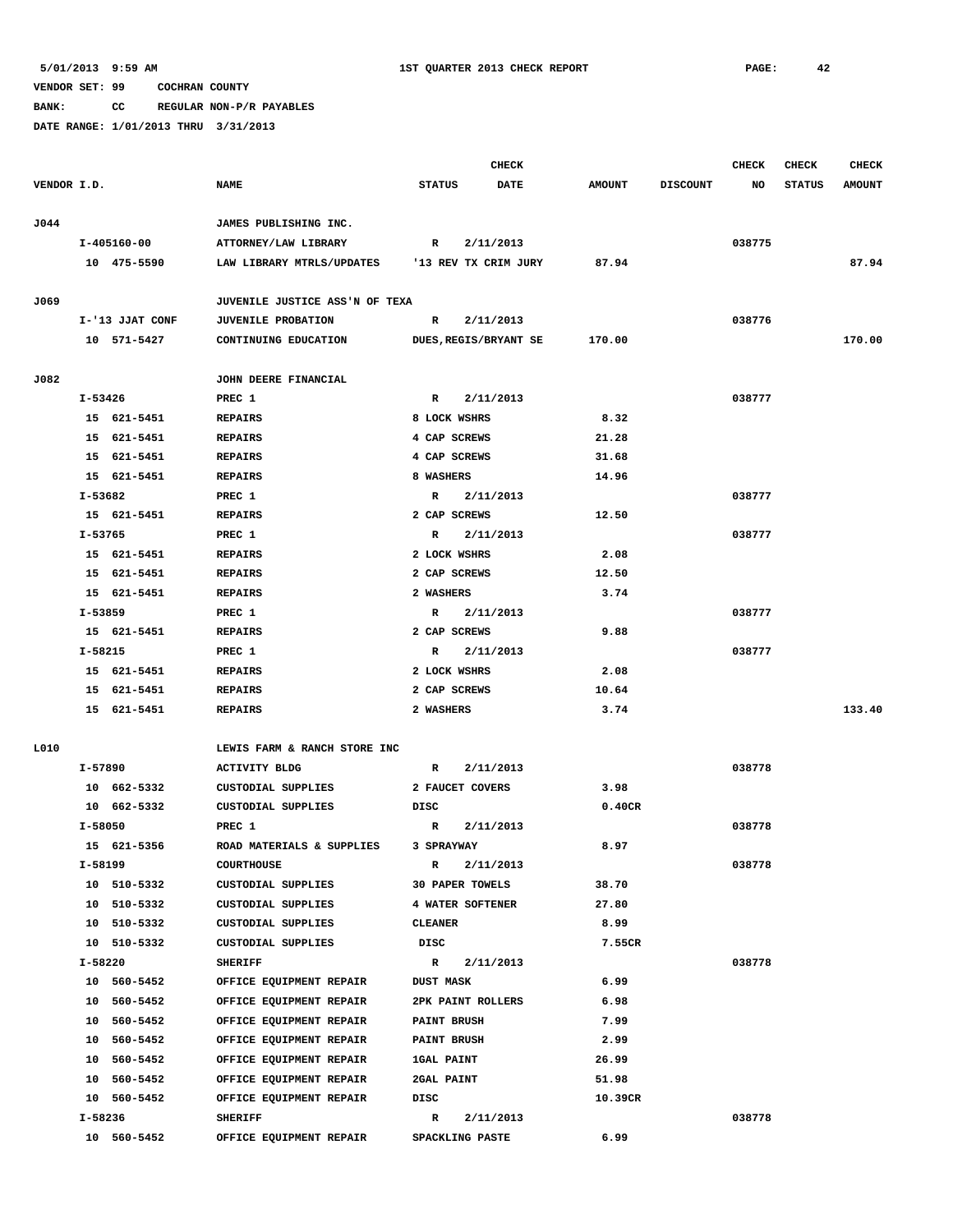**BANK: CC REGULAR NON-P/R PAYABLES**

|             |          |             |                            |                      | <b>CHECK</b> |               |                 | <b>CHECK</b> | CHECK         | <b>CHECK</b>  |
|-------------|----------|-------------|----------------------------|----------------------|--------------|---------------|-----------------|--------------|---------------|---------------|
| VENDOR I.D. |          |             | <b>NAME</b>                | <b>STATUS</b>        | <b>DATE</b>  | <b>AMOUNT</b> | <b>DISCOUNT</b> | NO           | <b>STATUS</b> | <b>AMOUNT</b> |
| L010        |          |             | LEWIS FARM & RANCH STOCONT |                      |              |               |                 |              |               |               |
|             | I-58236  |             | <b>SHERIFF</b>             | R                    | 2/11/2013    |               |                 | 038778       |               |               |
|             |          | 10 560-5452 | OFFICE EQUIPMENT REPAIR    | SAND PAPER           |              | 3.29          |                 |              |               |               |
|             |          | 10 560-5452 | OFFICE EQUIPMENT REPAIR    | SAND PAPER           |              | 0.99          |                 |              |               |               |
|             |          | 10 560-5452 | OFFICE EQUIPMENT REPAIR    | PAINT PEN            |              | 5.99          |                 |              |               |               |
|             |          | 10 560-5452 | OFFICE EQUIPMENT REPAIR    | DISC                 |              | 1.73CR        |                 |              |               |               |
|             | I-582507 |             | PREC 1                     | R                    | 2/11/2013    |               |                 | 038778       |               |               |
|             |          | 15 621-5451 | <b>REPAIRS</b>             | $1x12"$ PVC          |              | 0.37          |                 |              |               |               |
|             |          | 15 621-5451 | <b>REPAIRS</b>             | 1" COLLAR            |              | 0.49          |                 |              |               |               |
|             | I-58314  |             | <b>CEMETERY</b>            | R                    | 2/11/2013    |               |                 | 038778       |               |               |
|             |          | 10 516-5332 | CUSTODIAL SUPPLIES         | <b>TAPE MEASURE</b>  |              | 9.49          |                 |              |               |               |
|             |          | 10 516-5332 | <b>CUSTODIAL SUPPLIES</b>  | DISC                 |              | 0.95CR        |                 |              |               |               |
|             | I-58423  |             | PREC <sub>3</sub>          | $\mathbf{R}$         | 2/11/2013    |               |                 | 038778       |               |               |
|             |          | 15 623-5451 | <b>REPAIRS</b>             | 3 CLAMPS             |              | 5.97          |                 |              |               |               |
|             |          | 15 623-5451 | <b>REPAIRS</b>             | 2.5" ELBOW GALV      |              | 7.95          |                 |              |               |               |
|             |          | 15 623-5451 | <b>REPAIRS</b>             | 2.5"X12" NIPPLE/GALV |              | 10.95         |                 |              |               |               |
|             |          | 15 623-5451 | <b>REPAIRS</b>             | DISC                 |              | 2.49CR        |                 |              |               |               |
|             | I-58534  |             | JAIL                       | R                    | 2/11/2013    |               |                 | 038778       |               |               |
|             |          | 10 512-5392 | MISCELLANEOUS SUPPLIES     | <b>1CS BLEACH</b>    |              | 14.94         |                 |              |               |               |
|             |          | 10 512-5392 | MISCELLANEOUS SUPPLIES     | 3 SOAP               |              | 10.47         |                 |              |               |               |
|             |          | 10 512-5392 | MISCELLANEOUS SUPPLIES     | DISC                 |              | 2.54CR        |                 |              |               |               |
|             | I-58626  |             | <b>SHERIFF</b>             | R                    | 2/11/2013    |               |                 | 038778       |               |               |
|             |          | 10 560-5452 | OFFICE EQUIPMENT REPAIR    | WOOD GLUE            |              | 3.49          |                 |              |               |               |
|             | I-58779  |             | PREC <sub>4</sub>          | R                    | 2/11/2013    |               |                 | 038778       |               |               |
|             |          | 15 624-5356 | ROAD MATERIALS & SUPPLIES  | <b>PUSH PINS</b>     |              | 1.99          |                 |              |               |               |
|             |          | 15 624-5356 | ROAD MATERIALS & SUPPLIES  | HEAT BULB            |              | 5.95          |                 |              |               |               |
|             |          | 15 624-5356 | ROAD MATERIALS & SUPPLIES  | DISC                 |              | 0.79CR        |                 |              |               |               |
|             | I-58798  |             | PREC 1                     | R                    | 2/11/2013    |               |                 | 038778       |               |               |
|             |          | 15 621-5356 | ROAD MATERIALS & SUPPLIES  | CHALK                |              | 1.99          |                 |              |               |               |
|             |          | 15 621-5356 | ROAD MATERIALS & SUPPLIES  | DISC                 |              | 0.20CR        |                 |              |               |               |
|             | I-58903  |             | <b>EXTENSION SVC</b>       | R                    | 2/11/2013    |               |                 | 038778       |               |               |
|             |          | 10 665-5334 | <b>OTHER SUPPLIES</b>      | EAR TAG PLIERS       |              | 24.95         |                 |              |               |               |
|             | I-58907  |             | PREC <sub>3</sub>          | $\mathbb{R}$         | 2/11/2013    |               |                 | 038778       |               |               |
|             |          | 15 623-5356 | ROAD MATERIALS & SUPPLIES  | <b>CREAM</b>         |              | 1.95          |                 |              |               |               |
|             |          | 15 623-5356 | ROAD MATERIALS & SUPPLIES  | CUPS                 |              | 1.99          |                 |              |               |               |
|             |          | 15 623-5356 | ROAD MATERIALS & SUPPLIES  | DISC                 |              | 0.29CR        |                 |              |               |               |
|             | I-58956  |             | PREC 4                     | $\mathbb{R}$         | 2/11/2013    |               |                 | 038778       |               |               |
|             |          | 15 624-5356 | ROAD MATERIALS & SUPPLIES  | 4 SUGAR              |              | 7.80          |                 |              |               |               |
|             |          | 15 624-5356 | ROAD MATERIALS & SUPPLIES  | <b>CREAMER</b>       |              | 1.95          |                 |              |               |               |
|             |          | 15 624-5356 | ROAD MATERIALS & SUPPLIES  | <b>COFFEE</b>        |              | 16.95         |                 |              |               |               |
|             |          | 15 624-5356 | ROAD MATERIALS & SUPPLIES  | SHOP TOWELS          |              | 4.79          |                 |              |               |               |
|             |          | 15 624-5451 | <b>REPAIRS</b>             | FILL VALVE           |              | 11.99         |                 |              |               |               |
|             |          | 15 624-5451 | <b>REPAIRS</b>             | HOSE                 |              | 4.79          |                 |              |               |               |
|             |          | 15 624-5451 | <b>REPAIRS</b>             | 2 CLAMPS             |              | 1.58          |                 |              |               |               |
|             |          | 15 624-5451 | <b>REPAIRS</b>             | 2 FILTER             |              | 13.98         |                 |              |               |               |
|             | I-59047  |             | <b>CEMETERY</b>            | R 2/11/2013          |              |               |                 | 038778       |               |               |
|             |          | 10 516-5332 | CUSTODIAL SUPPLIES         | 1# NAILS             |              | 1.40          |                 |              |               |               |
|             | I-59160  |             | <b>COURTHOUSE</b>          | R 2/11/2013          |              |               |                 | 038778       |               |               |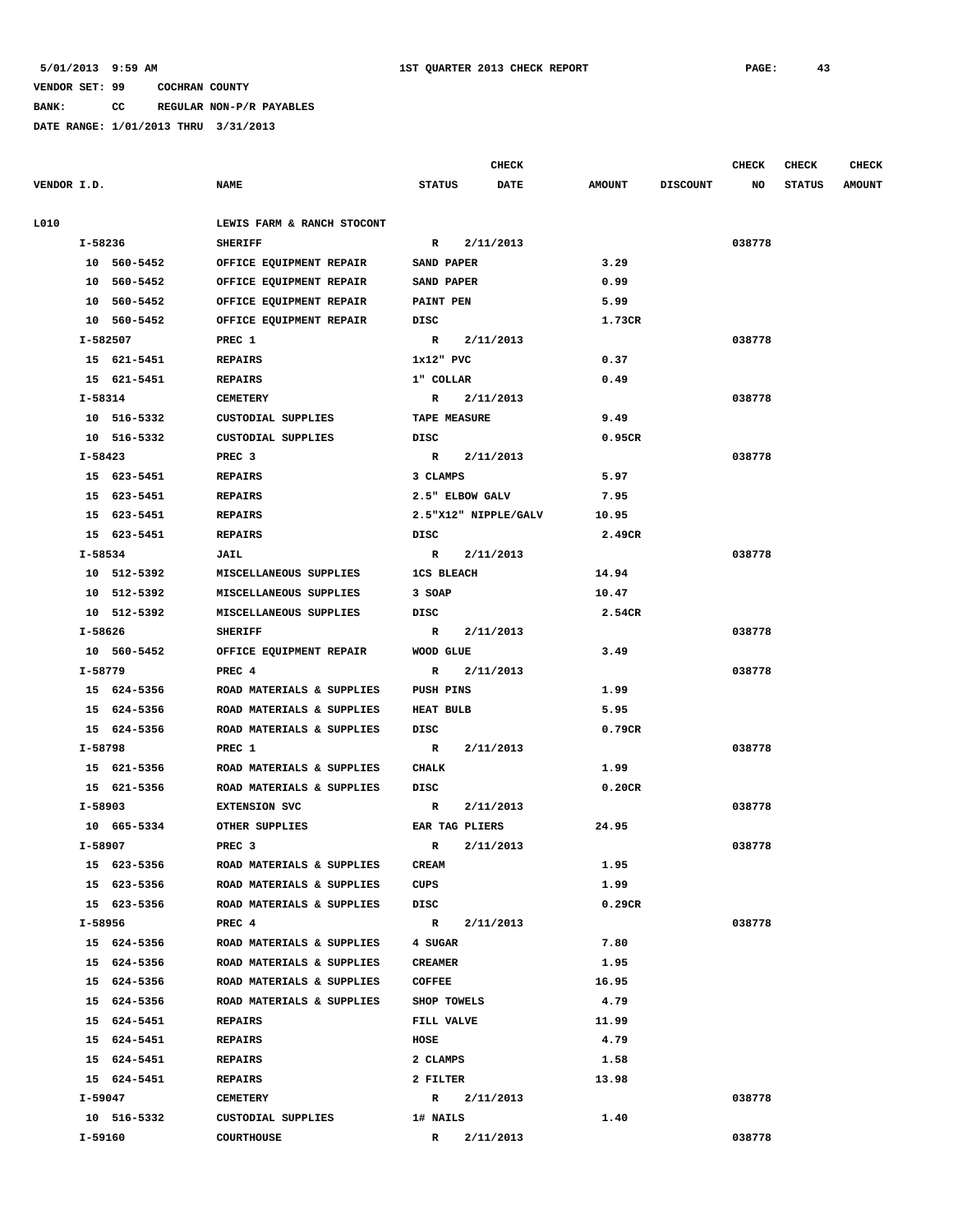**BANK: CC REGULAR NON-P/R PAYABLES**

|             |                   |                                | <b>CHECK</b>                 |               |                 | <b>CHECK</b> | <b>CHECK</b>  | <b>CHECK</b>  |
|-------------|-------------------|--------------------------------|------------------------------|---------------|-----------------|--------------|---------------|---------------|
| VENDOR I.D. |                   | <b>NAME</b>                    | <b>STATUS</b><br><b>DATE</b> | <b>AMOUNT</b> | <b>DISCOUNT</b> | NO           | <b>STATUS</b> | <b>AMOUNT</b> |
| L010        |                   | LEWIS FARM & RANCH STOCONT     |                              |               |                 |              |               |               |
|             | I-59160           | <b>COURTHOUSE</b>              | 2/11/2013<br>R               |               |                 | 038778       |               |               |
|             | 10 510-5332       | CUSTODIAL SUPPLIES             | 3 CARPET FRESH               | 6.87          |                 |              |               |               |
|             | 10 510-5332       | CUSTODIAL SUPPLIES             | SPOT SHOT CARPET CLN         | 4.49          |                 |              |               |               |
|             | 10 510-5332       | CUSTODIAL SUPPLIES             | <b>FABULOSO</b>              | 8.99          |                 |              |               |               |
|             | 10 510-5332       | CUSTODIAL SUPPLIES             | DISC                         | 2.04CR        |                 |              |               |               |
|             | I-59266           | PARK                           | $\mathbf{R}$<br>2/11/2013    |               |                 | 038778       |               |               |
|             | 10 660-5332       | CUSTODIAL SUPPLIES             | 5 SIGNS                      | 9.95          |                 |              |               |               |
|             | 10 660-5332       | CUSTODIAL SUPPLIES             | DISC                         | 1.00CR        |                 |              |               |               |
|             | I-59269           | PARK                           | R<br>2/11/2013               |               |                 | 038778       |               |               |
|             | 10 660-5332       | CUSTODIAL SUPPLIES             | <b>GORILLA TAPE</b>          | 8.99          |                 |              |               |               |
|             | 10 660-5332       | CUSTODIAL SUPPLIES             | DISC                         | 0.90CR        |                 |              |               |               |
|             | I-59540           | COURTHOUSE/DIST COURT          | $\mathbb{R}$<br>2/11/2013    |               |                 | 038778       |               |               |
|             | 10 510-5332       | <b>CUSTODIAL SUPPLIES</b>      | 6 BLEACH                     | 14.94         |                 |              |               |               |
|             | 10 435-5499       | <b>MISCELLANEOUS</b>           | $2 - 1/2$ CS COKES           | 23.75         |                 |              |               |               |
|             | 10 435-5499       | MISCELLANEOUS                  | <b>1CS WATER</b>             | 5.95          |                 |              |               |               |
|             | I-59621           | PREC 1                         | R<br>2/11/2013               |               |                 | 038778       |               |               |
|             | 15 621-5451       | <b>REPAIRS</b>                 | CAP                          | 13.95         |                 |              |               |               |
|             | 15 621-5451       | <b>REPAIRS</b>                 | QUICK CONN                   | 4.95          |                 |              |               |               |
|             | 15<br>621-5451    | <b>REPAIRS</b>                 | <b>VALVE</b>                 | 14.99         |                 |              |               |               |
|             | 621-5451<br>15    | <b>REPAIRS</b>                 | $2x8$ BLK                    | 5.58          |                 |              |               |               |
|             | 621-5451<br>15    | <b>REPAIRS</b>                 | $2"$ ELL                     | 7.95          |                 |              |               |               |
|             | 621-5451<br>15    | <b>REPAIRS</b>                 | 2" BARB                      | 2.95          |                 |              |               |               |
|             | 15 621-5451       | <b>REPAIRS</b>                 | 2 CLAMPS                     | 9.94          |                 |              |               |               |
|             | 15 621-5451       | <b>REPAIRS</b>                 | 2' HOSE                      | 8.50          |                 |              |               |               |
|             | 15 621-5451       | <b>REPAIRS</b>                 | FL BU                        | 0.99          |                 |              |               |               |
|             | 15 621-5451       | <b>REPAIRS</b>                 | TANK FITTING                 | 7.95          |                 |              |               |               |
|             | 15 621-5451       | <b>REPAIRS</b>                 | 6' HOSE                      | 8.40          |                 |              |               |               |
|             | 15<br>621–5451    | <b>REPAIRS</b>                 | TANK FITTING                 | 16.95         |                 |              |               |               |
|             | I-59628           | PREC 1                         | 2/11/2013<br>R               |               |                 | 038778       |               |               |
|             | 15 621-5356       | ROAD MATERIALS & SUPPLIES      | GRINDING STONE               | 8.99          |                 |              |               | 542.54        |
|             |                   |                                |                              |               |                 |              |               |               |
| L015        |                   | LUBBOCK COUNTY, TEXAS          |                              |               |                 |              |               |               |
|             | I-JAN 13 ADR FEES | DISTRICT COURT                 | 2/11/2013<br>R               |               |                 | 038781       |               |               |
|             | 19 435-5409       | A.D.R. CONTRACT                | DISTRICT COURT               | 30.00         |                 |              |               |               |
|             | 19 435-5409       | A.D.R. CONTRACT                | COUNTY COURT                 | 10.00         |                 |              |               | 40.00         |
| L018        |                   | LUBBOCK GRADER BLADE, INC      |                              |               |                 |              |               |               |
|             | I-46489           | PREC <sub>2</sub>              | 2/11/2013<br>R               |               |                 | 038782       |               |               |
|             | 15 622-5356       | ROAD MATERIALS & SUPPLIES      | 3 20x14" STKR; NON-PO        | 36.00         |                 |              |               | 36.00         |
|             |                   |                                |                              |               |                 |              |               |               |
| L189        |                   | HOCKLEY COUNTY PUBLISHING CO.I |                              |               |                 |              |               |               |
|             | I-01/31/13        | COMMISSIONERS COURT            | 2/11/2013<br>$\mathbf{R}$    |               |                 | 038783       |               |               |
|             | 15 610-5430       | LEGAL NOTICES                  | 4TH QTR '12 TREAS RE         | 207.90        |                 |              |               |               |
|             | I-1YR EXT SVC     | <b>EXTENSION SVC</b>           | 2/11/2013<br>R               |               |                 | 038783       |               |               |
|             | 10 665-5499       | MISCELLANEOUS                  | 1 YR SUBSCRIPTION 2/         | 40.00         |                 |              |               | 247.90        |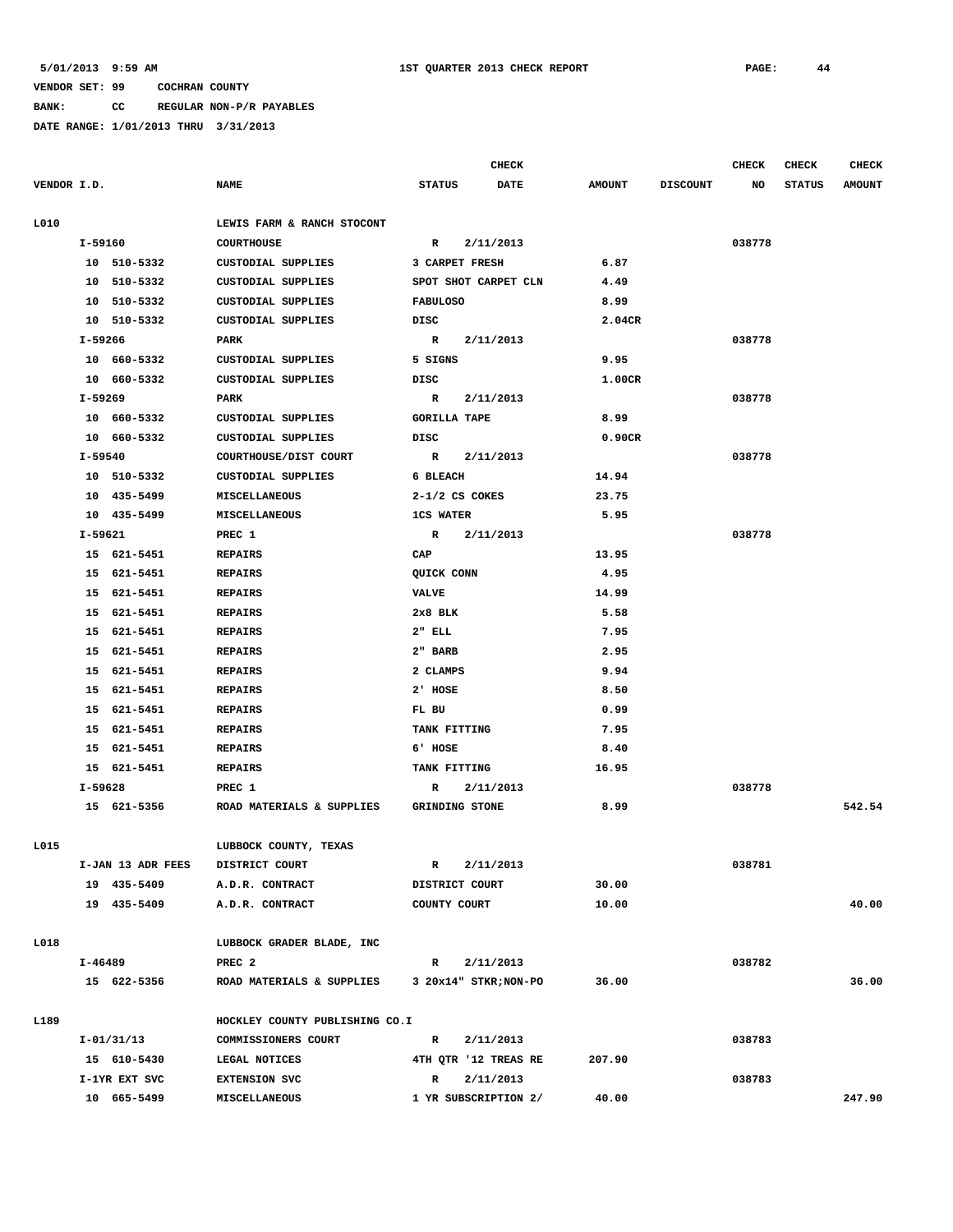**BANK: CC REGULAR NON-P/R PAYABLES**

|             |            |                      |                                                    |               | <b>CHECK</b>         |               |                 | <b>CHECK</b> | <b>CHECK</b>  | <b>CHECK</b>  |
|-------------|------------|----------------------|----------------------------------------------------|---------------|----------------------|---------------|-----------------|--------------|---------------|---------------|
| VENDOR I.D. |            |                      | <b>NAME</b>                                        | <b>STATUS</b> | <b>DATE</b>          | <b>AMOUNT</b> | <b>DISCOUNT</b> | NO           | <b>STATUS</b> | <b>AMOUNT</b> |
|             |            |                      |                                                    |               |                      |               |                 |              |               |               |
| L201        |            |                      | <b>MARIA LEYVA</b>                                 |               |                      |               |                 |              |               |               |
|             | I-DW#15223 |                      | <b>ACTIVITY BLDG</b>                               | R             | 2/11/2013            |               |                 | 038784       |               |               |
|             |            | 10 000-4370.101      | RENT-ACTIVITY BUILDING                             |               | REF DEP FOR 1/26/13  | 125.00        |                 |              |               | 125.00        |
|             |            |                      |                                                    |               |                      |               |                 |              |               |               |
| M031        |            |                      | MILLER PAPER & PACKAGING CO                        |               |                      |               |                 |              |               |               |
|             |            | I-S2391205.003       | <b>ACTIVITY BLDG</b>                               | $\mathbb{R}$  | 2/11/2013            |               |                 | 038785       |               |               |
|             |            | 10 662-5332          | CUSTODIAL SUPPLIES                                 |               | 2CS 19" RED SPRAY BU | 47.88         |                 |              |               |               |
|             |            | I-S2416290.001       | <b>ACTIVITY BLDG</b>                               | R             | 2/11/2013            |               |                 | 038785       |               |               |
|             |            | 10 662-5332          | CUSTODIAL SUPPLIES                                 |               | 1CS 3e 19" RED SPRAY | 35.83         |                 |              |               |               |
|             |            | 10 662-5332          | CUSTODIAL SUPPLIES                                 |               | 3CS CORELESS TISSUE  | 244.39        |                 |              |               |               |
|             |            | 10 662-5332          | CUSTODIAL SUPPLIES                                 |               | 2ea BLUE DISP CORELE | 33.75         |                 |              |               | 361.85        |
|             |            |                      |                                                    |               |                      |               |                 |              |               |               |
| M252        |            |                      | <b>JEFF MOLLOY</b>                                 |               |                      |               |                 |              |               |               |
|             |            | $I-FT$ WORTH $02/13$ | <b>EXTENSION SVC</b>                               | R             | 2/11/2013            |               |                 | 038786       |               |               |
|             |            | 10 665-5427          | CO AGENT-TRAVEL-OUT OF COUNTY 2 NITES/FT WORTH STK |               |                      | 234.00        |                 |              |               | 234.00        |
|             |            |                      |                                                    |               |                      |               |                 |              |               |               |
| 0013        |            |                      | OLD REPUBLIC SURETY COMPA                          |               |                      |               |                 |              |               |               |
|             |            | I-NOTARY/D MENDOZA   | TAX A/C                                            | $\mathbb{R}$  | 2/11/2013            |               |                 | 038787       |               |               |
|             |            | 10 499-5480          | BONDS & NOTARY FEES                                |               | NOTARY BOND/DIXIE ME | 50.00         |                 |              |               |               |
|             |            | I-NOTARY/T JACKSON   | TAX A/C                                            | R             | 2/11/2013            |               |                 | 038787       |               |               |
|             |            | 10 499-5480          | BONDS & NOTARY FEES                                |               | NOTARY BOND/TREVA JA | 50.00         |                 |              |               | 100.00        |
|             |            |                      |                                                    |               |                      |               |                 |              |               |               |
| R034        |            |                      | ROBERTSON HEATING & AIR, INC                       |               |                      |               |                 |              |               |               |
|             | I-37798    |                      | PARK/SHOWBARN                                      | R             | 2/11/2013            |               |                 | 038788       |               |               |
|             |            | 10 660-5451          | <b>REPAIR</b>                                      |               | INSTL 100K INFR HTR  | 900.00        |                 |              |               |               |
|             |            | 10 660-5451          | <b>REPAIR</b>                                      |               | INSTL 250K BTU S#A09 | 3,100.00      |                 |              |               |               |
|             |            | 10 660-5451          | <b>REPAIR</b>                                      | 004001        |                      |               |                 |              |               |               |
|             |            | 10 660-5451          | <b>REPAIR</b>                                      |               | INSTL 250K BTU S#K12 | 3,100.00      |                 |              |               |               |
|             |            | 10 660-5451          | <b>REPAIR</b>                                      | 000004        |                      |               |                 |              |               |               |
|             |            | 10 660-5451          | <b>REPAIR</b>                                      |               | 10YR WARR FRBX, 1YR  |               |                 |              |               | 7,100.00      |
|             |            |                      |                                                    |               |                      |               |                 |              |               |               |
| R099        |            |                      | CYNDIA LEA GUAJARDO dba                            |               |                      |               |                 |              |               |               |
|             | I-103904   |                      | PREC 4                                             | $\mathbf R$   | 2/11/2013            |               |                 | 038789       |               |               |
|             |            | 15 624-5454          | TIRES                                              |               | 235/75/17 FLAT RF    | 13.00         |                 |              |               |               |
|             | I-103950   |                      | PREC 4                                             | $\mathbb{R}$  | 2/11/2013            |               |                 | 038789       |               |               |
|             |            | 15 624-5454          | TIRES                                              |               | P235/75x16 FLAT RR   | 12.00         |                 |              |               |               |
|             | I-103985   |                      | <b>SHERIFF</b>                                     | R             | 2/11/2013            |               |                 | 038789       |               |               |
|             |            | 10 560-5454          | TIRES                                              |               | 4 P235/55R17 TIRE CH | 52.00         |                 |              |               |               |
|             |            | 10 560-5454          | TIRES                                              | 4TDF          |                      | 12.00         |                 |              |               |               |
|             |            | 10 560-5454          | TIRES                                              | 4 NORTRON BAL |                      | 32.00         |                 |              |               |               |
|             | I-104010   |                      | <b>SHERIFF</b>                                     | R             | 2/11/2013            |               |                 | 038789       |               |               |
|             |            | 10 560-5454          | TIRES                                              |               | 235/65/17 FLAT RPR;  | 13.00         |                 |              |               | 134.00        |
|             |            |                      |                                                    |               |                      |               |                 |              |               |               |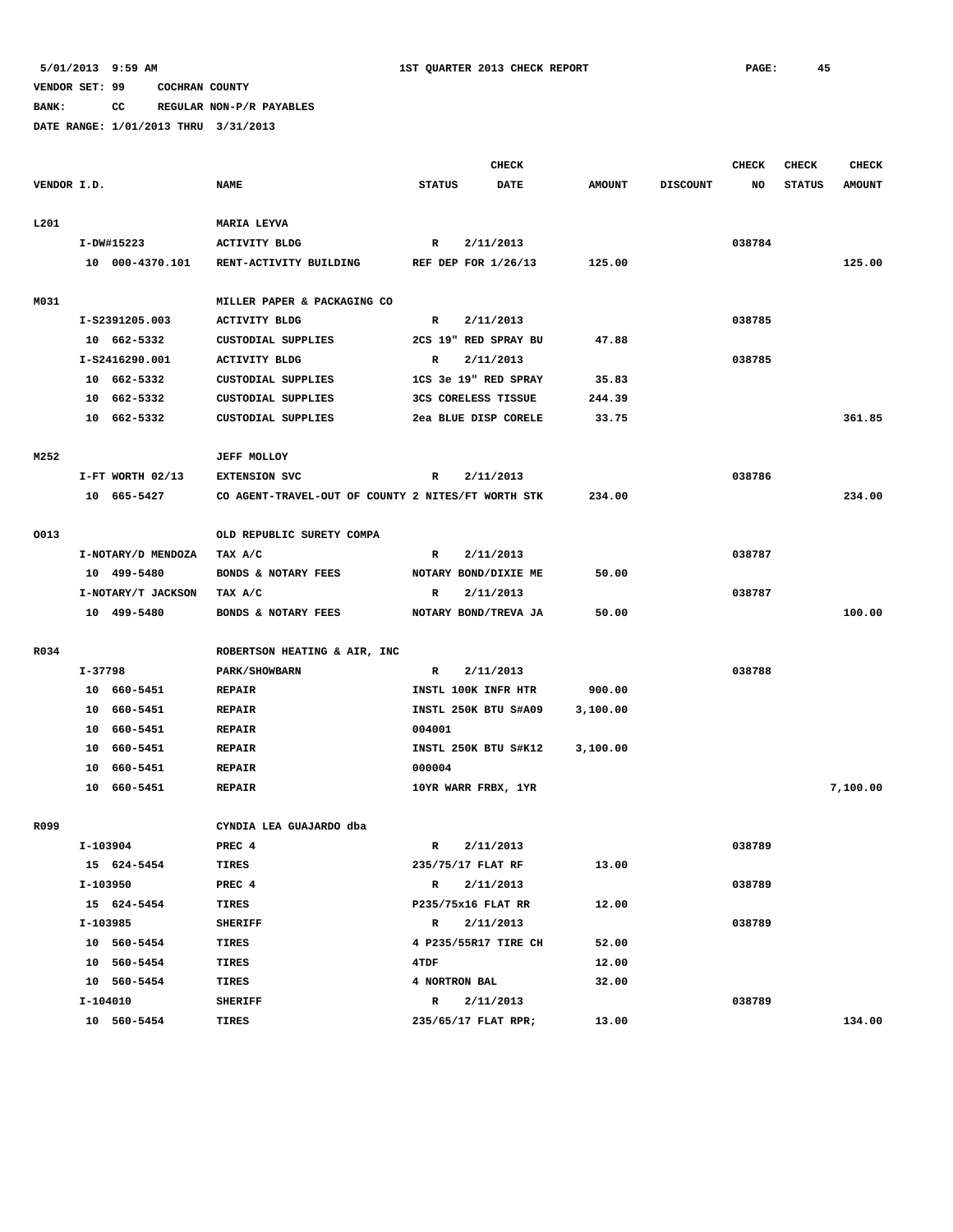# **BANK: CC REGULAR NON-P/R PAYABLES**

|             |    |                   |                           |                  | <b>CHECK</b>         |               |                 | CHECK  | CHECK         | <b>CHECK</b>  |
|-------------|----|-------------------|---------------------------|------------------|----------------------|---------------|-----------------|--------|---------------|---------------|
| VENDOR I.D. |    |                   | <b>NAME</b>               | <b>STATUS</b>    | DATE                 | <b>AMOUNT</b> | <b>DISCOUNT</b> | NO     | <b>STATUS</b> | <b>AMOUNT</b> |
| R205        |    |                   | RELIABLE OFFICE SUPPLIES  |                  |                      |               |                 |        |               |               |
|             |    | I-DH942800        | LIBRARY                   | R                | 2/11/2013            |               |                 | 038790 |               |               |
|             |    | 10 650-5310       | OFFICE SUPPLIES           | 2 CREAMER        |                      | 3.58          |                 |        |               |               |
|             | 10 | 650-5310          | OFFICE SUPPLIES           | 2 SUGAR          |                      | 3.78          |                 |        |               |               |
|             | 10 | 650-5310          | OFFICE SUPPLIES           | 2 FOLGERS        |                      | 17.98         |                 |        |               |               |
|             | 10 | 650-5310          | OFFICE SUPPLIES           |                  | PINK PEARL ERASER    | 15.29         |                 |        |               |               |
|             | 10 | 650-5310          | OFFICE SUPPLIES           |                  | 10 CAP ERASERS ASST/ | 9.90          |                 |        |               |               |
|             | 10 | 650-5310          | OFFICE SUPPLIES           |                  | 20 #2 YLW PENCILS/12 | 21.80         |                 |        |               |               |
|             | 10 | 650-5310          | OFFICE SUPPLIES           | 10 CRAYONS/24CT  |                      | 19.90         |                 |        |               |               |
|             | 10 | 650-5310          | OFFICE SUPPLIES           |                  | 3 SOLID CMPBK 100CT  | 5.07          |                 |        |               |               |
|             | 10 | 650-5310          | OFFICE SUPPLIES           |                  | 3 CMPBK ASST CLR 100 | 5.07          |                 |        |               |               |
|             | 10 | 650-5310          | OFFICE SUPPLIES           | SHIPPING         |                      | 1.48          |                 |        |               |               |
|             | 10 | 650-5310          | OFFICE SUPPLIES           | DISC             |                      | 20.00CR       |                 |        |               | 83.85         |
| S010        |    |                   | SILVERS COMPANY           |                  |                      |               |                 |        |               |               |
|             |    | I-CEMETERY 02/13  | <b>CEMETERY</b>           | R                | 2/11/2013            |               |                 | 038791 |               |               |
|             |    | 10 516-5330       | FUEL & OIL                | 25.02GL UNL      |                      | 80.04         |                 |        |               |               |
|             | 10 | 516-5330          | FUEL & OIL                |                  | CR FED TAX ON 25.02G | 4.60CR        |                 |        |               |               |
|             |    | I-CONSTABLE 02/13 | <b>CONSTABLE</b>          | R                | 2/11/2013            |               |                 | 038791 |               |               |
|             |    | 10 550-5330       | FUEL & OIL                |                  | 21.01GL PREM 1/2/13  | 69.31         |                 |        |               |               |
|             |    | 10 550-5330       | FUEL & OIL                |                  | 18.5GL PREM 1/25/13  | 62.88         |                 |        |               |               |
|             | 10 | 550-5330          | FUEL & OIL                |                  | CR FED TAX ON 39.51G | 7.27CR        |                 |        |               |               |
|             |    | I-EXT SVC 02/13   | <b>EXTENSION SVC</b>      | R                | 2/11/2013            |               |                 | 038791 |               |               |
|             |    | 10 665-5330       | FUEL AND OIL              | 149.1GL UNL/#695 |                      | 472.94        |                 |        |               |               |
|             | 10 | 665-5330          | FUEL AND OIL              |                  | CR FED TAX ON 149.1G | 27.43CR       |                 |        |               |               |
|             |    | I-JUV PROB 02/13  | <b>JUVENILE PROBATION</b> | R                | 2/11/2013            |               |                 | 038791 |               |               |
|             |    | 10 571-5330       | <b>FUEL</b>               | 81.4GL UNL       |                      | 258.59        |                 |        |               |               |
|             | 10 | 571-5330          | <b>FUEL</b>               |                  | CR FED TAX ON 81.4GL | 14.98CR       |                 |        |               |               |
|             |    | I-PREC 1 02/13    | PREC 1                    | R                | 2/11/2013            |               |                 | 038791 |               |               |
|             |    | 15 621-5330       | FUEL & OIL                |                  | 104GL HS DIESEL 1/24 | 345.28        |                 |        |               |               |
|             | 15 | 621-5330          | FUEL & OIL                |                  | 153GL HS DIESEL 1/21 | 507.96        |                 |        |               |               |
|             |    | 15 621-5330       | FUEL & OIL                |                  | 105.5GL HS DIESEL 1/ | 350.26        |                 |        |               |               |
|             |    | I-PREC 2 02/13    | PREC <sub>2</sub>         | R                | 2/11/2013            |               |                 | 038791 |               |               |
|             |    | 15 622-5330       | FUEL AND OIL              | 735GL HS DIESEL  |                      | 2,491.65      |                 |        |               |               |
|             |    | I-SHERIFF 02/13   | <b>SHERIFF</b>            | R                | 2/11/2013            |               |                 | 038791 |               |               |
|             | 10 | 560-5330          | FUEL AND OIL              | 93.05GL UNL/#125 |                      | 297.67        |                 |        |               |               |
|             | 10 | 560-5330          | <b>FUEL AND OIL</b>       | 41.99GL UNL/#137 |                      | 133.28        |                 |        |               |               |
|             | 10 | 560-5330          | FUEL AND OIL              | 52.11GL UNL/#134 |                      | 165.20        |                 |        |               |               |
|             | 10 | 560-5330          | FUEL AND OIL              | 31.53GL UNL/#121 |                      | 100.87        |                 |        |               |               |
|             | 10 | 560-5330          | <b>FUEL AND OIL</b>       |                  | 126.24GL UNL/#135    | 397.63        |                 |        |               |               |
|             | 10 | 560-5330          | FUEL AND OIL              |                  | 136.69GL UNL/#136    | 431.83        |                 |        |               |               |
|             | 10 | 560-5330          | FUEL AND OIL              | 48.51GL UNL/#122 |                      | 152.93        |                 |        |               |               |
|             | 10 | 560-5330          | <b>FUEL AND OIL</b>       | 50.03GL UNL/#133 |                      | 157.80        |                 |        |               |               |
|             | 10 | 560-5330          | <b>FUEL AND OIL</b>       |                  | CR FED TAX ON 580.15 | 106.75CR      |                 |        |               | 6,315.09      |
|             |    |                   |                           |                  |                      |               |                 |        |               |               |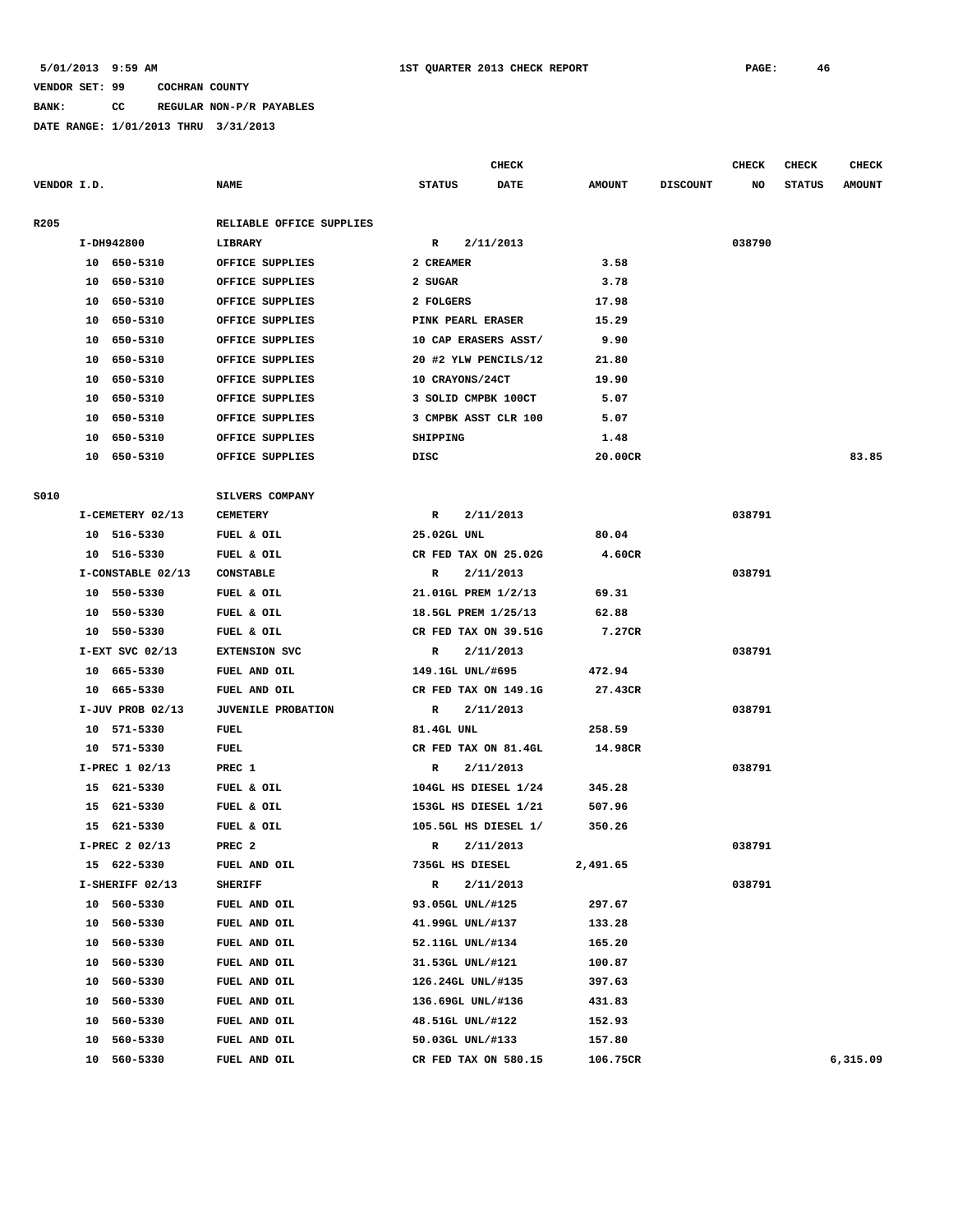**BANK: CC REGULAR NON-P/R PAYABLES**

|             |         |                             |                                                      |                       | <b>CHECK</b>         |               |                 | <b>CHECK</b> | <b>CHECK</b>  | <b>CHECK</b>  |
|-------------|---------|-----------------------------|------------------------------------------------------|-----------------------|----------------------|---------------|-----------------|--------------|---------------|---------------|
| VENDOR I.D. |         |                             | <b>NAME</b>                                          | <b>STATUS</b>         | <b>DATE</b>          | <b>AMOUNT</b> | <b>DISCOUNT</b> | NO           | <b>STATUS</b> | <b>AMOUNT</b> |
| S063        |         |                             | ANGEL RAMIREZ, dba                                   |                       |                      |               |                 |              |               |               |
|             | I-9699  |                             | PREC <sub>2</sub>                                    | $\mathbb{R}$          | 2/11/2013            |               |                 | 038792       |               |               |
|             |         | 15 622-5454                 | <b>TIRES</b>                                         | MT/DSMT ON LB TRAILE  |                      | 65.00         |                 |              |               | 65.00         |
| S071        |         |                             | SCRIPT OFFICE PRODUCTS, INC.                         |                       |                      |               |                 |              |               |               |
|             | I-41727 |                             | COUNTY COURT                                         | R                     | 2/11/2013            |               |                 | 038793       |               |               |
|             |         | 10 426-5310                 | OFFICE SUPPLIES                                      | <b>1BX STAPLES</b>    |                      | 3.95          |                 |              |               |               |
|             |         | 10 426-5310                 | OFFICE SUPPLIES                                      | 1BX BINDER CLIPS, SZ  |                      | 3.95          |                 |              |               |               |
|             |         | 10 426-5310                 | OFFICE SUPPLIES                                      | 1PK POST-IT FLAGS/AR  |                      | 5.53          |                 |              |               |               |
|             |         | 10 426-5310                 | OFFICE SUPPLIES                                      | 1EA 2-SIDE RMVBL TAP  |                      | 7.80          |                 |              |               |               |
|             |         | 10 426-5310                 | OFFICE SUPPLIES                                      | 1EA 2-SIDE TAPE, 1/2" |                      | 3.15          |                 |              |               |               |
|             | I-41736 |                             | TAX A/C                                              | R                     | 2/11/2013            |               |                 | 038793       |               |               |
|             |         | 10 499-5310                 | OFFICE SUPPLIES                                      | 2EA NOTARY RECORD BK  |                      | 31.40         |                 |              |               |               |
|             |         | 10 499-5310                 | OFFICE SUPPLIES                                      | SELF-INK STMP/FDO     |                      | 19.75         |                 |              |               |               |
|             | I-41800 |                             | TAX A/C                                              | R                     | 2/11/2013            |               |                 | 038793       |               |               |
|             |         | 10 499-5310                 | OFFICE SUPPLIES                                      | 2 CT COPY PAPER, LTR  |                      | 79.00         |                 |              |               |               |
|             |         | 10 499-5310                 | OFFICE SUPPLIES                                      | 2 CPU STANDS          |                      | 71.90         |                 |              |               |               |
|             |         | 10 499-5310                 | OFFICE SUPPLIES                                      |                       | 2 DESK ORGANIZER, BK | 75.90         |                 |              |               |               |
|             | I-41802 |                             | <b>AUDITOR</b>                                       | R                     | 2/11/2013            |               |                 | 038793       |               |               |
|             |         | 10 495-5310                 | OFFICE SUPPLIES                                      | 6 PKS POST-IT FLAGS,  |                      | 41.70         |                 |              |               | 344.03        |
| S165        |         |                             | <b>SCOGGIN-DICKEY</b>                                |                       |                      |               |                 |              |               |               |
|             |         | I-1357197                   | PREC 1                                               | R                     | 2/11/2013            |               |                 | 038794       |               |               |
|             |         | 15 621-5451                 | <b>REPAIRS</b>                                       | TAILGATE MOLDING      |                      | 71.38         |                 |              |               | 71.38         |
| <b>S242</b> |         |                             | SAM'S CLUB                                           |                       |                      |               |                 |              |               |               |
|             |         | I-NIKON/13 EXPR 2/6 SHERIFF |                                                      | $\mathbf R$           | 2/11/2013            |               |                 | 038795       |               |               |
|             |         | 10 560-5334                 | OTHER SUPPLIES                                       | NIKON D3100 CMRA BND  |                      | 629.00        |                 |              |               |               |
|             |         | 10 560-5334                 | OTHER SUPPLIES                                       | 2 AF NIKKOR 50MM LEN  |                      | 259.76        |                 |              |               |               |
|             |         | 10 560-5334                 | OTHER SUPPLIES                                       | SHIPPING              |                      | 0.84          |                 |              |               | 889.60        |
| S281        |         |                             | <b>STAPLES</b>                                       |                       |                      |               |                 |              |               |               |
|             |         | I-9237020068                | SHERIFF/JAIL                                         | R                     | 2/11/2013            |               |                 | 038796       |               |               |
|             |         | 10 560-5310                 | OFFICE SUPPLIES                                      | 2 AVERY ANTIMICROB B  |                      | 42.98         |                 |              |               |               |
|             |         | 10 512-5310                 | OFFICE SUPPLIES                                      | AVERY ANTIMICROB BIN  |                      | 21.49         |                 |              |               |               |
|             |         | 10 560-5310                 | OFFICE SUPPLIES                                      | 1/2 STAPLES           |                      | 2.89          |                 |              |               |               |
|             |         | 10 512-5310                 | OFFICE SUPPLIES                                      | 1/2 STAPLES           |                      | 2.90          |                 |              |               |               |
|             |         | 10 560-5310                 | OFFICE SUPPLIES                                      | WHT ENV               |                      | 9.29          |                 |              |               |               |
|             |         | 10 512-5310                 | OFFICE SUPPLIES                                      | WHT ENV               |                      | 9.29          |                 |              |               | 88.84         |
| S294        |         |                             | SHIRLEY SEARS                                        |                       |                      |               |                 |              |               |               |
|             |         | I-JAN 13 TRAVEL             | <b>EXTENSION SVC</b>                                 | R                     | 2/11/2013            |               |                 | 038797       |               |               |
|             |         | 10 665-5428                 | FCS AGENT-TRAVEL-OUT OF COUNTYGRO STR PROG, LTFD, 1/ |                       |                      | 41.24         |                 |              |               |               |
|             |         | 10 665-5428                 | FCS AGENT-TRAVEL-OUT OF COUNTYTO/FR LBK, OFC DEPOT,  |                       |                      | 71.19         |                 |              |               |               |
|             |         | 10 665-5428                 | FCS AGENT-TRAVEL-OUT OF COUNTYLVND; DRNKS-STK SHO, 1 |                       |                      | 18.08         |                 |              |               |               |
|             |         | 10 665-5428                 | FCS AGENT-TRAVEL-OUT OF COUNTYLBK, STK SHO SUPPLIES  |                       |                      | 71.19         |                 |              |               | 201.70        |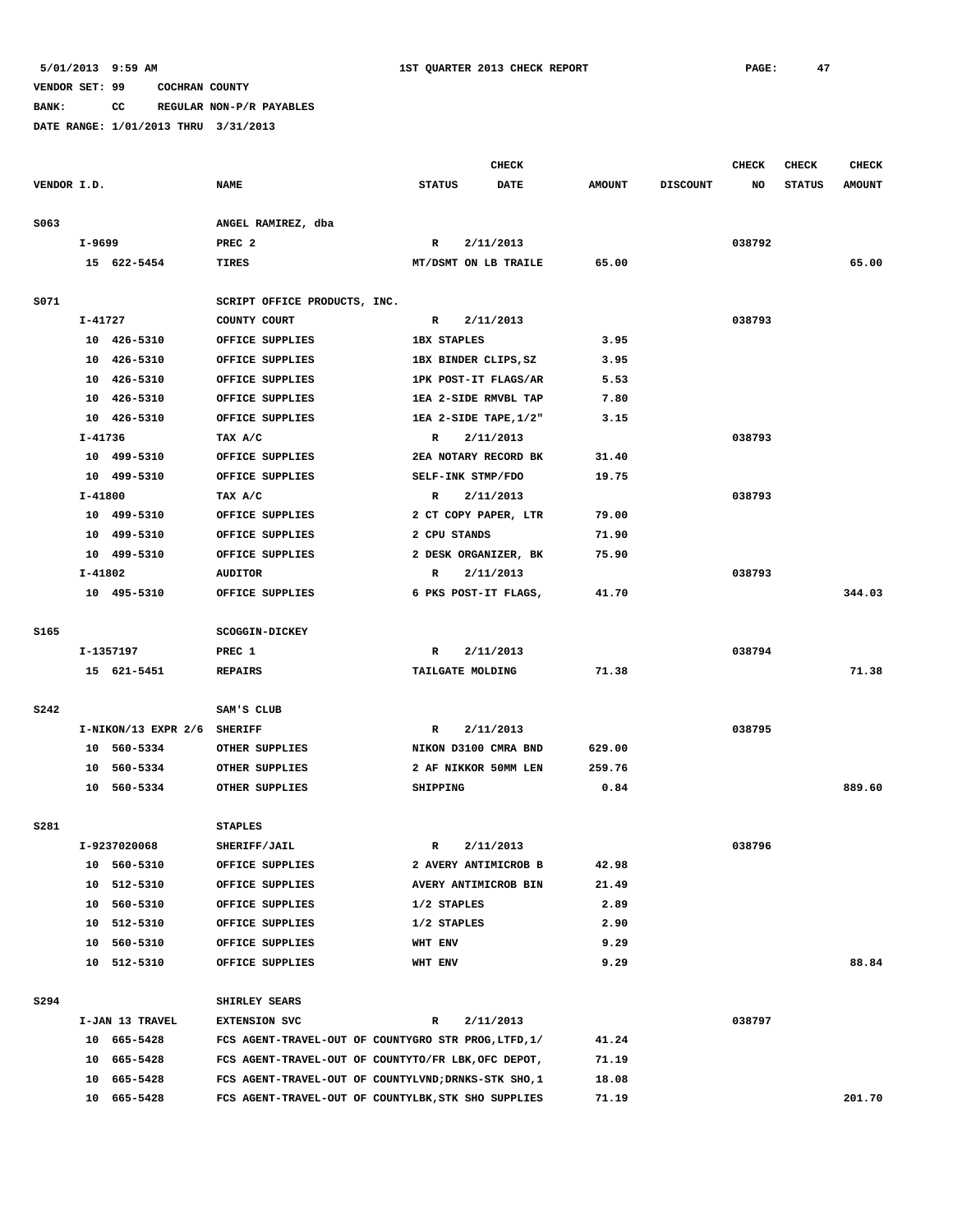# **BANK: CC REGULAR NON-P/R PAYABLES**

|             |            |                     |                                              |                  | <b>CHECK</b>           |               |                 | <b>CHECK</b> | <b>CHECK</b>  | <b>CHECK</b>  |
|-------------|------------|---------------------|----------------------------------------------|------------------|------------------------|---------------|-----------------|--------------|---------------|---------------|
| VENDOR I.D. |            |                     | <b>NAME</b>                                  | <b>STATUS</b>    | <b>DATE</b>            | <b>AMOUNT</b> | <b>DISCOUNT</b> | NO           | <b>STATUS</b> | <b>AMOUNT</b> |
| S325        |            |                     | DONNA SCHMIDT                                |                  |                        |               |                 |              |               |               |
|             |            | $I-JP$ CONF 01/13   | <b>JUSTICE OF PEACE</b>                      | R                | 2/11/2013              |               |                 | 038798       |               |               |
|             |            | 10 455-5427         | CONTINUING EDUCATION                         |                  | 3 NITES, OMNI, SAN ANT | 148.50        |                 |              |               |               |
|             |            | 10 455-5427         | CONTINUING EDUCATION                         | LODGING TAX      |                        | 24.90         |                 |              |               |               |
|             | 10         | 455-5427            | CONTINUING EDUCATION                         |                  | 890MI TO/FR SAN ANTO   | 502.85        |                 |              |               |               |
|             |            |                     |                                              | <b>MEALS</b>     |                        |               |                 |              |               | 747.13        |
|             |            | 10 455-5427         | CONTINUING EDUCATION                         |                  |                        | 70.88         |                 |              |               |               |
| S398        |            |                     | SECRETARY OF STATE                           |                  |                        |               |                 |              |               |               |
|             |            | I-NOTARY BOND/DIXIE | TAX A/C                                      | R                | 2/11/2013              |               |                 | 038799       |               |               |
|             |            | 10 499-5480         | BONDS & NOTARY FEES                          |                  | FILING FEE/DIXIE MEN   | 21.00         |                 |              |               |               |
|             |            | I-NOTARY BOND/TREVA | TAX A/C                                      | R                | 2/11/2013              |               |                 | 038799       |               |               |
|             |            | 10 499-5480         | BONDS & NOTARY FEES                          |                  | FILING FEE/TREVA JAC   | 21.00         |                 |              |               | 42.00         |
|             |            |                     |                                              |                  |                        |               |                 |              |               |               |
| T009        |            |                     | TEXAS ASSOCIATION OF COUNTIES                |                  |                        |               |                 |              |               |               |
|             |            | I-'13 TREAS CONF    | <b>TREASURER</b>                             | R                | 2/11/2013              |               |                 | 038800       |               |               |
|             |            | 10 497-5427         | CONTINUING EDUCATION                         |                  | CONT ED SEMINAR 5/14   | 180.00        |                 |              |               | 180.00        |
|             |            |                     |                                              |                  |                        |               |                 |              |               |               |
| T081        |            |                     | TAC RISK MANAGEMENT POOL                     |                  |                        |               |                 |              |               |               |
|             |            | I-126670-AUTO '13   | NON-DEPT'L/AUTO LIABILITY                    | R                | 2/11/2013              |               |                 | 038801       |               |               |
|             |            | 10 409-5497         | LIABILITY INSURANCE                          |                  | AUTO LIABILITY CVG 2   | 5,928.00      |                 |              |               |               |
|             |            | I-126670-CRIME '13  | NON-DEPT'L/CRIME COVERAGE                    | R                | 2/11/2013              |               |                 | 038801       |               |               |
|             |            | 10 409-5482         | PROPERTY INSURANCE                           |                  | CRIME COVERAGE 2013    | 1,752.00      |                 |              |               |               |
|             |            |                     | I-126670-GEN LIAB 13 NON-DEPT'L/GENERAL LIAB | R                | 2/11/2013              |               |                 | 038801       |               |               |
|             |            | 10 409-5497         | LIABILITY INSURANCE                          |                  | GENERAL LIABILITY CV   |               |                 |              |               |               |
|             |            |                     |                                              |                  |                        | 2,874.00      |                 |              |               | 10,554.00     |
| T087        |            |                     | TEXAS DEPARTMENT OF HEALTH                   |                  |                        |               |                 |              |               |               |
|             | I-17861    |                     | CLERK                                        | R                | 2/11/2013              |               |                 | 038802       |               |               |
|             |            | 10 403-5310         | OFFICE SUPPLIES                              |                  | 5 REMOTE BIRTH ACCES   | 9.15          |                 |              |               | 9.15          |
|             |            |                     |                                              |                  |                        |               |                 |              |               |               |
| T148        |            |                     | TASCOSA OFFICE MACHINES INC                  |                  |                        |               |                 |              |               |               |
|             | $I-9C4248$ |                     | <b>SHERIFF</b>                               | R                | 2/11/2013              |               |                 | 038803       |               |               |
|             |            | 10 560-5411         | MAINTENANCE CONTRACTS                        |                  | COPIER MAINTENANCE 1   | 75.90         |                 |              |               |               |
|             | I-9C5057   |                     | <b>CLERK</b>                                 | $\mathbb R$      | 2/11/2013              |               |                 | 038803       |               |               |
|             |            | 10 403-5411         | MAINTENANCE CONTRACTS                        |                  | COPIER MAINTENANCE 1   | 38.87         |                 |              |               | 114.77        |
|             |            |                     |                                              |                  |                        |               |                 |              |               |               |
| V039        |            |                     | HIGINIO VASQUEZ JR. dba                      |                  |                        |               |                 |              |               |               |
|             |            | I-03100010813       | JAIL                                         | $\mathbb{R}$     | 2/11/2013              |               |                 | 038804       |               |               |
|             |            | 10 512-5333         | <b>FOOD-PRISONERS</b>                        | <b>APPLES</b>    |                        | 3.19          |                 |              |               |               |
|             |            | 10 512-5333         | <b>FOOD-PRISONERS</b>                        | 10 NAVEL ORANGES |                        | 2.50          |                 |              |               |               |
|             |            | I-17100011413       | JAIL                                         | $\mathbb{R}$     | 2/11/2013              |               |                 | 038804       |               |               |
|             |            | 10 512-5333         | <b>FOOD-PRISONERS</b>                        |                  | 2 SF ORANGE JUICE      | 6.78          |                 |              |               |               |
|             |            | 10 512-5333         | <b>FOOD-PRISONERS</b>                        |                  | 2 OLD HOME WHEAT BRD   | 3.78          |                 |              |               |               |
|             |            | I-34100012013       | JAIL                                         | R                | 2/11/2013              |               |                 | 038804       |               |               |
|             |            | 10 512-5333         | FOOD-PRISONERS                               | GAL MILK/2       |                        | 8.58          |                 |              |               |               |
|             |            | I-53103010513       | JAIL                                         | $\mathbb{R}$     | 2/11/2013              |               |                 | 038804       |               |               |
|             |            | 10 512-5333         | FOOD-PRISONERS                               |                  | 6 OLD HOME WHEAT BRD   | 11.34         |                 |              |               |               |
|             |            |                     |                                              |                  |                        |               |                 |              |               |               |
|             |            | 10 512-5333         | <b>FOOD-PRISONERS</b>                        | LETTUCE CELLO    |                        | 1.09          |                 |              |               |               |
|             |            | 10 512-5333         | FOOD-PRISONERS                               | GAL MILK/2       |                        | 8.58          |                 |              |               |               |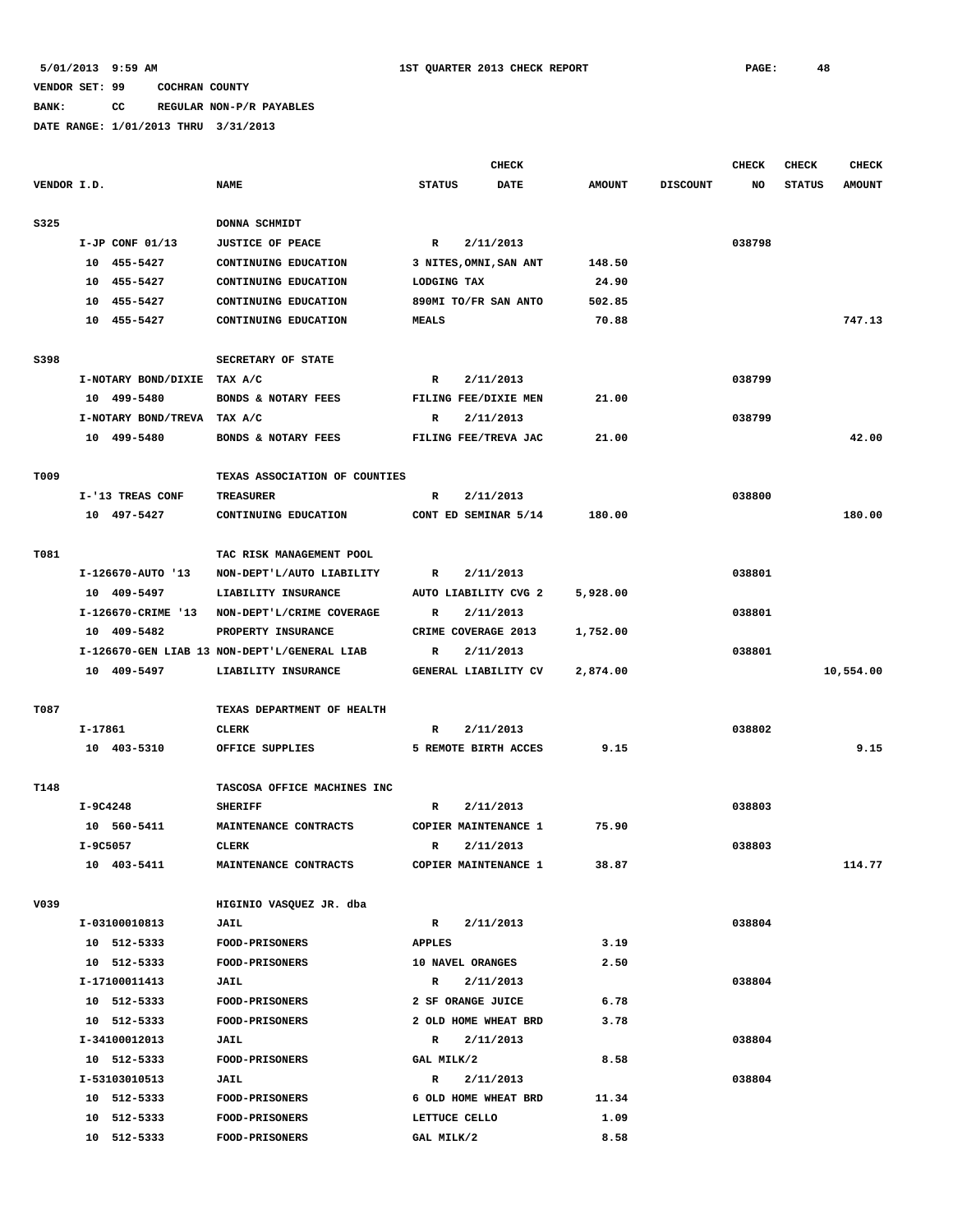**BANK: CC REGULAR NON-P/R PAYABLES**

|             |                            |                                                | CHECK                        |               |                 | <b>CHECK</b> | <b>CHECK</b>  | <b>CHECK</b>  |
|-------------|----------------------------|------------------------------------------------|------------------------------|---------------|-----------------|--------------|---------------|---------------|
| VENDOR I.D. |                            | <b>NAME</b>                                    | <b>STATUS</b><br><b>DATE</b> | <b>AMOUNT</b> | <b>DISCOUNT</b> | NO           | <b>STATUS</b> | <b>AMOUNT</b> |
| V039        |                            | HIGINIO VASQUEZ JR. dbCONT                     |                              |               |                 |              |               |               |
|             | I-53103010513              | <b>JAIL</b>                                    | 2/11/2013<br>R               |               |                 | 038804       |               |               |
|             | 10 512-5333                | <b>FOOD-PRISONERS</b>                          | J DEAN SAU EGG CHS M         | 6.49          |                 |              |               |               |
|             | 10 512-5333                | FOOD-PRISONERS                                 | SF CHOPPED HAM/3             | 8.07          |                 |              |               |               |
|             | 512-5333<br>10             | <b>FOOD-PRISONERS</b>                          | KR VELVEETA IWS/2            | 9.98          |                 |              |               |               |
|             | 512-5333<br>10             | FOOD-PRISONERS                                 | J DEAN BRK BOWLS PAN         | 9.87          |                 |              |               |               |
|             | 512-5333<br>10             | FOOD-PRISONERS                                 | J DEAN BRK BOWL SAUS         | 6.58          |                 |              |               |               |
|             | 10<br>512-5333             | <b>FOOD-PRISONERS</b>                          | J DEAN BRKFST BOWLS/         | 23.03         |                 |              |               |               |
|             | 512-5333<br>10             | <b>FOOD-PRISONERS</b>                          | J DEAN BRK BOWL SAUS         | 3.29          |                 |              |               |               |
|             | 512-5333<br>10             | <b>FOOD-PRISONERS</b>                          | J DEAN SAUS EGG CH B         | 6.49          |                 |              |               |               |
|             | 512-5333<br>10             | <b>FOOD-PRISONERS</b>                          | J DEAN BRKFST BOWLS          | 3.29          |                 |              |               |               |
|             | 512-5333<br>10             | <b>FOOD-PRISONERS</b>                          | J DEAN BRK BOWLS PAN         | 6.58          |                 |              |               |               |
|             | 10 512-5333                | <b>FOOD-PRISONERS</b>                          | AJ SCR EGG/SAUS/HBRW         | 13.14         |                 |              |               |               |
|             | I-80100011913              | <b>JAIL</b>                                    | 2/11/2013<br>R               |               |                 | 038804       |               |               |
|             | 10 512-5333                | <b>FOOD-PRISONERS</b>                          | 2 OLD HOME WHITE BRD         | 3.58          |                 |              |               |               |
|             | 10<br>512-5333             | <b>FOOD-PRISONERS</b>                          | SF SUGAR                     | 7.09          |                 |              |               |               |
|             | 10<br>512-5333             | <b>FOOD-PRISONERS</b>                          | RED DEL APPLES               | 4.65          |                 |              |               |               |
|             | I-89100012813              | <b>JAIL</b>                                    | 2/11/2013<br>R               |               |                 | 038804       |               |               |
|             | 10 512-5333                | FOOD-PRISONERS                                 | BIMBO SFT WHITE/2            | 4.38          |                 |              |               |               |
|             | 512-5333<br>10             | <b>FOOD-PRISONERS</b>                          | BIMBO WHEAT/2                | 4.38          |                 |              |               | 166.73        |
|             |                            |                                                |                              |               |                 |              |               |               |
| V043        |                            | ALICE VIERNES                                  |                              |               |                 |              |               |               |
|             | I-DW#15300                 | PREC 3 BARN RENT                               | 2/11/2013<br>R               |               |                 | 038805       |               |               |
|             | 15 000-4380.200            | OTHER [MISCELLANEOUS]                          | REF DEP FOR USE ON 2         | 75.00         |                 |              |               | 75.00         |
| W012        |                            | WESTERN ABSTRACT COMPANY                       |                              |               |                 |              |               |               |
|             | I-2012 TAKE-OFFS           | TAX ASSESSOR/COLLECTOR                         | 2/11/2013<br>R               |               |                 | 038806       |               |               |
|             | 10 499-5408                | TAX ROLL                                       | 2012 TAKE-OFFS               | 520.00        |                 |              |               | 520.00        |
|             |                            |                                                |                              |               |                 |              |               |               |
| W052        |                            | DANNY WISELEY                                  |                              |               |                 |              |               |               |
|             | $I$ -FRAMES $2/7/14$       | <b>AUDITOR</b>                                 | 2/11/2013<br>R               |               |                 | 038807       |               |               |
|             | 10 495-5310                | OFFICE SUPPLIES                                | 2 CERT FRAMES/GOLD A         | 25.58         |                 |              |               | 25.58         |
|             |                            |                                                |                              |               |                 |              |               |               |
| <b>W055</b> |                            | WINDSTREAM COMMUNICATIONS SW                   |                              |               |                 |              |               |               |
|             | I-266-5302 02/13           | <b>JUSTICE OF PEACE</b>                        | R<br>2/11/2013               |               |                 | 038808       |               |               |
|             | 10 455-5420                | <b>TELECOMMUNICATIONS</b>                      | BASIC LOCAL SVC              | 46.96         |                 |              |               |               |
|             | 10 455-5420                | TELECOMMUNICATIONS                             | LONG DISTANCE SVC            | 1.26          |                 |              |               |               |
|             | $I-266-861$ 02/13          | <b>ATTORNEY</b>                                | R<br>2/11/2013               |               |                 | 038808       |               |               |
|             | 10 475-5420                | <b>TELECOMMUNICATIONS</b>                      | BASIC LOCAL SVC/2 LI         | 106.64        |                 |              |               |               |
|             | 10 475-5420                | TELECOMMUNICATIONS                             | HI-SPEED INTERNET            | 59.99         |                 |              |               |               |
|             | 10 475-5420                | <b>TELECOMMUNICATIONS</b>                      | LONG DISTANCE SVC            | 0.12          |                 |              |               | 214.97        |
|             |                            |                                                |                              |               |                 |              |               |               |
| W062        |                            | WAL-MART COMMUNITY                             |                              |               |                 |              |               |               |
|             | I-22796 01/22/13           | <b>JAIL</b>                                    | R<br>2/11/2013               |               |                 | 038809       |               |               |
|             | 10 512-5333                | <b>FOOD-PRISONERS</b>                          | 33 FROZEN MEALS @ \$2        | 66.00         |                 |              |               |               |
|             | 10 512-5333                | <b>FOOD-PRISONERS</b>                          | GV BEC CRSNT/3               | 11.94         |                 |              |               |               |
|             | 10 512-5333<br>10 512-5333 | <b>FOOD-PRISONERS</b><br><b>FOOD-PRISONERS</b> | GV BEC CRSNT<br>JIMMY DEAN/2 | 3.98<br>17.34 |                 |              |               |               |
|             | I-30906 013013             | <b>JAIL</b>                                    | 2/11/2013<br>$\mathbb{R}$    |               |                 | 038809       |               |               |
|             |                            |                                                |                              |               |                 |              |               |               |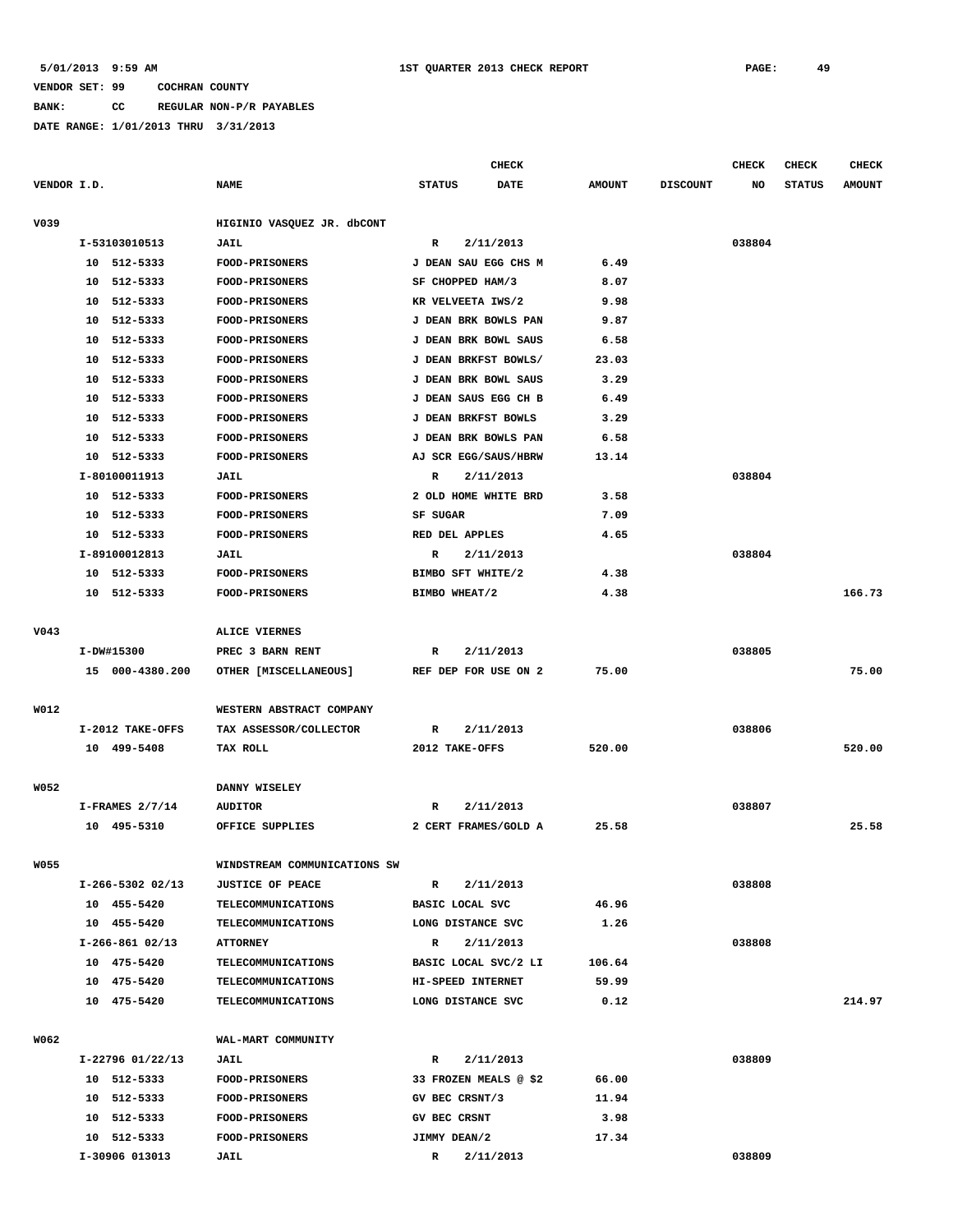**BANK: CC REGULAR NON-P/R PAYABLES**

|                |                                   |                       | CHECK       |               |                 | <b>CHECK</b> | <b>CHECK</b>  | <b>CHECK</b>  |
|----------------|-----------------------------------|-----------------------|-------------|---------------|-----------------|--------------|---------------|---------------|
| VENDOR I.D.    | <b>NAME</b>                       | <b>STATUS</b>         | <b>DATE</b> | <b>AMOUNT</b> | <b>DISCOUNT</b> | NO           | <b>STATUS</b> | <b>AMOUNT</b> |
| W062           | WAL-MART COMMUNITY<br><b>CONT</b> |                       |             |               |                 |              |               |               |
| I-30906 013013 | <b>JAIL</b>                       | R                     | 2/11/2013   |               |                 | 038809       |               |               |
| 10 512-5392    | MISCELLANEOUS SUPPLIES            | BIZ PWD               |             | 5.97          |                 |              |               |               |
| 512-5333<br>10 | <b>FOOD-PRISONERS</b>             | VIT D MILK/2          |             | 7.94          |                 |              |               |               |
| 512-5333<br>10 | <b>FOOD-PRISONERS</b>             | <b>GREEN APPLES</b>   |             | 3.67          |                 |              |               |               |
| 512-5333<br>10 | <b>FOOD-PRISONERS</b>             | 13 BAN PATTY ML @\$1  |             | 13.00         |                 |              |               |               |
| 512-5333<br>10 | FOOD-PRISONERS                    | <b>GREEN APPLES</b>   |             | 3.67          |                 |              |               |               |
| 512-5333<br>10 | <b>FOOD-PRISONERS</b>             | 19 BAN SPAG @\$1      |             | 19.00         |                 |              |               |               |
| 512-5333<br>10 | FOOD-PRISONERS                    | PKG SALAD             |             | 2.25          |                 |              |               |               |
| 512-5333<br>10 | FOOD-PRISONERS                    | LETTUCE CELLO         |             | 1.64          |                 |              |               |               |
| 512-5333<br>10 | <b>FOOD-PRISONERS</b>             | 8 ORANGES             |             | 7.76          |                 |              |               |               |
| 512-5333<br>10 | FOOD-PRISONERS                    | 12 BQT MEATLOAF @\$1  |             | 12.00         |                 |              |               |               |
| 512-5333<br>10 | FOOD-PRISONERS                    | 6 MC FISH FILLET @ \$ |             | 15.00         |                 |              |               |               |
| 512-5333<br>10 | <b>FOOD-PRISONERS</b>             | 5 CKN ALFREDO @ \$2.5 |             | 12.50         |                 |              |               |               |
| 512-5333<br>10 | <b>FOOD-PRISONERS</b>             | 4 MC HERB CHKN @ \$2. |             | 10.00         |                 |              |               |               |
| 512-5333<br>10 | <b>FOOD-PRISONERS</b>             | 10 BQ SPAG CKN @ \$1  |             | 10.00         |                 |              |               |               |
| 512-5333<br>10 | FOOD-PRISONERS                    | HERB CHKN             |             | 2.50          |                 |              |               |               |
| 512-5333<br>10 | FOOD-PRISONERS                    | 2 MC RST TRKY         |             | 5.00          |                 |              |               |               |
| 512-5333<br>10 | FOOD-PRISONERS                    | 2 MC HERB CHKN        |             | 5.00          |                 |              |               |               |
| 512-5333<br>10 | <b>FOOD-PRISONERS</b>             | 6 MC CKN BRST         |             | 15.00         |                 |              |               |               |
| 512-5333<br>10 | FOOD-PRISONERS                    | 2 MC RST TRKY         |             | 5.00          |                 |              |               |               |
| 512-5333<br>10 | FOOD-PRISONERS                    | MC CD CK SHR          |             | 2.50          |                 |              |               |               |
| 512-5333<br>10 | FOOD-PRISONERS                    | MC RST TRKY           |             | 2.50          |                 |              |               |               |
| 512-5333<br>10 | FOOD-PRISONERS                    | 6 BQT FRD CKN         |             | 6.00          |                 |              |               |               |
| 512-5333<br>10 | <b>FOOD-PRISONERS</b>             | 4 BQ SPAG CKN         |             | 4.00          |                 |              |               |               |
| 10<br>512-5333 | <b>FOOD-PRISONERS</b>             | 6 BQT FRD CKN         |             | 6.00          |                 |              |               |               |
| 512-5333<br>10 | FOOD-PRISONERS                    | 24 FROZEN MEALS @ \$2 |             | 60.00         |                 |              |               |               |
| 512-5333<br>10 | <b>FOOD-PRISONERS</b>             | FRIED CHKN            |             | 2.98          |                 |              |               |               |
| 10<br>512-5333 | <b>FOOD-PRISONERS</b>             | HM CLS CH ST          |             | 2.47          |                 |              |               |               |
| 512-5333<br>10 | <b>FOOD-PRISONERS</b>             | CHIN DINNER           |             | 2.47          |                 |              |               |               |
| 512-5333<br>10 | <b>FOOD-PRISONERS</b>             | 10 FROZEN DINNERS @   |             | 24.70         |                 |              |               |               |
| 512-5333<br>10 | <b>FOOD-PRISONERS</b>             | 2 FRIED CHKN @ \$2.98 |             | 5.96          |                 |              |               |               |
| 10<br>512-5333 | <b>FOOD-PRISONERS</b>             | 30 FROZEN DINNERS @   |             | 74.10         |                 |              |               |               |
| 10 512-5333    | <b>FOOD-PRISONERS</b>             | 3 FRIED CHKN @ \$2.98 |             | 8.94          |                 |              |               |               |
| 10 512-5333    | <b>FOOD-PRISONERS</b>             | 39 FROZEN MEALS @ \$2 |             | 84.24         |                 |              |               | 543.02        |
| <b>W070</b>    | R D WALLACE OIL CO INC            |                       |             |               |                 |              |               |               |
| I-1400 02/13   | PREC 4                            | $\mathbf{R}$          | 2/11/2013   |               |                 | 038810       |               |               |
| 15 624-5330    | FUEL AND OIL                      | 45GL UNL              |             | 133.48        |                 |              |               |               |
| $I-3440$ 02/13 | PREC 1                            | $\mathbf{R}$          | 2/11/2013   |               |                 | 038810       |               |               |
| 15 621-5330    | FUEL & OIL                        | 65GL DYED DIESEL      |             | 219.05        |                 |              |               |               |
| 15 621-5330    | FUEL & OIL                        | 55.7GL UNL            |             | 165.14        |                 |              |               |               |
| $I-3540$ 02/13 | PREC <sub>3</sub>                 | $\mathbb{R}$          | 2/11/2013   |               |                 | 038810       |               |               |
| 15 623-5330    | FUEL AND OIL                      | 85GL UNL              |             | 247.78        |                 |              |               |               |
| 15 623-5330    | FUEL AND OIL                      | 265.5GL DYED DIESEL   |             | 908.01        |                 |              |               |               |
| 15 623-5330    | FUEL AND OIL                      | 1 80-OZ PWR SVC       |             | 11.86         |                 |              |               |               |
| 15 623-5330    | FUEL AND OIL                      | 1 32-OZ PWR SVC       |             | 5.95          |                 |              |               |               |
| 15 623-5330    | FUEL AND OIL                      | 24.7GL UNL            |             | 72.00         |                 |              |               |               |
| $I-3600$ 02/13 | PARK                              | $\mathbb{R}$          | 2/11/2013   |               |                 | 038810       |               |               |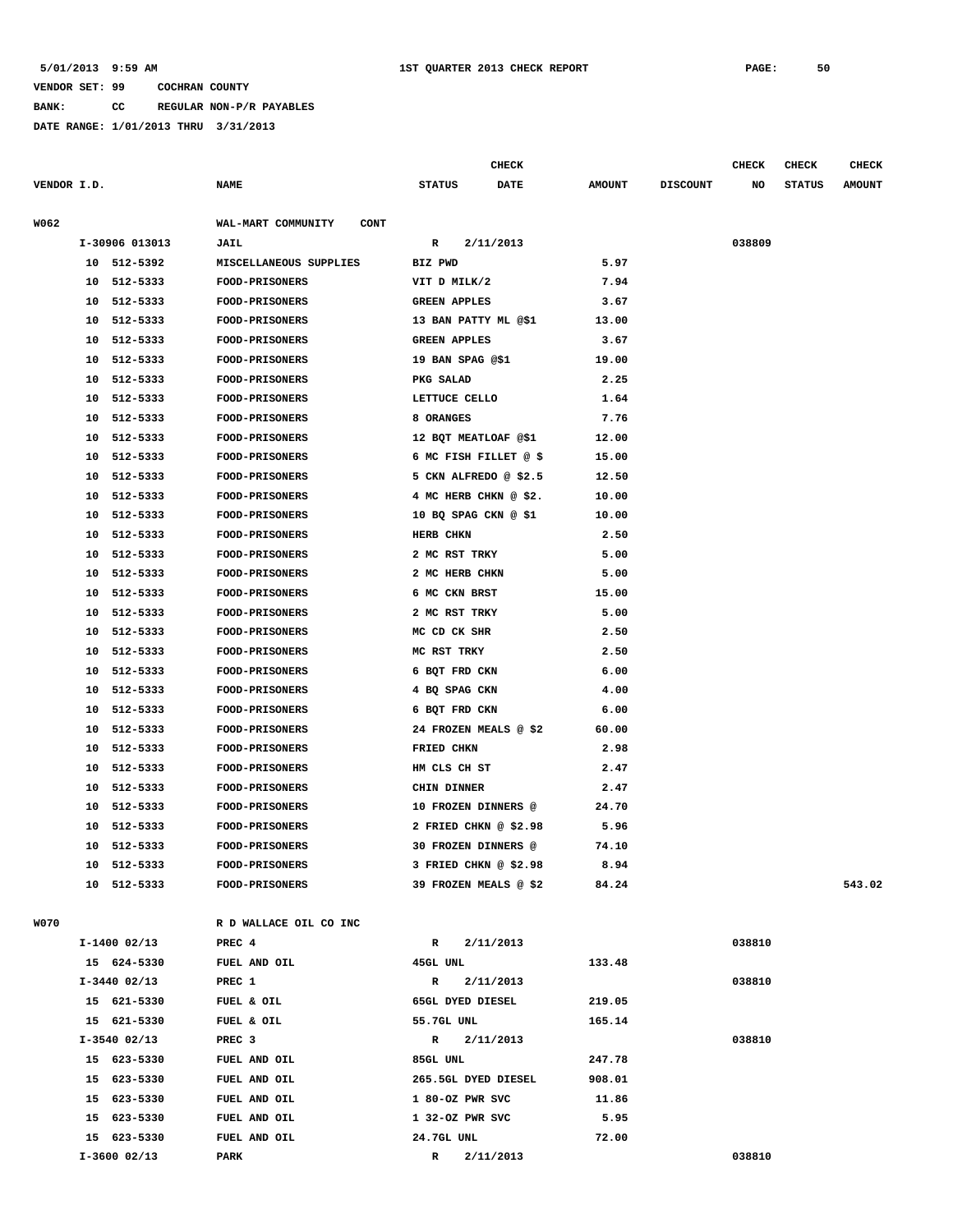# **BANK: CC REGULAR NON-P/R PAYABLES**

|             |          |                     |                                |                       | <b>CHECK</b>          |               |                 | <b>CHECK</b> | <b>CHECK</b>  | <b>CHECK</b>  |
|-------------|----------|---------------------|--------------------------------|-----------------------|-----------------------|---------------|-----------------|--------------|---------------|---------------|
| VENDOR I.D. |          |                     | <b>NAME</b>                    | <b>STATUS</b>         | <b>DATE</b>           | <b>AMOUNT</b> | <b>DISCOUNT</b> | NO           | <b>STATUS</b> | <b>AMOUNT</b> |
| <b>W070</b> |          |                     | R D WALLACE OIL CO INCCONT     |                       |                       |               |                 |              |               |               |
|             |          | $I-3600$ 02/13      | PARK                           | R                     | 2/11/2013             |               |                 | 038810       |               |               |
|             |          | 10 660-5330         | FUEL AND OIL                   | 23.4GL UNL 1/21       |                       | 70.55         |                 |              |               |               |
|             |          | $I-3700$ 02/13      | <b>SHERIFF</b>                 | R                     | 2/11/2013             |               |                 | 038810       |               |               |
|             | 10       | 560-5330            | FUEL AND OIL                   | 35.6GL UNL/#111       |                       | 105.52        |                 |              |               |               |
|             | 10       | 560-5330            | FUEL AND OIL                   | 30GL UNL/#125         |                       | 87.46         |                 |              |               |               |
|             | 10       | 560-5330            | FUEL AND OIL                   | 65GL UNL/#133         |                       | 193.28        |                 |              |               |               |
|             |          | 10 560-5330         | FUEL AND OIL                   | 53GL UNL/#137         |                       | 155.55        |                 |              |               | 2,375.63      |
| W092        |          |                     | WTG FUELS, INC                 |                       |                       |               |                 |              |               |               |
|             |          | I-15006-03496 FEB13 | <b>SHERIFF</b>                 | R                     | 2/11/2013             |               |                 | 038811       |               |               |
|             |          | 10 560-5330         | FUEL AND OIL                   | 12GL UNL/#133         |                       | 36.91         |                 |              |               |               |
|             |          | 10 560-5330         | FUEL AND OIL                   | 66.02GL UNL/#137      |                       | 201.30        |                 |              |               |               |
|             | 10       | 560-5330            | FUEL AND OIL                   | 31.03GL UNL/#134      |                       | 95.45         |                 |              |               |               |
|             | 10       | 560-5330            | FUEL AND OIL                   | 18GL UNL/#121         |                       | 55.91         |                 |              |               |               |
|             | 10       | 560-5330            | FUEL AND OIL                   | 29GL UNL+/#135        |                       | 92.91         |                 |              |               |               |
|             | 10       | 560-5330            | FUEL AND OIL                   | 49.08GL UNL/#135      |                       | 151.33        |                 |              |               |               |
|             | 10       | 560-5330            | FUEL AND OIL                   | 42.59GL UNL/#122      |                       | 118.74        |                 |              |               | 752.55        |
|             |          |                     |                                |                       |                       |               |                 |              |               |               |
| W115        |          |                     | RAYMOND D WEBER, SHERIFF       |                       |                       |               |                 |              |               |               |
|             | I-012913 |                     | <b>SHERIFF</b>                 | R                     | 2/11/2013             |               |                 | 038812       |               |               |
|             |          | 10 512-5392         | MISCELLANEOUS SUPPLIES         | SOAP/FAMILY DOLLAR    |                       | 10.50         |                 |              |               | 10.50         |
| <b>W115</b> |          |                     | RAYMOND D WEBER, SHERIFF       |                       |                       |               |                 |              |               |               |
|             | I-020813 |                     | <b>SHERIFF</b>                 | R                     | 2/11/2013             |               |                 | 038813       |               |               |
|             |          | 10 560-5427         | CONTINUING EDUCATION           | MEALS/SCHOOL--PAULA,  |                       | 32.99         |                 |              |               |               |
|             |          | 10 560-5499         | MISCELLANEOUS                  | MEALS/TRANSPORT S ME  |                       | 19.35         |                 |              |               | 52.34         |
|             |          |                     |                                |                       |                       |               |                 |              |               |               |
| W125        |          |                     | WESTERN BUILDING SPECIALT      |                       |                       |               |                 |              |               |               |
|             |          | $I - 13 - 104035$   | PREC 1                         | R                     | 2/11/2013             |               |                 | 038814       |               |               |
|             |          | 15 621-5451         | <b>REPAIRS</b>                 | 3 DR LKSET 3856 RH U  |                       | 1,193.75      |                 |              |               | 1,193.75      |
| W193        |          |                     | WESTWARD AUTOMOTIVE REPAIR LLC |                       |                       |               |                 |              |               |               |
|             | I-2660   |                     | <b>SHERIFF</b>                 | R                     | 2/11/2013             |               |                 | 038815       |               |               |
|             |          | 10 560-5451         | MACHINERY-NON-OFFICE REPAIR    |                       | CHG OIL; FILL REAR DE | 24.00         |                 |              |               |               |
|             | 10       | 560-5451            | MACHINERY-NON-OFFICE REPAIR    | CHG OIL/CK FLUIDS;#1  |                       | 12.00         |                 |              |               |               |
|             | 10       | 560-5451            | MACHINERY-NON-OFFICE REPAIR    | CHG OIL/CK FLUIDS;#1  |                       | 12.00         |                 |              |               |               |
|             | 10       | 560-5451            | MACHINERY-NON-OFFICE REPAIR    | CHG OIL/CK FLUIDS;#1  |                       | 12.00         |                 |              |               |               |
|             | 10       | 560-5451            | MACHINERY-NON-OFFICE REPAIR    | CHG OIL/CK FLUIDS;#1  |                       | 12.00         |                 |              |               |               |
|             | 10       | 560-5451            | MACHINERY-NON-OFFICE REPAIR    | CHG OIL/CK FLUIDS;#1  |                       | 12.00         |                 |              |               |               |
|             | 10       | 560-5451            | MACHINERY-NON-OFFICE REPAIR    | CHG OIL/CK FLUIDS;#1  |                       | 12.00         |                 |              |               |               |
|             | 10       | 560-5451            | MACHINERY-NON-OFFICE REPAIR    | CHG OIL/CK FLUIDS;#1  |                       | 12.00         |                 |              |               |               |
|             | 10       | 560-5451            | MACHINERY-NON-OFFICE REPAIR    | RPL FAN ASSY/#125     |                       | 60.00         |                 |              |               |               |
|             | 10       | 560-5451            | MACHINERY-NON-OFFICE REPAIR    | COOL/FAN ASSY/#125    |                       | 362.29        |                 |              |               |               |
|             | 10       | 560-5451            | MACHINERY-NON-OFFICE REPAIR    | CHG OIL/CK FLUIDS;#1  |                       | 12.00         |                 |              |               |               |
|             |          | 10 560-5451         | MACHINERY-NON-OFFICE REPAIR    | UNIV COOLANT          |                       | 16.90         |                 |              |               |               |
|             | I-2673   |                     | <b>CONSTABLE</b>               | R                     | 2/11/2013             |               |                 | 038815       |               |               |
|             |          | 10 550-5451         | <b>REPAIR</b>                  | RMV INTK, RPR TMP WRS |                       | 300.00        |                 |              |               |               |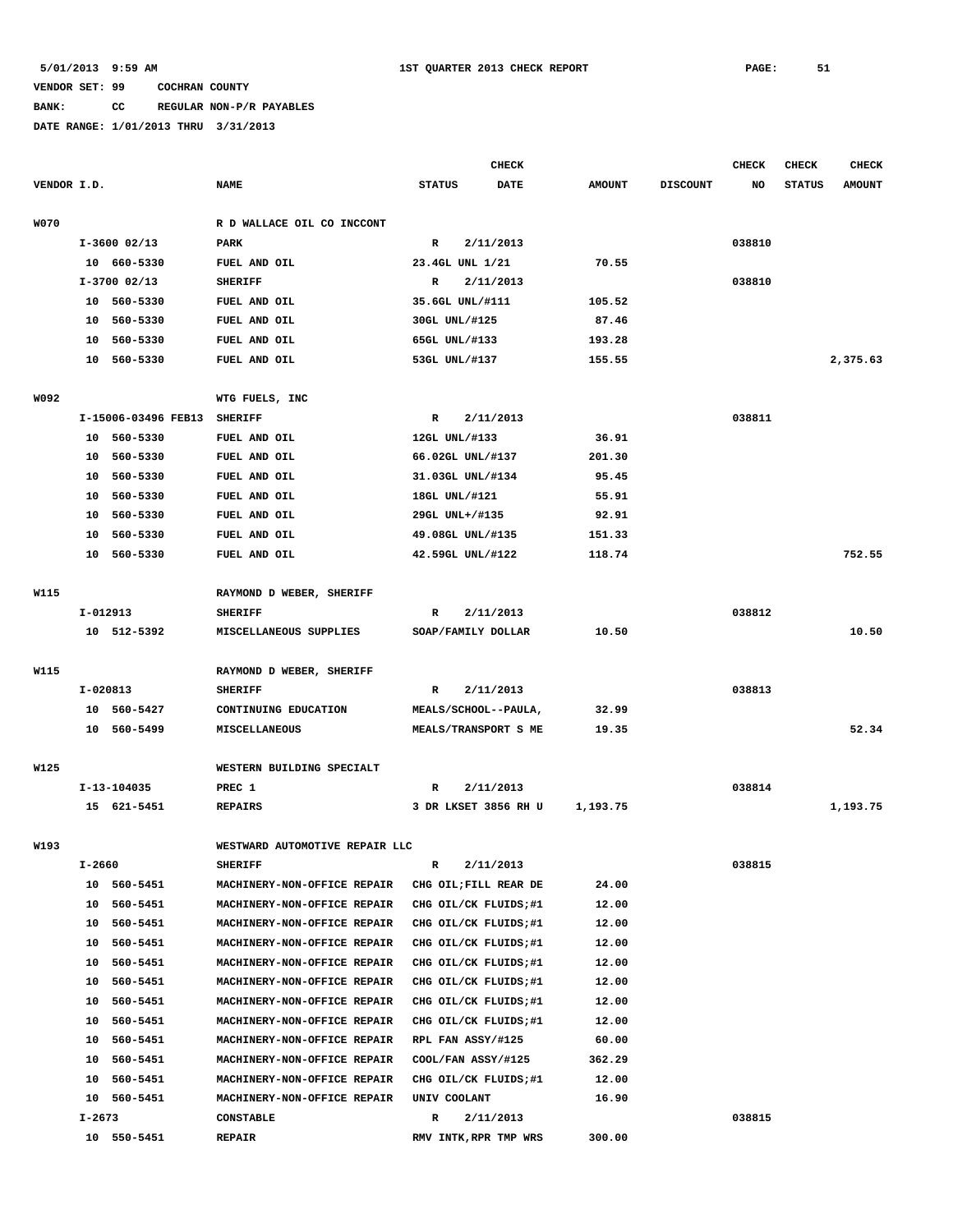# **BANK: CC REGULAR NON-P/R PAYABLES**

|             |            |                              |                              |                       | CHECK       |               |                 | <b>CHECK</b> | <b>CHECK</b>  | <b>CHECK</b>  |
|-------------|------------|------------------------------|------------------------------|-----------------------|-------------|---------------|-----------------|--------------|---------------|---------------|
| VENDOR I.D. |            |                              | <b>NAME</b>                  | <b>STATUS</b>         | <b>DATE</b> | <b>AMOUNT</b> | <b>DISCOUNT</b> | NO           | <b>STATUS</b> | <b>AMOUNT</b> |
| W193        |            |                              | WESTWARD AUTOMOTIVE RECONT   |                       |             |               |                 |              |               |               |
|             | I-2673     |                              | <b>CONSTABLE</b>             | $\mathbf{R}$          | 2/11/2013   |               |                 | 038815       |               |               |
|             |            | 10 550-5451                  | <b>REPAIR</b>                | SCAN PCIN CODES; MISF |             | 30.00         |                 |              |               |               |
|             |            | 10 550-5451                  | <b>REPAIR</b>                | INTAKE GASKETS/RODEN  |             | 128.90        |                 |              |               |               |
|             |            | 10 550-5451                  | <b>REPAIR</b>                | TEMP SNDR             |             | 45.26         |                 |              |               |               |
|             | 10         | 550-5451                     | <b>REPAIR</b>                | <b>1GL ANTIFREEZE</b> |             | 16.50         |                 |              |               |               |
|             | 10         | 550-5451                     | <b>REPAIR</b>                | <b>CLEANER</b>        |             | 5.99          |                 |              |               |               |
|             | $I - 2676$ |                              | <b>SHERIFF</b>               | R                     | 2/11/2013   |               |                 | 038815       |               |               |
|             |            | 10 560-5451                  | MACHINERY-NON-OFFICE REPAIR  | RPL FR BRKS/09 CVP    |             | 60.00         |                 |              |               |               |
|             | 10         | 560-5451                     | MACHINERY-NON-OFFICE REPAIR  | TURN ROTORS           |             | 14.50         |                 |              |               |               |
|             | 10         | 560-5451                     | MACHINERY-NON-OFFICE REPAIR  | RPL RR BRAKES         |             | 60.00         |                 |              |               |               |
|             | 10         | 560-5451                     | MACHINERY-NON-OFFICE REPAIR  | TURN ROTORS           |             | 14.50         |                 |              |               |               |
|             | 10         | 560-5451                     | MACHINERY-NON-OFFICE REPAIR  | PERFORMANCE BRAKE SE  |             | 101.93        |                 |              |               |               |
|             |            | 10 560-5451                  | MACHINERY-NON-OFFICE REPAIR  | <b>REAR BRAKES</b>    |             | 96.14         |                 |              |               | 1,432.91      |
|             |            |                              |                              |                       |             |               |                 |              |               |               |
| W213        |            |                              | WAGNER SUPPLY COMPANY        |                       |             |               |                 |              |               |               |
|             |            | I-M52875-00                  | <b>COURTHOUSE</b>            | $\mathbb{R}$          | 2/11/2013   |               |                 | 038816       |               |               |
|             |            | 10 510-5451                  | <b>REPAIR</b>                | SWITCH GEN-505170/BU  |             | 31.86         |                 |              |               |               |
|             |            | 10 510-5451                  | <b>REPAIR</b>                | MISC CHG              |             | 3.50          |                 |              |               | 35.36         |
| X001        |            |                              | XCEL ENERGY                  |                       |             |               |                 |              |               |               |
|             |            | I-54-9851992-1 FEB13 WELFARE |                              | $\mathbb{R}$          | 2/11/2013   |               |                 | 038817       |               |               |
|             |            | 10 640-5440                  | UTILITIES                    | WILLIE DANCER         |             | 58.34         |                 |              |               | 58.34         |
|             |            |                              |                              |                       |             |               |                 |              |               |               |
| A133        |            |                              | ALLIED COMPLIANCE SERVICE    | $\mathbb{R}$          |             |               |                 |              |               |               |
|             | I-25925    |                              | COMMISSIONERS COURT          |                       | 2/27/2013   |               |                 | 038849       |               |               |
|             |            | 15 610-5499                  | MISCELLANEOUS                | 1 DOT RANDOM TEST/AG  |             |               |                 |              |               |               |
|             |            | 15 610-5499                  | MISCELLANEOUS                | ON SITE FEE           |             | 55.00         |                 |              |               | 55.00         |
| A165        |            |                              | AFFILIATED COMPUTER SERVICES |                       |             |               |                 |              |               |               |
|             |            | I-879288 06/12               | COUNTY/DIST CLERK            | R                     | 2/27/2013   |               |                 | 038850       |               |               |
|             |            | 10 403-5416                  | FILMING & INDEXING           | ORR IMAGING (427) JU  |             | 91.00         |                 |              |               |               |
|             |            | 10 403-5416                  | FILMING & INDEXING           | <b>FREIGHT</b>        |             | 10.00         |                 |              |               |               |
|             | I-879292   |                              | COUNTY/DIST CLERK            | R                     | 2/27/2013   |               |                 | 038850       |               |               |
|             |            | 10 403-5416                  | FILMING & INDEXING           | ORR IMAGING (362) JU  |             | 91.00         |                 |              |               |               |
|             |            | 10 403-5416                  | FILMING & INDEXING           | <b>FREIGHT</b>        |             | 10.00         |                 |              |               |               |
|             |            | I-879296                     | COUNTY/DIST CLERK            | R                     | 2/27/2013   |               |                 | 038850       |               |               |
|             |            | 10 403-5416                  | FILMING & INDEXING           | ORR IMAGING (334) AU  |             | 91.00         |                 |              |               |               |
|             |            | 10 403-5416                  | FILMING & INDEXING           | FREIGHT               |             | 10.00         |                 |              |               |               |
|             |            | I-879299                     | COUNTY/DIST CLERK            | $\mathbf{R}$          | 2/27/2013   |               |                 | 038850       |               |               |
|             |            | 10 403-5416                  | FILMING & INDEXING           | ORR IMAGING (385) SE  |             | 91.00         |                 |              |               |               |
|             |            | 10 403-5416                  | FILMING & INDEXING           | FREIGHT               |             | 10.00         |                 |              |               |               |
|             | I-879301   |                              | COUNTY/DIST CLERK            | $\mathbf{R}$          | 2/27/2013   |               |                 | 038850       |               |               |
|             |            | 10 403-5416                  | FILMING & INDEXING           | ORR IMAGING (307) DE  |             | 91.00         |                 |              |               |               |
|             |            | 10 403-5416                  | FILMING & INDEXING           | <b>FREIGHT</b>        |             | 10.00         |                 |              |               |               |
|             |            | I-879302                     | COUNTY/DIST CLERK            | $\mathbf{R}$          | 2/27/2013   |               |                 | 038850       |               |               |
|             |            | 10 403-5416                  | FILMING & INDEXING           | ORR IMAGING (357) OC  |             | 91.00         |                 |              |               |               |
|             |            | 10 403-5416                  | FILMING & INDEXING           | <b>FREIGHT</b>        |             | 10.00         |                 |              |               | 606.00        |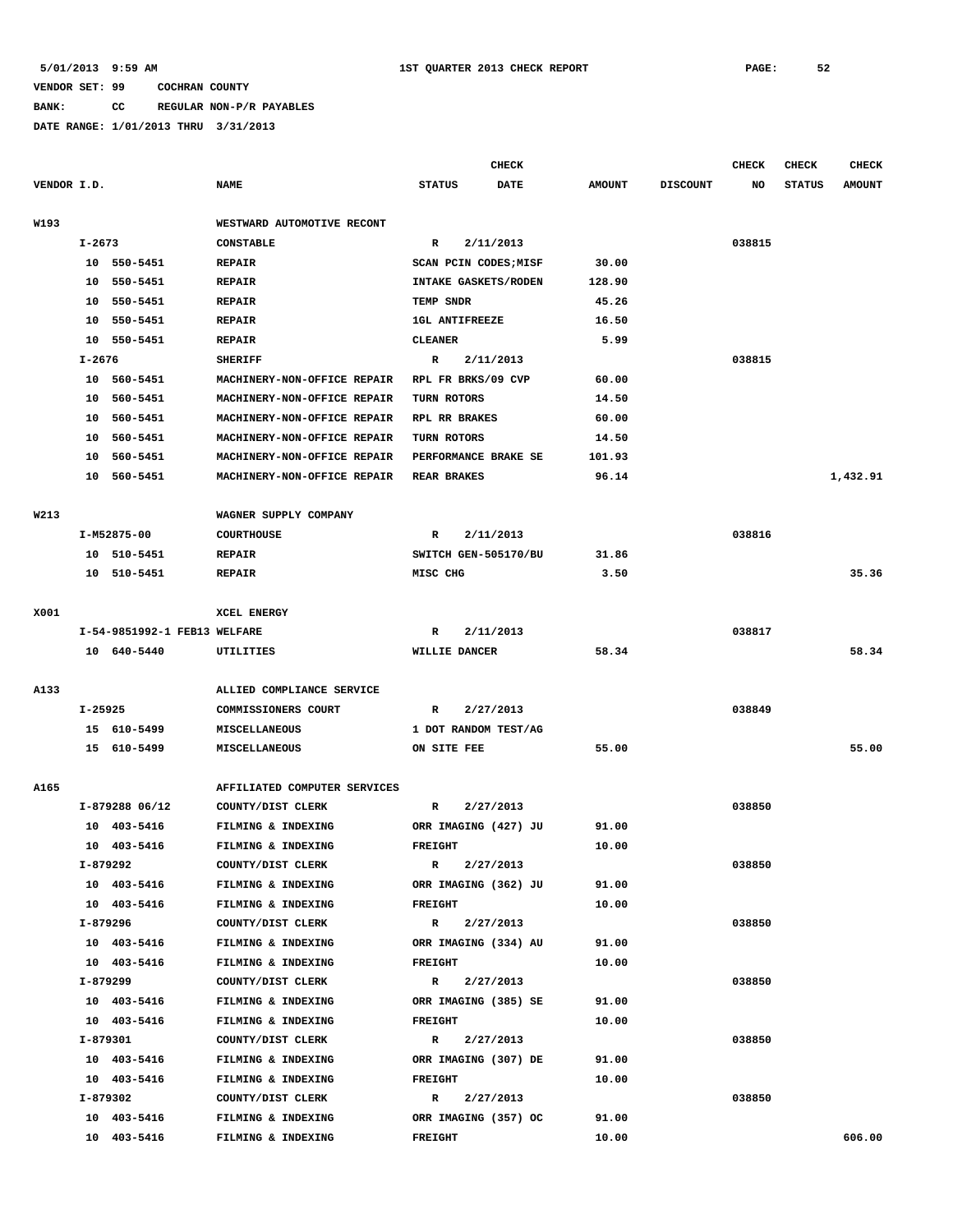**BANK: CC REGULAR NON-P/R PAYABLES**

**DATE RANGE: 1/01/2013 THRU 3/31/2013**

**CHECK CHECK CHECK CHECK CHECK CHECK CHECK VENDOR I.D. NAME STATUS DATE AMOUNT DISCOUNT NO STATUS AMOUNT**

**A178 AMAZON I-000297638587 LIBRARY R 2/27/2013 038851 10 650-5590 BOOKS DIARY OF A SPIDER 9.99 10 650-5590 BOOKS LOST PILARES DE LA T 16.06 10 650-5590 BOOKS THE WHITE HOUSE:THE 20.83 10 650-5590 BOOKS HAVEN (A BISHOP/SCU 15.58 10 650-5590 BOOKS THE FIRE WITHIN 11.26 10 650-5590 BOOKS SEA CHANGE 10.20 10 650-5590 BOOKS AFTER THE RAIN 10.20 10 650-5590 BOOKS CURIOUS GEORGE SAVES 10.02 10 650-5590 BOOKS GUESTS OF THE AYATOL 10.20 10 650-5590 BOOKS ISABELLA:GIRL ON THE 11.55 10 650-5590 BOOKS SHIVER 14.69 I-000299698286 LIBRARY R 2/27/2013 038851 10 650-5590 BOOKS THE CRUSADES: THE AU 13.59 10 650-5590 BOOKS EMERALDALICIOUS 10.31 10 650-5590 BOOKS KILLING PABLO:THE HU 10.52 10 650-5590 BOOKS GOD GAVE US EASTER 8.79 10 650-5590 BOOKS UNTIL THE END OF TIM 16.68 10 650-5590 BOOKS PRODIGY: A LEGEND NO 11.24 10 650-5590 BOOKS FALLING HOME 10.20 10 650-5590 BOOKS JAPAN'S IMPERIAL ARM 20.38 10 650-5590 BOOKS WHO STOLE THE AMERIC 16.85 10 650-5590 BOOKS WE GO TOGETHER 12.95 I-004307125601 LIBRARY R 2/27/2013 038851 10 650-5590 BOOKS SIX DAYS OF WAR:JUNE 8.50 10 650-5590 BOOKS SHIPPING 3.99 I-186660680883 LIBRARY R 2/27/2013 038851 10 650-5590 BOOKS THROUGH THE EVER NIG 11.98 10 650-5590 BOOKS SHATTER ME 9.99 10 650-5590 BOOKS I FUNNY:A MIDDLE SCH 9.60 10 650-5590 BOOKS BEAUTIFUL CREATURES 6.10 10 650-5590 BOOKS RISE: A NIGHTSHADE N 12.39 10 650-5590 BOOKS WINTER ACCORDING TO 10.19 10 650-5590 BOOKS JUST ONE DAY 11.98 10 650-5590 BOOKS STERLING BIOGRAPHIES 11.01 10 650-5590 BOOKS STERLING BIOGRAPHIES 11.01 10 650-5590 BOOKS THE NAMESAKE 11.40 10 650-5590 BOOKS THE WRATH OF ANGELS: 15.65 10 650-5590 BOOKS THE GUN BOOK FOR BOY 16.47 I-186666559998 LIBRARY R 2/27/2013 038851 10 650-5590 BOOKS THE TRAGEDY PAPER 10.98 I-186667743503 LIBRARY R 2/27/2013 038851 10 650-5590 BOOKS THE SELECTION 10.71 10 650-5590 BOOKS LIFE OF PI 9.81 10 650-5590 BOOKS EVERY DAY 12.23 10 650-5590 BOOKS MIDDLE SCHOOL:GET ME 10.87 10 650-5590 BOOKS ZOM-B 10.19**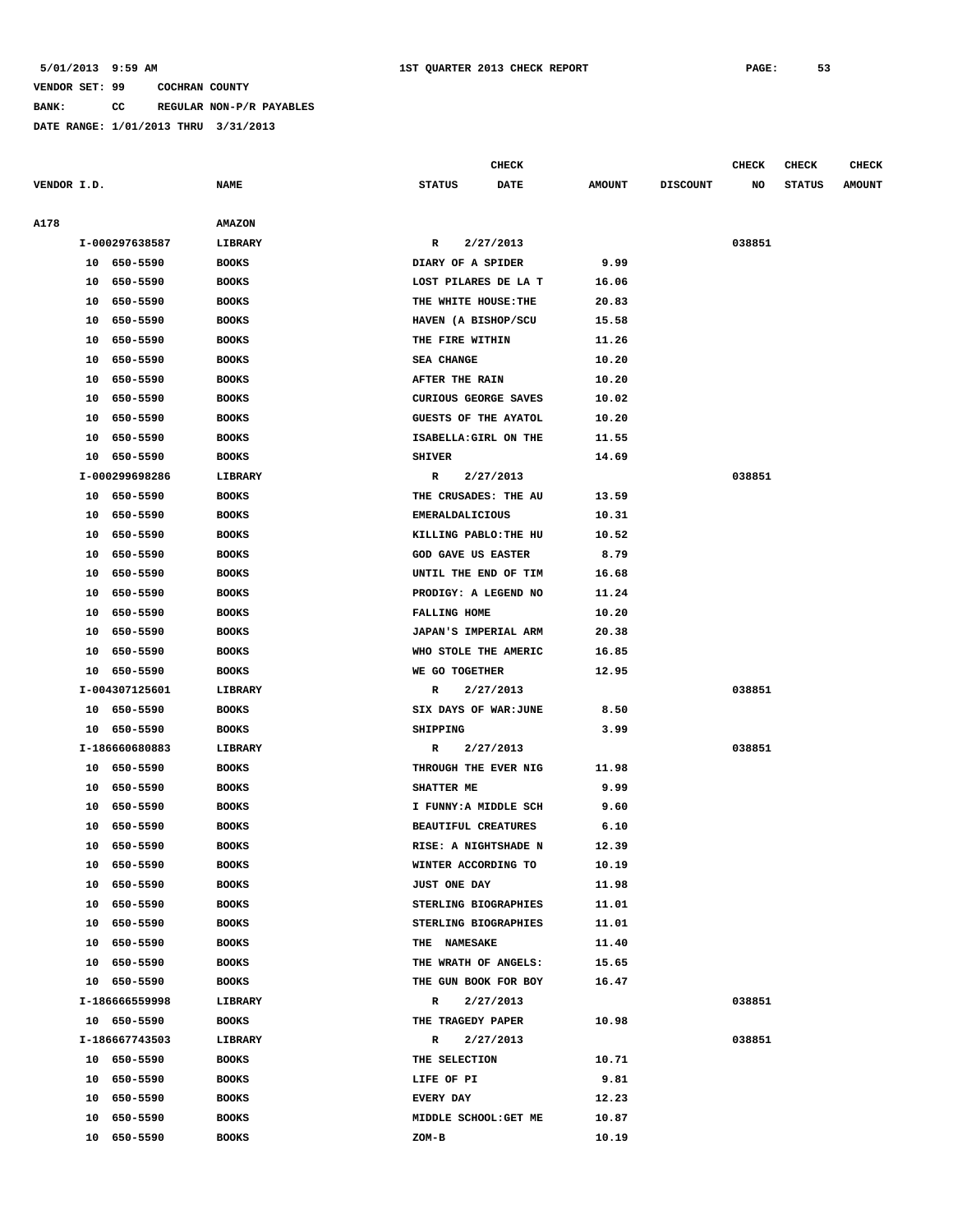**BANK: CC REGULAR NON-P/R PAYABLES**

|             |    |                |                              |                             | <b>CHECK</b> |               |                 | CHECK  | <b>CHECK</b>  | <b>CHECK</b>  |
|-------------|----|----------------|------------------------------|-----------------------------|--------------|---------------|-----------------|--------|---------------|---------------|
| VENDOR I.D. |    |                | NAME                         | <b>STATUS</b>               | <b>DATE</b>  | <b>AMOUNT</b> | <b>DISCOUNT</b> | NO     | <b>STATUS</b> | <b>AMOUNT</b> |
|             |    |                |                              |                             |              |               |                 |        |               |               |
| A178        |    |                | <b>CONT</b><br><b>AMAZON</b> |                             |              |               |                 |        |               |               |
|             |    | I-186667743503 | LIBRARY                      | R                           | 2/27/2013    |               |                 | 038851 |               |               |
|             |    | 10 650-5590    | <b>BOOKS</b>                 | DREAM EYES (DARK LEGA       |              | 15.85         |                 |        |               |               |
|             |    | 10 650-5590    | <b>BOOKS</b>                 | RALPH TELLS A STORY         |              | 8.87          |                 |        |               |               |
|             | 10 | 650-5590       | <b>BOOKS</b>                 | THE READER                  |              | 11.24         |                 |        |               |               |
|             | 10 | 650-5590       | <b>BOOKS</b>                 | <b>SNOWZILLA</b>            |              | 11.24         |                 |        |               |               |
|             | 10 | 650-5590       | <b>BOOKS</b>                 | SKIPPYJON JONES CIRQ        |              | 12.23         |                 |        |               |               |
|             | 10 | 650-5590       | <b>BOOKS</b>                 | THE WRIGHT BROTHERS:        |              | 11.53         |                 |        |               |               |
|             |    | 10 650-5590    | <b>BOOKS</b>                 | STERLING BIOGRAPHIES        |              | 8.10          |                 |        |               |               |
|             | 10 | 650-5590       | <b>BOOKS</b>                 | POISON PRINCESS (ARC        |              | 11.39         |                 |        |               |               |
|             | 10 | 650-5590       | <b>BOOKS</b>                 | IF WE SURVIVE               |              | 9.39          |                 |        |               |               |
|             |    | I-258285395125 | LIBRARY                      | R                           | 2/27/2013    |               |                 | 038851 |               |               |
|             |    | 10 650-5590    | <b>BOOKS</b>                 | EN EL TIEMPO DE LAS         |              | 10.88         |                 |        |               |               |
|             |    | I-258287053393 | LIBRARY                      | R                           | 2/27/2013    |               |                 | 038851 |               |               |
|             |    | 10 650-5590    | <b>BOOKS</b>                 | 1356: A NOVEL               |              | 19.00         |                 |        |               |               |
|             |    | 10 650-5590    | <b>BOOKS</b>                 | ALEPH (ESPANOL) (VINT       |              | 10.20         |                 |        |               |               |
|             | 10 | 650-5590       | <b>BOOKS</b>                 | PRIVATE BERLIN              |              | 15.95         |                 |        |               |               |
|             | 10 | 650-5590       | <b>BOOKS</b>                 | STANDING IN ANOTHER         |              | 16.24         |                 |        |               |               |
|             | 10 | 650-5590       | <b>BOOKS</b>                 | COLLATERAL DAMAGE (S        |              | 17.44         |                 |        |               |               |
|             | 10 | 650-5590       | <b>BOOKS</b>                 | ENEMY OF MINE: A PIKE       |              | 17.79         |                 |        |               |               |
|             | 10 | 650-5590       | <b>BOOKS</b>                 | THE SLEEPER (RAVENS         |              | 5.95          |                 |        |               |               |
|             | 10 | 650-5590       | <b>BOOKS</b>                 | WITCH MAYOR (RAVENS         |              | 5.95          |                 |        |               |               |
|             | 10 | 650-5590       | <b>BOOKS</b>                 | THE UNBECOMING OF MA        |              | 9.43          |                 |        |               |               |
|             | 10 | 650-5590       | <b>BOOKS</b>                 | THE EVOLUTION OF MAR        |              | 10.79         |                 |        |               |               |
|             | 10 | 650-5590       | <b>BOOKS</b>                 | CROSS ROADS                 |              | 12.49         |                 |        |               |               |
|             | 10 | 650-5590       | <b>BOOKS</b>                 | SLAMMED: A NOVEL            |              | 8.98          |                 |        |               |               |
|             | 10 | 650-5590       | <b>BOOKS</b>                 | GHOSTHUNTING TEXAS (        |              | 15.95         |                 |        |               |               |
|             | 10 | 650-5590       | <b>BOOKS</b>                 | THE ESSENTIAL AMERIC        |              | 14.63         |                 |        |               |               |
|             |    | I-258287322475 | LIBRARY                      | R                           | 2/27/2013    |               |                 | 038851 |               |               |
|             | 10 | 650-5590       | <b>BOOKS</b>                 | THE FIFTH ASSASSIN          |              | 14.88         |                 |        |               |               |
|             | 10 | 650-5590       | <b>BOOKS</b>                 | POINT OF RETREAT: A N       |              | 8.98          |                 |        |               |               |
|             | 10 | 650-5590       | <b>BOOKS</b>                 | VIRALS                      |              | 7.20          |                 |        |               | 809.71        |
|             |    |                |                              |                             |              |               |                 |        |               |               |
| B007        |    |                | BOB BARKER COMPANY, INC.     |                             |              |               |                 |        |               |               |
|             |    | I-WEB000257288 | JAIL                         | R                           | 2/27/2013    |               |                 | 038852 |               |               |
|             |    | 10 512-5392    | MISCELLANEOUS SUPPLIES       | 2 PR ORANGE PREM DEC        |              | 14.10         |                 |        |               |               |
|             |    | 10 512-5392    | MISCELLANEOUS SUPPLIES       | <b>FREIGHT</b>              |              | 2.67          |                 |        |               |               |
|             |    | I-WEB000257359 | JAIL                         | $\mathbb{R}$                | 2/27/2013    |               |                 | 038852 |               |               |
|             |    | 10 512-5392    | MISCELLANEOUS SUPPLIES       | 1CA DIAL SOAP               |              | 89.95         |                 |        |               |               |
|             |    | 10 512-5392    | MISCELLANEOUS SUPPLIES       | 2PR ORANGE SANDAL XL        |              | 5.98          |                 |        |               |               |
|             |    | 10 512-5392    | MISCELLANEOUS SUPPLIES       | 1PR ORANGE PREM DECK        |              | 7.05          |                 |        |               |               |
|             |    | 10 512-5392    | MISCELLANEOUS SUPPLIES       | <b>3PR ORANGE PREM DECK</b> |              | 21.15         |                 |        |               |               |
|             |    | 10 512-5392    | MISCELLANEOUS SUPPLIES       | 3PR ORANGE PREM DECK        |              | 21.15         |                 |        |               |               |
|             |    | 10 512-5392    | MISCELLANEOUS SUPPLIES       | 3CA MENNEN DEOD             |              | 49.65         |                 |        |               |               |
|             |    | 10 512-5392    | MISCELLANEOUS SUPPLIES       | 1CA DISP RAZOR              |              | 36.25         |                 |        |               |               |
|             |    | 10 512-5392    | MISCELLANEOUS SUPPLIES       | 5DZ PREM WASHCLOTH          |              | 44.90         |                 |        |               |               |
|             |    | 10 512-5392    | MISCELLANEOUS SUPPLIES       | 1CA LADIES INVIS DEO        |              | 18.65         |                 |        |               |               |
|             |    | 10 512-5392    | MISCELLANEOUS SUPPLIES       | 3PR ORANGE SANDAL 2X        |              | 8.97          |                 |        |               |               |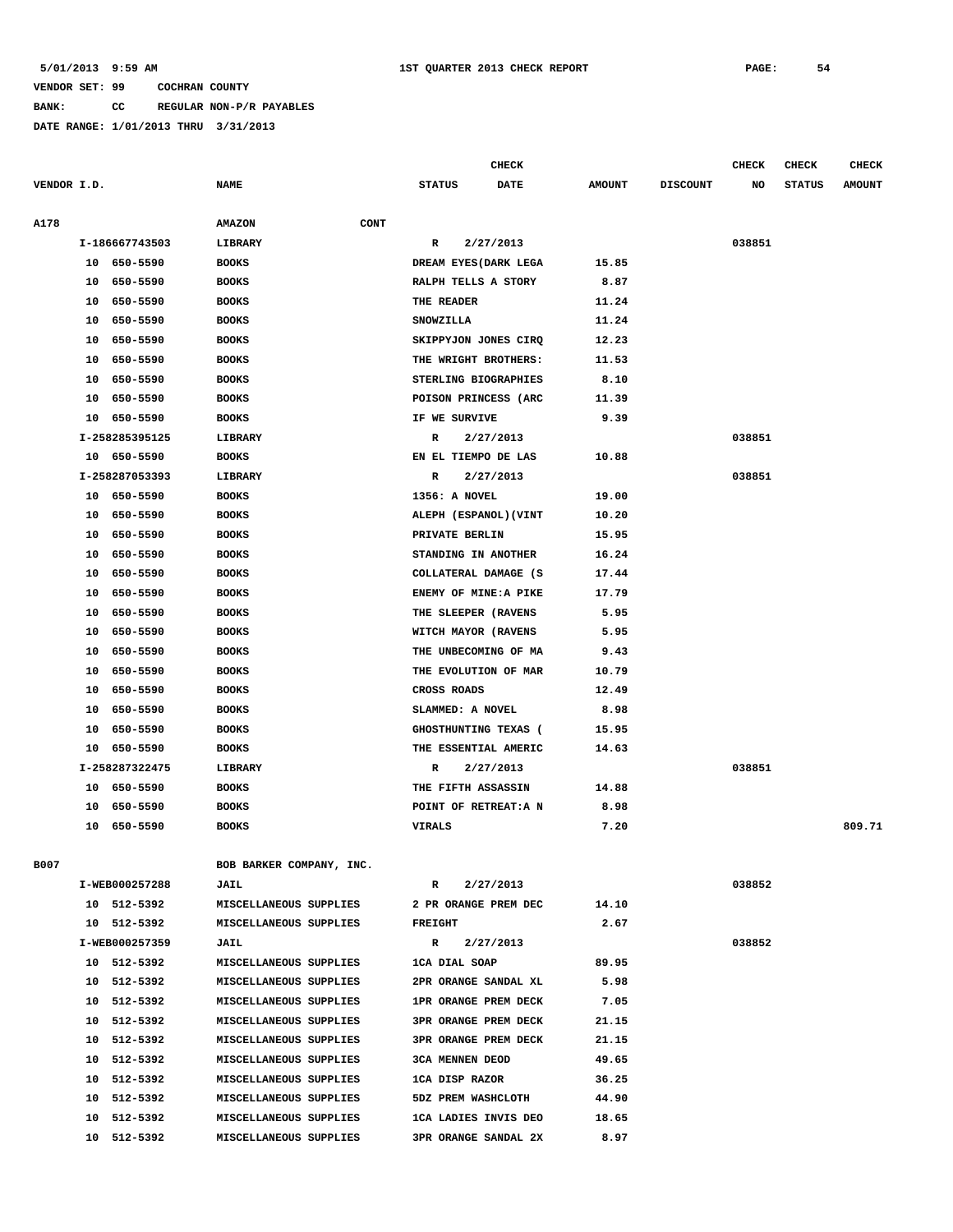**BANK: CC REGULAR NON-P/R PAYABLES**

|             |           |                   |                             |                      | <b>CHECK</b> |               |                 | <b>CHECK</b> | <b>CHECK</b>  | <b>CHECK</b>  |
|-------------|-----------|-------------------|-----------------------------|----------------------|--------------|---------------|-----------------|--------------|---------------|---------------|
| VENDOR I.D. |           |                   | <b>NAME</b>                 | <b>STATUS</b>        | <b>DATE</b>  | <b>AMOUNT</b> | <b>DISCOUNT</b> | NO           | <b>STATUS</b> | <b>AMOUNT</b> |
| <b>B007</b> |           |                   | BOB BARKER COMPANY, INCONT  |                      |              |               |                 |              |               |               |
|             |           | I-WEB000257359    | <b>JAIL</b>                 | R                    | 2/27/2013    |               |                 | 038852       |               |               |
|             |           | 10 512-5392       | MISCELLANEOUS SUPPLIES      | 3PR ORANGE SANDAL 3X |              | 8.97          |                 |              |               |               |
|             |           | 10 512-5392       | MISCELLANEOUS SUPPLIES      | 3PR ORANGE SANDAL LG |              | 8.97          |                 |              |               |               |
|             |           | 10 512-5392       | MISCELLANEOUS SUPPLIES      | 2PR ORANGE SANDAL ME |              | 5.98          |                 |              |               |               |
|             |           | 10 512-5392       | MISCELLANEOUS SUPPLIES      | <b>FREIGHT</b>       |              | 76.93         |                 |              |               | 421.32        |
|             |           |                   |                             |                      |              |               |                 |              |               |               |
| B026        |           |                   | BLEDSOE WATER SUPPLY CORP   |                      |              |               |                 |              |               |               |
|             |           | I-2004 0213       | PREC <sub>3</sub>           | R                    | 2/27/2013    |               |                 | 038853       |               |               |
|             |           | 15 623-5440       | UTILITIES                   | WATER BILL DATED 2/1 |              | 20.10         |                 |              |               | 20.10         |
| B029        |           |                   | BRUCKNER'S TRUCK SALES, INC |                      |              |               |                 |              |               |               |
|             | I-323507L |                   | PREC FOUR                   | R                    | 2/27/2013    |               |                 | 038854       |               |               |
|             |           | 15 624-5451       | <b>REPAIRS</b>              | ELECTRIC AIR VALVE   |              | 61.59         |                 |              |               |               |
|             |           | 15 624-5451       | <b>REPAIRS</b>              | <b>FREIGHT</b>       |              | 16.00         |                 |              |               | 77.59         |
|             |           |                   |                             |                      |              |               |                 |              |               |               |
| B190        |           |                   | DYRL BUSH, dba              |                      |              |               |                 |              |               |               |
|             | I-12064   |                   | PREC <sub>2</sub>           | R                    | 2/27/2013    |               |                 | 038855       |               |               |
|             |           | 15 622-5451       | <b>REPAIRS</b>              | STATE INSP/F250 #668 |              | 14.50         |                 |              |               | 14.50         |
| B191        |           |                   | BRUCKNER'S TRUCK SALES, INC |                      |              |               |                 |              |               |               |
|             | I-31155   |                   | PRECINCT ONE                | R                    | 2/27/2013    |               |                 | 038856       |               |               |
|             |           | 15 621-5571       | CAPITAL OUTLAY              | '13 TROXELL TANK TRL |              | 40,900.00     |                 |              |               | 40,900.00     |
|             |           |                   |                             |                      |              |               |                 |              |               |               |
| C008        |           |                   | CITY OF WHITEFACE           |                      |              |               |                 |              |               |               |
|             |           | $I-409$ 03/13     | CITY OF WHITEFACE           | R                    | 2/27/2013    |               |                 | 038857       |               |               |
|             |           | 15 622-5440       | UTILITIES                   | 3.0MCF GAS 01/17/13- |              | 23.74         |                 |              |               |               |
|             |           | 15 622-5440       | UTILITIES                   | 0 WATER 01/17-02/18  |              | 14.00         |                 |              |               |               |
|             |           | 15 622-5440       | UTILITIES                   | GARBAGE 01/17-02/18  |              | 50.10         |                 |              |               |               |
|             |           | 15 622-5440       | UTILITIES                   | SEWER 01/17-02/18    |              | 22.50         |                 |              |               | 110.34        |
| C015        |           |                   | COCHRAN COUNTY SENIOR       |                      |              |               |                 |              |               |               |
|             |           | I-FEB '13 INSTLMT | SENIOR CITIZENS             | R                    | 2/27/2013    |               |                 | 038858       |               |               |
|             |           | 10 663-5418       | SENIOR CITIZENS CONTRACT    | <b>FEB 2013</b>      |              | 6,250.00      |                 |              |               | 6,250.00      |
|             |           |                   |                             |                      |              |               |                 |              |               |               |
| C018        |           |                   | COCHRAN FARM BUREAU         |                      |              |               |                 |              |               |               |
|             |           | I-2013 DUES       | COMMISSIONERS COURT         | $\mathbf{R}$         | 2/27/2013    |               |                 | 038859       |               |               |
|             |           | 15 610-5481       | DUES AND REGISTRATION       | FARM BUREAU DUES 201 |              | 40.00         |                 |              |               | 40.00         |
| C019        |           |                   | COCHRAN MEMORIAL HOSPITAL   |                      |              |               |                 |              |               |               |
|             |           | I-30645/315023    | <b>SHERIFF</b>              | R                    | 2/27/2013    |               |                 | 038860       |               |               |
|             |           | 10 560-5499       | MISCELLANEOUS               | NEW EMPL PHYS/DUDLEY |              | 66.00         |                 |              |               | 66.00         |
|             |           |                   |                             |                      |              |               |                 |              |               |               |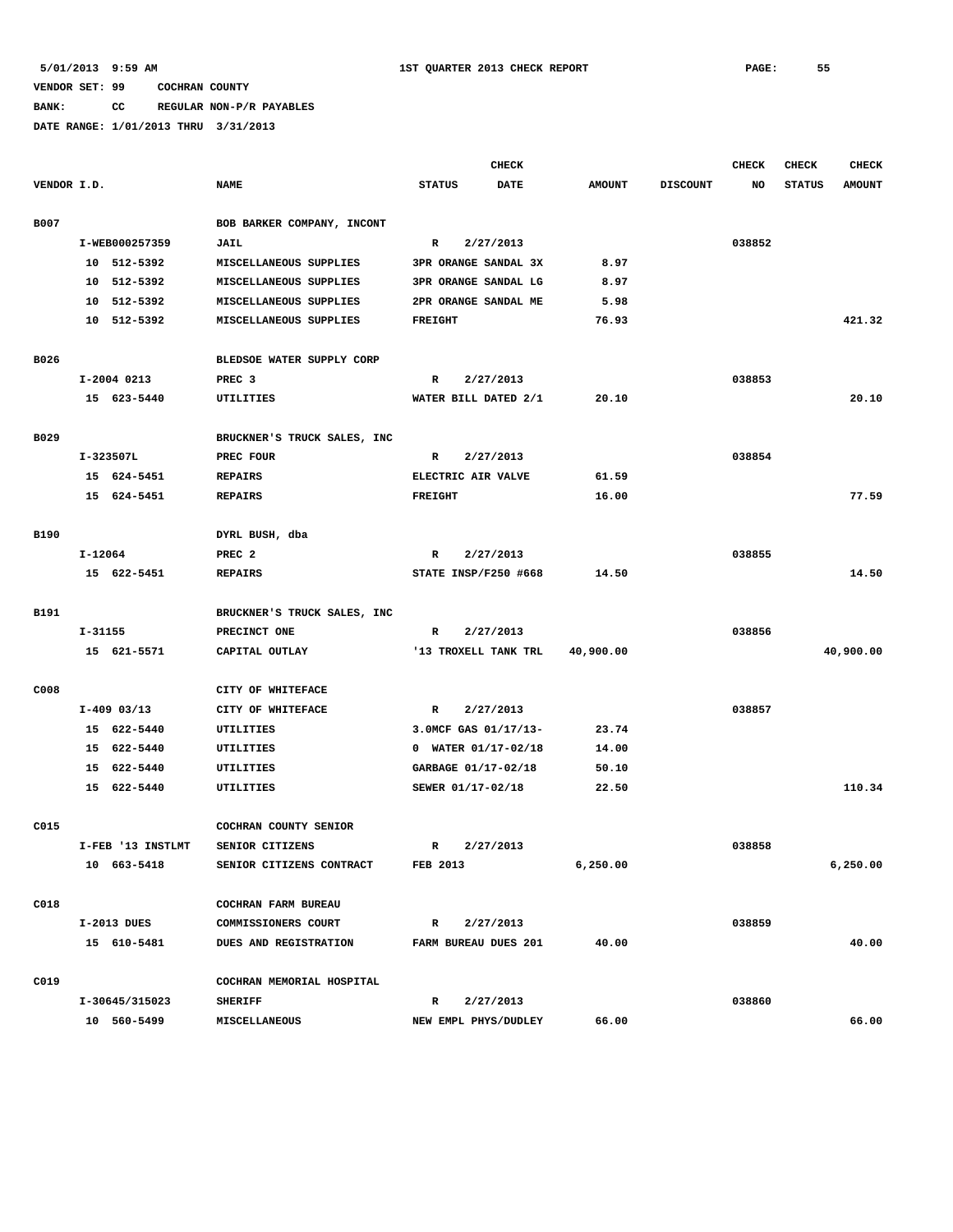**BANK: CC REGULAR NON-P/R PAYABLES**

|                  |          |                    |                                   |               | <b>CHECK</b>          |               |                 | <b>CHECK</b> | <b>CHECK</b>  | <b>CHECK</b>  |
|------------------|----------|--------------------|-----------------------------------|---------------|-----------------------|---------------|-----------------|--------------|---------------|---------------|
| VENDOR I.D.      |          |                    | <b>NAME</b>                       | <b>STATUS</b> | DATE                  | <b>AMOUNT</b> | <b>DISCOUNT</b> | NO           | <b>STATUS</b> | <b>AMOUNT</b> |
|                  |          |                    |                                   |               |                       |               |                 |              |               |               |
| C057             |          |                    | CITY BANK AS DEPOSITORY           |               |                       |               |                 |              |               |               |
|                  |          | I-2ND QTR 2013     | NON-DEPT'L--APPR DIST             | $\mathbb{R}$  | 2/27/2013             |               |                 | 038861       |               |               |
|                  |          | 10 409-5406        | APPRAISAL DISTRICT                |               | 2ND QTR ASSESSMENT--  | 15,801.39     |                 |              |               | 15,801.39     |
|                  |          |                    |                                   |               |                       |               |                 |              |               |               |
| C064             |          |                    | CITY OF MORTON F D                |               |                       |               |                 |              |               |               |
|                  |          | I-JAN 2013         | PUBLIC SAFETY*OTHER               | R             | 2/27/2013             |               |                 | 038862       |               |               |
|                  |          | 10 580-5414        | FIRE PROTECTION CONTRACTS         |               | 01/02 400 BLK 1585;T  | 350.00        |                 |              |               |               |
|                  |          | 10 580-5414        | FIRE PROTECTION CONTRACTS         |               | 01/03 624 FM 595; HOU | 350.00        |                 |              |               | 700.00        |
| C <sub>260</sub> |          |                    | CITY BANK                         |               |                       |               |                 |              |               |               |
|                  |          | I-TAX A/C CKS, HWY | TAX A/C                           | $\mathbb{R}$  | 2/27/2013             |               |                 | 038863       |               |               |
|                  |          | 10 499-5310        | OFFICE SUPPLIES                   |               | CHECKS/HWY ACCT       | 48.78         |                 |              |               | 48.78         |
|                  |          |                    |                                   |               |                       |               |                 |              |               |               |
| C340             |          |                    | COUNTY INFORMATION RESOURCE AG    |               |                       |               |                 |              |               |               |
|                  |          | I-SOP000216        | NON-DEPT'L                        | R             | 2/27/2013             |               |                 | 038864       |               |               |
|                  |          | 10 409-5420        | <b>TELECOMMUNICATIONS</b>         |               | 15 EMAIL ACCOUNTS     | 30.00         |                 |              |               | 30.00         |
|                  |          |                    |                                   |               |                       |               |                 |              |               |               |
| D039             |          |                    | <b>DUVALL TECHNOLOGY</b>          |               |                       |               |                 |              |               |               |
|                  | I-36     |                    | <b>ELECTIONS</b>                  | R             | 2/27/2013             |               |                 | 038865       |               |               |
|                  |          | 10 490-5310        | OFFICE SUPPLIES                   |               | HP 6700 MFP/PRTR#CN2  | 154.54        |                 |              |               |               |
|                  |          | 10 490-5310        | OFFICE SUPPLIES                   |               | INSTALL PRNTR, DRVRS  | 110.00        |                 |              |               | 264.54        |
|                  |          |                    |                                   |               |                       |               |                 |              |               |               |
| E057             |          |                    | ELECTION SYSTEMS & SOFTWARE       |               |                       |               |                 |              |               |               |
|                  | I-844328 |                    | <b>ELECTIONS</b>                  | R             | 2/27/2013             |               |                 | 038866       |               |               |
|                  |          | 10 490-5411        | MAINTENANCE CONTRACTS             |               | 2 FRMWR USAGE AGRMT-  | 120.00        |                 |              |               |               |
|                  |          | 10 490-5411        | MAINTENANCE CONTRACTS             |               | 2 GOLD HDW MTC/SPRT-  | 390.00        |                 |              |               |               |
|                  |          | 10 490-5411        | MAINTENANCE CONTRACTS             |               | $5/1/13 - 4/30/14$    |               |                 |              |               | 510.00        |
|                  |          |                    |                                   |               |                       |               |                 |              |               |               |
| G031             |          | I-9060537850       | <b>GRAINGER</b><br>DISTRICT COURT | R             | 2/27/2013             |               |                 | 038867       |               |               |
|                  |          | 10 435-5310        | OFFICE SUPPLIES                   |               | 2 20oz BEVERAGE SRVR  | 37.48         |                 |              |               | 37.48         |
|                  |          |                    |                                   |               |                       |               |                 |              |               |               |
| G074             |          |                    | GRAVES, HUMPHRIES, STAHL, LTD     |               |                       |               |                 |              |               |               |
|                  |          | $I-COC$ 002        | <b>JUSTICE OF PEACE</b>           | R             | 2/27/2013             |               |                 | 038868       |               |               |
|                  |          | 10 000-2206.002    | COLLECTION AGENCY FEES            |               | COLLECTION FEES NOV   | 152.20        |                 |              |               |               |
|                  |          | 10 000-2206.002    | COLLECTION AGENCY FEES            |               | COLLECTION FEES DEC   | 124.23        |                 |              |               |               |
|                  |          | 10 000-2206.002    | COLLECTION AGENCY FEES            |               | COLLECTION FEES JAN   | 66.57         |                 |              |               | 343.00        |
| G077             |          |                    | DANNY KAYE KIZER dba              |               |                       |               |                 |              |               |               |
|                  | I-171101 |                    | PREC <sub>3</sub>                 | R             | 2/27/2013             |               |                 | 038869       |               |               |
|                  |          | 15 623-5451        | <b>REPAIRS</b>                    |               | STATE INSP/94 IH LIC  | 14.50         |                 |              |               |               |
|                  |          | 15 623-5451        | <b>REPAIRS</b>                    |               | STATE INSP/02 CTS LI  | 14.50         |                 |              |               |               |
|                  |          | I-684493           | PREC <sub>3</sub>                 | R             | 2/27/2013             |               |                 | 038869       |               |               |
|                  |          | 15 623-5451        | <b>REPAIRS</b>                    |               | STATE INSP/97 CHEV L  | 14.50         |                 |              |               | 43.50         |
|                  |          |                    |                                   |               |                       |               |                 |              |               |               |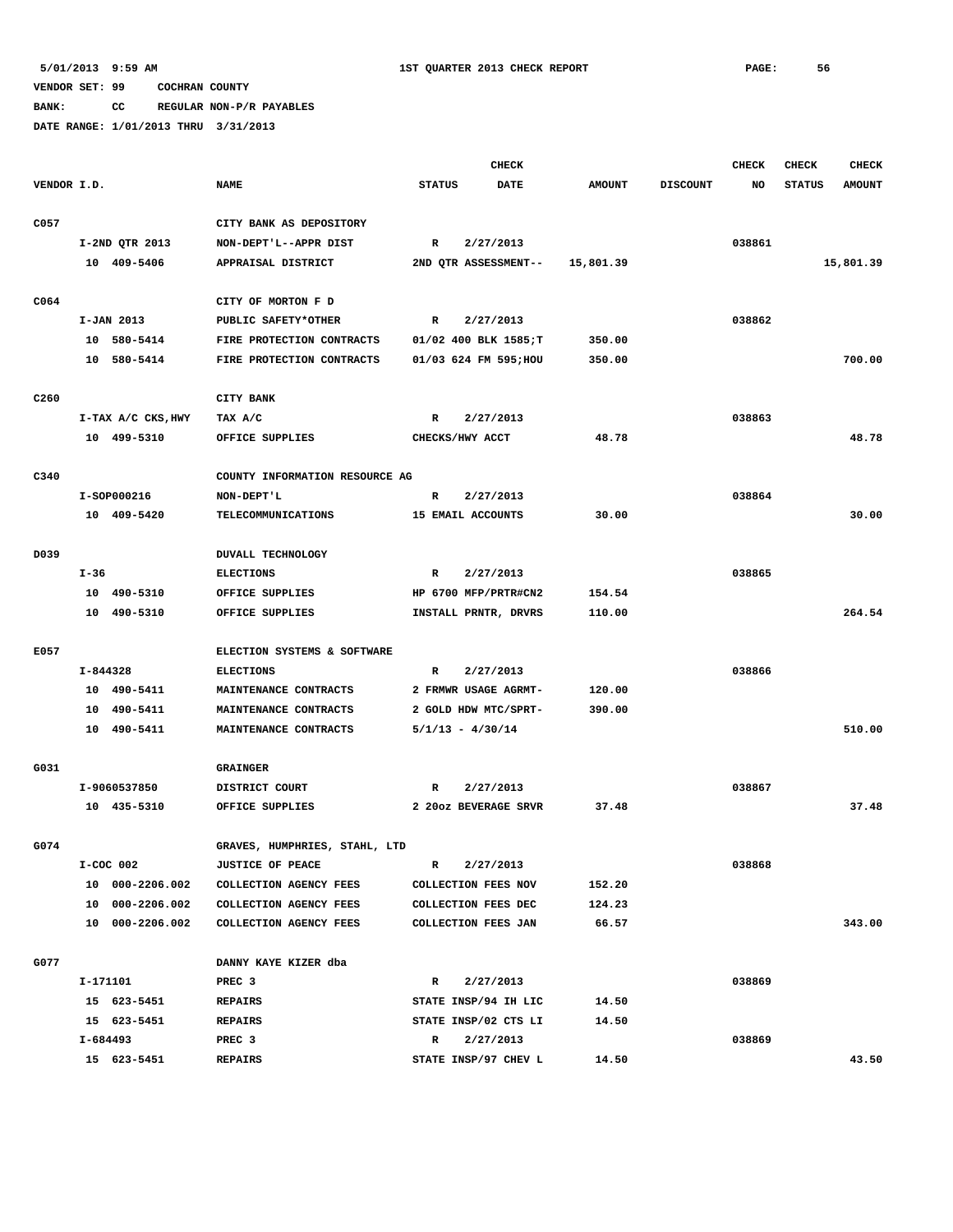**BANK: CC REGULAR NON-P/R PAYABLES**

|             |          |                             |                                |                      | <b>CHECK</b> |               |                 | <b>CHECK</b> | <b>CHECK</b>  | <b>CHECK</b>  |
|-------------|----------|-----------------------------|--------------------------------|----------------------|--------------|---------------|-----------------|--------------|---------------|---------------|
| VENDOR I.D. |          |                             | <b>NAME</b>                    | <b>STATUS</b>        | <b>DATE</b>  | <b>AMOUNT</b> | <b>DISCOUNT</b> | NO           | <b>STATUS</b> | <b>AMOUNT</b> |
|             |          |                             |                                |                      |              |               |                 |              |               |               |
| G098        |          |                             | GALL'S INC.                    |                      |              |               |                 |              |               |               |
|             |          | I-000406321                 | <b>SHERIFF</b>                 | R                    | 2/27/2013    |               |                 | 038870       |               |               |
|             |          | 10 560-5205                 | <b>UNIFORMS</b>                | 2 LS SHIRT-AUSTIN    |              | 83.98         |                 |              |               |               |
|             | 10       | 560-5205                    | <b>UNIFORMS</b>                | 3 SS SHIRT-AUSTIN    |              | 140.97        |                 |              |               |               |
|             | 10       | 560-5205                    | <b>UNIFORMS</b>                | SHIPPING-AUSTIN'S SH |              | 19.99         |                 |              |               |               |
|             | I-385653 |                             | <b>SHERIFF</b>                 | R                    | 2/27/2013    |               |                 | 038870       |               |               |
|             |          | 10 560-5205                 | <b>UNIFORMS</b>                | 3 MEN'S SS SHIRT/RYA |              | 119.85        |                 |              |               |               |
|             | 10       | 560-5205                    | <b>UNIFORMS</b>                | 3 MEN'S SS SHIRT/BEN |              | 119.85        |                 |              |               |               |
|             | 10       | 560-5205                    | <b>UNIFORMS</b>                | 2 MENS LS SHIRT/JEFF |              | 71.40         |                 |              |               |               |
|             | 10       | 560-5205                    | UNIFORMS                       | 5 MENS LS SHIRT/ESTE |              | 178.50        |                 |              |               |               |
|             | I-387854 |                             | <b>JAIL/SHERIFF</b>            | R                    | 2/27/2013    |               |                 | 038870       |               |               |
|             | 10       | 512-5205                    | <b>UNIFORMS</b>                | 5 SS SHIRTS/ELIDA    |              | 199.75        |                 |              |               |               |
|             | 10       | 560-5205                    | <b>UNIFORMS</b>                | 1 SS SHIRT/MICHELLE  |              | 39.95         |                 |              |               |               |
|             | I-388779 |                             | <b>JAIL/SHERIFF</b>            | R                    | 2/27/2013    |               |                 | 038870       |               |               |
|             |          | 10 512-5205                 | <b>UNIFORMS</b>                | 3 SS SHIRTS/TERESA   |              | 119.85        |                 |              |               |               |
|             | 10       | 512-5205                    | <b>UNIFORMS</b>                | 3 SS SHIRTS/ROSA     |              | 119.85        |                 |              |               |               |
|             | 10       | 560-5205                    | <b>UNIFORMS</b>                | 5 SS SHIRTS/DARIO    |              | 199.75        |                 |              |               |               |
|             | 10       | 560-5205                    | <b>UNIFORMS</b>                | 3 SS SHIRTS/JEFF     |              | 119.85        |                 |              |               |               |
|             | 10       | 560-5205                    | UNIFORMS                       | 3 SS SHIRTS/MAX      |              | 119.85        |                 |              |               |               |
|             | 10       | 560-5205                    | UNIFORMS                       | 3 SS SHIRTS/JOANN    |              | 119.85        |                 |              |               |               |
|             | 10       | 560-5205                    | <b>UNIFORMS</b>                | 2 SS SHIRTS/MICHELLE |              | 79.90         |                 |              |               |               |
|             | 10       | 560-5205                    | UNIFORMS                       | 5 LS SHIRTS/LUIS     |              | 178.50        |                 |              |               |               |
|             | 10       | 560-5205                    | <b>UNIFORMS</b>                | 2 LS SHIRTS/BEN      |              | 71.40         |                 |              |               | 2,103.04      |
|             |          |                             |                                |                      |              |               |                 |              |               |               |
| H126        |          |                             | HOLLAND'S OFFICE TECHNOLOGIES  |                      |              |               |                 |              |               |               |
|             | I-100001 |                             | <b>AUDITOR</b>                 | R                    | 2/27/2013    |               |                 | 038871       |               |               |
|             |          | 10 409-5300                 | COUNTY-WIDE SUPPLIES           | TK132 TONER/FAX      |              | 89.99         |                 |              |               |               |
|             | I-99991  |                             | TAX A/C                        | R                    | 2/27/2013    |               |                 | 038871       |               |               |
|             |          | 10 499-5310                 | OFFICE SUPPLIES                | HP TONER P3015, BK   |              | 147.99        |                 |              |               |               |
|             |          | 10 499-5310                 | OFFICE SUPPLIES                | 1BX HANG FLDR, LGL   |              | 15.99         |                 |              |               | 253.97        |
|             |          |                             |                                |                      |              |               |                 |              |               |               |
| H141        |          |                             | <b>ISMELDA HERNANDEZ</b>       |                      |              |               |                 |              |               |               |
|             |          | I-DW#15309                  | ACT BLDG DEPOSIT               | $\mathbb R$          | 2/27/2013    |               |                 | 038872       |               |               |
|             |          | 10 000-4370.101             | RENT-ACTIVITY BUILDING         | REFUND ACT BLDG DEPO |              | 125.00        |                 |              |               | 125.00        |
| J074        |          |                             | TREVA JACKSON, TAX ASSESSOR/CO |                      |              |               |                 |              |               |               |
|             |          | I-ETHICS CONF 02/13 TAX A/C |                                | $\mathbb{R}$         | 2/27/2013    |               |                 | 038873       |               |               |
|             |          | 10 499-5427                 | CONTINUING EDUCATION           | 438 MI TO/FR ABILENE |              | 247.47        |                 |              |               |               |
|             |          | 10 499-5427                 | CONTINUING EDUCATION           | 2 NITES, 2/10, 11/13 |              | 170.00        |                 |              |               |               |
|             |          | 10 499-5427                 | CONTINUING EDUCATION           | LODGING TAX          |              | 25.50         |                 |              |               |               |
|             |          | 10 499-5427                 | CONTINUING EDUCATION           | COURSE 30 ETHICS REG |              | 250.00        |                 |              |               |               |
|             |          | 10 499-5427                 | CONTINUING EDUCATION           | <b>MEALS</b>         |              | 34.76         |                 |              |               |               |
|             |          | I-TxDMV MTG 022113          | TAX ASSESSOR/CO                | $\mathbb{R}$         | 2/27/2013    |               |                 | 038873       |               |               |
|             |          | 10 499-5427                 | CONTINUING EDUCATION           | 112 MI LBB DMV MTG 0 |              | 63.28         |                 |              |               | 791.01        |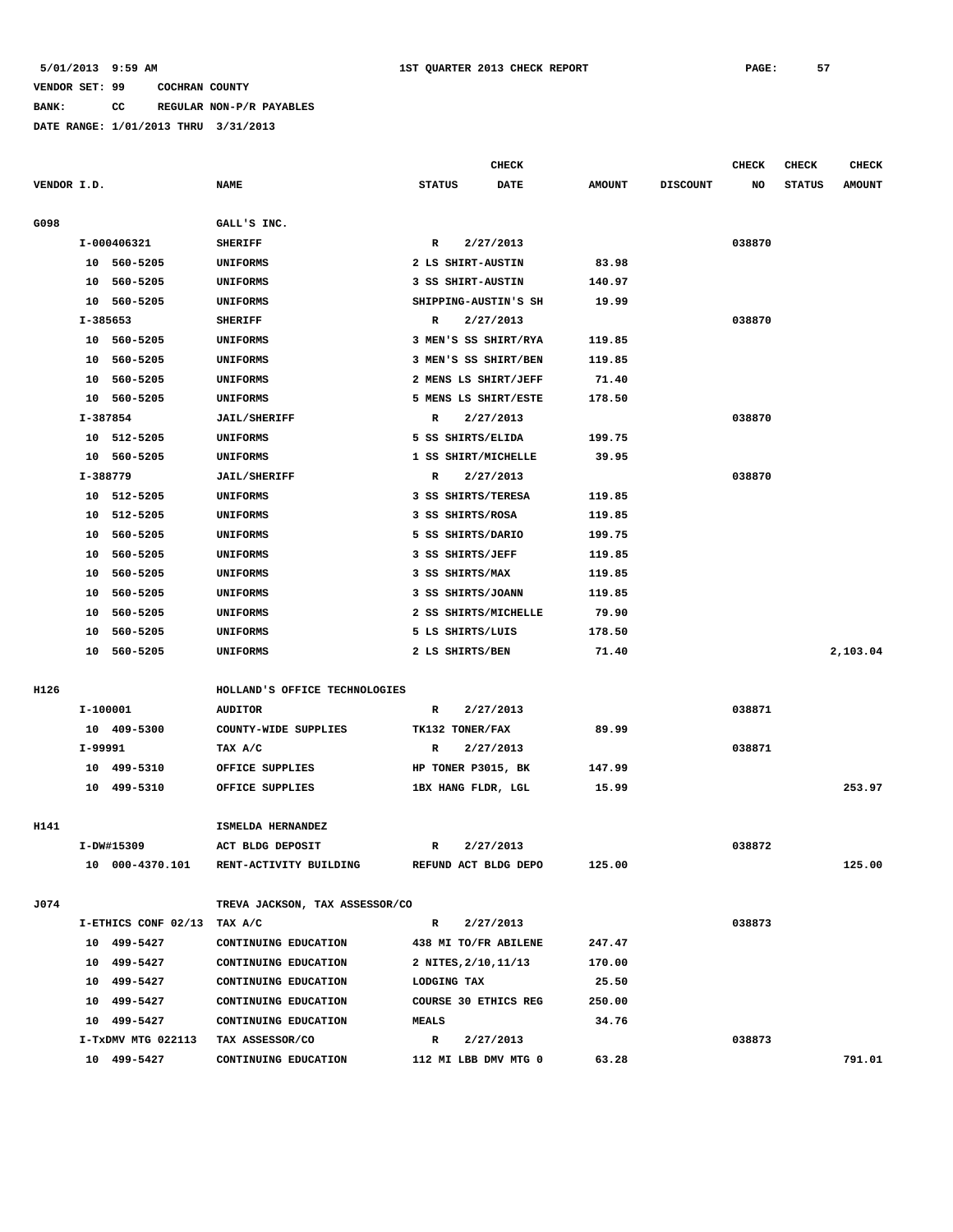**BANK: CC REGULAR NON-P/R PAYABLES**

|             |         |                                   |                                                     |                  | <b>CHECK</b>          |               |                 | <b>CHECK</b> | <b>CHECK</b>  | <b>CHECK</b>  |
|-------------|---------|-----------------------------------|-----------------------------------------------------|------------------|-----------------------|---------------|-----------------|--------------|---------------|---------------|
| VENDOR I.D. |         |                                   | <b>NAME</b>                                         | <b>STATUS</b>    | <b>DATE</b>           | <b>AMOUNT</b> | <b>DISCOUNT</b> | NO           | <b>STATUS</b> | <b>AMOUNT</b> |
| J084        |         |                                   | JD'S HEATING AIR CONDITIONING                       |                  |                       |               |                 |              |               |               |
|             | I-P1319 |                                   | <b>COURTHOUSE</b>                                   | $\mathbb{R}$     | 2/27/2013             |               |                 | 038874       |               |               |
|             |         | 10 510-5451                       | <b>REPAIR</b>                                       |                  | CLN LAV DRAINS, UTIL  | 282.00        |                 |              |               |               |
|             |         | 10 510-5451                       | <b>REPAIR</b>                                       | SVC FEE          |                       | 79.95         |                 |              |               | 361.95        |
| K025        |         |                                   | K-BAR TEXAS ELECTRIC, INC                           |                  |                       |               |                 |              |               |               |
|             |         | I-2082061                         | <b>SHERIFF</b>                                      | R                | 2/27/2013             |               |                 | 038875       |               |               |
|             |         | 10 560-5499                       | MISCELLANEOUS                                       |                  | WIRE COMPRSR; RPL PLU | 240.00        |                 |              |               |               |
|             |         | 10 560-5499                       | MISCELLANEOUS                                       | 4 FORKS BLUE     |                       | 1.41          |                 |              |               |               |
|             |         | 10 560-5499                       | <b>MISCELLANEOUS</b>                                | DPLX RCPT        |                       | 1.19          |                 |              |               | 242.60        |
|             |         |                                   |                                                     |                  |                       |               |                 |              |               |               |
| L015        |         |                                   | LUBBOCK COUNTY, TEXAS                               |                  |                       |               |                 |              |               |               |
|             |         | I-#803/JAN 13                     | <b>JUVENILE PROBATION</b>                           | R                | 2/27/2013             |               |                 | 038876       |               |               |
|             |         | 10 571-5413                       | RESIDENTIAL SERVICES                                | $1$ DAY/PRE/#803 |                       | 95.00         |                 |              |               | 95.00         |
| L057        |         |                                   | L KENLEY, dba                                       |                  |                       |               |                 |              |               |               |
|             | I-5570  |                                   | CONSTABLE, PREC 1                                   | R                | 2/27/2013             |               |                 | 038877       |               |               |
|             |         | 10 550-5451                       | <b>REPAIR</b>                                       | TRUCK SIGNS      |                       | 75.00         |                 |              |               | 75.00         |
|             |         |                                   |                                                     |                  |                       |               |                 |              |               |               |
| M252        |         |                                   | <b>JEFF MOLLOY</b>                                  |                  |                       |               |                 |              |               |               |
|             |         | I-FEB '13 STK SHOWS EXTENSION SVC |                                                     | $\mathbb{R}$     | 2/27/2013             |               |                 | 038878       |               |               |
|             |         | 10 665-5427                       | CO AGENT-TRAVEL-OUT OF COUNTY MEALS 2/5 - 2/18/13   |                  |                       | 276.26        |                 |              |               |               |
|             |         | 10 665-5451                       | <b>REPAIRS</b>                                      | CLIPPER REPAIR   |                       | 59.54         |                 |              |               |               |
|             |         | 10 665-5427                       | CO AGENT-TRAVEL-OUT OF COUNTY 1 NITE/SAN ANGELO, 2  |                  |                       | 119.00        |                 |              |               |               |
|             |         | 10 665-5427                       | CO AGENT-TRAVEL-OUT OF COUNTY 2 NITES/SAN ANGELO,   |                  |                       | 238.00        |                 |              |               |               |
|             | 10      | 665–5427                          | CO AGENT-TRAVEL-OUT OF COUNTY 3 NITES/SAN ANT, 2/15 |                  |                       | 278.97        |                 |              |               |               |
|             | 10      | 665-5427                          | CO AGENT-TRAVEL-OUT OF COUNTY LODGING TAX           |                  |                       | 34.50         |                 |              |               |               |
|             |         | I-SAN ANGELO VEHICLE EXT SVC      |                                                     | R                | 2/27/2013             |               |                 | 038878       |               |               |
|             |         | 10 665-5427                       | CO AGENT-TRAVEL-OUT OF COUNTY 224 MI TO SAN ANGELO  |                  |                       | 126.56        |                 |              |               |               |
|             |         | 10 665-5427                       | CO AGENT-TRAVEL-OUT OF COUNTY 224 MI FR SAN ANGELO  |                  |                       | 126.56        |                 |              |               |               |
|             |         | 10 665-5427                       | CO AGENT-TRAVEL-OUT OF COUNTY 8 MI AT SAN ANGELO S  |                  |                       | 4.52          |                 |              |               | 1,263.91      |
| N066        |         |                                   | NTS COMMUNICATIONS                                  |                  |                       |               |                 |              |               |               |
|             |         | I-8062660032 02/13                | COMM'R CT/CO JUDGE                                  | R                | 2/27/2013             |               |                 | 038879       |               |               |
|             |         | 15 610-5420                       | <b>TELECOMMUNICATIONS</b>                           | WATS LINE        |                       | 1.00          |                 |              |               |               |
|             |         | 15 610-5420                       | TELECOMMUNICATIONS                                  | FEES             |                       | 6.65          |                 |              |               | 7.65          |
|             |         |                                   |                                                     |                  |                       |               |                 |              |               |               |
| 0013        |         |                                   | OLD REPUBLIC SURETY COMPA                           |                  |                       |               |                 |              |               |               |
|             |         | I-OFF'L BOND/DIXIE                | TAX A/C                                             | $\mathbb{R}$     | 2/27/2013             |               |                 | 038880       |               |               |
|             |         | 10 499-5480                       | BONDS & NOTARY FEES                                 |                  | PUBLIC OFFICIAL BOND  | 50.00         |                 |              |               | 50.00         |
| P073        |         |                                   | THE PENWORTHY COMPANY                               |                  |                       |               |                 |              |               |               |
|             |         | I-543164                          | LIBRARY                                             | $\mathbb{R}$     | 2/27/2013             |               |                 | 038881       |               |               |
|             |         | 10 650-5590                       | <b>BOOKS</b>                                        |                  | KATIE SAVES THE EART  | 14.99         |                 |              |               |               |
|             |         | 10 650-5590                       | <b>BOOKS</b>                                        | MOO, KATIE WOO   |                       | 14.99         |                 |              |               |               |
|             |         | 10 650-5590                       | <b>BOOKS</b>                                        |                  | PIGGY BANK PROBLEMS   | 14.99         |                 |              |               |               |
|             |         | 10 650-5590                       | <b>BOOKS</b>                                        |                  | WHO NEEDS GLASSES     | 14.99         |                 |              |               |               |
|             |         | 10 650-5590                       | <b>BOOKS</b>                                        |                  | INCH & ROLY MAKE A W  | 13.96         |                 |              |               |               |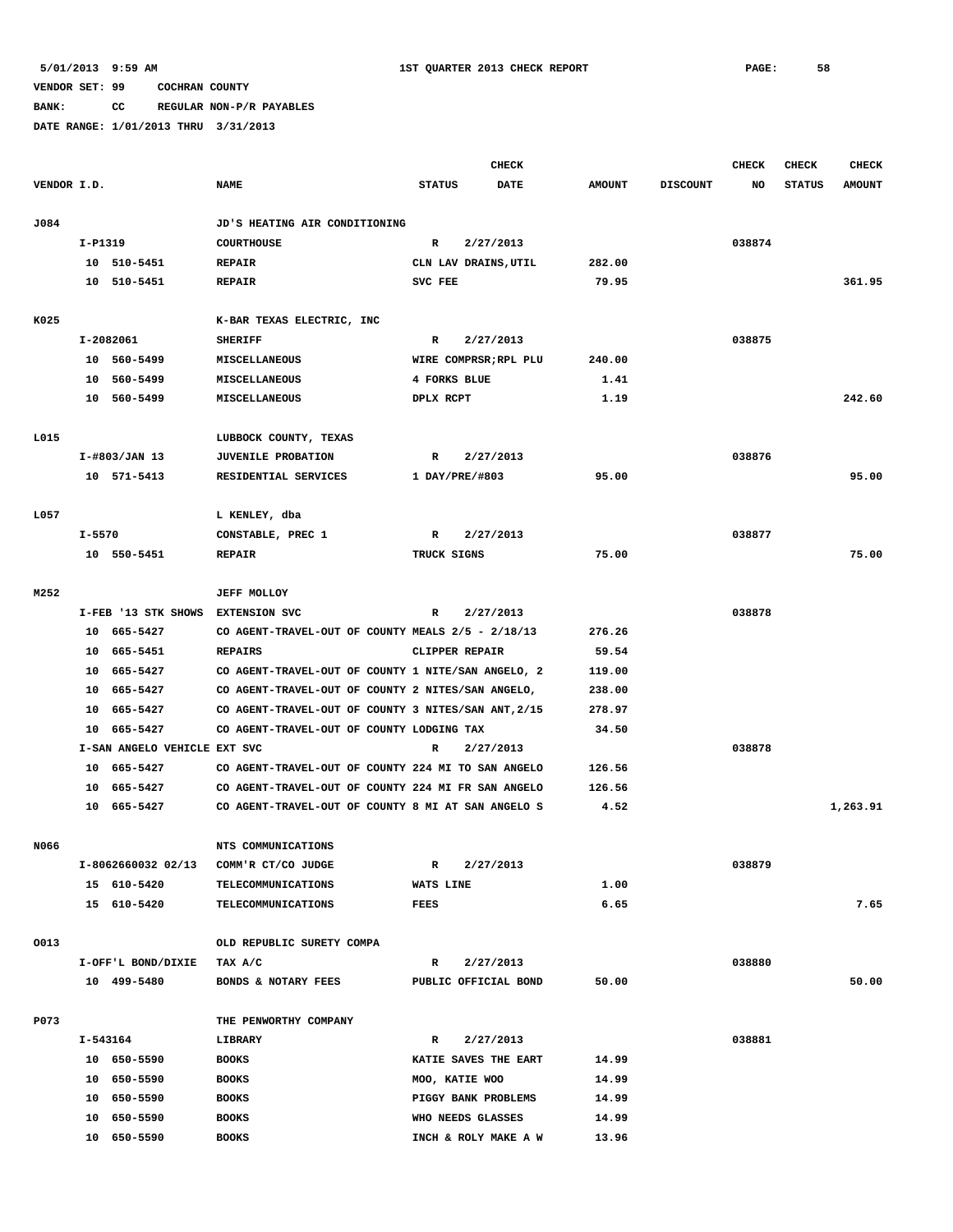# **BANK: CC REGULAR NON-P/R PAYABLES**

|             |           |                 |                                |                             | <b>CHECK</b> |               |                 | <b>CHECK</b> | CHECK         | <b>CHECK</b>  |
|-------------|-----------|-----------------|--------------------------------|-----------------------------|--------------|---------------|-----------------|--------------|---------------|---------------|
| VENDOR I.D. |           |                 | <b>NAME</b>                    | <b>STATUS</b>               | <b>DATE</b>  | <b>AMOUNT</b> | <b>DISCOUNT</b> | NO           | <b>STATUS</b> | <b>AMOUNT</b> |
| P073        |           |                 | THE PENWORTHY COMPANY CONT     |                             |              |               |                 |              |               |               |
|             |           | I-543164        | LIBRARY                        | R                           | 2/27/2013    |               |                 | 038881       |               |               |
|             |           | 10 650-5590     | <b>BOOKS</b>                   | MEET TEDDY REX              |              | 13.96         |                 |              |               |               |
|             |           | 10 650-5590     | <b>BOOKS</b>                   | SNOWY DAY IN BUGLAND        |              | 13.96         |                 |              |               |               |
|             |           | 10 650-5590     | <b>BOOKS</b>                   | SPRINGTIME IN BUGLAN        |              | 13.96         |                 |              |               |               |
|             |           | 10 650-5590     | <b>BOOKS</b>                   | ICE DRAGON #4               |              | 15.96         |                 |              |               |               |
|             |           | 10 650-5590     | <b>BOOKS</b>                   | REVENGETHE SCORPI           |              | 15.96         |                 |              |               | 147.72        |
|             |           |                 |                                |                             |              |               |                 |              |               |               |
| P096        |           |                 | <b>PX:DIRECT</b>               |                             |              |               |                 |              |               |               |
|             | $I-10212$ |                 | <b>JAIL</b>                    | R                           | 2/27/2013    |               |                 | 038882       |               |               |
|             |           | 10 512-5392     | MISCELLANEOUS SUPPLIES         | 1 RESTRAINT CHAIR           |              | 1,395.00      |                 |              |               |               |
|             |           | 10 512-5392     | MISCELLANEOUS SUPPLIES         | FREIGHT ON RESTRAINT        |              | 225.00        |                 |              |               | 1,620.00      |
| P229        |           |                 | PANHANDLE AREA JUVENILE PROBAT |                             |              |               |                 |              |               |               |
|             |           | I-'13 REG TRNG  | <b>JUVENILE PROBATION</b>      | R                           | 2/27/2013    |               |                 | 038883       |               |               |
|             |           | 10 571-5427     | CONTINUING EDUCATION           | REG TRNG REGIS; BRYA        |              | 25.00         |                 |              |               | 25.00         |
|             |           |                 |                                |                             |              |               |                 |              |               |               |
| R033        |           |                 | <b>GERALD RAMSEY</b>           |                             |              |               |                 |              |               |               |
|             |           | I-MAR '13 RENT  | NON-DEPT'L/STORAGE BLDG        | R                           | 2/27/2013    |               |                 | 038884       |               |               |
|             |           | 10 409-5499     | MISCELLANEOUS                  | STORAGE BLDG RENT MA        |              | 300.00        |                 |              |               | 300.00        |
| R158        |           |                 | ELISHA RINCON                  |                             |              |               |                 |              |               |               |
|             |           | I-DW#15243      | SHOW BARN DEPOSIT              | R                           | 2/27/2013    |               |                 | 038885       |               |               |
|             |           | 10 000-4370.102 | RENT-PARK FACILITIES           | REFUND SHOW BARN DEP        |              | 125.00        |                 |              |               | 125.00        |
|             |           |                 |                                |                             |              |               |                 |              |               |               |
| R264        |           |                 | TINA DAVIS RINCONES            |                             |              |               |                 |              |               |               |
|             |           | I-#1413 2/21/13 | DISTRICT COURT                 | R                           | 2/27/2013    |               |                 | 038886       |               |               |
|             |           | 10 435-5400     | ATTORNEY AD LITEM              | $12 - 01 - 1413$ /PLEA (F)/ |              | 350.00        |                 |              |               | 350.00        |
| S005        |           |                 | DORIS SEALY, COUNTY TREAS      |                             |              |               |                 |              |               |               |
|             |           | I-021213        | <b>TREASURER</b>               | R                           | 2/27/2013    |               |                 | 038887       |               |               |
|             |           | 10 497-5311     | POSTAL EXPENSES                | 941 TO IRS, CERT 12/3       |              | 5.30          |                 |              |               |               |
|             |           | 10 497-5311     | POSTAL EXPENSES                | 1099s, CERT 2/12/13         |              | 7.37          |                 |              |               |               |
|             |           | 10 497-5311     | POSTAL EXPENSES                | $W-2s$ , CERT $2/12/13$     |              | 8.57          |                 |              |               | 21.24         |
|             |           |                 |                                |                             |              |               |                 |              |               |               |
| S071        |           |                 | SCRIPT OFFICE PRODUCTS, INC.   |                             |              |               |                 |              |               |               |
|             | I-41803   |                 | CLERK                          | R 2/27/2013                 |              |               |                 | 038888       |               |               |
|             |           | 10 403-5310     | OFFICE SUPPLIES                | 2BX STAPLES                 |              | 7.90          |                 |              |               |               |
|             |           | 10 403-5310     | OFFICE SUPPLIES                | 3PK G2 PEN REFILL, B        |              | 7.38          |                 |              |               |               |
|             | I-41900   |                 | CLERK                          | R 2/27/2013                 |              |               |                 | 038888       |               |               |
|             |           | 10 403-5310     | OFFICE SUPPLIES                | LIFT-OFF TAPE               |              | 6.95          |                 |              |               |               |
|             | I-41909   |                 | TAX A/C                        | R 2/27/2013                 |              |               |                 | 038888       |               |               |
|             |           | 10 499-5310     | OFFICE SUPPLIES                | 16GB FLASH DRV              |              | 23.00         |                 |              |               |               |
|             | I-41938   |                 | CO JUDGE/COMM'R CT             | $\mathbb{R}$                | 2/27/2013    |               |                 | 038888       |               |               |
|             |           | 15 610-5310     | OFFICE SUPPLIES                | 75XL CARTRIDGE              |              | 45.95         |                 |              |               |               |
|             |           | 15 610-5310     | OFFICE SUPPLIES                | 1BX CLASP ENV 9x12          |              | 9.95          |                 |              |               |               |
|             |           | 15 610-5310     | OFFICE SUPPLIES                | 1BX FILE FOLDER, MAN        |              | 8.95          |                 |              |               |               |
|             |           | 15 610-5310     | OFFICE SUPPLIES                | KEY TAGS, 50/PK             |              | 7.42          |                 |              |               |               |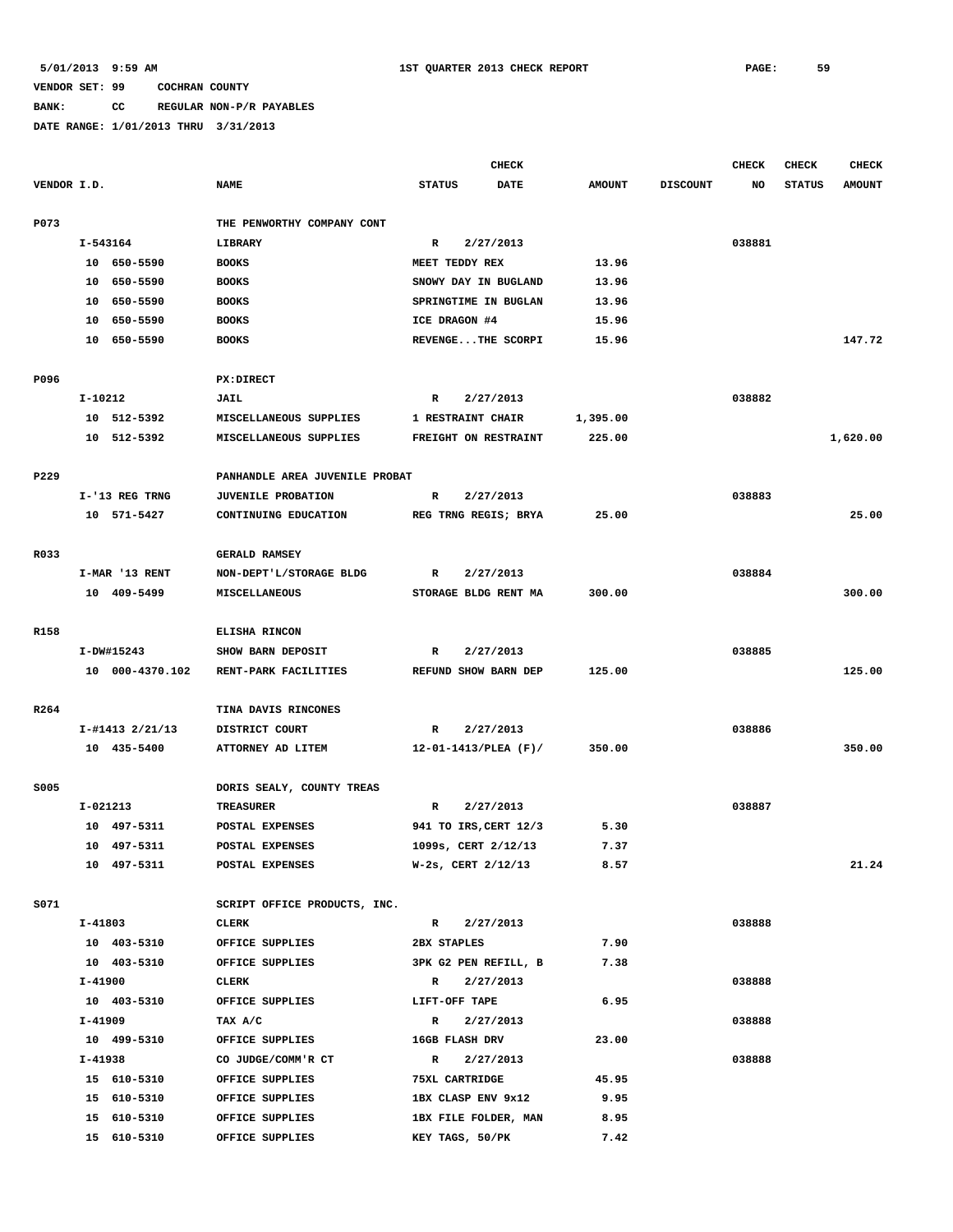# **BANK: CC REGULAR NON-P/R PAYABLES**

|             |         |                |                                                |                       | <b>CHECK</b> |               |                 | CHECK  | <b>CHECK</b>  | <b>CHECK</b>  |
|-------------|---------|----------------|------------------------------------------------|-----------------------|--------------|---------------|-----------------|--------|---------------|---------------|
| VENDOR I.D. |         |                | <b>NAME</b>                                    | <b>STATUS</b>         | <b>DATE</b>  | <b>AMOUNT</b> | <b>DISCOUNT</b> | NO     | <b>STATUS</b> | <b>AMOUNT</b> |
|             |         |                |                                                |                       |              |               |                 |        |               |               |
| S071        |         |                | SCRIPT OFFICE PRODUCTSCONT                     |                       |              |               |                 |        |               |               |
|             | I-41938 |                | CO JUDGE/COMM'R CT                             | R                     | 2/27/2013    |               |                 | 038888 |               |               |
|             |         | 10 426-5310    | OFFICE SUPPLIES                                | JR LGL PAD            |              | 7.95          |                 |        |               |               |
|             |         | 10 426-5310    | OFFICE SUPPLIES                                | 1BX CLASP ENV 6x9     |              | 10.95         |                 |        |               |               |
|             | I-41945 |                | <b>AUDITOR</b>                                 | R                     | 2/27/2013    |               |                 | 038888 |               |               |
|             |         | 10 495-5310    | OFFICE SUPPLIES                                | 3 ST LTHR INDEX , JAN |              | 8.85          |                 |        |               |               |
|             |         | 10 495-5310    | OFFICE SUPPLIES                                | 4 ST INDEX, 1-31      |              | 26.85         |                 |        |               | 172.10        |
|             |         |                |                                                |                       |              |               |                 |        |               |               |
| S079        |         |                | STEWART & STEVENSON                            |                       |              |               |                 |        |               |               |
|             |         | I-5386611 RI   | COURTHOUSE/GENERATOR                           | R                     | 2/27/2013    |               |                 | 038889 |               |               |
|             |         | 10 510-5451    | <b>REPAIR</b>                                  | 7.25 HRS-MAINT, RPR G |              | 732.25        |                 |        |               |               |
|             | 10      | 510-5451       | <b>REPAIR</b>                                  | ENV FEES              |              | 18.31         |                 |        |               |               |
|             | 10      | 510-5451       | <b>REPAIR</b>                                  | FILTER BF7904D        |              | 30.14         |                 |        |               |               |
|             | 10      | 510-5451       | <b>REPAIR</b>                                  | FILTER B7306          |              | 13.62         |                 |        |               |               |
|             | 10      | 510-5451       | <b>REPAIR</b>                                  | 3 ROTELLATTRIP 15W40  |              | 70.20         |                 |        |               |               |
|             | 10      | 510-5451       | <b>REPAIR</b>                                  | <b>SHOP SUPPLIES</b>  |              | 44.12         |                 |        |               |               |
|             | 10      | 510-5451       | <b>REPAIR</b>                                  | TRUCK CHG             |              | 330.00        |                 |        |               |               |
|             |         | 10 510-5451    | <b>REPAIR</b>                                  | HANDLING CHG          |              | 2.28          |                 |        |               | 1,240.92      |
|             |         |                |                                                |                       |              |               |                 |        |               |               |
| S240        |         |                | SAFETY-KLEEN SYSTEMS, INC                      |                       |              |               |                 |        |               |               |
|             |         | I-60214087     | <b>COURTHOUSE</b>                              | R                     | 2/27/2013    |               |                 | 038890 |               |               |
|             |         | 10 510-5451    | <b>REPAIR</b>                                  | INCINERATE BALLASTS/  |              | 926.00        |                 |        |               |               |
|             | 10      | 510-5451       | <b>REPAIR</b>                                  | OVERPK 85GL STEEL DR  |              | 266.00        |                 |        |               |               |
|             | 10      | 510-5451       | <b>REPAIR</b>                                  | <b>FUEL SURCHG</b>    |              | 16.45         |                 |        |               | 1,208.45      |
|             |         |                |                                                |                       |              |               |                 |        |               |               |
| S242        |         |                | SAM'S CLUB                                     |                       |              |               |                 |        |               |               |
|             |         | I-755 02/15/13 | <b>JAIL</b>                                    | R                     | 2/27/2013    |               |                 | 038891 |               |               |
|             | 10      | 512-5392       | MISCELLANEOUS SUPPLIES                         | BLEACH/2              |              | 17.96         |                 |        |               |               |
|             | 10      | 512-5392       | MISCELLANEOUS SUPPLIES                         | LAUNDRY DET/2         |              | 29.76         |                 |        |               |               |
|             | 10      | 512-5392       | MISCELLANEOUS SUPPLIES                         | MM TOWEL              |              | 14.98         |                 |        |               |               |
|             | 10      | 512-5392       | MISCELLANEOUS SUPPLIES                         | 20 OZ CUPS            |              | 20.57         |                 |        |               |               |
|             | 10      | 512-5392       | MISCELLANEOUS SUPPLIES                         | 8 OZ CUPS             |              | 16.42         |                 |        |               |               |
|             | 10      | 512-5392       | MISCELLANEOUS SUPPLIES                         | 33 GAL TRASH BAGS     |              | 13.98         |                 |        |               |               |
|             |         | 10 512-5392    | MISCELLANEOUS SUPPLIES                         | <b>TRASH BAGS</b>     |              | 17.44         |                 |        |               |               |
|             |         | 10 512-5392    | MISCELLANEOUS SUPPLIES                         | SIMPLE FIT BAGS/3     |              | 28.56         |                 |        |               |               |
|             |         | 10 512-5392    | MISCELLANEOUS SUPPLIES                         | 4# BROWN BAGS         |              | 5.76          |                 |        |               |               |
|             |         | 10 512-5333    | <b>FOOD-PRISONERS</b>                          | TROP 100% OJ          |              | 8.98          |                 |        |               |               |
|             | 10      | 512-5333       | <b>FOOD-PRISONERS</b>                          | MM APPLE JC           |              | 4.98          |                 |        |               |               |
|             | 10      | 512-5333       |                                                | V8 SPLASH             |              | 3.78          |                 |        |               |               |
|             |         |                | <b>FOOD-PRISONERS</b><br><b>FOOD-PRISONERS</b> | HVR DRESSING/2        |              | 19.96         |                 |        |               |               |
|             |         | 10 512-5333    |                                                |                       |              |               |                 |        |               |               |
|             |         | 10 512-5333    | <b>FOOD-PRISONERS</b>                          | CHEERIOS TWPF         |              | 5.78          |                 |        |               |               |
|             |         | 10 512-5333    | <b>FOOD-PRISONERS</b>                          | CHEERIOS H/F          |              | 6.68          |                 |        |               |               |
|             |         | 10 512-5333    | <b>FOOD-PRISONERS</b>                          | QKR QK OATS           |              | 7.98          |                 |        |               |               |
|             | 10      | 512-5333       | <b>FOOD-PRISONERS</b>                          | <b>RAISIN BRAN</b>    |              | 6.64          |                 |        |               |               |
|             | 10      | 512-5333       | <b>FOOD-PRISONERS</b>                          | FROSTED FLAKES        |              | 7.38          |                 |        |               |               |
|             | 10      | 512-5333       | <b>FOOD-PRISONERS</b>                          | CPN/FR FLAKE          |              | 2.00CR        |                 |        |               |               |
|             | 10      | 512-5333       | <b>FOOD-PRISONERS</b>                          | CPN/HVR DRESSING      |              | 2.00CR        |                 |        |               |               |
|             |         | 10 512-5333    | <b>FOOD-PRISONERS</b>                          | CPN/RSN BRAN          |              | 2.00CR        |                 |        |               | 231.59        |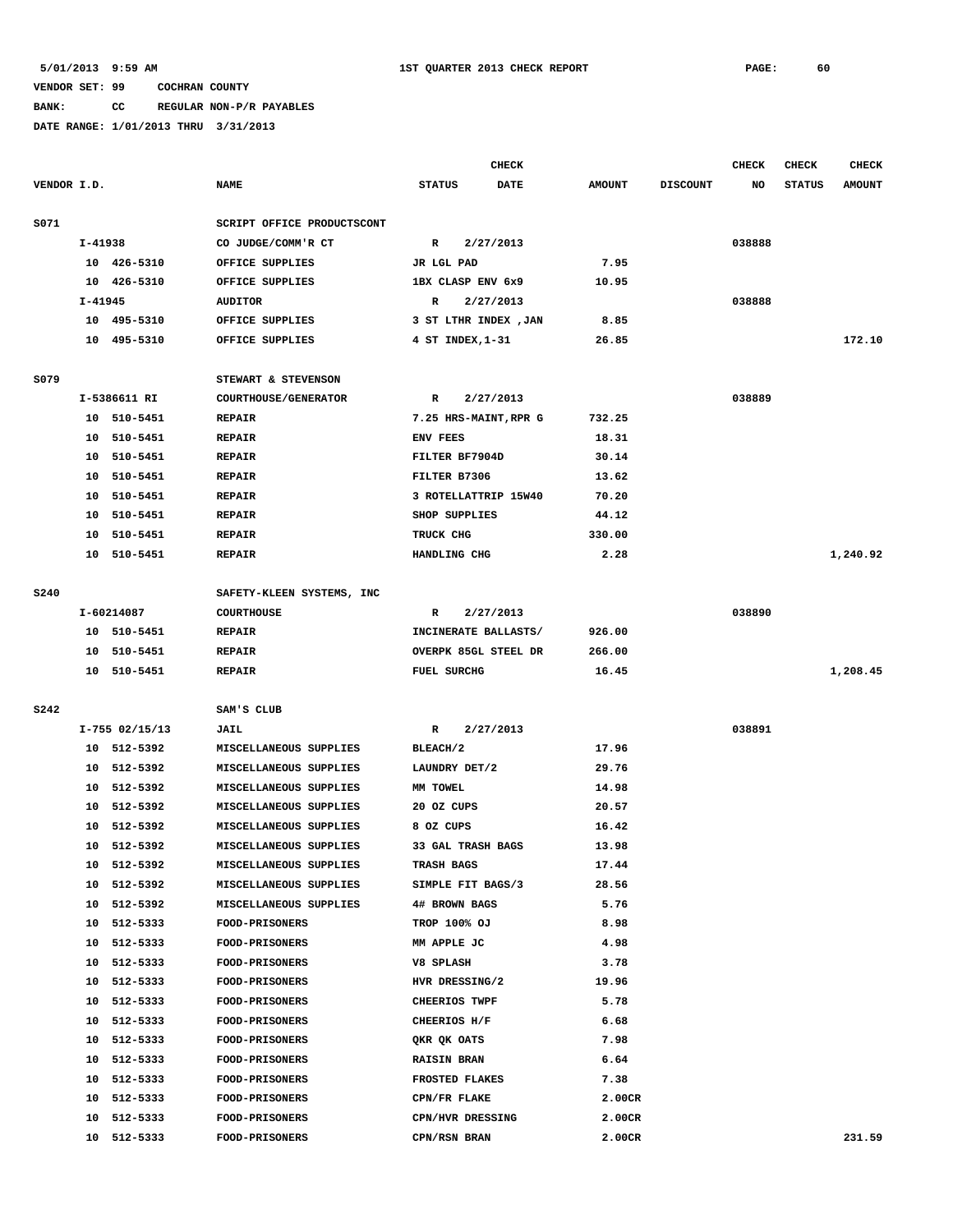**BANK: CC REGULAR NON-P/R PAYABLES**

|             |  |                                    |                                                        | <b>CHECK</b>  |                     |                      | <b>CHECK</b>   | <b>CHECK</b>    | <b>CHECK</b> |               |               |
|-------------|--|------------------------------------|--------------------------------------------------------|---------------|---------------------|----------------------|----------------|-----------------|--------------|---------------|---------------|
| VENDOR I.D. |  |                                    | <b>NAME</b>                                            | <b>STATUS</b> |                     | DATE                 | <b>AMOUNT</b>  | <b>DISCOUNT</b> | NO           | <b>STATUS</b> | <b>AMOUNT</b> |
|             |  |                                    |                                                        |               |                     |                      |                |                 |              |               |               |
| S315        |  |                                    | DARLON JAMES SOJAK                                     |               |                     |                      |                |                 |              |               |               |
|             |  | I-#3828 02/19/13                   | DISTRICT COURT                                         | R             |                     | 2/27/2013            |                |                 | 038892       |               |               |
|             |  | 10 435-5400                        | ATTORNEY AD LITEM                                      |               |                     | #03-09-3828/AG/PAREN | 300.00         |                 |              |               | 300.00        |
|             |  |                                    |                                                        |               |                     |                      |                |                 |              |               |               |
| T083        |  |                                    | TYLER TECHNOLOGIES, INC                                |               |                     |                      |                |                 |              |               |               |
|             |  | $C-025-62270$                      | NON-DEPT'L                                             | R             |                     | 2/27/2013            |                |                 | 038893       |               |               |
|             |  | 10 409-5411                        | MAINTENANCE CONTRACTS                                  |               |                     | CR SYSTEM MGMT/#025- | 10.50CR        |                 |              |               |               |
|             |  | I-025-63235                        | NON-DEPT'L                                             | R             |                     | 2/27/2013            |                |                 | 038893       |               |               |
|             |  | 10 409-5411                        | MAINTENANCE CONTRACTS                                  |               |                     | MONTHLY NETWORK FEE  | 210.00         |                 |              |               | 199.50        |
|             |  |                                    |                                                        |               |                     |                      |                |                 |              |               |               |
| T269        |  | I-021213 MILEAGE                   | CHARLOTTE TRULL<br><b>JUSTICE OF PEACE</b>             | $\mathbb{R}$  |                     | 2/27/2013            |                |                 | 038894       |               |               |
|             |  | 10 455-5427                        | CONTINUING EDUCATION                                   |               | 97.6 MI @\$.565     |                      | 55.14          |                 |              |               | 55.14         |
|             |  |                                    |                                                        |               |                     |                      |                |                 |              |               |               |
| U019        |  |                                    | UNITED SUPERMARKETS, INC                               |               |                     |                      |                |                 |              |               |               |
|             |  | I-MEDS;7514 02/15/13 JAIL/MEDS     |                                                        | R             |                     | 2/27/2013            |                |                 | 038895       |               |               |
|             |  | 10 512-5391                        | MEDICAL CARE-PRISONERS                                 |               |                     | MEDS/JUSTIN BANNING  | 21.18          |                 |              |               | 21.18         |
|             |  |                                    |                                                        |               |                     |                      |                |                 |              |               |               |
| W010        |  |                                    | WEST TEXAS GAS INC                                     |               |                     |                      |                |                 |              |               |               |
|             |  | I-004036001501 FEB13 PARK/SHOP     |                                                        | R             |                     | 2/27/2013            |                |                 | 038896       |               |               |
|             |  | 10 660-5440                        | UTILITIES & IRRIGATION                                 |               |                     | GAS SVC 12/28/12-2/4 | 9.00           |                 |              |               |               |
|             |  | I-004036002501 FEB13 PARK/SHOWBARN |                                                        | R             |                     | 2/27/2013            |                |                 | 038896       |               |               |
|             |  | 10 660-5440                        | UTILITIES & IRRIGATION                                 |               |                     | 97.3 MCF 12/28/12-2/ | 235.47         |                 |              |               |               |
|             |  | 10 660-5440                        | UTILITIES & IRRIGATION                                 |               |                     | COST OF GAS (3.1750) | 308.92         |                 |              |               |               |
|             |  | 10 660-5440                        | UTILITIES & IRRIGATION                                 |               | <b>CUSTOMER CHG</b> |                      | 9.00           |                 |              |               |               |
|             |  | I-004049022001 FEB13 PREC 3        |                                                        | R             |                     | 2/27/2013            |                |                 | 038896       |               |               |
|             |  | 15 623-5440                        | UTILITIES                                              |               |                     | 12.3 MCF 12/31/12-2/ | 29.77          |                 |              |               |               |
|             |  | 15 623-5440                        | UTILITIES                                              |               |                     | COST OF GAS (3.1750) | 39.05          |                 |              |               |               |
|             |  | 15 623-5440                        | UTILITIES                                              |               | <b>CUSTOMER CHG</b> |                      | 9.00           |                 |              |               | 640.21        |
|             |  |                                    |                                                        |               |                     |                      |                |                 |              |               |               |
| <b>W055</b> |  |                                    | WINDSTREAM COMMUNICATIONS SW                           |               |                     |                      |                |                 |              |               |               |
|             |  | $I-266-0638$ 03/13                 | <b>MUSEUM</b>                                          | R             |                     | 2/27/2013            |                |                 | 038897       |               |               |
|             |  | 10 652-5420                        | <b>TELECOMMUNICATIONS</b>                              |               |                     | BASIC LOCAL SERVICE  | 48.74          |                 |              |               |               |
|             |  | 10 652-5420                        | <b>TELECOMMUNICATIONS</b>                              |               |                     | HIGH SPEED INTERNET  | 49.99          |                 |              |               |               |
|             |  | 10 652-5420                        | <b>TELECOMMUNICATIONS</b>                              |               | OPTIONAL SERVICE    |                      | 5.93           |                 |              |               |               |
|             |  | 10 652-5420                        | <b>TELECOMMUNICATIONS</b>                              |               |                     | LONG DISTANCE BLOCK  | 5.83           |                 |              |               |               |
|             |  | $I-266-5051$ 3/13                  | LIBRARY                                                | $\mathbb{R}$  |                     | 2/27/2013            |                |                 | 038897       |               |               |
|             |  | 10 650-5420                        | <b>TELECOMMUNICATIONS</b>                              |               |                     | BASIC LOCAL SERVICE  | 102.56         |                 |              |               |               |
|             |  | 10 650-5420                        | <b>TELECOMMUNICATIONS</b>                              | TOLL SVC      |                     | HIGH SPEED INTERNET  | 49.99          |                 |              |               |               |
|             |  | 10 650-5420                        | <b>TELECOMMUNICATIONS</b>                              |               |                     |                      | 2.49           |                 |              |               |               |
|             |  | I-266-5074 03/13                   | ADULT PROBATION                                        | $\mathbb{R}$  |                     | 2/27/2013            |                |                 | 038897       |               |               |
|             |  | 10 570-5420<br>10 570-5420         | <b>TELECOMMUNICATIONS</b><br><b>TELECOMMUNICATIONS</b> |               | OPTIONAL SERVICE    | BASIC LOCAL SERVICE  | 46.96<br>11.97 |                 |              |               |               |
|             |  | 10 570-5420                        | <b>TELECOMMUNICATIONS</b>                              |               | LONG DISTANCE       |                      | 0.43           |                 |              |               |               |
|             |  | I-266-5161 03/13                   | TREASURER                                              | $\mathbf R$   |                     | 2/27/2013            |                |                 | 038897       |               |               |
|             |  | 10 497-5420                        | <b>TELECOMMUNICATIONS</b>                              |               | BASIC LOCAL SVC     |                      | 46.96          |                 |              |               |               |
|             |  | 10 497-5420                        | <b>TELECOMMUNICATIONS</b>                              |               | TOLL SERVICE        |                      | 1.63           |                 |              |               |               |
|             |  | I-266-5171 03/13                   | TAX A/C                                                | $\mathbb{R}$  |                     | 2/27/2013            |                |                 | 038897       |               |               |
|             |  |                                    |                                                        |               |                     |                      |                |                 |              |               |               |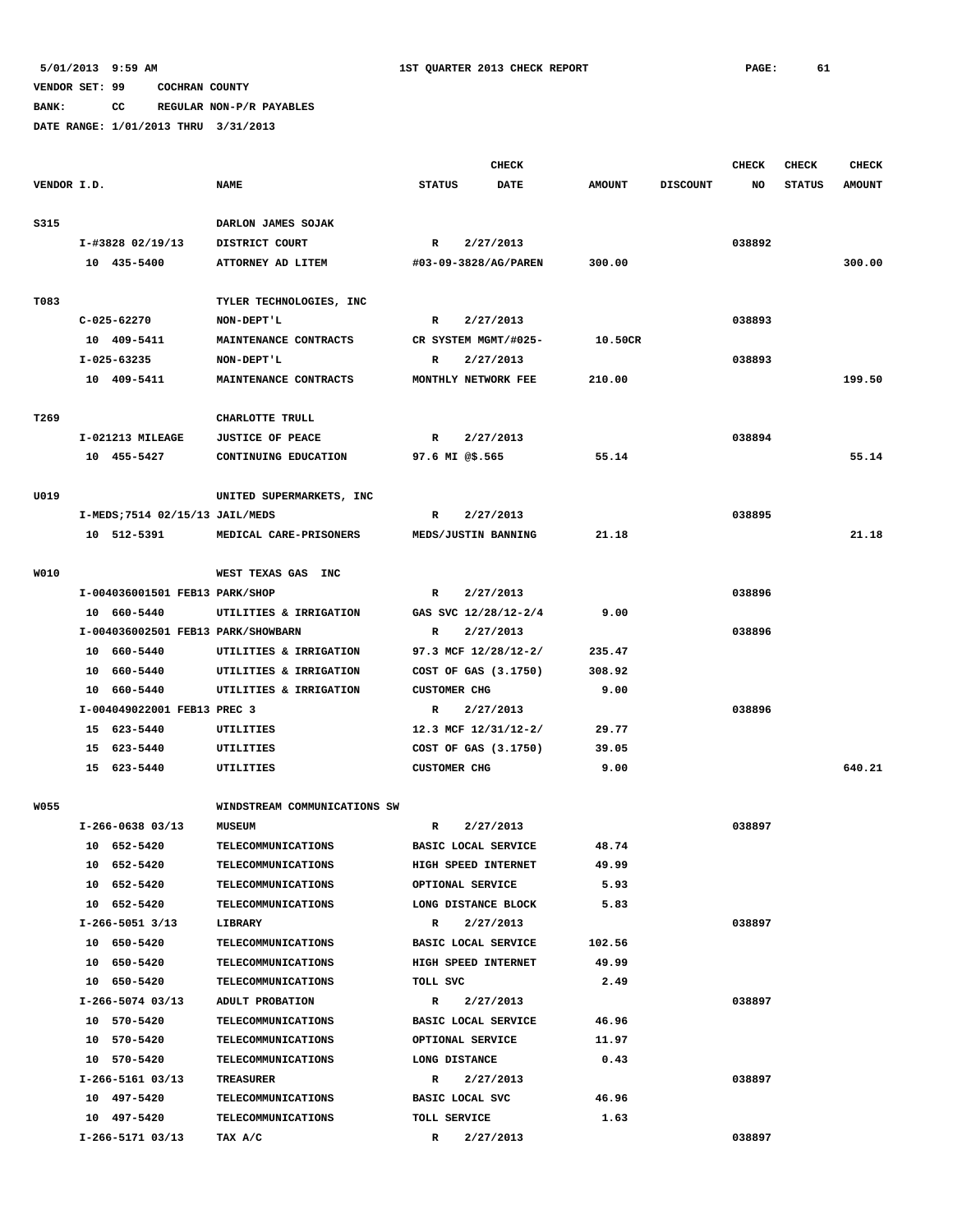**BANK: CC REGULAR NON-P/R PAYABLES**

| VENDOR I.D.<br><b>NAME</b><br><b>STATUS</b><br>DATE<br><b>AMOUNT</b><br><b>DISCOUNT</b><br>NO<br><b>STATUS</b><br><b>W055</b><br>WINDSTREAM COMMUNICATICONT<br>I-266-5171 03/13<br>2/27/2013<br>038897<br>TAX A/C<br>R<br>10 499-5420<br>TELECOMMUNICATIONS<br><b>BASIC LOCAL SERVICE</b><br>143.71<br>10 499-5420<br>TELECOMMUNICATIONS<br>59.99<br><b>INTERNET</b><br>25.95<br>10 499-5420<br><b>TELECOMMUNICATIONS</b><br>OPTIONAL SERVICE<br>10 499-5420<br><b>TELECOMMUNICATIONS</b><br>9.99<br>TOLL SERVICE<br>I-266-521103/13<br>2/27/2013<br>038897<br><b>SHERIFF</b><br>R<br>10 560-5420<br><b>TELECOMMUNICATIONS</b><br>LOCAL SERVICE<br>158.86<br>10 560-5420<br><b>TELECOMMUNICATIONS</b><br>LONG DISTANCE<br>1.74<br>I-266-5302 03/13<br>JUSTICE OF THE PEACE<br>R<br>2/27/2013<br>038897<br>10 455-5420<br>BASIC LOCAL SERVICE<br>46.96<br><b>TELECOMMUNICATIONS</b><br>10 455-5420<br><b>TELECOMMUNICATIONS</b><br>LONG DISTANCE<br>3.53<br>I-266-5411 03/13<br><b>JUV PROBATION</b><br>2/27/2013<br>038897<br>R<br>10 571-5420<br>BASIC LOCAL SERVICE<br>50.78<br><b>TELECOMMUNICATIONS</b><br>10 571-5420<br><b>TELECOMMUNICATIONS</b><br>LONG DISTANCE<br>$I-266-5412$ 03/13<br>DISTRICT COURT<br>2/27/2013<br>038897<br>R<br>10 435-5420<br>107.51<br><b>TELECOMMUNICATIONS</b><br>BASIC LOCAL SERVICE<br>10 435-5420<br>109.98<br><b>TELECOMMUNICATIONS</b><br>INTERNET SVC<br>10 435-5420<br><b>TELECOMMUNICATIONS</b><br>LONG DISTANCE<br>0.12<br>038897<br>I-266-5450 03/13<br>CLERK<br>R<br>2/27/2013<br>10 403-5420<br>TELECOMMUNICATIONS<br>BASIC LOCAL SVC<br>158.81<br>403-5420<br>TELECOMMUNICATIONS<br>OPTIONAL SVC<br>10<br>3.00<br>10 403-5420<br><b>TELECOMMUNICATIONS</b><br>TOLL SERVICE<br>14.55<br>I-266-5508 03/13<br>COUNTY JUDGE<br>2/27/2013<br>038897<br>R<br>15 610-5420<br><b>TELECOMMUNICATIONS</b><br>BASIC LOCAL SERVICE<br>111.27<br>15 610-5420<br>LONG DISTANCE<br>0.25<br><b>TELECOMMUNICATIONS</b><br>I-266-5700 03/13<br>2/27/2013<br>038897<br><b>SHERIFF</b><br>R<br>10 560-5420<br>TELECOMMUNICATIONS<br>LOCAL SERVICE<br>55.38<br>6.47<br>10 560-5420<br><b>TELECOMMUNICATIONS</b><br>LONG DISTANCE<br>I-266-5822 03/13<br>AUDITOR/NON DEPT'L<br>2/27/2013<br>038897<br>R<br>10 495-5420<br>BASIC LOCAL SVC 1 LI<br>47.54<br><b>TELECOMMUNICATIONS</b><br>24.99<br>10<br>495-5420<br>TELECOMMUNICATIONS<br><b>BUSINESS BROADBAND</b><br>10 495-5420<br><b>TELECOMMUNICATIONS</b><br>LONG DISTANCE<br>0.38<br>10 409-5420<br>TELECOMMUNICATIONS<br>FAX LINE<br>47.53<br>10 409-5420<br><b>INTERNET SVC</b><br>144.99<br><b>TELECOMMUNICATIONS</b><br>10 409-5420<br><b>TELECOMMUNICATIONS</b><br>FAX LINE LONG DISTAN<br>1.73<br>038897<br>I-266-8661 03/13<br>COUNTY ATTORNEY<br>2/27/2013<br>$\mathbb{R}$<br>10 475-5420<br>LOCAL SERVICE<br>106.64<br><b>TELECOMMUNICATIONS</b><br>10 475-5420<br><b>INTERNET</b><br>59.99<br><b>TELECOMMUNICATIONS</b><br>0.45<br>10 475-5420<br>TELECOMMUNICATIONS<br>TOL SERVICE (LD)<br>I-266-8888 03/13<br>2/27/2013<br>038897<br><b>SHERIFF</b><br>$\mathbf{R}$<br>10 560-5420<br>LOCAL SVC<br>44.30<br><b>TELECOMMUNICATIONS</b> |             |                           | <b>CHECK</b>  |      | CHECK | CHECK | <b>CHECK</b>  |
|------------------------------------------------------------------------------------------------------------------------------------------------------------------------------------------------------------------------------------------------------------------------------------------------------------------------------------------------------------------------------------------------------------------------------------------------------------------------------------------------------------------------------------------------------------------------------------------------------------------------------------------------------------------------------------------------------------------------------------------------------------------------------------------------------------------------------------------------------------------------------------------------------------------------------------------------------------------------------------------------------------------------------------------------------------------------------------------------------------------------------------------------------------------------------------------------------------------------------------------------------------------------------------------------------------------------------------------------------------------------------------------------------------------------------------------------------------------------------------------------------------------------------------------------------------------------------------------------------------------------------------------------------------------------------------------------------------------------------------------------------------------------------------------------------------------------------------------------------------------------------------------------------------------------------------------------------------------------------------------------------------------------------------------------------------------------------------------------------------------------------------------------------------------------------------------------------------------------------------------------------------------------------------------------------------------------------------------------------------------------------------------------------------------------------------------------------------------------------------------------------------------------------------------------------------------------------------------------------------------------------------------------------------------------------------------------------------------------------------------------------------------------------------------------------------------------------------------------------------------------------------------------------------------------------------------------------------------------------------------------------------------------------------------------------------------------------------------------------------------------------------|-------------|---------------------------|---------------|------|-------|-------|---------------|
|                                                                                                                                                                                                                                                                                                                                                                                                                                                                                                                                                                                                                                                                                                                                                                                                                                                                                                                                                                                                                                                                                                                                                                                                                                                                                                                                                                                                                                                                                                                                                                                                                                                                                                                                                                                                                                                                                                                                                                                                                                                                                                                                                                                                                                                                                                                                                                                                                                                                                                                                                                                                                                                                                                                                                                                                                                                                                                                                                                                                                                                                                                                                    |             |                           |               |      |       |       | <b>AMOUNT</b> |
|                                                                                                                                                                                                                                                                                                                                                                                                                                                                                                                                                                                                                                                                                                                                                                                                                                                                                                                                                                                                                                                                                                                                                                                                                                                                                                                                                                                                                                                                                                                                                                                                                                                                                                                                                                                                                                                                                                                                                                                                                                                                                                                                                                                                                                                                                                                                                                                                                                                                                                                                                                                                                                                                                                                                                                                                                                                                                                                                                                                                                                                                                                                                    |             |                           |               |      |       |       |               |
|                                                                                                                                                                                                                                                                                                                                                                                                                                                                                                                                                                                                                                                                                                                                                                                                                                                                                                                                                                                                                                                                                                                                                                                                                                                                                                                                                                                                                                                                                                                                                                                                                                                                                                                                                                                                                                                                                                                                                                                                                                                                                                                                                                                                                                                                                                                                                                                                                                                                                                                                                                                                                                                                                                                                                                                                                                                                                                                                                                                                                                                                                                                                    |             |                           |               |      |       |       |               |
|                                                                                                                                                                                                                                                                                                                                                                                                                                                                                                                                                                                                                                                                                                                                                                                                                                                                                                                                                                                                                                                                                                                                                                                                                                                                                                                                                                                                                                                                                                                                                                                                                                                                                                                                                                                                                                                                                                                                                                                                                                                                                                                                                                                                                                                                                                                                                                                                                                                                                                                                                                                                                                                                                                                                                                                                                                                                                                                                                                                                                                                                                                                                    |             |                           |               |      |       |       |               |
|                                                                                                                                                                                                                                                                                                                                                                                                                                                                                                                                                                                                                                                                                                                                                                                                                                                                                                                                                                                                                                                                                                                                                                                                                                                                                                                                                                                                                                                                                                                                                                                                                                                                                                                                                                                                                                                                                                                                                                                                                                                                                                                                                                                                                                                                                                                                                                                                                                                                                                                                                                                                                                                                                                                                                                                                                                                                                                                                                                                                                                                                                                                                    |             |                           |               |      |       |       |               |
|                                                                                                                                                                                                                                                                                                                                                                                                                                                                                                                                                                                                                                                                                                                                                                                                                                                                                                                                                                                                                                                                                                                                                                                                                                                                                                                                                                                                                                                                                                                                                                                                                                                                                                                                                                                                                                                                                                                                                                                                                                                                                                                                                                                                                                                                                                                                                                                                                                                                                                                                                                                                                                                                                                                                                                                                                                                                                                                                                                                                                                                                                                                                    |             |                           |               |      |       |       |               |
|                                                                                                                                                                                                                                                                                                                                                                                                                                                                                                                                                                                                                                                                                                                                                                                                                                                                                                                                                                                                                                                                                                                                                                                                                                                                                                                                                                                                                                                                                                                                                                                                                                                                                                                                                                                                                                                                                                                                                                                                                                                                                                                                                                                                                                                                                                                                                                                                                                                                                                                                                                                                                                                                                                                                                                                                                                                                                                                                                                                                                                                                                                                                    |             |                           |               |      |       |       |               |
|                                                                                                                                                                                                                                                                                                                                                                                                                                                                                                                                                                                                                                                                                                                                                                                                                                                                                                                                                                                                                                                                                                                                                                                                                                                                                                                                                                                                                                                                                                                                                                                                                                                                                                                                                                                                                                                                                                                                                                                                                                                                                                                                                                                                                                                                                                                                                                                                                                                                                                                                                                                                                                                                                                                                                                                                                                                                                                                                                                                                                                                                                                                                    |             |                           |               |      |       |       |               |
|                                                                                                                                                                                                                                                                                                                                                                                                                                                                                                                                                                                                                                                                                                                                                                                                                                                                                                                                                                                                                                                                                                                                                                                                                                                                                                                                                                                                                                                                                                                                                                                                                                                                                                                                                                                                                                                                                                                                                                                                                                                                                                                                                                                                                                                                                                                                                                                                                                                                                                                                                                                                                                                                                                                                                                                                                                                                                                                                                                                                                                                                                                                                    |             |                           |               |      |       |       |               |
|                                                                                                                                                                                                                                                                                                                                                                                                                                                                                                                                                                                                                                                                                                                                                                                                                                                                                                                                                                                                                                                                                                                                                                                                                                                                                                                                                                                                                                                                                                                                                                                                                                                                                                                                                                                                                                                                                                                                                                                                                                                                                                                                                                                                                                                                                                                                                                                                                                                                                                                                                                                                                                                                                                                                                                                                                                                                                                                                                                                                                                                                                                                                    |             |                           |               |      |       |       |               |
|                                                                                                                                                                                                                                                                                                                                                                                                                                                                                                                                                                                                                                                                                                                                                                                                                                                                                                                                                                                                                                                                                                                                                                                                                                                                                                                                                                                                                                                                                                                                                                                                                                                                                                                                                                                                                                                                                                                                                                                                                                                                                                                                                                                                                                                                                                                                                                                                                                                                                                                                                                                                                                                                                                                                                                                                                                                                                                                                                                                                                                                                                                                                    |             |                           |               |      |       |       |               |
|                                                                                                                                                                                                                                                                                                                                                                                                                                                                                                                                                                                                                                                                                                                                                                                                                                                                                                                                                                                                                                                                                                                                                                                                                                                                                                                                                                                                                                                                                                                                                                                                                                                                                                                                                                                                                                                                                                                                                                                                                                                                                                                                                                                                                                                                                                                                                                                                                                                                                                                                                                                                                                                                                                                                                                                                                                                                                                                                                                                                                                                                                                                                    |             |                           |               |      |       |       |               |
|                                                                                                                                                                                                                                                                                                                                                                                                                                                                                                                                                                                                                                                                                                                                                                                                                                                                                                                                                                                                                                                                                                                                                                                                                                                                                                                                                                                                                                                                                                                                                                                                                                                                                                                                                                                                                                                                                                                                                                                                                                                                                                                                                                                                                                                                                                                                                                                                                                                                                                                                                                                                                                                                                                                                                                                                                                                                                                                                                                                                                                                                                                                                    |             |                           |               |      |       |       |               |
|                                                                                                                                                                                                                                                                                                                                                                                                                                                                                                                                                                                                                                                                                                                                                                                                                                                                                                                                                                                                                                                                                                                                                                                                                                                                                                                                                                                                                                                                                                                                                                                                                                                                                                                                                                                                                                                                                                                                                                                                                                                                                                                                                                                                                                                                                                                                                                                                                                                                                                                                                                                                                                                                                                                                                                                                                                                                                                                                                                                                                                                                                                                                    |             |                           |               |      |       |       |               |
|                                                                                                                                                                                                                                                                                                                                                                                                                                                                                                                                                                                                                                                                                                                                                                                                                                                                                                                                                                                                                                                                                                                                                                                                                                                                                                                                                                                                                                                                                                                                                                                                                                                                                                                                                                                                                                                                                                                                                                                                                                                                                                                                                                                                                                                                                                                                                                                                                                                                                                                                                                                                                                                                                                                                                                                                                                                                                                                                                                                                                                                                                                                                    |             |                           |               |      |       |       |               |
|                                                                                                                                                                                                                                                                                                                                                                                                                                                                                                                                                                                                                                                                                                                                                                                                                                                                                                                                                                                                                                                                                                                                                                                                                                                                                                                                                                                                                                                                                                                                                                                                                                                                                                                                                                                                                                                                                                                                                                                                                                                                                                                                                                                                                                                                                                                                                                                                                                                                                                                                                                                                                                                                                                                                                                                                                                                                                                                                                                                                                                                                                                                                    |             |                           |               |      |       |       |               |
|                                                                                                                                                                                                                                                                                                                                                                                                                                                                                                                                                                                                                                                                                                                                                                                                                                                                                                                                                                                                                                                                                                                                                                                                                                                                                                                                                                                                                                                                                                                                                                                                                                                                                                                                                                                                                                                                                                                                                                                                                                                                                                                                                                                                                                                                                                                                                                                                                                                                                                                                                                                                                                                                                                                                                                                                                                                                                                                                                                                                                                                                                                                                    |             |                           |               |      |       |       |               |
|                                                                                                                                                                                                                                                                                                                                                                                                                                                                                                                                                                                                                                                                                                                                                                                                                                                                                                                                                                                                                                                                                                                                                                                                                                                                                                                                                                                                                                                                                                                                                                                                                                                                                                                                                                                                                                                                                                                                                                                                                                                                                                                                                                                                                                                                                                                                                                                                                                                                                                                                                                                                                                                                                                                                                                                                                                                                                                                                                                                                                                                                                                                                    |             |                           |               |      |       |       |               |
|                                                                                                                                                                                                                                                                                                                                                                                                                                                                                                                                                                                                                                                                                                                                                                                                                                                                                                                                                                                                                                                                                                                                                                                                                                                                                                                                                                                                                                                                                                                                                                                                                                                                                                                                                                                                                                                                                                                                                                                                                                                                                                                                                                                                                                                                                                                                                                                                                                                                                                                                                                                                                                                                                                                                                                                                                                                                                                                                                                                                                                                                                                                                    |             |                           |               |      |       |       |               |
|                                                                                                                                                                                                                                                                                                                                                                                                                                                                                                                                                                                                                                                                                                                                                                                                                                                                                                                                                                                                                                                                                                                                                                                                                                                                                                                                                                                                                                                                                                                                                                                                                                                                                                                                                                                                                                                                                                                                                                                                                                                                                                                                                                                                                                                                                                                                                                                                                                                                                                                                                                                                                                                                                                                                                                                                                                                                                                                                                                                                                                                                                                                                    |             |                           |               |      |       |       |               |
|                                                                                                                                                                                                                                                                                                                                                                                                                                                                                                                                                                                                                                                                                                                                                                                                                                                                                                                                                                                                                                                                                                                                                                                                                                                                                                                                                                                                                                                                                                                                                                                                                                                                                                                                                                                                                                                                                                                                                                                                                                                                                                                                                                                                                                                                                                                                                                                                                                                                                                                                                                                                                                                                                                                                                                                                                                                                                                                                                                                                                                                                                                                                    |             |                           |               |      |       |       |               |
|                                                                                                                                                                                                                                                                                                                                                                                                                                                                                                                                                                                                                                                                                                                                                                                                                                                                                                                                                                                                                                                                                                                                                                                                                                                                                                                                                                                                                                                                                                                                                                                                                                                                                                                                                                                                                                                                                                                                                                                                                                                                                                                                                                                                                                                                                                                                                                                                                                                                                                                                                                                                                                                                                                                                                                                                                                                                                                                                                                                                                                                                                                                                    |             |                           |               |      |       |       |               |
|                                                                                                                                                                                                                                                                                                                                                                                                                                                                                                                                                                                                                                                                                                                                                                                                                                                                                                                                                                                                                                                                                                                                                                                                                                                                                                                                                                                                                                                                                                                                                                                                                                                                                                                                                                                                                                                                                                                                                                                                                                                                                                                                                                                                                                                                                                                                                                                                                                                                                                                                                                                                                                                                                                                                                                                                                                                                                                                                                                                                                                                                                                                                    |             |                           |               |      |       |       |               |
|                                                                                                                                                                                                                                                                                                                                                                                                                                                                                                                                                                                                                                                                                                                                                                                                                                                                                                                                                                                                                                                                                                                                                                                                                                                                                                                                                                                                                                                                                                                                                                                                                                                                                                                                                                                                                                                                                                                                                                                                                                                                                                                                                                                                                                                                                                                                                                                                                                                                                                                                                                                                                                                                                                                                                                                                                                                                                                                                                                                                                                                                                                                                    |             |                           |               |      |       |       |               |
|                                                                                                                                                                                                                                                                                                                                                                                                                                                                                                                                                                                                                                                                                                                                                                                                                                                                                                                                                                                                                                                                                                                                                                                                                                                                                                                                                                                                                                                                                                                                                                                                                                                                                                                                                                                                                                                                                                                                                                                                                                                                                                                                                                                                                                                                                                                                                                                                                                                                                                                                                                                                                                                                                                                                                                                                                                                                                                                                                                                                                                                                                                                                    |             |                           |               |      |       |       |               |
|                                                                                                                                                                                                                                                                                                                                                                                                                                                                                                                                                                                                                                                                                                                                                                                                                                                                                                                                                                                                                                                                                                                                                                                                                                                                                                                                                                                                                                                                                                                                                                                                                                                                                                                                                                                                                                                                                                                                                                                                                                                                                                                                                                                                                                                                                                                                                                                                                                                                                                                                                                                                                                                                                                                                                                                                                                                                                                                                                                                                                                                                                                                                    |             |                           |               |      |       |       |               |
|                                                                                                                                                                                                                                                                                                                                                                                                                                                                                                                                                                                                                                                                                                                                                                                                                                                                                                                                                                                                                                                                                                                                                                                                                                                                                                                                                                                                                                                                                                                                                                                                                                                                                                                                                                                                                                                                                                                                                                                                                                                                                                                                                                                                                                                                                                                                                                                                                                                                                                                                                                                                                                                                                                                                                                                                                                                                                                                                                                                                                                                                                                                                    |             |                           |               |      |       |       |               |
|                                                                                                                                                                                                                                                                                                                                                                                                                                                                                                                                                                                                                                                                                                                                                                                                                                                                                                                                                                                                                                                                                                                                                                                                                                                                                                                                                                                                                                                                                                                                                                                                                                                                                                                                                                                                                                                                                                                                                                                                                                                                                                                                                                                                                                                                                                                                                                                                                                                                                                                                                                                                                                                                                                                                                                                                                                                                                                                                                                                                                                                                                                                                    |             |                           |               |      |       |       |               |
|                                                                                                                                                                                                                                                                                                                                                                                                                                                                                                                                                                                                                                                                                                                                                                                                                                                                                                                                                                                                                                                                                                                                                                                                                                                                                                                                                                                                                                                                                                                                                                                                                                                                                                                                                                                                                                                                                                                                                                                                                                                                                                                                                                                                                                                                                                                                                                                                                                                                                                                                                                                                                                                                                                                                                                                                                                                                                                                                                                                                                                                                                                                                    |             |                           |               |      |       |       |               |
|                                                                                                                                                                                                                                                                                                                                                                                                                                                                                                                                                                                                                                                                                                                                                                                                                                                                                                                                                                                                                                                                                                                                                                                                                                                                                                                                                                                                                                                                                                                                                                                                                                                                                                                                                                                                                                                                                                                                                                                                                                                                                                                                                                                                                                                                                                                                                                                                                                                                                                                                                                                                                                                                                                                                                                                                                                                                                                                                                                                                                                                                                                                                    |             |                           |               |      |       |       |               |
|                                                                                                                                                                                                                                                                                                                                                                                                                                                                                                                                                                                                                                                                                                                                                                                                                                                                                                                                                                                                                                                                                                                                                                                                                                                                                                                                                                                                                                                                                                                                                                                                                                                                                                                                                                                                                                                                                                                                                                                                                                                                                                                                                                                                                                                                                                                                                                                                                                                                                                                                                                                                                                                                                                                                                                                                                                                                                                                                                                                                                                                                                                                                    |             |                           |               |      |       |       |               |
|                                                                                                                                                                                                                                                                                                                                                                                                                                                                                                                                                                                                                                                                                                                                                                                                                                                                                                                                                                                                                                                                                                                                                                                                                                                                                                                                                                                                                                                                                                                                                                                                                                                                                                                                                                                                                                                                                                                                                                                                                                                                                                                                                                                                                                                                                                                                                                                                                                                                                                                                                                                                                                                                                                                                                                                                                                                                                                                                                                                                                                                                                                                                    |             |                           |               |      |       |       |               |
|                                                                                                                                                                                                                                                                                                                                                                                                                                                                                                                                                                                                                                                                                                                                                                                                                                                                                                                                                                                                                                                                                                                                                                                                                                                                                                                                                                                                                                                                                                                                                                                                                                                                                                                                                                                                                                                                                                                                                                                                                                                                                                                                                                                                                                                                                                                                                                                                                                                                                                                                                                                                                                                                                                                                                                                                                                                                                                                                                                                                                                                                                                                                    |             |                           |               |      |       |       |               |
|                                                                                                                                                                                                                                                                                                                                                                                                                                                                                                                                                                                                                                                                                                                                                                                                                                                                                                                                                                                                                                                                                                                                                                                                                                                                                                                                                                                                                                                                                                                                                                                                                                                                                                                                                                                                                                                                                                                                                                                                                                                                                                                                                                                                                                                                                                                                                                                                                                                                                                                                                                                                                                                                                                                                                                                                                                                                                                                                                                                                                                                                                                                                    |             |                           |               |      |       |       |               |
|                                                                                                                                                                                                                                                                                                                                                                                                                                                                                                                                                                                                                                                                                                                                                                                                                                                                                                                                                                                                                                                                                                                                                                                                                                                                                                                                                                                                                                                                                                                                                                                                                                                                                                                                                                                                                                                                                                                                                                                                                                                                                                                                                                                                                                                                                                                                                                                                                                                                                                                                                                                                                                                                                                                                                                                                                                                                                                                                                                                                                                                                                                                                    |             |                           |               |      |       |       |               |
|                                                                                                                                                                                                                                                                                                                                                                                                                                                                                                                                                                                                                                                                                                                                                                                                                                                                                                                                                                                                                                                                                                                                                                                                                                                                                                                                                                                                                                                                                                                                                                                                                                                                                                                                                                                                                                                                                                                                                                                                                                                                                                                                                                                                                                                                                                                                                                                                                                                                                                                                                                                                                                                                                                                                                                                                                                                                                                                                                                                                                                                                                                                                    |             |                           |               |      |       |       |               |
|                                                                                                                                                                                                                                                                                                                                                                                                                                                                                                                                                                                                                                                                                                                                                                                                                                                                                                                                                                                                                                                                                                                                                                                                                                                                                                                                                                                                                                                                                                                                                                                                                                                                                                                                                                                                                                                                                                                                                                                                                                                                                                                                                                                                                                                                                                                                                                                                                                                                                                                                                                                                                                                                                                                                                                                                                                                                                                                                                                                                                                                                                                                                    |             |                           |               |      |       |       |               |
|                                                                                                                                                                                                                                                                                                                                                                                                                                                                                                                                                                                                                                                                                                                                                                                                                                                                                                                                                                                                                                                                                                                                                                                                                                                                                                                                                                                                                                                                                                                                                                                                                                                                                                                                                                                                                                                                                                                                                                                                                                                                                                                                                                                                                                                                                                                                                                                                                                                                                                                                                                                                                                                                                                                                                                                                                                                                                                                                                                                                                                                                                                                                    |             |                           |               |      |       |       |               |
|                                                                                                                                                                                                                                                                                                                                                                                                                                                                                                                                                                                                                                                                                                                                                                                                                                                                                                                                                                                                                                                                                                                                                                                                                                                                                                                                                                                                                                                                                                                                                                                                                                                                                                                                                                                                                                                                                                                                                                                                                                                                                                                                                                                                                                                                                                                                                                                                                                                                                                                                                                                                                                                                                                                                                                                                                                                                                                                                                                                                                                                                                                                                    |             |                           |               |      |       |       |               |
|                                                                                                                                                                                                                                                                                                                                                                                                                                                                                                                                                                                                                                                                                                                                                                                                                                                                                                                                                                                                                                                                                                                                                                                                                                                                                                                                                                                                                                                                                                                                                                                                                                                                                                                                                                                                                                                                                                                                                                                                                                                                                                                                                                                                                                                                                                                                                                                                                                                                                                                                                                                                                                                                                                                                                                                                                                                                                                                                                                                                                                                                                                                                    |             |                           |               |      |       |       |               |
|                                                                                                                                                                                                                                                                                                                                                                                                                                                                                                                                                                                                                                                                                                                                                                                                                                                                                                                                                                                                                                                                                                                                                                                                                                                                                                                                                                                                                                                                                                                                                                                                                                                                                                                                                                                                                                                                                                                                                                                                                                                                                                                                                                                                                                                                                                                                                                                                                                                                                                                                                                                                                                                                                                                                                                                                                                                                                                                                                                                                                                                                                                                                    |             |                           |               |      |       |       |               |
|                                                                                                                                                                                                                                                                                                                                                                                                                                                                                                                                                                                                                                                                                                                                                                                                                                                                                                                                                                                                                                                                                                                                                                                                                                                                                                                                                                                                                                                                                                                                                                                                                                                                                                                                                                                                                                                                                                                                                                                                                                                                                                                                                                                                                                                                                                                                                                                                                                                                                                                                                                                                                                                                                                                                                                                                                                                                                                                                                                                                                                                                                                                                    |             |                           |               |      |       |       |               |
|                                                                                                                                                                                                                                                                                                                                                                                                                                                                                                                                                                                                                                                                                                                                                                                                                                                                                                                                                                                                                                                                                                                                                                                                                                                                                                                                                                                                                                                                                                                                                                                                                                                                                                                                                                                                                                                                                                                                                                                                                                                                                                                                                                                                                                                                                                                                                                                                                                                                                                                                                                                                                                                                                                                                                                                                                                                                                                                                                                                                                                                                                                                                    |             |                           |               |      |       |       |               |
|                                                                                                                                                                                                                                                                                                                                                                                                                                                                                                                                                                                                                                                                                                                                                                                                                                                                                                                                                                                                                                                                                                                                                                                                                                                                                                                                                                                                                                                                                                                                                                                                                                                                                                                                                                                                                                                                                                                                                                                                                                                                                                                                                                                                                                                                                                                                                                                                                                                                                                                                                                                                                                                                                                                                                                                                                                                                                                                                                                                                                                                                                                                                    |             |                           |               |      |       |       |               |
|                                                                                                                                                                                                                                                                                                                                                                                                                                                                                                                                                                                                                                                                                                                                                                                                                                                                                                                                                                                                                                                                                                                                                                                                                                                                                                                                                                                                                                                                                                                                                                                                                                                                                                                                                                                                                                                                                                                                                                                                                                                                                                                                                                                                                                                                                                                                                                                                                                                                                                                                                                                                                                                                                                                                                                                                                                                                                                                                                                                                                                                                                                                                    | 10 560-5420 | <b>TELECOMMUNICATIONS</b> | LONG DISTANCE | 0.96 |       |       | 1,921.83      |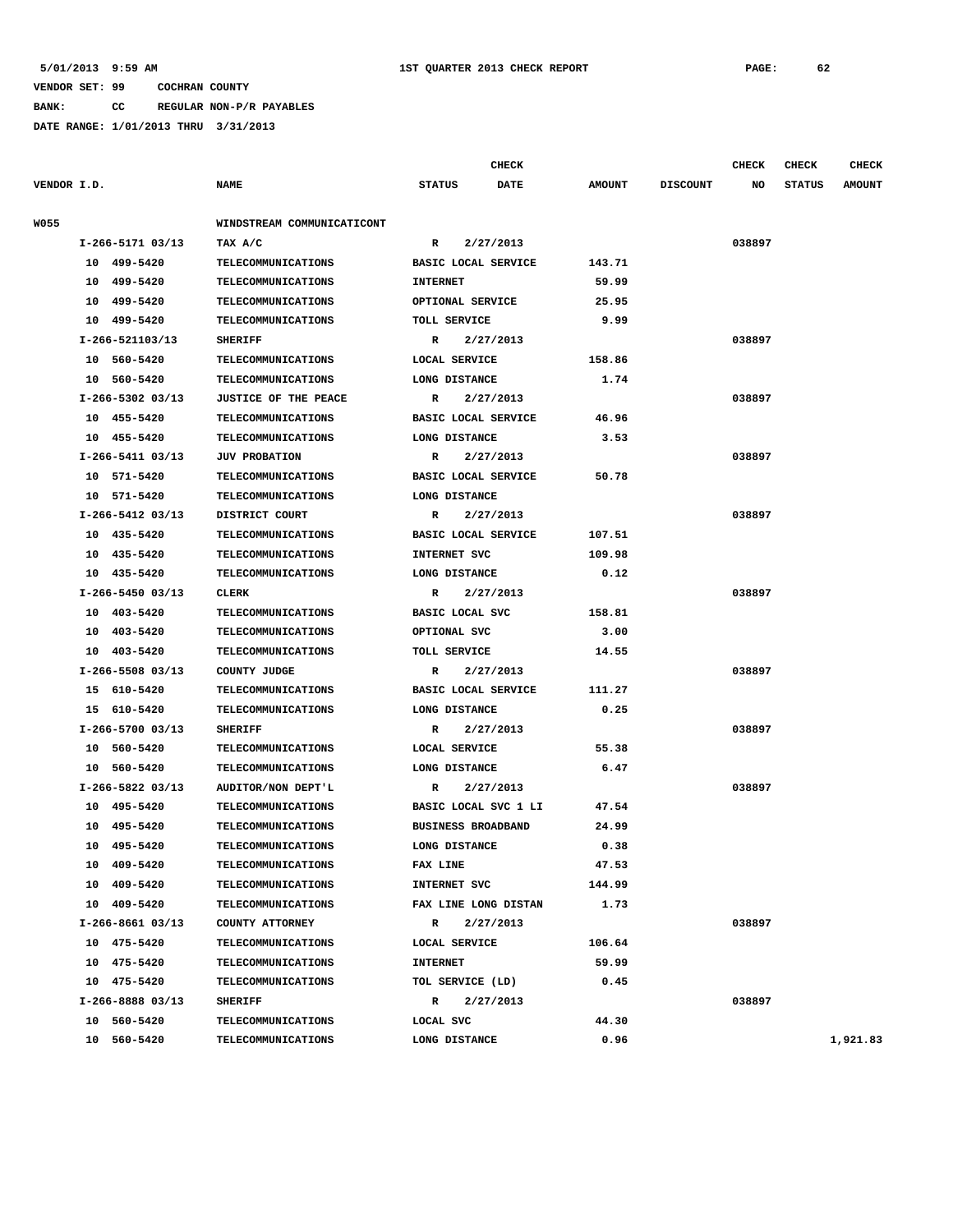**BANK: CC REGULAR NON-P/R PAYABLES**

**DATE RANGE: 1/01/2013 THRU 3/31/2013**

**CHECK CHECK CHECK CHECK CHECK CHECK CHECK** 

| VENDOR I.D. |    |                  | <b>NAME</b>            | STATUS                | <b>DATE</b> | <b>AMOUNT</b> | <b>DISCOUNT</b> | NO     | <b>STATUS</b> | <b>AMOUNT</b> |
|-------------|----|------------------|------------------------|-----------------------|-------------|---------------|-----------------|--------|---------------|---------------|
| W062        |    |                  | WAL-MART COMMUNITY     |                       |             |               |                 |        |               |               |
|             |    | I-15161 02/15/13 | <b>JAIL</b>            | R                     | 2/27/2013   |               |                 | 038899 |               |               |
|             |    | 10 512-5333      | <b>FOOD-PRISONERS</b>  | ICEBERG LTC/2         |             | 3.28          |                 |        |               |               |
|             |    | 10 512-5333      | FOOD-PRISONERS         | ORANGES               |             | 7.96          |                 |        |               |               |
|             | 10 | 512-5333         | <b>FOOD-PRISONERS</b>  | APPLES                |             | 10.77         |                 |        |               |               |
|             | 10 | 512-5333         | <b>FOOD-PRISONERS</b>  | JD BOWL BIS/6         |             | 12.00         |                 |        |               |               |
|             | 10 | 512-5333         | <b>FOOD-PRISONERS</b>  | GV BREAKFAST/2 @1.88  |             | 3.76          |                 |        |               |               |
|             | 10 | 512-5333         | <b>FOOD-PRISONERS</b>  | <b>GV BREAKFAST</b>   |             | 1.98          |                 |        |               |               |
|             | 10 | 512-5333         | <b>FOOD-PRISONERS</b>  | <b>GV BREAKFAST</b>   |             | 1.88          |                 |        |               |               |
|             | 10 | 512-5333         | FOOD-PRISONERS         | <b>GV BREAKFAST/2</b> |             | 3.96          |                 |        |               |               |
|             | 10 | 512-5333         | <b>FOOD-PRISONERS</b>  | GV BREAKFAST/2        |             | 3.76          |                 |        |               |               |
|             | 10 | 512-5333         | <b>FOOD-PRISONERS</b>  | JD BOWL BIS/2         |             | 4.00          |                 |        |               |               |
|             | 10 | 512-5333         | <b>FOOD-PRISONERS</b>  | <b>GV BREAKFAST</b>   |             | 1.88          |                 |        |               |               |
|             | 10 | 512-5333         | <b>FOOD-PRISONERS</b>  | BQT MEAL/5            |             | 5.00          |                 |        |               |               |
|             | 10 | 512-5333         | <b>FOOD-PRISONERS</b>  | GV BREAKFAST/4        |             | 7.92          |                 |        |               |               |
|             | 10 | 512-5333         | FOOD-PRISONERS         | GV BREAKFAST/2        |             | 3.76          |                 |        |               |               |
|             | 10 | 512-5333         | <b>FOOD-PRISONERS</b>  | MC SPG MTSCE/4        |             | 10.00         |                 |        |               |               |
|             | 10 | 512-5333         | <b>FOOD-PRISONERS</b>  | BQ BEEF STK/4         |             | 4.00          |                 |        |               |               |
|             | 10 | 512-5333         | <b>FOOD-PRISONERS</b>  | MC SPG MTSCE/2        |             | 5.00          |                 |        |               |               |
|             | 10 | 512-5333         | <b>FOOD-PRISONERS</b>  | BQ BEEF STK/7         |             | 7.00          |                 |        |               |               |
|             | 10 | 512-5333         | <b>FOOD-PRISONERS</b>  | BOT PK RIBLT/4        |             | 4.00          |                 |        |               |               |
|             | 10 | 512-5333         | FOOD-PRISONERS         | BQT MEAL              |             | 1.00          |                 |        |               |               |
|             | 10 | 512-5333         | <b>FOOD-PRISONERS</b>  | BAN CHSY ML           |             | 1.00          |                 |        |               |               |
|             | 10 | 512-5333         | <b>FOOD-PRISONERS</b>  | BQ BEEF STK/2         |             | 2.00          |                 |        |               |               |
|             | 10 | 512-5333         | <b>FOOD-PRISONERS</b>  | BQT MEAL              |             | 1.00          |                 |        |               |               |
|             | 10 | 512-5333         | <b>FOOD-PRISONERS</b>  | BQ BEEF STK           |             | 1.00          |                 |        |               |               |
|             | 10 | 512-5333         | <b>FOOD-PRISONERS</b>  | BQT PK RIBLT/4        |             | 4.00          |                 |        |               |               |
|             | 10 | 512-5333         | FOOD-PRISONERS         | BQ BEEF STK/4         |             | 4.00          |                 |        |               |               |
|             | 10 | 512-5333         | <b>FOOD-PRISONERS</b>  | JD BOWL BIS           |             | 2.00          |                 |        |               |               |
|             | 10 | 512-5333         | <b>FOOD-PRISONERS</b>  | BQ BEEF STK/2         |             | 2.00          |                 |        |               |               |
|             | 10 | 512-5391         | MEDICAL CARE-PRISONERS | ZANTAC/2              |             | 8.96          |                 |        |               |               |
|             | 10 | 512-5391         | MEDICAL CARE-PRISONERS | SINUS CAPS            |             | 0.88          |                 |        |               |               |
|             | 10 | 512-5391         | MEDICAL CARE-PRISONERS | DULCOLAX              |             | 4.98          |                 |        |               |               |
|             | 10 | 512-5392         | MISCELLANEOUS SUPPLIES | BIZ PWD               |             | 5.97          |                 |        |               |               |
|             | 10 | 512-5391         | MEDICAL CARE-PRISONERS | ADVIL TABS            |             | 7.97          |                 |        |               |               |
|             | 10 | 512-5391         | MEDICAL CARE-PRISONERS | EQ IBUPROFEN          |             | 10.96         |                 |        |               |               |
|             | 10 | 512-5391         | MEDICAL CARE-PRISONERS | EQ DAYTIME            |             | 3.56          |                 |        |               |               |
|             | 10 | 512-5391         | MEDICAL CARE-PRISONERS | ORAL PAIN             |             | 5.48          |                 |        |               |               |
|             | 10 | 512-5391         | MEDICAL CARE-PRISONERS | AZO CRANBERRY         |             | 6.47          |                 |        |               |               |
|             | 10 | 512-5391         | MEDICAL CARE-PRISONERS | <b>PRILOSEC</b>       |             | 18.44         |                 |        |               |               |
|             | 10 | 512-5391         | MEDICAL CARE-PRISONERS | <b>CHLORASEPTIC</b>   |             | 3.28          |                 |        |               |               |
|             | 10 | 512-5391         | MEDICAL CARE-PRISONERS | DULCOLAX              |             | 4.98          |                 |        |               |               |
|             | 10 | 512-5391         | MEDICAL CARE-PRISONERS | SINUS CAPS            |             | 0.88          |                 |        |               |               |
|             | 10 | 512-5391         | MEDICAL CARE-PRISONERS | <b>PRILOSEC</b>       |             | 18.44         |                 |        |               |               |
|             | 10 | 512-5391         | MEDICAL CARE-PRISONERS | <b>ALLERGY TABS</b>   |             | 0.88          |                 |        |               |               |
|             | 10 | 512-5392         | MISCELLANEOUS SUPPLIES | GV BATH CUPS          |             | 1.98          |                 |        |               |               |
|             | 10 | 512-5391         | MEDICAL CARE-PRISONERS | VOID PRILOSEC         |             | 18.44CR       |                 |        |               |               |
|             | 10 | 512-5391         | MEDICAL CARE-PRISONERS | SF MTHL 70            |             | 3.42          |                 |        |               |               |
|             |    |                  |                        |                       |             |               |                 |        |               |               |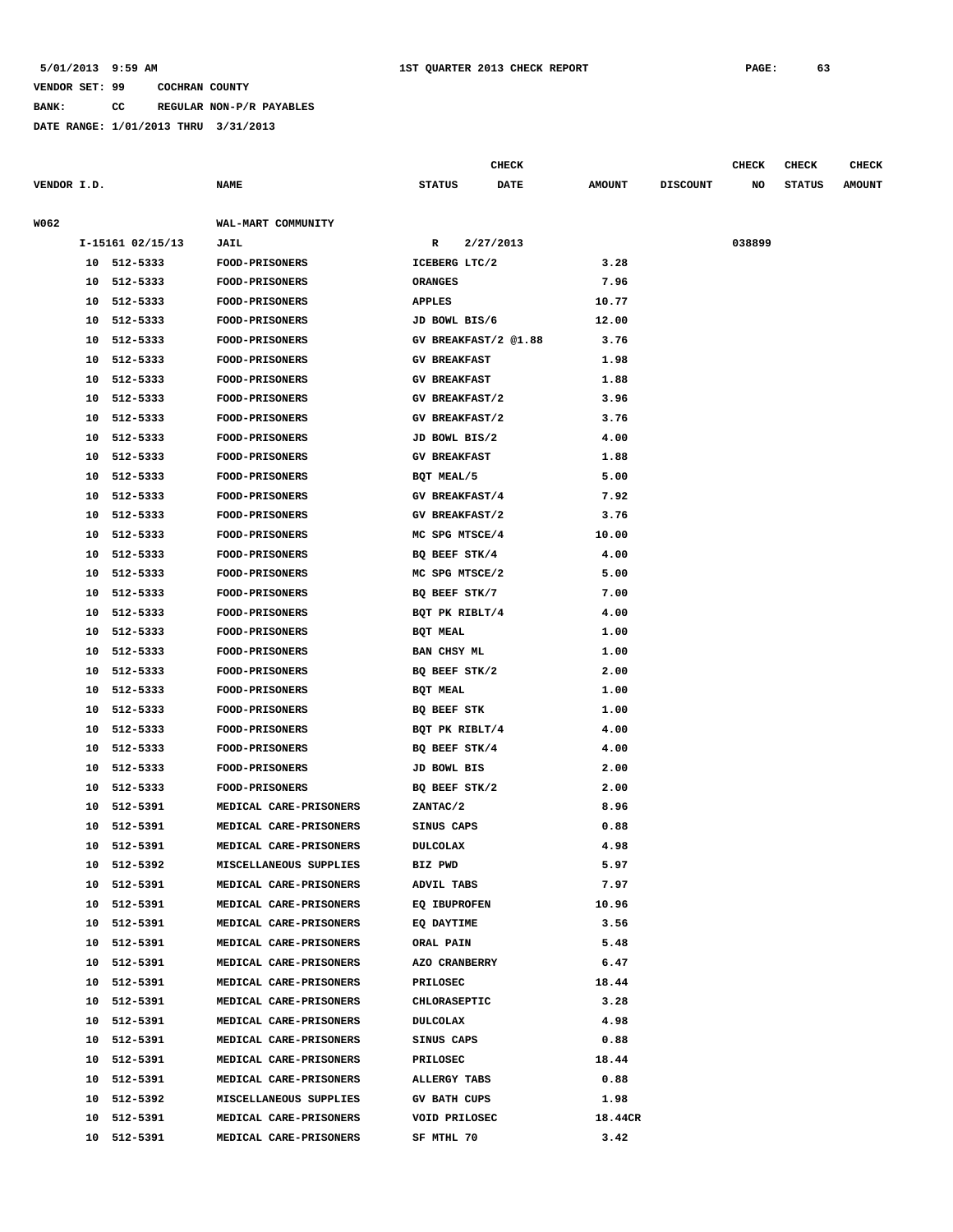**BANK: CC REGULAR NON-P/R PAYABLES**

|             |    |                  |                                   |                     | CHECK       |               |                 | <b>CHECK</b> | <b>CHECK</b>  | <b>CHECK</b>  |
|-------------|----|------------------|-----------------------------------|---------------------|-------------|---------------|-----------------|--------------|---------------|---------------|
| VENDOR I.D. |    |                  | <b>NAME</b>                       | <b>STATUS</b>       | <b>DATE</b> | <b>AMOUNT</b> | <b>DISCOUNT</b> | NO           | <b>STATUS</b> | <b>AMOUNT</b> |
| W062        |    |                  | WAL-MART COMMUNITY<br><b>CONT</b> |                     |             |               |                 |              |               |               |
|             |    | I-15161 02/15/13 | JAIL                              | R                   | 2/27/2013   |               |                 | 038899       |               |               |
|             |    | 10 512-5391      | MEDICAL CARE-PRISONERS            | ORAL PAIN           |             | 5.48          |                 |              |               |               |
|             | 10 | 512-5391         | MEDICAL CARE-PRISONERS            | ANTACID             |             | 2.00          |                 |              |               |               |
|             | 10 | 512-5392         | MISCELLANEOUS SUPPLIES            | GV BATH CUPS        |             | 1.98          |                 |              |               |               |
|             | 10 | 512-5391         | MEDICAL CARE-PRISONERS            | <b>ALLERGY TABS</b> |             | 0.88          |                 |              |               |               |
|             | 10 | 512-5333         | FOOD-PRISONERS                    | MC TURKEY/3         |             | 7.50          |                 |              |               |               |
|             | 10 | 512-5333         | FOOD-PRISONERS                    | BEEF ENCH/2         |             | 4.32          |                 |              |               |               |
|             | 10 | 512-5333         | <b>FOOD-PRISONERS</b>             | FRIED CHKN          |             | 2.98          |                 |              |               |               |
|             | 10 | 512-5333         | <b>FOOD-PRISONERS</b>             | BEEF ENCH/2         |             | 4.32          |                 |              |               |               |
|             | 10 | 512-5333         | <b>FOOD-PRISONERS</b>             | EC SALTILLO/3       |             | 6.48          |                 |              |               |               |
|             | 10 | 512-5333         | <b>FOOD-PRISONERS</b>             | BEEF ENCH/3         |             | 6.48          |                 |              |               |               |
|             | 10 | 512-5333         | <b>FOOD-PRISONERS</b>             | TURKEY DINNR/2      |             | 4.94          |                 |              |               |               |
|             | 10 | 512-5333         | FOOD-PRISONERS                    | FRIED CHKN          |             | 2.98          |                 |              |               |               |
|             | 10 | 512-5333         | FOOD-PRISONERS                    | EC SALTILLO         |             | 2.16          |                 |              |               |               |
|             | 10 | 512-5333         | <b>FOOD-PRISONERS</b>             | ENCH DINNER/4       |             | 8.64          |                 |              |               |               |
|             | 10 | 512-5333         | FOOD-PRISONERS                    | CHKN DINNER         |             | 2.47          |                 |              |               |               |
|             | 10 | 512-5333         | <b>FOOD-PRISONERS</b>             | FRIED CHKN/3        |             | 8.94          |                 |              |               |               |
|             | 10 | 512-5333         | FOOD-PRISONERS                    | EC SALTILLO/3       |             | 8.64          |                 |              |               |               |
|             | 10 | 512-5333         | FOOD-PRISONERS                    | CHKN DINNER         |             | 2.47          |                 |              |               |               |
|             | 10 | 512-5333         | FOOD-PRISONERS                    | FRIED CHKN/3        |             | 8.94          |                 |              |               |               |
|             | 10 | 512-5333         | <b>FOOD-PRISONERS</b>             | ENCH DINNR          |             | 2.16          |                 |              |               |               |
|             | 10 | 512-5333         | <b>FOOD-PRISONERS</b>             | TURKEY DINNER/3     |             | 7.41          |                 |              |               |               |
|             | 10 | 512-5333         | FOOD-PRISONERS                    | ENCH DINNER/4       |             | 8.64          |                 |              |               |               |
|             | 10 | 512-5333         | FOOD-PRISONERS                    | HM CLS CH ST        |             | 2.47          |                 |              |               |               |
|             | 10 | 512-5333         | <b>FOOD-PRISONERS</b>             | MC FRD CHKN/2       |             | 5.00          |                 |              |               |               |
|             | 10 | 512-5333         | <b>FOOD-PRISONERS</b>             | MC RST BEEF         |             | 2.50          |                 |              |               |               |
|             | 10 | 512-5333         | <b>FOOD-PRISONERS</b>             | EC SALTILLO         |             | 2.16          |                 |              |               |               |
|             | 10 | 512-5333         | <b>FOOD-PRISONERS</b>             | MC RST BEEF         |             | 2.50          |                 |              |               |               |
|             | 10 | 512-5333         | <b>FOOD-PRISONERS</b>             | MC CKN BRST         |             | 2.50          |                 |              |               |               |
|             | 10 | 512-5333         | <b>FOOD-PRISONERS</b>             | MC RST BEEF         |             | 2.50          |                 |              |               |               |
|             | 10 | 512-5333         | FOOD-PRISONERS                    | MC CKN BRST         |             | 2.50          |                 |              |               |               |
|             | 10 | 512-5333         | <b>FOOD-PRISONERS</b>             | BQT FRD CKN/3       |             | 3.00          |                 |              |               |               |
|             | 10 | 512-5333         | <b>FOOD-PRISONERS</b>             | BQT TURKEY          |             | 1.00          |                 |              |               |               |
|             | 10 | 512-5333         | <b>FOOD-PRISONERS</b>             | BOT FRD CKN         |             | 1.00          |                 |              |               |               |
|             | 10 | 512-5333         | <b>FOOD-PRISONERS</b>             | HM CLS CH ST        |             | 2.47          |                 |              |               |               |
|             | 10 | 512-5333         | <b>FOOD-PRISONERS</b>             | STEAK DINNER        |             | 2.47          |                 |              |               |               |
|             | 10 | 512-5333         | <b>FOOD-PRISONERS</b>             | BOT TURKEY/2        |             | 2.00          |                 |              |               |               |
|             | 10 | 512-5333         | <b>FOOD-PRISONERS</b>             | BAN CHSY ML         |             | 1.00          |                 |              |               |               |
|             | 10 | 512-5333         | <b>FOOD-PRISONERS</b>             | STEAK DINNER/3      |             | 7.41          |                 |              |               |               |
|             | 10 | 512-5333         | <b>FOOD-PRISONERS</b>             | HMAN CHICKEN        |             | 4.94          |                 |              |               |               |
|             |    | 10 512-5333      | FOOD-PRISONERS                    | <b>STEAK DINNER</b> |             | 2.47          |                 |              |               |               |
|             |    | 10 512-5333      | FOOD-PRISONERS                    | HM CHICKEN          |             | 2.47          |                 |              |               |               |
|             | 10 | 512-5333         | <b>FOOD-PRISONERS</b>             | STEAK DINNER        |             | 2.47          |                 |              |               |               |
|             |    | 10 512-5333      | <b>FOOD-PRISONERS</b>             | <b>BNLESS PORK</b>  |             | 2.47          |                 |              |               |               |
|             | 10 | 512-5333         | <b>FOOD-PRISONERS</b>             | STEAK DINNER/4      |             | 9.88          |                 |              |               |               |
|             | 10 | 512-5333         | <b>FOOD-PRISONERS</b>             | <b>BNLESS PORK</b>  |             | 2.47          |                 |              |               |               |
|             |    | 10 512-5333      | <b>FOOD-PRISONERS</b>             | BQT TURKEY/5        |             | 5.00          |                 |              |               |               |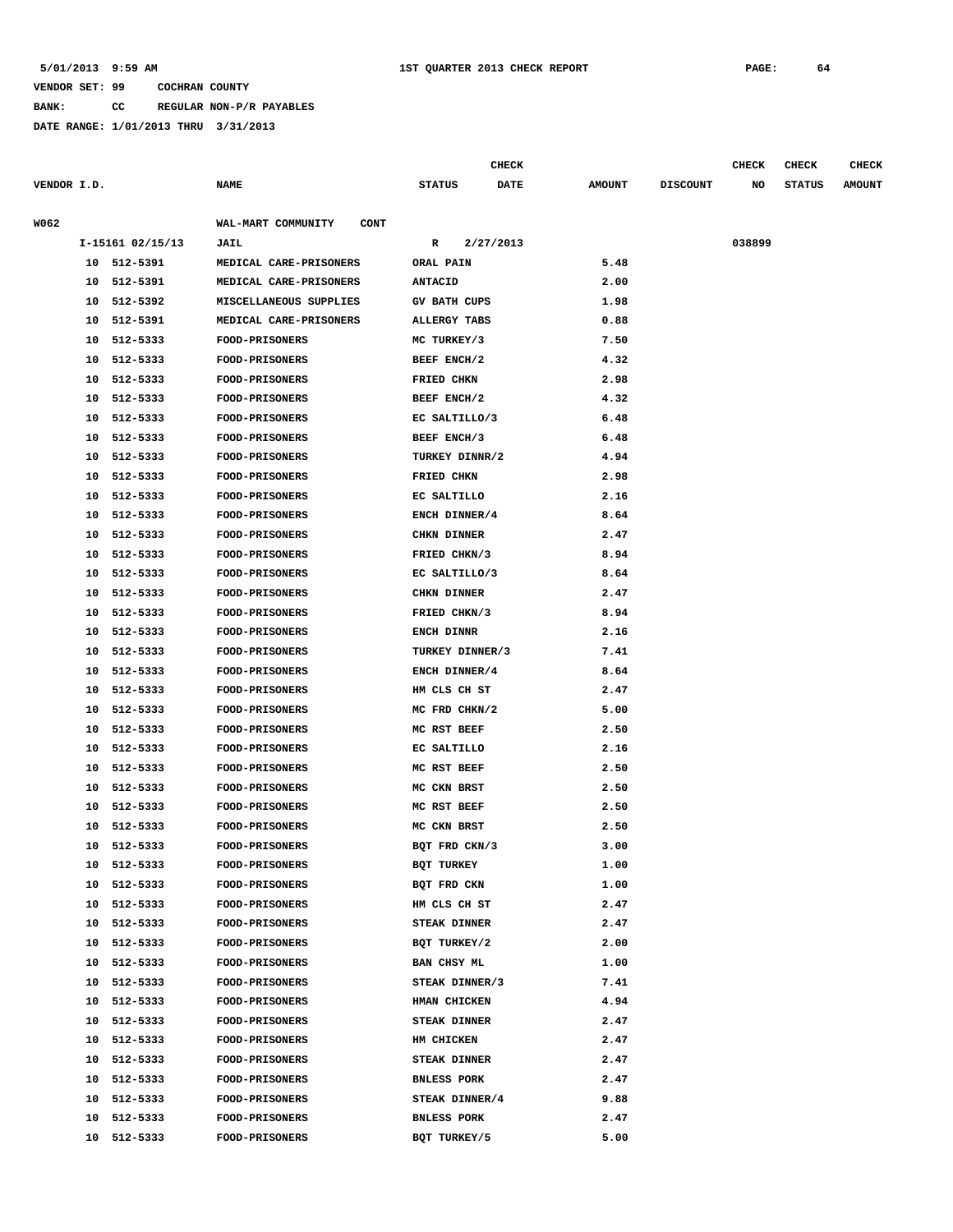# **BANK: CC REGULAR NON-P/R PAYABLES**

|             |          |                  |                                       |                    | <b>CHECK</b>         |               |                 | <b>CHECK</b> | <b>CHECK</b>  | <b>CHECK</b>  |
|-------------|----------|------------------|---------------------------------------|--------------------|----------------------|---------------|-----------------|--------------|---------------|---------------|
| VENDOR I.D. |          |                  | <b>NAME</b>                           | <b>STATUS</b>      | DATE                 | <b>AMOUNT</b> | <b>DISCOUNT</b> | NO           | <b>STATUS</b> | <b>AMOUNT</b> |
| W062        |          |                  | WAL-MART COMMUNITY<br><b>CONT</b>     |                    |                      |               |                 |              |               |               |
|             |          | I-15161 02/15/13 | <b>JAIL</b>                           | R                  | 2/27/2013            |               |                 | 038899       |               |               |
|             |          | 10 512-5333      | FOOD-PRISONERS                        | <b>BNLESS PORK</b> |                      | 2.47          |                 |              |               |               |
|             |          | 10 512-5333      | FOOD-PRISONERS                        | FRIED CHKN         |                      | 2.98          |                 |              |               |               |
|             |          | 10 512-5333      | <b>FOOD-PRISONERS</b>                 | BQT DINNERS/10     |                      | 10.00         |                 |              |               |               |
|             | 10       | 512-5333         | <b>FOOD-PRISONERS</b>                 | FRIED CHKN         |                      | 2.98          |                 |              |               |               |
|             | 10       | 512-5333         | <b>FOOD-PRISONERS</b>                 | <b>BNLESS PORK</b> |                      | 4.94          |                 |              |               |               |
|             | 10       | 512-5333         | <b>FOOD-PRISONERS</b>                 |                    | BQT MEALS @ \$1/30   | 30.00         |                 |              |               | 447.83        |
| W097        |          |                  | WILDRED L. MATHENY dba                |                    |                      |               |                 |              |               |               |
|             | I-21888  |                  | CRTHSE/ACT BLDG/LIBRARY               | R                  | 2/27/2013            |               |                 | 038900       |               |               |
|             |          | 10 510-5332      | CUSTODIAL SUPPLIES                    | <b>SPRAY BUGS</b>  |                      | 70.00         |                 |              |               |               |
|             | 10       | 662-5332         | CUSTODIAL SUPPLIES                    | SPRAY BUGS         |                      | 45.00         |                 |              |               |               |
|             | 10       | 650-5332         | CUSTODIAL SUPPLIES                    | <b>SPRAY BUGS</b>  |                      | 35.00         |                 |              |               | 150.00        |
|             |          |                  |                                       |                    |                      |               |                 |              |               |               |
| W115        |          |                  | RAYMOND D WEBER, SHERIFF              |                    |                      |               |                 |              |               |               |
|             | I-022113 |                  | SHERIFF/JAIL                          | R                  | 2/27/2013            |               |                 | 038901       |               |               |
|             |          | 10 512-5205      | <b>UNIFORMS</b>                       |                    | SEW 2 PATCHES ea ON  | 110.00        |                 |              |               |               |
|             |          | 10 560-5205      | <b>UNIFORMS</b>                       |                    | SEW PATCHES 42 SHIRT | 420.00        |                 |              |               | 530.00        |
| W115        |          |                  | RAYMOND D WEBER, SHERIFF              |                    |                      |               |                 |              |               |               |
|             |          | I-022213 SCHOOL  | <b>SHERIFF</b>                        | R                  | 2/27/2013            |               |                 | 038902       |               |               |
|             |          | 10 560-5427      | CONTINUING EDUCATION                  |                    | 1 NITE/SAT SCHOOL/WE | 95.00         |                 |              |               |               |
|             |          | 10 560-5427      | CONTINUING EDUCATION                  | LODGING TAX        |                      | 14.25         |                 |              |               | 109.25        |
|             |          |                  |                                       |                    |                      |               |                 |              |               |               |
| W193        |          |                  | WESTWARD AUTOMOTIVE REPAIR LLC        |                    |                      |               |                 |              |               |               |
|             | I-2691   |                  | <b>SHERIFF</b>                        | R                  | 2/27/2013            |               |                 | 038903       |               |               |
|             |          | 10 560-5451      | MACHINERY-NON-OFFICE REPAIR           |                    | RPL SERP BELT/09 CVP | 30.00         |                 |              |               |               |
|             |          | 10 560-5451      | MACHINERY-NON-OFFICE REPAIR           |                    | SERPENTINE BELT      | 49.67         |                 |              |               | 79.67         |
| X001        |          |                  | XCEL ENERGY                           |                    |                      |               |                 |              |               |               |
|             | I-404834 |                  | <b>AIRPORT</b>                        | R                  | 2/27/2013            |               |                 | 038904       |               |               |
|             |          | 30 518-5451      | <b>REPAIR</b>                         |                    | REPAIR LOW VOLTG-NEW | 2,958.00      |                 |              |               | 2,958.00      |
| X001        |          |                  | XCEL ENERGY                           |                    |                      |               |                 |              |               |               |
|             |          |                  | I-54-1324315-7 MAR13 ALMOST ALL DEPTS | $\mathbb{R}$       | 2/27/2013            |               |                 | 038905       |               |               |
|             |          | 30 518-5440      | UTILITIES                             |                    | 300210167 RUNWAY LIG | 74.54         |                 |              |               |               |
|             |          | 10 510-5440      | UTILITIES                             |                    | 300240736 COURTHOUSE | 1,323.48      |                 |              |               |               |
|             |          | 10 660-5440      | UTILITIES & IRRIGATION                |                    | 300265059 SOFTBALL P | 21.60         |                 |              |               |               |
|             |          | 10 580-5440      | UTILITIES [TOWER]                     |                    | 300282806 TOWER      | 66.09         |                 |              |               |               |
|             |          | 15 621-5440      | UTILITIES                             |                    | 300294119 PREC 1 SHO | 70.67         |                 |              |               |               |
|             |          | 10 650-5440      | UTILITIES                             |                    | 300338546 LIBRARY    | 129.08        |                 |              |               |               |
|             |          | 10 652-5440      | UTILITIES                             |                    | 300342232 MUSEUM     | 23.66         |                 |              |               |               |
|             |          | 10 662-5440      | <b>UTILITIES</b>                      |                    | 300390484 ACTIVITY B | 284.68        |                 |              |               |               |
|             |          | 10 660-5440      | UTILITIES & IRRIGATION                | 300410370 PARK     |                      | 249.91        |                 |              |               |               |
|             |          | 10 660-5440      | UTILITIES & IRRIGATION                |                    | 300457515 PARK/SHOP  | 51.51         |                 |              |               |               |
|             |          | 10 660-5440      | UTILITIES & IRRIGATION                |                    | 300505444 HOFMAN BAS | 24.72         |                 |              |               |               |
|             |          | 10 516-5440      | UTILITIES                             |                    | 300555198 CEMETERY   | 21.60         |                 |              |               |               |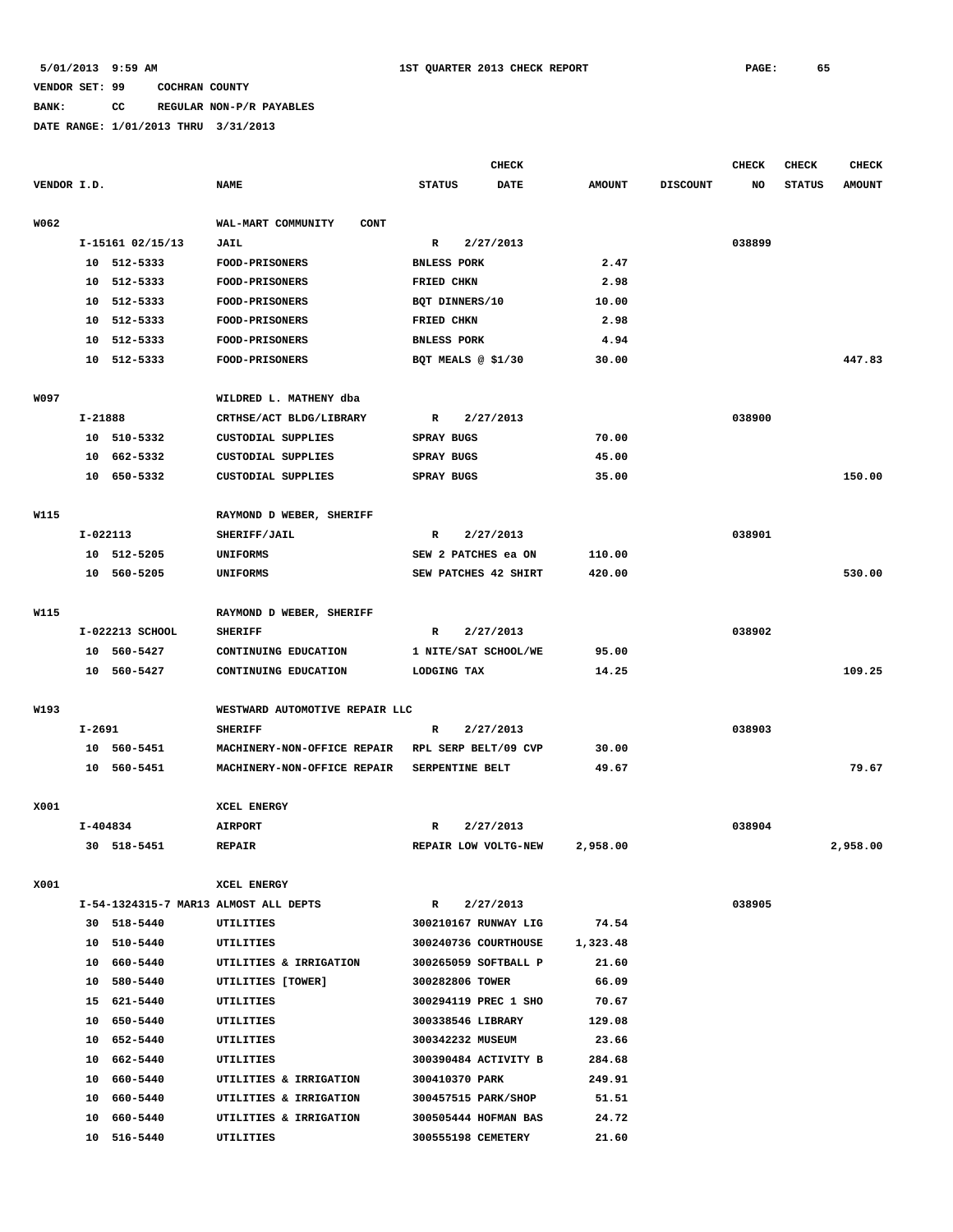**BANK: CC REGULAR NON-P/R PAYABLES**

|             |          |                             |                                       |                         | <b>CHECK</b>         |               |                 | <b>CHECK</b> | <b>CHECK</b>  | <b>CHECK</b>  |
|-------------|----------|-----------------------------|---------------------------------------|-------------------------|----------------------|---------------|-----------------|--------------|---------------|---------------|
| VENDOR I.D. |          |                             | <b>NAME</b>                           | <b>STATUS</b>           | <b>DATE</b>          | <b>AMOUNT</b> | <b>DISCOUNT</b> | NO           | <b>STATUS</b> | <b>AMOUNT</b> |
| X001        |          |                             | <b>CONT</b><br>XCEL ENERGY            |                         |                      |               |                 |              |               |               |
|             |          |                             | I-54-1324315-7 MAR13 ALMOST ALL DEPTS | R                       | 2/27/2013            |               |                 | 038905       |               |               |
|             |          | 10 409-5440                 | UTILITIES                             |                         | 300577364 102 N MAIN | 11.24         |                 |              |               |               |
|             | 10       | 660-5440                    | UTILITIES & IRRIGATION                | 300587052 SHOWBARN      |                      | 36.17         |                 |              |               |               |
|             | 10       | 660-5440                    | UTILITIES & IRRIGATION                |                         | 300587753 RODEO GROU | 21.60         |                 |              |               |               |
|             | 10       | 516-5440                    | UTILITIES                             | 300603417 CEMETERY      |                      | 11.51         |                 |              |               |               |
|             | 10       | 516-5440                    | UTILITIES                             |                         | 300637038 CEMETERY S | 21.60         |                 |              |               |               |
|             | 10       | 650-5440                    | UTILITIES                             | AREA LIGHT LIBRARY      |                      | 14.97         |                 |              |               |               |
|             | 10       | 662-5440                    | UTILITIES                             |                         | 2 AREA LIGHTS ACT BL | 44.94         |                 |              |               |               |
|             |          | 10 660-5440                 | UTILITIES & IRRIGATION                |                         | AREA LIGHT PARK SHOP | 14.45         |                 |              |               | 2,518.02      |
| X001        |          |                             | XCEL ENERGY                           |                         |                      |               |                 |              |               |               |
|             |          | I-54-1829977-7 FEB13 PREC 2 |                                       | R                       | 2/27/2013            |               |                 | 038906       |               |               |
|             |          | 15 622-5440                 | UTILITIES                             |                         | 332 KWH 1/14-2/12/13 | 34.16         |                 |              |               |               |
|             |          | 15 622-5440                 | UTILITIES                             | AREA LIGHT              |                      | 15.53         |                 |              |               | 49.69         |
|             |          |                             |                                       |                         |                      |               |                 |              |               |               |
| A165        |          |                             | AFFILIATED COMPUTER SERVICES          |                         |                      |               |                 |              |               |               |
|             | I-880005 |                             | COUNTY/DIST CLERK                     | R                       | 3/11/2013            |               |                 | 038909       |               |               |
|             |          | 10 403-5416                 | FILMING & INDEXING                    |                         | 20/20 LAND REC/15195 | 1,250.00      |                 |              |               |               |
|             | 10       | 403-5416                    | FILMING & INDEXING                    |                         | 163 CO ARCHIVAL PRIN | 145.07        |                 |              |               |               |
|             |          | 10 403-5416                 | FILMING & INDEXING                    | <b>FREIGHT</b>          |                      | 47.98         |                 |              |               | 1,443.05      |
| B001        |          |                             | BAILEY CO. ELECTRIC COOP              |                         |                      |               |                 |              |               |               |
|             | I-279233 |                             | PREC 4                                | R                       | 3/11/2013            |               |                 | 038910       |               |               |
|             |          | 15 624-5440                 | UTILITIES                             | 630KWH 1/22-2/20/13     |                      | 64.81         |                 |              |               |               |
|             |          | 15 624-5440                 | UTILITIES                             | AREA LIGHT              |                      | 8.58          |                 |              |               |               |
|             | I-279234 |                             | PREC <sub>3</sub>                     | R                       | 3/11/2013            |               |                 | 038910       |               |               |
|             |          | 15 623-5440                 | UTILITIES                             | 88KWH 1/18-2/15/13      |                      | 19.55         |                 |              |               |               |
|             |          | 15 623-5440                 | UTILITIES                             | 2 AREA LIGHTS           |                      | 19.10         |                 |              |               |               |
|             | I-279235 |                             | NON-DEPT'L/SHERIFF POSSE              | R                       | 3/11/2013            |               |                 | 038910       |               |               |
|             |          | 10 409-5440                 | UTILITIES                             | ELEC SVC 1/9-2/6/13     |                      | 20.93         |                 |              |               | 132.97        |
| B029        |          |                             | BRUCKNER'S TRUCK SALES, INC           |                         |                      |               |                 |              |               |               |
|             |          | C-323180L                   | PREC <sub>2</sub>                     | $\mathbb{R}$            | 3/11/2013            |               |                 | 038911       |               |               |
|             |          | 15 622-5451                 | <b>REPAIRS</b>                        | TENSION 09C3            |                      | 150.81        |                 |              |               |               |
|             |          | 15 622-5451                 | REPAIRS                               | <b>RET TENSION 09C4</b> |                      | 212.87CR      |                 |              |               |               |
|             |          | C-CM323050L                 | PREC <sub>2</sub>                     |                         | R 3/11/2013          |               |                 | 038911       |               |               |
|             |          | 15 622-5451                 | <b>REPAIRS</b>                        |                         | RET TENSION 09C4/MAR | 212.87CR      |                 |              |               |               |
|             |          | 15 622-5451                 | REPAIRS                               | RET BELT NWTO           |                      | 38.24CR       |                 |              |               |               |
|             |          | I-323050L                   | PREC <sub>2</sub>                     | R 3/11/2013             |                      |               |                 | 038911       |               |               |
|             |          | 15 622-5451                 | <b>REPAIRS</b>                        |                         | TENSION 09C4/MARCELO | 212.87        |                 |              |               |               |
|             |          | 15 622-5451                 | REPAIRS                               | OIL SEAL                |                      | 43.68         |                 |              |               |               |
|             |          | 15 622-5451                 | REPAIRS                               | BELT NWTO               |                      | 38.24         |                 |              |               |               |
|             |          | I-323091L                   | PREC <sub>2</sub>                     | R 3/11/2013             |                      |               |                 | 038911       |               |               |
|             |          | 15 622-5451                 | REPAIRS                               | TENSION 09C4/TIM        |                      | 212.87        |                 |              |               |               |
|             |          | 15 622-5451                 | REPAIRS                               | BELT NWTO               |                      | 34.25         |                 |              |               |               |
|             |          | I-323232L                   | PREC <sub>2</sub>                     |                         | R 3/11/2013          |               |                 | 038911       |               |               |
|             |          | 15 622-5451                 | REPAIRS                               | INNER R03G6             |                      | 27.09         |                 |              |               |               |
|             |          |                             |                                       |                         |                      |               |                 |              |               |               |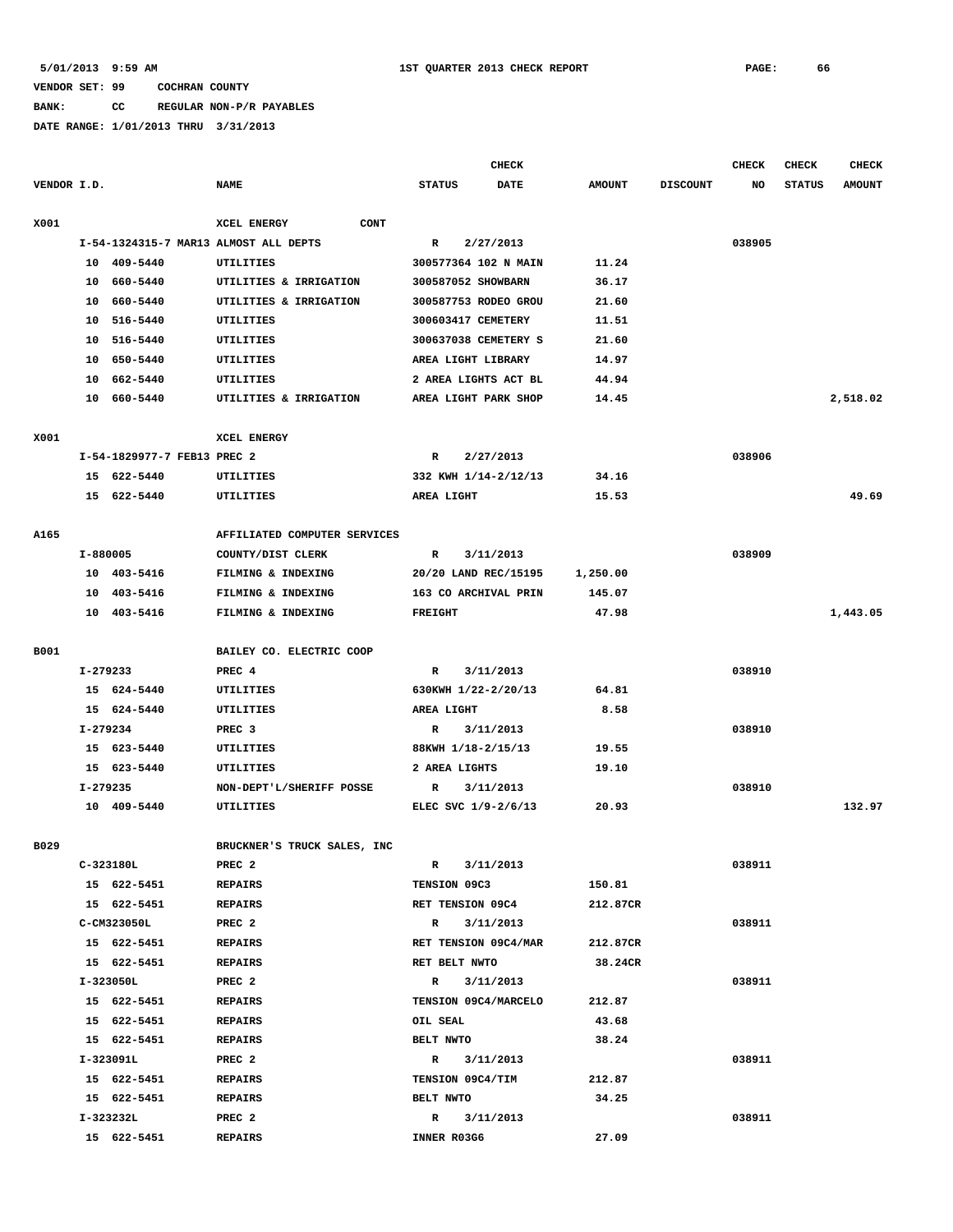# **BANK: CC REGULAR NON-P/R PAYABLES**

|             |          |                         |                                                  |                         | <b>CHECK</b>         |               |                 | <b>CHECK</b> | <b>CHECK</b>  | <b>CHECK</b>  |
|-------------|----------|-------------------------|--------------------------------------------------|-------------------------|----------------------|---------------|-----------------|--------------|---------------|---------------|
| VENDOR I.D. |          |                         | <b>NAME</b>                                      | <b>STATUS</b>           | <b>DATE</b>          | <b>AMOUNT</b> | <b>DISCOUNT</b> | NO           | <b>STATUS</b> | <b>AMOUNT</b> |
|             |          |                         |                                                  |                         |                      |               |                 |              |               |               |
| B029        |          |                         | BRUCKNER'S TRUCK SALESCONT                       |                         |                      |               |                 |              |               |               |
|             |          | I-323232L               | PREC <sub>2</sub>                                | R                       | 3/11/2013            |               |                 | 038911       |               |               |
|             |          | 15 622-5451             | <b>REPAIRS</b>                                   | CONE 03H3               |                      | 25.08         |                 |              |               |               |
|             |          | 15 622-5451             | <b>REPAIRS</b>                                   | CUP 03H4                |                      | 17.88         |                 |              |               |               |
|             |          | 15 622-5451             | <b>REPAIRS</b>                                   | CUP 03H5                |                      | 18.01         |                 |              |               |               |
|             |          | I-323472L               | PREC 1                                           | R                       | 3/11/2013            |               |                 | 038911       |               |               |
|             |          | 15 621-5451             | <b>REPAIRS</b>                                   | 4 MUD FLAPS             |                      | 57.40         |                 |              |               | 374.20        |
|             |          |                         |                                                  |                         |                      |               |                 |              |               |               |
| B190        | I-290145 |                         | DYRL BUSH, dba<br><b>SHERIFF</b>                 | R                       | 3/11/2013            |               |                 | 038912       |               |               |
|             |          | 10 560-5451             | MACHINERY-NON-OFFICE REPAIR                      |                         | TOW '10CVP-COCHRAN S | 175.00        |                 |              |               |               |
|             |          | 10 560-5451             | MACHINERY-NON-OFFICE REPAIR TOW '10CVP-G MESSER/ |                         |                      | 210.00        |                 |              |               | 385.00        |
|             |          |                         |                                                  |                         |                      |               |                 |              |               |               |
| C007        |          |                         | CITY OF MORTON                                   |                         |                      |               |                 |              |               |               |
|             | I-022813 |                         | LIB/MUS/ACT BLDG/CRTHSE/PREC 1 R                 |                         | 3/11/2013            |               |                 | 038913       |               |               |
|             |          | 10 650-5440             | UTILITIES                                        | LIBRARY GAS             |                      | 189.86        |                 |              |               |               |
|             |          | 10 650-5440             | UTILITIES                                        | LIBRARY WATER           |                      | 13.50         |                 |              |               |               |
|             |          | 10 650-5440             | UTILITIES                                        | LIBRARY GARBAGE         |                      | 45.00         |                 |              |               |               |
|             |          | 10 650-5440             | UTILITIES                                        | LIBRARY SEWER           |                      | 15.50         |                 |              |               |               |
|             | 10       | 652-5440                | UTILITIES                                        | <b>MUSEUM GAS</b>       |                      | 145.72        |                 |              |               |               |
|             | 10       | 652-5440                | UTILITIES                                        | <b>MUSEUM WATER</b>     |                      | 13.50         |                 |              |               |               |
|             | 10       | 652-5440                | UTILITIES                                        | <b>MUSEUM GARBAGE</b>   |                      | 21.50         |                 |              |               |               |
|             | 10       | 652-5440                | UTILITIES                                        | <b>MUSEUM SEWER</b>     |                      | 13.50         |                 |              |               |               |
|             | 10       | 662-5440                | UTILITIES                                        | ACTIVITY BLDG GAS       |                      | 623.98        |                 |              |               |               |
|             |          | 10 662-5440             | UTILITIES                                        | ACT. BLDG WATER         |                      | 13.50         |                 |              |               |               |
|             | 10       | 662-5440                | UTILITIES                                        | ACT. BLDG GARBAGE       |                      | 70.50         |                 |              |               |               |
|             | 10       | 662-5440                | UTILITIES                                        | ACT. BLDG SEWER         |                      | 40.50         |                 |              |               |               |
|             | 10       | 510-5440                | UTILITIES                                        | <b>COURTHOUSE GAS</b>   |                      | 718.33        |                 |              |               |               |
|             | 10       | 510-5440                | UTILITIES                                        | <b>COURTHOUSE WATER</b> |                      | 50.50         |                 |              |               |               |
|             |          | 10 510-5440             | UTILITIES                                        | <b>CRTHSE GARBAGE</b>   |                      | 250.50        |                 |              |               |               |
|             |          | 10 510-5440             | UTILITIES                                        | <b>COURTHOUSE SEWER</b> |                      | 46.50         |                 |              |               |               |
|             | 15       | 621-5440                | UTILITIES                                        | PREC 1 GAS              |                      | 239.80        |                 |              |               |               |
|             |          | 15 621-5440             | UTILITIES                                        | PREC 1 WATER            |                      | 50.50         |                 |              |               |               |
|             |          | 15 621-5440             | UTILITIES                                        | PREC 1 GARBAGE          |                      | 45.00         |                 |              |               | 2,607.69      |
|             |          |                         |                                                  |                         |                      |               |                 |              |               |               |
| C035        |          |                         | COX AUTO SUPPLY CO                               |                         |                      |               |                 |              |               |               |
|             |          | $I-224679$ 02/13        | <b>SHERIFF</b>                                   |                         | R 3/11/2013          |               |                 | 038914       |               |               |
|             |          | 10 560-5451             | MACHINERY-NON-OFFICE REPAIR OIL FILTER/WSTWRD    |                         |                      | 2.59          |                 |              |               |               |
|             |          | 10 560-5451             | MACHINERY-NON-OFFICE REPAIR AIR FILTER           |                         |                      | 22.65         |                 |              |               |               |
|             |          | I-224725                | PREC 1                                           | $\mathbb{R}$            | 3/11/2013            |               |                 | 038914       |               |               |
|             |          | 15 621-5451             | <b>REPAIRS</b>                                   | <b>ELBOW</b>            |                      | 5.64          |                 |              |               |               |
|             |          | I-224800                | <b>SHERIFF</b>                                   | $\mathbb{R}$            | 3/11/2013            |               |                 | 038914       |               |               |
|             |          | 10 560-5334             | OTHER SUPPLIES                                   | 2 KEYS MADE             |                      | 2.00          |                 |              |               |               |
|             |          | I-224803                | PREC <sub>2</sub>                                |                         | R 3/11/2013          |               |                 | 038914       |               |               |
|             |          | 15 622-5356             | ROAD MATERIALS & SUPPLIES                        | STA-BIL TREATMENT       |                      | 7.49          |                 |              |               |               |
|             |          | 15 622-5356<br>I-224919 | ROAD MATERIALS & SUPPLIES<br>PREC 1              | 2 PLIERS                |                      | 15.98         |                 | 038914       |               |               |
|             |          | 15 621-5451             | <b>REPAIRS</b>                                   | CIRCUIT BRKR BR50       | R 3/11/2013          | 8.89          |                 |              |               |               |
|             | I-225289 |                         | PREC <sub>2</sub>                                | $\mathbf{R}$            | 3/11/2013            |               |                 | 038914       |               |               |
|             |          |                         |                                                  |                         |                      |               |                 |              |               |               |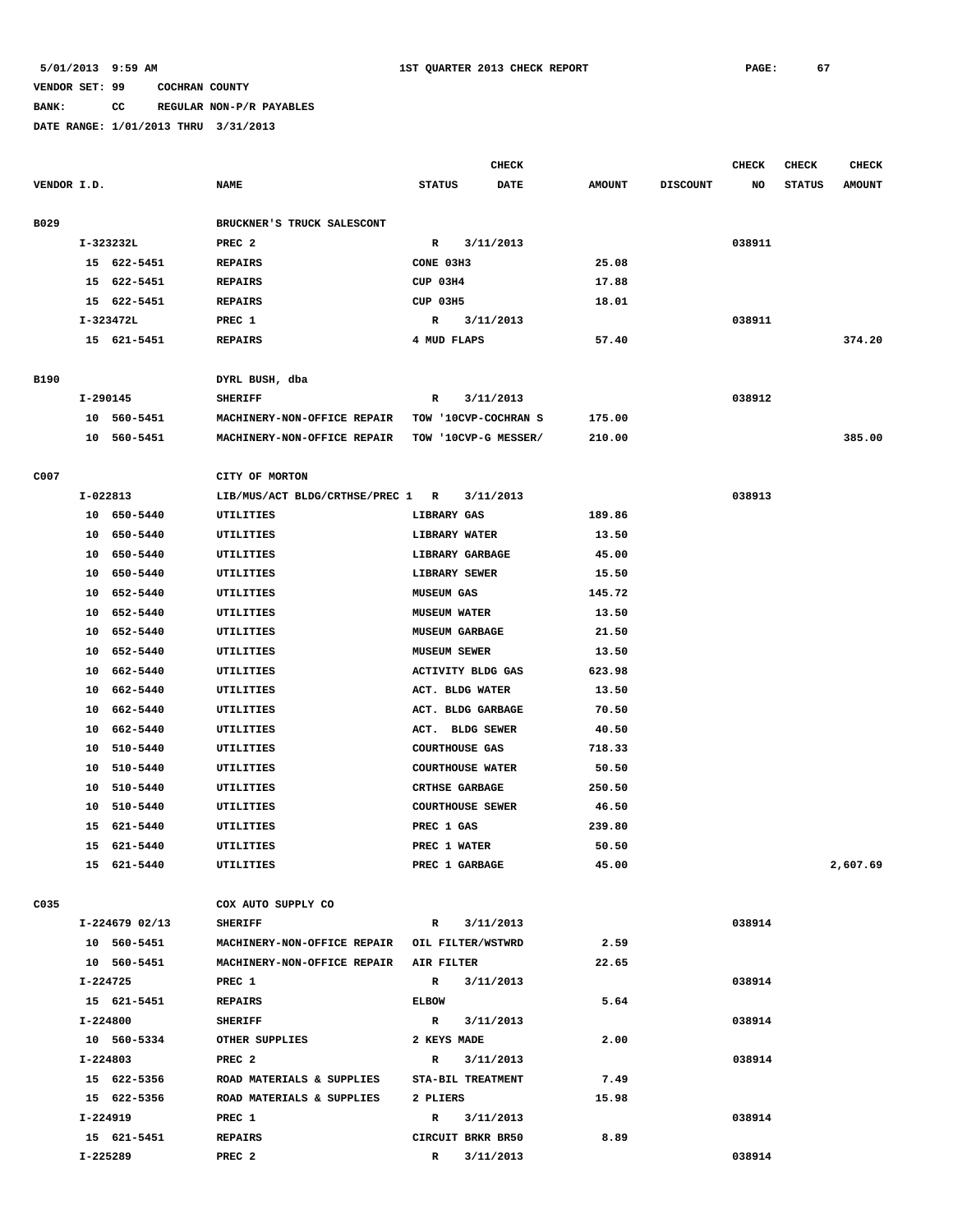**BANK: CC REGULAR NON-P/R PAYABLES**

|             |             |                                             | <b>CHECK</b>                 |               |                 | <b>CHECK</b> | <b>CHECK</b>  | CHECK         |
|-------------|-------------|---------------------------------------------|------------------------------|---------------|-----------------|--------------|---------------|---------------|
| VENDOR I.D. |             | <b>NAME</b>                                 | <b>STATUS</b><br><b>DATE</b> | <b>AMOUNT</b> | <b>DISCOUNT</b> | NO           | <b>STATUS</b> | <b>AMOUNT</b> |
| C035        |             | COX AUTO SUPPLY CO<br><b>CONT</b>           |                              |               |                 |              |               |               |
|             | I-225289    | PREC <sub>2</sub>                           | $\mathbf{R}$<br>3/11/2013    |               |                 | 038914       |               |               |
|             | 15 622-5356 | ROAD MATERIALS & SUPPLIES                   | AIR LINE                     | 33.59         |                 |              |               |               |
|             | I-225367    | <b>SHERIFF</b>                              | 3/11/2013<br>R               |               |                 | 038914       |               |               |
|             | 10 560-5451 | MACHINERY-NON-OFFICE REPAIR                 | <b>COMBO-HEX</b>             | 1.07          |                 |              |               |               |
|             | 10 560-5451 | MACHINERY-NON-OFFICE REPAIR                 | 2 ANTIFREEZE                 | 21.98         |                 |              |               |               |
|             | I-225545    | <b>SHERIFF</b>                              | 3/11/2013<br>$\mathbb{R}$    |               |                 | 038914       |               |               |
|             | 10 560-5451 | MACHINERY-NON-OFFICE REPAIR                 | 4 5/16" LCK WSHRS            | 0.16          |                 |              |               |               |
|             | 10 560-5451 | MACHINERY-NON-OFFICE REPAIR                 | 4 5/16" FLAT WSHRS           | 0.20          |                 |              |               |               |
|             | 10 560-5451 | MACHINERY-NON-OFFICE REPAIR                 | 4 5/16" STOP NUTS            | 0.40          |                 |              |               |               |
|             | 10 560-5451 | MACHINERY-NON-OFFICE REPAIR                 | 4 HOOKS                      | 0.92          |                 |              |               |               |
|             | I-225554    | <b>SHERIFF</b>                              | 3/11/2013<br>R               |               |                 | 038914       |               |               |
|             | 10 560-5451 | MACHINERY-NON-OFFICE REPAIR 5/16" DRILL BIT |                              | 3.55          |                 |              |               |               |
|             | I-225893    | PREC <sub>2</sub>                           | 3/11/2013<br>R               |               |                 | 038914       |               |               |
|             | 15 622-5451 | <b>REPAIRS</b>                              | <b>COUPLER</b>               | 6.03          |                 |              |               |               |
|             | 15 622-5451 | <b>REPAIRS</b>                              | <b>HASP</b>                  | 8.49          |                 |              |               |               |
|             | I-225977    | PREC 4                                      | 3/11/2013<br>R               |               |                 | 038914       |               |               |
|             | 15 624-5451 | <b>REPAIRS</b>                              | 2 WPR BLADE ANC 31-2         | 14.38         |                 |              |               |               |
|             | 15 624-5451 | <b>REPAIRS</b>                              | 2 WPR BLADE ANC 31-1         | 14.38         |                 |              |               |               |
|             | I-226067    | PREC 3                                      | R<br>3/11/2013               |               |                 | 038914       |               |               |
|             | 15 623-5356 | ROAD MATERIALS & SUPPLIES                   | <b>CHAIN BREAKER</b>         | 20.99         |                 |              |               |               |
|             | 15 623-5451 | <b>REPAIRS</b>                              | 40 CHAIN/ROLL                | 17.99         |                 |              |               |               |
|             | 15 623-5451 | <b>REPAIRS</b>                              | $2 \frac{1}{4x3/4}$ BOLT     | 0.14          |                 |              |               |               |
|             | 15 623-5451 | <b>REPAIRS</b>                              | 6 1/4 FLAT WSHR              | 0.21          |                 |              |               |               |
|             | 15 623-5451 | <b>REPAIRS</b>                              | $2 \frac{1}{4}$ STOP NUT     | 0.20          |                 |              |               |               |
|             | 15 623-5451 | <b>REPAIRS</b>                              | 2 5/16x1-3/4 BOLT            | 0.29          |                 |              |               |               |
|             | 15 623-5451 | <b>REPAIRS</b>                              | 2 5/16 STOP NUT              | 0.20          |                 |              |               |               |
|             | 15 623-5451 | <b>REPAIRS</b>                              | <b>40 MASTER LINK</b>        | 0.64          |                 |              |               |               |
|             | 15 623-5451 | <b>REPAIRS</b>                              | 40 OFFSET LINK               | 1.25          |                 |              |               |               |
|             | I-226095    | <b>PARK</b>                                 | R<br>3/11/2013               |               |                 | 038914       |               |               |
|             | 10 660-5451 | <b>REPAIR</b>                               | 2 COMP FITTING               | 16.50         |                 |              |               |               |
|             | I-226225    | PREC 2                                      | R<br>3/11/2013               |               |                 | 038914       |               |               |
|             | 15 622-5356 | ROAD MATERIALS & SUPPLIES                   | 2 BRAKE CLNR                 | 8.58          |                 |              |               |               |
|             | I-226459    | <b>SHERIFF</b>                              | $\mathbb{R}$<br>3/11/2013    |               |                 | 038914       |               |               |
|             | 10 560-5334 | OTHER SUPPLIES                              | <b>GORILLA TAPE</b>          | 11.59         |                 |              |               |               |
|             | 10 560-5334 | OTHER SUPPLIES                              | 2 CLEAR TAPE                 | 7.70          |                 |              |               |               |
|             | 10 560-5334 | OTHER SUPPLIES                              | <b>TAPE</b>                  | 6.49          |                 |              |               |               |
|             | I-226554    | PREC <sub>2</sub>                           | R 3/11/2013                  |               |                 | 038914       |               |               |
|             | 15 622-5451 | <b>REPAIRS</b>                              | 2 GUN GREASE                 | 6.38          |                 |              |               |               |
|             | 15 622-5451 | REPAIRS                                     | OIL STABLZR                  | 11.50         |                 |              |               |               |
|             | I-226750    | COURTHOUSE                                  | R 3/11/2013                  |               |                 | 038914       |               |               |
|             | 10 510-5332 | CUSTODIAL SUPPLIES                          | 2 RESOLVE CARPET CLN         | 11.38         |                 |              |               |               |
|             | I-226846    | <b>SHERIFF</b>                              | R 3/11/2013                  |               |                 | 038914       |               |               |
|             | 10 560-5334 | OTHER SUPPLIES                              | 2 FASTENERS                  | 1.50          |                 |              |               |               |
|             | I-227030    | PREC 1                                      | R<br>3/11/2013               |               |                 | 038914       |               |               |
|             |             | 15 621-5356 ROAD MATERIALS & SUPPLIES       | 4 WASHER FLUID               | 10.76         |                 |              |               |               |
|             | I-227085    | PREC 3                                      | R 3/11/2013                  |               |                 | 038914       |               |               |
|             | 15 623-5451 | REPAIRS                                     | 3 3-1GL ROTELLA              | 168.42        |                 |              |               |               |
|             |             |                                             |                              |               |                 |              |               |               |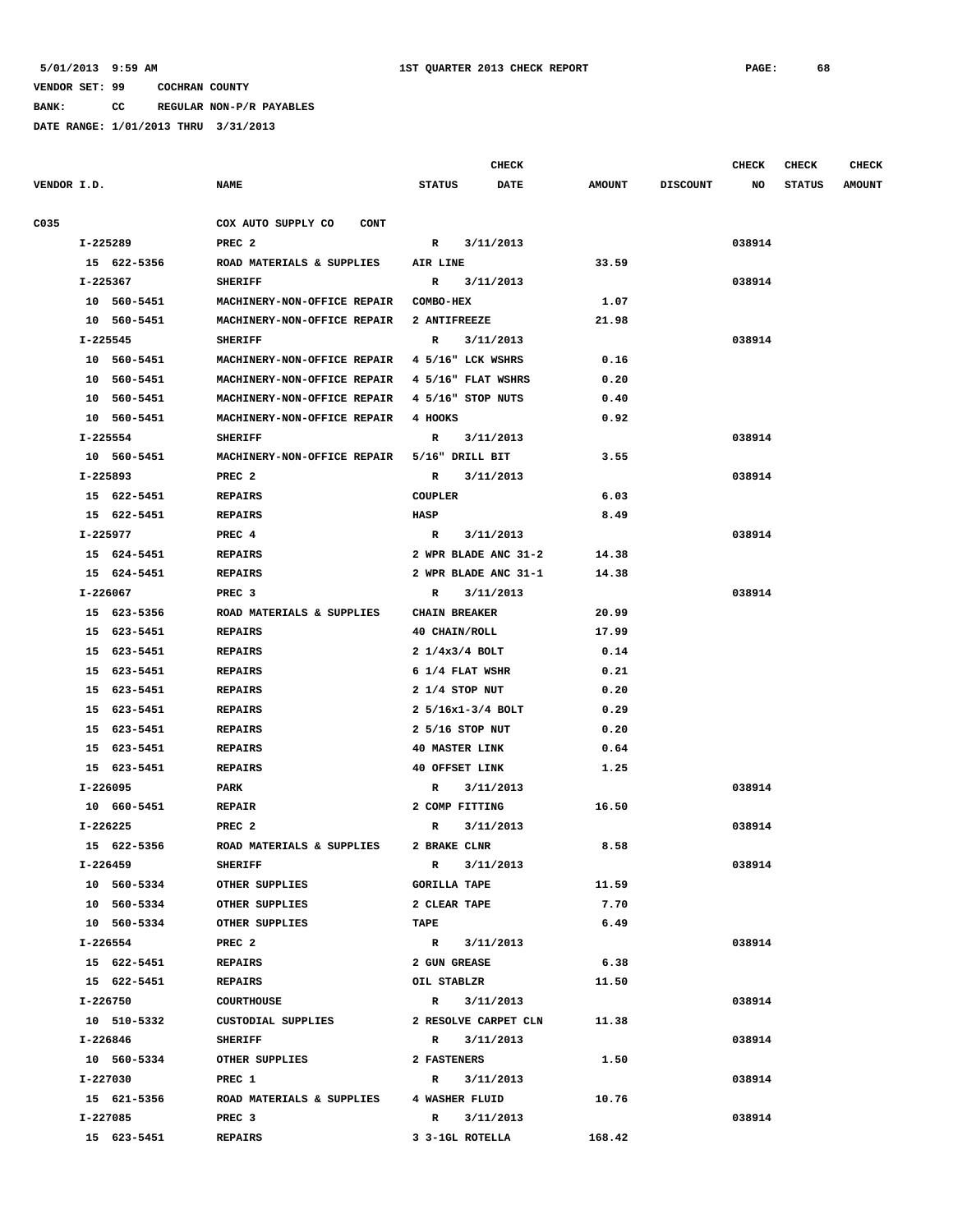# **BANK: CC REGULAR NON-P/R PAYABLES**

|                  |         |                   |                                              |                       | <b>CHECK</b>         |               |                 | <b>CHECK</b> | <b>CHECK</b>  | <b>CHECK</b>  |
|------------------|---------|-------------------|----------------------------------------------|-----------------------|----------------------|---------------|-----------------|--------------|---------------|---------------|
| VENDOR I.D.      |         |                   | <b>NAME</b>                                  | <b>STATUS</b>         | DATE                 | <b>AMOUNT</b> | <b>DISCOUNT</b> | NO           | <b>STATUS</b> | <b>AMOUNT</b> |
| C035             |         |                   | COX AUTO SUPPLY CO<br><b>CONT</b>            |                       |                      |               |                 |              |               |               |
|                  |         | I-227085          | PREC <sub>3</sub>                            | R                     | 3/11/2013            |               |                 | 038914       |               |               |
|                  |         | 15 623-5451       | <b>REPAIRS</b>                               | 2 WINDOW TINT         |                      | 13.98         |                 |              |               |               |
|                  |         | I-227203          | PREC 4                                       | R                     | 3/11/2013            |               |                 | 038914       |               |               |
|                  |         | 15 624-5356       | ROAD MATERIALS & SUPPLIES                    | 2 WYPALL PAPER TOWEL  |                      | 8.38          |                 |              |               |               |
|                  |         | 15 624-5356       | ROAD MATERIALS & SUPPLIES                    | <b>SPRAYER</b>        |                      | 8.99          |                 |              |               |               |
|                  |         | I-227362          | PREC 1                                       | R                     | 3/11/2013            |               |                 | 038914       |               |               |
|                  |         | 15 621-5356       | ROAD MATERIALS & SUPPLIES                    | GAUGE S927            |                      | 8.56          |                 |              |               |               |
|                  |         | 15 621-5356       | ROAD MATERIALS & SUPPLIES                    | GAUGE S925            |                      | 5.84          |                 |              |               | 518.85        |
|                  |         |                   |                                              |                       |                      |               |                 |              |               |               |
| C069             |         |                   | COUNTRY DUMPSTERS, INC.                      |                       |                      |               |                 |              |               |               |
|                  | I-33004 |                   | PREC 3, PREC 4                               | R                     | 3/11/2013            |               |                 | 038917       |               |               |
|                  |         | 15 623-5440       | UTILITIES                                    |                       | 3 YRD DUMPSTER/MARCH | 53.25         |                 |              |               |               |
|                  |         | 15 624-5440       | UTILITIES                                    |                       | 1.5 YRD DUMPSTER/MAR | 43.25         |                 |              |               | 96.50         |
| C084             |         |                   | CLERK, SEVENTH COURT OF APPEAL               |                       |                      |               |                 |              |               |               |
|                  |         | I-FEB 2013        | <b>STATE FEES</b>                            | R                     | 3/11/2013            |               |                 | 038918       |               |               |
|                  |         | 90 000-2379.002   | 7th Crt of Appeal Gov't22.2081COUNTY COURT   |                       |                      | 15.00         |                 |              |               |               |
|                  |         | 90 000-2379.002   | 7th Crt of Appeal Gov't22.2081DISTRICT COURT |                       |                      | 30.00         |                 |              |               | 45.00         |
| C <sub>183</sub> |         |                   | SHAHEEN CORP dba                             |                       |                      |               |                 |              |               |               |
|                  |         | I-0130209/D MINOR | <b>JUSTICE OF PEACE</b>                      | R                     | 3/11/2013            |               |                 | 038919       |               |               |
|                  |         | 10 455-5405       | <b>AUTOPSY</b>                               | TRNSPRT BODY/DONALD   |                      | 175.00        |                 |              |               |               |
|                  |         | 10 455-5405       | <b>AUTOPSY</b>                               | TO MILLER MORTUARY    |                      |               |                 |              |               | 175.00        |
|                  |         |                   |                                              |                       |                      |               |                 |              |               |               |
| C340             |         |                   | COUNTY INFORMATION RESOURCE AG               |                       |                      |               |                 |              |               |               |
|                  |         | I-SOP000338       | NON-DEPT'L                                   | R                     | 3/11/2013            |               |                 | 038920       |               |               |
|                  |         | 10 409-5411       | MAINTENANCE CONTRACTS                        |                       | WEB SITE MAINTENANCE | 350.00        |                 |              |               | 350.00        |
| D039             |         |                   | DUVALL TECHNOLOGY                            |                       |                      |               |                 |              |               |               |
|                  | $I-38$  |                   | <b>SHERIFF</b>                               | R                     | 3/11/2013            |               |                 | 038921       |               |               |
|                  |         | 10 560-5452       | OFFICE EQUIPMENT REPAIR                      | FIX JAVA/2; FX PRNT I |                      | 180.00        |                 |              |               | 180.00        |
| D048             |         |                   | DATA-LINE OFFICE SYSTEMS                     |                       |                      |               |                 |              |               |               |
|                  |         | I-072859          | LIBRARY                                      | R                     | 3/11/2013            |               |                 | 038922       |               |               |
|                  |         | 10 650-5411       | MAINTENANCE CONTRACTS                        |                       | COPIER MAINTENANCE 3 | 37.50         |                 |              |               |               |
|                  |         | 10 650-5411       | MAINTENANCE CONTRACTS                        | <b>FUEL SURCHG</b>    |                      | 1.50          |                 |              |               |               |
|                  |         | I-073289          | LIBRARY                                      | $\mathbb{R}$          | 3/11/2013            |               |                 | 038922       |               |               |
|                  |         | 10 650-5411       | MAINTENANCE CONTRACTS                        |                       | 192 COLOR COPIES/MAI | 19.20         |                 |              |               | 58.20         |
| D056             |         |                   | STACEY DUNN                                  |                       |                      |               |                 |              |               |               |
|                  |         | I-FIRE TRK030413  | PREC <sub>3</sub>                            | R                     | 3/11/2013            |               |                 | 038923       |               |               |
|                  |         | 15 623-5451       | <b>REPAIRS</b>                               |                       | FUEL TANK/FIRE TRK P | 49.96         |                 |              |               |               |
|                  |         | 15 623-5451       | <b>REPAIRS</b>                               | REIMB SALES TAX       |                      | 4.12          |                 |              |               | 54.08         |
|                  |         |                   |                                              |                       |                      |               |                 |              |               |               |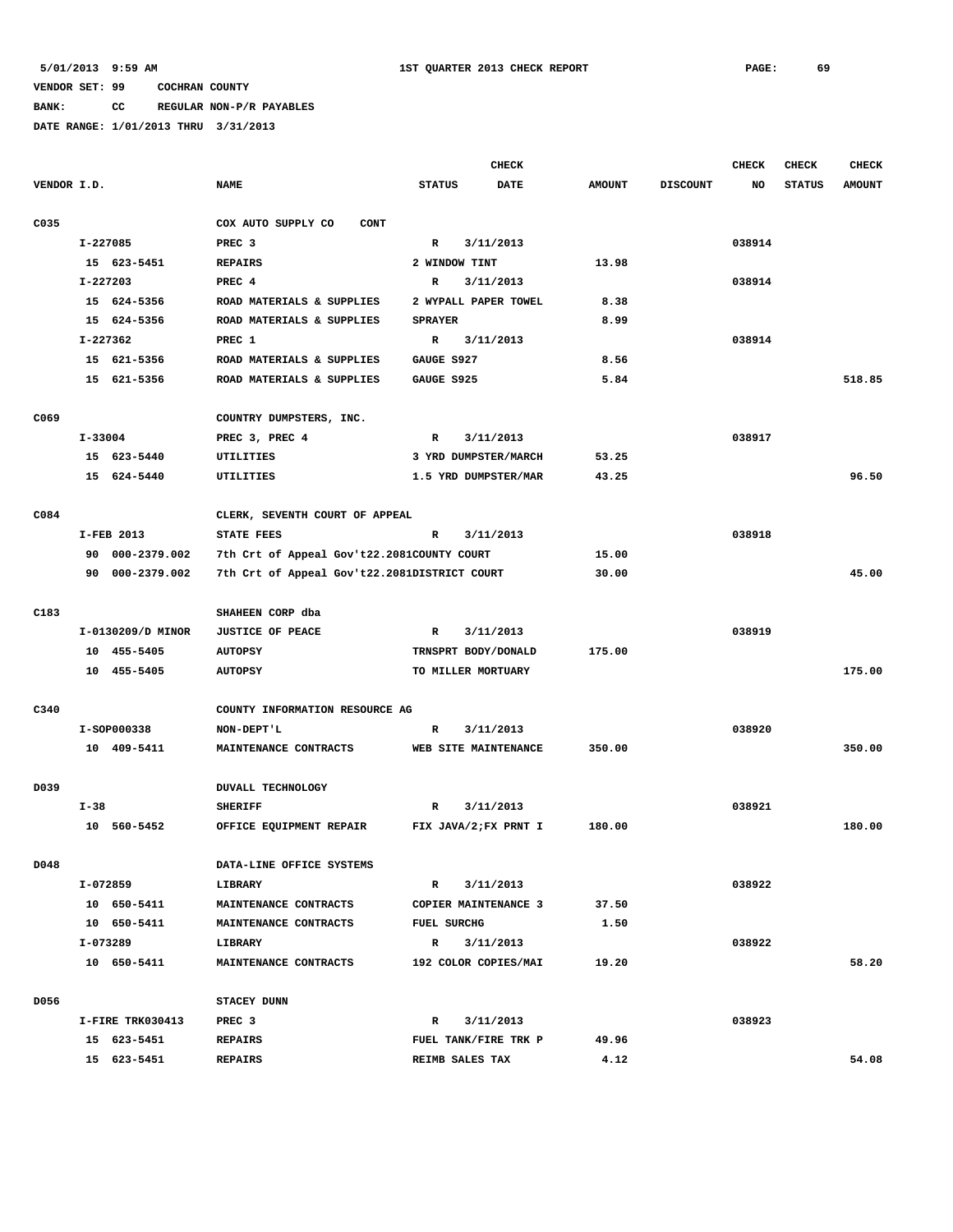**BANK: CC REGULAR NON-P/R PAYABLES**

|             |           |                  |                                       |        |                 | <b>CHECK</b>                         |               |                 | <b>CHECK</b> | <b>CHECK</b>  | <b>CHECK</b>  |
|-------------|-----------|------------------|---------------------------------------|--------|-----------------|--------------------------------------|---------------|-----------------|--------------|---------------|---------------|
| VENDOR I.D. |           |                  | <b>NAME</b>                           |        | <b>STATUS</b>   | DATE                                 | <b>AMOUNT</b> | <b>DISCOUNT</b> | NO           | <b>STATUS</b> | <b>AMOUNT</b> |
| D187        |           |                  | DAVID'S FARM SERVICE                  |        |                 |                                      |               |                 |              |               |               |
|             | I-12297   |                  | <b>EXTENSION SVC</b>                  |        | R               | 3/11/2013                            |               |                 | 038924       |               |               |
|             |           | 10 665-5334      | OTHER SUPPLIES                        |        |                 | 12 BAGS WD CHIPS 2/1                 | 102.00        |                 |              |               | 102.00        |
| E017        |           |                  | ELLIS AND SON INC                     |        |                 |                                      |               |                 |              |               |               |
|             |           |                  | I-T STEINLE 02/25/13 JUSTICE OF PEACE |        | R               | 3/11/2013                            |               |                 | 038925       |               |               |
|             | 10        | 455-5405         | <b>AUTOPSY</b>                        |        | <b>BASE CHG</b> |                                      | 65.00         |                 |              |               |               |
|             | 10        | 455-5405         | <b>AUTOPSY</b>                        |        |                 | TRNSPRT TO LBK                       | 50.00         |                 |              |               |               |
|             | 10        | 455-5405         | <b>AUTOPSY</b>                        |        |                 | TRNSPRT FRM LBK                      | 50.00         |                 |              |               |               |
|             | 10        | 455-5405         | <b>AUTOPSY</b>                        |        | <b>BAG</b>      |                                      | 35.00         |                 |              |               | 200.00        |
| F010        |           |                  | FIVE-AREA TELEPHONE CO-OP             |        |                 |                                      |               |                 |              |               |               |
|             |           | I-927-5510 MAR13 | PREC 4                                |        | R               | 3/11/2013                            |               |                 | 038926       |               |               |
|             |           | 15 624-5420      | TELECOMMUNICATIONS                    |        | MAR PHONE SVC   |                                      | 40.94         |                 |              |               | 40.94         |
| F215        |           |                  | 1ST CLASS PLUMBING HEATING & A        |        |                 |                                      |               |                 |              |               |               |
|             | I-2048355 |                  | <b>JAIL</b>                           |        | R               | 3/11/2013                            |               |                 | 038927       |               |               |
|             | 10        | 512-5451         | <b>REPAIR</b>                         |        |                 | $2\frac{5}{8} \times 3/8$ COMP ANGLE | 10.44         |                 |              |               |               |
|             | 10        | 512-5451         | <b>REPAIR</b>                         |        |                 | 2 3/8x1/2 LAV SUPPLY                 | 7.95          |                 |              |               |               |
|             |           |                  |                                       |        |                 | 3/8 CPLNG GALV STEEL                 |               |                 |              |               |               |
|             | 10        | 512-5451         | <b>REPAIR</b>                         |        |                 |                                      | 1.17          |                 |              |               |               |
|             | 10        | 512-5451         | <b>REPAIR</b>                         |        |                 | 1/2 CPLNG BRASS                      | 10.16         |                 |              |               |               |
|             | 10        | 512-5451         | <b>REPAIR</b>                         |        |                 | ROYAL 940 FLUSH VALV                 | 189.79        |                 |              |               |               |
|             | 10        | 512-5451         | <b>REPAIR</b>                         |        |                 | METCRAFT DBL VALVE                   | 534.75        |                 |              |               |               |
|             | 10        | 512-5451         | <b>REPAIR</b>                         |        |                 | 3/8x1/2 BRASS BUSHIN                 | 8.76          |                 |              |               |               |
|             | 10        | 512-5451         | <b>REPAIR</b>                         |        |                 | 6 HRS/RPL FLUSH, LAV                 | 480.00        |                 |              |               |               |
|             |           | 10 512-5451      | <b>REPAIR</b>                         |        |                 | 6 HRS/APPRENTICE                     | 180.00        |                 |              |               | 1,423.02      |
| G005        |           |                  | GENERAL FUND                          |        |                 |                                      |               |                 |              |               |               |
|             |           | I-LEASE #23      | JUVENILE PROBATION                    |        | R               | 3/11/2013                            |               |                 | 038928       |               |               |
|             |           | 10 571-5464      | <b>VEHICLE LEASE</b>                  |        |                 | VEHICLE LEASE 2/25-3                 | 833.00        |                 |              |               | 833.00        |
| G031        |           |                  | <b>GRAINGER</b>                       |        |                 |                                      |               |                 |              |               |               |
|             |           | C-9061716313     | COURTHOUSE                            |        | v               | 3/11/2013                            |               |                 | 038929       |               |               |
|             |           | I-9073588445     | COURTHOUSE                            |        | v               | 3/11/2013                            |               |                 | 038929       |               |               |
|             |           | I-907883381      | <b>ACTIVITY BLDG</b>                  |        | $\mathbf v$     | 3/11/2013                            |               |                 | 038929       |               |               |
|             |           | I-S032294820     | <b>SHERIFF</b>                        |        | v               | 3/11/2013                            |               |                 | 038929       |               | 42.09         |
| G031        |           |                  | <b>GRAINGER</b>                       |        |                 |                                      |               |                 |              |               |               |
|             | $M-CHECK$ |                  | <b>GRAINGER</b>                       | VOIDED | v               | 3/11/2013                            |               |                 | 038929       |               | 42.09         |
| G145        |           |                  | GT DISTRIBUTORS, INC.                 |        |                 |                                      |               |                 |              |               |               |
|             |           | I-INV0437193     | SHERIFF                               |        | $\mathbb{R}$    | 3/11/2013                            |               |                 | 038930       |               |               |
|             |           | 10 560-5205      | <b>UNIFORMS</b>                       |        |                 | 5 PR BRN TROUSER/AUS                 | 214.75        |                 |              |               |               |
|             |           | 10 560-5205      | UNIFORMS                              |        | FREIGHT         |                                      | 15.00         |                 |              |               | 229.75        |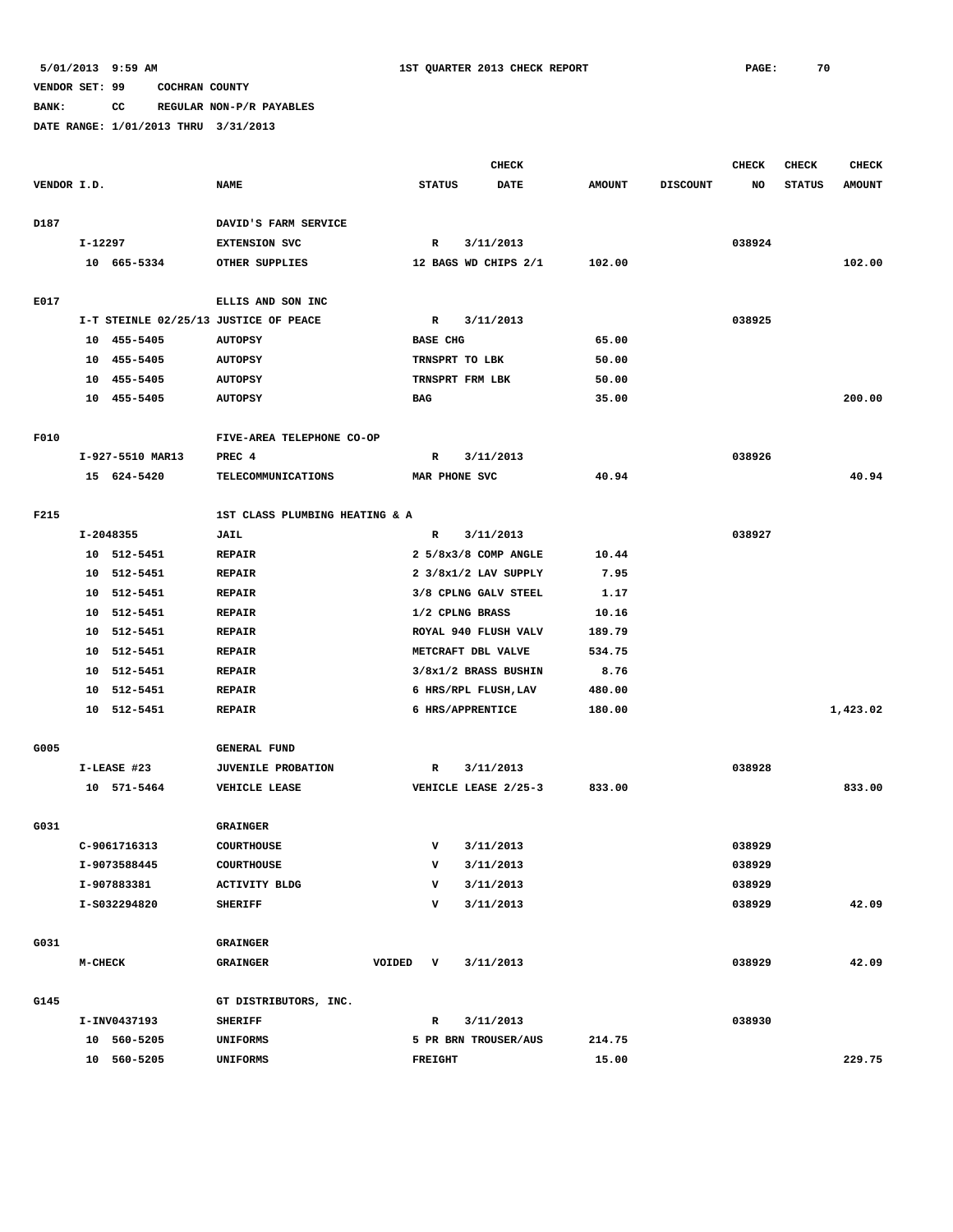**BANK: CC REGULAR NON-P/R PAYABLES**

|             |                      |                              |                        | <b>CHECK</b> |               |                 | <b>CHECK</b> | <b>CHECK</b>  | <b>CHECK</b>  |
|-------------|----------------------|------------------------------|------------------------|--------------|---------------|-----------------|--------------|---------------|---------------|
| VENDOR I.D. |                      | <b>NAME</b>                  | <b>STATUS</b>          | <b>DATE</b>  | <b>AMOUNT</b> | <b>DISCOUNT</b> | NO           | <b>STATUS</b> | <b>AMOUNT</b> |
|             |                      |                              |                        |              |               |                 |              |               |               |
| G161        |                      | GEBO'S CREDIT CORPORATION    |                        |              |               |                 |              |               |               |
|             | I-8232660            | PREC <sub>2</sub>            | R                      | 3/11/2013    |               |                 | 038931       |               |               |
|             | 15 622-5356          | ROAD MATERIALS & SUPPLIES    | 50' HOSE W/REEL        |              | 59.99         |                 |              |               |               |
|             | 15 622-5356          | ROAD MATERIALS & SUPPLIES    | JOB SITE BOX           |              | 89.99         |                 |              |               | 149.98        |
|             |                      |                              |                        |              |               |                 |              |               |               |
| J057        |                      | MT LIBRARY SERVICES dba      |                        |              |               |                 |              |               |               |
|             | I-180331             | LIBRARY                      | R                      | 3/11/2013    |               |                 | 038932       |               |               |
|             | 10 650-5590          | <b>BOOKS</b>                 | <b>AGGIE GETS LOST</b> |              | 5.00          |                 |              |               |               |
|             | 10 650-5590          | <b>BOOKS</b>                 | ALIVE IN THE KILLING   |              | 5.00          |                 |              |               |               |
|             | 650-5590<br>10       | <b>BOOKS</b>                 | FIRE WILL FALL         |              | 5.00          |                 |              |               |               |
|             | 650-5590<br>10       | <b>BOOKS</b>                 | GHOSTHUNTERS & THE T   |              | 5.00          |                 |              |               |               |
|             | 650-5590<br>10       | <b>BOOKS</b>                 | GIRL, A BOY & 3 ROBB   |              | 5.00          |                 |              |               |               |
|             | 650-5590<br>10       | <b>BOOKS</b>                 | <b>JUST SO WOMAN</b>   |              | 5.00          |                 |              |               |               |
|             | 650-5590<br>10       | <b>BOOKS</b>                 | MAGICAL MS PLUM        |              | 5.00          |                 |              |               |               |
|             | 10<br>650-5590       | <b>BOOKS</b>                 | MOUSE & MOLE FINE FE   |              | 5.00          |                 |              |               |               |
|             | 650-5590<br>10       | <b>BOOKS</b>                 | SAWDUST CARPETS        |              | 5.00          |                 |              |               |               |
|             | 650-5590<br>10       | <b>BOOKS</b>                 | SPLENDID FRIEND INDE   |              | 5.00          |                 |              |               |               |
|             | 650-5590<br>10       | <b>BOOKS</b>                 | STRING OF HEARTS       |              | 5.00          |                 |              |               |               |
|             | 10 650-5590          | <b>BOOKS</b>                 | WAR TO END ALL WARS    |              | 5.00          |                 |              |               | 60.00         |
|             |                      |                              |                        |              |               |                 |              |               |               |
| J082        | JOHN DEERE FINANCIAL |                              |                        |              |               |                 |              |               |               |
|             | I-13642              | <b>EXTENSION SVC</b>         | R                      | 3/11/2013    |               |                 | 038933       |               |               |
|             | 10 665-5451          | <b>REPAIRS</b>               | RPR EXHAUST CONV/SMI   |              | 376.94        |                 |              |               |               |
|             | 10 665-5451          | <b>REPAIRS</b>               | RPR HUBS/'09 CHEV #2   |              | 400.00        |                 |              |               |               |
|             | 10 665-5451          | <b>REPAIRS</b>               | <b>PARTS</b>           |              | 1,155.54      |                 |              |               |               |
|             | 10 665-5451          | <b>REPAIRS</b>               | SHOP SUPPLIES          |              | 10.00         |                 |              |               |               |
|             | I-62167              | PREC 1                       | R                      | 3/11/2013    |               |                 | 038933       |               |               |
|             | 15 621-5451          | <b>REPAIRS</b>               | 72 PLUS-50 TM E        |              | 1,142.60      |                 |              |               |               |
|             | 15 621-5451          | <b>REPAIRS</b>               | 24 PLUS-50 TM          |              | 95.88         |                 |              |               |               |
|             | I-66264              | PREC 1                       | R                      | 3/11/2013    |               |                 | 038933       |               |               |
|             | 15 621-5451          | <b>REPAIRS</b>               | OIL FILTER             |              | 42.55         |                 |              |               | 3,223.51      |
|             |                      |                              |                        |              |               |                 |              |               |               |
| L010        |                      | LEWIS FARM & RANCH STORE INC |                        |              |               |                 |              |               |               |
|             | I-59665              | PREC 1                       | $\mathbf{R}$           | 3/11/2013    |               |                 | 038934       |               |               |
|             | 15 621-5451          | <b>REPAIRS</b>               | $4$ ft $3/4$ " HOSE    |              | 5.96          |                 |              |               |               |
|             | 15 621-5451          | <b>REPAIRS</b>               | HOLE SAW               |              | 14.99         |                 |              |               |               |
|             | 15 621-5451          | REPAIRS                      | 2 U-BOLTS              |              | 5.58          |                 |              |               |               |
|             | 15 621-5451          | <b>REPAIRS</b>               | 2 CLAMPS               |              | 1.58          |                 |              |               |               |
|             | 15 621-5451          | REPAIRS                      | DISC                   |              | 2.81CR        |                 |              |               |               |
|             | I-60156              | JAIL                         | R 3/11/2013            |              |               |                 | 038934       |               |               |
|             | 10 512-5392          | MISCELLANEOUS SUPPLIES       | CABLE TIER             |              | 8.49          |                 |              |               |               |
|             | 10 512-5392          | MISCELLANEOUS SUPPLIES       | <b>14 KLEENEX</b>      |              | 34.86         |                 |              |               |               |
|             | 10 512-5392          | MISCELLANEOUS SUPPLIES       | 2 SOAP                 |              | 7.98          |                 |              |               |               |
|             | 10 512-5392          | MISCELLANEOUS SUPPLIES       | DISC                   |              | 5.13CR        |                 |              |               |               |
|             | I-60198              | <b>ACTIVITY BLDG</b>         | $\mathbb{R}$           | 3/11/2013    |               |                 | 038934       |               |               |
|             | 10 662-5332          | CUSTODIAL SUPPLIES           | UTILITY KNIFE          |              | 6.49          |                 |              |               |               |
|             | 10 662-5332          | CUSTODIAL SUPPLIES           | DISC                   |              | 0.65CR        |                 |              |               |               |
|             | I-60234              | <b>ACTIVITY BLDG</b>         | $\mathbf{R}$           | 3/11/2013    |               |                 | 038934       |               |               |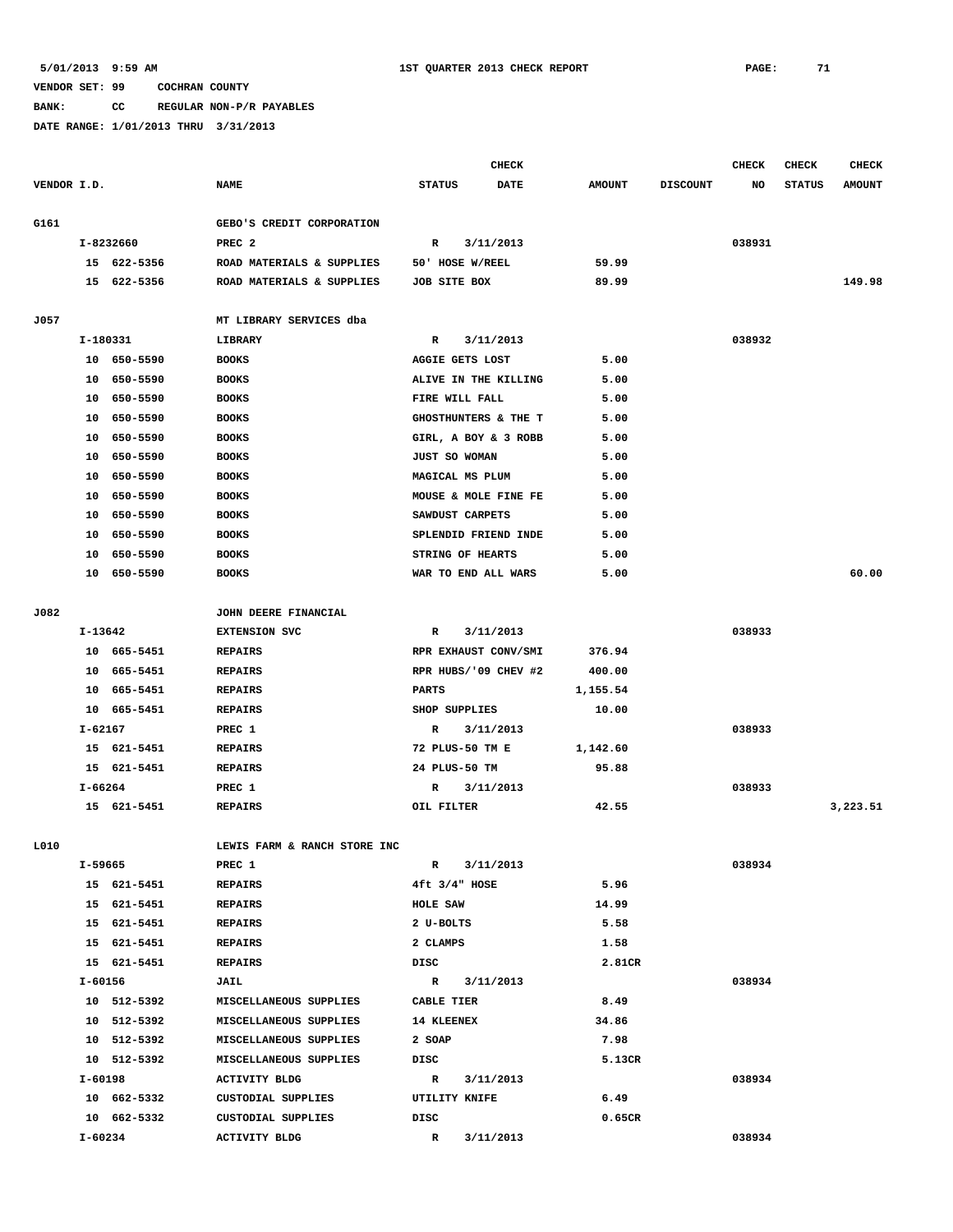**BANK: CC REGULAR NON-P/R PAYABLES**

|             |         |             |                            |               |                         | <b>CHECK</b>          |               |                 | <b>CHECK</b> | <b>CHECK</b>  | <b>CHECK</b>  |
|-------------|---------|-------------|----------------------------|---------------|-------------------------|-----------------------|---------------|-----------------|--------------|---------------|---------------|
| VENDOR I.D. |         |             | <b>NAME</b>                | <b>STATUS</b> |                         | <b>DATE</b>           | <b>AMOUNT</b> | <b>DISCOUNT</b> | NO           | <b>STATUS</b> | <b>AMOUNT</b> |
| L010        |         |             | LEWIS FARM & RANCH STOCONT |               |                         |                       |               |                 |              |               |               |
|             | I-60234 |             | <b>ACTIVITY BLDG</b>       | $\mathbb{R}$  |                         | 3/11/2013             |               |                 | 038934       |               |               |
|             |         | 10 662-5332 | CUSTODIAL SUPPLIES         |               |                         | TOILET BOWL RESTORER  | 4.99          |                 |              |               |               |
|             |         | 10 662-5332 | CUSTODIAL SUPPLIES         | DISC          |                         |                       | 0.50CR        |                 |              |               |               |
|             | I-60518 |             | PREC 1                     | $\mathbf{R}$  |                         | 3/11/2013             |               |                 | 038934       |               |               |
|             |         | 15 621-5356 | ROAD MATERIALS & SUPPLIES  |               | 8PC WRENCH SET          |                       | 69.99         |                 |              |               |               |
|             |         | 15 621-5356 | ROAD MATERIALS & SUPPLIES  |               | 8PC WRENCH SET          |                       | 69.99         |                 |              |               |               |
|             |         | 15 621-5356 | ROAD MATERIALS & SUPPLIES  |               | 45PC SOCKET SET         |                       | 36.41         |                 |              |               |               |
|             |         | 15 621-5356 | ROAD MATERIALS & SUPPLIES  |               | 2 SCREWDRIVERS          |                       | 7.98          |                 |              |               |               |
|             |         | 15 621-5356 | ROAD MATERIALS & SUPPLIES  |               | <b>SCREWDRIVER</b>      |                       | 6.49          |                 |              |               |               |
|             |         | 15 621-5356 | ROAD MATERIALS & SUPPLIES  | TOOL BAG      |                         |                       | 23.99         |                 |              |               |               |
|             |         | 15 621-5356 | ROAD MATERIALS & SUPPLIES  |               | <b>BALL PEEN HAMMER</b> |                       | 17.99         |                 |              |               |               |
|             |         | 15 621-5356 | ROAD MATERIALS & SUPPLIES  | DISC          |                         |                       | 23.29CR       |                 |              |               |               |
|             | I-60551 |             | PARK                       | $\mathbb{R}$  |                         | 3/11/2013             |               |                 | 038934       |               |               |
|             |         | 10 660-5451 | <b>REPAIR</b>              | 2 BOOTS       |                         |                       | 57.98         |                 |              |               |               |
|             |         | 10 660-5451 | <b>REPAIR</b>              | DISC          |                         |                       | 5.80CR        |                 |              |               |               |
|             | I-60587 |             | PARK                       | $\mathbb{R}$  |                         | 3/11/2013             |               |                 | 038934       |               |               |
|             |         | 10 660-5451 | <b>REPAIR</b>              |               | 5ft 2 SH 40 PVC         |                       | 4.50          |                 |              |               |               |
|             |         | 10 660-5451 | <b>REPAIR</b>              | DISC          |                         |                       | 0.45CR        |                 |              |               |               |
|             | I-60642 |             | PARK                       | $\mathbf{R}$  |                         | 3/11/2013             |               |                 | 038934       |               |               |
|             |         | 10 660-5332 | CUSTODIAL SUPPLIES         |               | 8 WEED & FEED           |                       | 127.92        |                 |              |               |               |
|             |         | 10 660-5332 | CUSTODIAL SUPPLIES         | DISC          |                         |                       | 12.79CR       |                 |              |               |               |
|             | I-60671 |             | PREC 1                     | $\mathbb{R}$  |                         | 3/11/2013             |               |                 | 038934       |               |               |
|             |         | 15 621-5451 | <b>REPAIRS</b>             |               | TOGGLE SWITCH           |                       | 7.49          |                 |              |               |               |
|             |         | 15 621-5451 | <b>REPAIRS</b>             | 2" ELBOW      |                         |                       | 7.95          |                 |              |               |               |
|             |         | 15 621-5451 | <b>REPAIRS</b>             |               |                         | 10ft 1-1/4" HOSE, RI  | 16.00         |                 |              |               |               |
|             |         | 15 621-5451 | <b>REPAIRS</b>             |               | 25ft 3/4" HOSE          |                       | 29.75         |                 |              |               |               |
|             |         | 15 621-5451 | <b>REPAIRS</b>             |               |                         | 3ft 3/4" HOSE CLEAR   | 4.47          |                 |              |               |               |
|             |         | 15 621-5451 | <b>REPAIRS</b>             |               | $6$ CLAMPS $3/4$ "      |                       | 4.74          |                 |              |               |               |
|             |         | 15 621-5451 | <b>REPAIRS</b>             |               | 2 CLAMPS 1-1/4"         |                       | 11.90         |                 |              |               |               |
|             |         | 15 621-5451 | <b>REPAIRS</b>             |               | 1 BANJO VALVE           |                       | 18.95         |                 |              |               |               |
|             |         | 15 621-5451 | <b>REPAIRS</b>             | 2 BARBS       |                         |                       | 2.78          |                 |              |               |               |
|             |         | 15 621-5451 | <b>REPAIRS</b>             | DISC          |                         |                       | 10.40CR       |                 |              |               |               |
|             | I-60707 |             | PREC 1                     |               | R 3/11/2013             |                       |               |                 | 038934       |               |               |
|             |         | 15 621-5356 | ROAD MATERIALS & SUPPLIES  |               | 1QT 2 4-d AMINE         |                       | 11.49         |                 |              |               |               |
|             | I-60743 |             | PREC 1                     | $\mathbf{R}$  |                         | 3/11/2013             |               |                 | 038934       |               |               |
|             |         | 15 621-5451 | REPAIRS                    |               | NIPPLE & BUSHING        |                       | 8.32          |                 |              |               |               |
|             |         | 15 621-5451 | <b>REPAIRS</b>             | DISC          |                         |                       | 0.83CR        |                 |              |               |               |
|             | I-60746 |             | PREC 1                     | $\mathbb{R}$  |                         | 3/11/2013             |               |                 | 038934       |               |               |
|             |         | 15 621-5451 | <b>REPAIRS</b>             |               | CLAMPS, SCREWS          |                       | 3.54          |                 |              |               |               |
|             |         | 15 621-5451 | <b>REPAIRS</b>             | DISC          |                         |                       | 0.35CR        |                 |              |               |               |
|             | I-60889 |             | <b>ACTIVITY BLDG</b>       |               | R 3/11/2013             |                       |               |                 | 038934       |               |               |
|             |         | 10 662-5332 | CUSTODIAL SUPPLIES         |               | <b>METAL TAPE</b>       |                       | 9.49          |                 |              |               |               |
|             |         | 10 662-5332 | CUSTODIAL SUPPLIES         | DISC          |                         |                       | 0.95CR        |                 |              |               |               |
|             | I-60954 |             | PREC 1                     |               | R 3/11/2013             |                       |               |                 | 038934       |               |               |
|             |         | 15 621-5356 | ROAD MATERIALS & SUPPLIES  |               | <b>NUT DRIVER</b>       |                       | 4.79          |                 |              |               |               |
|             | I-61043 |             | <b>PARK/CEMETERY</b>       |               | R 3/11/2013             |                       |               |                 | 038934       |               |               |
|             |         | 10 660-5332 | CUSTODIAL SUPPLIES         |               |                         | 25 16-8-8 FERT @ \$17 | 448.75        |                 |              |               |               |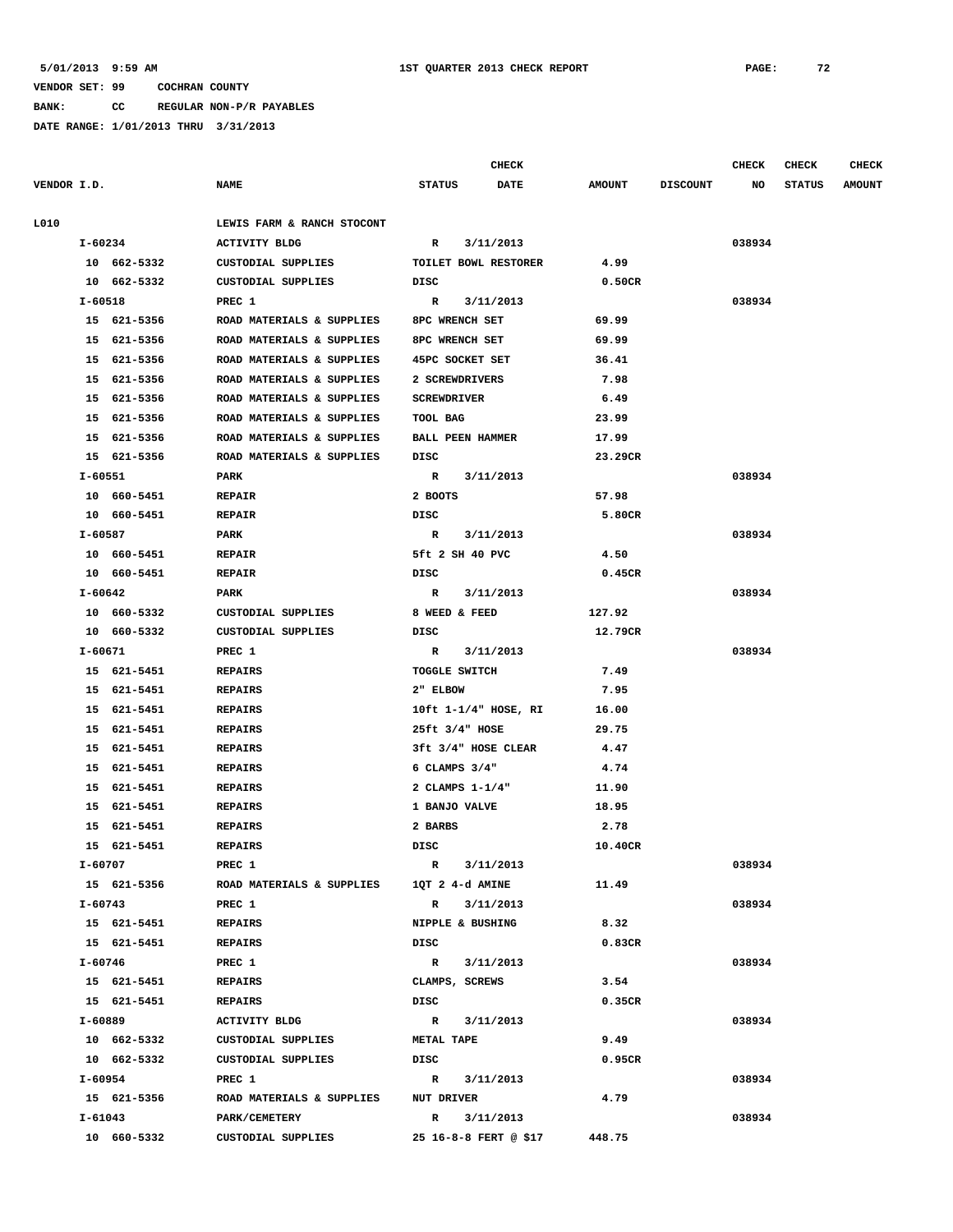# **BANK: CC REGULAR NON-P/R PAYABLES**

|             |                |                             |                            | <b>CHECK</b> |               |                 | <b>CHECK</b> | <b>CHECK</b>  | <b>CHECK</b>  |
|-------------|----------------|-----------------------------|----------------------------|--------------|---------------|-----------------|--------------|---------------|---------------|
| VENDOR I.D. |                | <b>NAME</b>                 | <b>STATUS</b>              | <b>DATE</b>  | <b>AMOUNT</b> | <b>DISCOUNT</b> | NO           | <b>STATUS</b> | <b>AMOUNT</b> |
| L010        |                | LEWIS FARM & RANCH STOCONT  |                            |              |               |                 |              |               |               |
|             | I-61043        | PARK/CEMETERY               | $\mathbb{R}$               | 3/11/2013    |               |                 | 038934       |               |               |
|             | 10 516-5332    | CUSTODIAL SUPPLIES          | 25 16-8-8 FERT @ \$17      |              | 448.75        |                 |              |               |               |
|             | $I - 61220$    | <b>ACTIVITY BLDG</b>        | $\mathbb{R}$               | 3/11/2013    |               |                 | 038934       |               |               |
|             | 10 662-5451    | <b>REPAIR</b>               | 2 A/C FILTERS              |              | 14.38         |                 |              |               |               |
|             | 10 662-5451    | <b>REPAIR</b>               | DISC                       |              | 1.44CR        |                 |              |               |               |
|             | I-61226        | <b>LIBRARY</b>              | R                          | 3/11/2013    |               |                 | 038934       |               |               |
|             | 10 650-5451    | <b>REPAIR</b>               | <b>30-GAL WATER HEATER</b> |              | 339.99        |                 |              |               |               |
|             | $I - 61239$    | LIBRARY                     | R                          | 3/11/2013    |               |                 | 038934       |               |               |
|             | 10 650-5451    | <b>REPAIR</b>               | <b>3" VENT ELBOW</b>       |              | 15.99         |                 |              |               |               |
|             | 10 650-5451    | <b>REPAIR</b>               | DISC                       |              | 1.60CR        |                 |              |               | 1,856.69      |
| L161        |                | LUBBOCK TRUCK SALES, INC.   |                            |              |               |                 |              |               |               |
|             | I-P207658      | PREC 1                      | R                          | 3/11/2013    |               |                 | 038936       |               |               |
|             | 15 621-5451    | <b>REPAIRS</b>              | GASKET/94 FRD CUM #1       |              | 69.78         |                 |              |               |               |
|             | 15 621-5451    | <b>REPAIRS</b>              | AIR DRYER PURGE VLV        |              | 220.01        |                 |              |               |               |
|             | I-P207663      | PREC 1                      | R                          | 3/11/2013    |               |                 | 038936       |               |               |
|             | 15 621-5451    | <b>REPAIRS</b>              | BRK HOUSING GASKET/9       |              | 51.66         |                 |              |               | 341.45        |
| M031        |                | MILLER PAPER & PACKAGING CO |                            |              |               |                 |              |               |               |
|             | I-S2416290.003 | <b>ACTIVITY BLDG</b>        | R                          | 3/11/2013    |               |                 | 038937       |               |               |
|             | 10 662-5332    | CUSTODIAL SUPPLIES          | 1CS 2ea 19" RED BUFF       |              | 31.35         |                 |              |               | 31.35         |
| M289        |                | MARCELO RODRIGUEZ dba       |                            |              |               |                 |              |               |               |
|             | I-49503        | PREC <sub>2</sub>           | $\mathbb{R}$               | 3/11/2013    |               |                 | 038938       |               |               |
|             | 15 622-5451    | <b>REPAIRS</b>              | RPL WHEEL SEAL; RPL B      |              | 195.00        |                 |              |               |               |
|             | 15 622-5451    | <b>REPAIRS</b>              | SVC CALL/RPL TNSNR P       |              | 250.00        |                 |              |               |               |
|             | 15 621-5451    | <b>REPAIRS</b>              | MACK TRK                   |              |               |                 |              |               |               |
|             | $I-49507$      | PREC 1                      | R                          | 3/11/2013    |               |                 | 038938       |               |               |
|             | 15 621-5451    | <b>REPAIRS</b>              | ADJ VLVS, INJCTRS, JK      |              | 540.00        |                 |              |               |               |
|             | 15 621-5451    | <b>REPAIRS</b>              | REBUILD AIR DRYER          |              | 120.00        |                 |              |               | 1,105.00      |
|             |                |                             |                            |              |               |                 |              |               |               |
| 0043        |                | BARRON O'BRIEN              |                            |              |               |                 |              |               |               |
|             | I-03/04/13     | MUSEUM/HISTORICAL COMM      | R                          | 3/11/2013    |               |                 | 038939       |               |               |
|             | 31 652-5499    | MISCELLANEOUS               | CONTRACT LABOR             |              | 50.00         |                 |              |               | 50.00         |
| 0044        |                | BENTON O'BRIEN              |                            |              |               |                 |              |               |               |
|             | I-03/04/13     | MUSEUM/HISTORICAL COMM.     | R                          | 3/11/2013    |               |                 | 038940       |               |               |
|             | 31 652-5499    | <b>MISCELLANEOUS</b>        | CONTRACT LABOR             |              | 50.00         |                 |              |               | 50.00         |
| 0101        |                | OSCAR'S AUTOMOTIVE          |                            |              |               |                 |              |               |               |
|             | $I-02/28/13$   | PREC <sub>2</sub>           | R                          | 3/11/2013    |               |                 | 038941       |               |               |
|             | 15 622-5451    | <b>REPAIRS</b>              | CK A/C;RPL HOSE;VAC        |              | 135.00        |                 |              |               |               |
|             | 15 622-5451    | <b>REPAIRS</b>              | A/C PRESSURE HOSE          |              | 89.56         |                 |              |               |               |
|             | 15 622-5451    | <b>REPAIRS</b>              | 3 CANS 134A                |              | 40.47         |                 |              |               |               |
|             | 15 622-5451    | <b>REPAIRS</b>              | A/C COMP CYCLE SWITC       |              | 65.92         |                 |              |               |               |
|             | 15 622-5451    | <b>REPAIRS</b>              | 10Z DETECTOR               |              | 4.00          |                 |              |               | 334.95        |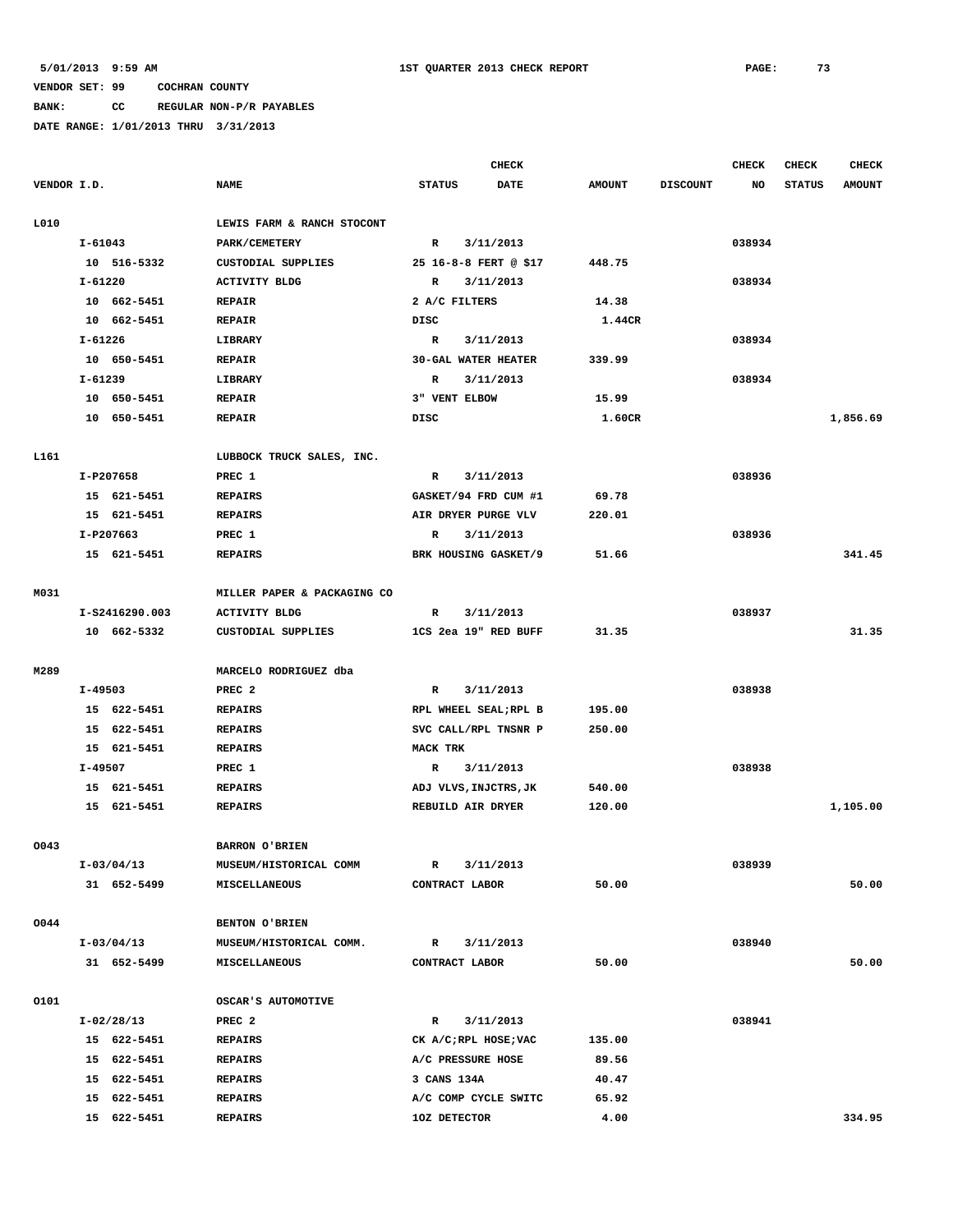# **BANK: CC REGULAR NON-P/R PAYABLES**

|             |                      |                         | <b>CHECK</b>         |             |               |                 | CHECK  | <b>CHECK</b>  | <b>CHECK</b>  |
|-------------|----------------------|-------------------------|----------------------|-------------|---------------|-----------------|--------|---------------|---------------|
| VENDOR I.D. |                      | <b>NAME</b>             | <b>STATUS</b>        | <b>DATE</b> | <b>AMOUNT</b> | <b>DISCOUNT</b> | NO     | <b>STATUS</b> | <b>AMOUNT</b> |
|             |                      |                         |                      |             |               |                 |        |               |               |
| P017        |                      | POSTMASTER              |                      |             |               |                 |        |               |               |
|             | $I-AUDITOR$ 01/24/13 | <b>AUDITOR</b>          | R                    | 3/11/2013   |               |                 | 038942 |               |               |
|             | 10 495-5311          | POSTAL EXPENSES         | 1 RL FOREVER STAMPS  |             | 44.00         |                 |        |               |               |
|             | $I-AUDITOR$ 02/14/13 | <b>AUDITOR</b>          | $\mathbb{R}$         | 3/11/2013   |               |                 | 038942 |               |               |
|             | 10 495-5311          | POSTAL EXPENSES         | 20 \$1 STAMPS        |             | 20.00         |                 |        |               | 64.00         |
|             |                      |                         |                      |             |               |                 |        |               |               |
| P095        |                      | PACK AND MAIL DEPOT     |                      |             |               |                 |        |               |               |
|             | I-701422             | <b>SHERIFF</b>          | R                    | 3/11/2013   |               |                 | 038943 |               |               |
|             | 10 560-5311          | POSTAL EXPENSES         | UPS GRND/KUSTOM SIGN |             | 40.50         |                 |        |               | 40.50         |
|             |                      |                         |                      |             |               |                 |        |               |               |
| R099        |                      | CYNDIA LEA GUAJARDO dba |                      |             |               |                 |        |               |               |
|             | I-104094             | PREC <sub>3</sub>       | R                    | 3/11/2013   |               |                 | 038944 |               |               |
|             | 15 623-5454          | TIRES                   | 2 NORTRON BAL        |             | 16.00         |                 |        |               |               |
|             | I-104139             | PREC 1                  | $\mathbf R$          | 3/11/2013   |               |                 | 038944 |               |               |
|             | 15 621-5454          | TIRES                   | TIRE CHG 11R22.5, RR |             | 30.00         |                 |        |               |               |
|             | 15 621-5454          | TIRES                   | TIRE DISMT, 11R22.5  |             | 20.00         |                 |        |               |               |
|             | I-104154             | PREC 4                  | $\mathbb{R}$         | 3/11/2013   |               |                 | 038944 |               |               |
|             | 15 624-5454          | <b>TIRES</b>            | 11R24.5 FLAT LR      |             | 30.00         |                 |        |               |               |
|             | I-104200             | PREC 1                  | $\mathbb{R}$         | 3/11/2013   |               |                 | 038944 |               |               |
|             | 15 621-5454          | TIRES                   | 8 11R22.5 WAHLI      |             | 2,824.00      |                 |        |               |               |
|             | 15 621-5454          | <b>TIRES</b>            | 8 TDF                |             |               |                 |        |               |               |
|             | 15 621-5454          | <b>TIRES</b>            | 8 TIRE CHGS          |             | 240.00        |                 |        |               |               |
|             | I-104231             | <b>SHERIFF</b>          | $\mathbf R$          | 3/11/2013   |               |                 | 038944 |               |               |
|             | 10 560-5454          | TIRES                   | 245/18 TIRE CHG RR   |             | 13.00         |                 |        |               |               |
|             | 10 560-5454          | <b>TIRES</b>            | <b>NORTRON BAL</b>   |             | 8.00          |                 |        |               |               |
|             | I-104233             | <b>SHERIFF</b>          | $\mathbb{R}$         | 3/11/2013   |               |                 | 038944 |               |               |
|             | 10 560-5454          | TIRES                   | P245/55/18 TIRE CHG  |             | 13.00         |                 |        |               |               |
|             | 10 560-5454          | TIRES                   | <b>NORTRON BAL</b>   |             | 8.00          |                 |        |               |               |
|             | I-104235             | <b>SHERIFF</b>          | R                    | 3/11/2013   |               |                 | 038944 |               |               |
|             | 10 560-5454          | TIRES                   | P235/55/17 FLAT, SP  |             | 13.00         |                 |        |               |               |
|             | I-104256             | PREC 1                  | R                    | 3/11/2013   |               |                 | 038944 |               |               |
|             | 15 621-5454          | TIRES                   | 14.00-24 FLAT, RR    |             | 55.00         |                 |        |               |               |
|             | 15 621-5454          | TIRES                   | #24 RING             |             | 9.95          |                 |        |               |               |
|             | I-104307             | <b>SHERIFF</b>          | R                    | 3/11/2013   |               |                 | 038944 |               |               |
|             | 10 560-5454          | TIRES                   | P235/75/15, FLAT LR; |             | 10.00         |                 |        |               |               |
|             | I-104349             | <b>SHERIFF</b>          | $\mathbf{R}$         | 3/11/2013   |               |                 | 038944 |               |               |
|             | 10 560-5454          | TIRES                   | TIRE CHG/#133        |             | 13.00         |                 |        |               |               |
|             | 10 560-5454          | TIRES                   | TDF                  |             | 3.00          |                 |        |               |               |
|             | 10 560-5454          | TIRES                   | <b>NORTRON BAL</b>   |             | 8.00          |                 |        |               |               |
|             | I-104351             | <b>SHERIFF</b>          | $\mathbb{R}$         | 3/11/2013   |               |                 | 038944 |               |               |
|             | 10 560-5454          | <b>TIRES</b>            | P235/55/17, FLAT RF/ |             | 13.00         |                 |        |               | 3,326.95      |
|             |                      |                         |                      |             |               |                 |        |               |               |
| R264        |                      | TINA DAVIS RINCONES     |                      |             |               |                 |        |               |               |
|             | I-T PIERCE 2/21/13   | DISTRICT COURT          | R                    | 3/11/2013   |               |                 | 038945 |               |               |
|             | 10 435-5400          | ATTORNEY AD LITEM       | TIM PIERCE/NO INDICT |             | 350.00        |                 |        |               | 350.00        |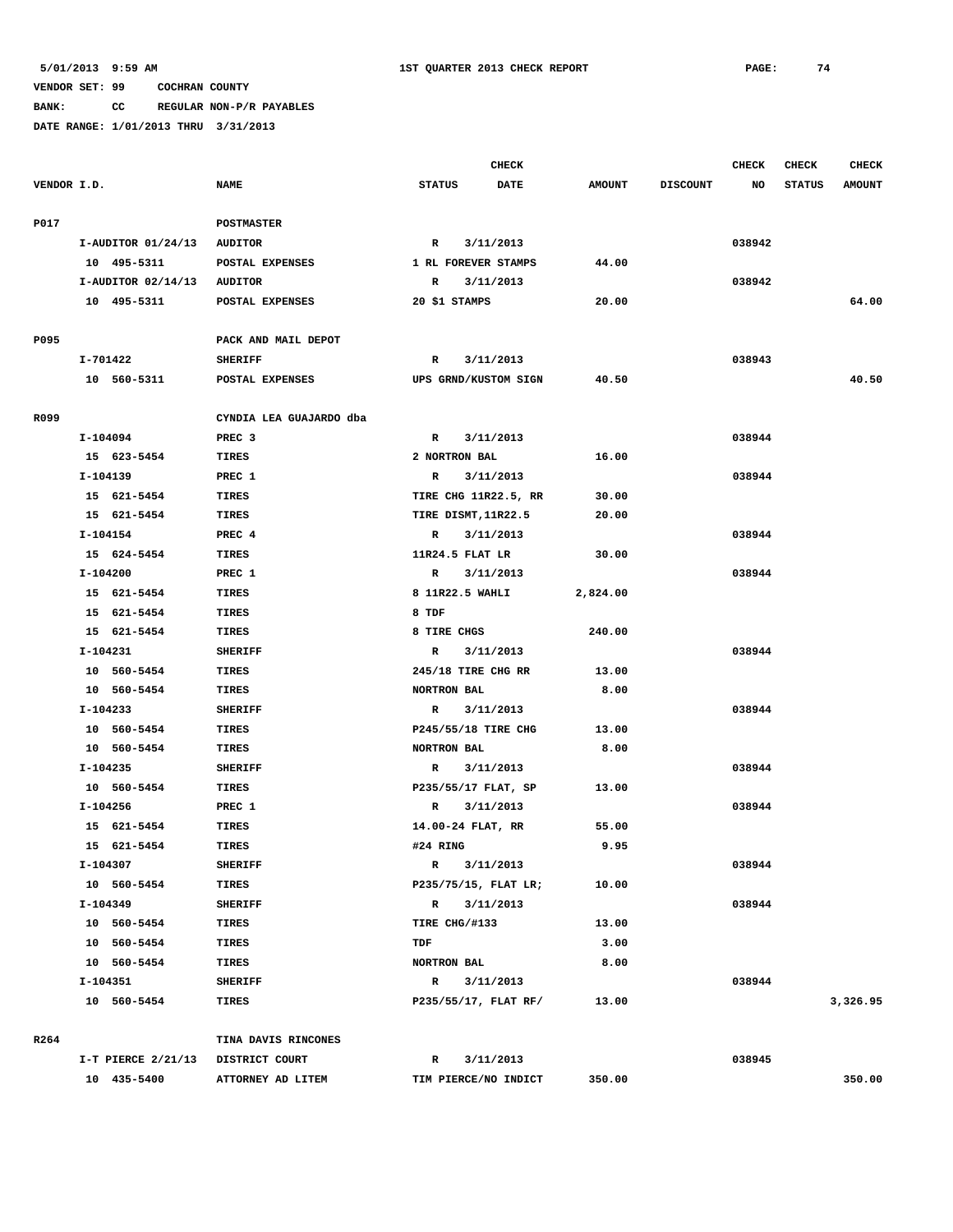**BANK: CC REGULAR NON-P/R PAYABLES**

**DATE RANGE: 1/01/2013 THRU 3/31/2013**

**CHECK CHECK CHECK CHECK CHECK CHECK CHECK VENDOR I.D. NAME STATUS DATE AMOUNT DISCOUNT NO STATUS AMOUNT**

S010 SILVERS COMPANY  **I-CEMETERY 03/13 CEMETERY R 3/11/2013 038946 10 516-5330 FUEL & OIL 49.05GL UNL 172.24 10 516-5330 FUEL & OIL CR FED TAX ON 49.05G 9.03CR I-EXT SVC 03/13 EXTENSION SVC R 3/11/2013 038946 10 665-5330 FUEL AND OIL 178.08GL UNL 629.32 10 665-5330 FUEL AND OIL CR FED TAX ON 178.08 32.77CR I-JUV PROB 03/13 JUVENILE PROBATION R 3/11/2013 038946 10 571-5330 FUEL 85.78GL UNL 294.21 10 571-5330 FUEL CR FED TAX ON 85.78G 15.78CR I-PREC 1 03/13 PREC 1 R 3/11/2013 038946 15 621-5330 FUEL & OIL 84GL DYED DIESEL 300.72 15 621-5330 FUEL & OIL 80GL DYED DIESEL 286.40 15 621-5330 FUEL & OIL 63GL DYED DIESEL 225.54 15 621-5330 FUEL & OIL 90GL LS DIESEL 316.35 15 621-5330 FUEL & OIL STATE TAX ON 90GL 18.00 15 621-5330 FUEL & OIL 70GL DYED DIESEL 250.60 15 621-5330 FUEL & OIL 285.5GL LS DIESEL 974.98 15 621-5330 FUEL & OIL STATE TAX ON 285.5GL 57.10 15 621-5330 FUEL & OIL 125GL LS DIESEL 426.25 15 621-5330 FUEL & OIL STATE TAX ON 125GL 25.00 I-PREC 2 03/13 PREC 2 R 3/11/2013 038946 15 622-5330 FUEL AND OIL 29GL UNL 102.05 15 622-5330 FUEL AND OIL CR FED TAX ON 29GL U 5.34CR 15 622-5330 FUEL AND OIL 24/1 JT-8 119.12 I-PREC 3 03/13 PREC 3 R 3/11/2013 038946 15 623-5330 FUEL AND OIL 57GL LS DIESEL 196.94 15 623-5330 FUEL AND OIL STATE TAX ON 57GL 11.40 15 623-5330 FUEL AND OIL 100GL LS DIESEL 355.50 15 623-5330 FUEL AND OIL STATE TAX ON 100GL 20.00 15 623-5330 FUEL AND OIL 167.4GL LS DIESEL 595.11 15 623-5330 FUEL AND OIL STATE TAX ON 167.4GL 33.48 I-PREC 4 03/13 PREC 4 R 3/11/2013 038946 15 624-5330 FUEL AND OIL 470GL LS DIESEL 1,623.85 15 624-5330 FUEL AND OIL STATE TAX ON 470GL 94.00 15 624-5330 FUEL AND OIL 58.9GL LS DIESEL 201.14 15 624-5330 FUEL AND OIL STATE TAX ON 58.9GL 11.78 15 624-5330 FUEL AND OIL 605GL DYED DIESEL 2,196.15 I-SHERIFF 03/13 SHERIFF R 3/11/2013 038946 10 560-5330 FUEL AND OIL 12.48GL UNL/#137 42.42 10 560-5330 FUEL AND OIL 53.99GL UNL/#134 191.23 10 560-5330 FUEL AND OIL 78.01GL UNL/#135 271.53 10 560-5330 FUEL AND OIL 68.41GL UNL/#136 240.46 10 560-5330 FUEL AND OIL 176.32GL UNL/#136 618.42 10 560-5330 FUEL AND OIL 95.03GL UNL/#122 328.58 10 560-5330 FUEL AND OIL 76.56GL UNL/#133 264.92 10 560-5330 FUEL AND OIL CR FED TAX ON 560.8G 103.19CR 10 560-5451 MACHINERY-NON-OFFICE REPAIR STATE INSP/#125 14.50 11,343.18**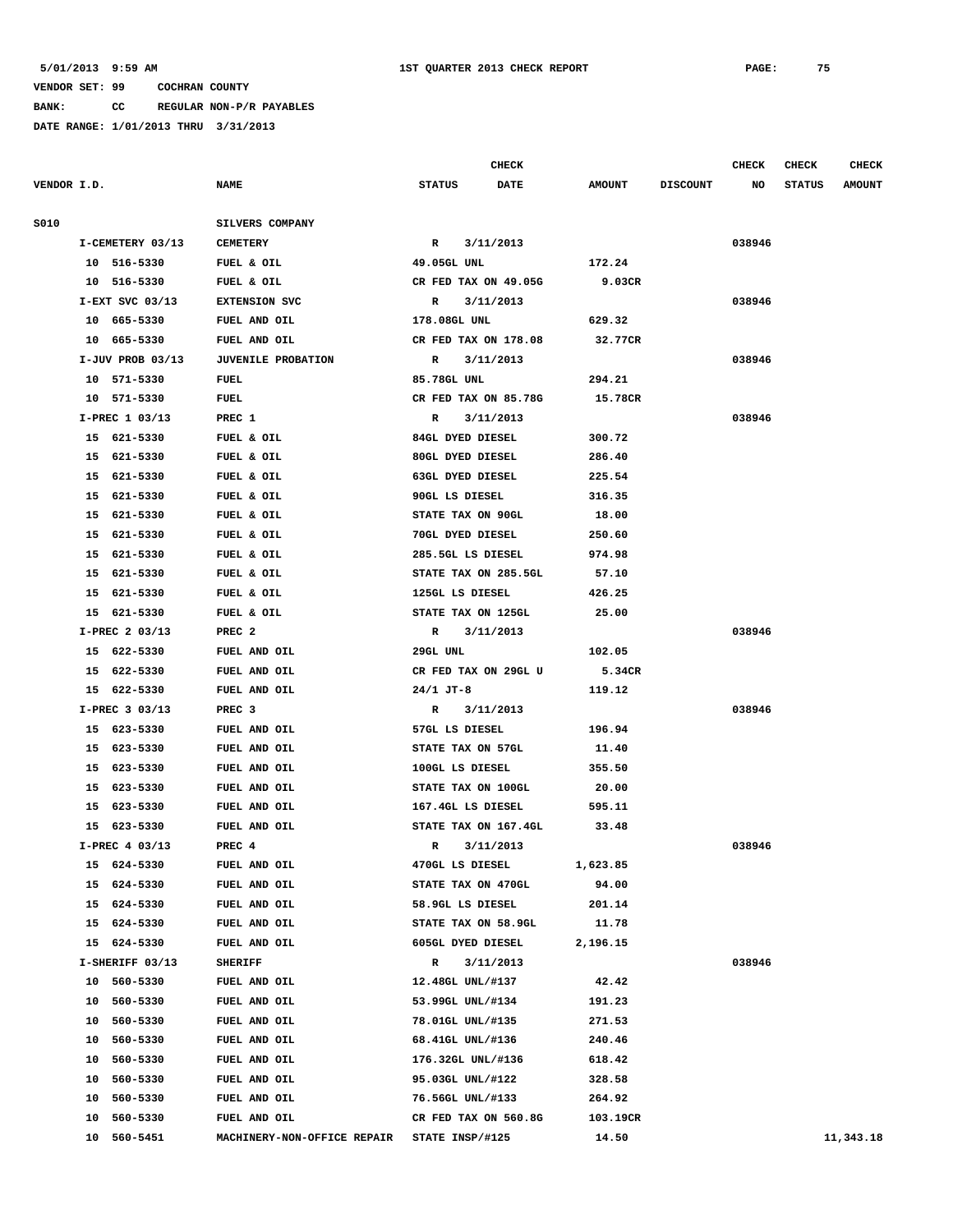**BANK: CC REGULAR NON-P/R PAYABLES**

|             |             |                                   |                                                       |                      | <b>CHECK</b> |               |                 | CHECK  | <b>CHECK</b>  | <b>CHECK</b>  |
|-------------|-------------|-----------------------------------|-------------------------------------------------------|----------------------|--------------|---------------|-----------------|--------|---------------|---------------|
| VENDOR I.D. |             |                                   | <b>NAME</b>                                           | <b>STATUS</b>        | <b>DATE</b>  | <b>AMOUNT</b> | <b>DISCOUNT</b> | NO     | <b>STATUS</b> | <b>AMOUNT</b> |
| S071        |             |                                   | SCRIPT OFFICE PRODUCTS, INC.                          |                      |              |               |                 |        |               |               |
|             | I-41899     |                                   | <b>ELECTIONS</b>                                      | R                    | 3/11/2013    |               |                 | 038947 |               |               |
|             |             | 10 490-5310                       | OFFICE SUPPLIES                                       | 2 REFILL LRN 7A, BK  |              | 2.58          |                 |        |               |               |
|             |             | 10 490-5310                       | OFFICE SUPPLIES                                       | 2 REFILL LRN7C, BE   |              | 2.58          |                 |        |               |               |
|             |             | 10 490-5310                       | OFFICE SUPPLIES                                       | 6 JET STREAM PENS, R |              | 21.36         |                 |        |               |               |
|             |             | 10 490-5310                       | OFFICE SUPPLIES                                       | 1PK POST-IT PAD      |              | 13.30         |                 |        |               |               |
|             | $I - 42014$ |                                   | <b>ELECTIONS</b>                                      | R                    | 3/11/2013    |               |                 | 038947 |               |               |
|             |             | 10 490-5310                       | OFFICE SUPPLIES                                       | 2-CLR DATER STAMP    |              | 59.57         |                 |        |               |               |
|             |             | 10 490-5310                       | OFFICE SUPPLIES                                       | SELF-INK STAMP/SAMPL |              | 14.54         |                 |        |               |               |
|             |             | 10 490-5310                       | OFFICE SUPPLIES                                       | SELF-INK STAMP/COPY  |              | 14.54         |                 |        |               |               |
|             |             | 10 490-5310                       | OFFICE SUPPLIES                                       | 1PK POST-IT NOTE     |              | 11.88         |                 |        |               |               |
|             | I-42049     |                                   | <b>ELECTIONS</b>                                      | R                    | 3/11/2013    |               |                 | 038947 |               |               |
|             |             | 10 490-5310                       | OFFICE SUPPLIES                                       | 932XL CARTRIDGE, BK  |              | 36.95         |                 |        |               |               |
|             |             | 10 490-5310                       | OFFICE SUPPLIES                                       | 933XL CARTRIDGE, CYN |              | 19.99         |                 |        |               |               |
|             |             | 10 490-5310                       | OFFICE SUPPLIES                                       | 938XL CARTRIDGE, MA  |              | 19.99         |                 |        |               |               |
|             |             | 10 490-5310                       | OFFICE SUPPLIES                                       | 933XL CARTRIDGE, YW  |              | 19.99         |                 |        |               | 237.27        |
|             |             |                                   |                                                       |                      |              |               |                 |        |               |               |
| S294        |             |                                   | SHIRLEY SEARS                                         |                      |              |               |                 |        |               |               |
|             |             | I-FEB '13 TRAVEL                  | <b>EXTENSION SVC</b>                                  | R                    | 3/11/2013    |               |                 | 038948 |               |               |
|             |             | 10 665-5428                       | FCS AGENT-TRAVEL-OUT OF COUNTYGRO STR PROG, LTFD, 2/  |                      |              | 41.25         |                 |        |               |               |
|             |             | 10 665-5428                       | FCS AGENT-TRAVEL-OUT OF COUNTYTAE 4-HA, LTFD, 2/28, 7 |                      |              | 41.25         |                 |        |               |               |
|             |             | I-OFC SUPPL 2/19/13 EXTENSION SVC |                                                       | $\mathbb{R}$         | 3/11/2013    |               |                 | 038948 |               |               |
|             |             | 10 665-5310                       | OFFICE SUPPLIES                                       | HP 45/78 INK         |              | 71.97         |                 |        |               |               |
|             |             | 10 665-5334                       | OTHER SUPPLIES                                        | THREAD               |              | 2.16          |                 |        |               |               |
|             |             | 10 665-5310                       | OFFICE SUPPLIES                                       | REIMB SALES TAX      |              | 6.12          |                 |        |               | 162.75        |
|             |             |                                   |                                                       |                      |              |               |                 |        |               |               |
| S331        |             |                                   | STANDARD COFFEE SERVICE                               |                      |              |               |                 |        |               |               |
|             |             | I-11915281 022213                 | NON-DEPT'L                                            | R                    | 3/11/2013    |               |                 | 038949 |               |               |
|             |             | 10 409-5300                       | COUNTY-WIDE SUPPLIES                                  | 8 FR VAN CRMR        |              | 60.80         |                 |        |               |               |
|             |             | 10 409-5300                       | COUNTY-WIDE SUPPLIES                                  | 8 AAA REG            |              | 275.20        |                 |        |               |               |
|             |             | 10 409-5300                       | COUNTY-WIDE SUPPLIES                                  | TEA BAGS             |              | 27.71         |                 |        |               |               |
|             | 10          | 409-5300                          | COUNTY-WIDE SUPPLIES                                  | NESTLE COCOA W/MRSH  |              | 18.91         |                 |        |               |               |
|             |             | 10 409-5300                       | COUNTY-WIDE SUPPLIES                                  | MOTTS HOT CIDER      |              | 6.97          |                 |        |               |               |
|             |             | 10 409-5300                       | COUNTY-WIDE SUPPLIES                                  | <b>ENERGY SURCHG</b> |              | 3.14          |                 |        |               | 392.73        |
|             |             |                                   |                                                       |                      |              |               |                 |        |               |               |
| S387        |             |                                   | IRENE SEALY                                           |                      |              |               |                 |        |               |               |
|             |             | I-030613                          | <b>LIBRARY</b>                                        | R                    | 3/11/2013    |               |                 | 038950 |               |               |
|             |             | 10 650-5420                       | <b>TELECOMMUNICATIONS</b>                             | 2 YR DOMAIN/COCHRAN  |              | 26.02         |                 |        |               | 26.02         |
| S399        |             |                                   | STOPTECH, LTD                                         |                      |              |               |                 |        |               |               |
|             |             | I-T000460-IN                      | <b>SHERIFF</b>                                        | $\mathbf{R}$         | 3/11/2013    |               |                 | 038951 |               |               |
|             |             | 10 560-5334                       | OTHER SUPPLIES                                        | 2 9' STOP STICK, RED |              | 900.00        |                 |        |               |               |
|             |             | 10 560-5334                       | OTHER SUPPLIES                                        | <b>FREIGHT</b>       |              | 24.00         |                 |        |               | 924.00        |
|             |             |                                   |                                                       |                      |              |               |                 |        |               |               |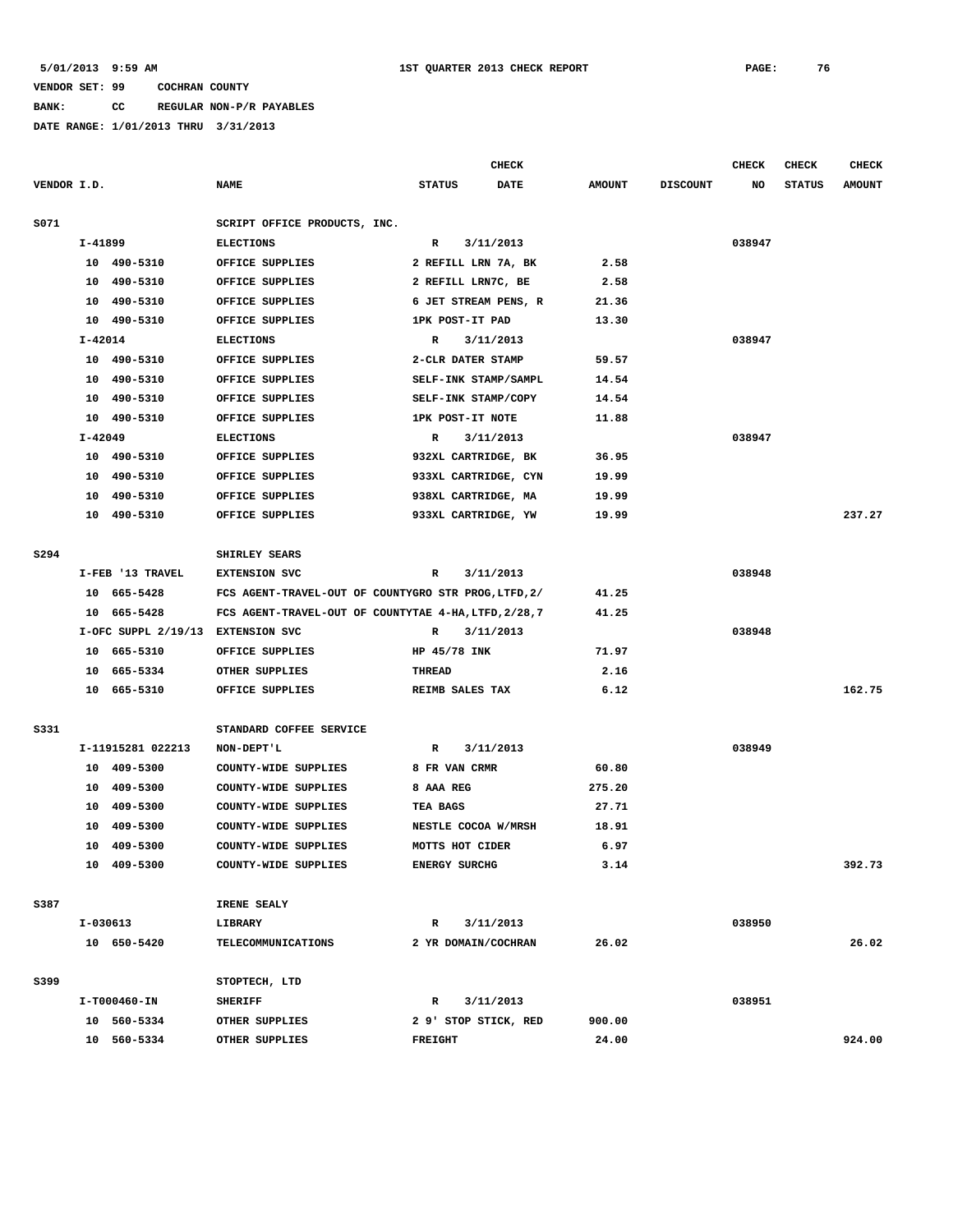**BANK: CC REGULAR NON-P/R PAYABLES**

|             |         |                    |                              |              |                   | <b>CHECK</b>         |               |                 | <b>CHECK</b> | <b>CHECK</b>  | <b>CHECK</b>  |
|-------------|---------|--------------------|------------------------------|--------------|-------------------|----------------------|---------------|-----------------|--------------|---------------|---------------|
| VENDOR I.D. |         |                    | <b>NAME</b>                  |              | <b>STATUS</b>     | <b>DATE</b>          | <b>AMOUNT</b> | <b>DISCOUNT</b> | NO           | <b>STATUS</b> | <b>AMOUNT</b> |
| <b>S400</b> |         |                    | STUEART'S PIT STOP KWIK LUBE |              |                   |                      |               |                 |              |               |               |
|             | I-23456 |                    | <b>SHERIFF</b>               | R            |                   | 3/11/2013            |               |                 | 038952       |               |               |
|             |         | 10 560-5451        | MACHINERY-NON-OFFICE REPAIR  |              |                   | STATE INSP/'10 F150  | 14.50         |                 |              |               | 14.50         |
| T075        |         |                    | TEXAS TOOL & EQUIPMENT       |              |                   |                      |               |                 |              |               |               |
|             |         | I-346409           | <b>AUDITOR</b>               | $\mathbf{R}$ |                   | 3/11/2013            |               |                 | 038953       |               |               |
|             |         | 10 495-5310        | OFFICE SUPPLIES              |              | <b>MEAS WHEEL</b> |                      | 34.95         |                 |              |               | 34.95         |
| T087        |         |                    | TEXAS DEPARTMENT OF HEALTH   |              |                   |                      |               |                 |              |               |               |
|             | I-18064 |                    | <b>CLERK</b>                 | R            |                   | 3/11/2013            |               |                 | 038954       |               |               |
|             |         | 10 403-5310        | OFFICE SUPPLIES              |              |                   | 10 REMOTE BIRTH ACCE | 18.30         |                 |              |               | 18.30         |
| T148        |         |                    | TASCOSA OFFICE MACHINES INC  |              |                   |                      |               |                 |              |               |               |
|             |         | I-9C6568           | <b>SHERIFF</b>               | R            |                   | 3/11/2013            |               |                 | 038955       |               |               |
|             |         | 10 560-5411        | MAINTENANCE CONTRACTS        |              |                   | COPIER MAINT 2/1-3/1 | 75.90         |                 |              |               |               |
|             |         | I-9C7448           | CLERK                        | R            |                   | 3/11/2013            |               |                 | 038955       |               |               |
|             |         | 10 403-5411        | MAINTENANCE CONTRACTS        |              |                   | 2021 COPIES/MAINT AG | 24.25         |                 |              |               | 100.15        |
| <b>W055</b> |         |                    | WINDSTREAM COMMUNICATIONS SW |              |                   |                      |               |                 |              |               |               |
|             |         | I-266-5181 03/13   | <b>ELECTIONS</b>             | $\mathbb{R}$ |                   | 3/11/2013            |               |                 | 038956       |               |               |
|             |         | 10 490-5420        | TELECOMMUNICATIONS           |              | BASIC LOCAL SVC   |                      | 47.43         |                 |              |               |               |
|             |         | 10 490-5420        | TELECOMMUNICATIONS           |              | OPTIONAL SVC      |                      | 3.00          |                 |              |               |               |
|             |         | 10 490-5420        | <b>TELECOMMUNICATIONS</b>    |              |                   | LONG DISTANCE SVC    | 5.86          |                 |              |               |               |
|             |         | $I-266-5215$ 03/13 | <b>EXTENSION SVC</b>         | $\mathbb{R}$ |                   | 3/11/2013            |               |                 | 038956       |               |               |
|             |         | 10 665-5420        | TELECOMMUNICATIONS           |              |                   | BASIC LOCAL SVC/3 LI | 162.54        |                 |              |               |               |
|             |         | 10 665-5420        | TELECOMMUNICATIONS           |              |                   | HI-SPEED INTERNET    | 39.99         |                 |              |               |               |
|             |         | 10 665-5420        | TELECOMMUNICATIONS           |              |                   | LONG DISTANCE SVC    | 0.82          |                 |              |               | 259.64        |
| <b>W070</b> |         |                    | R D WALLACE OIL CO INC       |              |                   |                      |               |                 |              |               |               |
|             |         | $I-1400$ 03/13     | PREC 4                       | $\mathbb{R}$ |                   | 3/11/2013            |               |                 | 038957       |               |               |
|             |         | 15 624-5330        | FUEL AND OIL                 |              | 35.9GL UNL        |                      | 121.43        |                 |              |               |               |
|             |         | $I-3540$ 03/13     | PREC <sub>3</sub>            | R            |                   | 3/11/2013            |               |                 | 038957       |               |               |
|             |         | 15 623-5330        | FUEL AND OIL                 |              |                   | 79GL CLEAR DIESEL    | 280.85        |                 |              |               |               |
|             |         | 15 623-5330        | <b>FUEL AND OIL</b>          |              |                   | 414.4GL DYED DIESEL  | 1,504.27      |                 |              |               |               |
|             |         | 15 623-5330        | FUEL AND OIL                 |              | 2 80-OZ PWR SVC   |                      | 23.72         |                 |              |               |               |
|             |         | 15 623-5330        | FUEL AND OIL                 |              |                   | 103.3GL UNL301.12    | 301.12        |                 |              |               |               |
|             |         | $I-3600$ 03/13     | PARK                         |              | R                 | 3/11/2013            |               |                 | 038957       |               |               |
|             |         | 10 660-5330        | FUEL AND OIL                 |              | 25GL UNL          |                      | 81.88         |                 |              |               |               |
|             |         | $I-3700$ 03/13     | <b>SHERIFF</b>               | R            |                   | 3/11/2013            |               |                 | 038957       |               |               |
|             |         | 10 560-5330        | FUEL AND OIL                 |              | 58.1GL UNL/#133   |                      | 192.99        |                 |              |               |               |
|             | 10      | 560-5330           | FUEL AND OIL                 |              | 15.5GL UNL/#135   |                      | 53.55         |                 |              |               |               |
|             |         | 10 560-5330        | FUEL AND OIL                 |              | 66.5GL UNL/#137   |                      | 219.50        |                 |              |               | 2,779.31      |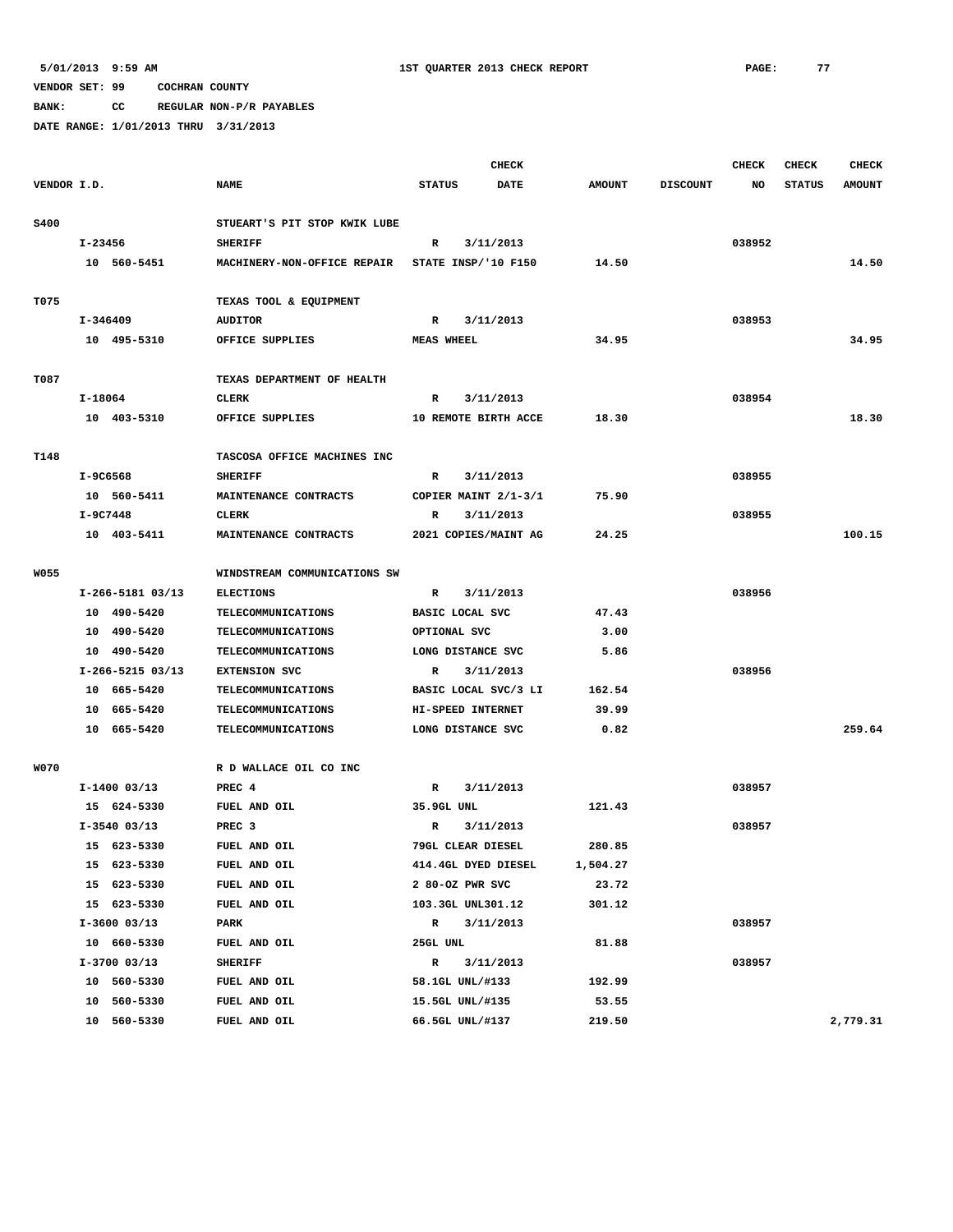# **BANK: CC REGULAR NON-P/R PAYABLES**

|             |            |                     |                                |                       | <b>CHECK</b>          |               |                 | <b>CHECK</b> | <b>CHECK</b>  | <b>CHECK</b>  |
|-------------|------------|---------------------|--------------------------------|-----------------------|-----------------------|---------------|-----------------|--------------|---------------|---------------|
| VENDOR I.D. |            |                     | <b>NAME</b>                    | <b>STATUS</b>         | <b>DATE</b>           | <b>AMOUNT</b> | <b>DISCOUNT</b> | NO           | <b>STATUS</b> | <b>AMOUNT</b> |
|             |            |                     |                                |                       |                       |               |                 |              |               |               |
| W092        |            |                     | WTG FUELS, INC                 |                       |                       |               |                 |              |               |               |
|             |            | I-15006-03496 MAR13 | <b>SHERIFF</b>                 | R                     | 3/11/2013             |               |                 | 038958       |               |               |
|             |            | 10 560-5330         | FUEL AND OIL                   | 19.98GL UNL/#112      |                       | 66.05         |                 |              |               |               |
|             |            | 10 560-5330         | FUEL AND OIL                   | 36.82GL UNL/#111      |                       | 120.09        |                 |              |               |               |
|             | 10         | 560-5330            | FUEL AND OIL                   | 35GL UNL/#137         |                       | 118.16        |                 |              |               |               |
|             | 10         | 560-5330            | FUEL AND OIL                   | 20.75GL UNL/#134      |                       | 70.88         |                 |              |               |               |
|             | 10         | 560-5330            | FUEL AND OIL                   | 15.5GL UNL/#135       |                       | 51.40         |                 |              |               |               |
|             | 10         | 560-5330            | FUEL AND OIL                   | 47.6GL UNL/#122       |                       | 153.55        |                 |              |               |               |
|             | 10         | 560-5330            | FUEL AND OIL                   | 26GL PREM/#122        |                       | 88.79         |                 |              |               |               |
|             |            | 10 560-5330         | FUEL AND OIL                   |                       | FET-26GL PREM/SEE ST  | 4.78          |                 |              |               | 673.70        |
|             |            |                     |                                |                       |                       |               |                 |              |               |               |
| <b>W115</b> |            |                     | RAYMOND D WEBER, SHERIFF       |                       |                       |               |                 |              |               |               |
|             |            | $I-02/26/13$        | <b>JAIL</b>                    | R                     | 3/11/2013             |               |                 | 038959       |               |               |
|             |            | 10 512-5392         | MISCELLANEOUS SUPPLIES         | WASHCLOTHS            |                       | 5.00          |                 |              |               | 5.00          |
|             |            |                     |                                |                       |                       |               |                 |              |               |               |
| W193        |            |                     | WESTWARD AUTOMOTIVE REPAIR LLC |                       | 3/11/2013             |               |                 | 038960       |               |               |
|             | I-2684     | 15 623-5451         | PREC 3                         | R                     |                       |               |                 |              |               |               |
|             |            |                     | <b>REPAIRS</b>                 |                       | RPL BAD RADIATOR, N/  |               |                 |              |               |               |
|             |            | 15 623-5451         | <b>REPAIRS</b>                 | RPL RADIATOR HOSES    |                       | 75.00         |                 |              |               |               |
|             |            | 15 623-5451         | <b>REPAIRS</b>                 |                       | RMV TRNSFR CASE; RESL | 245.00        |                 |              |               |               |
|             |            | 15 623-5451         | <b>REPAIRS</b>                 | CHG OIL, CK FLUIDS    |                       | 12.00         |                 |              |               |               |
|             |            | 15 623-5451         | <b>REPAIRS</b>                 | <b>UPPER RAD HOSE</b> |                       | 24.65         |                 |              |               |               |
|             |            | 15 623-5451         | <b>REPAIRS</b>                 | LOWR RAD HOSE         |                       | 23.69         |                 |              |               |               |
|             |            | 15 623-5451         | <b>REPAIRS</b>                 | TRNSFR CASE SEAL      |                       | 12.65         |                 |              |               |               |
|             |            | 15 623-5451         | <b>REPAIRS</b>                 | 2GL ANTIFREEZE        |                       | 32.50         |                 |              |               |               |
|             |            | 15 623-5451         | <b>REPAIRS</b>                 | 3QT DEXTRON III       |                       | 10.50         |                 |              |               |               |
|             | 15         | 623-5451            | <b>REPAIRS</b>                 | 5QT Q-STATE           |                       | 29.50         |                 |              |               |               |
|             |            | 15 623-5451         | <b>REPAIRS</b>                 | OIL FILTER            |                       | 8.90          |                 |              |               |               |
|             | $I - 2699$ |                     | <b>SHERIFF</b>                 | R                     | 3/11/2013             |               |                 | 038960       |               |               |
|             |            | 10 560-5451         | MACHINERY-NON-OFFICE REPAIR    | RPL ALTERNATOR/#137   |                       | 60.00         |                 |              |               |               |
|             |            | 10 560-5451         | MACHINERY-NON-OFFICE REPAIR    | MTRCRFT ALT W/12 MO   |                       | 740.87        |                 |              |               | 1,275.26      |
| Y001        |            |                     | YELLOWHOUSE MACHINERY CO.      |                       |                       |               |                 |              |               |               |
|             | I-104974   |                     | PREC <sub>2</sub>              | R                     | 3/11/2013             |               |                 | 038961       |               |               |
|             |            | 15 622-5451         | <b>REPAIRS</b>                 |                       | RPL FRZ PLGS, HOSE @O | 576.00        |                 |              |               |               |
|             |            | 15 622-5451         | <b>REPAIRS</b>                 | <b>GASKET</b>         |                       | 2.10          |                 |              |               |               |
|             |            | 15 622-5451         | <b>REPAIRS</b>                 | <b>SILICONE</b>       |                       | 3.55          |                 |              |               |               |
|             |            | 15 622-5451         | <b>REPAIRS</b>                 | 2 COOL-GARD           |                       | 71.14         |                 |              |               |               |
|             |            | 15 622-5451         | <b>REPAIRS</b>                 | 4 CLAMPS              |                       | 5.76          |                 |              |               |               |
|             |            | 15 622-5451         | <b>REPAIRS</b>                 | <b>BULK HOSE</b>      |                       | 1.34          |                 |              |               |               |
|             |            | 15 622-5451         | <b>REPAIRS</b>                 | 2 PLUGS               |                       | 10.68         |                 |              |               |               |
|             |            | 15 622-5451         | <b>REPAIRS</b>                 | 120 MI @\$1.25        |                       | 150.00        |                 |              |               |               |
|             |            | 15 622-5451         | REPAIRS                        | SVC/ENV FEE           |                       | 10.26         |                 |              |               |               |
|             | I-217486   |                     | PREC 4                         | R                     | 3/11/2013             |               |                 | 038961       |               |               |
|             |            | 15 624-5451         | <b>REPAIRS</b>                 |                       | 1DZ TEST/MEASUR #AT3  | 31.20         |                 |              |               | 862.03        |
|             |            |                     |                                |                       |                       |               |                 |              |               |               |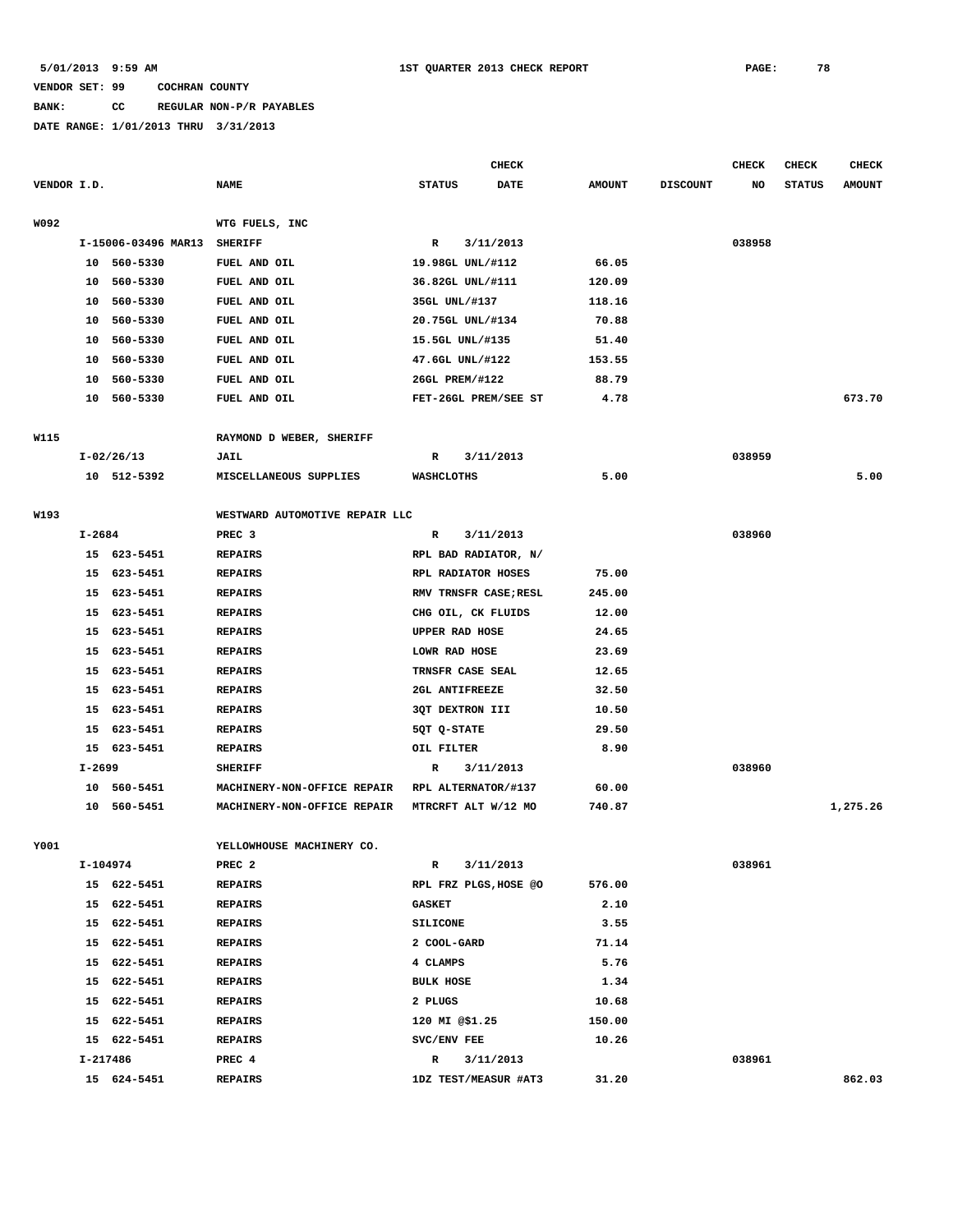**BANK: CC REGULAR NON-P/R PAYABLES**

|             |                |                              |                       | CHECK       |               |                 | <b>CHECK</b> | <b>CHECK</b>  | <b>CHECK</b>  |
|-------------|----------------|------------------------------|-----------------------|-------------|---------------|-----------------|--------------|---------------|---------------|
| VENDOR I.D. |                | <b>NAME</b>                  | <b>STATUS</b>         | <b>DATE</b> | <b>AMOUNT</b> | <b>DISCOUNT</b> | NO           | <b>STATUS</b> | <b>AMOUNT</b> |
| A053        |                | AMERICAN TIRE DISTRIBUTORS   |                       |             |               |                 |              |               |               |
|             | I-S032294820   | <b>SHERIFF</b>               | R                     | 3/21/2013   |               |                 | 038962       |               |               |
|             | 10 560-5454    | <b>TIRES</b>                 | 1 P245/55R18 BFG      |             | 181.30        |                 |              |               | 181.30        |
|             |                |                              |                       |             |               |                 |              |               |               |
| A133        |                | ALLIED COMPLIANCE SERVICE    |                       |             |               |                 |              |               |               |
|             | I-26192        | COMMISSIONERS COURT          | R                     | 3/27/2013   |               |                 | 039005       |               |               |
|             | 15 610-5499    | <b>MISCELLANEOUS</b>         | ANNUAL MEMBERSHIP FE  |             | 250.00        |                 |              |               |               |
|             | 15 610-5499    | <b>MISCELLANEOUS</b>         | 8 ANN PRE-PD RNDM DR  |             | 360.00        |                 |              |               | 610.00        |
| A165        |                | AFFILIATED COMPUTER SERVICES |                       |             |               |                 |              |               |               |
|             | I-890455       | CLERK                        | R                     | 3/27/2013   |               |                 | 039006       |               |               |
|             | 10 403-5416    | FILMING & INDEXING           | 20/20 LAND REC 15298  |             | 1,250.00      |                 |              |               |               |
|             | 10 403-5416    | FILMING & INDEXING           | 193 CO ARCHIVAL PRIN  |             | 171.77        |                 |              |               |               |
|             | 10 403-5416    | FILMING & INDEXING           | <b>FREIGHT</b>        |             | 61.22         |                 |              |               |               |
|             | I-891387       | CLERK                        | R                     | 3/27/2013   |               |                 | 039006       |               |               |
|             | 10 403-5416    | FILMING & INDEXING           | ORR IMAGING JAN '13   |             | 91.00         |                 |              |               | 1,573.99      |
|             |                |                              |                       |             |               |                 |              |               |               |
| A178        | I-078492159257 | <b>AMAZON</b><br>LIBRARY     | R                     | 3/27/2013   |               |                 | 039007       |               |               |
|             | 10 650-5590    | <b>BOOKS</b>                 | PENNY & HER MARBLE    |             | 8.39          |                 |              |               |               |
|             | 10 650-5590    | <b>BOOKS</b>                 | FREEDOM RIDERS: 1961  |             | 10.85         |                 |              |               |               |
|             | 10 650-5590    | <b>BOOKS</b>                 | A WEEK IN WINTER      |             | 14.32         |                 |              |               |               |
|             | 10 650-5590    | <b>BOOKS</b>                 | ALEX CROSS, RUN       |             | 15.41         |                 |              |               |               |
|             | 10 650-5590    | <b>BOOKS</b>                 | TALK BEFORE SLEEP: A  |             | 10.96         |                 |              |               |               |
|             | 10 650-5590    | <b>BOOKS</b>                 | THE PULL OF THE MOON  |             | 10.95         |                 |              |               |               |
|             | 10<br>650–5590 | <b>BOOKS</b>                 | MOONLIGHT MASQUERADE  |             | 10.94         |                 |              |               |               |
|             | 650-5590<br>10 | <b>BOOKS</b>                 | SEVER (CHEMICAL GARD  |             | 10.98         |                 |              |               |               |
|             | 10 650-5590    | <b>BOOKS</b>                 | YOUR KILLER EMOTIONS  |             | 9.27          |                 |              |               |               |
|             | I-078492692007 | <b>LIBRARY</b>               | R                     | 3/27/2013   |               |                 | 039007       |               |               |
|             | 10 650-5590    | <b>BOOKS</b>                 | COLLEGE PLACEMENT TE  |             | 24.99         |                 |              |               |               |
|             | I-078493024165 | LIBRARY                      | R                     | 3/27/2013   |               |                 | 039007       |               |               |
|             | 10 650-5590    | <b>BOOKS</b>                 | SEIZURE (VIRALS #2)   |             | 11.98         |                 |              |               |               |
|             | I-078496898817 | LIBRARY                      | R                     | 3/27/2013   |               |                 | 039007       |               |               |
|             | 10 650-5590    | <b>BOOKS</b>                 | PINKALICIOUS: FAIRY H |             | 11.55         |                 |              |               |               |
|             | 10 650-5590    | <b>BOOKS</b>                 | SENECA FALLS & THE O  |             | 12.49         |                 |              |               |               |
|             | 10 650-5590    | <b>BOOKS</b>                 | GUILT: AN ALEX DELAWA |             | 17.50         |                 |              |               |               |
|             | 10 650-5590    | <b>BOOKS</b>                 | FORKS OVER KNIVES: TH |             | 10.17         |                 |              |               |               |
|             | I-125525095982 | LIBRARY                      | $\mathbb{R}$          | 3/27/2013   |               |                 | 039007       |               |               |
|             | 10 650-5590    | <b>BOOKS</b>                 | ON THE FRINGE         |             | 8.24          |                 |              |               |               |
|             | 10 650-5590    | <b>BOOKS</b>                 | SHIPPING              |             | 3.99          |                 |              |               |               |
|             | I-127213461023 | LIBRARY                      | $\mathbb{R}$          | 3/27/2013   |               |                 | 039007       |               |               |
|             | 10 650-5590    | <b>BOOKS</b>                 | RED KAYAK             |             | 12.83         |                 |              |               |               |
|             | I-127213840530 | LIBRARY                      | R                     | 3/27/2013   |               |                 | 039007       |               |               |
|             | 10 650-5590    | <b>BOOKS</b>                 | UNITED STATES AIR FO  |             | 15.95         |                 |              |               |               |
|             | 10 650-5590    | <b>BOOKS</b>                 | UNITED STATES ARMY    |             | 15.95         |                 |              |               |               |
|             | 10 650-5590    | <b>BOOKS</b>                 | UNITED STATES COAST   |             | 15.95         |                 |              |               |               |
|             | 10 650-5590    | <b>BOOKS</b>                 | UNITED STATES MARINE  |             | 15.95         |                 |              |               |               |
|             | 10 650-5590    | <b>BOOKS</b>                 | UNITED STATES NAVY    |             | 15.95         |                 |              |               |               |
|             | I-23552704846  | LIBRARY                      | R                     | 3/27/2013   |               |                 | 039007       |               |               |
|             |                |                              |                       |             |               |                 |              |               |               |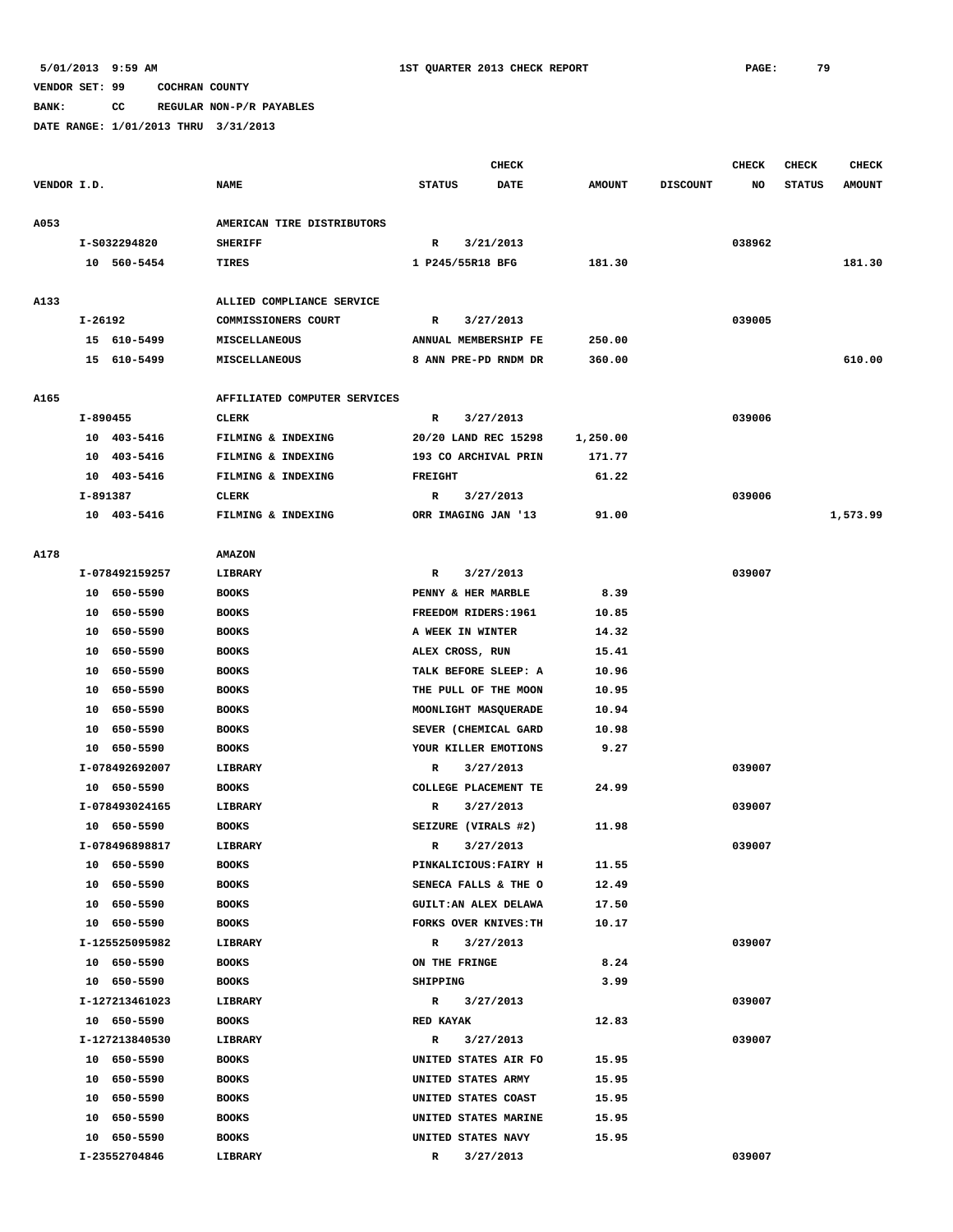**BANK: CC REGULAR NON-P/R PAYABLES**

|             |    |                |                             |                           | <b>CHECK</b> |               |                 | <b>CHECK</b> | <b>CHECK</b>  | <b>CHECK</b>  |
|-------------|----|----------------|-----------------------------|---------------------------|--------------|---------------|-----------------|--------------|---------------|---------------|
| VENDOR I.D. |    |                | <b>NAME</b>                 | <b>STATUS</b>             | <b>DATE</b>  | <b>AMOUNT</b> | <b>DISCOUNT</b> | NO           | <b>STATUS</b> | <b>AMOUNT</b> |
|             |    |                |                             |                           |              |               |                 |              |               |               |
| A178        |    |                | <b>AMAZON</b><br>CONT       |                           |              |               |                 |              |               |               |
|             |    | I-23552704846  | <b>LIBRARY</b>              | R                         | 3/27/2013    |               |                 | 039007       |               |               |
|             |    | 10 650-5590    | <b>BOOKS</b>                | BIG NATE FLIPS OUT        |              | 7.76          |                 |              |               |               |
|             | 10 | 650-5590       | <b>BOOKS</b>                | UNRAVEL ME (SHATTER       |              | 12.23         |                 |              |               |               |
|             | 10 | 650-5590       | <b>BOOKS</b>                | <b>BEAUTIFUL DARKNESS</b> |              | 11.53         |                 |              |               |               |
|             | 10 | 650-5590       | <b>BOOKS</b>                | THE KISS (WITCH & WI      |              | 11.27         |                 |              |               |               |
|             | 10 | 650-5590       | <b>BOOKS</b>                | TOUCH & GO                |              | 14.92         |                 |              |               |               |
|             | 10 | 650-5590       | <b>BOOKS</b>                | DINOS ARE FOREVER         |              | 11.10         |                 |              |               |               |
|             | 10 | 650-5590       | <b>BOOKS</b>                | SCREAM STREET: FANG O     |              | 5.99          |                 |              |               |               |
|             |    | I-238845029596 | LIBRARY                     | R                         | 3/27/2013    |               |                 | 039007       |               |               |
|             | 10 | 650-5590       | <b>BOOKS</b>                | THE WHITES OF THEIR       |              | 18.47         |                 |              |               |               |
|             | 10 | 650-5590       | <b>BOOKS</b>                | <b>SAFE HAVEN</b>         |              | 14.11         |                 |              |               |               |
|             | 10 | 650-5590       | <b>BOOKS</b>                | THE RADICALISM OF TH      |              | 17.00         |                 |              |               |               |
|             | 10 | 650-5590       | <b>BOOKS</b>                | FULL OF HEART: MY STO     |              | 14.90         |                 |              |               |               |
|             |    | I-238848263695 | LIBRARY                     | R                         | 3/27/2013    |               |                 | 039007       |               |               |
|             | 10 | 650-5590       | <b>BOOKS</b>                | STOLEN INNOCENCE: MY      |              | 11.67         |                 |              |               |               |
|             | 10 | 650-5590       | <b>BOOKS</b>                | AMELIA BEDELIA CHAPT      |              | 9.41          |                 |              |               |               |
|             | 10 | 650-5590       | <b>BOOKS</b>                | PETE THE CAT: PLAY BA     |              | 11.55         |                 |              |               |               |
|             | 10 | 650-5590       | <b>BOOKS</b>                | PETE THE CAT: PETE'S      |              | 11.55         |                 |              |               |               |
|             | 10 | 650-5590       | <b>BOOKS</b>                | <b>BEAUTIFUL CHAOS</b>    |              | 11.94         |                 |              |               |               |
|             | 10 | 650-5590       | <b>BOOKS</b>                | BEAUTIFUL REDEMPTION      |              | 11.84         |                 |              |               |               |
|             | 10 | 650-5590       | <b>BOOKS</b>                | ZOM-B UNDERGROUND         |              | 10.19         |                 |              |               |               |
|             | 10 | 650-5590       | <b>BOOKS</b>                | LINCOLN'S HUNDRED DA      |              | 19.77         |                 |              |               |               |
|             | 10 | 650-5590       | <b>BOOKS</b>                | NEVER GIRLS #1:IN A       |              | 11.69         |                 |              |               |               |
|             | 10 | 650-5590       | <b>BOOKS</b>                | THE STORYTELLER           |              | 15.98         |                 |              |               |               |
|             | 10 | 650-5590       | <b>BOOKS</b>                | <b>ESCAPE</b>             |              | 9.98          |                 |              |               |               |
|             | 10 | 650-5590       | <b>BOOKS</b>                | THE 4TH PART OF THE       |              | 12.00         |                 |              |               |               |
|             | 10 | 650-5590       | <b>BOOKS</b>                | THE UNSEEN WORLD OF       |              | 6.80          |                 |              |               |               |
|             |    | I-247031613567 | LIBRARY                     | R                         | 3/27/2013    |               |                 | 039007       |               |               |
|             | 10 | 650-5590       | <b>BOOKS</b>                | A DEATH IN THE DELTA      |              | 14.11         |                 |              |               |               |
|             |    | 10 650-5590    | <b>BOOKS</b>                | SHIPPING                  |              | 3.99          |                 |              |               | 607.31        |
|             |    |                |                             |                           |              |               |                 |              |               |               |
| B026        |    |                | BLEDSOE WATER SUPPLY CORP   |                           |              |               |                 |              |               |               |
|             |    | I-3004 0313    | PREC <sub>3</sub>           | R                         | 3/27/2013    |               |                 | 039008       |               |               |
|             |    | 15 623-5440    | UTILITIES                   | WATER BILL DATED 3/1      |              | 20.10         |                 |              |               | 20.10         |
|             |    |                |                             |                           |              |               |                 |              |               |               |
| B029        |    |                | BRUCKNER'S TRUCK SALES, INC |                           |              |               |                 |              |               |               |
|             |    | I-324581L      | PREC <sub>2</sub>           | $\mathbb{R}$              | 3/27/2013    |               |                 | 039009       |               |               |
|             |    | 15 622-5451    | <b>REPAIRS</b>              | AIR FILTER #25100042      |              | 73.37         |                 |              |               |               |
|             |    | 15 622-5451    | <b>REPAIRS</b>              | ROTOR #57GC2231A          |              | 21.74         |                 |              |               | 95.11         |
| B102        |    |                | BEAR GRAPHICS INC.          |                           |              |               |                 |              |               |               |
|             |    | I-0651206      | CLERK                       | R                         | 3/27/2013    |               |                 | 039010       |               |               |
|             |    | 10 403-5310    | OFFICE SUPPLIES             | CNVS CVR-GEN INDEX/C      |              | 229.00        |                 |              |               |               |
|             |    | 10 403-5310    | OFFICE SUPPLIES             | FREIGHT                   |              | 14.65         |                 |              |               | 243.65        |
|             |    |                |                             |                           |              |               |                 |              |               |               |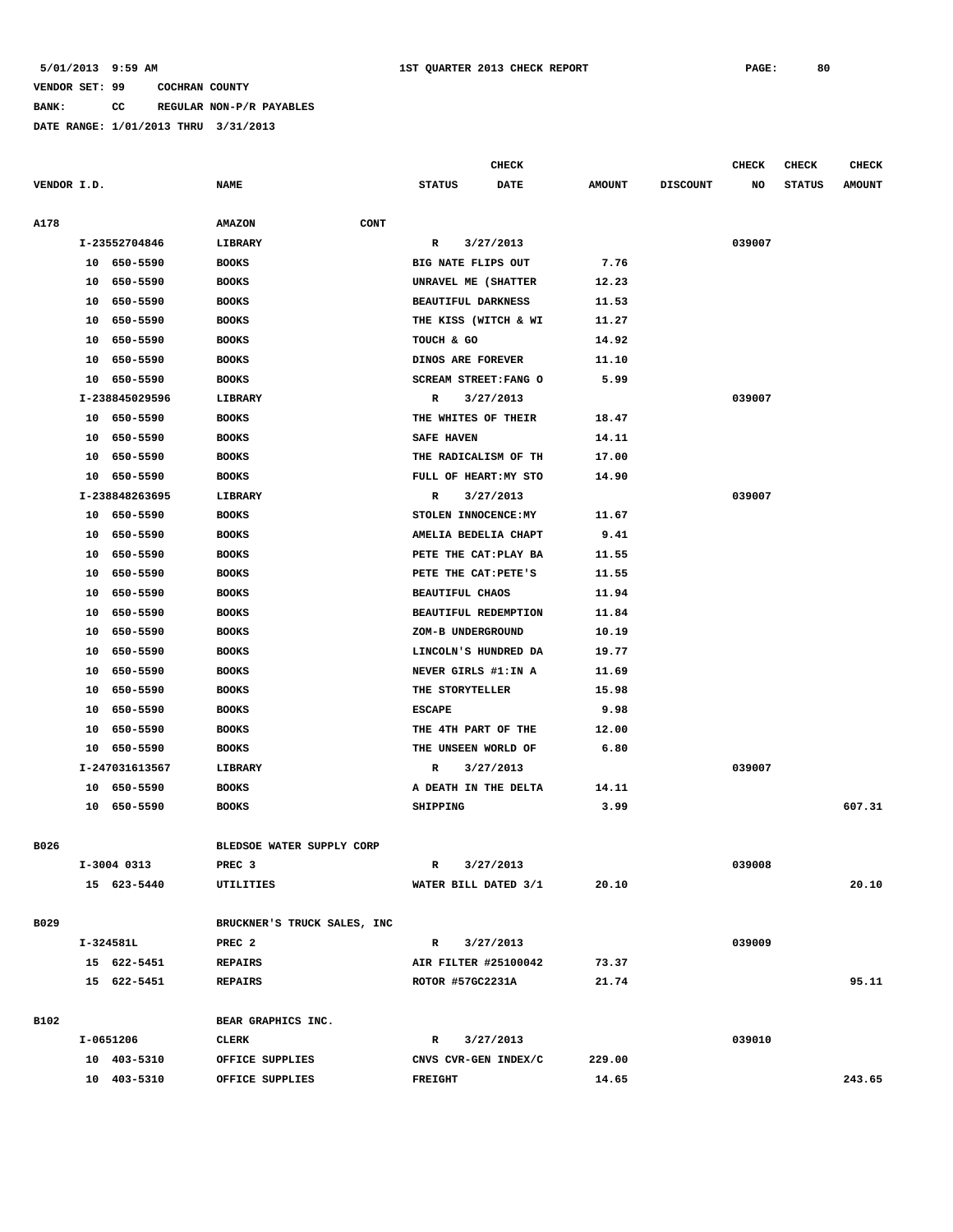**BANK: CC REGULAR NON-P/R PAYABLES**

|             |                                    |                                | <b>CHECK</b>                 |               |                 | <b>CHECK</b> | <b>CHECK</b>  | <b>CHECK</b>  |
|-------------|------------------------------------|--------------------------------|------------------------------|---------------|-----------------|--------------|---------------|---------------|
| VENDOR I.D. |                                    | <b>NAME</b>                    | <b>STATUS</b><br><b>DATE</b> | <b>AMOUNT</b> | <b>DISCOUNT</b> | NO           | <b>STATUS</b> | <b>AMOUNT</b> |
|             |                                    |                                |                              |               |                 |              |               |               |
| C015        |                                    | COCHRAN COUNTY SENIOR          |                              |               |                 |              |               |               |
|             | I-MAR '13 INSTLMT                  | SENIOR CITIZENS                | R<br>3/27/2013               |               |                 | 039011       |               |               |
|             | 10 663-5418                        | SENIOR CITIZENS CONTRACT       | MAR 2013                     | 6, 250.00     |                 |              |               | 6,250.00      |
|             |                                    |                                |                              |               |                 |              |               |               |
| C015        |                                    | COCHRAN COUNTY SENIOR          |                              |               |                 |              |               |               |
|             | I-MUSEUM 3/18/13                   | MUSEUM/HISTORICAL COMM         | R<br>3/27/2013               |               |                 | 039012       |               |               |
|             | 31 652-5499                        | MISCELLANEOUS                  | MEALS & APPRECIATION         | 100.00        |                 |              |               | 100.00        |
|             |                                    |                                |                              |               |                 |              |               |               |
| C064        |                                    | CITY OF MORTON F D             |                              |               |                 |              |               |               |
|             | I-FEB 2013                         | PUBLIC SAFETY*OTHER            | R<br>3/27/2013               |               |                 | 039013       |               |               |
|             | 10 580-5414                        | FIRE PROTECTION CONTRACTS      | 2150FM1780; WRECK/CNT        | 350.00        |                 |              |               |               |
|             | 10 580-5414                        | FIRE PROTECTION CONTRACTS      | 214&1169; PIT FIRE; 2/       | 350.00        |                 |              |               |               |
|             | 10 580-5414                        | FIRE PROTECTION CONTRACTS      | ADAMS&2ND, BLDSO; PIT        | 350.00        |                 |              |               | 1,050.00      |
|             |                                    |                                |                              |               |                 |              |               |               |
| C069        |                                    | COUNTRY DUMPSTERS, INC.        |                              |               |                 |              |               |               |
|             | $I - 33136$                        | PREC 3/PREC 4                  | $\mathbb{R}$<br>3/27/2013    |               |                 | 039014       |               |               |
|             | 15 623-5440                        | UTILITIES                      | APR DUMPSTER SVC             | 53.25         |                 |              |               |               |
|             | 15 624-5440                        | UTILITIES                      | APR DUMPSTER SVC             | 53.25         |                 |              |               | 106.50        |
|             |                                    |                                |                              |               |                 |              |               |               |
| C138        |                                    | COUNTY JUDGES EDUCATION F      |                              |               |                 |              |               |               |
|             | I-REGIS '13 SPR JUD                | COUNTY COURT                   | R<br>3/27/2013               |               |                 | 039015       |               |               |
|             | 10 426-5481                        | DUES AND REGISTRATION          | '13 SPR JUDICIAL CON         | 100.00        |                 |              |               | 100.00        |
|             |                                    |                                |                              |               |                 |              |               |               |
| C340        |                                    | COUNTY INFORMATION RESOURCE AG |                              |               |                 |              |               |               |
|             | I-SOP000421                        | NON-DEPT'L                     | 3/27/2013<br>R               |               |                 | 039016       |               |               |
|             | 10 409-5420                        | TELECOMMUNICATIONS             | 16 EMAIL ACCOUNTS            | 32.00         |                 |              |               | 32.00         |
|             |                                    |                                |                              |               |                 |              |               |               |
| D023        |                                    | PHILIP J. DAVIS, PH.D.         |                              |               |                 |              |               |               |
|             | I-C DAVIS 3/20/13                  | <b>SHERIFF</b>                 | 3/27/2013<br>R               |               |                 | 039017       |               |               |
|             | 10 560-5499                        | <b>MISCELLANEOUS</b>           | TCOLEOSE EXAM/CASSON         | 195.00        |                 |              |               | 195.00        |
|             |                                    |                                |                              |               |                 |              |               |               |
| D039        |                                    | <b>DUVALL TECHNOLOGY</b>       |                              |               |                 |              |               |               |
|             | $I-39$                             | <b>CLERK</b>                   | R<br>3/27/2013               |               |                 | 039018       |               |               |
|             | 10 403-5451                        | <b>REPAIRS</b>                 | RMV IE10 FR RITA'S/N         | 90.00         |                 |              |               |               |
|             | $I - 40$                           | TAX A/C                        | R<br>3/27/2013               |               |                 | 039018       |               |               |
|             | 10 499-5451                        | <b>REPAIR</b>                  | CNCT NEW HP PRTR TO          | 90.00         |                 |              |               | 180.00        |
|             |                                    |                                |                              |               |                 |              |               |               |
| E011        |                                    | EXXONMOBIL                     |                              |               |                 |              |               |               |
|             | I-187328265306626303 EXTENSION SVC |                                | R<br>3/27/2013               |               |                 | 039019       |               |               |
|             | 10 665-5330                        | FUEL AND OIL                   | 6.548GL UNL #4/BIG S         | 23.51         |                 |              |               |               |
|             | 10 665-5330                        | FUEL AND OIL                   | 7.387GL UNL #4/BIG S         | 26.52         |                 |              |               |               |
|             | 665-5330<br>10                     | FUEL AND OIL                   | 28.485GL UNL #4/JNCT         | 75.59         |                 |              |               |               |
|             | 665-5330<br>10                     | FUEL AND OIL                   | CR FED TAX ON 34.42G         | 6.30CR        |                 |              |               | 119.32        |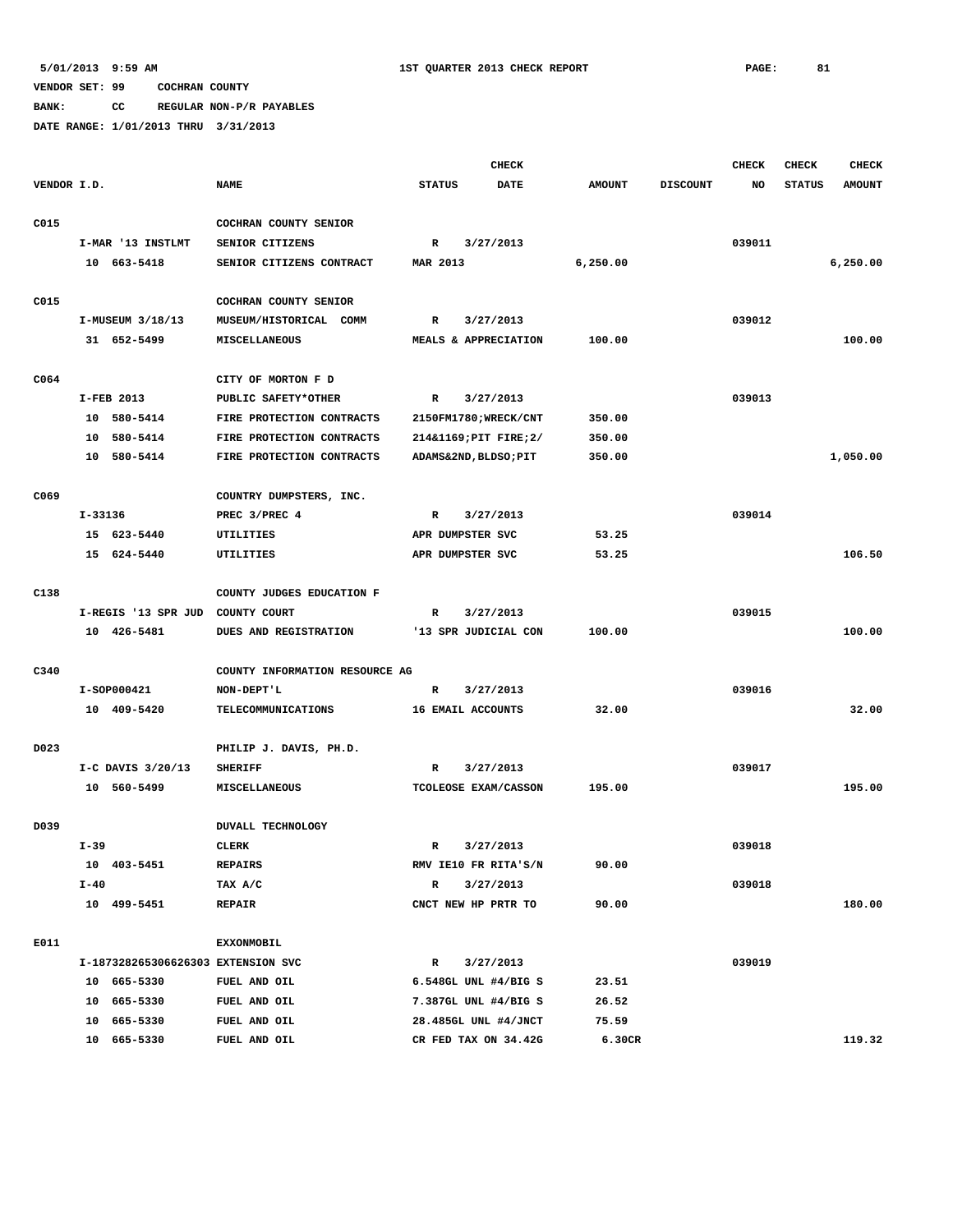# **BANK: CC REGULAR NON-P/R PAYABLES**

|             |    |                   |                                                  | <b>CHECK</b>     |                     |                      |               |                 | CHECK  | <b>CHECK</b>  | <b>CHECK</b>  |
|-------------|----|-------------------|--------------------------------------------------|------------------|---------------------|----------------------|---------------|-----------------|--------|---------------|---------------|
| VENDOR I.D. |    |                   | <b>NAME</b>                                      | <b>STATUS</b>    |                     | <b>DATE</b>          | <b>AMOUNT</b> | <b>DISCOUNT</b> | NO     | <b>STATUS</b> | <b>AMOUNT</b> |
|             |    |                   |                                                  |                  |                     |                      |               |                 |        |               |               |
| F033        |    |                   | FLEETPRIDE, INC                                  |                  |                     |                      |               |                 |        |               |               |
|             |    | C-52913550        | PREC 1                                           | R                | 3/27/2013           |                      |               |                 | 039020 |               |               |
|             |    | 15 621-5451       | <b>REPAIRS</b>                                   |                  |                     | RET PURGE VLV RPR KI | 103.31CR      |                 |        |               |               |
|             |    | I-52416307        | PREC 1                                           | R                | 3/27/2013           |                      |               |                 | 039020 |               |               |
|             |    | 15 621-5451       | <b>REPAIRS</b>                                   |                  | PURGE VALVE RPR KIT |                      | 103.31        |                 |        |               |               |
|             |    | 15 621-5451       | <b>REPAIRS</b>                                   |                  | DRYER CARTRIDGE     |                      | 40.14         |                 |        |               |               |
|             |    | I-52601197        | PREC 4                                           | R                | 3/27/2013           |                      |               |                 | 039020 |               |               |
|             |    | 15 624-5451       | <b>REPAIRS</b>                                   |                  |                     | 4-WAY, 2 POS SOLENOI | 79.18         |                 |        |               |               |
|             |    | 15 624-5451       | <b>REPAIRS</b>                                   | FREIGHT          |                     |                      | 50.00         |                 |        |               | 169.32        |
| F215        |    |                   | 1ST CLASS PLUMBING HEATING & A                   |                  |                     |                      |               |                 |        |               |               |
|             |    | I-2048541         | <b>ACTIVITY BLDG</b>                             | R                | 3/27/2013           |                      |               |                 | 039021 |               |               |
|             |    | 10 662-5451       | <b>REPAIR</b>                                    |                  |                     | CK FURNACE/CO; 3 HR  | 240.00        |                 |        |               |               |
|             |    | 10 662-5451       | <b>REPAIR</b>                                    |                  | 3 HR/APPRENTICE     |                      | 90.00         |                 |        |               | 330.00        |
|             |    |                   |                                                  |                  |                     |                      |               |                 |        |               |               |
| J057        |    |                   | MT LIBRARY SERVICES dba                          |                  |                     |                      |               |                 |        |               |               |
|             |    | I-184837          | LIBRARY                                          | $\mathbb{R}$     | 3/27/2013           |                      |               |                 | 039022 |               |               |
|             |    | 10 650-5590       | <b>BOOKS</b>                                     |                  |                     | INTERMEDIATE RDRS/3  | 42.75         |                 |        |               |               |
|             |    | 10 650-5590       | <b>BOOKS</b>                                     |                  | UPPR ELEM, JR HI    |                      | 42.75         |                 |        |               |               |
|             | 10 | 650-5590          | <b>BOOKS</b>                                     | ADV RDRS C       |                     |                      | 42.75         |                 |        |               |               |
|             |    | 10 650-5590       | <b>BOOKS</b>                                     | ADV RDRS C+      |                     |                      | 42.75         |                 |        |               |               |
|             | 10 | 650-5590          | <b>BOOKS</b>                                     | <b>EASY RDNG</b> |                     |                      | 42.75         |                 |        |               |               |
|             | 10 | 650-5590          | <b>BOOKS</b>                                     | INDEP RDRS       |                     |                      | 42.75         |                 |        |               |               |
|             | 10 | 650-5590          | <b>BOOKS</b>                                     | <b>KINDER</b>    |                     |                      | 42.75         |                 |        |               |               |
|             | 10 | 650-5590          | <b>BOOKS</b>                                     | PRIMARY          |                     |                      | 42.75         |                 |        |               |               |
|             | 10 | 650-5590          | <b>BOOKS</b>                                     |                  | YOUNG ADULTS Y      |                      | 42.75         |                 |        |               |               |
|             | 10 | 650-5590          | <b>BOOKS</b>                                     |                  | YOUNG ADULTS Y+     |                      | 42.75         |                 |        |               |               |
|             |    | 10 650-5590       | <b>BOOKS</b>                                     |                  |                     | MATURE YOUNG ADULTS  | 42.75         |                 |        |               | 470.25        |
|             |    |                   |                                                  |                  |                     |                      |               |                 |        |               |               |
| K027        |    |                   | KUSTOM SIGNALS INC.                              |                  |                     |                      |               |                 |        |               |               |
|             |    | I-477964          | <b>SHERIFF</b>                                   | R                | 3/27/2013           |                      |               |                 | 039023 |               |               |
|             |    | 10 560-5451       | MACHINERY-NON-OFFICE REPAIR                      |                  |                     | CS RADAR PART/LUIS L | 6.00          |                 |        |               |               |
|             |    | 10 560-5451       | MACHINERY-NON-OFFICE REPAIR                      |                  | STD PWR K OSC       |                      | 97.50         |                 |        |               |               |
|             |    | 10 560-5451       | MACHINERY-NON-OFFICE REPAIR                      |                  | 2 LENS ENDCAPS      |                      | 14.60         |                 |        |               |               |
|             |    | 10 560-5451       | MACHINERY-NON-OFFICE REPAIR                      |                  |                     | 2 GASKT LENSED ANTEN | 5.70          |                 |        |               |               |
|             |    | 10 560-5451       | MACHINERY-NON-OFFICE REPAIR                      |                  | PRO-1000 DS REMOTE  |                      | 82.00         |                 |        |               |               |
|             |    | 10 560-5451       | MACHINERY-NON-OFFICE REPAIR LABOR/RPL DMGD REMOT |                  |                     |                      | 127.50        |                 |        |               | 333.30        |
| L015        |    |                   | LUBBOCK COUNTY, TEXAS                            |                  |                     |                      |               |                 |        |               |               |
|             |    | I-#803/FEB '13    | <b>JUVENILE PROBATION</b>                        | $\mathbf{R}$     | 3/27/2013           |                      |               |                 | 039024 |               |               |
|             |    | 10 571-5413       | RESIDENTIAL SERVICES                             |                  |                     | 20 DAYS/#803/PRE(S)  | 1,900.00      |                 |        |               | 1,900.00      |
|             |    |                   |                                                  |                  |                     |                      |               |                 |        |               |               |
| L015        |    |                   | LUBBOCK COUNTY, TEXAS                            |                  |                     |                      |               |                 |        |               |               |
|             |    | I-FEB 13 ADR FEES | DISTRICT COURT                                   | $\mathbb{R}$     | 3/27/2013           |                      |               |                 | 039025 |               |               |
|             |    | 19 435-5409       | A.D.R. CONTRACT                                  |                  | DISTRICT COURT      |                      | 50.00         |                 |        |               |               |
|             |    | 19 435-5409       | A.D.R. CONTRACT                                  |                  | COUNTY COURT        |                      | 20.00         |                 |        |               | 70.00         |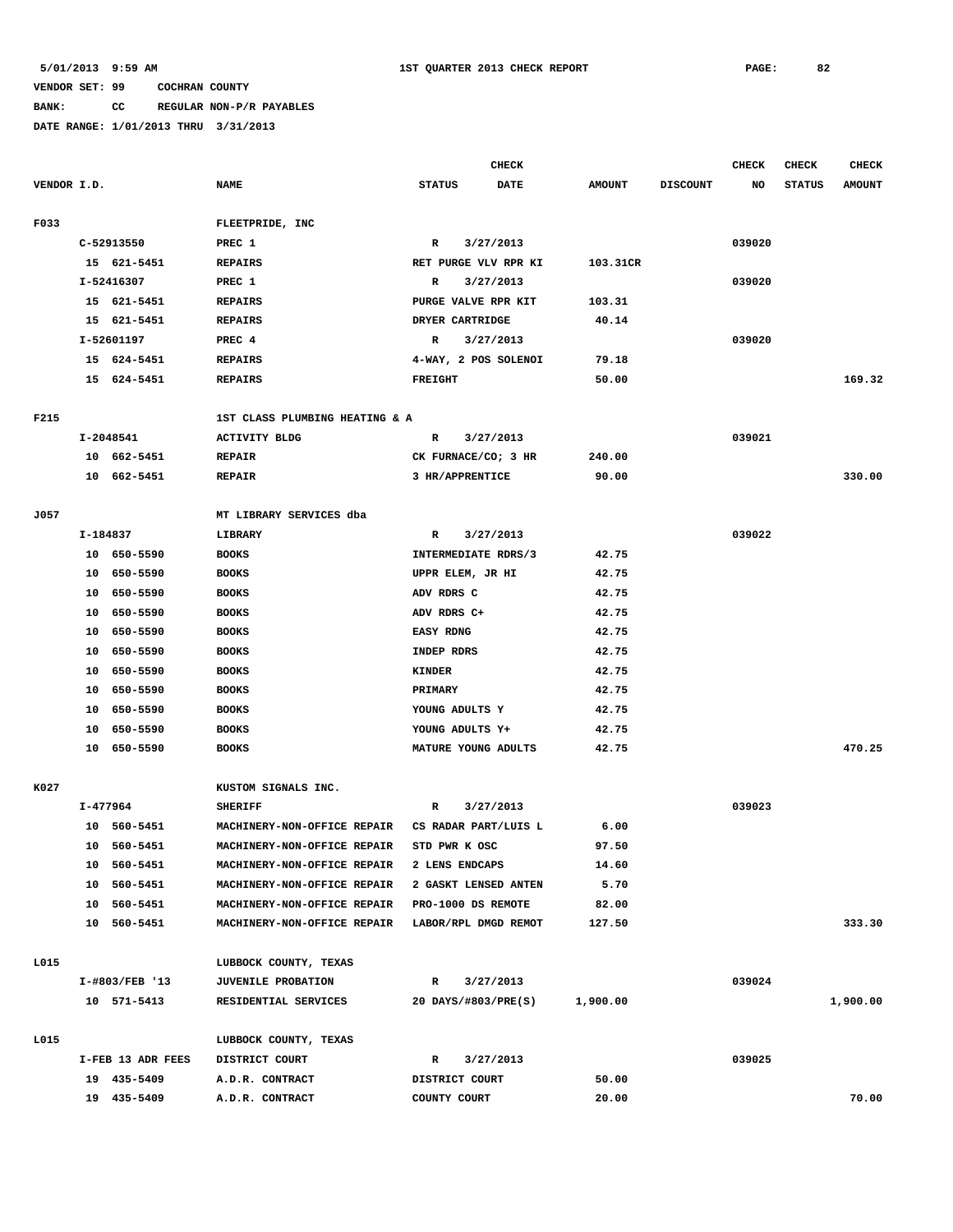**BANK: CC REGULAR NON-P/R PAYABLES**

|             |          |                  |                                                    |                          | <b>CHECK</b>               |               |                 | CHECK  | <b>CHECK</b>  | <b>CHECK</b>  |
|-------------|----------|------------------|----------------------------------------------------|--------------------------|----------------------------|---------------|-----------------|--------|---------------|---------------|
| VENDOR I.D. |          |                  | <b>NAME</b>                                        | <b>STATUS</b>            | <b>DATE</b>                | <b>AMOUNT</b> | <b>DISCOUNT</b> | NO     | <b>STATUS</b> | <b>AMOUNT</b> |
|             |          |                  |                                                    |                          |                            |               |                 |        |               |               |
| L189        |          |                  | HOCKLEY COUNTY PUBLISHING CO.I                     |                          |                            |               |                 |        |               |               |
|             | $I-5101$ |                  | COMMISSIONERS COURT                                | R                        | 3/27/2013                  |               |                 | 039026 |               |               |
|             |          | 15 610-5430      | LEGAL NOTICES                                      |                          | 4YR DEP BID NTC; 2/20      | 602.40        |                 |        |               | 602.40        |
| M018        |          |                  | MORTON INSURANCE AGENCY                            |                          |                            |               |                 |        |               |               |
|             |          | I-BOND#5171      | <b>SHERIFF</b>                                     | R                        | 3/27/2013                  |               |                 | 039027 |               |               |
|             |          | 10 560-5480      | BONDS & NOTARY FEES                                |                          | RES DEP BOND/J HENRY       | 50.00         |                 |        |               | 50.00         |
| M031        |          |                  | MILLER PAPER & PACKAGING CO                        |                          |                            |               |                 |        |               |               |
|             |          | I-S2470546.001   | <b>COURTHOUSE</b>                                  | R                        | 3/27/2013                  |               |                 | 039028 |               |               |
|             |          | 10 510-5332      | CUSTODIAL SUPPLIES                                 | <b>1CS LYSOL FOAM</b>    |                            | 50.26         |                 |        |               |               |
|             |          | 10 510-5332      | CUSTODIAL SUPPLIES                                 |                          | 1CS ANGEL SOFT TISSU       | 79.09         |                 |        |               |               |
|             |          | 10 510-5332      | CUSTODIAL SUPPLIES                                 | <b>1CS BATHROOM CLNR</b> |                            | 37.03         |                 |        |               |               |
|             |          | 10 510-5332      | CUSTODIAL SUPPLIES                                 |                          | <b>1CS MILL FLOOR CLNR</b> | 42.90         |                 |        |               |               |
|             |          | 10 510-5332      | CUSTODIAL SUPPLIES                                 |                          | 1ea METERED DISPENSE       | 30.00         |                 |        |               |               |
|             |          | 10 510-5332      | CUSTODIAL SUPPLIES                                 | <b>1CS UHS RESTORER</b>  |                            | 53.95         |                 |        |               |               |
|             |          | 10 510-5332      | CUSTODIAL SUPPLIES                                 |                          | 1CS 8" WHITE ROLL TO       | 52.59         |                 |        |               |               |
|             |          | 10 660-5332      | CUSTODIAL SUPPLIES                                 |                          | ICS SCOTT ROLL TOWEL       | 76.80         |                 |        |               |               |
|             |          | 10 510-5332      | CUSTODIAL SUPPLIES                                 |                          | 2ea AIRWORKS/SUNBURS       | 23.18         |                 |        |               |               |
|             |          | 10 510-5332      | CUSTODIAL SUPPLIES                                 |                          | 2ea AIRWORKS/FRSH GA       | 23.65         |                 |        |               |               |
|             | 10       | 510-5332         | CUSTODIAL SUPPLIES                                 |                          | 2ea AIRWORKS/ORCHARD       | 23.18         |                 |        |               |               |
|             |          | 10 510-5332      | CUSTODIAL SUPPLIES                                 |                          | 6ea FRGRNC DISPENSER       |               |                 |        |               | 492.63        |
| M059        |          |                  | MUNICIPAL SERVICES BUREAU                          |                          |                            |               |                 |        |               |               |
|             | I-DT8846 |                  | <b>SHERIFF</b>                                     | R                        | 3/27/2013                  |               |                 | 039029 |               |               |
|             |          | 10 560-5427      | CONTINUING EDUCATION                               |                          | PARK ST MNLN; TOLL R       | 1.84          |                 |        |               |               |
|             |          | 10 560-5427      | CONTINUING EDUCATION                               |                          | LAKELINE PLAZA S; TO       | 0.68          |                 |        |               |               |
|             |          | 10 560-5427      | CONTINUING EDUCATION                               |                          | CRYSTAL FALLS PLZ; T       | 1.29          |                 |        |               |               |
|             |          | 10 560-5427      | CONTINUING EDUCATION                               |                          | PARK ST MNLN; TOLL 2       | 1.84          |                 |        |               |               |
|             |          | 10 560-5427      | CONTINUING EDUCATION                               |                          | LAKELINE PLZ N; TOLL       | 0.68          |                 |        |               |               |
|             |          | 10 560-5427      | CONTINUING EDUCATION                               |                          | CRYSTAL FALLS PLZ; T       | 1.29          |                 |        |               |               |
|             | 10       | 560-5427         | CONTINUING EDUCATION                               | PROCESSING FEE           |                            | 1.00          |                 |        |               | 8.62          |
| M092        |          |                  | SYLVIA MARTINEZ                                    |                          |                            |               |                 |        |               |               |
|             |          |                  | I-03/13 CT ASST TRNG COMM'R CT/CO JUDGE            | $\mathbb{R}$             | 3/27/2013                  |               |                 | 039030 |               |               |
|             |          | 15 610-5428      | CO. JUDGE-CONTINUING EDUCATION3 NITES/SAN MARCOS 2 |                          |                            | 324.00        |                 |        |               |               |
|             |          | 15 610-5428      | CO. JUDGE-CONTINUING EDUCATIONLODGING TAX          |                          |                            | 48.60         |                 |        |               |               |
|             |          | 15 610-5428      | CO. JUDGE-CONTINUING EDUCATIONSTATE REIMB          |                          |                            | 293.25CR      |                 |        |               |               |
|             |          | 15 610-5428      | CO. JUDGE-CONTINUING EDUCATIONMEALS 2/19-22/13     |                          |                            | 65.86         |                 |        |               |               |
|             |          | 15 610-5428      | CO. JUDGE-CONTINUING EDUCATION1006 MI @ \$.565     |                          |                            | 568.39        |                 |        |               |               |
|             |          | 15 610-5428      | CO. JUDGE-CONTINUING EDUCATIONSTATE REIMB          |                          |                            | 356.75CR      |                 |        |               | 356.85        |
| M252        |          |                  | <b>JEFF MOLLOY</b>                                 |                          |                            |               |                 |        |               |               |
|             |          | I-HOUSTON 032213 | <b>EXTENSION SVC</b>                               | R                        | 3/27/2013                  |               |                 | 039031 |               |               |
|             |          | 10 665-5427      | CO AGENT-TRAVEL-OUT OF COUNTY 2 NITES/ROSENBERG 3/ |                          |                            | 159.60        |                 |        |               |               |
|             |          | 10 665-5427      | CO AGENT-TRAVEL-OUT OF COUNTY LODGING TAX          |                          |                            | 20.76         |                 |        |               |               |
|             |          | 10 665-5427      | CO AGENT-TRAVEL-OUT OF COUNTY MEALS/3/7-3/16       |                          |                            | 240.00        |                 |        |               |               |
|             |          | 10 665-5427      | CO AGENT-TRAVEL-OUT OF COUNTY 1 NITE/HOUSTON 3/14  |                          |                            | 229.00        |                 |        |               |               |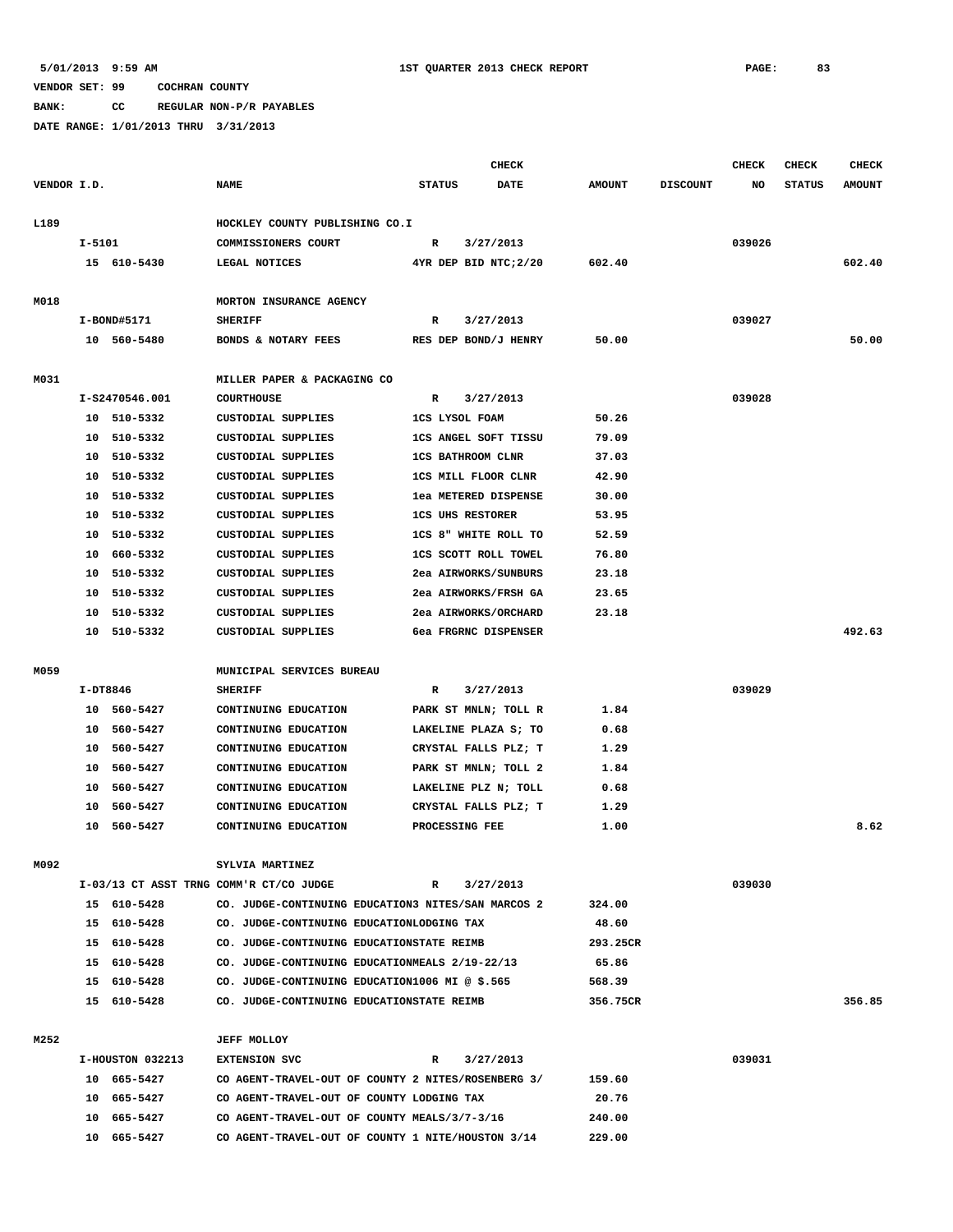**BANK: CC REGULAR NON-P/R PAYABLES**

|             |           |                    |                                                    |                      | <b>CHECK</b> |               |                 | <b>CHECK</b> | <b>CHECK</b>  | <b>CHECK</b>  |
|-------------|-----------|--------------------|----------------------------------------------------|----------------------|--------------|---------------|-----------------|--------------|---------------|---------------|
| VENDOR I.D. |           |                    | <b>NAME</b>                                        | <b>STATUS</b>        | <b>DATE</b>  | <b>AMOUNT</b> | <b>DISCOUNT</b> | <b>NO</b>    | <b>STATUS</b> | <b>AMOUNT</b> |
| M252        |           |                    | <b>CONT</b><br><b>JEFF MOLLOY</b>                  |                      |              |               |                 |              |               |               |
|             |           | I-HOUSTON 032213   | <b>EXTENSION SVC</b>                               | R                    | 3/27/2013    |               |                 | 039031       |               |               |
|             |           | 10 665-5427        | CO AGENT-TRAVEL-OUT OF COUNTY ROOM TAX             |                      |              | 25.19         |                 |              |               |               |
|             | 10        | 665-5427           | CO AGENT-TRAVEL-OUT OF COUNTY 7 NITES/HOUSTON 3/8- |                      |              | 2,093.00      |                 |              |               |               |
|             | 10        | 665-5427           | CO AGENT-TRAVEL-OUT OF COUNTY ROOM TAX/6 NITES     |                      |              | 197.34        |                 |              |               |               |
|             | 10        | 665-5427           | CO AGENT-TRAVEL-OUT OF COUNTY ROOM TAX/1 NITE      |                      |              | 50.83         |                 |              |               |               |
|             | 10        | 665-5427           | CO AGENT-TRAVEL-OUT OF COUNTY PD BY SISTER-IN-LAW  |                      |              | 900.00CR      |                 |              |               | 2,115.72      |
|             |           |                    |                                                    |                      |              |               |                 |              |               |               |
| N066        |           |                    | NTS COMMUNICATIONS                                 |                      |              |               |                 |              |               |               |
|             |           | I-8062660032 03/13 | COMM'R CT/CO JUDGE                                 | $\mathbb{R}$         | 3/27/2013    |               |                 | 039032       |               |               |
|             |           | 15 610-5420        | TELECOMMUNICATIONS                                 | WATS LINE            |              | 1.00          |                 |              |               |               |
|             |           | 15 610-5420        | TELECOMMUNICATIONS                                 | DIR ASSIST           |              | 0.61          |                 |              |               |               |
|             | 15        | 610-5420           | <b>TELECOMMUNICATIONS</b>                          | <b>FEES</b>          |              | 6.65          |                 |              |               | 8.26          |
|             |           |                    |                                                    |                      |              |               |                 |              |               |               |
| N072        |           |                    | SPAN PUBLISHING, INC.                              |                      |              |               |                 |              |               |               |
|             | $I-91640$ |                    | <b>SHERIFF</b>                                     | R                    | 3/27/2013    |               |                 | 039033       |               |               |
|             |           | 10 560-5310        | OFFICE SUPPLIES                                    | 2013 NATL DIR LAW EN |              | 159.00        |                 |              |               |               |
|             | 10        | 560-5310           | OFFICE SUPPLIES                                    | SHIPPING             |              | 10.00         |                 |              |               |               |
|             | 10        | 560-5310           | OFFICE SUPPLIES                                    | DISC                 |              | 25.00CR       |                 |              |               | 144.00        |
| N082        |           |                    | <b>NETDATA</b>                                     |                      |              |               |                 |              |               |               |
|             | I-14465   |                    | <b>JUSTICE OF PEACE</b>                            | $\mathbb{R}$         | 3/27/2013    |               |                 | 039034       |               |               |
|             |           | 10 455-5499        | MISCELLANEOUS                                      | ITICKET FEB13        |              | 14.00         |                 |              |               | 14.00         |
| 0022        |           |                    | OVERHEAD DOOR COMPANY OF                           |                      |              |               |                 |              |               |               |
|             |           |                    |                                                    |                      |              |               |                 |              |               |               |
|             | I-283721  |                    | JAIL                                               | $\mathbb{R}$         | 3/27/2013    |               |                 | 039035       |               |               |
|             |           | 10 512-5451        | <b>REPAIR</b>                                      | RPR GATE/COMM SVC CA |              | 614.00        |                 |              |               |               |
|             | 10        | 512-5451           | <b>REPAIR</b>                                      | <b>FUEL SURCHG</b>   |              | 5.00          |                 |              |               | 619.00        |
| 0037        |           |                    | ANGELA OVERMAN, ATTY AT LAW                        |                      |              |               |                 |              |               |               |
|             |           | I-4316 CPS 031913  | DISTRICT COURT                                     | R                    | 3/27/2013    |               |                 | 039036       |               |               |
|             |           | 10 435-5400        | ATTORNEY AD LITEM                                  | RMVL HRNG; CPS/CH    |              | 300.00        |                 |              |               | 300.00        |
| 0038        |           |                    | O'GRADY PUBLISHING CO.                             |                      |              |               |                 |              |               |               |
|             |           | I-02/26/2013       | LIBRARY                                            | $\mathbf R$          | 3/27/2013    |               |                 | 039037       |               |               |
|             |           | 10 650-5590        | <b>BOOKS</b>                                       | GRANDPA'S MAGIC CARP |              | 11.00         |                 |              |               | 11.00         |
|             |           |                    |                                                    |                      |              |               |                 |              |               |               |
| 0107        |           |                    | OGS TECHNOLOGIES, INC.                             |                      |              |               |                 |              |               |               |
|             | I-178618  |                    | <b>SHERIFF</b>                                     | R                    | 3/27/2013    |               |                 | 039038       |               |               |
|             |           | 10 560-5205        | UNIFORMS                                           | 13 5-PT STARS 2.5" N |              | 546.00        |                 |              |               |               |
|             |           | 10 560-5205        | UNIFORMS                                           | <b>FREIGHT</b>       |              | 15.48         |                 |              |               | 561.48        |
| P007        |           |                    | PAYROLL CLEARING ACCT                              |                      |              |               |                 |              |               |               |
|             |           | I-1ST QTR 2013     | WORKERS' COMP-ALL DEPT'S                           | $\mathbf R$          | 3/27/2013    |               |                 | 039039       |               |               |
|             |           | 10 400-5204        | WORKERS' COMPENSATION                              | W/C QTRLY DEPOSIT-CN |              | 79.64         |                 |              |               |               |
|             |           | 10 403-5204        | WORKERS' COMPENSATION                              | W/C QTRLY DEPOSIT-CL |              | 104.83        |                 |              |               |               |
|             |           | 10 435-5204        | WORKERS' COMPENSATION                              | W/C QTRLY DEPOSIT-DI |              | 15.85         |                 |              |               |               |
|             |           | 10 455-5204        |                                                    | W/C QRTRLY DEPOSIT-J |              | 41.57         |                 |              |               |               |
|             |           |                    | WORKERS' COMPENSATION                              |                      |              |               |                 |              |               |               |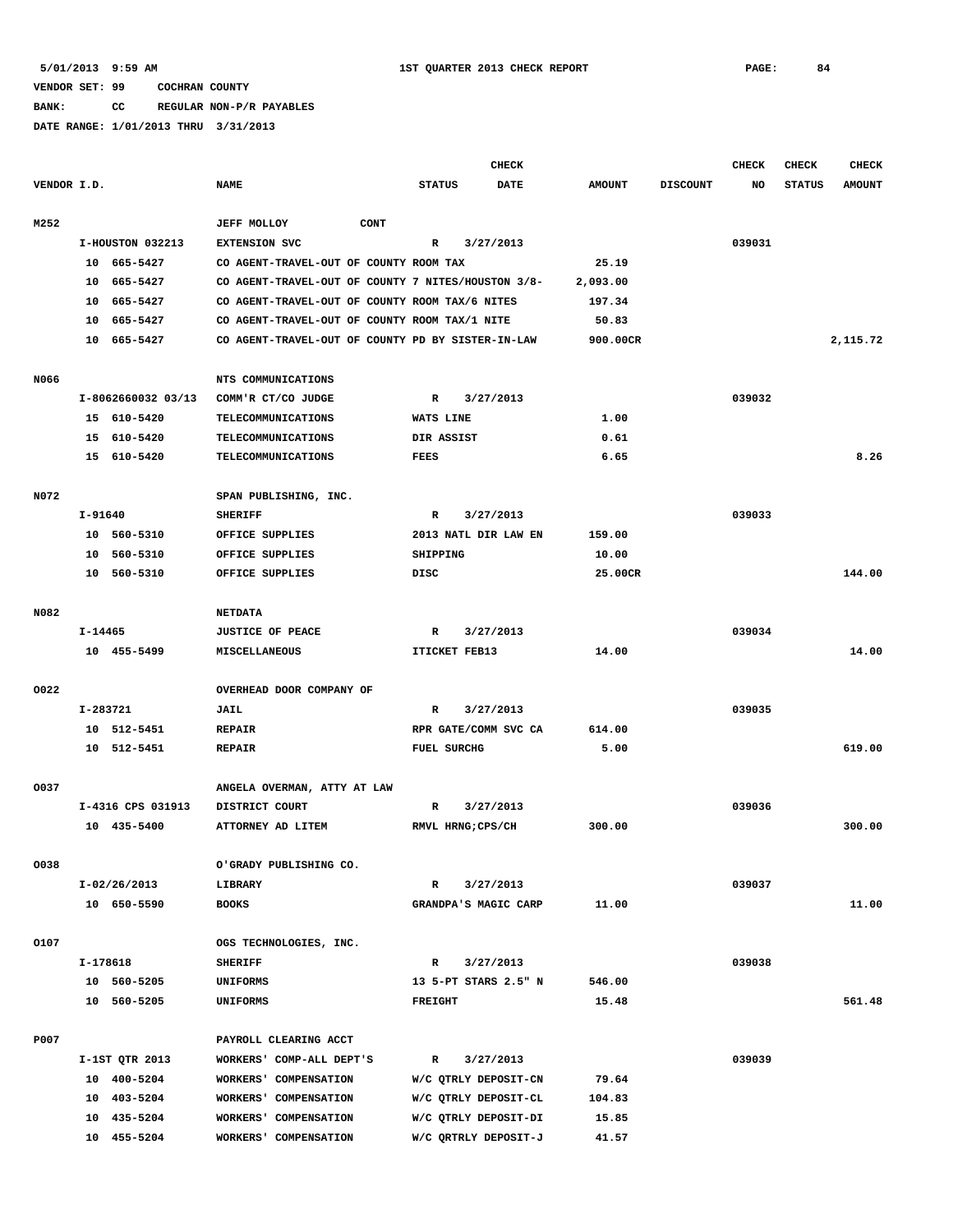**BANK: CC REGULAR NON-P/R PAYABLES**

|             |    |                |                              |                     | CHECK                |               |                 | <b>CHECK</b> | CHECK         | <b>CHECK</b>  |
|-------------|----|----------------|------------------------------|---------------------|----------------------|---------------|-----------------|--------------|---------------|---------------|
| VENDOR I.D. |    |                | <b>NAME</b>                  | <b>STATUS</b>       | DATE                 | <b>AMOUNT</b> | <b>DISCOUNT</b> | NO           | <b>STATUS</b> | <b>AMOUNT</b> |
| P007        |    |                | PAYROLL CLEARING ACCT CONT   |                     |                      |               |                 |              |               |               |
|             |    | I-1ST QTR 2013 | WORKERS' COMP-ALL DEPT'S     | R                   | 3/27/2013            |               |                 | 039039       |               |               |
|             |    | 10 475-5204    | WORKERS' COMPENSATION        |                     | W/C QTRLY DEPOSIT-CN | 11.64         |                 |              |               |               |
|             | 10 | 476-5204       | WORKERS' COMPENSATION        |                     | W/C QTRLY DEPOSIT-DI | 35.12         |                 |              |               |               |
|             | 10 | 490-5204       | <b>WORKERS' COMPENSATION</b> |                     | W/C QTRLY DEPOSIT-EL | 5.85          |                 |              |               |               |
|             | 10 | 495-5204       | WORKERS' COMPENSATION        |                     | W/C QTRLY DEPOSIT-AU | 69.93         |                 |              |               |               |
|             | 10 | 497-5204       | WORKERS' COMPENSATION        |                     | W/C QTRLY DEPOSIT-TR | 38.20         |                 |              |               |               |
|             | 10 | 499-5204       | WORKERS' COMPENSATION        |                     | W/C QTRLY DEPOSIT-TA | 101.70        |                 |              |               |               |
|             | 10 | 510-5204       | WORKERS' COMPENSATION        |                     | W/C QTRLY DEPOSIT-CO | 177.84        |                 |              |               |               |
|             | 10 | 512-5204       | WORKERS' COMPENSATION        |                     | W/C QTRLY DEPOSIT-JA | 382.93        |                 |              |               |               |
|             | 10 | 516-5204       | <b>WORKERS' COMPENSATION</b> |                     | W/C QTRLY DEPOSIT-CE | 265.89        |                 |              |               |               |
|             | 10 | 550-5204       | WORKERS' COMPENSATION        |                     | W/C QTRLY DEPOSIT-CO | 125.07        |                 |              |               |               |
|             | 10 | 560-5204       | WORKERS' COMPENSATION        |                     | W/C QTRLY DEPOSIT-SH | 1,457.08      |                 |              |               |               |
|             | 10 | 571-5204       | <b>WORKERS' COMPENSATION</b> |                     | W/C QTRLY DEPOSIT-JU | 11.50         |                 |              |               |               |
|             | 10 | 650-5204       | WORKERS' COMPENSATION        |                     | W/C QTRLY DEPOSIT-LI | 33.67         |                 |              |               |               |
|             | 10 | 652-5204       | WORKERS' COMPENSATION        |                     | W/C QTRLY DEPOSIT-MU | 10.62         |                 |              |               |               |
|             | 10 | 660-5204       | WORKERS' COMPENSATION        |                     | W/C QTRLY DEPOSIT-PA | 174.77        |                 |              |               |               |
|             | 10 | 662-5204       | <b>WORKERS' COMPENSATION</b> |                     | W/C QTRLY DEPOSIT-AC | 197.81        |                 |              |               |               |
|             | 10 | 663-5204       | WORKERS' COMPENSATION        |                     | W/C QTRLY DEPOSIT-SR |               |                 |              |               |               |
|             | 10 | 665-5204       | WORKERS' COMPENSATION        |                     | W/C QTRLY DEPOSIT-EX | 30.72         |                 |              |               |               |
|             | 15 | 610-5204       | WORKERS' COMPENSATION        |                     | W/C QTRLY DEPOSIT-CO | 166.54        |                 |              |               |               |
|             | 15 | 621-5204       | <b>WORKERS' COMPENSATION</b> |                     | W/C QTRLY DEPOSIT-PR | 594.48        |                 |              |               |               |
|             | 15 | 622-5204       | <b>WORKERS' COMPENSATION</b> |                     | W/C QTRLY DEPOSIT-PR | 608.76        |                 |              |               |               |
|             | 15 | 623-5204       | WORKERS' COMPENSATION        |                     | W/C QTRLY DEPOSIT-PR | 612.76        |                 |              |               |               |
|             | 15 | 624-5204       | WORKERS' COMPENSATION        |                     | W/C QTRLY DEPOSIT-PR | 608.19        |                 |              |               |               |
|             | 30 | 518-5204       | WORKERS COMPENSATION         |                     | W/C QTRLY DEPOSIT-AI | 74.90         |                 |              |               | 6,037.86      |
|             |    |                |                              |                     |                      |               |                 |              |               |               |
| P021        |    |                | PEOPLE                       |                     |                      |               |                 |              |               |               |
|             |    | I-106 ISSUES   | LIBRARY                      | R                   | 3/27/2013            |               |                 | 039040       |               |               |
|             |    | 10 650-5590    | <b>BOOKS</b>                 | 106 ISSUES @ \$2.09 |                      | 221.54        |                 |              |               | 221.54        |
| P073        |    |                | THE PENWORTHY COMPANY        |                     |                      |               |                 |              |               |               |
|             |    | I-544858       | LIBRARY                      | R                   | 3/27/2013            |               |                 | 039041       |               |               |
|             | 10 | 650-5590       | <b>BOOKS</b>                 |                     | PLANET OF THE LAWN G | 17.49         |                 |              |               |               |
|             | 10 | 650-5590       | <b>BOOKS</b>                 | SON OF SLAPPY #2    |                      | 17.49         |                 |              |               |               |
|             | 10 | 650-5590       | <b>BOOKS</b>                 | MR MESSY            |                      | 13.96         |                 |              |               |               |
|             | 10 | 650-5590       | <b>BOOKS</b>                 | MR TICKLE           |                      | 13.96         |                 |              |               |               |
|             | 10 | 650-5590       | <b>BOOKS</b>                 |                     | MR BURKE IS BERSERK  | 14.96         |                 |              |               |               |
|             | 10 | 650-5590       | <b>BOOKS</b>                 |                     | MRS LILLY IS SILLY # | 14.96         |                 |              |               |               |
|             | 10 | 650-5590       | <b>BOOKS</b>                 |                     | MAYOR HUBBLE IS IN T | 14.96         |                 |              |               |               |
|             | 10 | 650-5590       | <b>BOOKS</b>                 |                     | MS BEARD IS WEIRD #5 | 14.96         |                 |              |               |               |
|             | 10 | 650-5590       | <b>BOOKS</b>                 | <b>BAD HAIR DAY</b> |                      | 13.96         |                 |              |               |               |
|             | 10 | 650-5590       | <b>BOOKS</b>                 |                     | LUCKY GOES TO SCHOOL | 13.96         |                 |              |               |               |
|             | 10 | 650-5590       | <b>BOOKS</b>                 | PAJAMA PARTY        |                      | 13.96         |                 |              |               |               |
|             | 10 | 650-5590       | <b>BOOKS</b>                 | TINY THE SHOW DOG   |                      | 13.96         |                 |              |               |               |
|             | 10 | 650-5590       | <b>BOOKS</b>                 | TINY'S BATH         |                      | 13.96         |                 |              |               |               |
|             | 10 | 650-5590       | <b>BOOKS</b>                 |                     | WHAT A HUNGRY PUPPY  | 13.96         |                 |              |               | 206.50        |
|             |    |                |                              |                     |                      |               |                 |              |               |               |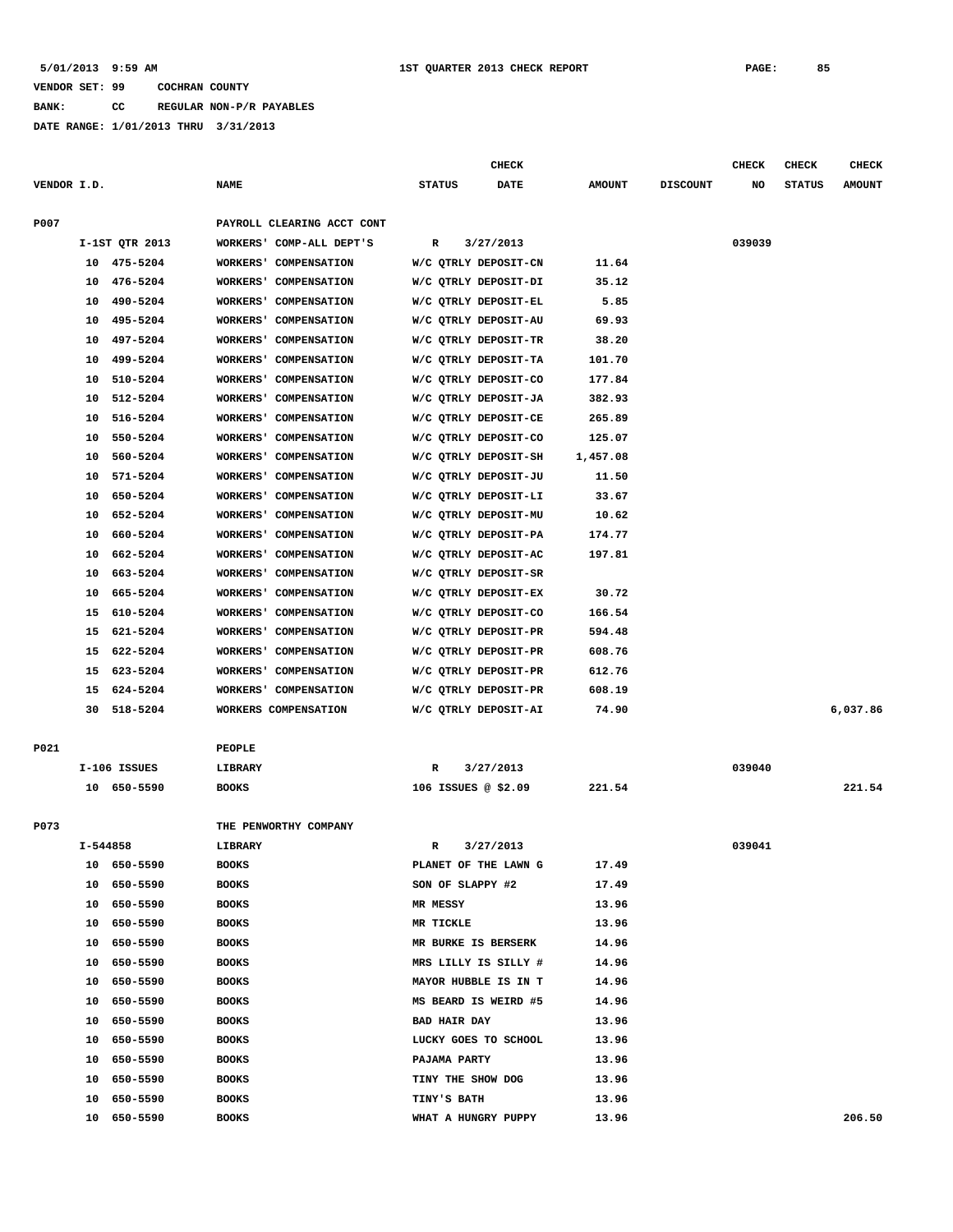**BANK: CC REGULAR NON-P/R PAYABLES**

|             |                |                               | <b>CHECK</b>          |             |               |                 | <b>CHECK</b> | <b>CHECK</b>  | <b>CHECK</b>  |
|-------------|----------------|-------------------------------|-----------------------|-------------|---------------|-----------------|--------------|---------------|---------------|
| VENDOR I.D. |                | <b>NAME</b>                   | <b>STATUS</b>         | <b>DATE</b> | <b>AMOUNT</b> | <b>DISCOUNT</b> | NO           | <b>STATUS</b> | <b>AMOUNT</b> |
| P088        |                | PITNEY BOWES GLOBAL FINANCIAL |                       |             |               |                 |              |               |               |
|             | I-9571324-MR13 | NON-DEPT'L/CLERK              | R                     | 3/27/2013   |               |                 | 039042       |               |               |
|             | 10 409-5311    | POSTAL EXPENSES               | 1st QTR PSTGE MACH L  |             | 834.00        |                 |              |               | 834.00        |
|             |                |                               |                       |             |               |                 |              |               |               |
| R033        |                | <b>GERALD RAMSEY</b>          |                       |             |               |                 |              |               |               |
|             | I-APR '13 RENT | NON-DEPT'L/STORAGE BLDG       | R                     | 3/27/2013   |               |                 | 039043       |               |               |
|             | 10 409-5499    | <b>MISCELLANEOUS</b>          | STORAGE BLDG RENT AP  |             | 300.00        |                 |              |               | 300.00        |
| S047        |                | SHELL FLEET PLUS              |                       |             |               |                 |              |               |               |
|             | I-065174922303 | <b>JUVENILE PROBATION</b>     | R                     | 3/27/2013   |               |                 | 039044       |               |               |
|             | 10 571-5330    | FUEL                          | 10GL UNL/CANYON 3/4/  |             | 36.99         |                 |              |               |               |
|             | 10 571-5330    | FUEL                          | CR FED TAX ON 10GL    |             | 1.83CR        |                 |              |               |               |
|             | I-065177891302 | <b>EXTENSION SVC</b>          | R                     | 3/27/2013   |               |                 | 039044       |               |               |
|             | 10 665-5330    | FUEL AND OIL                  | 16.56GL UNL/SEYMOUR   |             | 57.96         |                 |              |               |               |
|             | 10 665-5330    | FUEL AND OIL                  | 25.04GL UNL/MERKEL, 2 |             | 84.11         |                 |              |               |               |
|             | 10 665-5330    | FUEL AND OIL                  | 24.624GL UNL/BIG SPR  |             | 85.67         |                 |              |               |               |
|             | 10 665-5330    | FUEL AND OIL                  | 23.843GL UNL/STRLG C  |             | 83.43         |                 |              |               |               |
|             | 10 665-5330    | FUEL AND OIL                  | 12.852GL UNL/STRLG C  |             | 46.27         |                 |              |               |               |
|             | 10 665-5330    | FUEL AND OIL                  | 20.024GL UNL/JNCTN, 2 |             | 74.07         |                 |              |               |               |
|             | 10 665-5330    | FUEL AND OIL                  | 24.832GL UNL/NEW BRN  |             | 86.89         |                 |              |               |               |
|             | 10 665-5330    | FUEL AND OIL                  | 21.57GL SPR/STRLG CT  |             | 86.26         |                 |              |               |               |
|             | 10 665-5330    | FUEL AND OIL                  | CR FED TAX ON 169.3G  |             | 30.98CR       |                 |              |               | 608.84        |
|             |                |                               |                       |             |               |                 |              |               |               |
| S071        |                | SCRIPT OFFICE PRODUCTS, INC.  |                       |             |               |                 |              |               |               |
|             | I-42047        | <b>CLERK</b>                  | R                     | 3/27/2013   |               |                 | 039045       |               |               |
|             | 10 403-5310    | OFFICE SUPPLIES               | 3PK 12-PK POP-UP TAP  |             | 33.00         |                 |              |               |               |
|             | 10 403-5310    | OFFICE SUPPLIES               | 1BX ML2000 LABELS     |             | 21.95         |                 |              |               |               |
|             | 10 403-5310    | OFFICE SUPPLIES               | 500 LABELS; 4RLS@125  |             | 125.95        |                 |              |               |               |
|             | I-42108        | <b>CLERK</b>                  | $\mathbb{R}$          | 3/27/2013   |               |                 | 039045       |               |               |
|             | 10 403-5310    | OFFICE SUPPLIES               | HP TONER 36A, BK      |             | 80.95         |                 |              |               |               |
|             | 10 403-5310    | OFFICE SUPPLIES               | 1TB ERASER, ICY       |             | 1.65          |                 |              |               |               |
|             | 10 403-5310    | OFFICE SUPPLIES               | 2ea POWER DUSTER      |             | 11.90         |                 |              |               |               |
|             | 10 403-5310    | OFFICE SUPPLIES               | 2ea LRN7A REFILL, BK  |             | 2.58          |                 |              |               |               |
|             | 10 403-5310    | OFFICE SUPPLIES               | LRN7-C REFILL, BE     |             | 3.87          |                 |              |               |               |
|             | I-42109        | TREASURER                     | R 3/27/2013           |             |               |                 | 039045       |               |               |
|             | 10 497-5310    | OFFICE SUPPLIES               | 1CT 8.5x11 COPY PAPE  |             | 39.50         |                 |              |               |               |
|             | 10 497-5310    | OFFICE SUPPLIES               | 2ea MECH PENCIL, .5   |             | 5.54          |                 |              |               |               |
|             | I-42158        | AUDITOR/CLERK                 | $\mathbf{R}$          | 3/27/2013   |               |                 | 039045       |               |               |
|             | 10 403-5310    | OFFICE SUPPLIES               | 6 STORAGE BOXES       |             | 16.98         |                 |              |               |               |
|             | 10 495-5310    | OFFICE SUPPLIES               | 6 STORAGE BOXES       |             | 16.97         |                 |              |               |               |
|             | 10 495-5310    | OFFICE SUPPLIES               | 1PK 207 GEL REFILLS,  |             | 2.90          |                 |              |               |               |
|             | 10 495-5310    | OFFICE SUPPLIES               | 1/2" LABEL TAPE CTG   |             | 10.49         |                 |              |               |               |
|             | I-42172        | CO JUDGE/COMM'R CT            | $\mathbf{R}$          | 3/27/2013   |               |                 | 039045       |               |               |
|             | 10 426-5310    | OFFICE SUPPLIES               | 1 HP CRTG 920XL, BK   |             | 34.95         |                 |              |               |               |
|             | 10 426-5310    | OFFICE SUPPLIES               | 1 HP CRTG 920XL, CY   |             | 18.73         |                 |              |               |               |
|             | 15 610-5310    | OFFICE SUPPLIES               | 1 HP CRTG 74XL, BK    |             | 39.95         |                 |              |               |               |
|             | I-42173        | CLERK                         | $\mathbf{R}$          | 3/27/2013   |               |                 | 039045       |               |               |
|             | 10 403-5310    | OFFICE SUPPLIES               | 1PK CALC PAPER 2.25"  |             | 8.95          |                 |              |               |               |
|             | I-42174        | TREASURER                     | $\mathbf{R}$          | 3/27/2013   |               |                 | 039045       |               |               |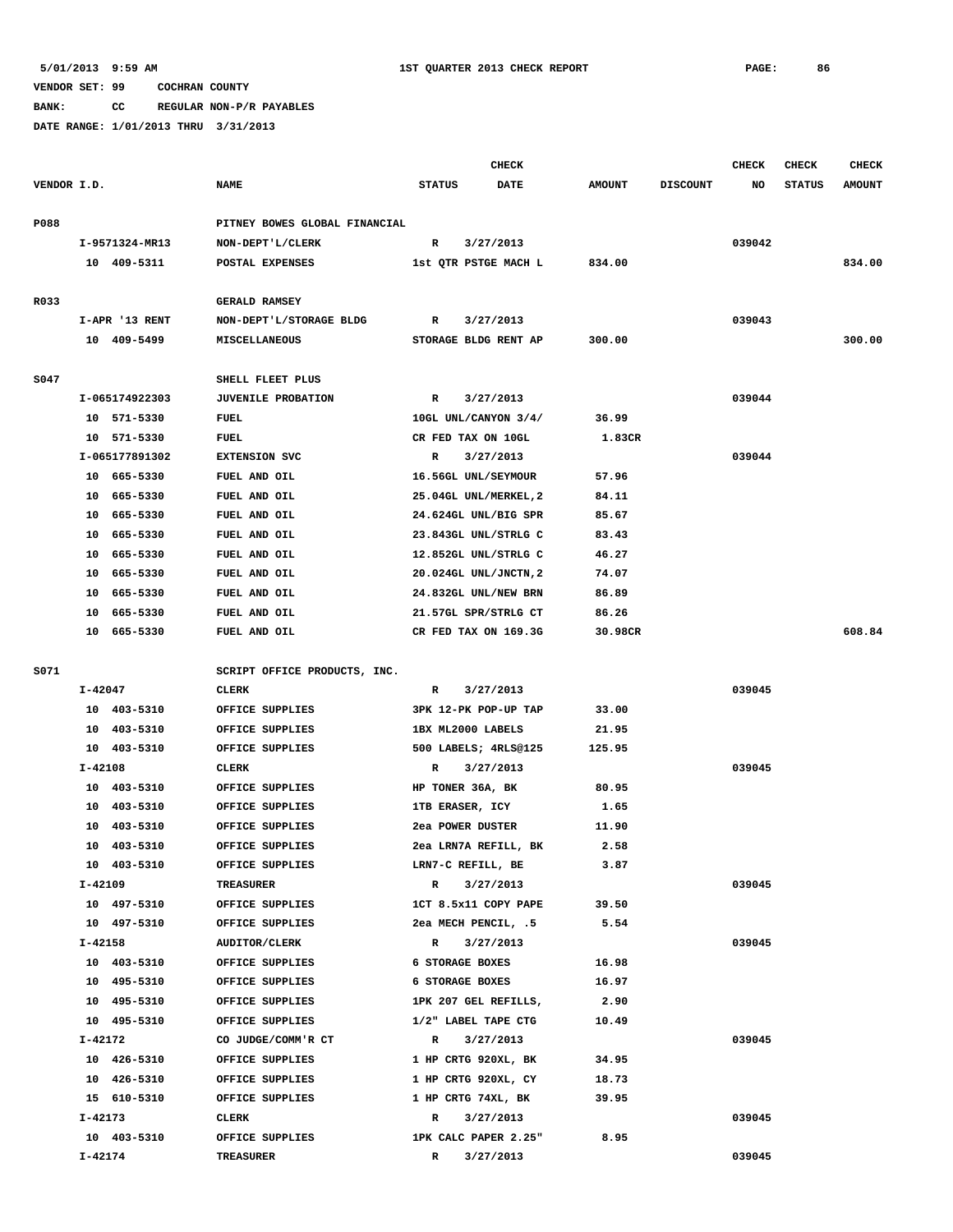# **BANK: CC REGULAR NON-P/R PAYABLES**

|             |           |                               |                                               |               | <b>CHECK</b>                   |               |                 | <b>CHECK</b> | <b>CHECK</b>  | <b>CHECK</b>  |
|-------------|-----------|-------------------------------|-----------------------------------------------|---------------|--------------------------------|---------------|-----------------|--------------|---------------|---------------|
| VENDOR I.D. |           |                               | <b>NAME</b>                                   | <b>STATUS</b> | <b>DATE</b>                    | <b>AMOUNT</b> | <b>DISCOUNT</b> | NO.          | <b>STATUS</b> | <b>AMOUNT</b> |
| S071        |           |                               | SCRIPT OFFICE PRODUCTSCONT                    |               |                                |               |                 |              |               |               |
|             | I-42174   |                               | <b>TREASURER</b>                              | $\mathbb{R}$  | 3/27/2013                      |               |                 | 039045       |               |               |
|             |           | 10 497-5310                   | OFFICE SUPPLIES                               |               | 2BX HANG FLDR, LTR             | 21.90         |                 |              |               |               |
|             | $I-42203$ |                               | TAX A/C                                       | R             | 3/27/2013                      |               |                 | 039045       |               |               |
|             |           | 10 499-5310                   | OFFICE SUPPLIES                               |               | 1PK 4x4 POST-IT                | 18.45         |                 |              |               |               |
|             |           | 10 499-5310                   | OFFICE SUPPLIES                               |               | 3ea PEN REFILL, .7, BK         | 3.87          |                 |              |               |               |
|             | 10        | 499-5310                      | OFFICE SUPPLIES                               |               | 1BX 9x12 ENVELOPES             | 59.95         |                 |              |               |               |
|             |           | 10 499-5310                   | OFFICE SUPPLIES                               |               | 1PK 2x2 POST-IT                | 10.80         |                 |              |               | 591.78        |
| S126        |           |                               | SECRETARY OF STATE'S OFFICE                   |               |                                |               |                 |              |               |               |
|             |           | I-31ST ELEC LAW SEM ELECTIONS |                                               | $\mathbb{R}$  | 3/27/2013                      |               |                 | 039046       |               |               |
|             |           | 10 490-5427                   | CONTINUING EDUCATION                          |               | REGIS/CHERYL BUTLER            | 150.00        |                 |              |               | 150.00        |
|             |           |                               |                                               |               |                                |               |                 |              |               |               |
| <b>S222</b> |           |                               | SOUTH PLAINS COMMUNICATIONS                   |               |                                |               |                 |              |               |               |
|             |           | I-0100835-IN                  | <b>SHERIFF</b>                                | R             | 3/27/2013                      |               |                 | 039047       |               |               |
|             |           | 10 560-5451                   | MACHINERY-NON-OFFICE REPAIR                   |               | 4.5 HRS RMV FULL PKG           | 337.50        |                 |              |               |               |
|             |           | 10 560-5451                   | MACHINERY-NON-OFFICE REPAIR 3 3/4" HOLE PLUGS |               |                                | 9.00          |                 |              |               | 346.50        |
| <b>S242</b> |           |                               | SAM'S CLUB                                    |               |                                |               |                 |              |               |               |
|             |           | I-1823041507 032013 SHERIFF   |                                               | R             | 3/27/2013                      |               |                 | 039048       |               |               |
|             |           | 10 512-5392                   | MISCELLANEOUS SUPPLIES                        | 20-OZ CUPS    |                                | 33.88         |                 |              |               |               |
|             |           | I-755 032213                  | JAIL                                          | $\mathbb{R}$  | 3/27/2013                      |               |                 | 039048       |               |               |
|             |           | 10 512-5333                   | FOOD-PRISONERS                                |               | 2 TROP 100% OJ                 | 17.96         |                 |              |               |               |
|             |           | 10 512-5333                   | FOOD-PRISONERS                                |               | 3 GRAPE JUICE                  | 19.44         |                 |              |               |               |
|             |           | 10 512-5333                   | <b>FOOD-PRISONERS</b>                         | OS 100% CRAN  |                                | 4.98          |                 |              |               |               |
|             |           | 10 512-5333                   | FOOD-PRISONERS                                | 3 MM APPLE JC |                                | 14.04         |                 |              |               |               |
|             |           | 10 512-5392                   | MISCELLANEOUS SUPPLIES                        | 2 BLEACH      |                                | 17.96         |                 |              |               |               |
|             | 10        | 512-5392                      | MISCELLANEOUS SUPPLIES                        |               | ON BATH TISSUE                 | 17.98         |                 |              |               |               |
|             | 10        | 512-5392                      | MISCELLANEOUS SUPPLIES                        | 2 MM TOWEL    |                                | 29.96         |                 |              |               |               |
|             | 10        | 512-5392                      | MISCELLANEOUS SUPPLIES                        | 3 PINE-SOL    |                                | 28.44         |                 |              |               |               |
|             | 10        | 512-5392                      | MISCELLANEOUS SUPPLIES                        |               | 3 DISINFECTANT                 | 19.08         |                 |              |               |               |
|             |           | 10 512-5392                   | MISCELLANEOUS SUPPLIES                        | 3 FORKS       |                                | 26.82         |                 |              |               | 230.54        |
| S315        |           |                               | DARLON JAMES SOJAK                            |               |                                |               |                 |              |               |               |
|             |           | I-JUV#603 3/18/13             | COUNTY COURT                                  | $\mathbb{R}$  | 3/27/2013                      |               |                 | 039049       |               |               |
|             |           | 10 426-5400                   | ATTORNEY AD LITEM                             |               | JUV #603, 2/14-2/20/           | 300.00        |                 |              |               |               |
|             |           | I-JUV#621 03/18/13            | COUNTY COURT                                  | $\mathbb{R}$  | 3/27/2013                      |               |                 | 039049       |               |               |
|             |           | 10 426-5400                   | ATTORNEY AD LITEM                             |               | JUV #621; 2/15-2/20/           | 300.00        |                 |              |               | 600.00        |
| S316        |           |                               |                                               |               |                                |               |                 |              |               |               |
|             |           | I-03/14/13                    | BRYANT SEARS<br><b>JUVENILE PROBATION</b>     | R             |                                |               |                 | 039050       |               |               |
|             |           |                               |                                               |               | 3/27/2013<br>OIL CHG/STUEART'S |               |                 |              |               |               |
|             |           | 10 571-5451                   | <b>REPAIR</b>                                 |               |                                | 82.59         |                 |              |               | 82.59         |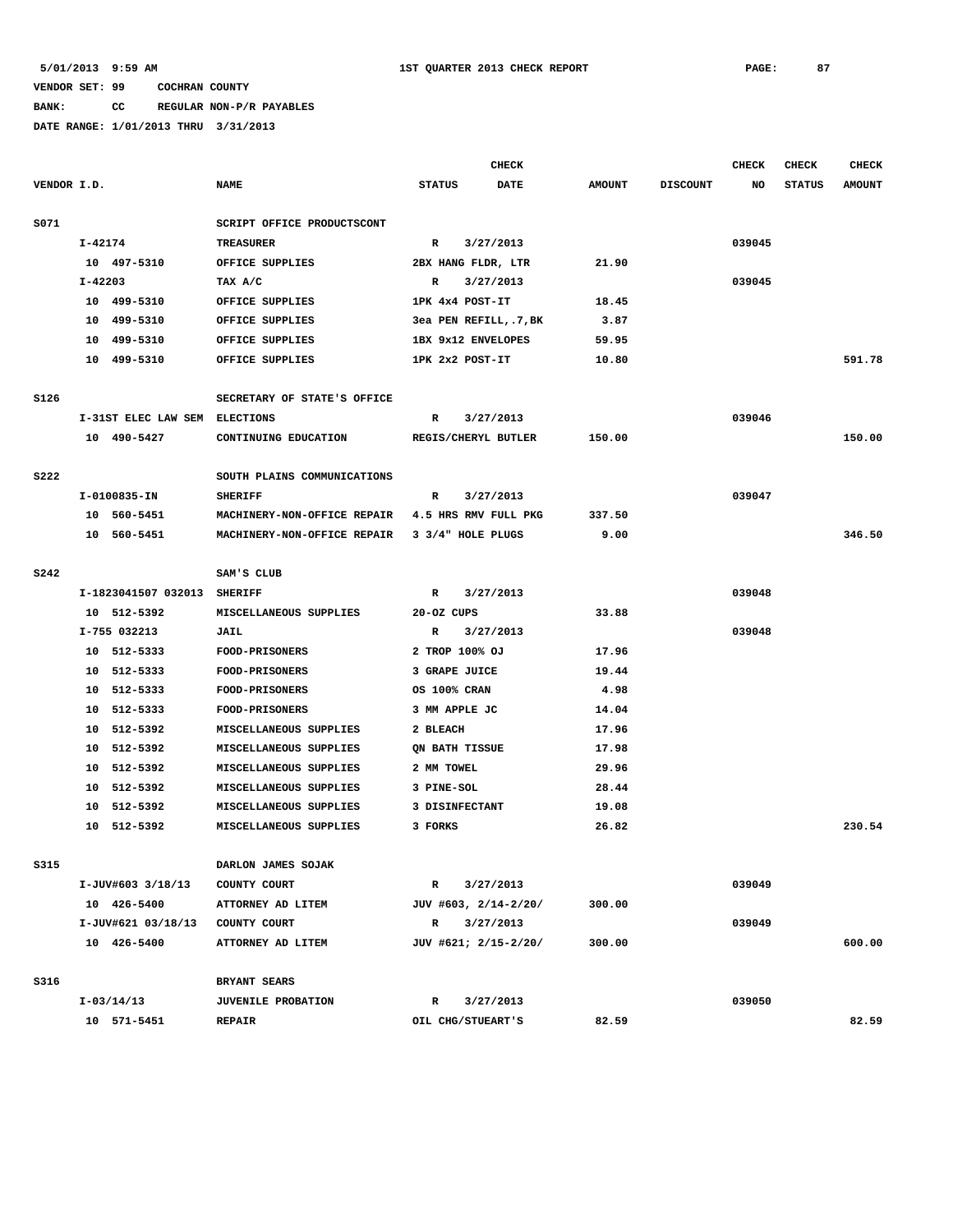# **BANK: CC REGULAR NON-P/R PAYABLES**

|             |            |                |                         |               |                      | <b>CHECK</b>         |               |                 | <b>CHECK</b> | <b>CHECK</b>  | <b>CHECK</b>  |
|-------------|------------|----------------|-------------------------|---------------|----------------------|----------------------|---------------|-----------------|--------------|---------------|---------------|
| VENDOR I.D. |            |                | <b>NAME</b>             | <b>STATUS</b> |                      | <b>DATE</b>          | <b>AMOUNT</b> | <b>DISCOUNT</b> | NO           | <b>STATUS</b> | <b>AMOUNT</b> |
|             |            |                |                         |               |                      |                      |               |                 |              |               |               |
| S331        |            |                | STANDARD COFFEE SERVICE |               |                      |                      |               |                 |              |               |               |
|             |            | I-130716579009 | NON-DEPT'L              | $\mathbb{R}$  |                      | 3/27/2013            |               |                 | 039051       |               |               |
|             |            | 10 409-5300    | COUNTY-WIDE SUPPLIES    |               | 2 AAA REG            |                      | 68.80         |                 |              |               |               |
|             | 10         | 409-5300       | COUNTY-WIDE SUPPLIES    |               | 1 AAA DECAF          |                      | 47.55         |                 |              |               |               |
|             | 10         | 409-5300       | COUNTY-WIDE SUPPLIES    |               | 1 TEA BAGS           |                      | 27.71         |                 |              |               |               |
|             | 10         | 409-5300       | COUNTY-WIDE SUPPLIES    |               | 3 FR VAN CRMR        |                      | 22.80         |                 |              |               |               |
|             | 10         | 409-5300       | COUNTY-WIDE SUPPLIES    |               | 2 HOT SPICED CIDER   |                      | 13.94         |                 |              |               |               |
|             | 10         | 409-5300       | COUNTY-WIDE SUPPLIES    |               | <b>ENERGY SURCHG</b> |                      | 3.11          |                 |              |               | 183.91        |
|             |            |                |                         |               |                      |                      |               |                 |              |               |               |
| S387        |            |                | IRENE SEALY             |               |                      |                      |               |                 |              |               |               |
|             |            | $I-03/09/13$   | LIBRARY                 | R             |                      | 3/27/2013            |               |                 | 039052       |               |               |
|             |            | 10 650-5499    | MISCELLANEOUS           |               |                      | KIDDIE MIX/CANDY; SA | 9.28          |                 |              |               | 9.28          |
|             |            |                |                         |               |                      |                      |               |                 |              |               |               |
| T050        |            |                | TAC UNEMPLOYMENT FUND   |               |                      |                      |               |                 |              |               |               |
|             |            | I-1ST QTR 2013 | UNEMPLOYMENT-ALL        | R             |                      | 3/27/2013            |               |                 | 039053       |               |               |
|             |            | 10 400-5206    | UNEMPLOYMENT            |               |                      | QTRLY UNEMPLYMNT-CO  | 21.37         |                 |              |               |               |
|             | 10         | 403-5206       | UNEMPLOYMENT            |               |                      | QTRLY UNEMPLYMNT-CLE | 45.69         |                 |              |               |               |
|             | 10         | 435-5206       | UNEMPLOYMENT            |               |                      | QTRLY UNEMPLYMNT-DIS | 7.95          |                 |              |               |               |
|             | 10         | 455-5206       | UNEMPLOYMENT            |               |                      | QTRLY UNEMPLYMNT-J P | 0.53          |                 |              |               |               |
|             | 10         | 475-5206       | UNEMPLOYMENT            |               |                      | QTRLY UNEMPLYMNT-CO  | 22.47         |                 |              |               |               |
|             | 10         | 476-5206       | UNEMPLOYMENT            |               |                      | QTRLYUNEMPLYMNT-DIST | 8.16          |                 |              |               |               |
|             | 10         | 490-5206       | UNEMPLOYMENT            |               |                      | QTRLY UNEMPLYMNT-ELE | 4.01          |                 |              |               |               |
|             | 10         | 495-5206       | UNEMPLOYMENT            |               |                      | QTRLY UNEMPLYMNT-CO  | 47.92         |                 |              |               |               |
|             | 10         | 497-5206       | UNEMPLOYMENT            |               |                      | QTRLY UNEMPLYMNT-TRE | 0.32          |                 |              |               |               |
|             | 10         | 499–5206       | UNEMPLOYMENT            |               |                      | QTRLY UNEMPLYMNT-TAX | 44.83         |                 |              |               |               |
|             | 10         | 510-5206       | UNEMPLOYMENT            |               |                      | QTRLY UNEMPLYMNT-CRT | 18.63         |                 |              |               |               |
|             | 10         | 512-5206       | UNEMPLOYMENT            |               |                      | QTRLY UNEMPLYMNT-JAI | 55.37         |                 |              |               |               |
|             | 10         | 516-5206       | UNEMPLOYMENT            |               |                      | QTRLY UNEMPLYMNT-CEM | 22.95         |                 |              |               |               |
|             | 10         | 560-5206       | UNEMPLOYMENT            |               |                      | QTRLY UNEMPLYMNT-SHE | 250.50        |                 |              |               |               |
|             | 10         | 571-5206       | UNEMPLOYMENT            |               |                      | QTRLY UNEMPLYMNT-JUV | 21.01         |                 |              |               |               |
|             | 10         | 650-5206       | UNEMPLOYMENT            |               |                      | QTRLY UNEMPLYMNT-LIB | 19.37         |                 |              |               |               |
|             | 10         | 660-5206       | UNEMPLOYMENT            |               |                      | QTRLY UNEMPLYMNT-PAR | 21.50         |                 |              |               |               |
|             | 10         | 662-5206       | UNEMPLOYMENT            |               |                      | QTRLY UNEMPLYMNT-ACT | 22.95         |                 |              |               |               |
|             |            | 10 665-5206    | UNEMPLOYMENT            |               |                      | QTRLY UNEMPLYMNT-EXT | 35.77         |                 |              |               |               |
|             |            | 15 621-5206    | UNEMPLOYMENT            |               |                      | QTRLY UNEMPLYMNT-PRE | 44.86         |                 |              |               |               |
|             |            | 15 622-5206    | UNEMPLOYMENT            |               |                      | QTRLY UNEMPLYMNT-PRE | 46.06         |                 |              |               |               |
|             |            | 15 623-5206    | UNEMPLOYMENT            |               |                      | QTRLY UNEMPLYMNT-PRE | 46.24         |                 |              |               |               |
|             |            | 15 624-5206    | UNEMPLOYMENT            |               |                      | QTRLY UNEMPLYMNT-PRE | 45.89         |                 |              |               | 854.35        |
|             |            |                |                         |               |                      |                      |               |                 |              |               |               |
| T067        |            |                | TREE LOVING CARE        |               |                      |                      |               |                 |              |               |               |
|             |            | I-5038/CRTHSE  | <b>COURTHOUSE</b>       | R             |                      | 3/27/2013            |               |                 | 039054       |               |               |
|             |            | 10 510-5451    | <b>REPAIR</b>           |               | TREE CARE            |                      | 4,055.00      |                 |              |               |               |
|             | $I - 5049$ |                | COURTHOUSE              | R             |                      | 3/27/2013            |               |                 | 039054       |               |               |
|             |            | 10 510-5451    | <b>REPAIR</b>           |               | TREE CARE            |                      | 1,900.00      |                 |              |               | 5,955.00      |
|             |            |                |                         |               |                      |                      |               |                 |              |               |               |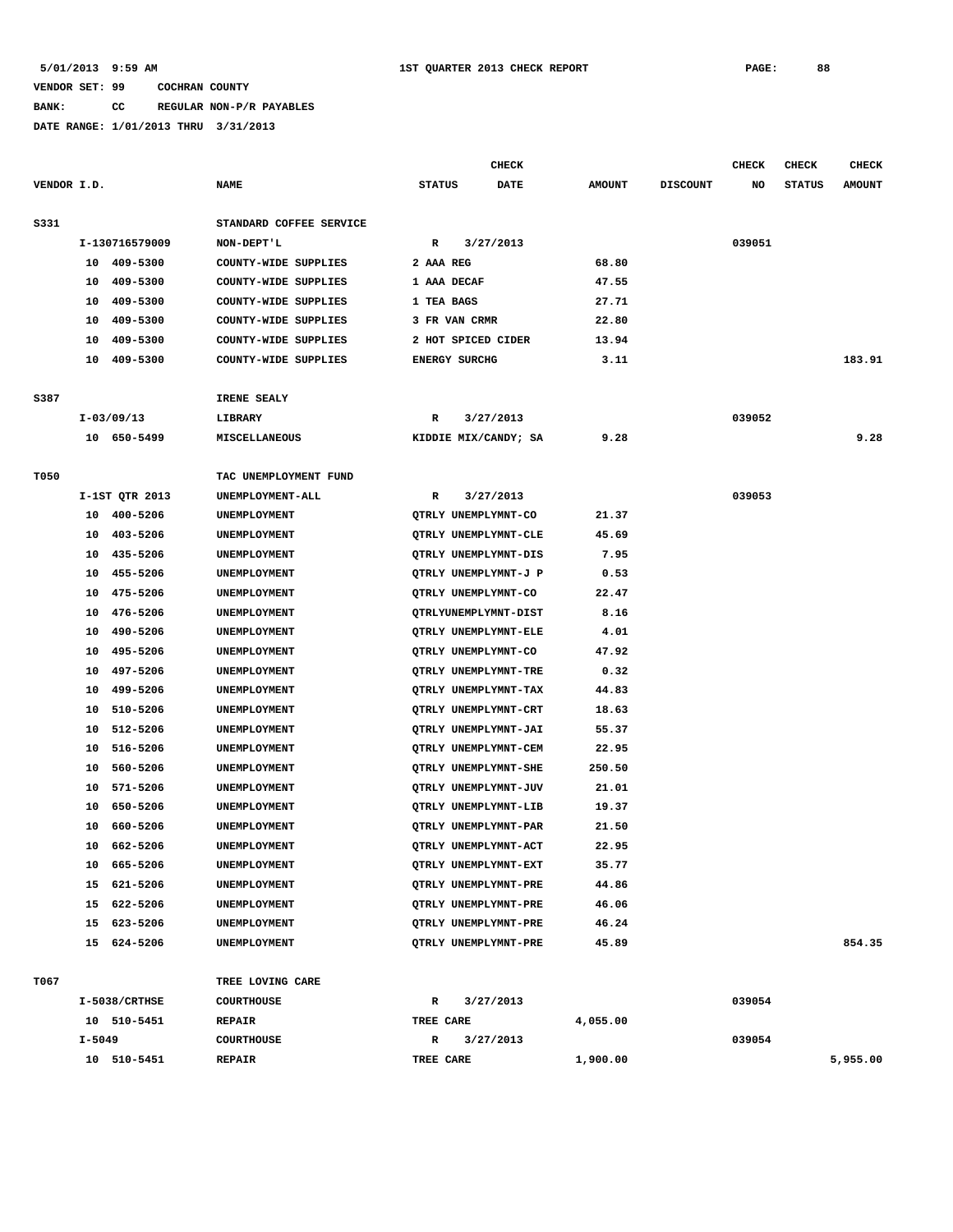**BANK: CC REGULAR NON-P/R PAYABLES**

**DATE RANGE: 1/01/2013 THRU 3/31/2013**

**CHECK CHECK CHECK CHECK** 

| VENDOR I.D. |    |                  | <b>NAME</b>             | <b>STATUS</b>                  | <b>DATE</b>          | <b>AMOUNT</b> | <b>DISCOUNT</b> | NO     | <b>STATUS</b> | <b>AMOUNT</b> |
|-------------|----|------------------|-------------------------|--------------------------------|----------------------|---------------|-----------------|--------|---------------|---------------|
| т269        |    |                  | CHARLOTTE TRULL         |                                |                      |               |                 |        |               |               |
|             |    | I-031913 MILEAGE | <b>JUSTICE OF PEACE</b> | R 3/27/2013                    |                      |               |                 | 039055 |               |               |
|             |    | 10 455-5427      | CONTINUING EDUCATION    | 48.8 MI @ \$.565               |                      | 27.57         |                 |        |               | 27.57         |
|             |    |                  |                         |                                |                      |               |                 |        |               |               |
| V039        |    |                  | HIGINIO VASQUEZ JR. dba |                                |                      |               |                 |        |               |               |
|             |    | I-104100021313   | JAIL                    | R 3/27/2013<br><b>GAL MILK</b> |                      |               |                 | 039056 |               |               |
|             |    | 10 512-5333      | FOOD-PRISONERS          |                                |                      | 4.29          |                 |        |               |               |
|             |    | 10 512-5333      | <b>FOOD-PRISONERS</b>   | 2 SF GRAPE JC                  |                      | 6.78          |                 |        |               |               |
|             |    | 10 512-5333      | FOOD-PRISONERS          | 2 SF APPLE CIDER               |                      | 5.38          |                 |        |               |               |
|             |    | 10 512-5333      | <b>FOOD-PRISONERS</b>   |                                | SF ORANGE JUICE 100% | 6.78          |                 |        |               |               |
|             | 10 | 512-5333         | <b>FOOD-PRISONERS</b>   | BIMBO SFT WHITE                |                      | 2.19          |                 |        |               |               |
|             |    | 10 512-5333      | <b>FOOD-PRISONERS</b>   | 2 BIMBO WHEAT                  |                      | 4.38          |                 |        |               |               |
|             |    | 10 512-5333      | <b>FOOD-PRISONERS</b>   | 2 SF SUGAR                     |                      | 14.18         |                 |        |               |               |
|             |    | I-109100022313   | JAIL                    | R 3/27/2013                    |                      |               |                 | 039056 |               |               |
|             |    | 10 512-5333      | <b>FOOD-PRISONERS</b>   | 2 GAL MILK                     |                      | 8.58          |                 |        |               |               |
|             |    | I-135100022513   | <b>JAIL</b>             | R                              | 3/27/2013            |               |                 | 039056 |               |               |
|             |    | 10 512-5333      | <b>FOOD-PRISONERS</b>   | 7 HM BUFF CHKN STRIP           |                      | 23.03         |                 |        |               |               |
|             |    | 10 512-5333      | <b>FOOD-PRISONERS</b>   | 7 HM BOURBON STEAK S           |                      | 29.33         |                 |        |               |               |
|             |    | 10 512-5333      | <b>FOOD-PRISONERS</b>   | 4 HM BONELESS PORK D           |                      | 13.16         |                 |        |               |               |
|             |    | 10 512-5333      | <b>FOOD-PRISONERS</b>   |                                | 7 J DEAN BRK BOWL SA | 23.03         |                 |        |               |               |
|             |    | 10 512-5333      | <b>FOOD-PRISONERS</b>   | 6 J DEAN BRKFST BOWL           |                      | 19.74         |                 |        |               |               |
|             |    | 10 512-5333      | FOOD-PRISONERS          |                                | J DEAN BRK BOWL SAUS | 3.29          |                 |        |               |               |
|             | 10 | 512-5333         | <b>FOOD-PRISONERS</b>   |                                | 5 AJ SCR EGG/SAUS/HB | 11.95         |                 |        |               |               |
|             |    | 10 512-5333      | <b>FOOD-PRISONERS</b>   | 6 J DEAN BRK BOWLS P           |                      | 19.74         |                 |        |               |               |
|             |    | 10 512-5333      | FOOD-PRISONERS          |                                | 7 DEAN SAU EGG CHS M | 6.49          |                 |        |               |               |
|             |    | 10 512-5333      | <b>FOOD-PRISONERS</b>   |                                | J DEAN SAUS EGG CH B | 6.49          |                 |        |               |               |
|             |    | 10 512-5333      | <b>FOOD-PRISONERS</b>   |                                | J DEAN SAU EG CHS CR | 6.49          |                 |        |               |               |
|             |    | I-39103022113    | <b>JAIL</b>             | R                              | 3/27/2013            |               |                 | 039056 |               |               |
|             |    | 10 512-5333      | <b>FOOD-PRISONERS</b>   |                                | OLD HOME WHITE BRD/2 | 3.58          |                 |        |               |               |
|             |    | 10 512-5333      | <b>FOOD-PRISONERS</b>   | BIMBO WHEAT/2                  |                      | 4.38          |                 |        |               |               |
|             |    | 10 512-5333      | <b>FOOD-PRISONERS</b>   |                                | OLD HOME WHITE BRD/4 | 7.16          |                 |        |               |               |
|             |    | 10 512-5333      | <b>FOOD-PRISONERS</b>   | <b>APPLES</b>                  |                      | 3.29          |                 |        |               |               |
|             |    | 10 512-5333      | <b>FOOD-PRISONERS</b>   | <b>BAG ORANGES</b>             |                      | 3.19          |                 |        |               |               |
|             |    | 10 512-5333      | <b>FOOD-PRISONERS</b>   | 2 GAL MILK                     |                      | 8.58          |                 |        |               |               |
|             |    | 10 512-5333      | <b>FOOD-PRISONERS</b>   | 2 SF DRNK MX GR                |                      | 6.18          |                 |        |               |               |
|             |    | 10 512-5333      | <b>FOOD-PRISONERS</b>   | 2 SF DRNK MX LEM               |                      | 6.18          |                 |        |               |               |
|             |    | 10 512-5333      | FOOD-PRISONERS          | 2 SF DRNK MX CHR               |                      | 6.18          |                 |        |               |               |
|             |    | 10 512-5333      | <b>FOOD-PRISONERS</b>   | 2 SALAD BLEND                  |                      | 6.58          |                 |        |               |               |
|             |    | I-51103021713    | JAIL                    | $\mathbb{R}$                   | 3/27/2013            |               |                 | 039056 |               |               |
|             |    | 10 512-5333      | FOOD-PRISONERS          |                                | 8 OLD HOME WHITE BRD | 14.32         |                 |        |               |               |
|             |    | I-85103020213    | <b>JAIL</b>             | R                              | 3/27/2013            |               |                 | 039056 |               |               |
|             |    | 10 512-5333      | <b>FOOD-PRISONERS</b>   |                                | 3 OLD HOME WHEAT BRD | 5.67          |                 |        |               |               |
|             |    | 10 512-5333      | FOOD-PRISONERS          |                                | 3 OLD HOME WHITE BRD | 5.47          |                 |        |               |               |
|             |    | I-87100020713    | <b>JAIL</b>             | R                              | 3/27/2013            |               |                 | 039056 |               |               |
|             |    | 10 512-5333      | <b>FOOD-PRISONERS</b>   |                                | 6 OLD HOME WHEAT BRD | 11.34         |                 |        |               |               |
|             |    | 10 512-5333      | <b>FOOD-PRISONERS</b>   | 2 GAL MILK                     |                      | 8.58          |                 |        |               |               |
|             |    | 10 512-5333      | <b>FOOD-PRISONERS</b>   | TORTILLAS                      |                      | 2.09          |                 |        |               |               |
|             |    | 10 512-5333      | FOOD-PRISONERS          | <b>APPLES</b>                  |                      | 6.02          |                 |        |               |               |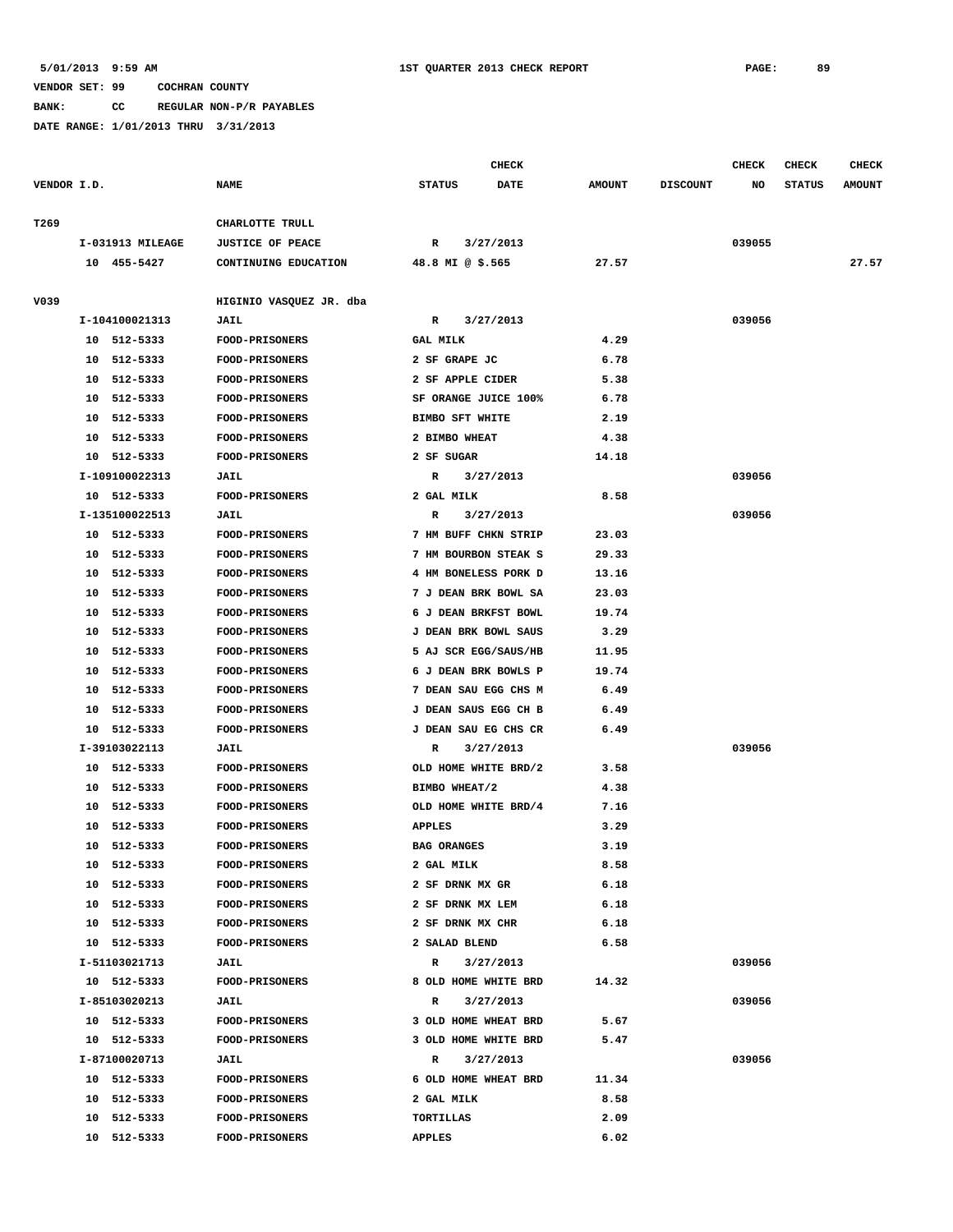**BANK: CC REGULAR NON-P/R PAYABLES**

|             |    |                                    |                                |                        | <b>CHECK</b> |               |                 | <b>CHECK</b> | <b>CHECK</b>  | <b>CHECK</b>  |
|-------------|----|------------------------------------|--------------------------------|------------------------|--------------|---------------|-----------------|--------------|---------------|---------------|
| VENDOR I.D. |    |                                    | <b>NAME</b>                    | <b>STATUS</b>          | <b>DATE</b>  | <b>AMOUNT</b> | <b>DISCOUNT</b> | NO           | <b>STATUS</b> | <b>AMOUNT</b> |
| V039        |    |                                    | HIGINIO VASQUEZ JR. dbCONT     |                        |              |               |                 |              |               |               |
|             |    | I-87100020713                      | <b>JAIL</b>                    | $\mathbb{R}$           | 3/27/2013    |               |                 | 039056       |               |               |
|             |    | 10 512-5333                        | <b>FOOD-PRISONERS</b>          | <b>BAG ORANGES</b>     |              | 3.19          |                 |              |               |               |
|             |    | I-87100020813                      | <b>JAIL</b>                    | R                      | 3/27/2013    |               |                 | 039056       |               |               |
|             |    | 10 512-5333                        | FOOD-PRISONERS                 | J DEAN BRK BOWL SAUS   |              | 3.29          |                 |              |               |               |
|             | 10 | 512-5333                           | FOOD-PRISONERS                 | 6 AJ SCR EGG/SAUS/HB   |              | 14.34         |                 |              |               |               |
|             | 10 | 512-5333                           | <b>FOOD-PRISONERS</b>          | 6 J DEAN BRKFST BOWL   |              | 19.74         |                 |              |               |               |
|             | 10 | 512-5333                           | <b>FOOD-PRISONERS</b>          | 7 J DEAN BRKFST BOWL   |              | 23.03         |                 |              |               |               |
|             |    | 10 512-5333                        | FOOD-PRISONERS                 | 3 J DEAN BRK BOWLS P   |              | 9.87          |                 |              |               |               |
|             | 10 | 512-5333                           | <b>FOOD-PRISONERS</b>          | 6 J DEAN BRK BOWL SA   |              | 19.74         |                 |              |               |               |
|             | 10 | 512-5333                           | FOOD-PRISONERS                 | J DEAN SAU EG CHS CR   |              | 12.98         |                 |              |               |               |
|             | 10 | 512-5333                           | <b>FOOD-PRISONERS</b>          | 2 J DEAN SAUS EGG CH   |              | 12.98         |                 |              |               |               |
|             |    | 10 512-5333                        | <b>FOOD-PRISONERS</b>          | 2 J DEAN SAUS EGG CH   |              | 12.98         |                 |              |               |               |
|             |    | I-9103021913                       | JAIL                           | R                      | 3/27/2013    |               |                 | 039056       |               |               |
|             |    | 10 512-5333                        | FOOD-PRISONERS                 | DILL SLICES            |              | 2.49          |                 |              |               |               |
|             | 10 | 512-5333                           | FOOD-PRISONERS                 | 2 KR VELVEETA IWS      |              | 5.78          |                 |              |               |               |
|             | 10 | 512-5333                           | FOOD-PRISONERS                 | 4 CHOPPED HAM          |              | 8.76          |                 |              |               |               |
|             | 10 | 512-5333                           | <b>FOOD-PRISONERS</b>          | 3 SF KETCHUP           |              | 4.77          |                 |              |               | 478.03        |
| <b>W007</b> |    |                                    | WEST, A THOMSON REUTERS BUSINE |                        |              |               |                 |              |               |               |
|             |    | I-826820628                        | CO ATTORNEY/LAW LIBRARY        | $\mathbb{R}$           | 3/27/2013    |               |                 | 039057       |               |               |
|             |    | 10 475-5590                        | LAW LIBRARY MTRLS/UPDATES      | TX VERN STAT FINANCE   |              | 189.00        |                 |              |               |               |
|             | 10 | 475-5590                           | LAW LIBRARY MTRLS/UPDATES      | FINANCE CODE V2        |              | 189.00        |                 |              |               |               |
|             |    | 10 475-5590                        | LAW LIBRARY MTRLS/UPDATES      | FINANCE CODE V2A       |              | 189.00        |                 |              |               | 567.00        |
| W010        |    |                                    | WEST TEXAS GAS<br>INC          |                        |              |               |                 |              |               |               |
|             |    | I-004036001501 MAR13 PARK/SHOP     |                                | R                      | 3/27/2013    |               |                 | 039058       |               |               |
|             |    | 10 660-5440                        | UTILITIES & IRRIGATION         | GAS SVC 2/4-3/4/13     |              | 9.00          |                 |              |               |               |
|             |    | I-004036002501 MAR13 PARK/SHOWBARN |                                | R                      | 3/27/2013    |               |                 | 039058       |               |               |
|             |    | 10 660-5440                        | UTILITIES & IRRIGATION         | 1.9 MCF $2/4 - 3/4/13$ |              | 20.10         |                 |              |               |               |
|             |    | I-004049022001 MAR13 PREC 3        |                                | R                      | 3/27/2013    |               |                 | 039058       |               |               |
|             |    | 15 623-5440                        | <b>UTILITIES</b>               | 8.6 MCF $2/4 - 3/4/13$ |              | 59.25         |                 |              |               | 88.35         |
| W055        |    |                                    | WINDSTREAM COMMUNICATIONS SW   |                        |              |               |                 |              |               |               |
|             |    | C-266-5420 04/13CR                 | <b>SHERIFF</b>                 | R                      | 3/27/2013    |               |                 | 039059       |               |               |
|             |    | 10 560-5420                        | TELECOMMUNICATIONS             | UNPOST WRONG # ENTER   |              | 60.37CR       |                 |              |               |               |
|             |    | I-266-0638 04/13                   | <b>MUSEUM</b>                  | R                      | 3/27/2013    |               |                 | 039059       |               |               |
|             |    | 10 652-5420                        | <b>TELECOMMUNICATIONS</b>      | BASIC LOCAL SVC        |              | 48.74         |                 |              |               |               |
|             |    | 10 652-5420                        | TELECOMMUNICATIONS             | HI-SPEED INTERNET      |              | 49.99         |                 |              |               |               |
|             |    | 10 652-5420                        | <b>TELECOMMUNICATIONS</b>      | OPTIONAL SVC           |              | 5.92          |                 |              |               |               |
|             |    | 10 652-5420                        | <b>TELECOMMUNICATIONS</b>      | LONG DISTANCE SVC      |              | 5.83          |                 |              |               |               |
|             |    | I-266-5051 04/13                   | LIBRARY                        | $\mathbb{R}$           | 3/27/2013    |               |                 | 039059       |               |               |
|             |    | 10 650-5420                        | <b>TELECOMMUNICATIONS</b>      | BASIC LOCAL SVC        |              | 102.56        |                 |              |               |               |
|             |    | 10 650-5420                        | <b>TELECOMMUNICATIONS</b>      | HI-SPEED INTERNET      |              | 49.99         |                 |              |               |               |
|             |    | 10 650-5420                        | <b>TELECOMMUNICATIONS</b>      | LONG DISTANCE SVC      |              | 1.42          |                 |              |               |               |
|             |    | I-266-5074 04/13                   | ADULT PROBATION                | R                      | 3/27/2013    |               |                 | 039059       |               |               |
|             |    | 10 570-5420                        | <b>TELECOMMUNICATIONS</b>      | BASIC LOCAL SVC        |              | 46.96         |                 |              |               |               |
|             |    | 10 570-5420                        | TELECOMMUNICATIONS             | OPTIONAL SVC           |              | 11.97         |                 |              |               |               |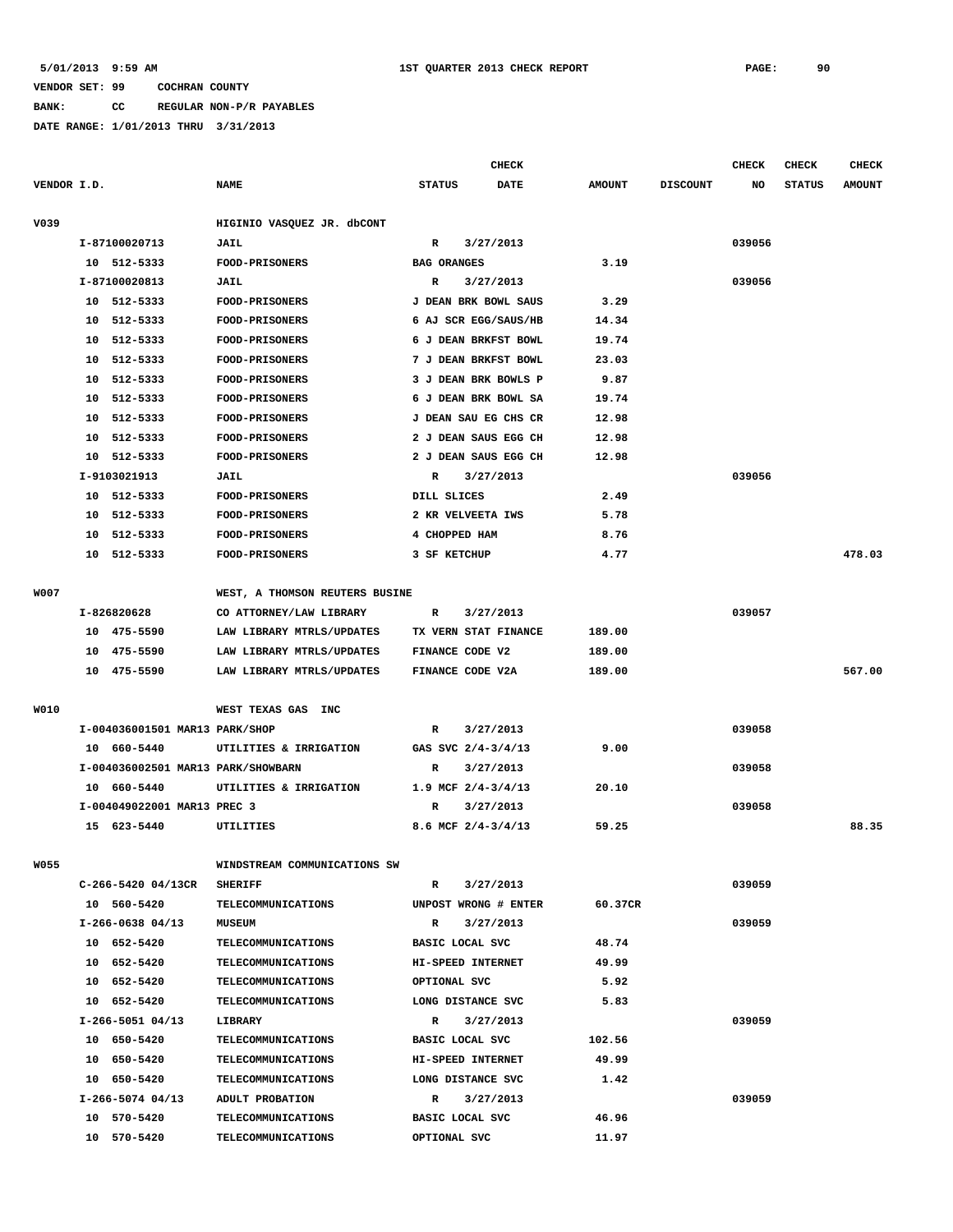**BANK: CC REGULAR NON-P/R PAYABLES**

|             |                    |                            |                        | <b>CHECK</b> |               |                 | <b>CHECK</b> | <b>CHECK</b>  | <b>CHECK</b>  |
|-------------|--------------------|----------------------------|------------------------|--------------|---------------|-----------------|--------------|---------------|---------------|
| VENDOR I.D. |                    | <b>NAME</b>                | <b>STATUS</b>          | <b>DATE</b>  | <b>AMOUNT</b> | <b>DISCOUNT</b> | NO           | <b>STATUS</b> | <b>AMOUNT</b> |
| W055        |                    | WINDSTREAM COMMUNICATICONT |                        |              |               |                 |              |               |               |
|             | $I-266-5074$ 04/13 | ADULT PROBATION            | $\mathbb{R}$           | 3/27/2013    |               |                 | 039059       |               |               |
|             | 10 570-5420        | <b>TELECOMMUNICATIONS</b>  | LONG DISTANCE SVC      |              | 0.43          |                 |              |               |               |
|             | $I-266-5161$ 04/13 | <b>TREASURER</b>           | R                      | 3/27/2013    |               |                 | 039059       |               |               |
|             | 10 497-5420        | <b>TELECOMMUNICATIONS</b>  | BASIC LOCAL SVC        |              | 46.96         |                 |              |               |               |
|             | 10 497-5420        | <b>TELECOMMUNICATIONS</b>  | LONG DISTANCE SVC      |              | 1.19          |                 |              |               |               |
|             | I-266-5171 04/13   | TAX A/C                    | R                      | 3/27/2013    |               |                 | 039059       |               |               |
|             | 10 499-5420        | <b>TELECOMMUNICATIONS</b>  | BASIC LOCAL SVC/3 LI   |              | 143.71        |                 |              |               |               |
|             | 10 499-5420        | <b>TELECOMMUNICATIONS</b>  | HI-SPEED INTERNET      |              | 59.99         |                 |              |               |               |
|             | 10 499-5420        | <b>TELECOMMUNICATIONS</b>  | OPTIONAL SVC           |              | 25.95         |                 |              |               |               |
|             | 10 499-5420        | <b>TELECOMMUNICATIONS</b>  | LONG DISTANCE SVC      |              | 9.56          |                 |              |               |               |
|             | $I-266-5211$ 04/13 | <b>SHERIFF</b>             | R                      | 3/27/2013    |               |                 | 039059       |               |               |
|             | 10 560-5420        | TELECOMMUNICATIONS         | BASIC LOCAL SVC/3 LI   |              | 158.68        |                 |              |               |               |
|             | 10 560-5420        | <b>TELECOMMUNICATIONS</b>  | LONG DISTANCE SVC      |              | 1.43          |                 |              |               |               |
|             | $I-266-5302$ 04/13 | <b>JUSTICE OF PEACE</b>    | R                      | 3/27/2013    |               |                 | 039059       |               |               |
|             | 10 455-5420        | TELECOMMUNICATIONS         | <b>BASIC LOCAL SVC</b> |              | 46.96         |                 |              |               |               |
|             | 10 455-5420        | <b>TELECOMMUNICATIONS</b>  | LONG DISTANCE SVC      |              | 1.86          |                 |              |               |               |
|             | $I-266-5411$ 04/13 | <b>JUVENILE PROBATION</b>  | $\mathbb{R}$           | 3/27/2013    |               |                 | 039059       |               |               |
|             | 10 571-5420        | <b>TELECOMMUNICATIONS</b>  | BASIC LOCAL SVC        |              | 46.96         |                 |              |               |               |
|             | 10 571-5420        | <b>TELECOMMUNICATIONS</b>  | LONG DISTANCE SVC      |              | 3.12          |                 |              |               |               |
|             | $I-266-5412$ 04/13 | DISTRICT COURT             | R                      | 3/27/2013    |               |                 | 039059       |               |               |
|             | 10 435-5420        | <b>TELECOMMUNICATIONS</b>  | BASIC LOCAL SVC/2 LI   |              | 107.51        |                 |              |               |               |
|             | 10 435-5420        | <b>TELECOMMUNICATIONS</b>  | HI-SPEED INTERNET      |              | 109.98        |                 |              |               |               |
|             | 10 435-5420        | <b>TELECOMMUNICATIONS</b>  | LONG DISTANCE SVC      |              | 0.12          |                 |              |               |               |
|             | $I-266-5420$ 04/13 | <b>SHERIFF</b>             | $\mathbb{R}$           | 3/27/2013    |               |                 | 039059       |               |               |
|             | 10 560-5420        | <b>TELECOMMUNICATIONS</b>  | BASIC LOCAL SVC        |              | 55.32         |                 |              |               |               |
|             | 10 560-5420        | <b>TELECOMMUNICATIONS</b>  | LONG DISTANCE SVC      |              | 5.05          |                 |              |               |               |
|             | $I-266-5450$ 04/13 | CLERK                      | R                      | 3/27/2013    |               |                 | 039059       |               |               |
|             | 10 403-5420        | <b>TELECOMMUNICATIONS</b>  | BASIC LOCAL SVC/3 LI   |              | 158.81        |                 |              |               |               |
|             | 10 403-5420        | <b>TELECOMMUNICATIONS</b>  | OPTIONAL SVC           |              | 3.00          |                 |              |               |               |
|             | 10 403-5420        | <b>TELECOMMUNICATIONS</b>  | LONG DISTANCE SVC      |              | 12.09         |                 |              |               |               |
|             | $I-266-5508$ 04/13 | CO JUDGE/COMM'R CT         | R                      | 3/27/2013    |               |                 | 039059       |               |               |
|             | 15 610-5420        | <b>TELECOMMUNICATIONS</b>  | BASIC LOCAL SVC/2 LI   |              | 111.27        |                 |              |               |               |
|             | 15 610-5420        | TELECOMMUNICATIONS         | LONG DISTANCE SVC      |              | 1.54          |                 |              |               |               |
|             | $I-266-5700$ 04/13 | <b>SHERIFF</b>             | R                      | 3/27/2013    |               |                 | 039059       |               |               |
|             | 10 560-5420        | <b>TELECOMMUNICATIONS</b>  | BASIC LOCAL SVC        |              | 55.32         |                 |              |               |               |
|             | 10 560-5420        | TELECOMMUNICATIONS         | LONG DISTANCE SVC      |              | 5.05          |                 |              |               |               |
|             | $I-266-5822$ 04/13 | AUDITOR/NON-DEPT'L         | R                      | 3/27/2013    |               |                 | 039059       |               |               |
|             | 10 495-5420        | <b>TELECOMMUNICATIONS</b>  | BASIC LOCAL SVC/1 LI   |              | 47.53         |                 |              |               |               |
|             | 10 495-5420        | <b>TELECOMMUNICATIONS</b>  | <b>BUS BROADBAND</b>   |              | 24.99         |                 |              |               |               |
|             | 10 495-5420        | <b>TELECOMMUNICATIONS</b>  | LONG DISTANCE SVC      |              | 0.17          |                 |              |               |               |
|             | 10 409-5420        | <b>TELECOMMUNICATIONS</b>  | FAX LINE 266-5629      |              | 47.54         |                 |              |               |               |
|             | 10 409-5420        | <b>TELECOMMUNICATIONS</b>  | INTERNET SVC           |              | 144.99        |                 |              |               |               |
|             | 10 409-5420        | <b>TELECOMMUNICATIONS</b>  | FAX LONG DISTANCE      |              | 3.20          |                 |              |               |               |
|             | I-266-8888 04/13   | <b>SHERIFF</b>             | R                      | 3/27/2013    |               |                 | 039059       |               |               |
|             |                    |                            |                        |              |               |                 |              |               |               |
|             | 10 560-5420        | <b>TELECOMMUNICATIONS</b>  | FAX LINE & CRIME CON   |              | 44.30<br>1.17 |                 |              |               |               |
|             | 10 560-5420        | <b>TELECOMMUNICATIONS</b>  | LONG DISTANCE SVC      |              |               |                 |              |               | 1,748.76      |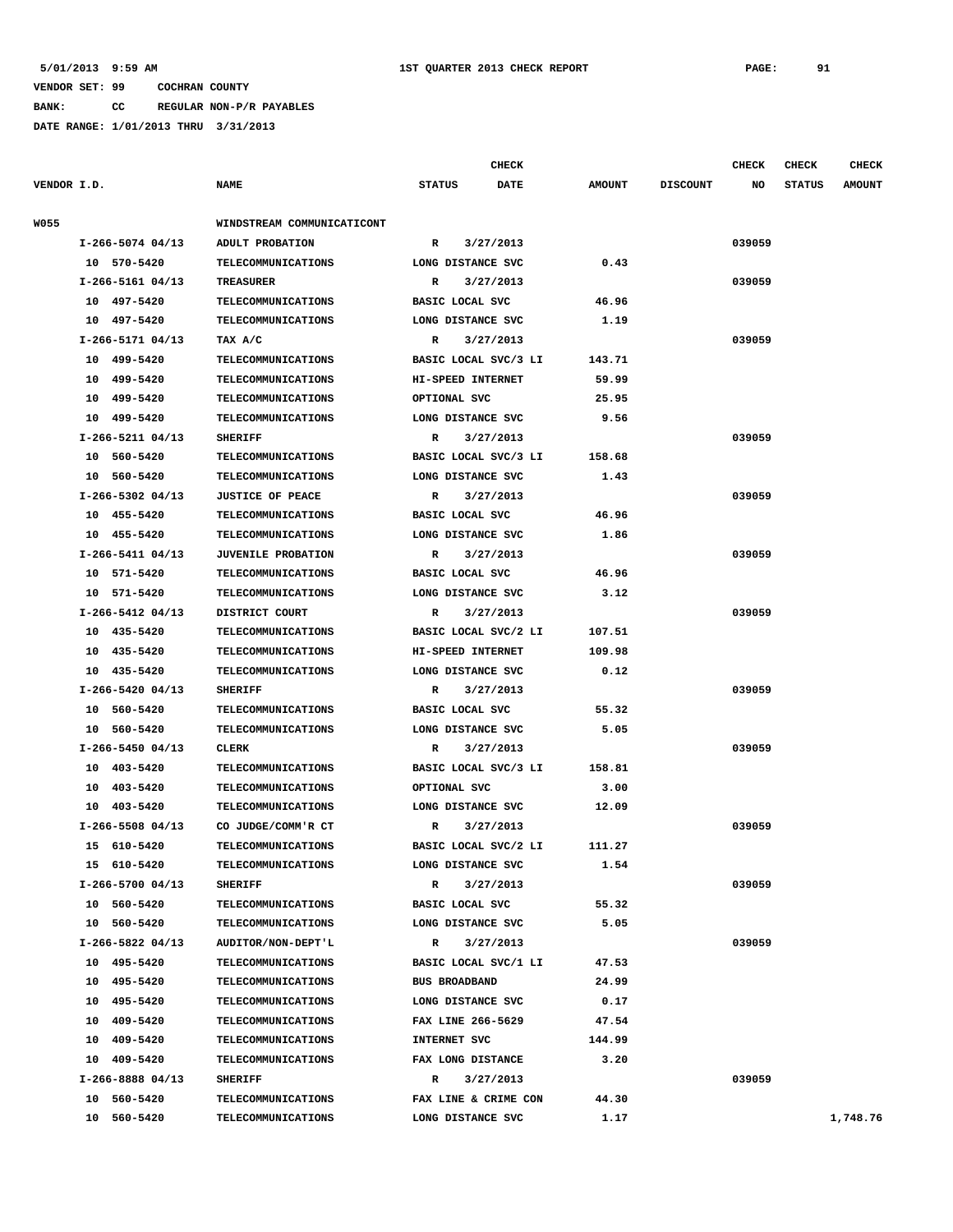**BANK: CC REGULAR NON-P/R PAYABLES**

**DATE RANGE: 1/01/2013 THRU 3/31/2013**

**CHECK CHECK CHECK CHECK CHECK CHECK CHECK** 

| VENDOR I.D. |             |                  | <b>NAME</b>                           | <b>STATUS</b> |                   | <b>DATE</b>          | <b>AMOUNT</b> | <b>DISCOUNT</b> | NO     | <b>STATUS</b> | <b>AMOUNT</b> |
|-------------|-------------|------------------|---------------------------------------|---------------|-------------------|----------------------|---------------|-----------------|--------|---------------|---------------|
| W062        |             |                  | WAL-MART COMMUNITY                    |               |                   |                      |               |                 |        |               |               |
|             |             | I-15589 03/15/13 | JAIL                                  | R             |                   | 3/27/2013            |               |                 | 039061 |               |               |
|             |             | 10 512-5333      | FOOD-PRISONERS                        |               | 8 BQT FRD CKN     |                      | 8.00          |                 |        |               |               |
|             |             | 10 512-5333      | FOOD-PRISONERS                        |               |                   | 8 BOT CKN NUGG       | 8.00          |                 |        |               |               |
|             |             | 10 512-5333      | FOOD-PRISONERS                        |               | 9 BAN CHSY ML     |                      | 9.00          |                 |        |               |               |
|             |             | 10 512-5333      | FOOD-PRISONERS                        |               |                   | 6 BAN PATTY ML       | 6.00          |                 |        |               |               |
|             |             | 10 512-5333      | FOOD-PRISONERS                        |               | 10 FRIED CHKN     |                      | 29.80         |                 |        |               |               |
|             | 10          | 512-5333         | FOOD-PRISONERS                        |               | 7 HM SAND         |                      | 14.98         |                 |        |               |               |
|             | 10          | 512-5333         | <b>FOOD-PRISONERS</b>                 |               |                   | 2 MC HERB CHKN       | 5.00          |                 |        |               |               |
|             | 10          | 512-5333         | <b>FOOD-PRISONERS</b>                 |               | MC BEEF TIPS      |                      | 2.50          |                 |        |               |               |
|             | 10          | 512-5333         | FOOD-PRISONERS                        |               |                   | 2 MC HERB CHKN       | 5.00          |                 |        |               |               |
|             | 10          | 512-5333         | <b>FOOD-PRISONERS</b>                 |               | 6 MC FSH FILET    |                      | 15.00         |                 |        |               |               |
|             | 10          | 512-5333         | <b>FOOD-PRISONERS</b>                 | MC RST BEEF   |                   |                      | 2.50          |                 |        |               |               |
|             | 10          | 512-5391         | MEDICAL CARE-PRISONERS                |               | EQ IBUPROFEN      |                      | 10.96         |                 |        |               |               |
|             | 10          | 512-5333         | <b>FOOD-PRISONERS</b>                 |               | 5 MC RST BEEF     |                      | 12.50         |                 |        |               |               |
|             | 10          | 512-5333         | <b>FOOD-PRISONERS</b>                 |               |                   | 5 HM CLS CH ST       | 12.35         |                 |        |               |               |
|             | 10          | 512-5333         | <b>FOOD-PRISONERS</b>                 |               |                   | 6 HMAN CHICKEN       | 14.82         |                 |        |               |               |
|             | 10          | 512-5333         | <b>FOOD-PRISONERS</b>                 |               |                   | 5 STEAK DINNER       | 12.35         |                 |        |               |               |
|             | 10          | 512-5333         | <b>FOOD-PRISONERS</b>                 |               | 9 BNLESS PORK     |                      | 22.23         |                 |        |               |               |
|             |             | 10 512-5333      | FOOD-PRISONERS                        |               |                   | 10 CHKN DINNER       | 24.70         |                 |        |               |               |
|             |             | 10 512-5333      | <b>FOOD-PRISONERS</b>                 |               |                   | 11 TURKEY DINNR      | 27.17         |                 |        |               | 242.86        |
| W097        |             |                  | WILDRED L. MATHENY dba                |               |                   |                      |               |                 |        |               |               |
|             | $I - 27563$ |                  | CRTHSE/ACT BLDG/LIBRARY               | R             |                   | 3/27/2013            |               |                 | 039062 |               |               |
|             |             | 10 510-5332      | CUSTODIAL SUPPLIES                    |               | <b>SPRAY BUGS</b> |                      | 70.00         |                 |        |               |               |
|             |             | 10 662-5332      | CUSTODIAL SUPPLIES                    |               | <b>SPRAY BUGS</b> |                      | 45.00         |                 |        |               |               |
|             |             | 10 650-5332      | CUSTODIAL SUPPLIES                    |               | SPRAY BUGS        |                      | 35.00         |                 |        |               | 150.00        |
| X001        |             |                  | XCEL ENERGY                           |               |                   |                      |               |                 |        |               |               |
|             |             |                  | I-54-1324315-7 APR13 ALMOST ALL DEPTS | R             |                   | 3/27/2013            |               |                 | 039063 |               |               |
|             |             | 30 518-5440      | UTILITIES                             |               |                   | 300210167 RUNWAY LIG | 70.67         |                 |        |               |               |
|             |             | 10 510-5440      | UTILITIES                             |               |                   | 300240736 COURTHOUSE | 1,217.51      |                 |        |               |               |
|             |             | 10 660-5440      | UTILITIES & IRRIGATION                |               |                   | 300265059 SOFTBALL P | 21.60         |                 |        |               |               |
|             |             | 10 580-5440      | UTILITIES [TOWER]                     |               |                   | 300282806 TOWER      | 78.72         |                 |        |               |               |
|             |             | 15 621-5440      | UTILITIES                             |               |                   | 300294119 PREC 1 SHO | 63.17         |                 |        |               |               |
|             |             |                  |                                       |               |                   |                      |               |                 |        |               |               |

 **10 650-5440 UTILITIES 300338546 LIBRARY 102.20 10 652-5440 UTILITIES 300342232 MUSEUM 20.69 10 662-5440 UTILITIES 300390484 ACTIVITY B 278.77 10 660-5440 UTILITIES & IRRIGATION 300410370 PARK 270.02 10 660-5440 UTILITIES & IRRIGATION 300457515 PARK/SHOP 102.95 10 660-5440 UTILITIES & IRRIGATION 300505444 HOFMAN BAS 21.60 10 516-5440 UTILITIES 300555198 CEMETERY 21.60 10 409-5440 UTILITIES 300577364 102 N MAIN 17.65 10 660-5440 UTILITIES & IRRIGATION 300587052 SHOWBARN 28.26 10 660-5440 UTILITIES & IRRIGATION 300587753 RODEO GROU 33.93 10 516-5440 UTILITIES 300603417 CEMETERY 11.57 10 516-5440 UTILITIES 300637038 CEMETERY S 21.60 10 650-5440 UTILITIES AREA LIGHT LIBRARY 14.86**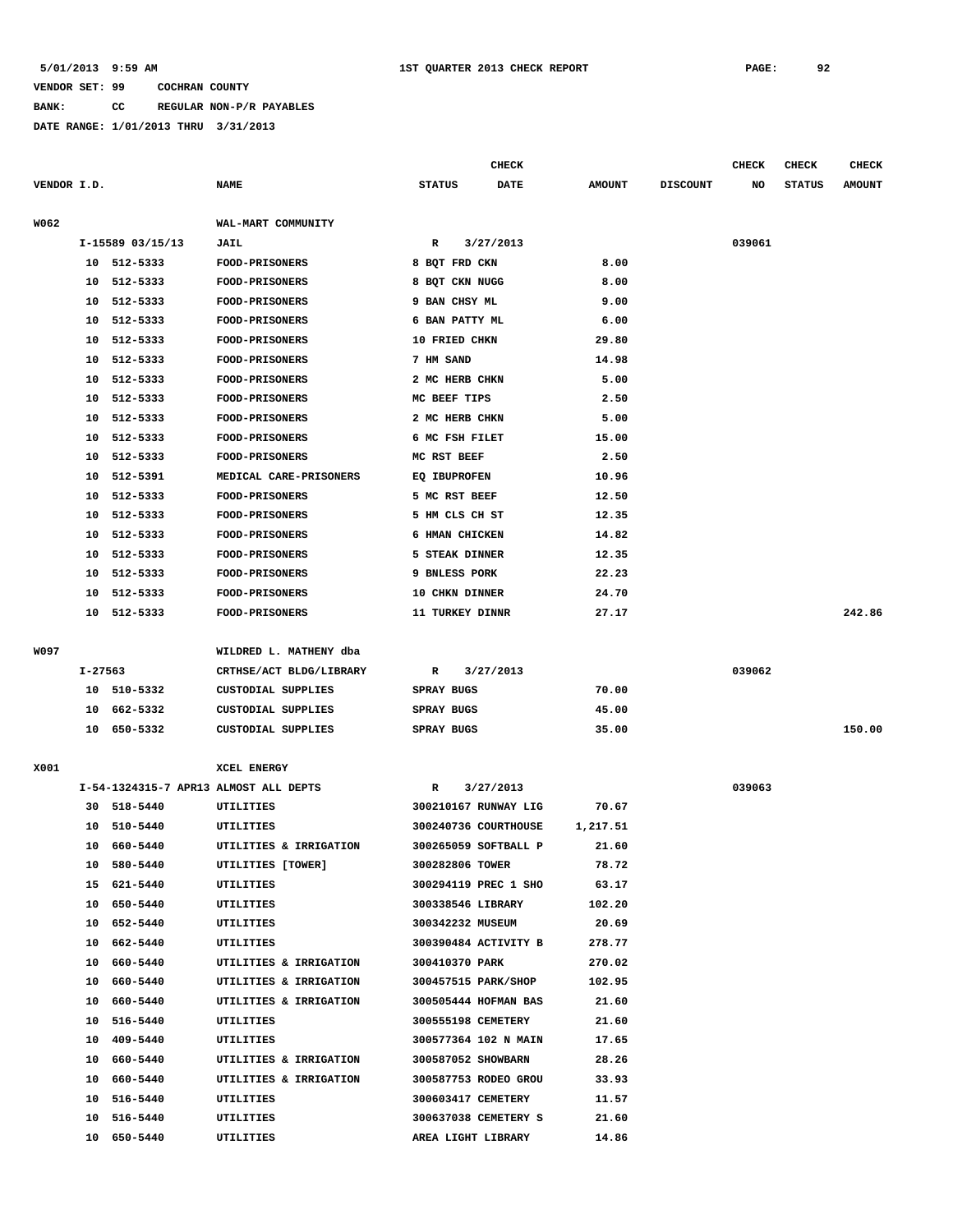# **BANK: CC REGULAR NON-P/R PAYABLES**

**DATE RANGE: 1/01/2013 THRU 3/31/2013**

|             |    |                     |                                       |               | <b>CHECK</b>         |               |                 | <b>CHECK</b> | <b>CHECK</b>  | <b>CHECK</b>  |
|-------------|----|---------------------|---------------------------------------|---------------|----------------------|---------------|-----------------|--------------|---------------|---------------|
| VENDOR I.D. |    |                     | <b>NAME</b>                           | <b>STATUS</b> | <b>DATE</b>          | <b>AMOUNT</b> | <b>DISCOUNT</b> | <b>NO</b>    | <b>STATUS</b> | <b>AMOUNT</b> |
|             |    |                     |                                       |               |                      |               |                 |              |               |               |
| X001        |    |                     | <b>CONT</b><br>XCEL ENERGY            |               |                      |               |                 |              |               |               |
|             |    |                     | I-54-1324315-7 APR13 ALMOST ALL DEPTS | $\mathbb{R}$  | 3/27/2013            |               |                 | 039063       |               |               |
|             | 10 | 662-5440            | <b>UTILITIES</b>                      |               | 2 AREA LIGHTS ACT BL | 44.56         |                 |              |               |               |
|             | 10 | 660-5440            | UTILITIES & IRRIGATION                |               | AREA LIGHT PARK SHOP | 14.40         |                 |              |               | 2,456.33      |
|             |    |                     |                                       |               |                      |               |                 |              |               |               |
| X001        |    |                     | XCEL ENERGY                           |               |                      |               |                 |              |               |               |
|             |    | I-54/182977-7 MAR13 | PREC <sub>2</sub>                     | $\mathbb{R}$  | 3/27/2013            |               |                 | 039064       |               |               |
|             |    | 15 622-5440         | <b>UTILITIES</b>                      |               | 321 KWH 2/12-3/13/13 | 33.39         |                 |              |               |               |
|             | 15 | 622-5440            | <b>UTILITIES</b>                      | AREA LIGHT    |                      | 15.58         |                 |              |               | 48.97         |

| ** TOTALS **    | NO  |                     | INVOICE AMOUNT   | <b>DISCOUNTS</b> | CHECK AMOUNT |
|-----------------|-----|---------------------|------------------|------------------|--------------|
| REGULAR CHECKS: | 386 |                     | 0.00             | 0.00             | 456,834.88   |
| HAND CHECKS:    |     | 0                   | 0.00             | 0.00             | 0.00         |
| DRAFTS:         |     | 0                   | 0.00             | 0.00             | 0.00         |
| EFT:            |     | 0                   | 0.00             | 0.00             | 0.00         |
| NON CHECKS:     |     | 0                   | 0.00             | 0.00             | 0.00         |
|                 |     |                     |                  |                  |              |
| VOID CHECKS:    |     | 3 VOID DEBITS       | 0.00             |                  |              |
|                 |     | <b>VOID CREDITS</b> | 918.72<br>918.72 | 0.00             |              |

**TOTAL ERRORS: 0**

|    | G/L ACCOUNT     | <b>NAME</b>                            | <b>AMOUNT</b> |
|----|-----------------|----------------------------------------|---------------|
|    |                 |                                        |               |
|    |                 | 10 000-2206.002 COLLECTION AGENCY FEES | 343.00        |
|    |                 | 10 000-2206.003 Omni Collection Fee    | 24.00         |
|    | 10 000-2500.10  | RESERVE FOR W/C, UNEMPLYMNT            | 6, 244.00     |
|    | 10 000-4370.101 | RENT-ACTIVITY BUILDING                 | 250.00        |
|    | 10 000-4370.102 | RENT-PARK FACILITIES                   | 125.00        |
|    | 10 400-5204     | WORKERS' COMPENSATION                  | 79.64         |
|    | 10 400-5206     | UNEMPLOYMENT                           | 21.37         |
|    | 10 403-5204     | WORKERS' COMPENSATION                  | 104.83        |
|    | 10 403-5206     | UNEMPLOYMENT                           | 45.69         |
|    | 10 403-5310     | OFFICE SUPPLIES                        | 1,723.27      |
|    | 10 403-5411     | MAINTENANCE CONTRACTS                  | 1,707.13      |
|    | 10 403-5416     | FILMING & INDEXING                     | 7,164.37      |
|    | 10 403-5420     | <b>TELECOMMUNICATIONS</b>              | 693.61        |
|    | 10 403-5427     | CONTINUING EDUCATION                   | 220.00        |
|    | 10 403-5451     | <b>REPAIRS</b>                         | 180.00        |
|    | 10 403-5481     | DUES AND REGISTRATION                  | 50.00         |
|    | 10 409-5300     | COUNTY-WIDE SUPPLIES                   | 1,089.90      |
|    | 10 409-5311     | POSTAL EXPENSES                        | 834.00        |
| 10 | 409–5406        | APPRAISAL DISTRICT                     | 15,801.39     |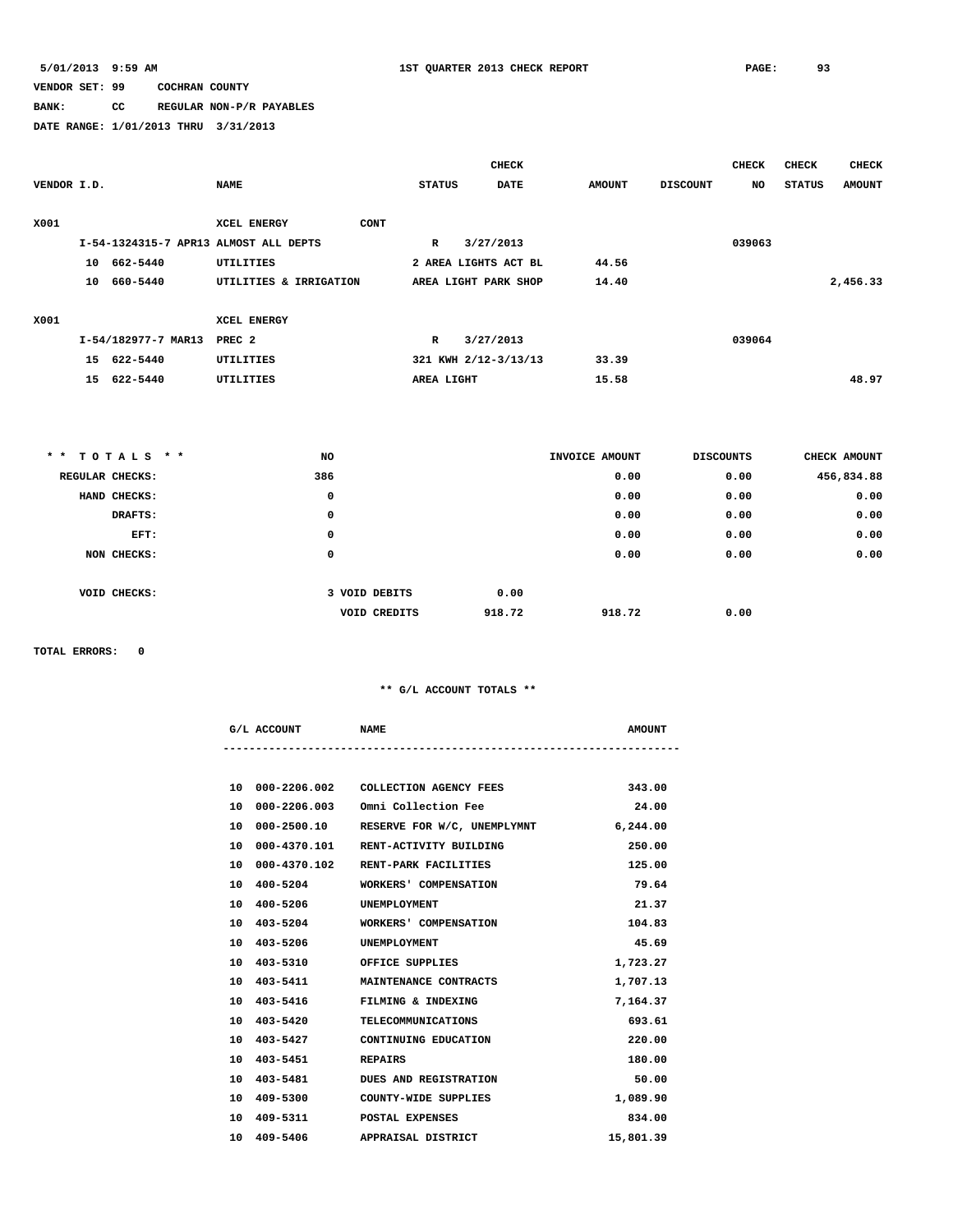**BANK: CC REGULAR NON-P/R PAYABLES**

**DATE RANGE: 1/01/2013 THRU 3/31/2013**

|  | G/L ACCOUNT | <b>NAME</b>                       | <b>AMOUNT</b> |
|--|-------------|-----------------------------------|---------------|
|  |             |                                   |               |
|  |             | 10 409-5411 MAINTENANCE CONTRACTS | 980.00        |
|  | 10 409-5420 | TELECOMMUNICATIONS                | 847.85        |
|  | 10 409-5440 | UTILITIES                         | 115.33        |
|  | 10 409-5470 | DONATION-SOIL & WATER CONSER.     | 4,500.00      |
|  | 10 409-5482 | PROPERTY INSURANCE                | 1,752.00      |
|  | 10 409-5497 | LIABILITY INSURANCE               | 8,802.00      |
|  | 10 409-5499 | <b>MISCELLANEOUS</b>              | 1,382.30      |
|  | 10 426-5310 | OFFICE SUPPLIES                   | 116.71        |
|  | 10 426-5400 | ATTORNEY AD LITEM                 | 900.00        |
|  | 10 426-5481 | <b>DUES AND REGISTRATION</b>      | 100.00        |
|  | 10 435-5204 | WORKERS' COMPENSATION             | 15.85         |
|  | 10 435-5206 | UNEMPLOYMENT                      | 7.95          |
|  | 10 435-5310 | OFFICE SUPPLIES                   | 49.58         |
|  |             | 10 435-5400 ATTORNEY AD LITEM     | 1,550.00      |
|  | 10 435-5420 | TELECOMMUNICATIONS                | 870.90        |
|  | 10 435-5491 | GRAND JURY                        | 815.00        |
|  | 10 435-5499 | <b>MISCELLANEOUS</b>              | 29.70         |
|  | 10 455-5204 | WORKERS' COMPENSATION             | 41.57         |
|  | 10 455-5206 | UNEMPLOYMENT                      | 0.53          |
|  | 10 455-5405 | <b>AUTOPSY</b>                    | 375.00        |
|  | 10 455-5420 | TELECOMMUNICATIONS                | 197.62        |
|  | 10 455-5427 | CONTINUING EDUCATION              | 829.84        |
|  | 10 455-5499 | <b>MISCELLANEOUS</b>              | 24.00         |
|  | 10 475-5204 | WORKERS' COMPENSATION             | 11.64         |
|  | 10 475-5206 | UNEMPLOYMENT                      | 22.47         |
|  | 10 475-5310 | OFFICE SUPPLIES                   | 2.95          |
|  | 10 475-5420 | <b>TELECOMMUNICATIONS</b>         | 671.68        |
|  | 10 475-5481 | <b>DUES AND REGISTRATION</b>      | 75.00         |
|  | 10 475-5590 | LAW LIBRARY MTRLS/UPDATES         | 1,668.94      |
|  | 10 476-5204 | WORKERS' COMPENSATION             | 35.12         |
|  | 10 476-5206 | UNEMPLOYMENT                      | 8.16          |
|  | 10 490-5204 | WORKERS' COMPENSATION             | 5.85          |
|  | 10 490-5206 | UNEMPLOYMENT                      | 4.01          |
|  | 10 490-5310 | OFFICE SUPPLIES                   | 4,376.45      |
|  | 10 490-5411 | MAINTENANCE CONTRACTS             | 510.00        |
|  | 10 490-5420 | <b>TELECOMMUNICATIONS</b>         | 171.99        |
|  | 10 490-5427 | CONTINUING EDUCATION              | 1,426.58      |
|  | 10 490-5480 | BONDS & NOTARY FEES               | 50.00         |
|  | 10 495-5204 | WORKERS' COMPENSATION             | 69.93         |
|  | 10 495-5206 | UNEMPLOYMENT                      | 47.92         |
|  | 10 495-5310 | OFFICE SUPPLIES                   | 525.68        |
|  | 10 495-5311 | POSTAL EXPENSES                   | 64.00         |
|  | 10 495-5420 | <b>TELECOMMUNICATIONS</b>         | 292.38        |
|  | 10 495-5481 | DUES AND REGISTRATION             | 220.00        |
|  | 10 497-5204 | WORKERS' COMPENSATION             | 38.20         |
|  | 10 497-5206 | UNEMPLOYMENT                      | 0.32          |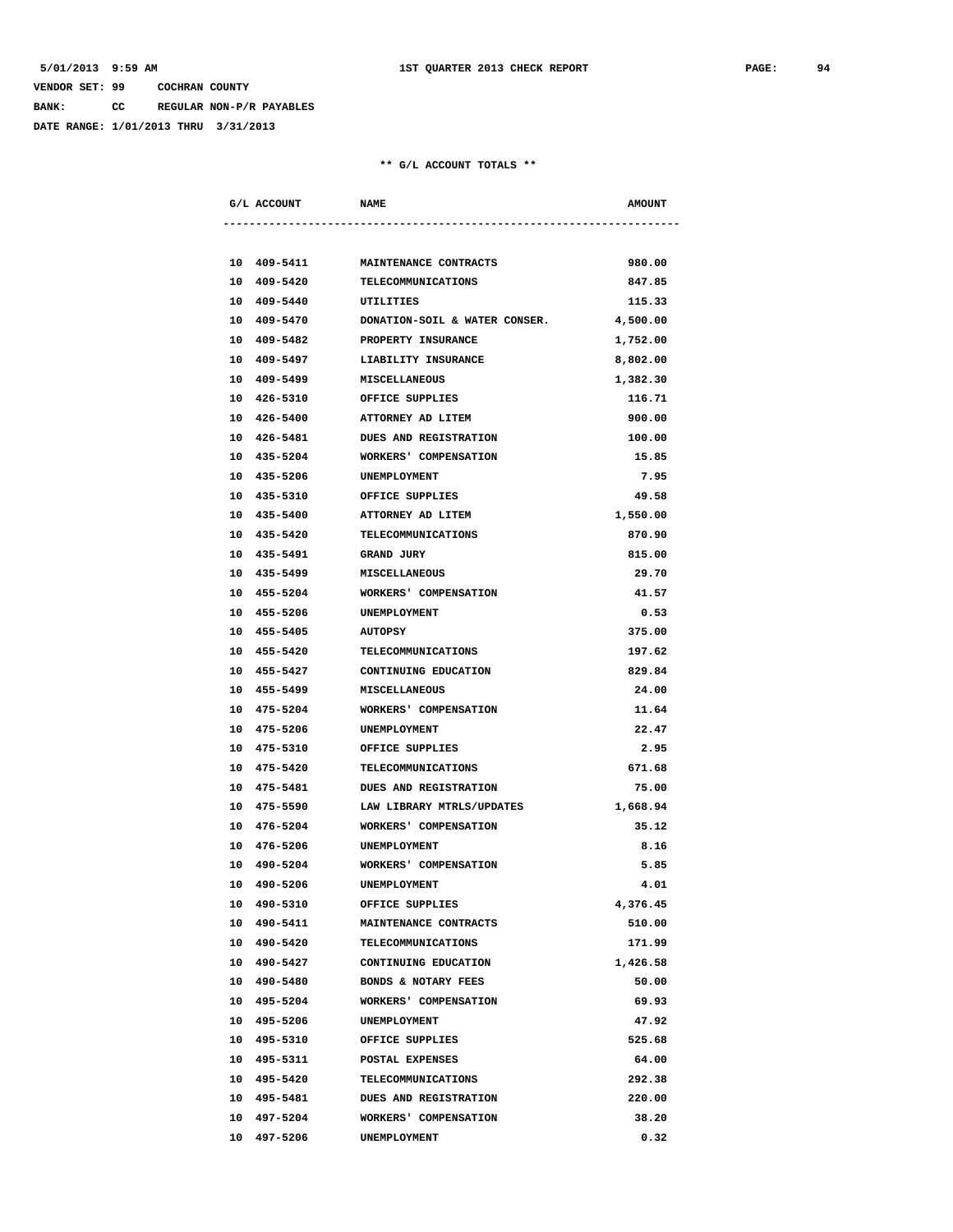**BANK: CC REGULAR NON-P/R PAYABLES**

**DATE RANGE: 1/01/2013 THRU 3/31/2013**

| G/L ACCOUNT | <b>NAME</b>                  | <b>AMOUNT</b> |
|-------------|------------------------------|---------------|
|             |                              |               |
| 10 497-5310 | OFFICE SUPPLIES              | 970.04        |
| 10 497-5311 | <b>POSTAL EXPENSES</b>       | 21.24         |
| 10 497-5420 | TELECOMMUNICATIONS           | 191.22        |
| 10 497-5427 | CONTINUING EDUCATION         | 180.00        |
| 10 497-5481 | <b>DUES AND REGISTRATION</b> | 150.00        |
| 10 499-5204 | WORKERS' COMPENSATION        | 101.70        |
| 10 499-5206 | UNEMPLOYMENT                 | 44.83         |
| 10 499-5310 | OFFICE SUPPLIES              | 973.38        |
| 10 499-5408 | TAX ROLL                     | 520.00        |
| 10 499-5411 | MAINTENANCE CONTRACTS        | 2,787.00      |
| 10 499-5420 | TELECOMMUNICATIONS           | 951.83        |
| 10 499-5427 | CONTINUING EDUCATION         | 791.01        |
| 10 499-5451 | <b>REPAIR</b>                | 360.00        |
| 10 499-5480 | BONDS & NOTARY FEES          | 192.00        |
| 10 499-5481 | DUES AND REGISTRATION        | 180.00        |
| 10 510-5204 | WORKERS' COMPENSATION        | 177.84        |
| 10 510-5206 | UNEMPLOYMENT                 | 18.63         |
| 10 510-5332 | CUSTODIAL SUPPLIES           | 1,506.44      |
| 10 510-5411 | <b>MAINTENANCE CONTRACTS</b> | 1,764.24      |
| 10 510-5440 | UTILITIES                    | 8,849.93      |
| 10 510-5451 | <b>REPAIR</b>                | 12,788.76     |
| 10 512-5204 | WORKERS' COMPENSATION        | 382.93        |
| 10 512-5205 | UNIFORMS                     | 549.45        |
| 10 512-5206 | <b>UNEMPLOYMENT</b>          | 55.37         |
| 10 512-5310 | OFFICE SUPPLIES              | 870.81        |
| 10 512-5333 | <b>FOOD-PRISONERS</b>        | 2,278.07      |
| 10 512-5391 | MEDICAL CARE-PRISONERS       | 253.04        |
| 10 512-5392 | MISCELLANEOUS SUPPLIES       | 2,692.56      |
| 10 512-5451 | <b>REPAIR</b>                | 10,154.10     |
| 10 512-5499 | <b>MISCELLANEOUS</b>         | 759.00        |
| 10 516-5204 | WORKERS' COMPENSATION        | 265.89        |
| 10 516-5206 | UNEMPLOYMENT                 | 22.95         |
| 10 516-5330 | FUEL & OIL                   | 388.47        |
| 10 516-5332 | CUSTODIAL SUPPLIES           | 469.48        |
| 10 516-5440 | UTILITIES                    | 229.64        |
| 10 516-5451 | <b>REPAIR</b>                | 273.17        |
| 10 516-5454 | <b>TIRES</b>                 | 13.00         |
| 10 516-5471 | CARE OF WHFC CEMETERY        | 3,000.00      |
| 10 516-5486 | CONTRACT LABOR-OPEN CLOSE    | 1,200.00      |
| 10 550-5204 | WORKERS' COMPENSATION        | 125.07        |
| 10 550-5310 | OFFICE SUPPLIES              | 164.99        |
| 10 550-5330 | FUEL & OIL                   | 124.92        |
| 10 550-5451 | <b>REPAIR</b>                | 616.15        |
| 10 560-5204 | WORKERS' COMPENSATION        | 1,457.08      |
| 10 560-5205 | UNIFORMS                     | 2,874.82      |
| 10 560-5206 | UNEMPLOYMENT                 | 250.50        |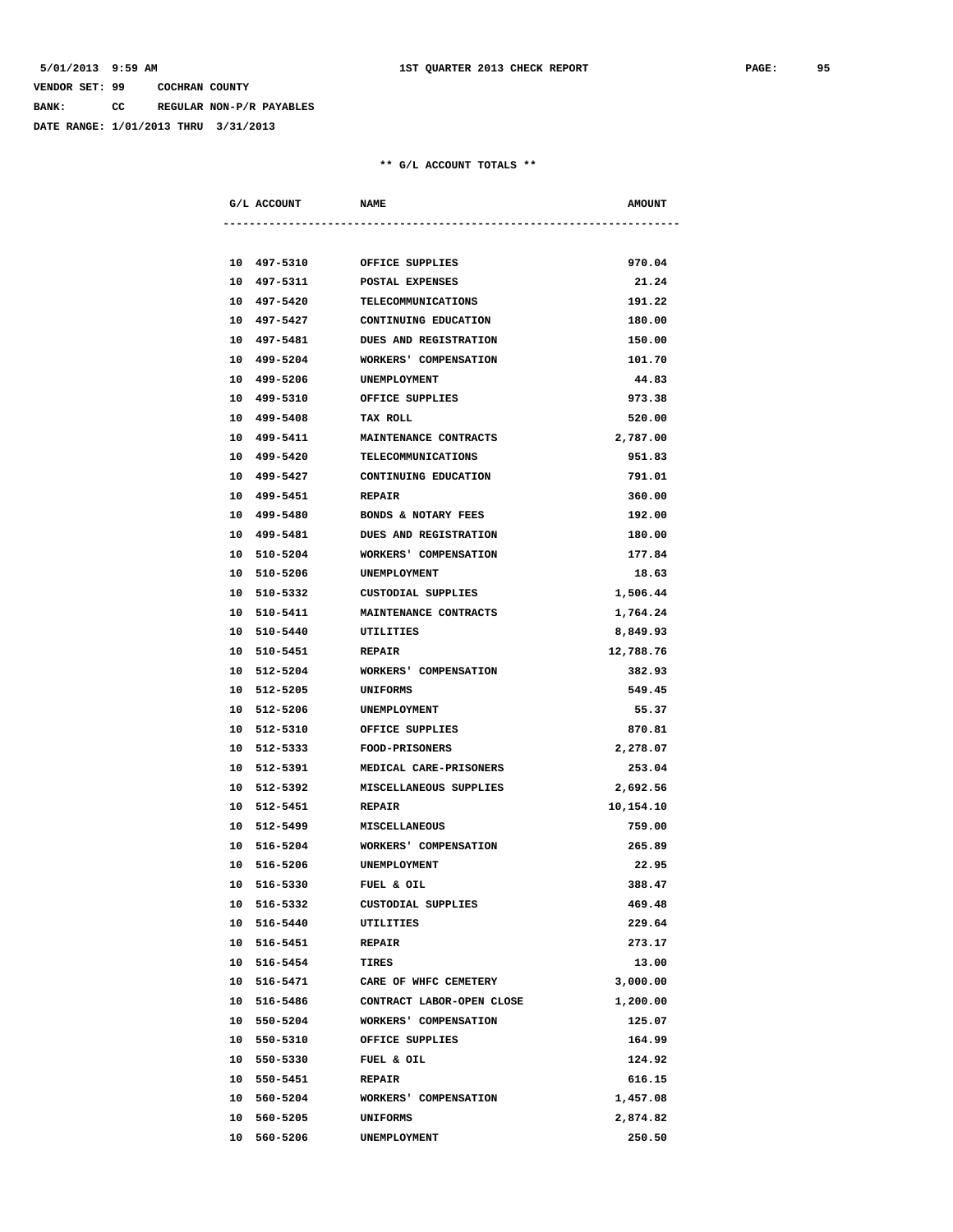**BANK: CC REGULAR NON-P/R PAYABLES**

**DATE RANGE: 1/01/2013 THRU 3/31/2013**

| G/L ACCOUNT                 | <b>NAME</b>                  | <b>AMOUNT</b> |
|-----------------------------|------------------------------|---------------|
|                             |                              |               |
| 10 560-5310 OFFICE SUPPLIES |                              | 1,140.66      |
| 10 560-5311                 | POSTAL EXPENSES              | 40.50         |
| 10 560-5330                 | FUEL AND OIL                 | 9,304.84      |
| 10 560-5334                 | OTHER SUPPLIES               | 2,350.00      |
| 10 560-5411                 | <b>MAINTENANCE CONTRACTS</b> | 1,841.39      |
| 10 560-5420                 | TELECOMMUNICATIONS           | 1,076.81      |
| 10 560-5427                 | CONTINUING EDUCATION         | 354.34        |
| 10 560-5451                 | MACHINERY-NON-OFFICE REPAIR  | 10,208.17     |
| 10 560-5452                 | OFFICE EQUIPMENT REPAIR      | 637.55        |
| 10 560-5454                 | TIRES                        | 1,157.66      |
| 10 560-5480                 | BONDS & NOTARY FEES          | 50.00         |
| 10 560-5481                 | <b>DUES AND REGISTRATION</b> | 150.00        |
| 10 560-5499                 | <b>MISCELLANEOUS</b>         | 522.95        |
| 10 560-5571                 | CAPITAL OUTLAY               | 1,051.72      |
| 10 570-5420                 | TELECOMMUNICATIONS           | 237.15        |
| 10 571-5204                 | WORKERS' COMPENSATION        | 11.50         |
| 10 571-5206                 | UNEMPLOYMENT                 | 21.01         |
| 10 571-5310                 | OFFICE SUPPLIES              | 4.95          |
| 10 571-5330                 | FUEL                         | 681.83        |
| 10 571-5413                 | RESIDENTIAL SERVICES         | 1,995.00      |
| 10 571-5420                 | <b>TELECOMMUNICATIONS</b>    | 196.30        |
| 10 571-5427                 | CONTINUING EDUCATION         | 195.00        |
| 10 571-5451                 | <b>REPAIR</b>                | 95.59         |
| 10 571-5464                 | <b>VEHICLE LEASE</b>         | 2,499.00      |
| 10 580-5404                 | MEDICAL-E.M.S. SUBSIDIES     | 25,000.00     |
| 10 580-5414                 | FIRE PROTECTION CONTRACTS    | 1,750.00      |
| 10 580-5440                 | UTILITIES [TOWER]            | 292.97        |
| 10 640-5440                 | UTILITIES                    | 136.73        |
| 10 650-5204                 | WORKERS' COMPENSATION        | 33.67         |
| 10 650-5206                 | UNEMPLOYMENT                 | 19.37         |
| 10 650-5310                 | OFFICE SUPPLIES              | 174.51        |
| 10 650-5332                 | CUSTODIAL SUPPLIES           | 105.00        |
| 10 650-5411                 | MAINTENANCE CONTRACTS        | 770.61        |
| 10 650-5420                 | <b>TELECOMMUNICATIONS</b>    | 643.00        |
| 10 650-5440                 | UTILITIES                    | 1,353.77      |
| 10 650-5451                 | <b>REPAIR</b>                | 354.38        |
| 10 650-5499                 | MISCELLANEOUS                | 184.96        |
| 10 650-5590                 | <b>BOOKS</b>                 | 3,941.86      |
| 10 652-5204                 | WORKERS' COMPENSATION        | 10.62         |
| 10 652-5420                 | <b>TELECOMMUNICATIONS</b>    | 445.20        |
| 10 652-5440                 | UTILITIES                    | 693.19        |
| 10 660-5204                 | WORKERS' COMPENSATION        | 174.77        |
| 10 660-5206                 | UNEMPLOYMENT                 | 21.50         |
| 10 660-5330                 | FUEL AND OIL                 | 225.31        |
| 10 660-5332                 | CUSTODIAL SUPPLIES           | 657.72        |
| 10 660-5440                 | UTILITIES & IRRIGATION       | 2,615.46      |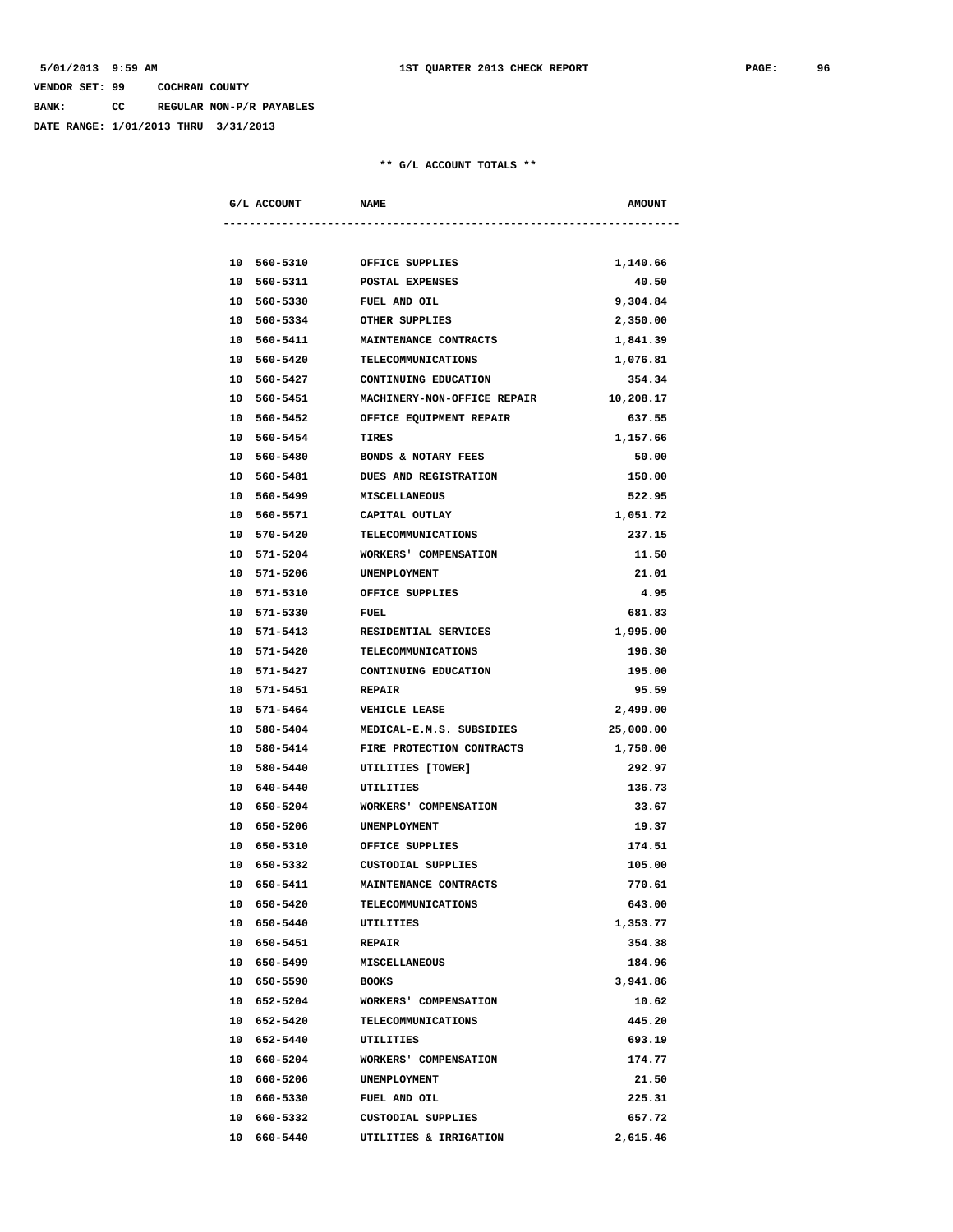**BANK: CC REGULAR NON-P/R PAYABLES**

**DATE RANGE: 1/01/2013 THRU 3/31/2013**

| G/L ACCOUNT        | <b>NAME</b>                                | <b>AMOUNT</b> |
|--------------------|--------------------------------------------|---------------|
|                    |                                            |               |
| 10 660-5451 REPAIR |                                            | 7,172.73      |
| 10 662-5204        | WORKERS' COMPENSATION                      | 197.81        |
| 10 662-5206        | UNEMPLOYMENT                               | 22.95         |
| 10 662-5332        | CUSTODIAL SUPPLIES                         | 974.20        |
| 10 662-5440        | UTILITIES                                  | 3,438.36      |
| 10 662-5451        | <b>REPAIR</b>                              | 367.94        |
| 10 663-5418        | SENIOR CITIZENS CONTRACT                   | 18,750.00     |
| 10 665-5204        | WORKERS' COMPENSATION                      | 30.72         |
| 10 665-5206        | UNEMPLOYMENT                               | 35.77         |
| 10 665-5310        | OFFICE SUPPLIES                            | 211.95        |
|                    | 10 665-5330 FUEL AND OIL                   | 1,979.73      |
|                    | 10 665-5334 OTHER SUPPLIES                 | 214.11        |
|                    | 10 665-5420 TELECOMMUNICATIONS             | 596.11        |
|                    | 10 665-5427 CO AGENT-TRAVEL-OUT OF COUNTY  | 3,554.09      |
| 10 665-5428        | FCS AGENT-TRAVEL-OUT OF COUNTY             | 637.38        |
| 10 665-5451        | <b>REPAIRS</b>                             | 2,077.02      |
| 10 665-5499        | <b>MISCELLANEOUS</b>                       | 75.99         |
|                    | *** FUND TOTAL ***                         | 250,061.13    |
|                    |                                            |               |
|                    | 15 000-4380.200 OTHER [MISCELLANEOUS]      | 75.00         |
| 15 610-5204        | WORKERS' COMPENSATION                      | 166.54        |
|                    | 15 610-5310 OFFICE SUPPLIES                | 135.17        |
|                    | 15 610-5420 TELECOMMUNICATIONS             | 471.61        |
|                    | 15 610-5428 CO. JUDGE-CONTINUING EDUCATION | 456.85        |
|                    | 15 610-5430 LEGAL NOTICES                  | 810.30        |
| 15 610-5481        | <b>DUES AND REGISTRATION</b>               | 1,590.00      |
| 15 610-5499        | <b>MISCELLANEOUS</b>                       | 665.00        |
| 15 621-5204        | <b>WORKERS' COMPENSATION</b>               | 594.48        |
| 15 621-5206        | <b>UNEMPLOYMENT</b>                        | 44.86         |
| 15 621-5330        | FUEL & OIL                                 | 5,590.37      |
| 15 621-5356        | ROAD MATERIALS & SUPPLIES                  | 1,635.39      |
| 15 621-5440        | UTILITIES                                  | 1,221.61      |
| 15 621-5451        | <b>REPAIRS</b>                             | 4,892.14      |
| 15 621-5454        | TIRES                                      | 3,288.90      |
| 15 621-5571        | CAPITAL OUTLAY                             | 40,900.00     |
| 15 622-5204        | WORKERS' COMPENSATION                      | 608.76        |
| 15 622-5206        | UNEMPLOYMENT                               | 46.06         |
| 15 622-5330        | FUEL AND OIL                               | 4,886.55      |
| 15 622-5356        | ROAD MATERIALS & SUPPLIES                  | 1,550.99      |
| 15 622-5440        | <b>UTILITIES</b>                           | 490.23        |
| 15 622-5451        | <b>REPAIRS</b>                             | 4,462.14      |
| 15 622-5454        | TIRES                                      | 205.00        |
| 15 623-5204        | WORKERS' COMPENSATION                      | 612.76        |
| 15 623-5206        | UNEMPLOYMENT                               | 46.24         |
| 15 623-5330        | FUEL AND OIL                               | 5,267.71      |
| 15 623-5356        | ROAD MATERIALS & SUPPLIES                  | 1,216.00      |
|                    |                                            |               |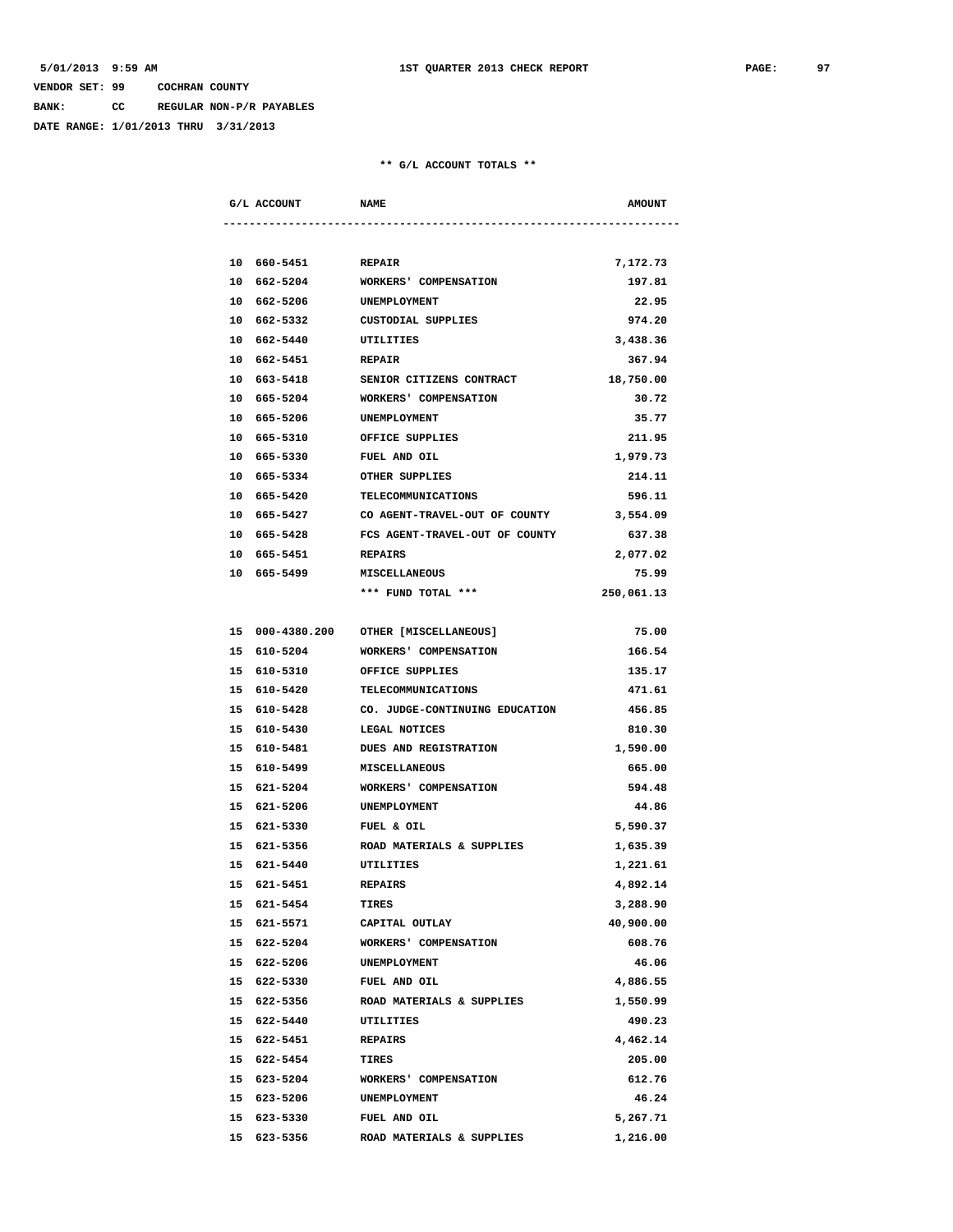**BANK: CC REGULAR NON-P/R PAYABLES**

**DATE RANGE: 1/01/2013 THRU 3/31/2013**

|    | G/L ACCOUNT               | <b>NAME</b>                              | <b>AMOUNT</b> |
|----|---------------------------|------------------------------------------|---------------|
|    |                           |                                          |               |
|    | 15 623-5440               | UTILITIES                                | 594.73        |
|    | 15 623-5451               | <b>REPAIRS</b>                           | 2,685.89      |
|    | 15 623-5454               | TIRES                                    | 46.00         |
|    | 15 624-5204               | WORKERS' COMPENSATION                    | 608.19        |
|    | 15 624-5206               | UNEMPLOYMENT                             | 45.89         |
|    | 15 624-5330               | <b>FUEL AND OIL</b>                      | 7,935.92      |
|    | 15 624-5356               | ROAD MATERIALS & SUPPLIES                | 3,210.44      |
|    | 15 624-5420               | TELECOMMUNICATIONS                       | 122.82        |
|    | 15 624-5440               | UTILITIES                                | 394.78        |
|    | 15 624-5451               | <b>REPAIRS</b>                           | 2,771.61      |
|    | 15 624-5454               | TIRES                                    | 119.99        |
|    | 15 624-5571               | CAPITAL OUTLAY                           | 94,187.00     |
|    |                           | *** FUND TOTAL ***                       | 194,653.92    |
|    |                           |                                          |               |
|    | 18 560-5499 MISCELLANEOUS |                                          | 1,380.66      |
|    |                           | *** FUND TOTAL ***                       | 1,380.66      |
|    |                           |                                          |               |
|    | 19 435-5409               | A.D.R. CONTRACT                          | 150.00        |
|    |                           | *** FUND TOTAL ***                       | 150.00        |
|    |                           |                                          |               |
|    | 30 518-5204               | WORKERS COMPENSATION                     | 74.90         |
|    | 30 518-5440               | UTILITIES                                | 331.69        |
|    | 30 518-5451               | <b>REPAIR</b>                            | 2,958.00      |
|    |                           | *** FUND TOTAL ***                       | 3,364.59      |
|    |                           |                                          |               |
|    | 31 652-5310               | OFFICE SUPPLIES                          | 70.40         |
|    | 31 652-5311               | POSTAL EXPENSES                          | 48.00         |
|    | 31 652-5499               | <b>MISCELLANEOUS</b>                     | 200.00        |
|    |                           | *** FUND TOTAL ***                       | 318.40        |
|    |                           |                                          |               |
|    |                           | 90 000-2342 Arrest Fees - State Officers | 31.00         |
|    | 90 000-2342.001           | Omni FTA                                 | 40.00         |
|    | 90 000-2355               | MVF CCP 102.002                          | 3.12          |
| 90 | 000-2357                  | 50% Overweight Fine                      | 425.00        |
| 90 | 000-2358.001              | State CCC Date 010104 Forward            | 2,632.96      |
| 90 | 000-2361                  | 50% of Time Payment to State             | 102.00        |
| 90 | 000-2363.001              | Divorce & Family Gov't 133.151           | 90.00         |
| 90 | 000-2363.002              | Other Than Divorce/Family 10B            | 200.00        |
| 90 | 000-2363.003              | Indigent Defense Fee                     | 166.55        |
| 90 | 000-2363.004              | Co Filing Fee Ind Lgl Serv.              | 115.00        |
| 90 | 000-2365                  | 50% of Seat Belt (545.412&13)            | 237.07        |
| 90 | 000-2367                  | STF-Sub 95% C(Trans CD542.40             | 971.58        |
| 90 | 000-2368                  | BB Bond Fee (Gov CD 41.258)              | 240.00        |
| 90 | 000-2369                  | EMS Trauma Sec49.02 SB1131               | 26.00         |
| 90 | 000-2370                  | DNA Test Gov CD 411.147                  | 34.00         |
| 90 | 000-2372                  | Birth Cert. Gov118.015                   | 70.20         |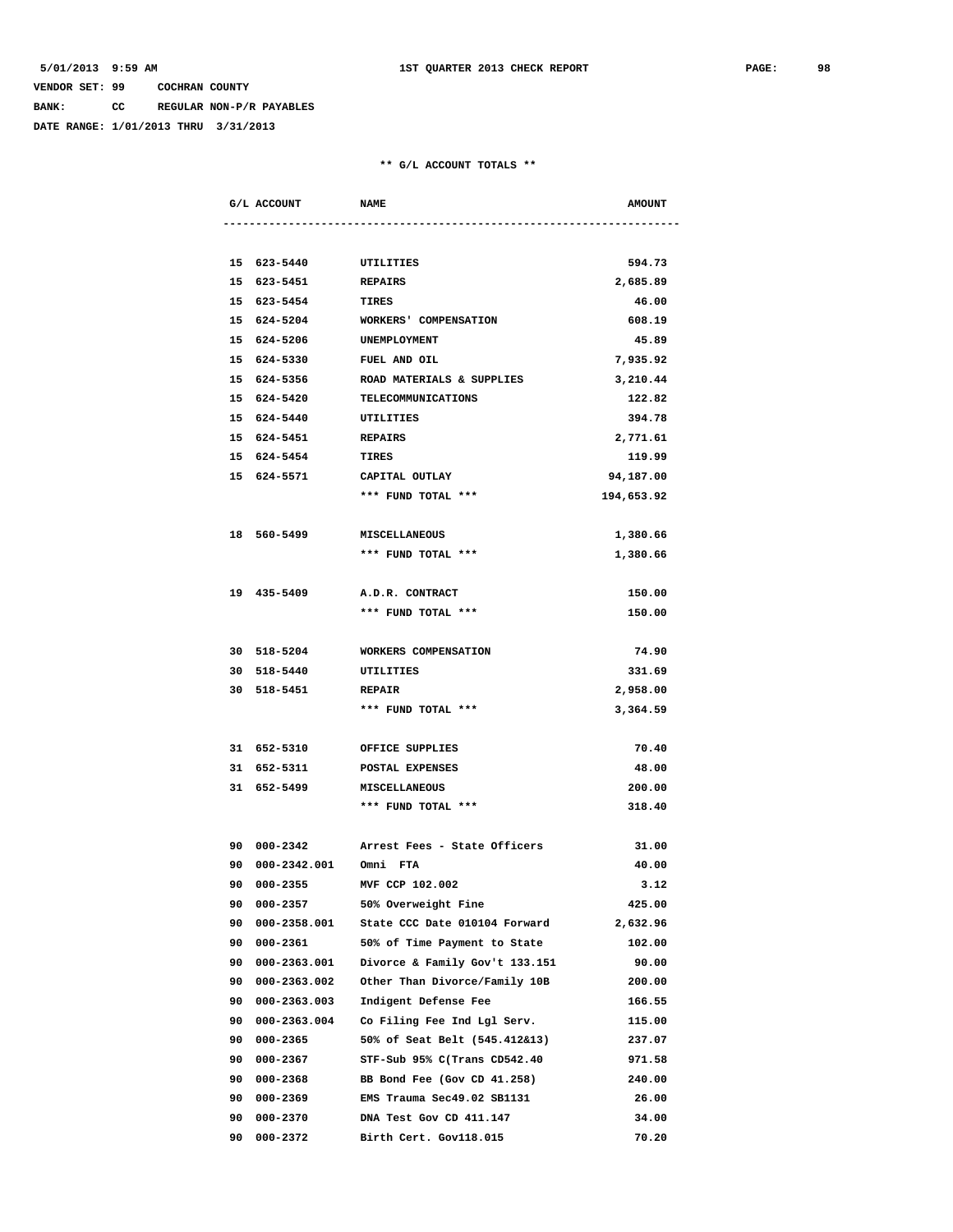**BANK: CC REGULAR NON-P/R PAYABLES**

**DATE RANGE: 1/01/2013 THRU 3/31/2013**

|                            | G/L ACCOUNT        | <b>NAME</b>                    | <b>AMOUNT</b> |      |            |
|----------------------------|--------------------|--------------------------------|---------------|------|------------|
|                            |                    |                                |               |      |            |
|                            | 90 000-2373        | Marriage License Gov 118.011   | 150.00        |      |            |
|                            | 000-2376<br>90     | Co. CrtCriminal Judicial Fund  | 200.00        |      |            |
|                            | 90<br>000-2378     | JRF Jury Reimb Fee CCP102.0045 | 253.85        |      |            |
|                            | 000-2379<br>90     | Judicial Support Fee/L133.105  | 807.85        |      |            |
|                            | 000-2379.001<br>90 | Drug Court Fee CCP102.0178     | 40.00         |      |            |
|                            | 000-2379.002<br>90 | 7th Crt of Appeal Gov't22.2081 | 70.00         |      |            |
|                            |                    | *** FUND TOTAL ***             | 6,906.18      |      |            |
|                            |                    |                                |               |      |            |
| VENDOR SET: 99<br>BANK: CC | 389<br>TOTALS:     |                                | 458,605.65CR  | 0.00 | 456,834.88 |
|                            |                    |                                |               |      |            |
| BANK: CC<br>TOTALS:        | 389                |                                | 458,605.65CR  | 0.00 | 456,834.88 |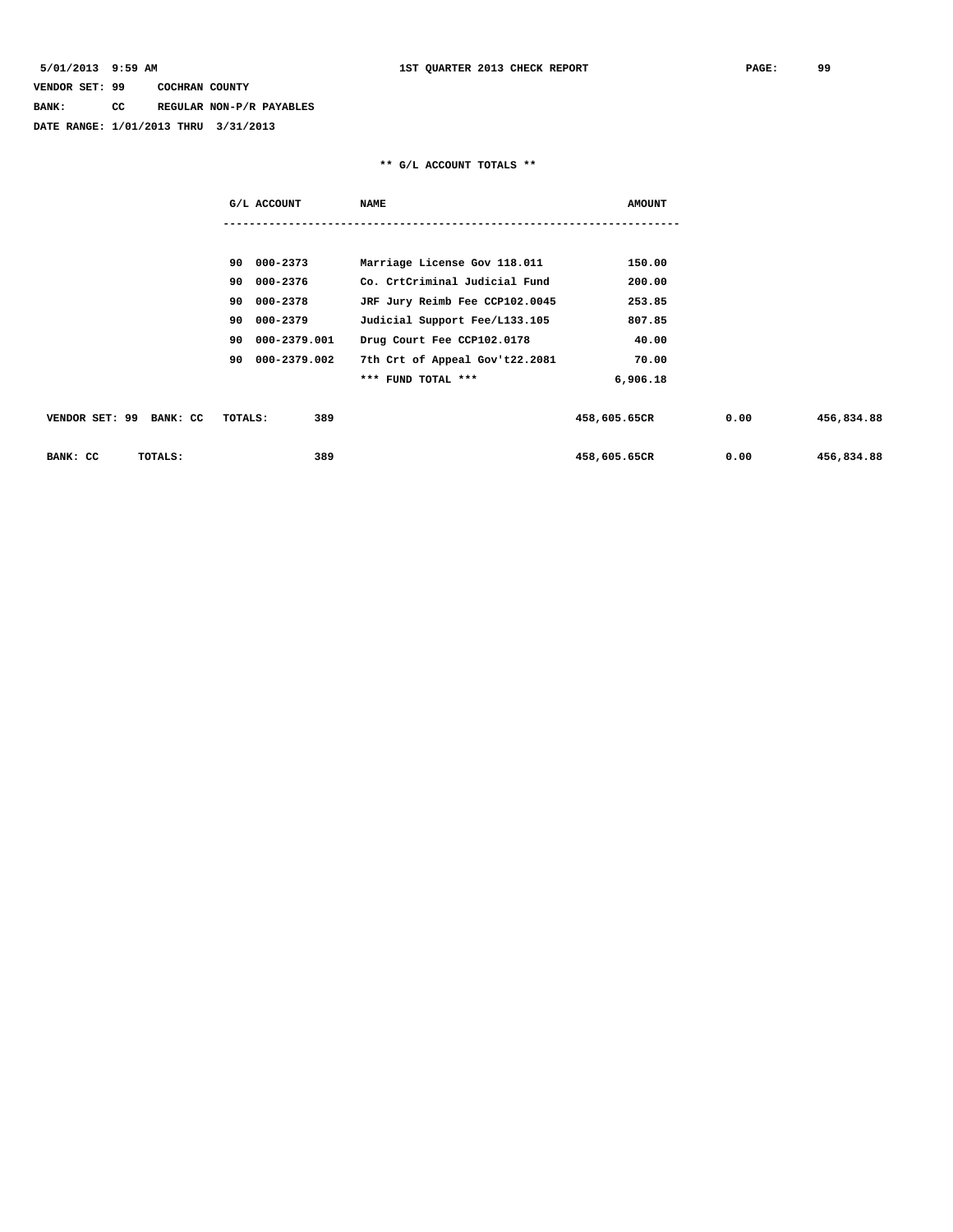**5/01/2013 9:59 AM 1ST QUARTER 2013 CHECK REPORT PAGE: 100**

# **VENDOR SET: 99 COCHRAN COUNTY**

**BANK: PR PAYROLL PAYABLES**

|                  |                      |                                | <b>CHECK</b>          |               |                 | <b>CHECK</b> | <b>CHECK</b>  | <b>CHECK</b>  |
|------------------|----------------------|--------------------------------|-----------------------|---------------|-----------------|--------------|---------------|---------------|
| VENDOR I.D.      |                      | <b>NAME</b>                    | <b>STATUS</b><br>DATE | <b>AMOUNT</b> | <b>DISCOUNT</b> | NO           | <b>STATUS</b> | <b>AMOUNT</b> |
| A067             |                      | AMERICAN FAMILY LIFE ASSURANCE |                       |               |                 |              |               |               |
|                  | I-08 201301250507    | MONTHLY PREMIUM                | 1/31/2013<br>R        |               |                 | 038679       |               |               |
|                  | $000 - 2500.4$<br>10 | INSURANCE PAYABLE              | MONTHLY PREMIUM       | 409.05        |                 |              |               |               |
|                  | 15 000-2500.4        | INSURANCE PAYABLE              | MONTHLY PREMIUM       | 257.42        |                 |              |               |               |
|                  | I-08A201301250507    | MONTHLY PREMIUM                | R<br>1/31/2013        |               |                 | 038679       |               |               |
|                  | 10 000-2500.4        | INSURANCE PAYABLE              | MONTHLY PREMIUM       | 200.46        |                 |              |               | 866.93        |
| C091             |                      | COMPBENEFITS                   |                       |               |                 |              |               |               |
|                  | I-17A201301250507    | VISION MONTHLY PREMIUM         | 1/31/2013<br>R        |               |                 | 038680       |               |               |
|                  | 10 000-2500.4        | INSURANCE PAYABLE              | VISION MONTHLY PREMI  | 100.38        |                 |              |               | 100.38        |
| C <sub>253</sub> |                      | COCHRAN COUNTY MONEY MKT       |                       |               |                 |              |               |               |
|                  | I-01 201301250507    | RETIREMENT CONTRIBUTIONS       | 1/31/2013<br>R        |               |                 | 038681       |               |               |
|                  | $000 - 2500.3$<br>10 | TCDRS PAYABLE                  | RETIREMENT CONTRIBUT  | 8,599.36      |                 |              |               |               |
|                  | 400-5203<br>10       | <b>RETIREMENT</b>              | RETIREMENT CONTRIBUT  | 1,013.45      |                 |              |               |               |
|                  | 403-5203<br>10       | <b>RETIREMENT</b>              | RETIREMENT CONTRIBUT  | 1,381.29      |                 |              |               |               |
|                  | 435-5203<br>10       | <b>RETIREMENT</b>              | RETIREMENT CONTRIBUT  | 211.15        |                 |              |               |               |
|                  | 455-5203<br>10       | <b>RETIREMENT</b>              | RETIREMENT CONTRIBUT  | 496.44        |                 |              |               |               |
|                  | 475-5203<br>10       | RETIREMENT                     | RETIREMENT CONTRIBUT  | 1,245.39      |                 |              |               |               |
|                  | 10<br>476-5203       | <b>RETIREMENT</b>              | RETIREMENT CONTRIBUT  | 215.16        |                 |              |               |               |
|                  | 490-5203.001<br>10   | <b>RETIREMENT</b>              | RETIREMENT CONTRIBUT  | 26.81         |                 |              |               |               |
|                  | 495-5203<br>10       | RETIREMENT                     | RETIREMENT CONTRIBUT  | 903.06        |                 |              |               |               |
|                  | 497-5203<br>10       | RETIREMENT                     | RETIREMENT CONTRIBUT  | 487.15        |                 |              |               |               |
|                  | 499-5203<br>10       | RETIREMENT                     | RETIREMENT CONTRIBUT  | 1,321.93      |                 |              |               |               |
|                  | 510-5203<br>10       | RETIREMENT                     | RETIREMENT CONTRIBUT  | 351.00        |                 |              |               |               |
|                  | 512-5203<br>10       | RETIREMENT                     | RETIREMENT CONTRIBUT  | 1,065.04      |                 |              |               |               |
|                  | 516-5203<br>10       | <b>RETIREMENT</b>              | RETIREMENT CONTRIBUT  | 435.65        |                 |              |               |               |
|                  | 550-5203<br>10       | <b>RETIREMENT</b>              | RETIREMENT CONTRIBUT  | 328.17        |                 |              |               |               |
|                  | 560-5203<br>10       | <b>RETIREMENT</b>              | RETIREMENT CONTRIBUT  | 5,012.33      |                 |              |               |               |
|                  | 571-5203<br>10       | <b>RETIREMENT</b>              | RETIREMENT CONTRIBUT  | 5.20          |                 |              |               |               |
|                  | 650-5203<br>10       | RETIREMENT                     | RETIREMENT CONTRIBUT  | 374.48        |                 |              |               |               |
|                  | 652-5203<br>10       | <b>RETIREMENT</b>              | RETIREMENT CONTRIBUT  | 20.97         |                 |              |               |               |
|                  | 660-5203<br>10       | <b>RETIREMENT</b>              | RETIREMENT CONTRIBUT  | 288.58        |                 |              |               |               |
|                  | 662-5203<br>10       | <b>RETIREMENT</b>              | RETIREMENT CONTRIBUT  | 390.40        |                 |              |               |               |
|                  | 10 665-5203          | <b>RETIREMENT</b>              | RETIREMENT CONTRIBUT  | 396.60        |                 |              |               |               |
|                  | 15 000-2500.3        | TCDRS PAYABLE                  | RETIREMENT CONTRIBUT  | 3,018.73      |                 |              |               |               |
|                  | 610-5203<br>15       | RETIREMENT                     | RETIREMENT CONTRIBUT  | 2,140.95      |                 |              |               |               |
|                  | 621-5203<br>15       | RETIREMENT                     | RETIREMENT CONTRIBUT  | 850.38        |                 |              |               |               |
|                  | 15 622-5203          | RETIREMENT                     | RETIREMENT CONTRIBUT  | 868.58        |                 |              |               |               |
|                  | 623-5203<br>15       | RETIREMENT                     | RETIREMENT CONTRIBUT  | 881.58        |                 |              |               |               |
|                  | 15<br>624-5203       | RETIREMENT                     | RETIREMENT CONTRIBUT  | 864.68        |                 |              |               |               |
|                  | $000 - 2500.3$<br>17 | TCDRS PAYABLE                  | RETIREMENT CONTRIBUT  | 213.14        |                 |              |               |               |
|                  | 17 573-5203          | RETIREMENT                     | RETIREMENT CONTRIBUT  | 395.82        |                 |              |               |               |
|                  | $000 - 2500.3$<br>30 | TCDRS                          | RETIREMENT CONTRIBUT  | 66.60         |                 |              |               |               |
|                  | 30 518-5203          | RETIREMENT                     | RETIREMENT CONTRIBUT  | 123.68        |                 |              |               | 33,993.75     |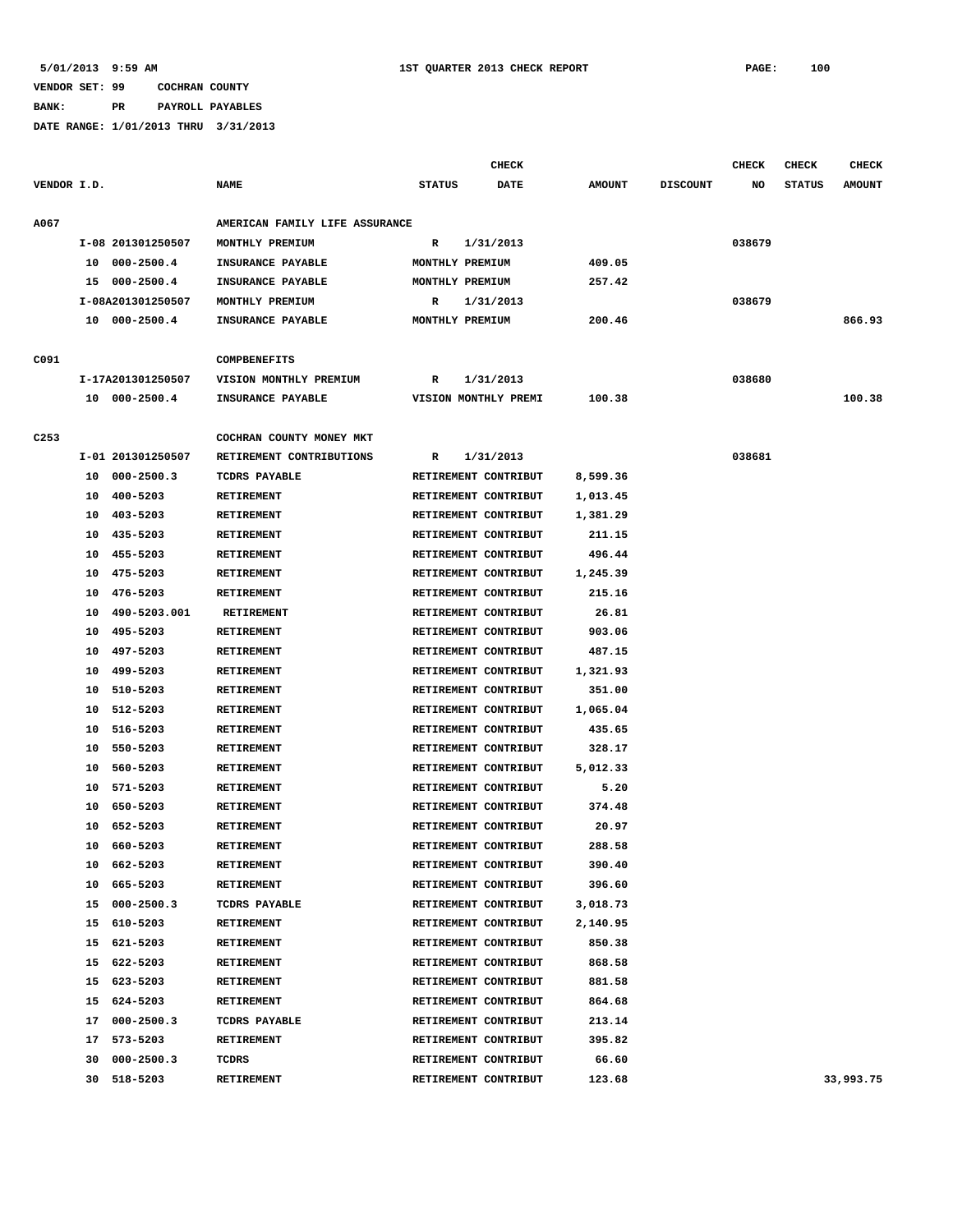**BANK: PR PAYROLL PAYABLES**

|             |    |                   |                                |                | <b>CHECK</b>         |               |                 | <b>CHECK</b> | <b>CHECK</b>  | <b>CHECK</b>  |
|-------------|----|-------------------|--------------------------------|----------------|----------------------|---------------|-----------------|--------------|---------------|---------------|
| VENDOR I.D. |    |                   | <b>NAME</b>                    | <b>STATUS</b>  | <b>DATE</b>          | <b>AMOUNT</b> | <b>DISCOUNT</b> | NO           | <b>STATUS</b> | <b>AMOUNT</b> |
| C300        |    |                   | COCHRAN COUNTY SCHOOLS FEDERAL |                |                      |               |                 |              |               |               |
|             |    | I-18A201301250507 | MONTHLY PREMUIM                | R              | 1/31/2013            |               |                 | 038682       |               |               |
|             |    | 10 000-2500.4     | INSURANCE PAYABLE              |                | MONTHLY PREMUIM      | 8,809.36      |                 |              |               |               |
|             | 15 | $000 - 2500.4$    | INSURANCE PAYABLE              |                | MONTHLY PREMUIM      | 1,640.88      |                 |              |               |               |
|             |    | 30 000-2500.4     | <b>AFLAC</b>                   |                | MONTHLY PREMUIM      | 182.32        |                 |              |               | 10,632.56     |
|             |    |                   |                                |                |                      |               |                 |              |               |               |
| N017        |    |                   | NATIONAL FARM LIFE             |                |                      |               |                 |              |               |               |
|             |    | I-05 201301250507 | NFL PREMIUM                    | R              | 1/31/2013            |               |                 | 038683       |               |               |
|             | 10 | $000 - 2500.4$    | INSURANCE PAYABLE              | NFL PREMIUM    |                      | 261.82        |                 |              |               |               |
|             |    | 15 000-2500.4     | INSURANCE PAYABLE              | NFL PREMIUM    |                      | 37.48         |                 |              |               |               |
|             |    | I-05A201301250507 | AFTER TAX PREM                 | R              | 1/31/2013            |               |                 | 038683       |               |               |
|             |    | 10 000-2500.4     | INSURANCE PAYABLE              | AFTER TAX PREM |                      | 198.43        |                 |              |               |               |
|             |    | 15 000-2500.4     | INSURANCE PAYABLE              | AFTER TAX PREM |                      | 55.13         |                 |              |               | 552.86        |
|             |    |                   |                                |                |                      |               |                 |              |               |               |
| N060        |    |                   | NATIONWIDE RETIREMENT SOL      |                |                      |               |                 |              |               |               |
|             |    | I-04 201301250507 | DEFERRED COMP WITHHELD         | R              | 1/31/2013            |               |                 | 038684       |               |               |
|             |    | 10 000-2500.7     | PEBSCO DEF COMP PAYABLE        |                | DEFERRED COMP WITHHE | 2,253.90      |                 |              |               |               |
|             |    | 15 000-2500.7     | PEBSCO DEF COMP PAYABLE        |                | DEFERRED COMP WITHHE | 1,472.10      |                 |              |               | 3,726.00      |
|             |    |                   |                                |                |                      |               |                 |              |               |               |
| N081        |    |                   | NATIONAL FAMILY CARE LIFE INSU |                |                      |               |                 |              |               |               |
|             |    | I-21 201301250507 | NATIONAL FAMILY CARE           | R              | 1/31/2013            |               |                 | 038685       |               |               |
|             |    | 10 000-2500.4     | INSURANCE PAYABLE              |                | NATIONAL FAMILY CARE | 205.91        |                 |              |               |               |
|             |    | 15 000-2500.4     | INSURANCE PAYABLE              |                | NATIONAL FAMILY CARE | 6.49          |                 |              |               | 212.40        |
|             |    |                   |                                |                |                      |               |                 |              |               |               |
| P187        |    |                   | COCHRAN COUNTY PAYROLL TA      |                |                      |               |                 |              |               |               |
|             |    | I-T1 201301250507 | FEDERAL INCOME TAX W/H         | R              | 1/31/2013            |               |                 | 038686       |               |               |
|             | 10 | 000-2500.1        | WITHHOLDING TAX PAYABLE        |                | FEDERAL INCOME TAX W | 12,256.34     |                 |              |               |               |
|             | 15 | 000-2500.1        | WITHHOLDING TAX PAYABLE        |                | FEDERAL INCOME TAX W | 3,404.38      |                 |              |               |               |
|             | 17 | $000 - 2500.1$    | WITHHOLDING TAX PAYABLE        |                | FEDERAL INCOME TAX W | 275.33        |                 |              |               |               |
|             | 30 | $000 - 2500.1$    | FEDERAL WITHOLDING             |                | FEDERAL INCOME TAX W | 99.69         |                 |              |               |               |
|             |    | I-T3 201301250507 | FICA TAX                       | R              | 1/31/2013            |               |                 | 038686       |               |               |
|             | 10 | $000 - 2500.2$    | FICA PAYABLE                   | FICA TAX       |                      | 7,705.02      |                 |              |               |               |
|             | 10 | 400-5201          | SOCIAL SECURITY                | FICA TAX       |                      | 479.79        |                 |              |               |               |
|             | 10 | 403-5201          | SOCIAL SECURITY                | FICA TAX       |                      | 646.01        |                 |              |               |               |
|             | 10 | 435-5201          | SOCIAL SECURITY                | FICA TAX       |                      | 100.71        |                 |              |               |               |
|             | 10 | 455-5201          | SOCIAL SECURITY                | FICA TAX       |                      | 236.76        |                 |              |               |               |
|             | 10 | 475-5201          | SOCIAL SECURITY                | FICA TAX       |                      | 593.95        |                 |              |               |               |
|             | 10 | 476-5201          | SOCIAL SECURITY                | FICA TAX       |                      | 102.61        |                 |              |               |               |
|             | 10 | 490-5201.001      |                                |                |                      | 12.79         |                 |              |               |               |
|             |    |                   | SOCIAL SECURITY FICA           | FICA TAX       |                      |               |                 |              |               |               |
|             | 10 | 495-5201          | SOCIAL SECURITY                | FICA TAX       |                      | 430.69        |                 |              |               |               |
|             | 10 | 497-5201          | SOCIAL SECURITY                | FICA TAX       |                      | 232.33        |                 |              |               |               |
|             | 10 | 499-5201          | SOCIAL SECURITY                | FICA TAX       |                      | 626.50        |                 |              |               |               |
|             | 10 | 510-5201          | SOCIAL SECURITY                | FICA TAX       |                      | 167.40        |                 |              |               |               |
|             | 10 | 512-5201          | SOCIAL SECURITY                | FICA TAX       |                      | 495.01        |                 |              |               |               |
|             | 10 | 516-5201          | SOCIAL SECURITY                | FICA TAX       |                      | 210.94        |                 |              |               |               |
|             | 10 | 550-5201          | SOCIAL SECURITY                | FICA TAX       |                      | 156.51        |                 |              |               |               |
|             | 10 | 560-5201          | SOCIAL SECURITY                | FICA TAX       |                      | 2,372.98      |                 |              |               |               |
|             | 10 | 571-5201          | SOCIAL SECURITY                | FICA TAX       |                      | 2.52          |                 |              |               |               |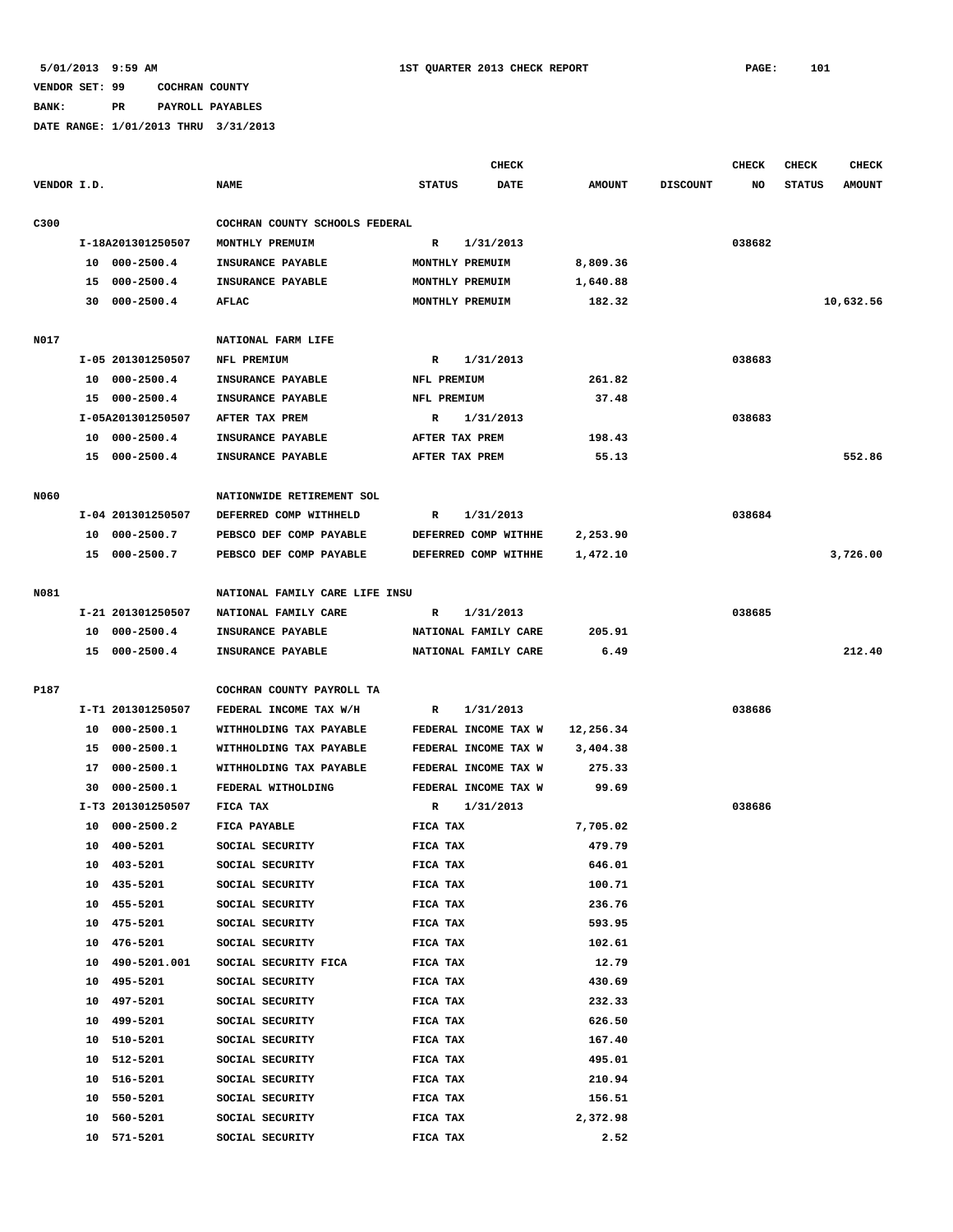**BANK: PR PAYROLL PAYABLES**

|             |    |                   |                            |               | <b>CHECK</b> |               |                 | CHECK  | <b>CHECK</b>  | <b>CHECK</b>  |
|-------------|----|-------------------|----------------------------|---------------|--------------|---------------|-----------------|--------|---------------|---------------|
| VENDOR I.D. |    |                   | <b>NAME</b>                | <b>STATUS</b> | <b>DATE</b>  | <b>AMOUNT</b> | <b>DISCOUNT</b> | NO     | <b>STATUS</b> | <b>AMOUNT</b> |
|             |    |                   |                            |               |              |               |                 |        |               |               |
| P187        |    |                   | COCHRAN COUNTY PAYROLLCONT |               |              |               |                 |        |               |               |
|             |    | I-T3 201301250507 | FICA TAX                   | R             | 1/31/2013    |               |                 | 038686 |               |               |
|             | 10 | 650-5201          | SOCIAL SECURITY            | FICA TAX      |              | 178.60        |                 |        |               |               |
|             | 10 | 652-5201          | SOCIAL SECURITY            | FICA TAX      |              | 10.00         |                 |        |               |               |
|             | 10 | 660-5201          | SOCIAL SECURITY            | FICA TAX      |              | 139.71        |                 |        |               |               |
|             | 10 | 662-5201          | SOCIAL SECURITY            | FICA TAX      |              | 186.19        |                 |        |               |               |
|             | 10 | 665-5201          | SOCIAL SECURITY            | FICA TAX      |              | 323.02        |                 |        |               |               |
|             | 15 | $000 - 2500.2$    | FICA PAYABLE               | FICA TAX      |              | 2,601.99      |                 |        |               |               |
|             | 15 | 610-5201          | SOCIAL SECURITY            | FICA TAX      |              | 1,018.82      |                 |        |               |               |
|             | 15 | 621-5201          | SOCIAL SECURITY            | FICA TAX      |              | 405.56        |                 |        |               |               |
|             | 15 | 622-5201          | SOCIAL SECURITY            | FICA TAX      |              | 408.66        |                 |        |               |               |
|             | 15 | 623-5201          | SOCIAL SECURITY            | FICA TAX      |              | 418.83        |                 |        |               |               |
|             | 15 | 624-5201          | SOCIAL SECURITY            | FICA TAX      |              | 350.12        |                 |        |               |               |
|             | 17 | $000 - 2500.2$    | FICA PAYABLE               | FICA TAX      |              | 191.53        |                 |        |               |               |
|             | 17 | 573-5201          | SOCIAL SECURITY            | FICA TAX      |              | 191.53        |                 |        |               |               |
|             | 30 | $000 - 2500.2$    | FICA                       | FICA TAX      |              | 59.88         |                 |        |               |               |
|             | 30 | 518-5201          | SOCIAL SECURITY            | FICA TAX      |              | 59.88         |                 |        |               |               |
|             |    | I-T4 201301250507 | MEDICARE TAX               | R             | 1/31/2013    |               |                 | 038686 |               |               |
|             | 10 | $000 - 2500.2$    | FICA PAYABLE               | MEDICARE TAX  |              | 1,801.98      |                 |        |               |               |
|             | 10 | 400-5201          | SOCIAL SECURITY            | MEDICARE TAX  |              | 112.20        |                 |        |               |               |
|             | 10 | 403-5201          | SOCIAL SECURITY            | MEDICARE TAX  |              | 151.08        |                 |        |               |               |
|             | 10 | 435-5201          | SOCIAL SECURITY            | MEDICARE TAX  |              | 23.55         |                 |        |               |               |
|             | 10 | 455-5201          | SOCIAL SECURITY            | MEDICARE TAX  |              | 55.38         |                 |        |               |               |
|             | 10 | 475-5201          | SOCIAL SECURITY            | MEDICARE TAX  |              | 138.91        |                 |        |               |               |
|             | 10 | 476-5201          | SOCIAL SECURITY            | MEDICARE TAX  |              | 23.99         |                 |        |               |               |
|             | 10 | 490-5201.001      | SOCIAL SECURITY FICA       | MEDICARE TAX  |              | 2.99          |                 |        |               |               |
|             | 10 | 495-5201          | SOCIAL SECURITY            | MEDICARE TAX  |              | 100.73        |                 |        |               |               |
|             | 10 | 497-5201          | SOCIAL SECURITY            | MEDICARE TAX  |              | 54.34         |                 |        |               |               |
|             | 10 | 499-5201          | SOCIAL SECURITY            | MEDICARE TAX  |              | 146.53        |                 |        |               |               |
|             | 10 | 510-5201          | SOCIAL SECURITY            | MEDICARE TAX  |              | 39.15         |                 |        |               |               |
|             | 10 | 512-5201          | SOCIAL SECURITY            | MEDICARE TAX  |              | 115.77        |                 |        |               |               |
|             | 10 | 516-5201          | SOCIAL SECURITY            | MEDICARE TAX  |              | 49.33         |                 |        |               |               |
|             | 10 | 550-5201          | SOCIAL SECURITY            | MEDICARE TAX  |              | 36.60         |                 |        |               |               |
|             |    | 10 560-5201       | SOCIAL SECURITY            | MEDICARE TAX  |              | 554.97        |                 |        |               |               |
|             |    | 10 571-5201       | SOCIAL SECURITY            | MEDICARE TAX  |              | 0.59          |                 |        |               |               |
|             | 10 | 650-5201          | SOCIAL SECURITY            | MEDICARE TAX  |              | 41.77         |                 |        |               |               |
|             | 10 | 652-5201          | SOCIAL SECURITY            | MEDICARE TAX  |              | 2.34          |                 |        |               |               |
|             |    | 10 660-5201       | SOCIAL SECURITY            | MEDICARE TAX  |              | 32.68         |                 |        |               |               |
|             |    | 10 662-5201       | SOCIAL SECURITY            | MEDICARE TAX  |              | 43.54         |                 |        |               |               |
|             |    | 10 665-5201       | SOCIAL SECURITY            | MEDICARE TAX  |              | 75.54         |                 |        |               |               |
|             |    | 15 000-2500.2     | FICA PAYABLE               | MEDICARE TAX  |              | 608.52        |                 |        |               |               |
|             |    | 15 610-5201       | SOCIAL SECURITY            | MEDICARE TAX  |              | 238.27        |                 |        |               |               |
|             |    | 15 621-5201       | SOCIAL SECURITY            | MEDICARE TAX  |              | 94.85         |                 |        |               |               |
|             |    | 15 622-5201       | SOCIAL SECURITY            | MEDICARE TAX  |              | 95.57         |                 |        |               |               |
|             |    | 15 623-5201       | SOCIAL SECURITY            | MEDICARE TAX  |              | 97.95         |                 |        |               |               |
|             |    | 15 624-5201       | SOCIAL SECURITY            | MEDICARE TAX  |              | 81.88         |                 |        |               |               |
|             |    | 17 000-2500.2     | FICA PAYABLE               | MEDICARE TAX  |              | 44.79         |                 |        |               |               |
|             |    | 17 573-5201       | SOCIAL SECURITY            | MEDICARE TAX  |              | 44.79         |                 |        |               |               |
|             |    |                   |                            |               |              |               |                 |        |               |               |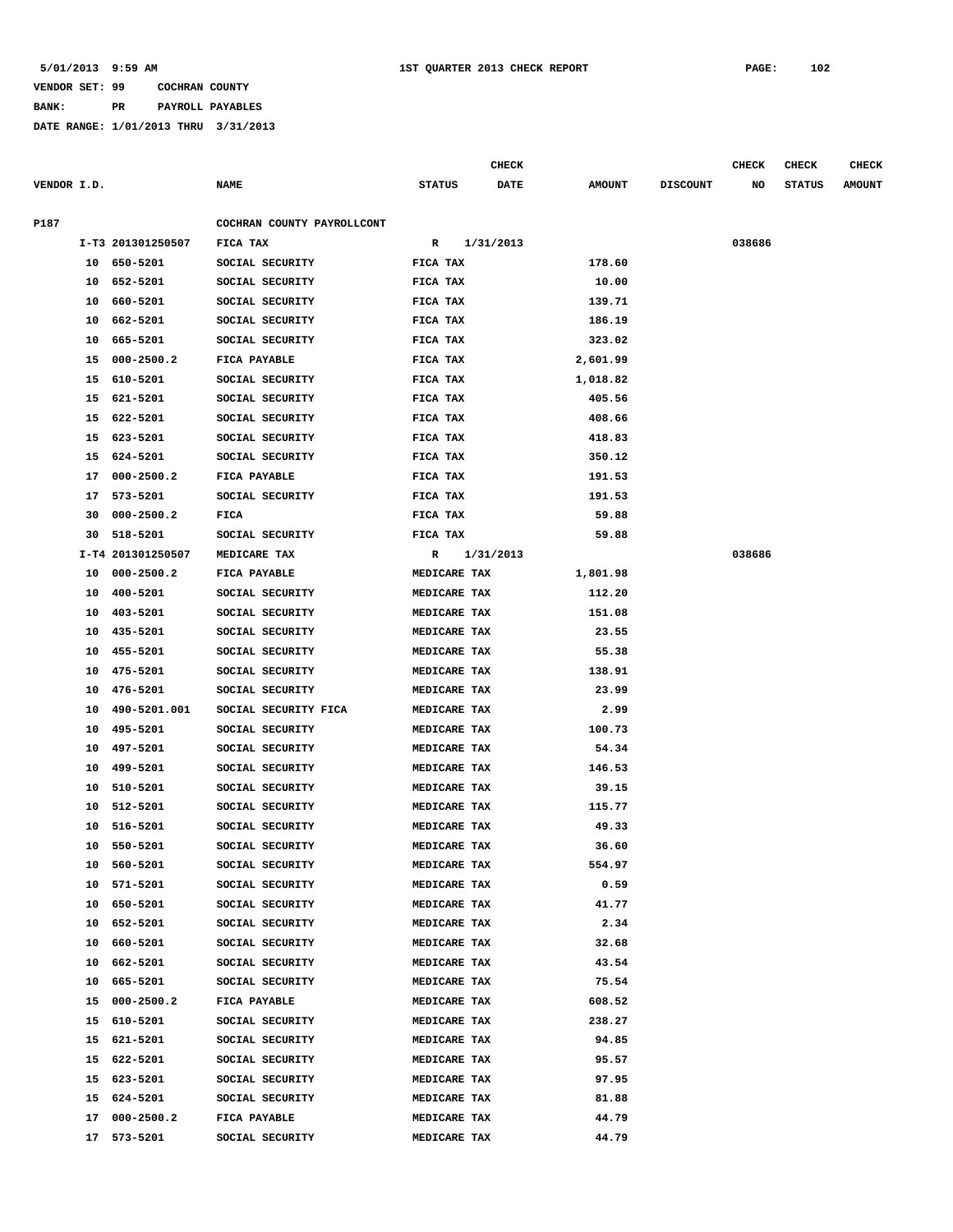**BANK: PR PAYROLL PAYABLES**

|             |    |                   |                            |                          | <b>CHECK</b>         |               |                 | <b>CHECK</b> | CHECK         | <b>CHECK</b>  |
|-------------|----|-------------------|----------------------------|--------------------------|----------------------|---------------|-----------------|--------------|---------------|---------------|
| VENDOR I.D. |    |                   | <b>NAME</b>                | <b>STATUS</b>            | <b>DATE</b>          | <b>AMOUNT</b> | <b>DISCOUNT</b> | NO           | <b>STATUS</b> | <b>AMOUNT</b> |
| P187        |    |                   | COCHRAN COUNTY PAYROLLCONT |                          |                      |               |                 |              |               |               |
|             |    | I-T4 201301250507 | MEDICARE TAX               | R                        | 1/31/2013            |               |                 | 038686       |               |               |
|             | 30 | $000 - 2500.2$    | FICA                       | MEDICARE TAX             |                      | 14.00         |                 |              |               |               |
|             | 30 | 518-5201          | SOCIAL SECURITY            | MEDICARE TAX             |                      | 14.00         |                 |              |               | 42,091.16     |
| T218        |    |                   | TEXAS ASS'N OF COUNTIES    |                          |                      |               |                 |              |               |               |
|             |    | I-11 201301250507 | EMPLOYEE PREMIUMS          | R                        | 1/31/2013            |               |                 | 038687       |               |               |
|             | 10 | 400-5202          | <b>GROUP INSURANCE</b>     | <b>EMPLOYEE PREMIUMS</b> |                      | 1,443.00      |                 |              |               |               |
|             | 10 | 403-5202          | <b>GROUP INSURANCE</b>     | <b>EMPLOYEE PREMIUMS</b> |                      | 2,332.68      |                 |              |               |               |
|             | 10 | 455-5202          | <b>GROUP INSURANCE</b>     | <b>EMPLOYEE PREMIUMS</b> |                      | 777.56        |                 |              |               |               |
|             | 10 | 475-5202          | <b>GROUP INSURANCE</b>     | <b>EMPLOYEE PREMIUMS</b> |                      | 1,555.12      |                 |              |               |               |
|             | 10 | 495-5202          | <b>GROUP INSURANCE</b>     | <b>EMPLOYEE PREMIUMS</b> |                      | 1,555.12      |                 |              |               |               |
|             | 10 | 497-5202          | GROUP INSURANCE            | EMPLOYEE PREMIUMS        |                      | 777.56        |                 |              |               |               |
|             |    | 499-5202          | <b>GROUP INSURANCE</b>     | <b>EMPLOYEE PREMIUMS</b> |                      | 2,332.68      |                 |              |               |               |
|             | 10 |                   |                            |                          |                      |               |                 |              |               |               |
|             | 10 | 510-5202          | <b>GROUP INSURANCE</b>     | <b>EMPLOYEE PREMIUMS</b> |                      | 777.56        |                 |              |               |               |
|             | 10 | 512-5202          | GROUP INSURANCE            | EMPLOYEE PREMIUMS        |                      | 2,363.78      |                 |              |               |               |
|             | 10 | 516-5202          | GROUP INSURANCE [50%]      | <b>EMPLOYEE PREMIUMS</b> |                      | 798.67        |                 |              |               |               |
|             | 10 | 550-5202          | <b>GROUP INSURANCE</b>     | <b>EMPLOYEE PREMIUMS</b> |                      | 777.56        |                 |              |               |               |
|             | 10 | 560-5202          | <b>GROUP INSURANCE</b>     | <b>EMPLOYEE PREMIUMS</b> |                      | 7,744.50      |                 |              |               |               |
|             | 10 | 571-5202          | <b>GROUP INSURANCE</b>     | <b>EMPLOYEE PREMIUMS</b> |                      | 10.08         |                 |              |               |               |
|             | 10 | 650-5202          | <b>GROUP INSURANCE</b>     | <b>EMPLOYEE PREMIUMS</b> |                      | 815.27        |                 |              |               |               |
|             | 10 | 652-5202          | GROUP INSURANCE            | <b>EMPLOYEE PREMIUMS</b> |                      | 37.71         |                 |              |               |               |
|             | 10 | 660-5202          | GROUP INSURANCE [35%]      | <b>EMPLOYEE PREMIUMS</b> |                      | 529.51        |                 |              |               |               |
|             | 10 | 662-5202          | <b>GROUP INSURANCE</b>     | <b>EMPLOYEE PREMIUMS</b> |                      | 702.14        |                 |              |               |               |
|             | 10 | 665-5202          | GROUP INSURANCE            | EMPLOYEE PREMIUMS        |                      | 777.56        |                 |              |               |               |
|             | 15 | 610-5202          | <b>GROUP INSURANCE</b>     | <b>EMPLOYEE PREMIUMS</b> |                      | 3,222.36      |                 |              |               |               |
|             | 15 | 621-5202          | <b>GROUP INSURANCE</b>     | <b>EMPLOYEE PREMIUMS</b> |                      | 1,555.12      |                 |              |               |               |
|             | 15 | 622-5202          | GROUP INSURANCE            | <b>EMPLOYEE PREMIUMS</b> |                      | 1,555.12      |                 |              |               |               |
|             | 15 | 623-5202          | <b>GROUP INSURANCE</b>     | <b>EMPLOYEE PREMIUMS</b> |                      | 1,555.12      |                 |              |               |               |
|             | 15 | 624-5202          | <b>GROUP INSURANCE</b>     | <b>EMPLOYEE PREMIUMS</b> |                      | 1,555.12      |                 |              |               |               |
|             | 17 | 573-5202          | GROUP HEALTH INSURANCE     | EMPLOYEE PREMIUMS        |                      | 767.48        |                 |              |               |               |
|             | 30 | 518-5202          | GROUP INSURANCE [15%]      | <b>EMPLOYEE PREMIUMS</b> |                      | 226.94        |                 |              |               |               |
|             |    | I-12 201301250507 | GROUP LIFE INSURANCE       | R                        | 1/31/2013            |               |                 | 038687       |               |               |
|             | 10 | 400-5202          | <b>GROUP INSURANCE</b>     |                          | GROUP LIFE INSURANCE | 7.33          |                 |              |               |               |
|             | 10 | 403-5202          | GROUP INSURANCE            |                          | GROUP LIFE INSURANCE | 10.47         |                 |              |               |               |
|             | 10 | 455-5202          | GROUP INSURANCE            |                          | GROUP LIFE INSURANCE | 3.95          |                 |              |               |               |
|             | 10 | 475-5202          | GROUP INSURANCE            |                          | GROUP LIFE INSURANCE | 7.90          |                 |              |               |               |
|             | 10 | 495-5202          | GROUP INSURANCE            |                          | GROUP LIFE INSURANCE | 7.90          |                 |              |               |               |
|             | 10 | 497-5202          | GROUP INSURANCE            |                          | GROUP LIFE INSURANCE | 3.95          |                 |              |               |               |
|             | 10 | 499-5202          | GROUP INSURANCE            |                          | GROUP LIFE INSURANCE | 11.85         |                 |              |               |               |
|             | 10 | 510-5202          | GROUP INSURANCE            |                          | GROUP LIFE INSURANCE | 3.95          |                 |              |               |               |
|             | 10 | 512-5202          | GROUP INSURANCE            |                          | GROUP LIFE INSURANCE | 12.01         |                 |              |               |               |
|             |    | 10 516-5202       | GROUP INSURANCE [50%]      |                          | GROUP LIFE INSURANCE | 4.07          |                 |              |               |               |
|             | 10 | 550-5202          | <b>GROUP INSURANCE</b>     |                          | GROUP LIFE INSURANCE | 3.95          |                 |              |               |               |
|             |    | 10 560-5202       | GROUP INSURANCE            |                          | GROUP LIFE INSURANCE | 37.96         |                 |              |               |               |
|             |    | 10 571-5202       | GROUP INSURANCE            |                          | GROUP LIFE INSURANCE | 0.05          |                 |              |               |               |
|             | 10 | 650-5202          | GROUP INSURANCE            |                          | GROUP LIFE INSURANCE | 4.14          |                 |              |               |               |
|             | 10 | 652-5202          | GROUP INSURANCE            |                          | GROUP LIFE INSURANCE | 0.19          |                 |              |               |               |
|             |    |                   |                            |                          |                      |               |                 |              |               |               |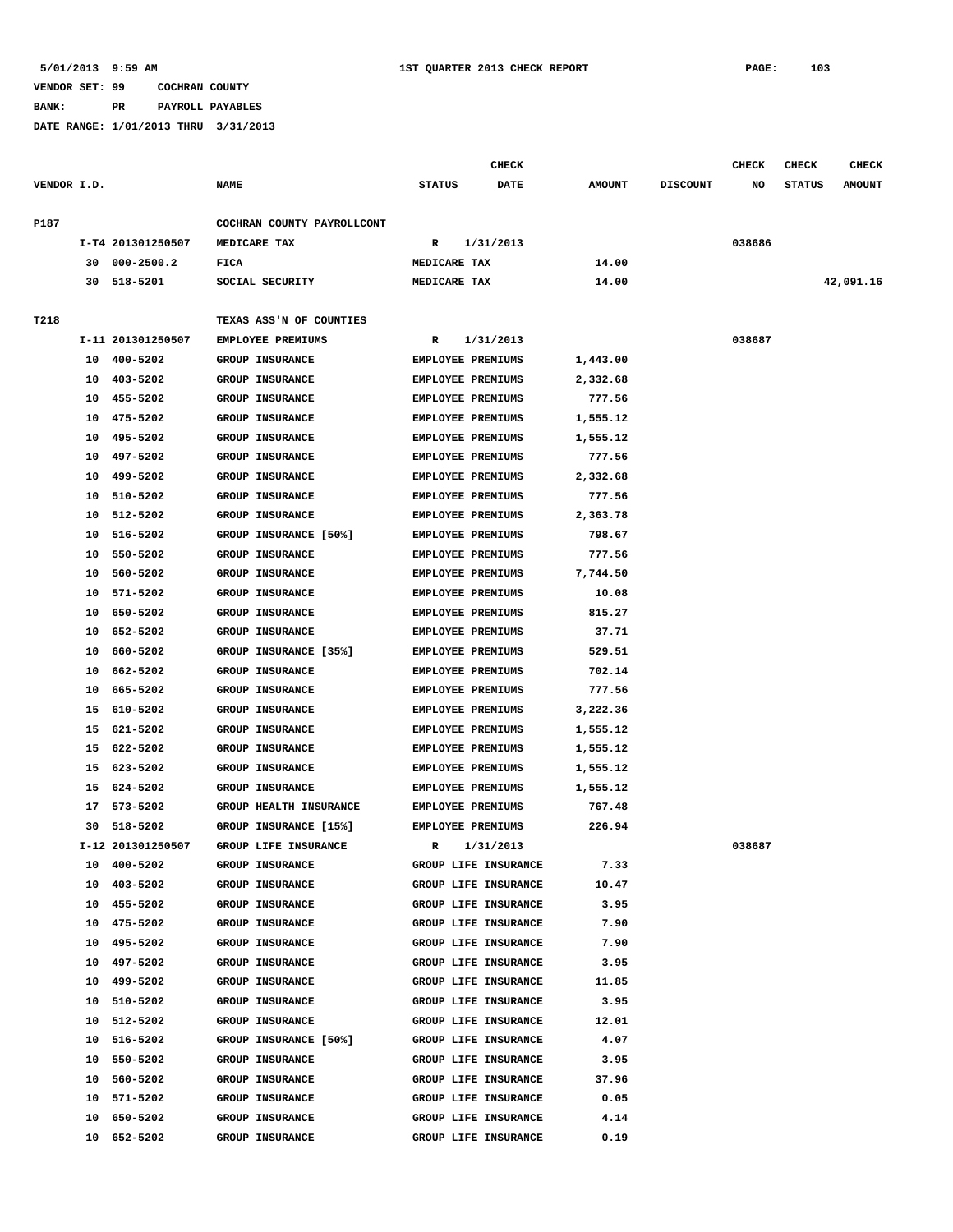**BANK: PR PAYROLL PAYABLES**

|                  |                                  |                                           |                                              | <b>CHECK</b> |                      |                 | <b>CHECK</b> | <b>CHECK</b>  | <b>CHECK</b>  |
|------------------|----------------------------------|-------------------------------------------|----------------------------------------------|--------------|----------------------|-----------------|--------------|---------------|---------------|
| VENDOR I.D.      |                                  | <b>NAME</b>                               | <b>STATUS</b>                                | <b>DATE</b>  | <b>AMOUNT</b>        | <b>DISCOUNT</b> | NO           | <b>STATUS</b> | <b>AMOUNT</b> |
|                  |                                  |                                           |                                              |              |                      |                 |              |               |               |
| T218             |                                  | TEXAS ASS'N OF COUNTIECONT                |                                              |              |                      |                 |              |               |               |
|                  | I-12 201301250507                | GROUP LIFE INSURANCE                      | R                                            | 1/31/2013    |                      |                 | 038687       |               |               |
|                  | 10 660-5202                      | GROUP INSURANCE [35%]                     | GROUP LIFE INSURANCE                         |              | 2.68                 |                 |              |               |               |
|                  | 662-5202<br>10                   | GROUP INSURANCE                           | GROUP LIFE INSURANCE                         |              | 3.57                 |                 |              |               |               |
|                  | 665-5202<br>10                   | <b>GROUP INSURANCE</b>                    | GROUP LIFE INSURANCE                         |              | 3.95                 |                 |              |               |               |
|                  | 15<br>610-5202                   | <b>GROUP INSURANCE</b>                    | GROUP LIFE INSURANCE                         |              | 12.62                |                 |              |               |               |
|                  | 15 621-5202                      | GROUP INSURANCE                           | GROUP LIFE INSURANCE                         |              | 7.90                 |                 |              |               |               |
|                  | 15<br>622-5202                   | <b>GROUP INSURANCE</b>                    | <b>GROUP LIFE INSURANCE</b>                  |              | 7.90                 |                 |              |               |               |
|                  | 623-5202<br>15                   | GROUP INSURANCE                           | GROUP LIFE INSURANCE                         |              | 7.90                 |                 |              |               |               |
|                  | 624-5202<br>15                   | GROUP INSURANCE                           | GROUP LIFE INSURANCE                         |              | 7.90                 |                 |              |               |               |
|                  | 573-5202<br>17                   | GROUP HEALTH INSURANCE                    | GROUP LIFE INSURANCE                         |              | 3.90                 |                 |              |               |               |
|                  | 518-5202<br>30                   | GROUP INSURANCE [15%]                     | GROUP LIFE INSURANCE                         |              | 1.15                 |                 |              |               |               |
|                  | I-15 201301250507                | DEPENDENT HEALTH PREM WITHHELD            | R                                            | 1/31/2013    |                      |                 | 038687       |               |               |
|                  | 15 000-2500.4                    | INSURANCE PAYABLE                         | DEPENDENT HEALTH PRE                         |              | 855.30               |                 |              |               | 37,579.76     |
|                  |                                  |                                           |                                              |              |                      |                 |              |               |               |
| T266             |                                  | TREASURER OF VIRGINIA                     |                                              |              |                      |                 |              |               |               |
|                  | I-CJS201301250507                | CASE ID#0003452040                        | R                                            | 1/31/2013    |                      |                 | 038688       |               |               |
|                  | 10 000-2500.8                    | CHILD SUPPORT PAYABLE                     | CASE ID#0003452040                           |              | 566.37               |                 |              |               | 566.37        |
|                  |                                  |                                           |                                              |              |                      |                 |              |               |               |
| C <sub>253</sub> |                                  | COCHRAN COUNTY MONEY MKT                  |                                              |              |                      |                 |              |               |               |
|                  | I-201301250508                   | NON-DEPT SUPP DEATH                       | R                                            | 1/31/2013    |                      |                 | 038689       |               |               |
|                  | 10 409-5207                      | SUPPLEMENTAL DEATH BENEFITS               | NON-DEPT SUPP DEATH                          |              | 1,410.74             |                 |              |               | 1,410.74      |
|                  |                                  |                                           |                                              |              |                      |                 |              |               |               |
| A067             |                                  | AMERICAN FAMILY LIFE ASSURANCE            |                                              |              |                      |                 |              |               |               |
|                  | I-08 201302210509                | MONTHLY PREMIUM                           | R                                            | 2/28/2013    |                      |                 | 038838       |               |               |
|                  | $000 - 2500.4$<br>10             | INSURANCE PAYABLE                         | MONTHLY PREMIUM                              |              | 409.05               |                 |              |               |               |
|                  | $000 - 2500.4$<br>15             | INSURANCE PAYABLE                         | MONTHLY PREMIUM                              |              | 257.42               |                 |              |               |               |
|                  | I-08A201302210509                | MONTHLY PREMIUM                           | R                                            | 2/28/2013    |                      |                 | 038838       |               |               |
|                  | 10 000-2500.4                    | INSURANCE PAYABLE                         | MONTHLY PREMIUM                              |              | 200.46               |                 |              |               | 866.93        |
|                  |                                  |                                           |                                              |              |                      |                 |              |               |               |
| C091             |                                  | COMPBENEFITS                              |                                              |              |                      |                 |              |               |               |
|                  | I-17A201302210509                | VISION MONTHLY PREMIUM                    | R                                            | 2/28/2013    |                      |                 | 038839       |               |               |
|                  | 10 000-2500.4                    | INSURANCE PAYABLE                         | VISION MONTHLY PREMI                         |              | 100.38               |                 |              |               | 100.38        |
|                  |                                  |                                           |                                              |              |                      |                 |              |               |               |
| C <sub>253</sub> | I-01 201302210509                | COCHRAN COUNTY MONEY MKT                  |                                              |              |                      |                 |              |               |               |
|                  | 10 000-2500.3                    | RETIREMENT CONTRIBUTIONS<br>TCDRS PAYABLE | R                                            | 2/28/2013    |                      |                 | 038840       |               |               |
|                  | 10 400-5203                      |                                           | RETIREMENT CONTRIBUT<br>RETIREMENT CONTRIBUT |              | 8,355.88             |                 |              |               |               |
|                  | 10 403-5203                      | <b>RETIREMENT</b><br><b>RETIREMENT</b>    | RETIREMENT CONTRIBUT                         |              | 1,013.87<br>1,313.12 |                 |              |               |               |
|                  | 10 435-5203                      |                                           | RETIREMENT CONTRIBUT                         |              | 211.15               |                 |              |               |               |
|                  |                                  | RETIREMENT                                |                                              |              |                      |                 |              |               |               |
|                  | 455-5203<br>10<br>475-5203<br>10 | <b>RETIREMENT</b>                         | RETIREMENT CONTRIBUT<br>RETIREMENT CONTRIBUT |              | 560.02               |                 |              |               |               |
|                  | 10 476-5203                      | <b>RETIREMENT</b><br>RETIREMENT           | RETIREMENT CONTRIBUT                         |              | 1,256.97<br>215.16   |                 |              |               |               |
|                  | 10<br>490-5203.001               | <b>RETIREMENT</b>                         | RETIREMENT CONTRIBUT                         |              | 117.98               |                 |              |               |               |
|                  | 495-5203<br>10                   | <b>RETIREMENT</b>                         | RETIREMENT CONTRIBUT                         |              | 903.37               |                 |              |               |               |
|                  | 497-5203<br>10                   | RETIREMENT                                | RETIREMENT CONTRIBUT                         |              | 487.39               |                 |              |               |               |
|                  | 499-5203<br>10                   | RETIREMENT                                | RETIREMENT CONTRIBUT                         |              | 1,305.36             |                 |              |               |               |
|                  | 10<br>510-5203                   | <b>RETIREMENT</b>                         | RETIREMENT CONTRIBUT                         |              | 351.00               |                 |              |               |               |
|                  |                                  |                                           |                                              |              |                      |                 |              |               |               |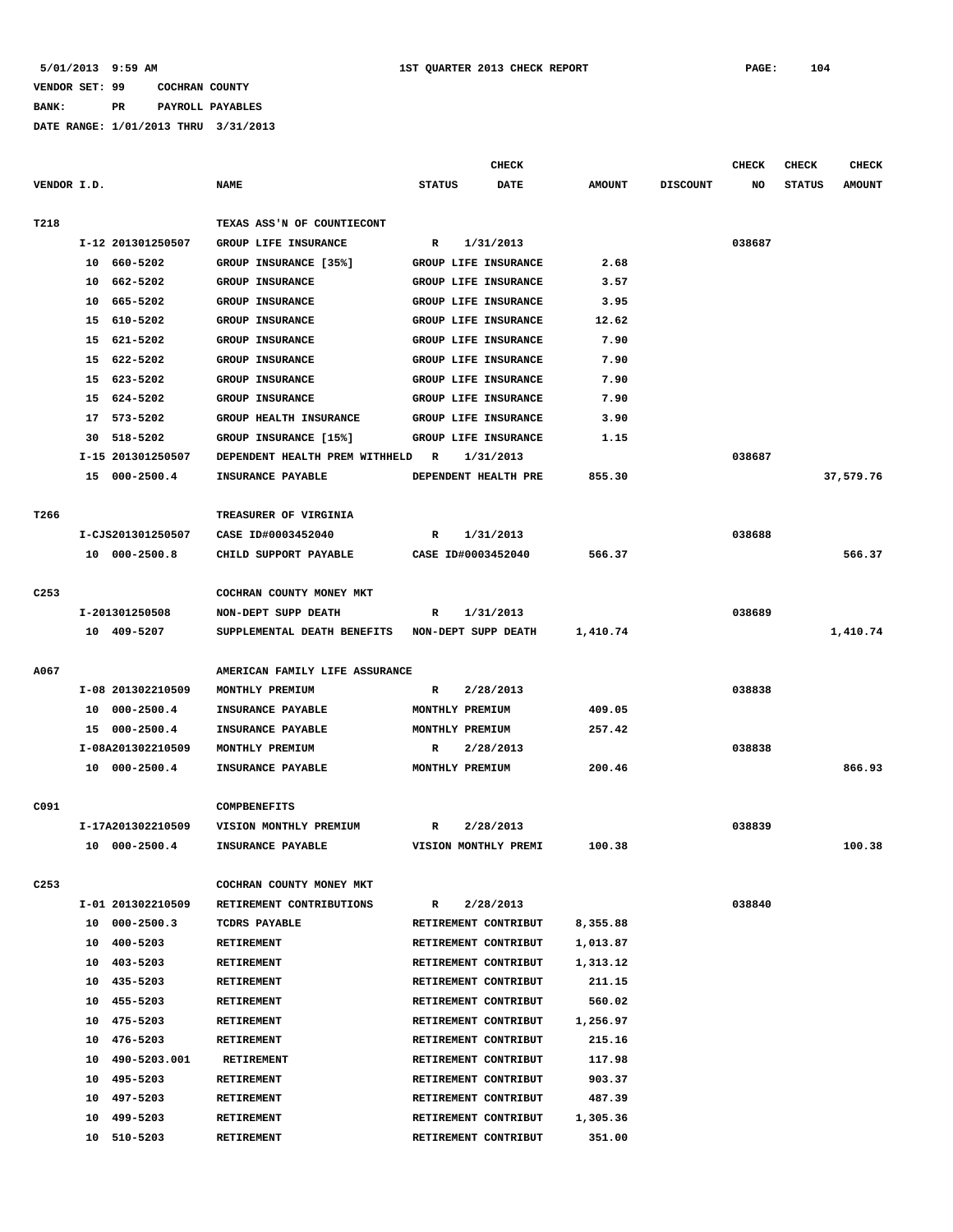# **VENDOR SET: 99 COCHRAN COUNTY BANK: PR PAYROLL PAYABLES**

|                  |    |                   |                                |                      | <b>CHECK</b> |               |                 | <b>CHECK</b> | <b>CHECK</b>  | <b>CHECK</b>  |
|------------------|----|-------------------|--------------------------------|----------------------|--------------|---------------|-----------------|--------------|---------------|---------------|
| VENDOR I.D.      |    |                   | <b>NAME</b>                    | <b>STATUS</b>        | <b>DATE</b>  | <b>AMOUNT</b> | <b>DISCOUNT</b> | NO           | <b>STATUS</b> | <b>AMOUNT</b> |
|                  |    |                   |                                |                      |              |               |                 |              |               |               |
| C <sub>253</sub> |    |                   | COCHRAN COUNTY MONEY MCONT     |                      |              |               |                 |              |               |               |
|                  |    | I-01 201302210509 | RETIREMENT CONTRIBUTIONS       | R                    | 2/28/2013    |               |                 | 038840       |               |               |
|                  |    | 10 512-5203       | <b>RETIREMENT</b>              | RETIREMENT CONTRIBUT |              | 1,048.66      |                 |              |               |               |
|                  | 10 | 516-5203          | RETIREMENT                     | RETIREMENT CONTRIBUT |              | 435.65        |                 |              |               |               |
|                  | 10 | 550-5203          | RETIREMENT                     | RETIREMENT CONTRIBUT |              | 328.17        |                 |              |               |               |
|                  | 10 | 560-5203          | RETIREMENT                     | RETIREMENT CONTRIBUT |              | 4,473.79      |                 |              |               |               |
|                  | 10 | 571-5203          | RETIREMENT                     | RETIREMENT CONTRIBUT |              | 5.20          |                 |              |               |               |
|                  | 10 | 650-5203          | RETIREMENT                     | RETIREMENT CONTRIBUT |              | 394.66        |                 |              |               |               |
|                  | 10 | 652-5203          | <b>RETIREMENT</b>              | RETIREMENT CONTRIBUT |              | 20.97         |                 |              |               |               |
|                  | 10 | 660-5203          | <b>RETIREMENT</b>              | RETIREMENT CONTRIBUT |              | 288.58        |                 |              |               |               |
|                  | 10 | 662-5203          | RETIREMENT                     | RETIREMENT CONTRIBUT |              | 390.40        |                 |              |               |               |
|                  | 10 | 665-5203          | <b>RETIREMENT</b>              | RETIREMENT CONTRIBUT |              | 396.60        |                 |              |               |               |
|                  | 15 | $000 - 2500.3$    | TCDRS PAYABLE                  | RETIREMENT CONTRIBUT |              | 3,024.27      |                 |              |               |               |
|                  | 15 | 610-5203          | <b>RETIREMENT</b>              | RETIREMENT CONTRIBUT |              | 2,143.60      |                 |              |               |               |
|                  | 15 | 621-5203          | <b>RETIREMENT</b>              | RETIREMENT CONTRIBUT |              | 850.38        |                 |              |               |               |
|                  | 15 | 622-5203          | RETIREMENT                     | RETIREMENT CONTRIBUT |              | 876.05        |                 |              |               |               |
|                  | 15 | 623-5203          | <b>RETIREMENT</b>              | RETIREMENT CONTRIBUT |              | 881.60        |                 |              |               |               |
|                  | 15 | 624-5203          | <b>RETIREMENT</b>              | RETIREMENT CONTRIBUT |              | 864.86        |                 |              |               |               |
|                  | 17 | $000 - 2500.3$    | TCDRS PAYABLE                  | RETIREMENT CONTRIBUT |              | 213.14        |                 |              |               |               |
|                  | 17 | 573-5203          | <b>RETIREMENT</b>              | RETIREMENT CONTRIBUT |              | 395.82        |                 |              |               |               |
|                  | 30 | $000 - 2500.3$    | TCDRS                          | RETIREMENT CONTRIBUT |              | 66.60         |                 |              |               |               |
|                  | 30 | 518-5203          | RETIREMENT                     | RETIREMENT CONTRIBUT |              | 123.68        |                 |              |               | 33, 313.95    |
|                  |    |                   |                                |                      |              |               |                 |              |               |               |
| C300             |    |                   | COCHRAN COUNTY SCHOOLS FEDERAL |                      |              |               |                 |              |               |               |
|                  |    | I-18A201302210509 | MONTHLY PREMUIM                | R                    | 2/28/2013    |               |                 | 038841       |               |               |
|                  | 10 | $000 - 2500.4$    | INSURANCE PAYABLE              | MONTHLY PREMUIM      |              | 8,910.36      |                 |              |               |               |
|                  | 15 | $000 - 2500.4$    | INSURANCE PAYABLE              | MONTHLY PREMUIM      |              | 1,640.88      |                 |              |               |               |
|                  | 30 | $000 - 2500.4$    | AFLAC                          | MONTHLY PREMUIM      |              | 182.32        |                 |              |               | 10,733.56     |
|                  |    |                   |                                |                      |              |               |                 |              |               |               |
| N017             |    |                   | NATIONAL FARM LIFE             |                      |              |               |                 |              |               |               |
|                  |    | I-05 201302210509 | NFL PREMIUM                    | R                    | 2/28/2013    |               |                 | 038842       |               |               |
|                  | 10 |                   |                                |                      |              | 261.82        |                 |              |               |               |
|                  |    | $000 - 2500.4$    | INSURANCE PAYABLE              | NFL PREMIUM          |              |               |                 |              |               |               |
|                  |    | 15 000-2500.4     | INSURANCE PAYABLE              | NFL PREMIUM          |              | 37.48         |                 |              |               |               |
|                  |    | I-05A201302210509 | AFTER TAX PREM                 | R                    | 2/28/2013    |               |                 | 038842       |               |               |
|                  |    | 10 000-2500.4     | INSURANCE PAYABLE              | AFTER TAX PREM       |              | 198.43        |                 |              |               |               |
|                  |    | 15 000-2500.4     | INSURANCE PAYABLE              | AFTER TAX PREM       |              | 55.13         |                 |              |               | 552.86        |
|                  |    |                   |                                |                      |              |               |                 |              |               |               |
| N060             |    |                   | NATIONWIDE RETIREMENT SOL      |                      |              |               |                 |              |               |               |
|                  |    | I-04 201302210509 | DEFERRED COMP WITHHELD         | $\mathbf{R}$         | 2/28/2013    |               |                 | 038843       |               |               |
|                  |    | 10 000-2500.7     | PEBSCO DEF COMP PAYABLE        | DEFERRED COMP WITHHE |              | 2,653.90      |                 |              |               |               |
|                  |    | 15 000-2500.7     | PEBSCO DEF COMP PAYABLE        | DEFERRED COMP WITHHE |              | 1,472.10      |                 |              |               | 4,126.00      |
|                  |    |                   |                                |                      |              |               |                 |              |               |               |
| N081             |    |                   | NATIONAL FAMILY CARE LIFE INSU |                      |              |               |                 |              |               |               |
|                  |    | I-21 201302210509 | NATIONAL FAMILY CARE           | R                    | 2/28/2013    |               |                 | 038844       |               |               |
|                  |    | 10 000-2500.4     | INSURANCE PAYABLE              | NATIONAL FAMILY CARE |              | 205.91        |                 |              |               |               |
|                  |    | 15 000-2500.4     | INSURANCE PAYABLE              | NATIONAL FAMILY CARE |              | 6.49          |                 |              |               | 212.40        |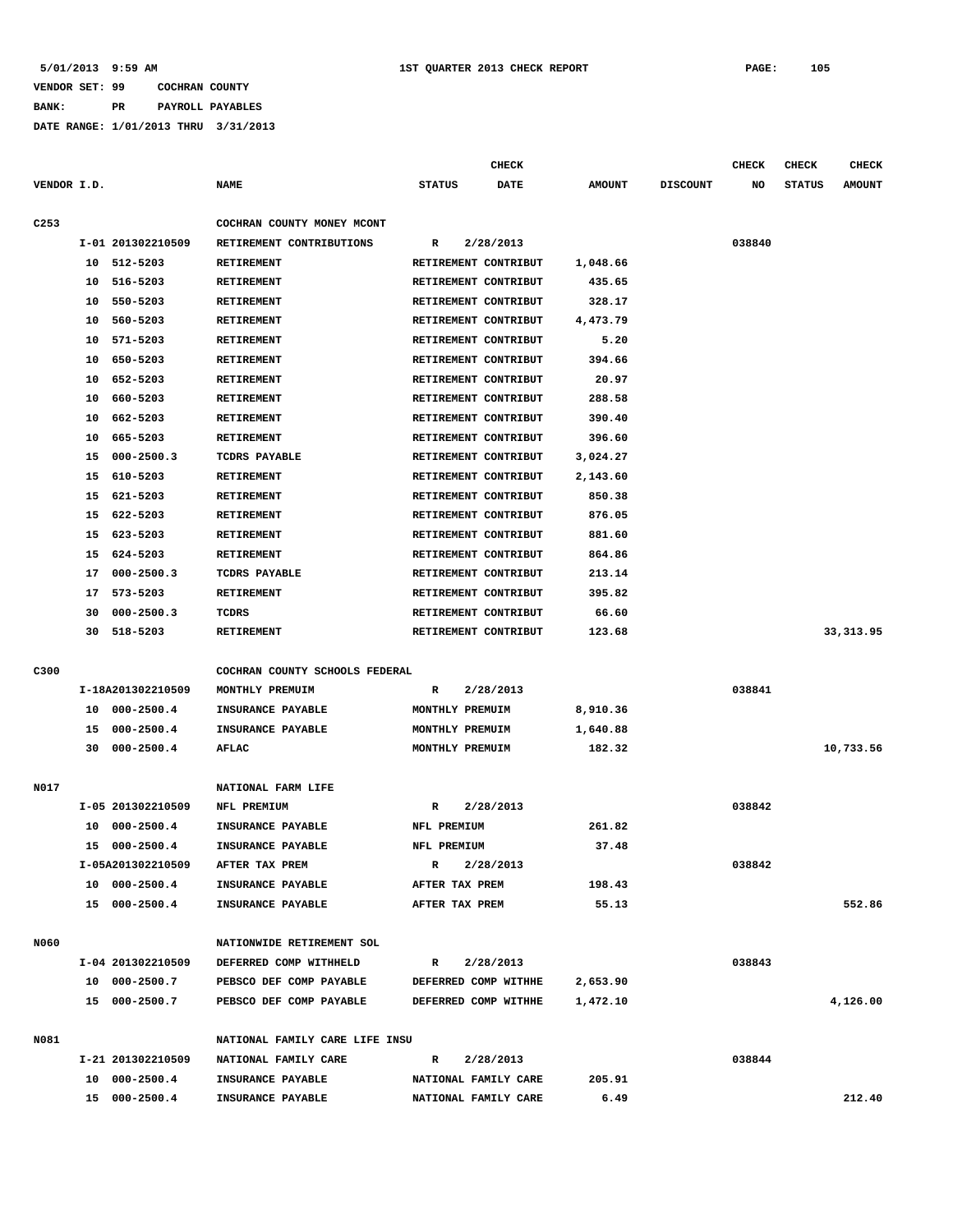# **VENDOR SET: 99 COCHRAN COUNTY BANK: PR PAYROLL PAYABLES**

|             |    |                   |                           |                      | <b>CHECK</b> |                  |                 | CHECK  | <b>CHECK</b>  | <b>CHECK</b>  |
|-------------|----|-------------------|---------------------------|----------------------|--------------|------------------|-----------------|--------|---------------|---------------|
| VENDOR I.D. |    |                   | NAME                      | <b>STATUS</b>        | <b>DATE</b>  | <b>AMOUNT</b>    | <b>DISCOUNT</b> | NO     | <b>STATUS</b> | <b>AMOUNT</b> |
| P187        |    |                   | COCHRAN COUNTY PAYROLL TA |                      |              |                  |                 |        |               |               |
|             |    | I-T1 201302210509 | FEDERAL INCOME TAX W/H    | R                    | 2/28/2013    |                  |                 | 038845 |               |               |
|             |    | 10 000-2500.1     | WITHHOLDING TAX PAYABLE   | FEDERAL INCOME TAX W |              | 11,679.00        |                 |        |               |               |
|             | 15 | 000-2500.1        | WITHHOLDING TAX PAYABLE   | FEDERAL INCOME TAX W |              | 3,671.85         |                 |        |               |               |
|             | 17 | $000 - 2500.1$    | WITHHOLDING TAX PAYABLE   | FEDERAL INCOME TAX W |              | 260.23           |                 |        |               |               |
|             | 30 | $000 - 2500.1$    | FEDERAL WITHOLDING        | FEDERAL INCOME TAX W |              | 116.41           |                 |        |               |               |
|             |    | I-T3 201302210509 | FICA TAX                  | R                    | 2/28/2013    |                  |                 | 038845 |               |               |
|             | 10 | $000 - 2500.2$    | FICA PAYABLE              | FICA TAX             |              | 7,505.86         |                 |        |               |               |
|             | 10 | 400-5201          | SOCIAL SECURITY           | FICA TAX             |              | 480.00           |                 |        |               |               |
|             | 10 | 403-5201          | SOCIAL SECURITY           | FICA TAX             |              | 613.49           |                 |        |               |               |
|             | 10 | 435-5201          | SOCIAL SECURITY           | FICA TAX             |              | 100.71           |                 |        |               |               |
|             | 10 | 455-5201          | SOCIAL SECURITY           | FICA TAX             |              | 281.51           |                 |        |               |               |
|             | 10 | 475-5201          | SOCIAL SECURITY           | FICA TAX             |              | 599.48           |                 |        |               |               |
|             | 10 | 476-5201          | SOCIAL SECURITY           | FICA TAX             |              | 102.61           |                 |        |               |               |
|             | 10 | 490-5201.001      | SOCIAL SECURITY FICA      | FICA TAX             |              | 56.27            |                 |        |               |               |
|             | 10 | 495-5201          | SOCIAL SECURITY           | FICA TAX             |              | 430.84           |                 |        |               |               |
|             | 10 | 497-5201          | SOCIAL SECURITY           | FICA TAX             |              | 232.45           |                 |        |               |               |
|             | 10 | 499-5201          | SOCIAL SECURITY           | FICA TAX             |              | 618.60           |                 |        |               |               |
|             | 10 | 510-5201          | SOCIAL SECURITY           | FICA TAX             |              | 167.40           |                 |        |               |               |
|             | 10 | 512-5201          | SOCIAL SECURITY           | FICA TAX             |              | 487.20           |                 |        |               |               |
|             | 10 | 516-5201          | SOCIAL SECURITY           | FICA TAX             |              | 211.49           |                 |        |               |               |
|             | 10 | 550-5201          | SOCIAL SECURITY           | FICA TAX             |              | 156.51           |                 |        |               |               |
|             | 10 | 560-5201          | SOCIAL SECURITY           | FICA TAX             |              | 2,116.15         |                 |        |               |               |
|             | 10 | 571-5201          | SOCIAL SECURITY           | FICA TAX             |              | 2.53             |                 |        |               |               |
|             | 10 | 650-5201          | SOCIAL SECURITY           | FICA TAX             |              | 188.22           |                 |        |               |               |
|             | 10 | 652-5201          | SOCIAL SECURITY           | FICA TAX             |              | 10.00            |                 |        |               |               |
|             | 10 | 660-5201          | SOCIAL SECURITY           | FICA TAX             |              | 140.10           |                 |        |               |               |
|             | 10 | 662-5201          | SOCIAL SECURITY           | FICA TAX             |              | 186.19           |                 |        |               |               |
|             | 10 | 665-5201          | SOCIAL SECURITY           | FICA TAX             |              | 324.11           |                 |        |               |               |
|             | 15 | $000 - 2500.2$    | FICA PAYABLE              | FICA TAX             |              | 2,606.91         |                 |        |               |               |
|             | 15 | 610-5201          | SOCIAL SECURITY           | FICA TAX             |              | 1,020.07         |                 |        |               |               |
|             | 15 | 621-5201          | SOCIAL SECURITY           | FICA TAX             |              | 405.56           |                 |        |               |               |
|             |    | 15 622-5201       | SOCIAL SECURITY           | FICA TAX             |              | 412.23           |                 |        |               |               |
|             |    | 15 623-5201       | SOCIAL SECURITY           | FICA TAX             |              | 418.84           |                 |        |               |               |
|             |    | 15 624-5201       | SOCIAL SECURITY           | FICA TAX             |              | 350.21           |                 |        |               |               |
|             |    | 17 000-2500.2     | FICA PAYABLE              | FICA TAX             |              | 192.63           |                 |        |               |               |
|             | 17 | 573-5201          | SOCIAL SECURITY           | FICA TAX             |              | 192.63           |                 |        |               |               |
|             | 30 | $000 - 2500.2$    | FICA                      | FICA TAX             |              | 60.05            |                 |        |               |               |
|             |    | 30 518-5201       | SOCIAL SECURITY           | FICA TAX             |              | 60.05            |                 |        |               |               |
|             |    | I-T4 201302210509 | MEDICARE TAX              | R                    | 2/28/2013    |                  |                 | 038845 |               |               |
|             |    | 10 000-2500.2     |                           | MEDICARE TAX         |              |                  |                 |        |               |               |
|             |    |                   | FICA PAYABLE              |                      |              | 1,755.37         |                 |        |               |               |
|             |    | 10 400-5201       | SOCIAL SECURITY           | MEDICARE TAX         |              | 112.25<br>143.47 |                 |        |               |               |
|             |    | 10 403-5201       | SOCIAL SECURITY           | MEDICARE TAX         |              |                  |                 |        |               |               |
|             |    | 10 435-5201       | SOCIAL SECURITY           | MEDICARE TAX         |              | 23.55            |                 |        |               |               |
|             |    | 10 455-5201       | SOCIAL SECURITY           | MEDICARE TAX         |              | 65.84            |                 |        |               |               |
|             |    | 10 475-5201       | SOCIAL SECURITY           | MEDICARE TAX         |              | 140.20           |                 |        |               |               |
|             |    | 10 476-5201       | SOCIAL SECURITY           | MEDICARE TAX         |              | 23.99            |                 |        |               |               |
|             |    | 10 490-5201.001   | SOCIAL SECURITY FICA      | MEDICARE TAX         |              | 13.16            |                 |        |               |               |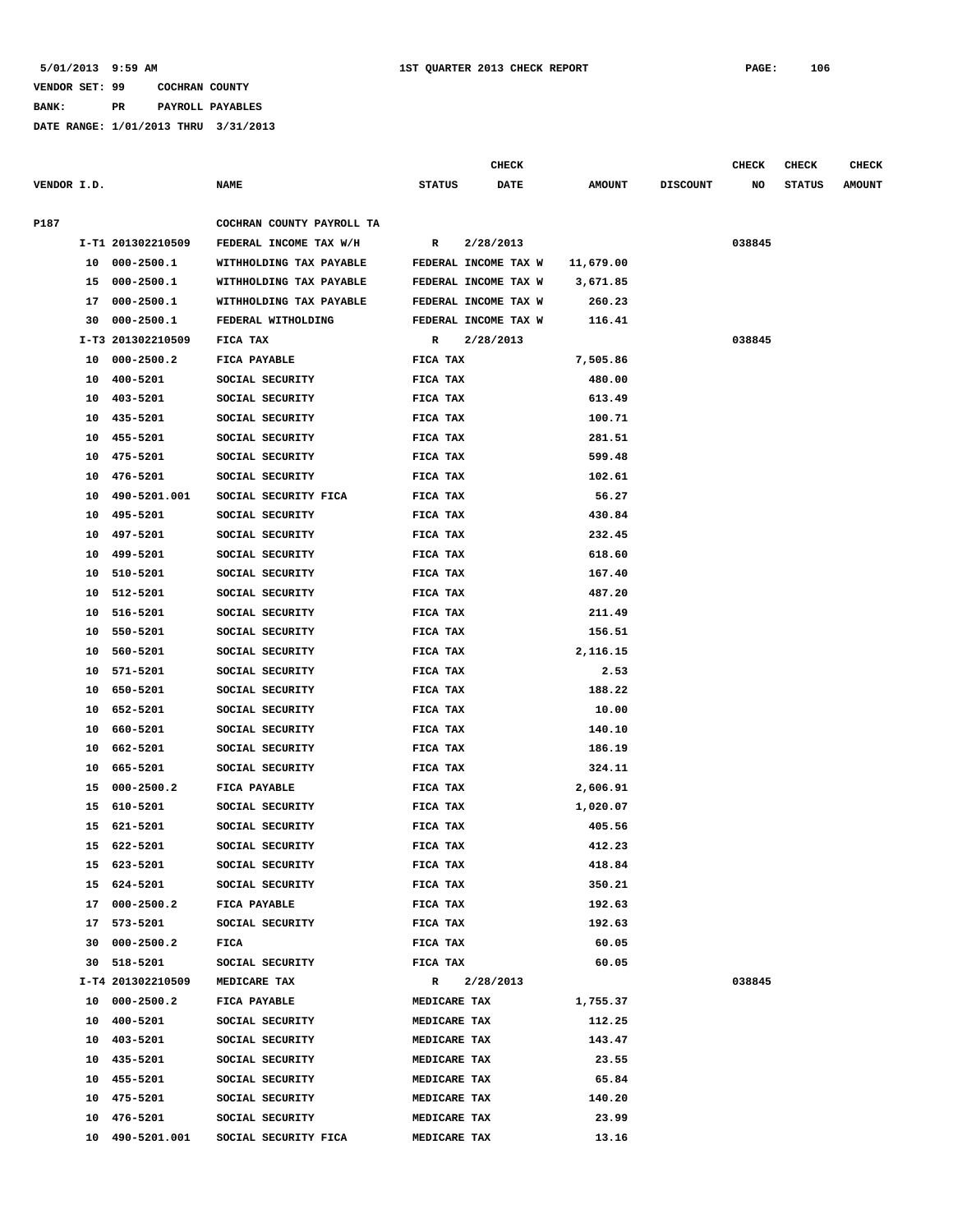**BANK: PR PAYROLL PAYABLES**

|             |    |                   |                                                     |                          | <b>CHECK</b> |               |                 | <b>CHECK</b> | <b>CHECK</b>  | <b>CHECK</b>  |
|-------------|----|-------------------|-----------------------------------------------------|--------------------------|--------------|---------------|-----------------|--------------|---------------|---------------|
| VENDOR I.D. |    |                   | <b>NAME</b>                                         | <b>STATUS</b>            | <b>DATE</b>  | <b>AMOUNT</b> | <b>DISCOUNT</b> | NO           | <b>STATUS</b> | <b>AMOUNT</b> |
|             |    |                   |                                                     |                          |              |               |                 |              |               |               |
| P187        |    |                   | COCHRAN COUNTY PAYROLLCONT                          |                          |              |               |                 |              |               |               |
|             |    | I-T4 201302210509 | MEDICARE TAX                                        | R                        | 2/28/2013    |               |                 | 038845       |               |               |
|             |    | 10 495-5201       | SOCIAL SECURITY                                     | MEDICARE TAX             |              | 100.76        |                 |              |               |               |
|             | 10 | 497-5201          | SOCIAL SECURITY                                     | MEDICARE TAX             |              | 54.36         |                 |              |               |               |
|             | 10 | 499-5201          | SOCIAL SECURITY                                     | MEDICARE TAX             |              | 144.67        |                 |              |               |               |
|             | 10 | 510-5201          | SOCIAL SECURITY                                     | MEDICARE TAX             |              | 39.15         |                 |              |               |               |
|             | 10 | 512-5201          | SOCIAL SECURITY                                     | MEDICARE TAX             |              | 113.94        |                 |              |               |               |
|             | 10 | 516-5201          | SOCIAL SECURITY                                     | MEDICARE TAX             |              | 49.47         |                 |              |               |               |
|             | 10 | 550-5201          | SOCIAL SECURITY                                     | MEDICARE TAX             |              | 36.60         |                 |              |               |               |
|             | 10 | 560-5201          | SOCIAL SECURITY                                     | MEDICARE TAX             |              | 494.91        |                 |              |               |               |
|             | 10 | 571-5201          | SOCIAL SECURITY                                     | MEDICARE TAX             |              | 0.59          |                 |              |               |               |
|             | 10 | 650-5201          | SOCIAL SECURITY                                     | MEDICARE TAX             |              | 44.02         |                 |              |               |               |
|             | 10 | 652-5201          | SOCIAL SECURITY                                     | MEDICARE TAX             |              | 2.34          |                 |              |               |               |
|             | 10 | 660-5201          | SOCIAL SECURITY                                     | MEDICARE TAX             |              | 32.77         |                 |              |               |               |
|             | 10 | 662-5201          | SOCIAL SECURITY                                     | MEDICARE TAX             |              | 43.54         |                 |              |               |               |
|             | 10 | 665-5201          | SOCIAL SECURITY                                     | MEDICARE TAX             |              | 75.79         |                 |              |               |               |
|             | 15 | $000 - 2500.2$    | FICA PAYABLE                                        | MEDICARE TAX             |              | 609.69        |                 |              |               |               |
|             | 15 | 610-5201          | SOCIAL SECURITY                                     | MEDICARE TAX             |              | 238.57        |                 |              |               |               |
|             | 15 | 621-5201          | SOCIAL SECURITY                                     | MEDICARE TAX             |              | 94.85         |                 |              |               |               |
|             | 15 | 622-5201          | SOCIAL SECURITY                                     | MEDICARE TAX             |              | 96.41         |                 |              |               |               |
|             | 15 | 623-5201          | SOCIAL SECURITY                                     | MEDICARE TAX             |              | 97.96         |                 |              |               |               |
|             | 15 | 624-5201          | SOCIAL SECURITY                                     | MEDICARE TAX             |              | 81.90         |                 |              |               |               |
|             | 17 | $000 - 2500.2$    | FICA PAYABLE                                        | MEDICARE TAX             |              | 45.05         |                 |              |               |               |
|             | 17 | 573-5201          | SOCIAL SECURITY                                     | MEDICARE TAX             |              | 45.05         |                 |              |               |               |
|             | 30 | $000 - 2500.2$    | FICA                                                | MEDICARE TAX             |              | 14.04         |                 |              |               |               |
|             | 30 | 518-5201          | SOCIAL SECURITY                                     | MEDICARE TAX             |              | 14.04         |                 |              |               | 41,306.69     |
| T218        |    |                   |                                                     |                          |              |               |                 |              |               |               |
|             |    | I-11 201302210509 | TEXAS ASS'N OF COUNTIES<br><b>EMPLOYEE PREMIUMS</b> | R                        | 2/28/2013    |               |                 | 038846       |               |               |
|             | 10 | 400-5202          | <b>GROUP INSURANCE</b>                              | EMPLOYEE PREMIUMS        |              | 1,443.00      |                 |              |               |               |
|             | 10 | 403-5202          | GROUP INSURANCE                                     | EMPLOYEE PREMIUMS        |              | 2,332.68      |                 |              |               |               |
|             | 10 | 455-5202          | <b>GROUP INSURANCE</b>                              | <b>EMPLOYEE PREMIUMS</b> |              | 777.56        |                 |              |               |               |
|             | 10 | 475-5202          | <b>GROUP INSURANCE</b>                              | EMPLOYEE PREMIUMS        |              | 1,555.12      |                 |              |               |               |
|             | 10 | 495-5202          | <b>GROUP INSURANCE</b>                              | EMPLOYEE PREMIUMS        |              | 1,555.12      |                 |              |               |               |
|             | 10 | 497-5202          | GROUP INSURANCE                                     | <b>EMPLOYEE PREMIUMS</b> |              | 777.56        |                 |              |               |               |
|             | 10 | 499-5202          | <b>GROUP INSURANCE</b>                              | EMPLOYEE PREMIUMS        |              | 2,332.68      |                 |              |               |               |
|             | 10 | 510-5202          | GROUP INSURANCE                                     | EMPLOYEE PREMIUMS        |              | 777.56        |                 |              |               |               |
|             | 10 | 512-5202          | <b>GROUP INSURANCE</b>                              | EMPLOYEE PREMIUMS        |              | 2,363.78      |                 |              |               |               |
|             | 10 | 516-5202          | GROUP INSURANCE [50%]                               | EMPLOYEE PREMIUMS        |              | 798.67        |                 |              |               |               |
|             | 10 | 550-5202          | GROUP INSURANCE                                     | EMPLOYEE PREMIUMS        |              | 777.56        |                 |              |               |               |
|             | 10 | 560-5202          | GROUP INSURANCE                                     | EMPLOYEE PREMIUMS        |              | 7,744.50      |                 |              |               |               |
|             | 10 | 571-5202          | GROUP INSURANCE                                     | EMPLOYEE PREMIUMS        |              | 10.08         |                 |              |               |               |
|             | 10 | 650-5202          | GROUP INSURANCE                                     | EMPLOYEE PREMIUMS        |              | 815.27        |                 |              |               |               |
|             | 10 | 652-5202          | GROUP INSURANCE                                     | EMPLOYEE PREMIUMS        |              | 37.71         |                 |              |               |               |
|             | 10 | 660-5202          | GROUP INSURANCE [35%]                               | EMPLOYEE PREMIUMS        |              | 529.51        |                 |              |               |               |
|             | 10 | 662-5202          | GROUP INSURANCE                                     | EMPLOYEE PREMIUMS        |              | 702.14        |                 |              |               |               |
|             | 10 | 665-5202          | GROUP INSURANCE                                     | EMPLOYEE PREMIUMS        |              | 777.56        |                 |              |               |               |
|             | 15 | 610-5202          | GROUP INSURANCE                                     | EMPLOYEE PREMIUMS        |              | 3,222.36      |                 |              |               |               |
|             |    |                   |                                                     |                          |              |               |                 |              |               |               |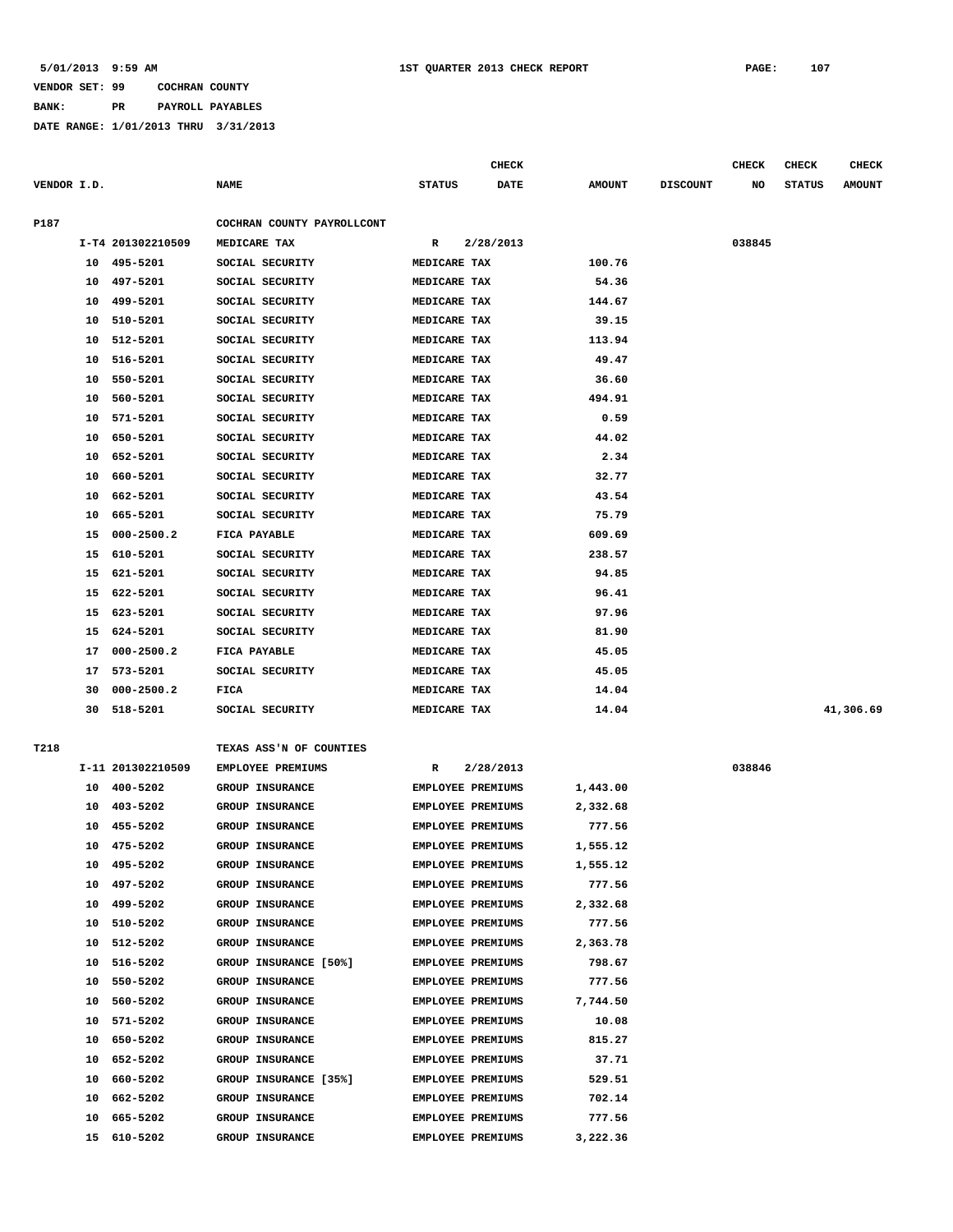## **VENDOR SET: 99 COCHRAN COUNTY BANK: PR PAYROLL PAYABLES**

|                   |                                                 | <b>CHECK</b>                 |               |                 | <b>CHECK</b> | <b>CHECK</b>  | <b>CHECK</b>  |
|-------------------|-------------------------------------------------|------------------------------|---------------|-----------------|--------------|---------------|---------------|
| VENDOR I.D.       | <b>NAME</b>                                     | <b>STATUS</b><br><b>DATE</b> | <b>AMOUNT</b> | <b>DISCOUNT</b> | NO           | <b>STATUS</b> | <b>AMOUNT</b> |
|                   |                                                 |                              |               |                 |              |               |               |
| T218              | TEXAS ASS'N OF COUNTIECONT                      |                              |               |                 |              |               |               |
| I-11 201302210509 | EMPLOYEE PREMIUMS                               | 2/28/2013<br>R               |               |                 | 038846       |               |               |
| 15 621-5202       | GROUP INSURANCE                                 | EMPLOYEE PREMIUMS            | 1,555.12      |                 |              |               |               |
| 622-5202<br>15    | <b>GROUP INSURANCE</b>                          | EMPLOYEE PREMIUMS            | 1,555.12      |                 |              |               |               |
| 15<br>623-5202    | <b>GROUP INSURANCE</b>                          | EMPLOYEE PREMIUMS            | 1,555.12      |                 |              |               |               |
| 624-5202<br>15    | <b>GROUP INSURANCE</b>                          | EMPLOYEE PREMIUMS            | 1,555.12      |                 |              |               |               |
| 573-5202<br>17    | GROUP HEALTH INSURANCE                          | <b>EMPLOYEE PREMIUMS</b>     | 767.48        |                 |              |               |               |
| 518-5202<br>30    | GROUP INSURANCE [15%]                           | EMPLOYEE PREMIUMS            | 226.94        |                 |              |               |               |
| I-12 201302210509 | GROUP LIFE INSURANCE                            | 2/28/2013<br>R               |               |                 | 038846       |               |               |
| 400-5202<br>10    | <b>GROUP INSURANCE</b>                          | <b>GROUP LIFE INSURANCE</b>  | 7.33          |                 |              |               |               |
| 403-5202<br>10    | <b>GROUP INSURANCE</b>                          | GROUP LIFE INSURANCE         | 10.47         |                 |              |               |               |
| 455-5202<br>10    | GROUP INSURANCE                                 | GROUP LIFE INSURANCE         | 3.95          |                 |              |               |               |
| 10<br>475-5202    | <b>GROUP INSURANCE</b>                          | GROUP LIFE INSURANCE         | 7.90          |                 |              |               |               |
| 495-5202<br>10    | GROUP INSURANCE                                 | GROUP LIFE INSURANCE         | 7.90          |                 |              |               |               |
| 497-5202<br>10    | GROUP INSURANCE                                 | GROUP LIFE INSURANCE         | 3.95          |                 |              |               |               |
| 499-5202<br>10    | <b>GROUP INSURANCE</b>                          | GROUP LIFE INSURANCE         | 11.85         |                 |              |               |               |
| 510-5202<br>10    | <b>GROUP INSURANCE</b>                          | GROUP LIFE INSURANCE         | 3.95          |                 |              |               |               |
| 512-5202<br>10    | <b>GROUP INSURANCE</b>                          | GROUP LIFE INSURANCE         | 12.01         |                 |              |               |               |
| 10<br>516-5202    | GROUP INSURANCE [50%]                           | GROUP LIFE INSURANCE         | 4.07          |                 |              |               |               |
| 550-5202<br>10    | <b>GROUP INSURANCE</b>                          | GROUP LIFE INSURANCE         | 3.95          |                 |              |               |               |
| 560-5202<br>10    | <b>GROUP INSURANCE</b>                          | GROUP LIFE INSURANCE         | 37.96         |                 |              |               |               |
| 571-5202<br>10    | <b>GROUP INSURANCE</b>                          | GROUP LIFE INSURANCE         | 0.05          |                 |              |               |               |
| 10<br>650-5202    | <b>GROUP INSURANCE</b>                          | GROUP LIFE INSURANCE         | 4.14          |                 |              |               |               |
| 652-5202<br>10    | GROUP INSURANCE                                 | GROUP LIFE INSURANCE         | 0.19          |                 |              |               |               |
| 10<br>660-5202    | GROUP INSURANCE [35%]                           | GROUP LIFE INSURANCE         | 2.68          |                 |              |               |               |
| 662-5202<br>10    | <b>GROUP INSURANCE</b>                          | GROUP LIFE INSURANCE         | 3.57          |                 |              |               |               |
| 665-5202<br>10    | GROUP INSURANCE                                 | GROUP LIFE INSURANCE         | 3.95          |                 |              |               |               |
| 610-5202<br>15    | <b>GROUP INSURANCE</b>                          | <b>GROUP LIFE INSURANCE</b>  | 12.62         |                 |              |               |               |
| 621-5202<br>15    | <b>GROUP INSURANCE</b>                          | GROUP LIFE INSURANCE         | 7.90          |                 |              |               |               |
| 622-5202<br>15    | GROUP INSURANCE                                 | GROUP LIFE INSURANCE         | 7.90          |                 |              |               |               |
| 15<br>623-5202    | <b>GROUP INSURANCE</b>                          | GROUP LIFE INSURANCE         | 7.90          |                 |              |               |               |
| 15<br>624-5202    | <b>GROUP INSURANCE</b>                          | GROUP LIFE INSURANCE         | 7.90          |                 |              |               |               |
| 17<br>573-5202    | GROUP HEALTH INSURANCE                          | GROUP LIFE INSURANCE         | 3.90          |                 |              |               |               |
| 30 518-5202       | GROUP INSURANCE [15%]                           | GROUP LIFE INSURANCE         | 1.15          |                 |              |               |               |
| I-15 201302210509 | DEPENDENT HEALTH PREM WITHHELD R                | 2/28/2013                    |               |                 | 038846       |               |               |
| 15 000-2500.4     | INSURANCE PAYABLE                               | DEPENDENT HEALTH PRE         | 855.30        |                 |              |               | 37,579.76     |
|                   |                                                 |                              |               |                 |              |               |               |
| T266              | TREASURER OF VIRGINIA                           |                              |               |                 |              |               |               |
| I-CJS201302210509 | CASE ID#0003452040                              | 2/28/2013<br>$\mathbf{R}$    |               |                 | 038847       |               |               |
| 10 000-2500.8     | CHILD SUPPORT PAYABLE                           | CASE ID#0003452040           | 566.37        |                 |              |               | 566.37        |
|                   |                                                 |                              |               |                 |              |               |               |
| C <sub>253</sub>  | COCHRAN COUNTY MONEY MKT                        |                              |               |                 |              |               |               |
| I-201302210510    | NON-DEPT SUPP DEATH                             | 2/28/2013<br>R               |               |                 | 038848       |               |               |
| 10 409-5207       | SUPPLEMENTAL DEATH BENEFITS FEB 2013 SUPP DEATH |                              | 1,382.53      |                 |              |               | 1,382.53      |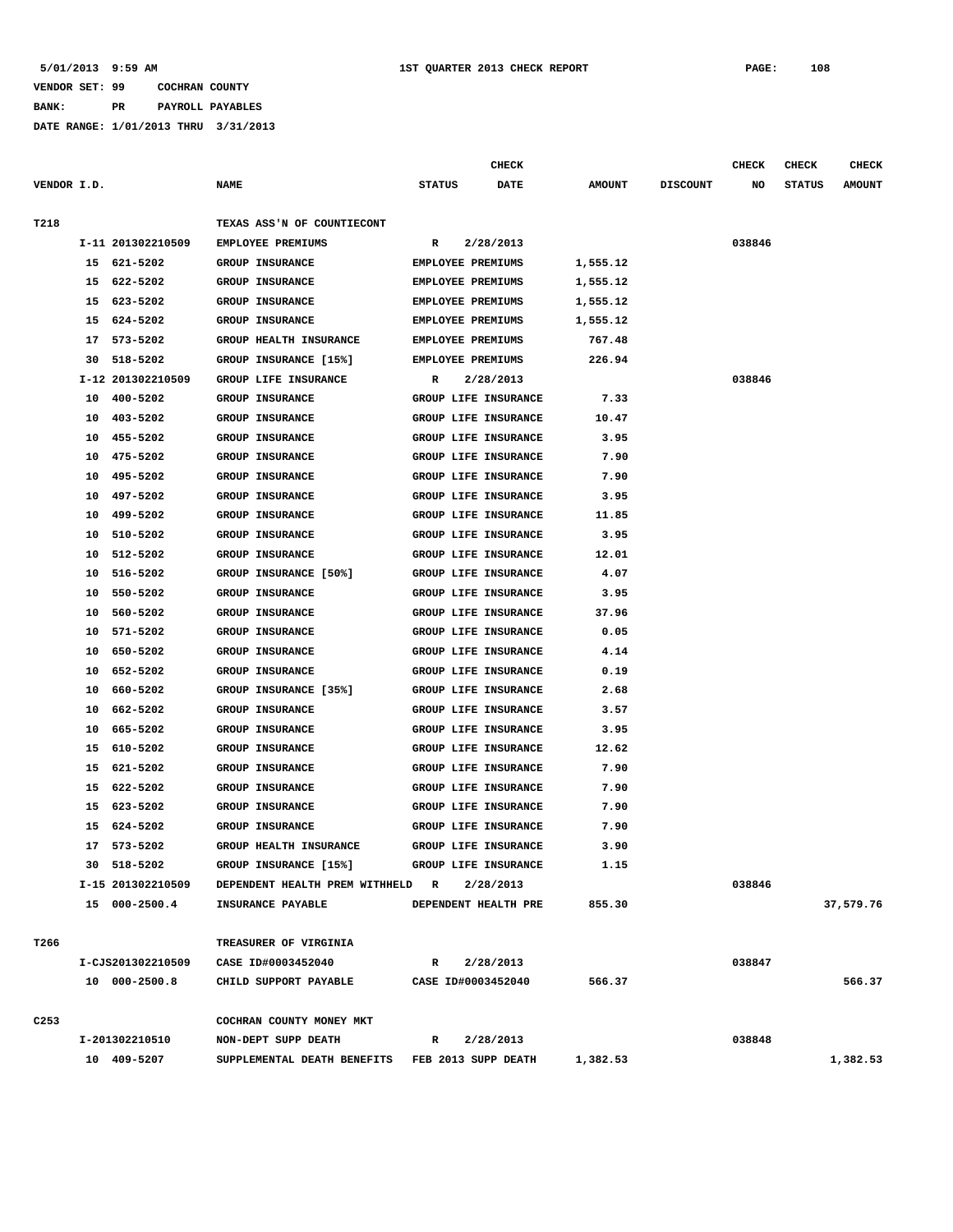**5/01/2013 9:59 AM 1ST QUARTER 2013 CHECK REPORT PAGE: 109**

## **VENDOR SET: 99 COCHRAN COUNTY**

**BANK: PR PAYROLL PAYABLES**

|                  |    |                   |                                |               | <b>CHECK</b>         |               |                 | CHECK  | <b>CHECK</b>  | <b>CHECK</b>  |
|------------------|----|-------------------|--------------------------------|---------------|----------------------|---------------|-----------------|--------|---------------|---------------|
| VENDOR I.D.      |    |                   | <b>NAME</b>                    | <b>STATUS</b> | <b>DATE</b>          | <b>AMOUNT</b> | <b>DISCOUNT</b> | NO     | <b>STATUS</b> | <b>AMOUNT</b> |
| A067             |    |                   | AMERICAN FAMILY LIFE ASSURANCE |               |                      |               |                 |        |               |               |
|                  |    | I-08 201303220511 | MONTHLY PREMIUM                | R             | 3/28/2013            |               |                 | 038984 |               |               |
|                  | 10 | $000 - 2500.4$    | INSURANCE PAYABLE              |               | MONTHLY PREMIUM      | 409.05        |                 |        |               |               |
|                  | 15 | $000 - 2500.4$    | INSURANCE PAYABLE              |               | MONTHLY PREMIUM      | 257.42        |                 |        |               |               |
|                  |    | I-08A201303220511 | MONTHLY PREMIUM                | R             | 3/28/2013            |               |                 | 038984 |               |               |
|                  |    | 10 000-2500.4     | INSURANCE PAYABLE              |               | MONTHLY PREMIUM      | 200.46        |                 |        |               | 866.93        |
|                  |    |                   |                                |               |                      |               |                 |        |               |               |
| C091             |    |                   | <b>COMPBENEFITS</b>            |               |                      |               |                 |        |               |               |
|                  |    | I-17A201303220511 | VISION MONTHLY PREMIUM         | R             | 3/28/2013            |               |                 | 038985 |               |               |
|                  |    | 10 000-2500.4     | INSURANCE PAYABLE              |               | VISION MONTHLY PREMI | 69.20         |                 |        |               | 69.20         |
| C <sub>253</sub> |    |                   | COCHRAN COUNTY MONEY MKT       |               |                      |               |                 |        |               |               |
|                  |    | I-01 201303220511 | RETIREMENT CONTRIBUTIONS       | R             | 3/28/2013            |               |                 | 038986 |               |               |
|                  | 10 | $000 - 2500.3$    | <b>TCDRS PAYABLE</b>           |               | RETIREMENT CONTRIBUT | 8,505.02      |                 |        |               |               |
|                  | 10 | 400-5203          | <b>RETIREMENT</b>              |               | RETIREMENT CONTRIBUT | 1,013.87      |                 |        |               |               |
|                  | 10 | 403-5203          | <b>RETIREMENT</b>              |               | RETIREMENT CONTRIBUT | 1,371.98      |                 |        |               |               |
|                  | 10 | 435-5203          | RETIREMENT                     |               | RETIREMENT CONTRIBUT | 211.15        |                 |        |               |               |
|                  | 10 | 455-5203          | <b>RETIREMENT</b>              |               | RETIREMENT CONTRIBUT | 529.27        |                 |        |               |               |
|                  | 10 | 475-5203          | RETIREMENT                     |               | RETIREMENT CONTRIBUT | 1,252.69      |                 |        |               |               |
|                  | 10 | 476-5203          | RETIREMENT                     |               | RETIREMENT CONTRIBUT | 215.16        |                 |        |               |               |
|                  | 10 | 490-5203.001      | <b>RETIREMENT</b>              |               | RETIREMENT CONTRIBUT | 81.90         |                 |        |               |               |
|                  | 10 | 495-5203          | <b>RETIREMENT</b>              |               | RETIREMENT CONTRIBUT | 903.37        |                 |        |               |               |
|                  | 10 | 497-5203          | RETIREMENT                     |               | RETIREMENT CONTRIBUT | 505.48        |                 |        |               |               |
|                  | 10 | 499-5203          | RETIREMENT                     |               | RETIREMENT CONTRIBUT | 1,337.07      |                 |        |               |               |
|                  | 10 | 510-5203          | RETIREMENT                     |               | RETIREMENT CONTRIBUT | 351.00        |                 |        |               |               |
|                  | 10 | 512-5203          | RETIREMENT                     |               | RETIREMENT CONTRIBUT | 1,054.99      |                 |        |               |               |
|                  | 10 | 516-5203          | <b>RETIREMENT</b>              |               | RETIREMENT CONTRIBUT | 435.65        |                 |        |               |               |
|                  | 10 | 550-5203          | RETIREMENT                     |               | RETIREMENT CONTRIBUT | 328.17        |                 |        |               |               |
|                  | 10 | 560-5203          | RETIREMENT                     |               | RETIREMENT CONTRIBUT | 4,713.12      |                 |        |               |               |
|                  | 10 | 571-5203          | <b>RETIREMENT</b>              |               | RETIREMENT CONTRIBUT | 5.20          |                 |        |               |               |
|                  | 10 | 650-5203          | <b>RETIREMENT</b>              |               | RETIREMENT CONTRIBUT | 388.40        |                 |        |               |               |
|                  | 10 | 652-5203          | <b>RETIREMENT</b>              |               | RETIREMENT CONTRIBUT | 20.97         |                 |        |               |               |
|                  | 10 | 660-5203          | <b>RETIREMENT</b>              |               | RETIREMENT CONTRIBUT | 288.58        |                 |        |               |               |
|                  | 10 | 662-5203          | RETIREMENT                     |               | RETIREMENT CONTRIBUT | 390.40        |                 |        |               |               |
|                  |    | 10 665-5203       | RETIREMENT                     |               | RETIREMENT CONTRIBUT | 396.60        |                 |        |               |               |
|                  | 15 | $000 - 2500.3$    | TCDRS PAYABLE                  |               | RETIREMENT CONTRIBUT | 3,023.29      |                 |        |               |               |
|                  | 15 | 610-5203          | RETIREMENT                     |               | RETIREMENT CONTRIBUT | 2,138.40      |                 |        |               |               |
|                  | 15 | 621-5203          | RETIREMENT                     |               | RETIREMENT CONTRIBUT | 850.38        |                 |        |               |               |
|                  | 15 | 622-5203          | RETIREMENT                     |               | RETIREMENT CONTRIBUT | 879.43        |                 |        |               |               |
|                  | 15 | 623-5203          | RETIREMENT                     |               | RETIREMENT CONTRIBUT | 881.60        |                 |        |               |               |
|                  | 15 | 624-5203          | RETIREMENT                     |               | RETIREMENT CONTRIBUT | 864.86        |                 |        |               |               |
|                  | 17 | $000 - 2500.3$    | TCDRS PAYABLE                  |               | RETIREMENT CONTRIBUT | 213.14        |                 |        |               |               |
|                  | 17 | 573-5203          | RETIREMENT                     |               | RETIREMENT CONTRIBUT | 395.82        |                 |        |               |               |
|                  | 30 | $000 - 2500.3$    | TCDRS                          |               | RETIREMENT CONTRIBUT | 66.60         |                 |        |               |               |
|                  |    | 30 518-5203       | RETIREMENT                     |               | RETIREMENT CONTRIBUT | 123.68        |                 |        |               | 33,737.24     |
|                  |    |                   |                                |               |                      |               |                 |        |               |               |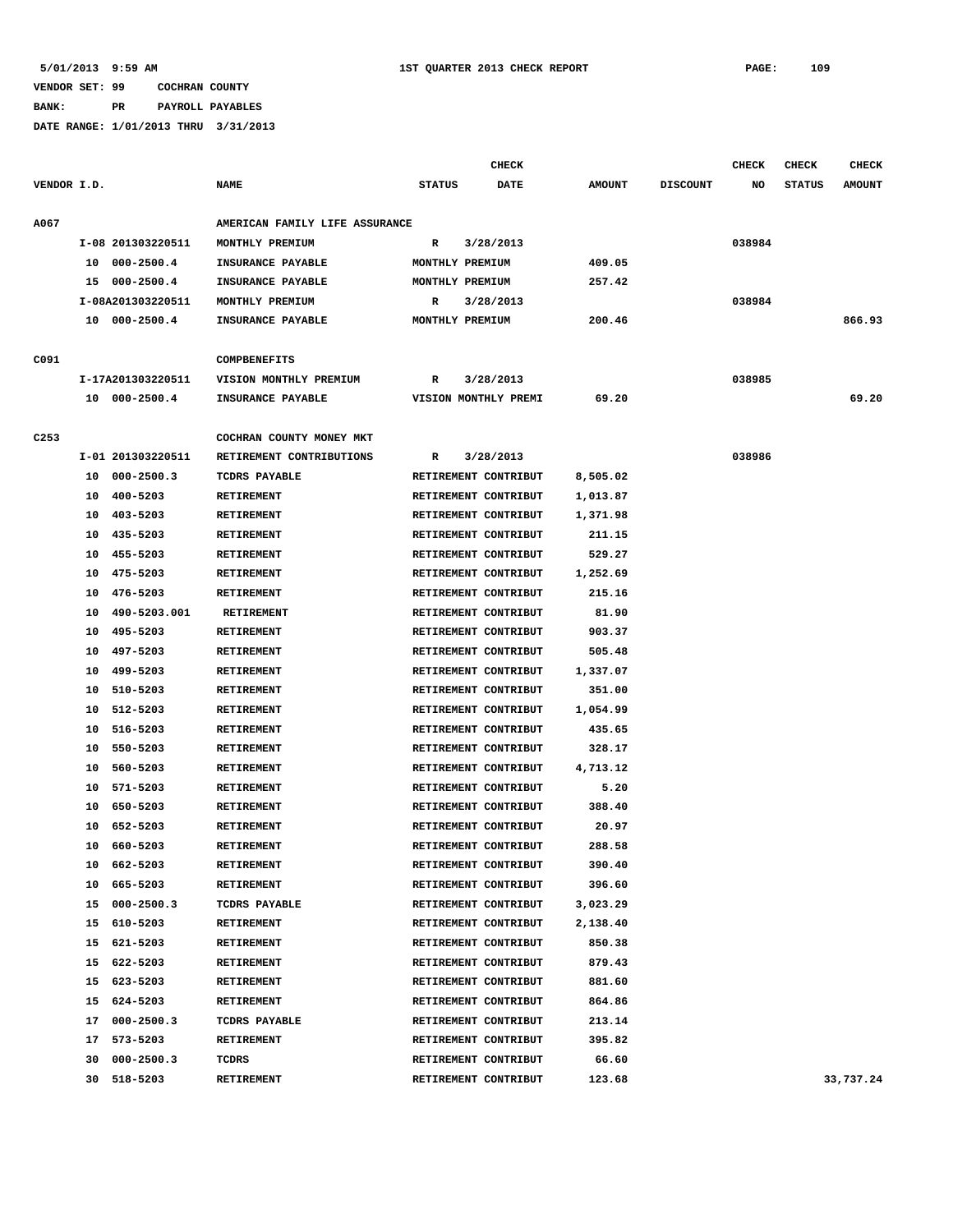**BANK: PR PAYROLL PAYABLES**

|             |    |                   |                                |                | CHECK                |               |                 | <b>CHECK</b> | CHECK         | <b>CHECK</b>  |
|-------------|----|-------------------|--------------------------------|----------------|----------------------|---------------|-----------------|--------------|---------------|---------------|
| VENDOR I.D. |    |                   | <b>NAME</b>                    | <b>STATUS</b>  | DATE                 | <b>AMOUNT</b> | <b>DISCOUNT</b> | NO           | <b>STATUS</b> | <b>AMOUNT</b> |
| C300        |    |                   | COCHRAN COUNTY SCHOOLS FEDERAL |                |                      |               |                 |              |               |               |
|             |    | I-18A201303220511 | MONTHLY PREMUIM                | R              | 3/28/2013            |               |                 | 038987       |               |               |
|             |    | 10 000-2500.4     | INSURANCE PAYABLE              |                | MONTHLY PREMUIM      | 8,910.36      |                 |              |               |               |
|             | 15 | $000 - 2500.4$    | INSURANCE PAYABLE              |                | MONTHLY PREMUIM      | 1,734.53      |                 |              |               |               |
|             |    | 30 000-2500.4     | AFLAC                          |                | MONTHLY PREMUIM      | 182.32        |                 |              |               | 10,827.21     |
|             |    |                   |                                |                |                      |               |                 |              |               |               |
| N017        |    |                   | NATIONAL FARM LIFE             |                |                      |               |                 |              |               |               |
|             |    | I-05 201303220511 | NFL PREMIUM                    | R              | 3/28/2013            |               |                 | 038988       |               |               |
|             | 10 | $000 - 2500.4$    | INSURANCE PAYABLE              | NFL PREMIUM    |                      | 261.82        |                 |              |               |               |
|             |    | 15 000-2500.4     | INSURANCE PAYABLE              | NFL PREMIUM    |                      | 37.48         |                 |              |               |               |
|             |    | I-05A201303220511 | AFTER TAX PREM                 | R              | 3/28/2013            |               |                 | 038988       |               |               |
|             |    | 10 000-2500.4     | INSURANCE PAYABLE              | AFTER TAX PREM |                      | 198.43        |                 |              |               |               |
|             |    | 15 000-2500.4     | INSURANCE PAYABLE              | AFTER TAX PREM |                      | 55.13         |                 |              |               | 552.86        |
|             |    |                   |                                |                |                      |               |                 |              |               |               |
| N060        |    |                   | NATIONWIDE RETIREMENT SOL      |                |                      |               |                 |              |               |               |
|             |    | I-04 201303220511 | DEFERRED COMP WITHHELD         | R              | 3/28/2013            |               |                 | 038989       |               |               |
|             |    | 10 000-2500.7     | PEBSCO DEF COMP PAYABLE        |                | DEFERRED COMP WITHHE | 2,653.90      |                 |              |               |               |
|             |    | 15 000-2500.7     | PEBSCO DEF COMP PAYABLE        |                | DEFERRED COMP WITHHE | 1,497.10      |                 |              |               | 4,151.00      |
|             |    |                   |                                |                |                      |               |                 |              |               |               |
| N081        |    |                   | NATIONAL FAMILY CARE LIFE INSU |                |                      |               |                 |              |               |               |
|             |    | I-21 201303220511 | NATIONAL FAMILY CARE           | R              | 3/28/2013            |               |                 | 038990       |               |               |
|             |    | 10 000-2500.4     | INSURANCE PAYABLE              |                | NATIONAL FAMILY CARE | 205.91        |                 |              |               | 212.40        |
|             |    | 15 000-2500.4     | INSURANCE PAYABLE              |                | NATIONAL FAMILY CARE | 6.49          |                 |              |               |               |
| P187        |    |                   | COCHRAN COUNTY PAYROLL TA      |                |                      |               |                 |              |               |               |
|             |    | I-T1 201303220511 | FEDERAL INCOME TAX W/H         | R              | 3/28/2013            |               |                 | 038991       |               |               |
|             |    | 10 000-2500.1     | WITHHOLDING TAX PAYABLE        |                | FEDERAL INCOME TAX W | 11,939.13     |                 |              |               |               |
|             | 15 | 000-2500.1        | WITHHOLDING TAX PAYABLE        |                | FEDERAL INCOME TAX W | 3,666.15      |                 |              |               |               |
|             | 17 | $000 - 2500.1$    | WITHHOLDING TAX PAYABLE        |                | FEDERAL INCOME TAX W | 258.01        |                 |              |               |               |
|             | 30 | 000-2500.1        | FEDERAL WITHOLDING             |                | FEDERAL INCOME TAX W | 116.06        |                 |              |               |               |
|             |    | I-T3 201303220511 | FICA TAX                       | R              | 3/28/2013            |               |                 | 038991       |               |               |
|             | 10 | $000 - 2500.2$    | FICA PAYABLE                   | FICA TAX       |                      | 7,621.96      |                 |              |               |               |
|             |    | 10 400-5201       | SOCIAL SECURITY                | FICA TAX       |                      | 480.00        |                 |              |               |               |
|             | 10 | 403-5201          | SOCIAL SECURITY                | FICA TAX       |                      | 641.56        |                 |              |               |               |
|             | 10 | 435-5201          | SOCIAL SECURITY                | FICA TAX       |                      | 100.71        |                 |              |               |               |
|             | 10 | 455-5201          | SOCIAL SECURITY                | FICA TAX       |                      | 252.42        |                 |              |               |               |
|             | 10 | 475-5201          | SOCIAL SECURITY                | FICA TAX       |                      | 597.43        |                 |              |               |               |
|             | 10 | 476-5201          | SOCIAL SECURITY                | FICA TAX       |                      | 102.61        |                 |              |               |               |
|             | 10 | 490-5201.001      | SOCIAL SECURITY FICA           | FICA TAX       |                      | 39.06         |                 |              |               |               |
|             | 10 | 495-5201          | SOCIAL SECURITY                | FICA TAX       |                      | 430.84        |                 |              |               |               |
|             | 10 | 497-5201          | SOCIAL SECURITY                | FICA TAX       |                      | 241.08        |                 |              |               |               |
|             | 10 | 499-5201          | SOCIAL SECURITY                | FICA TAX       |                      | 633.72        |                 |              |               |               |
|             | 10 | 510-5201          | SOCIAL SECURITY                | FICA TAX       |                      | 167.40        |                 |              |               |               |
|             | 10 | 512-5201          | SOCIAL SECURITY                | FICA TAX       |                      | 490.21        |                 |              |               |               |
|             | 10 | 516-5201          | SOCIAL SECURITY                | FICA TAX       |                      | 211.04        |                 |              |               |               |
|             | 10 | 550-5201          | SOCIAL SECURITY                | FICA TAX       |                      | 156.51        |                 |              |               |               |
|             | 10 | 560-5201          | SOCIAL SECURITY                | FICA TAX       |                      | 2,230.30      |                 |              |               |               |
|             | 10 | 571-5201          | SOCIAL SECURITY                | FICA TAX       |                      | 2.52          |                 |              |               |               |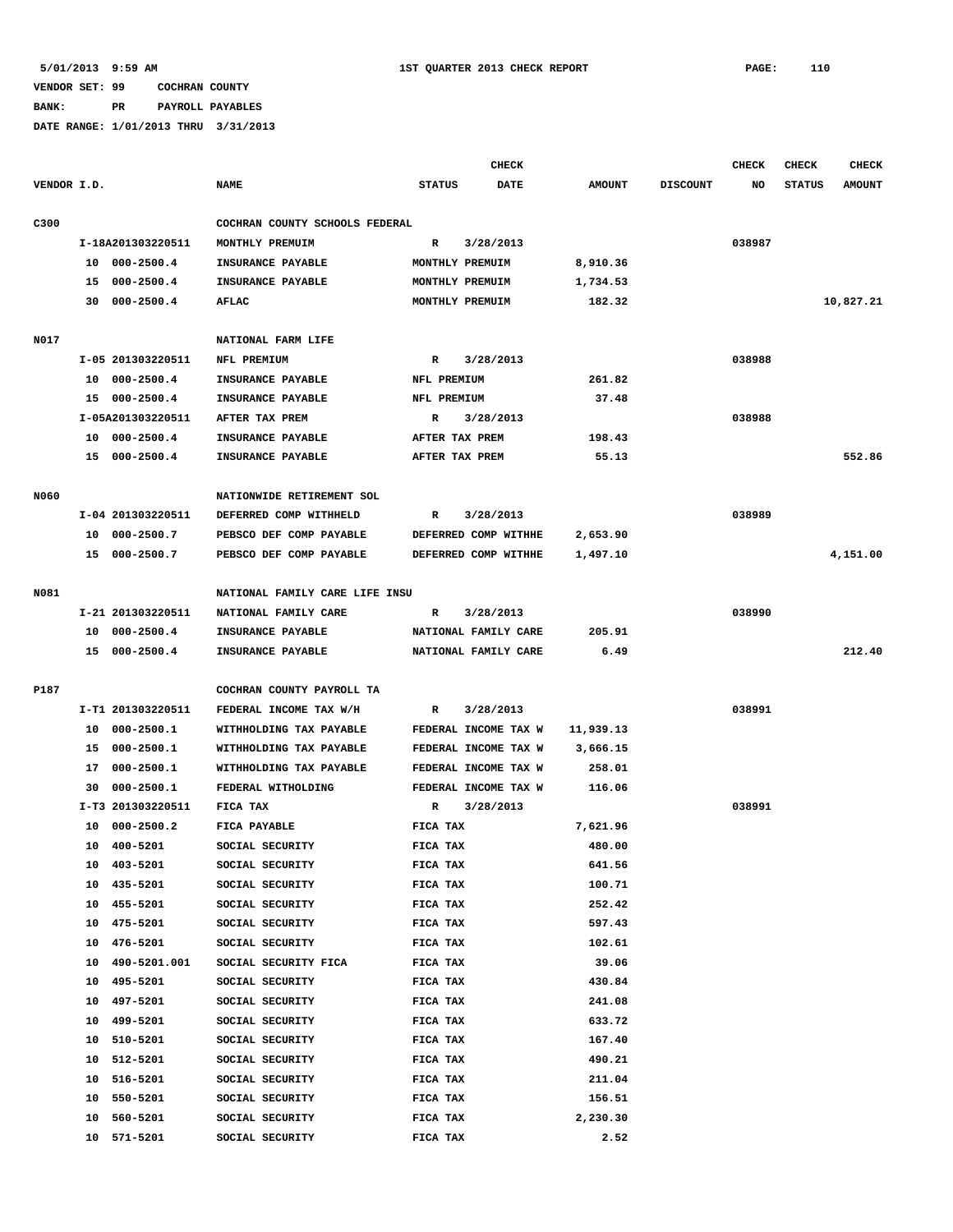**BANK: PR PAYROLL PAYABLES**

|             |    |                            |                            |               | <b>CHECK</b> |               |                 | <b>CHECK</b> | <b>CHECK</b>  | <b>CHECK</b>  |
|-------------|----|----------------------------|----------------------------|---------------|--------------|---------------|-----------------|--------------|---------------|---------------|
| VENDOR I.D. |    |                            | <b>NAME</b>                | <b>STATUS</b> | <b>DATE</b>  | <b>AMOUNT</b> | <b>DISCOUNT</b> | NO           | <b>STATUS</b> | <b>AMOUNT</b> |
| P187        |    |                            | COCHRAN COUNTY PAYROLLCONT |               |              |               |                 |              |               |               |
|             |    | I-T3 201303220511          | FICA TAX                   | $\mathbf{R}$  | 3/28/2013    |               |                 | 038991       |               |               |
|             |    | 10 650-5201                | SOCIAL SECURITY            | FICA TAX      |              | 185.23        |                 |              |               |               |
|             |    | 10 652-5201                | SOCIAL SECURITY            | FICA TAX      |              | 10.00         |                 |              |               |               |
|             | 10 | 660-5201                   | SOCIAL SECURITY            | FICA TAX      |              | 139.77        |                 |              |               |               |
|             | 10 | 662-5201                   | SOCIAL SECURITY            | FICA TAX      |              | 186.19        |                 |              |               |               |
|             | 10 | 665-5201                   | SOCIAL SECURITY            | FICA TAX      |              | 323.36        |                 |              |               |               |
|             |    | 15 000-2500.2              | FICA PAYABLE               | FICA TAX      |              | 2,606.03      |                 |              |               |               |
|             | 15 | 610-5201                   | SOCIAL SECURITY            | FICA TAX      |              | 1,017.59      |                 |              |               |               |
|             | 15 | 621-5201                   | SOCIAL SECURITY            | FICA TAX      |              | 405.56        |                 |              |               |               |
|             | 15 | 622-5201                   | SOCIAL SECURITY            | FICA TAX      |              | 413.83        |                 |              |               |               |
|             |    | 623-5201                   | SOCIAL SECURITY            | FICA TAX      |              | 418.84        |                 |              |               |               |
|             | 15 |                            | SOCIAL SECURITY            |               |              | 350.21        |                 |              |               |               |
|             | 15 | 624-5201<br>$000 - 2500.2$ |                            | FICA TAX      |              |               |                 |              |               |               |
|             | 17 |                            | FICA PAYABLE               | FICA TAX      |              | 191.71        |                 |              |               |               |
|             | 17 | 573-5201                   | SOCIAL SECURITY            | FICA TAX      |              | 191.71        |                 |              |               |               |
|             | 30 | $000 - 2500.2$             | FICA                       | FICA TAX      |              | 59.90         |                 |              |               |               |
|             | 30 | 518-5201                   | SOCIAL SECURITY            | FICA TAX      |              | 59.90         |                 |              |               |               |
|             |    | I-T4 201303220511          | MEDICARE TAX               | R             | 3/28/2013    |               |                 | 038991       |               |               |
|             | 10 | $000 - 2500.2$             | FICA PAYABLE               | MEDICARE TAX  |              | 1,782.52      |                 |              |               |               |
|             | 10 | 400-5201                   | SOCIAL SECURITY            | MEDICARE TAX  |              | 112.25        |                 |              |               |               |
|             | 10 | 403-5201                   | SOCIAL SECURITY            | MEDICARE TAX  |              | 150.04        |                 |              |               |               |
|             | 10 | 435-5201                   | SOCIAL SECURITY            | MEDICARE TAX  |              | 23.55         |                 |              |               |               |
|             | 10 | 455-5201                   | SOCIAL SECURITY            | MEDICARE TAX  |              | 59.04         |                 |              |               |               |
|             | 10 | 475-5201                   | SOCIAL SECURITY            | MEDICARE TAX  |              | 139.72        |                 |              |               |               |
|             | 10 | 476-5201                   | SOCIAL SECURITY            | MEDICARE TAX  |              | 23.99         |                 |              |               |               |
|             | 10 | 490-5201.001               | SOCIAL SECURITY FICA       | MEDICARE TAX  |              | 9.14          |                 |              |               |               |
|             | 10 | 495-5201                   | SOCIAL SECURITY            | MEDICARE TAX  |              | 100.76        |                 |              |               |               |
|             | 10 | 497-5201                   | SOCIAL SECURITY            | MEDICARE TAX  |              | 56.38         |                 |              |               |               |
|             | 10 | 499-5201                   | SOCIAL SECURITY            | MEDICARE TAX  |              | 148.21        |                 |              |               |               |
|             | 10 | 510-5201                   | SOCIAL SECURITY            | MEDICARE TAX  |              | 39.15         |                 |              |               |               |
|             | 10 | 512-5201                   | SOCIAL SECURITY            | MEDICARE TAX  |              | 114.65        |                 |              |               |               |
|             | 10 | 516-5201                   | SOCIAL SECURITY            | MEDICARE TAX  |              | 49.35         |                 |              |               |               |
|             |    | 10 550-5201                | SOCIAL SECURITY            | MEDICARE TAX  |              | 36.60         |                 |              |               |               |
|             |    | 10 560-5201                | SOCIAL SECURITY            | MEDICARE TAX  |              | 521.59        |                 |              |               |               |
|             |    | 10 571-5201                | SOCIAL SECURITY            | MEDICARE TAX  |              | 0.59          |                 |              |               |               |
|             |    | 10 650-5201                | SOCIAL SECURITY            | MEDICARE TAX  |              | 43.32         |                 |              |               |               |
|             |    | 10 652-5201                | SOCIAL SECURITY            | MEDICARE TAX  |              | 2.34          |                 |              |               |               |
|             |    | 10 660-5201                | SOCIAL SECURITY            | MEDICARE TAX  |              | 32.69         |                 |              |               |               |
|             |    | 10 662-5201                | SOCIAL SECURITY            | MEDICARE TAX  |              | 43.54         |                 |              |               |               |
|             |    | 10 665-5201                | SOCIAL SECURITY            | MEDICARE TAX  |              | 75.62         |                 |              |               |               |
|             |    | 15 000-2500.2              | FICA PAYABLE               | MEDICARE TAX  |              | 609.49        |                 |              |               |               |
|             |    | 15 610-5201                | SOCIAL SECURITY            | MEDICARE TAX  |              | 237.99        |                 |              |               |               |
|             |    | 15 621-5201                | SOCIAL SECURITY            | MEDICARE TAX  |              | 94.85         |                 |              |               |               |
|             |    | 15 622-5201                | SOCIAL SECURITY            | MEDICARE TAX  |              | 96.79         |                 |              |               |               |
|             |    | 15 623-5201                | SOCIAL SECURITY            | MEDICARE TAX  |              | 97.96         |                 |              |               |               |
|             |    | 15 624-5201                | SOCIAL SECURITY            | MEDICARE TAX  |              | 81.90         |                 |              |               |               |
|             |    | 17 000-2500.2              | FICA PAYABLE               | MEDICARE TAX  |              | 44.84         |                 |              |               |               |
|             |    | 17 573-5201                | SOCIAL SECURITY            | MEDICARE TAX  |              | 44.84         |                 |              |               |               |
|             |    |                            |                            |               |              |               |                 |              |               |               |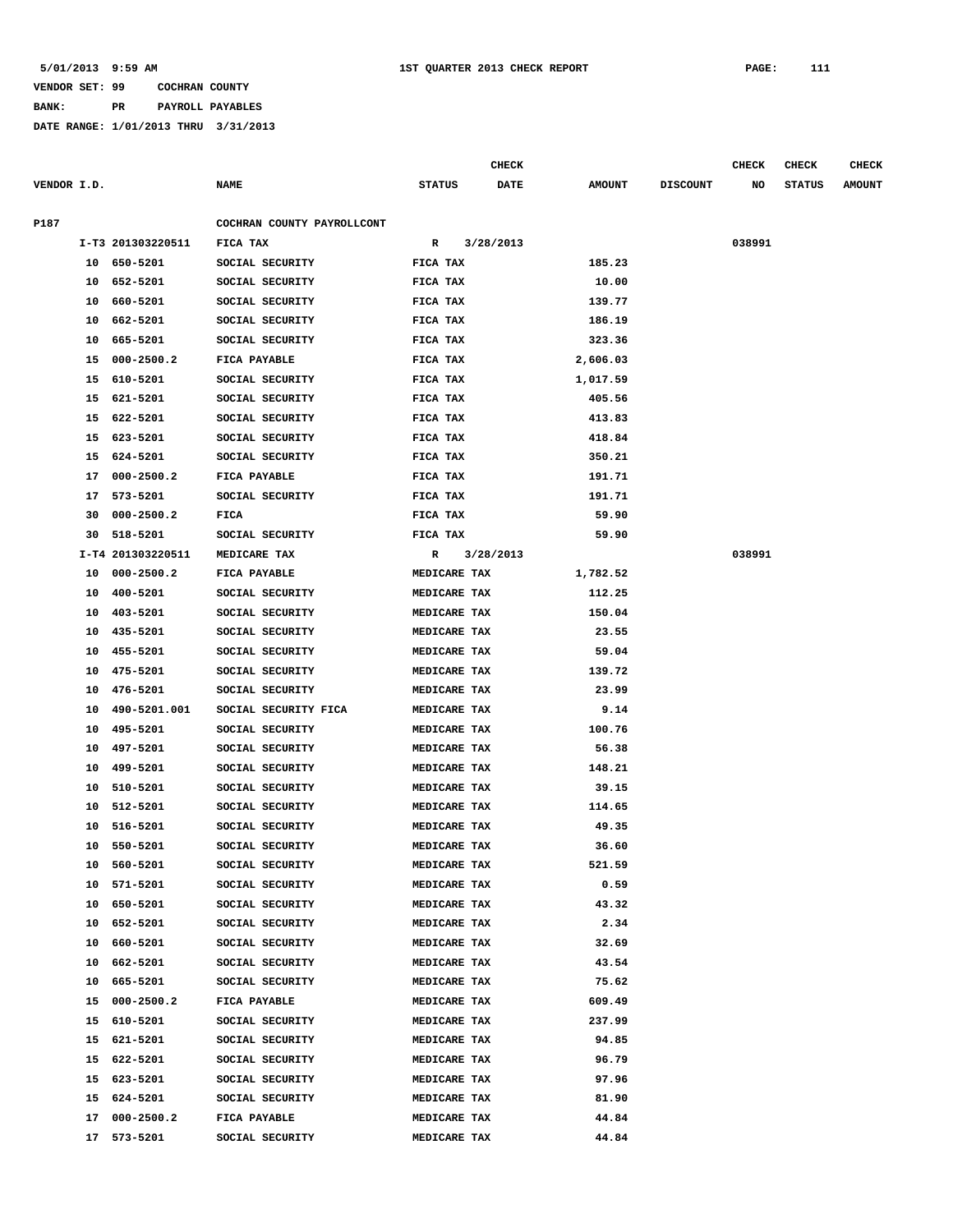**BANK: PR PAYROLL PAYABLES**

|             |    |                   |                            |                          | <b>CHECK</b>         |               |                 | CHECK  | <b>CHECK</b>  | <b>CHECK</b>  |
|-------------|----|-------------------|----------------------------|--------------------------|----------------------|---------------|-----------------|--------|---------------|---------------|
| VENDOR I.D. |    |                   | <b>NAME</b>                | <b>STATUS</b>            | DATE                 | <b>AMOUNT</b> | <b>DISCOUNT</b> | NO     | <b>STATUS</b> | <b>AMOUNT</b> |
| P187        |    |                   | COCHRAN COUNTY PAYROLLCONT |                          |                      |               |                 |        |               |               |
|             |    | I-T4 201303220511 | MEDICARE TAX               | R                        | 3/28/2013            |               |                 | 038991 |               |               |
|             | 30 | $000 - 2500.2$    | FICA                       | MEDICARE TAX             |                      | 14.01         |                 |        |               |               |
|             |    | 30 518-5201       | SOCIAL SECURITY            | MEDICARE TAX             |                      | 14.01         |                 |        |               | 41,840.27     |
| T218        |    |                   | TEXAS ASS'N OF COUNTIES    |                          |                      |               |                 |        |               |               |
|             |    | I-11 201303220511 | EMPLOYEE PREMIUMS          | R                        | 3/28/2013            |               |                 | 038992 |               |               |
|             |    | 10 400-5202       | <b>GROUP INSURANCE</b>     | <b>EMPLOYEE PREMIUMS</b> |                      | 1,443.00      |                 |        |               |               |
|             | 10 | 403-5202          | GROUP INSURANCE            | <b>EMPLOYEE PREMIUMS</b> |                      | 2,332.68      |                 |        |               |               |
|             | 10 | 455-5202          | <b>GROUP INSURANCE</b>     | <b>EMPLOYEE PREMIUMS</b> |                      | 777.56        |                 |        |               |               |
|             | 10 | 475-5202          | GROUP INSURANCE            | <b>EMPLOYEE PREMIUMS</b> |                      | 1,555.12      |                 |        |               |               |
|             | 10 | 495-5202          | GROUP INSURANCE            | <b>EMPLOYEE PREMIUMS</b> |                      | 1,555.12      |                 |        |               |               |
|             | 10 | 497-5202          | <b>GROUP INSURANCE</b>     | <b>EMPLOYEE PREMIUMS</b> |                      | 777.56        |                 |        |               |               |
|             | 10 | 499-5202          | <b>GROUP INSURANCE</b>     | <b>EMPLOYEE PREMIUMS</b> |                      | 2,332.68      |                 |        |               |               |
|             | 10 | 510-5202          | GROUP INSURANCE            | <b>EMPLOYEE PREMIUMS</b> |                      | 777.56        |                 |        |               |               |
|             | 10 | 512-5202          | <b>GROUP INSURANCE</b>     | <b>EMPLOYEE PREMIUMS</b> |                      | 2,363.78      |                 |        |               |               |
|             | 10 | 516-5202          | GROUP INSURANCE [50%]      | <b>EMPLOYEE PREMIUMS</b> |                      | 798.67        |                 |        |               |               |
|             | 10 | 550-5202          | GROUP INSURANCE            | <b>EMPLOYEE PREMIUMS</b> |                      | 777.56        |                 |        |               |               |
|             | 10 | 560-5202          | <b>GROUP INSURANCE</b>     | EMPLOYEE PREMIUMS        |                      | 8,522.06      |                 |        |               |               |
|             | 10 | 571-5202          | <b>GROUP INSURANCE</b>     | <b>EMPLOYEE PREMIUMS</b> |                      | 10.08         |                 |        |               |               |
|             | 10 | 650-5202          | GROUP INSURANCE            | <b>EMPLOYEE PREMIUMS</b> |                      | 815.27        |                 |        |               |               |
|             | 10 | 652-5202          | <b>GROUP INSURANCE</b>     | <b>EMPLOYEE PREMIUMS</b> |                      | 37.71         |                 |        |               |               |
|             | 10 | 660-5202          | GROUP INSURANCE [35%]      | <b>EMPLOYEE PREMIUMS</b> |                      | 529.51        |                 |        |               |               |
|             | 10 | 662-5202          | GROUP INSURANCE            | <b>EMPLOYEE PREMIUMS</b> |                      | 702.14        |                 |        |               |               |
|             | 10 | 665-5202          | <b>GROUP INSURANCE</b>     | <b>EMPLOYEE PREMIUMS</b> |                      | 777.56        |                 |        |               |               |
|             | 15 | 610-5202          | GROUP INSURANCE            | <b>EMPLOYEE PREMIUMS</b> |                      | 3,222.36      |                 |        |               |               |
|             | 15 | 621-5202          | GROUP INSURANCE            | <b>EMPLOYEE PREMIUMS</b> |                      | 1,555.12      |                 |        |               |               |
|             | 15 | 622-5202          | <b>GROUP INSURANCE</b>     | <b>EMPLOYEE PREMIUMS</b> |                      | 1,555.12      |                 |        |               |               |
|             | 15 | 623-5202          | GROUP INSURANCE            | <b>EMPLOYEE PREMIUMS</b> |                      | 1,555.12      |                 |        |               |               |
|             | 15 | 624-5202          | GROUP INSURANCE            | <b>EMPLOYEE PREMIUMS</b> |                      | 1,555.12      |                 |        |               |               |
|             | 17 | 573-5202          | GROUP HEALTH INSURANCE     | <b>EMPLOYEE PREMIUMS</b> |                      | 767.48        |                 |        |               |               |
|             | 30 | 518-5202          | GROUP INSURANCE [15%]      | <b>EMPLOYEE PREMIUMS</b> |                      | 226.94        |                 |        |               |               |
|             |    | I-12 201303220511 | GROUP LIFE INSURANCE       | R                        | 3/28/2013            |               |                 | 038992 |               |               |
|             | 10 | 400-5202          | GROUP INSURANCE            |                          | GROUP LIFE INSURANCE | 7.33          |                 |        |               |               |
|             | 10 | 403-5202          | GROUP INSURANCE            |                          | GROUP LIFE INSURANCE | 10.47         |                 |        |               |               |
|             | 10 | 455-5202          | GROUP INSURANCE            |                          | GROUP LIFE INSURANCE | 3.95          |                 |        |               |               |
|             | 10 | 475-5202          | GROUP INSURANCE            |                          | GROUP LIFE INSURANCE | 7.90          |                 |        |               |               |
|             | 10 | 495-5202          | GROUP INSURANCE            |                          | GROUP LIFE INSURANCE | 7.90          |                 |        |               |               |
|             | 10 | 497-5202          | GROUP INSURANCE            |                          | GROUP LIFE INSURANCE | 3.95          |                 |        |               |               |
|             | 10 | 499-5202          | <b>GROUP INSURANCE</b>     |                          | GROUP LIFE INSURANCE | 11.85         |                 |        |               |               |
|             | 10 | 510-5202          | GROUP INSURANCE            |                          | GROUP LIFE INSURANCE | 3.95          |                 |        |               |               |
|             | 10 | 512-5202          | GROUP INSURANCE            |                          | GROUP LIFE INSURANCE | 12.01         |                 |        |               |               |
|             | 10 | 516-5202          | GROUP INSURANCE [50%]      |                          | GROUP LIFE INSURANCE | 4.07          |                 |        |               |               |
|             | 10 | 550-5202          | GROUP INSURANCE            |                          | GROUP LIFE INSURANCE | 3.95          |                 |        |               |               |
|             | 10 | 560-5202          | GROUP INSURANCE            |                          | GROUP LIFE INSURANCE | 41.91         |                 |        |               |               |
|             | 10 | 571-5202          | GROUP INSURANCE            |                          | GROUP LIFE INSURANCE | 0.05          |                 |        |               |               |
|             | 10 | 650-5202          | GROUP INSURANCE            |                          | GROUP LIFE INSURANCE | 4.14          |                 |        |               |               |
|             |    | 10 652-5202       | GROUP INSURANCE            |                          | GROUP LIFE INSURANCE | 0.19          |                 |        |               |               |
|             |    |                   |                            |                          |                      |               |                 |        |               |               |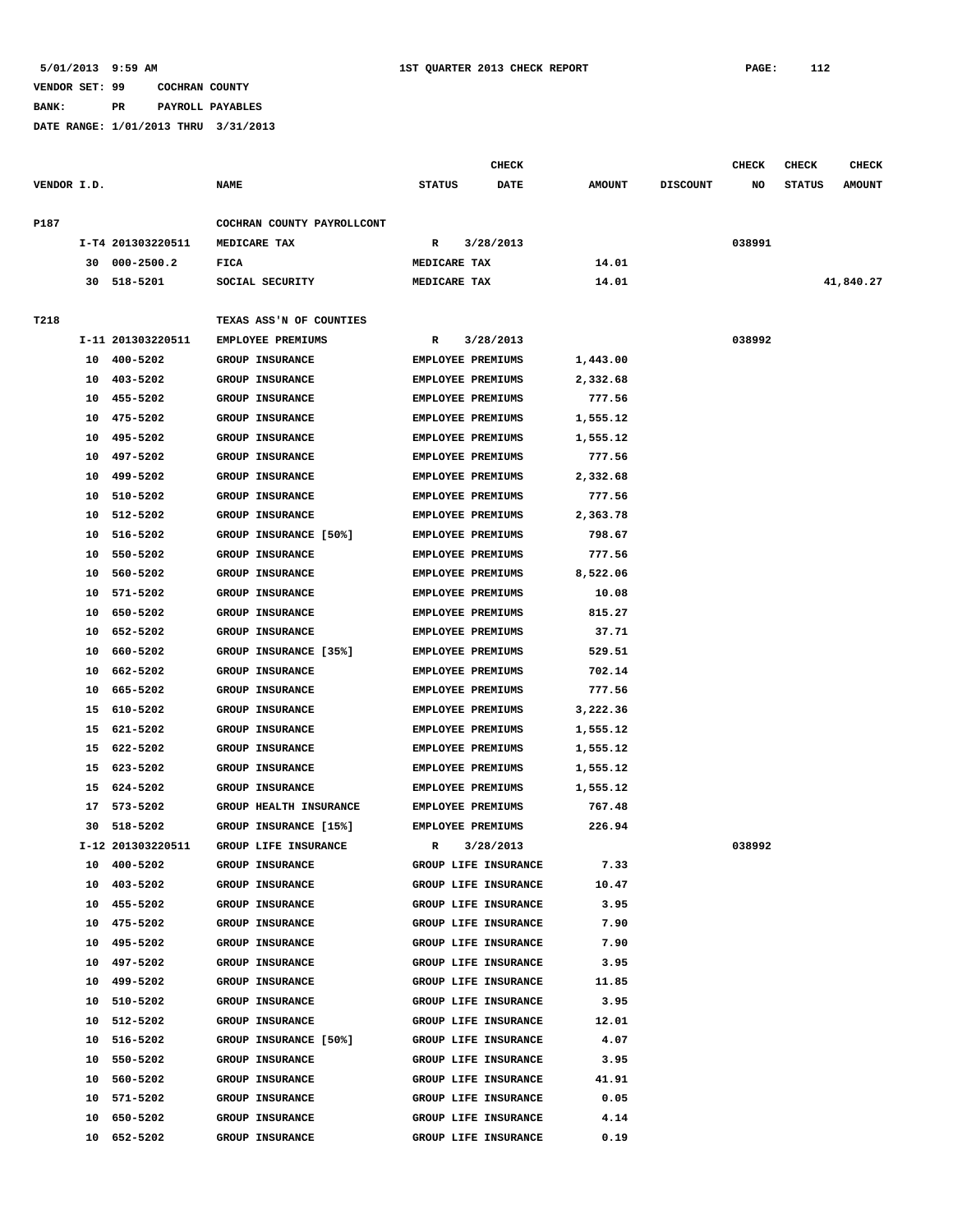**BANK: PR PAYROLL PAYABLES**

**DATE RANGE: 1/01/2013 THRU 3/31/2013**

|                  |                   |                                                        |                      | <b>CHECK</b>         |               |          | <b>CHECK</b> | <b>CHECK</b>  | <b>CHECK</b>  |
|------------------|-------------------|--------------------------------------------------------|----------------------|----------------------|---------------|----------|--------------|---------------|---------------|
| VENDOR I.D.      |                   | <b>NAME</b>                                            | <b>STATUS</b>        | <b>DATE</b>          | <b>AMOUNT</b> | DISCOUNT | NO           | <b>STATUS</b> | <b>AMOUNT</b> |
|                  |                   |                                                        |                      |                      |               |          |              |               |               |
| T218             |                   | TEXAS ASS'N OF COUNTIECONT                             |                      |                      |               |          |              |               |               |
|                  | I-12 201303220511 | GROUP LIFE INSURANCE                                   | $\mathbb{R}$         | 3/28/2013            |               |          | 038992       |               |               |
|                  | 10 660-5202       | GROUP INSURANCE [35%]                                  | GROUP LIFE INSURANCE |                      | 2.68          |          |              |               |               |
|                  | 10 662-5202       | <b>GROUP INSURANCE</b>                                 | GROUP LIFE INSURANCE |                      | 3.57          |          |              |               |               |
|                  | 10 665-5202       | <b>GROUP INSURANCE</b>                                 | GROUP LIFE INSURANCE |                      | 3.95          |          |              |               |               |
|                  | 15 610-5202       | <b>GROUP INSURANCE</b>                                 | GROUP LIFE INSURANCE |                      | 12.62         |          |              |               |               |
|                  | 15 621-5202       | <b>GROUP INSURANCE</b>                                 | GROUP LIFE INSURANCE |                      | 7.90          |          |              |               |               |
|                  | 15 622-5202       | <b>GROUP INSURANCE</b>                                 | GROUP LIFE INSURANCE |                      | 7.90          |          |              |               |               |
|                  | 15 623-5202       | <b>GROUP INSURANCE</b>                                 | GROUP LIFE INSURANCE |                      | 7.90          |          |              |               |               |
|                  | 15 624-5202       | <b>GROUP INSURANCE</b>                                 | GROUP LIFE INSURANCE |                      | 7.90          |          |              |               |               |
|                  | 17 573-5202       | GROUP HEALTH INSURANCE                                 | GROUP LIFE INSURANCE |                      | 3.90          |          |              |               |               |
|                  | 30 518-5202       | GROUP INSURANCE [15%]                                  | GROUP LIFE INSURANCE |                      | 1.15          |          |              |               |               |
|                  | I-15 201303220511 | DEPENDENT HEALTH PREM WITHHELD R                       |                      | 3/28/2013            |               |          | 038992       |               |               |
|                  | 15 000-2500.4     | <b>INSURANCE PAYABLE</b>                               |                      | DEPENDENT HEALTH PRE | 855.30        |          |              |               | 38,361.27     |
|                  |                   |                                                        |                      |                      |               |          |              |               |               |
| T266             |                   | TREASURER OF VIRGINIA                                  |                      |                      |               |          |              |               |               |
|                  | I-CJS201303220511 | CASE ID#0003452040 R                                   |                      | 3/28/2013            |               |          | 038993       |               |               |
|                  |                   | 10 000-2500.8 CHILD SUPPORT PAYABLE CASE ID#0003452040 |                      |                      | 566.37        |          |              |               | 566.37        |
|                  |                   |                                                        |                      |                      |               |          |              |               |               |
| C <sub>253</sub> |                   | COCHRAN COUNTY MONEY MKT                               |                      |                      |               |          |              |               |               |
|                  | I-201303220512    | NON-DEPT SUPP DEATH                                    | $\mathbb{R}$         | 3/28/2013            |               |          | 039004       |               |               |
|                  | 10 409-5207       | SUPPLEMENTAL DEATH BENEFITS                            | MARCH 2013 SUPP DEAT |                      | 1,400.10      |          |              |               | 1,400.10      |

| ** TOTALS **    | NO |               | INVOICE AMOUNT |      | <b>DISCOUNTS</b> | CHECK AMOUNT |
|-----------------|----|---------------|----------------|------|------------------|--------------|
| REGULAR CHECKS: | 33 |               |                | 0.00 | 0.00             | 395,059.19   |
| HAND CHECKS:    | 0  |               |                | 0.00 | 0.00             | 0.00         |
| DRAFTS:         | 0  |               |                | 0.00 | 0.00             | 0.00         |
| EFT:            | 0  |               |                | 0.00 | 0.00             | 0.00         |
| NON CHECKS:     | 0  |               |                | 0.00 | 0.00             | 0.00         |
|                 |    |               |                |      |                  |              |
| VOID CHECKS:    |    | 0 VOID DEBITS | 0.00           |      |                  |              |
|                 |    | VOID CREDITS  | 0.00           | 0.00 | 0.00             |              |
|                 |    |               |                |      |                  |              |

**TOTAL ERRORS: 0**

|    | G/L ACCOUNT    | <b>NAME</b>             | <b>AMOUNT</b> |
|----|----------------|-------------------------|---------------|
|    |                |                         |               |
| 10 | 000-2500.1     | WITHHOLDING TAX PAYABLE | 35,874.47     |
| 10 | $000 - 2500.2$ | FICA PAYABLE            | 28,172.71     |
| 10 | $000 - 2500.3$ | TCDRS PAYABLE           | 25,460.26     |
| 10 | $000 - 2500.4$ | INSURANCE PAYABLE       | 30,727.05     |
| 10 | $000 - 2500.7$ | PEBSCO DEF COMP PAYABLE | 7,561.70      |
| 10 | $000 - 2500.8$ | CHILD SUPPORT PAYABLE   | 1,699.11      |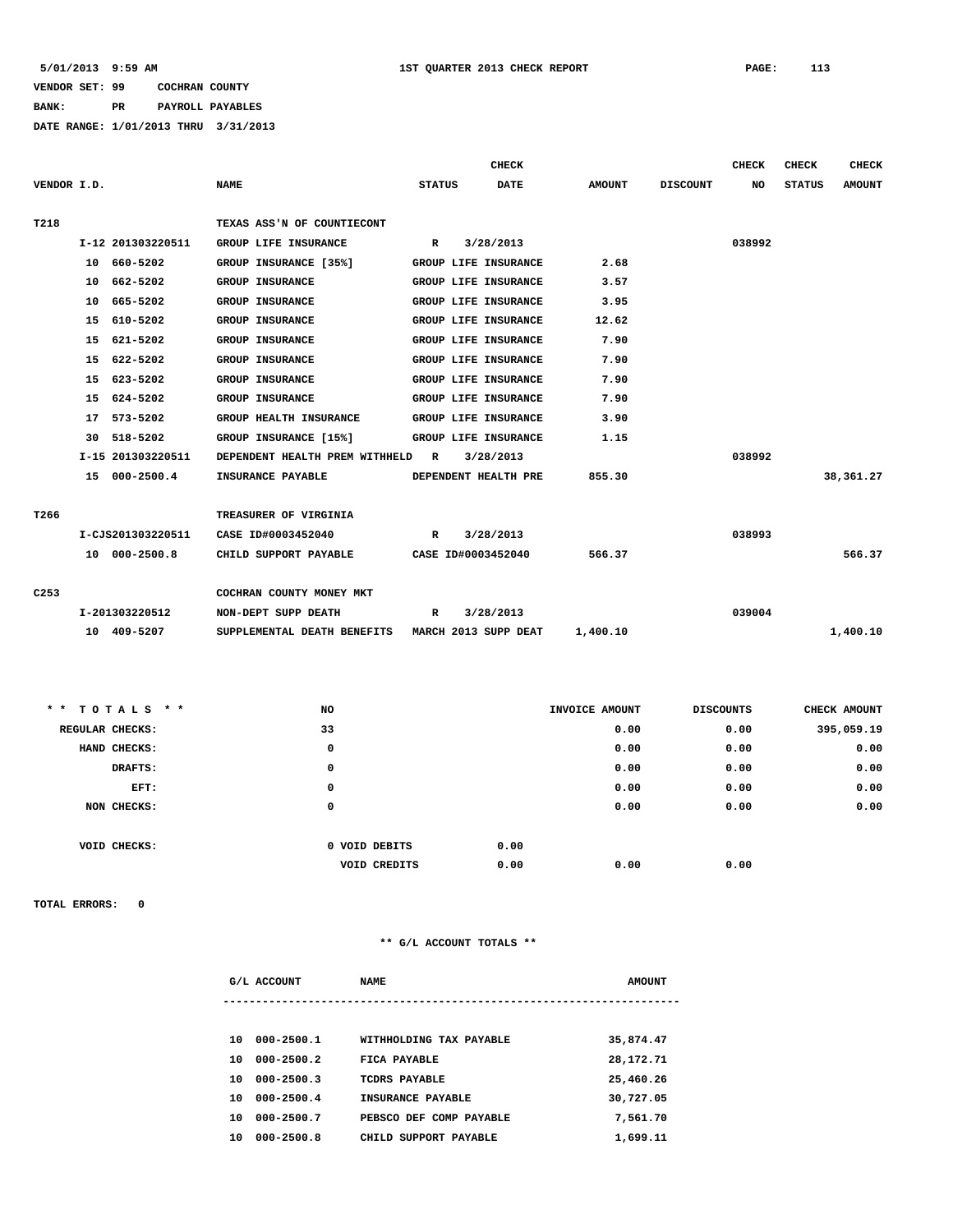| VENDOR SET: 99                       |     | COCHRAN COUNTY |                  |
|--------------------------------------|-----|----------------|------------------|
| <b>BANK:</b>                         | PR. |                | PAYROLL PAYABLES |
| DATE RANGE: 1/01/2013 THRU 3/31/2013 |     |                |                  |

| G/L ACCOUNT     | <b>NAME</b>                          | <b>AMOUNT</b> |
|-----------------|--------------------------------------|---------------|
|                 |                                      |               |
| 10 400-5201     | SOCIAL SECURITY                      | 1,776.49      |
| 10 400-5202     | <b>GROUP INSURANCE</b>               | 4,350.99      |
| 10 400-5203     | <b>RETIREMENT</b>                    | 3,041.19      |
| 10 403-5201     | SOCIAL SECURITY                      | 2,345.65      |
| 10<br>403-5202  | <b>GROUP INSURANCE</b>               | 7,029.45      |
| 403-5203<br>10  | <b>RETIREMENT</b>                    | 4,066.39      |
| 409-5207<br>10  | SUPPLEMENTAL DEATH BENEFITS          | 4,193.37      |
| 10<br>435-5201  | SOCIAL SECURITY                      | 372.78        |
| 435-5203<br>10  | RETIREMENT                           | 633.45        |
| 10<br>455-5201  | SOCIAL SECURITY                      | 950.95        |
| 455-5202<br>10  | <b>GROUP INSURANCE</b>               | 2,344.53      |
| 455-5203<br>10  | <b>RETIREMENT</b>                    | 1,585.73      |
| 475-5201<br>10  | SOCIAL SECURITY                      | 2,209.69      |
| 10 475-5202     | <b>GROUP INSURANCE</b>               | 4,689.06      |
| 10 475-5203     | <b>RETIREMENT</b>                    | 3,755.05      |
| 476-5201<br>10  | SOCIAL SECURITY                      | 379.80        |
| 10<br>476-5203  | <b>RETIREMENT</b>                    | 645.48        |
|                 | 10 490-5201.001 SOCIAL SECURITY FICA | 133.41        |
| 10 490-5203.001 | RETIREMENT                           | 226.69        |
| 10 495-5201     | SOCIAL SECURITY                      | 1,594.62      |
| 10 495-5202     | <b>GROUP INSURANCE</b>               | 4,689.06      |
| 495-5203<br>10  | <b>RETIREMENT</b>                    | 2,709.80      |
| 497-5201<br>10  | SOCIAL SECURITY                      | 870.94        |
| 497-5202<br>10  | <b>GROUP INSURANCE</b>               | 2,344.53      |
| 497-5203<br>10  | <b>RETIREMENT</b>                    | 1,480.02      |
| 499-5201<br>10  | SOCIAL SECURITY                      | 2,318.23      |
| 499-5202<br>10  | <b>GROUP INSURANCE</b>               | 7,033.59      |
| 499-5203<br>10  | RETIREMENT                           | 3,964.36      |
| 10<br>510-5201  | SOCIAL SECURITY                      | 619.65        |
| 510-5202<br>10  | <b>GROUP INSURANCE</b>               | 2,344.53      |
| 10<br>510-5203  | <b>RETIREMENT</b>                    | 1,053.00      |
| 512-5201<br>10  | SOCIAL SECURITY                      | 1,816.78      |
| 10<br>512-5202  | GROUP INSURANCE                      | 7,127.37      |
| 10 512-5203     | RETIREMENT                           | 3,168.69      |
| 10 516-5201     | SOCIAL SECURITY                      | 781.62        |
| 10 516-5202     | GROUP INSURANCE [50%]                | 2,408.22      |
| 10 516-5203     | RETIREMENT                           | 1,306.95      |
| 10 550-5201     | SOCIAL SECURITY                      | 579.33        |
| 10 550-5202     | GROUP INSURANCE                      | 2,344.53      |
| 10 550-5203     | RETIREMENT                           | 984.51        |
| 10 560-5201     | SOCIAL SECURITY                      | 8,290.90      |
| 10 560-5202     | GROUP INSURANCE                      | 24,128.89     |
| 10 560-5203     | RETIREMENT                           | 14,199.24     |
| 10 571-5201     | SOCIAL SECURITY                      | 9.34          |
| 10 571-5202     | GROUP INSURANCE                      | 30.39         |
| 10 571-5203     | RETIREMENT                           | 15.60         |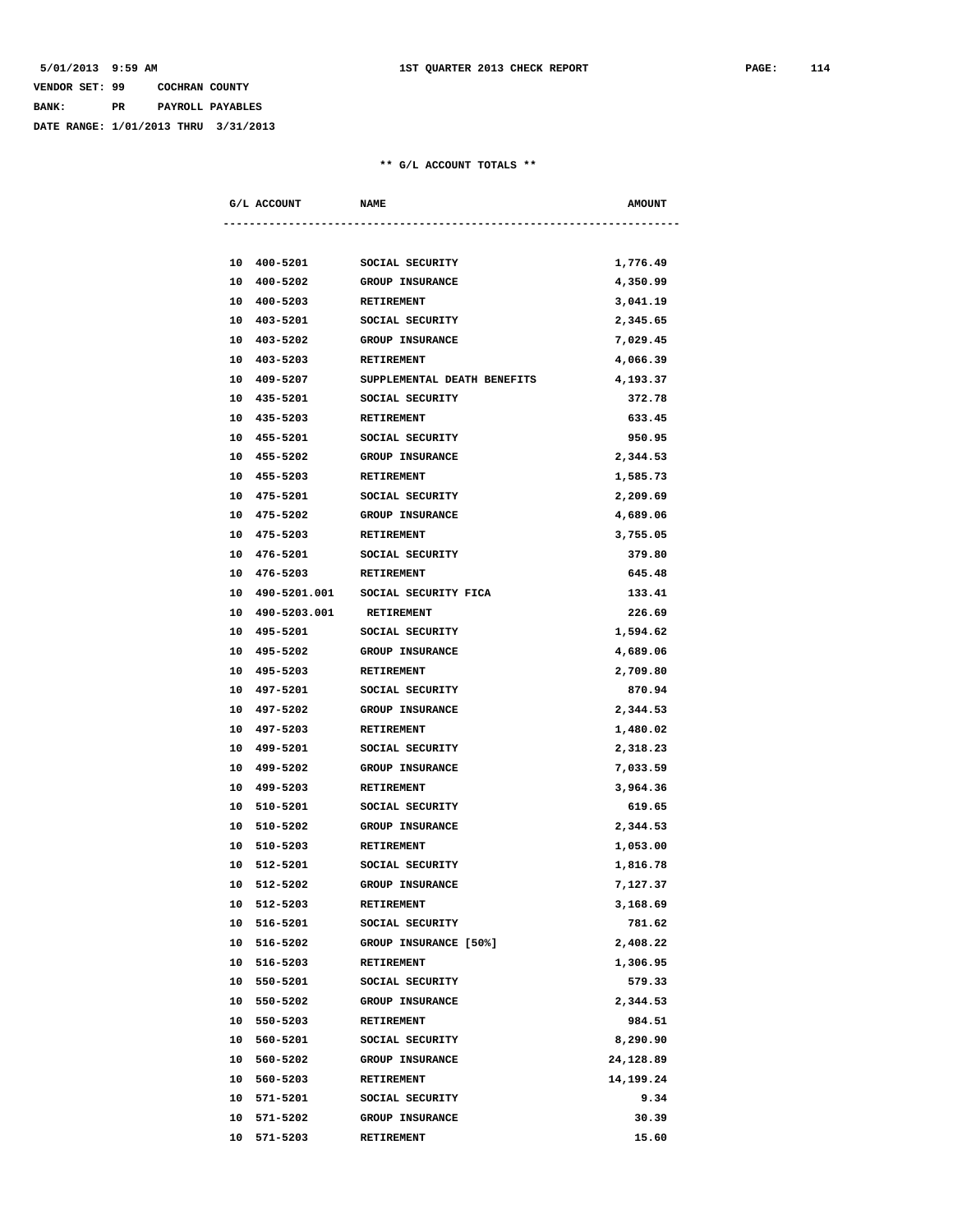**VENDOR SET: 99 COCHRAN COUNTY BANK: PR PAYROLL PAYABLES**

**DATE RANGE: 1/01/2013 THRU 3/31/2013**

| G/L ACCOUNT   | <b>NAME</b>              | <b>AMOUNT</b> |
|---------------|--------------------------|---------------|
|               |                          |               |
| 10 650-5201   | SOCIAL SECURITY          | 681.16        |
| 10 650-5202   | <b>GROUP INSURANCE</b>   | 2,458.23      |
| 10 650-5203   | <b>RETIREMENT</b>        | 1,157.54      |
| 10 652-5201   | SOCIAL SECURITY          | 37.02         |
| 10 652-5202   | <b>GROUP INSURANCE</b>   | 113.70        |
| 10 652-5203   | <b>RETIREMENT</b>        | 62.91         |
| 10 660-5201   | SOCIAL SECURITY          | 517.72        |
| 10 660-5202   | GROUP INSURANCE [35%]    | 1,596.57      |
| 10 660-5203   | RETIREMENT               | 865.74        |
| 10 662-5201   | SOCIAL SECURITY          | 689.19        |
| 10 662-5202   | <b>GROUP INSURANCE</b>   | 2,117.13      |
| 10 662-5203   | <b>RETIREMENT</b>        | 1,171.20      |
| 10 665-5201   | SOCIAL SECURITY          | 1,197.44      |
| 10 665-5202   | <b>GROUP INSURANCE</b>   | 2,344.53      |
| 10 665-5203   | RETIREMENT               | 1,189.80      |
|               | *** FUND TOTAL ***       | 288,640.02    |
| 15 000-2500.1 | WITHHOLDING TAX PAYABLE  | 10,742.38     |
| 15 000-2500.2 | <b>FICA PAYABLE</b>      | 9,642.63      |
| 15 000-2500.3 | <b>TCDRS PAYABLE</b>     | 9,066.29      |
| 15 000-2500.4 | <b>INSURANCE PAYABLE</b> | 8,651.75      |
| 15 000-2500.7 | PEBSCO DEF COMP PAYABLE  | 4,441.30      |
| 15 610-5201   | SOCIAL SECURITY          | 3,771.31      |
| 15 610-5202   | <b>GROUP INSURANCE</b>   | 9,704.94      |
| 15 610-5203   | RETIREMENT               | 6,422.95      |
| 15 621-5201   | SOCIAL SECURITY          | 1,501.23      |
| 15 621-5202   | GROUP INSURANCE          | 4,689.06      |
| 15 621-5203   | RETIREMENT               | 2,551.14      |
| 15 622-5201   | SOCIAL SECURITY          | 1,523.49      |
| 15 622-5202   | <b>GROUP INSURANCE</b>   | 4,689.06      |
| 15 622-5203   | RETIREMENT               | 2,624.06      |
| 15 623-5201   | SOCIAL SECURITY          | 1,550.38      |
| 15 623-5202   | GROUP INSURANCE          | 4,689.06      |
| 15 623-5203   | RETIREMENT               | 2,644.78      |
| 15 624-5201   | SOCIAL SECURITY          | 1,296.22      |
| 15 624-5202   | <b>GROUP INSURANCE</b>   | 4,689.06      |
| 15 624-5203   | <b>RETIREMENT</b>        | 2,594.40      |
|               | *** FUND TOTAL ***       | 97,485.49     |
| 17 000-2500.1 | WITHHOLDING TAX PAYABLE  | 793.57        |
| 17 000-2500.2 | <b>FICA PAYABLE</b>      | 710.55        |
| 17 000-2500.3 | <b>TCDRS PAYABLE</b>     | 639.42        |
| 17 573-5201   | SOCIAL SECURITY          | 710.55        |
| 17 573-5202   | GROUP HEALTH INSURANCE   | 2,314.14      |
| 17 573-5203   | RETIREMENT               | 1,187.46      |
|               | *** FUND TOTAL ***       | 6,355.69      |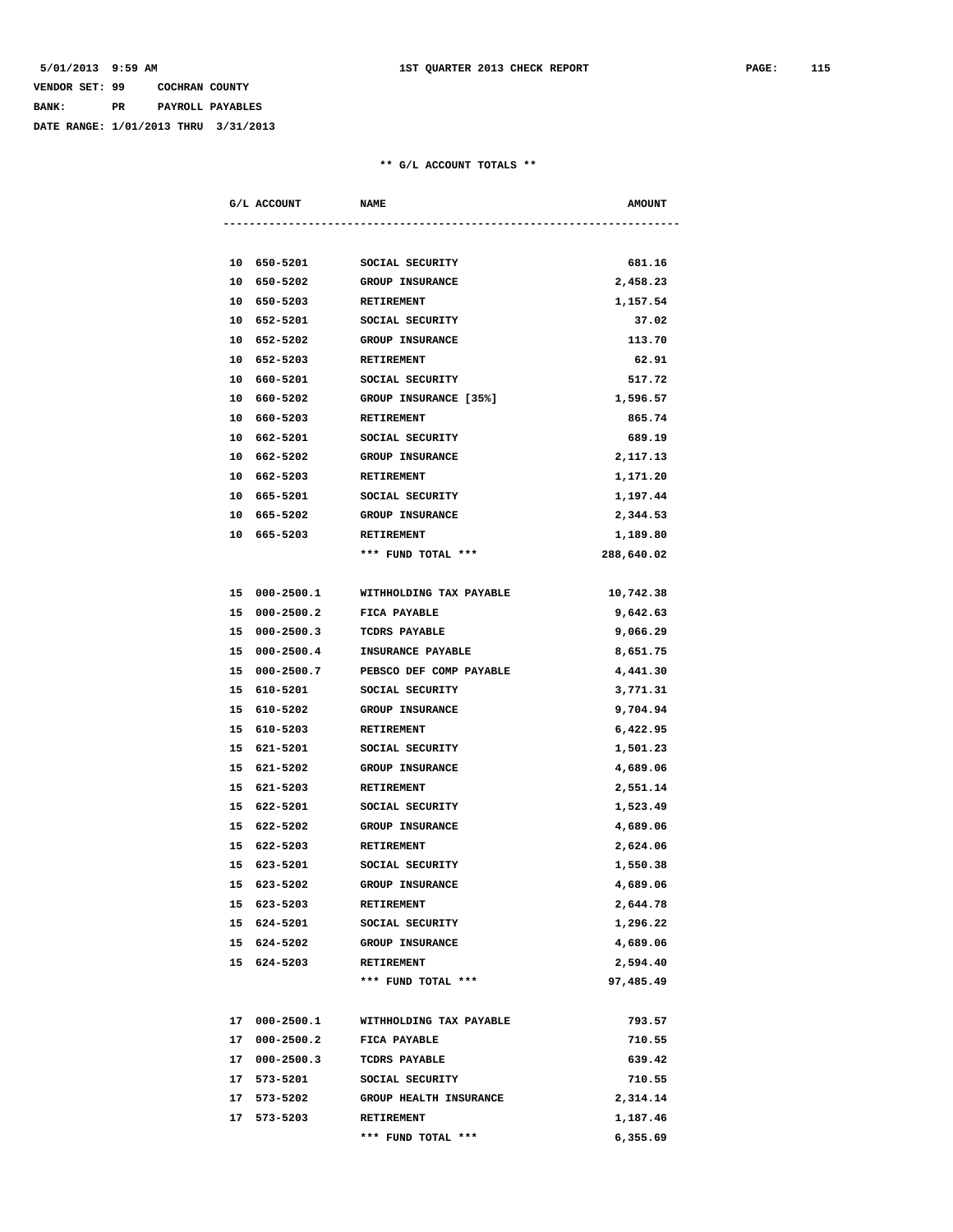**BANK: PR PAYROLL PAYABLES**

**DATE RANGE: 1/01/2013 THRU 3/31/2013**

|                            | G/L ACCOUNT   | <b>NAME</b>           | <b>AMOUNT</b> |      |            |
|----------------------------|---------------|-----------------------|---------------|------|------------|
|                            |               |                       |               |      |            |
|                            | 30 000-2500.1 | FEDERAL WITHOLDING    | 332.16        |      |            |
|                            | 30 000-2500.2 | FICA                  | 221.88        |      |            |
|                            | 30 000-2500.3 | TCDRS                 | 199.80        |      |            |
|                            | 30 000-2500.4 | AFLAC                 | 546.96        |      |            |
|                            | 30 518-5201   | SOCIAL SECURITY       | 221.88        |      |            |
|                            | 30 518-5202   | GROUP INSURANCE [15%] | 684.27        |      |            |
|                            | 30 518-5203   | RETIREMENT            | 371.04        |      |            |
|                            |               | *** FUND TOTAL ***    | 2,577.99      |      |            |
| VENDOR SET: 99<br>BANK: PR | 33<br>TOTALS: |                       | 395,059.19CR  | 0.00 | 395,059.19 |
| BANK: PR<br><b>TOTALS:</b> | 33            |                       | 395,059.19CR  | 0.00 | 395,059.19 |
| REPORT TOTALS:             | 451           |                       | 853,664.84CR  | 0.00 | 851,894.07 |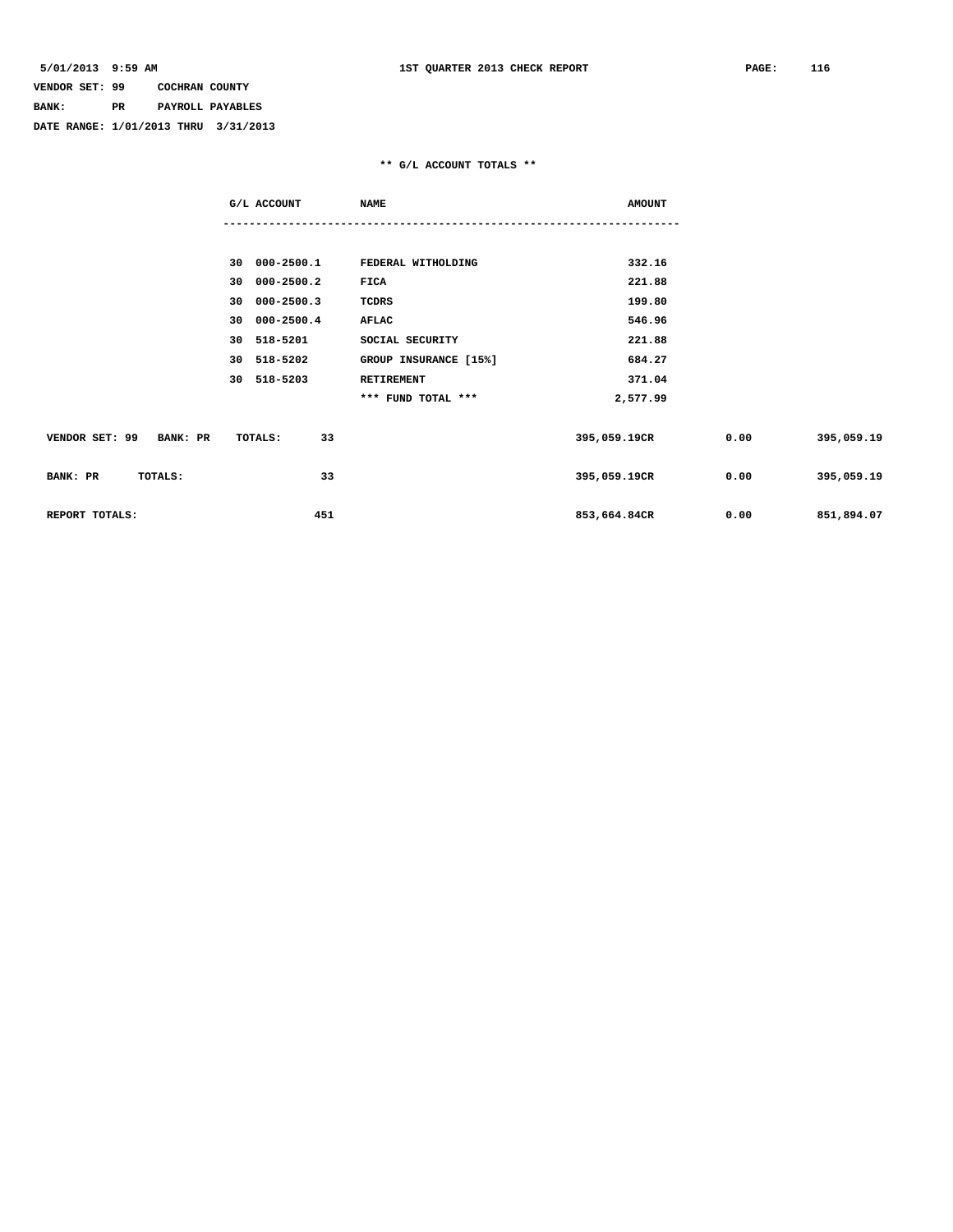#### 5/02/2013 3:19 PM P A Y R O L L H I S T O R Y R E P O R T PAGE: 1 PAYROLL NO#: 01 - COCHRAN COUNTY SORTED BY EMPLOYEE NO# DATE: 1/01/2013 THRU 3/31/2013

### R E P O R T T O T A L S

| 1ST - QUARTER TOTALS                                 |                           | 2ND - QUARTER TOTALS |                    | 3RD - QUARTER TOTALS |                    | 4TH - QUARTER TOTALS |                    | ** TOTAL **     |                           |
|------------------------------------------------------|---------------------------|----------------------|--------------------|----------------------|--------------------|----------------------|--------------------|-----------------|---------------------------|
| NBR CHECKS<br><b>NET</b>                             | 178 CHECK(S)<br>335882.05 |                      | 0 CHECK(S)<br>0.00 |                      | 0 CHECK(S)<br>0.00 |                      | 0 CHECK(S)<br>0.00 |                 | 178 CHECK(S)<br>335882.05 |
|                                                      |                           |                      |                    |                      |                    |                      |                    |                 |                           |
| <b>HOURS</b>                                         | <b>AMOUNT</b>             | <b>HOURS</b>         | <b>AMOUNT</b>      | <b>HOURS</b>         | <b>AMOUNT</b>      | <b>HOURS</b>         | <b>AMOUNT</b>      | <b>HOURS</b>    | <b>AMOUNT</b>             |
| *EARNINGS*                                           |                           |                      |                    |                      |                    |                      |                    |                 |                           |
| <b>GROSS</b><br>CNTY JUDGE SUPPL- 0.00               | 512608.23<br>3750.00      | 0.00                 | 0.00<br>0.00       | 0.00                 | 0.00<br>0.00       | 0.00                 | 0.00<br>0.00       | 0.00            | 512608.23<br>3750.00      |
| SALARIES                                             | 418226.30                 | 0.00                 | 0.00               | 0.00                 | 0.00               | 0.00                 | 0.00               | 6240.00         | 418226.30                 |
| 6240.00<br>REGULAR PAY-<br>2760.00                   | 39064.69                  | 0.00                 | 0.00               | 0.00                 | 0.00               | 0.00                 | 0.00               | 2760.00         | 39064.69                  |
| JUV BOARD SAL-<br>0.00                               | 300.00                    | 0.00                 | 0.00               | 0.00                 | 0.00               | 0.00                 | 0.00               | 0.00            | 300.00                    |
| DIST ATTY SUPPL-<br>0.00                             | 1416.15                   | 0.00                 | 0.00               | 0.00                 | 0.00               | 0.00                 | 0.00               | 0.00            | 1416.15                   |
| DIST JUDGE SUPPL-<br>0.00                            | 1266.15                   | 0.00                 | 0.00               | 0.00                 | 0.00               | 0.00                 | 0.00               | 0.00            | 1266.15                   |
| CNTY ATTY SUPPL-<br>0.00                             | 7812.48                   | 0.00                 | 0.00               | 0.00                 | 0.00               | 0.00                 | 0.00               | 0.00            | 7812.48                   |
| OVERTIME PAY-<br>120.25                              | 3200.51                   | 0.00                 | 0.00               | 0.00                 | 0.00               | 0.00                 | 0.00               | 120.25          | 3200.51                   |
| VACATION PAY-<br>234.00                              | 3790.86                   | 0.00                 | 0.00               | 0.00                 | 0.00               | 0.00                 | 0.00               | 234.00          | 3790.86                   |
| HOLIDAY PAY-<br>376.00                               | 6364.02                   | 0.00                 | 0.00               | 0.00                 | 0.00               | 0.00                 | 0.00               | 376.00          | 6364.02                   |
| 24.25<br>SICK PAY                                    | 322.57                    | 0.00                 | 0.00               | 0.00                 | 0.00               | 0.00                 | 0.00               | 24.25           | 322.57                    |
| 0.00<br>LONGEVITY PAY-                               | 11100.00                  | 0.00                 | 0.00               | 0.00                 | 0.00               | 0.00                 | 0.00               | 0.00            | 11100.00                  |
| 0.00<br>TRAVEL ALLOW-                                | 13324.98                  | 0.00                 | 0.00               | 0.00                 | 0.00               | 0.00                 | 0.00               | 0.00            | 13324.98                  |
| CELL PHONE ALLOW-<br>0.00                            | 1335.00                   | 0.00                 | 0.00               | 0.00                 | 0.00               | 0.00                 | 0.00               | 0.00            | 1335.00                   |
| JUV PROB OFF SUPPL-0.00                              | 0.00                      | 0.00                 | 0.00               | 0.00                 | 0.00               | 0.00                 | 0.00               | 0.00            | 0.00                      |
| TAXABLE MEAL R/B-<br>0.00                            | 92.33                     | 0.00                 | 0.00               | 0.00                 | 0.00               | 0.00                 | 0.00               | 0.00            | 92.33                     |
| <b>VEHICLE USE</b><br>0.00                           | 717.00                    | 0.00                 | 0.00               | 0.00                 | 0.00               | 0.00                 | 0.00               | 0.00            | 717.00                    |
| GRP LIFE INS-<br>0.00                                | 295.44                    | 0.00                 | 0.00               | 0.00                 | 0.00               | 0.00                 | 0.00               | 0.00            | 295.44                    |
| TAXABLE UNIFORMS-<br>0.00                            | 229.75                    | 0.00                 | 0.00               | 0.00                 | 0.00               | 0.00                 | 0.00               | 0.00            | 229.75                    |
|                                                      |                           |                      |                    |                      |                    |                      |                    |                 |                           |
| <b>EMPLOYER</b>                                      | <b>DEDUCT</b>             | <b>EMPLOYER</b>      | <b>DEDUCT</b>      | <b>EMPLOYER</b>      | <b>DEDUCT</b>      | <b>EMPLOYER</b>      | <b>DEDUCT</b>      | <b>EMPLOYER</b> | <b>DEDUCT</b>             |
| *DEDUCTIONS*                                         |                           |                      |                    |                      |                    |                      |                    |                 |                           |
| 65679.17<br><b>TCDRS</b>                             | 35365.77                  | 0.00                 | 0.00               | 0.00                 | 0.00               | 0.00                 | 0.00               | 65679.17        | 35365.77                  |
| NATIONWIDE -<br>0.00                                 | 12003.00                  | 0.00                 | 0.00               | 0.00                 | 0.00               | 0.00                 | 0.00               | 0.00            | 12003.00                  |
| 0.00<br>NATIONAL FARM-                               | 897.90                    | 0.00                 | 0.00               | 0.00                 | 0.00               | 0.00                 | 0.00               | 0.00            | 897.90                    |
| NFL PREMIUM-<br>0.00                                 | 760.68                    | 0.00                 | 0.00               | 0.00                 | 0.00               | 0.00                 | 0.00               | 0.00            | 760.68                    |
| 0.00<br>AFLAC<br>$\sim$                              | 1999.41                   | 0.00                 | 0.00               | 0.00                 | 0.00               | 0.00                 | 0.00               | 0.00            | 1999.41                   |
| 0.00<br>AFLAC-A/TAX-                                 | 601.38                    | 0.00                 | 0.00               | 0.00                 | 0.00               | 0.00                 | 0.00               | 0.00            | 601.38                    |
| CS - XXXXXX-<br>0.00                                 | 0.00                      | 0.00                 | 0.00               | 0.00                 | 0.00               | 0.00                 | 0.00               | 0.00            | 0.00                      |
| GROUP INS<br>$-110413.52$                            | 0.00                      | 0.00                 | 0.00               | 0.00                 | 0.00               | 0.00                 | 0.00               | 110413.52       | 0.00                      |
| TAC AD&D<br>541.37                                   | 0.00                      | 0.00                 | 0.00               | 0.00                 | 0.00               | 0.00                 | 0.00               | 541.37          | 0.00                      |
| FAM HLTH PREM-<br>0.00                               | 2565.90                   | 0.00                 | 0.00               | 0.00                 | 0.00               | 0.00                 | 0.00               | 0.00            | 2565.90                   |
| DEP AFTER TAX-<br>0.00                               | 0.00                      | 0.00                 | 0.00               | 0.00                 | 0.00               | 0.00                 | 0.00               | 0.00            | 0.00                      |
| DENTL AFTER TAX-<br>0.00                             | 0.00                      | 0.00                 | 0.00               | 0.00                 | 0.00               | 0.00                 | 0.00               | 0.00            | 0.00                      |
| VISION AFTR-<br>0.00                                 | 269.96                    | 0.00                 | 0.00               | 0.00                 | 0.00               | 0.00                 | 0.00               | 0.00            | 269.96                    |
| CREDIT UNION-<br>0.00                                | 32193.33                  | 0.00                 | 0.00               | 0.00                 | 0.00               | 0.00                 | 0.00               | 0.00            | 32193.33                  |
| IRS TAX LEVY-<br>0.00                                | 0.00                      | 0.00                 | 0.00               | 0.00                 | 0.00               | 0.00                 | 0.00               | 0.00            | 0.00                      |
| NAT FAMILY -<br>0.00                                 | 637.20                    | 0.00                 | 0.00               | 0.00                 | 0.00               | 0.00                 | 0.00               | 0.00            | 637.20                    |
| CS-XXXXXXXX-<br>0.00                                 | 1699.11                   | 0.00                 | 0.00               | 0.00                 | 0.00               | 0.00                 | 0.00               | 0.00            | 1699.11                   |
| CS - XXXXXX-<br>0.00                                 | 0.00                      | 0.00                 | 0.00               | 0.00                 | 0.00               | 0.00                 | 0.00               | 0.00            | 0.00                      |
| TAXABLE                                              | <b>TAX</b>                | TAXABLE              | <b>TAX</b>         | TAXABLE              | <b>TAX</b>         | <b>TAXABLE</b>       | <b>TAX</b>         | <b>TAXABLE</b>  |                           |
| TAX*TAXES*                                           |                           |                      |                    |                      |                    |                      |                    |                 |                           |
| FEDERAL W/H-<br>458843.61                            | 47742.58                  | 0.00                 | 0.00               | 0.00                 | 0.00               | 0.00                 | 0.00               | 458843.61       | 47742.58                  |
| STATE W/H -<br>0.00                                  | 0.00                      | 0.00                 | 0.00               | 0.00                 | 0.00               | 0.00                 | 0.00               | 0.00            | 0.00                      |
| FICA<br>506507.82                                    | 31403.47                  | 0.00                 | 0.00               | 0.00                 | 0.00               | 0.00                 | 0.00               | 506507.82       | 31403.47                  |
| MEDICARE<br>506507.82<br>$\mathcal{L}_{\mathcal{A}}$ | 7344.30                   | 0.00                 | 0.00               | 0.00                 | 0.00               | 0.00                 | 0.00               | 506507.82       | 7344.30                   |
| EIC CREDIT -                                         | 0.00                      |                      | 0.00               |                      | 0.00               |                      | 0.00               |                 | 0.00                      |